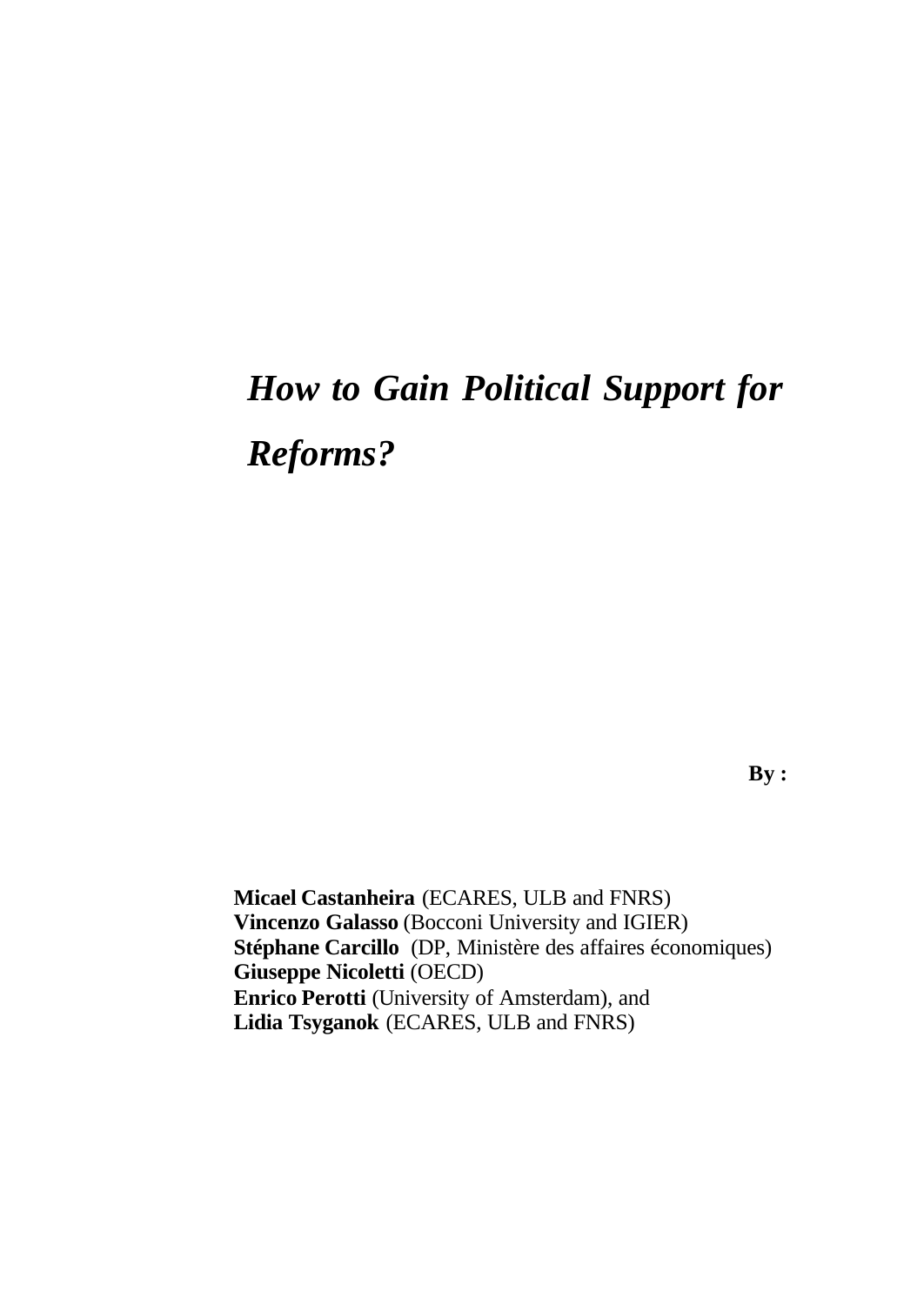### **Chapter 1 Introduction**

During the last thirty years, OECD countries have experienced a large number of structural reforms in several crucial sectors of the economy, such as the labour and product markets, and the welfare state. Most of these reforms went in the direction of liberalizing the product market; reducing rigidity in the labour market; and decreasing the generosity of the welfare state to contain pension spending. Alongside this movement of reduced state intervention, many governments also reduced their involvement in production, through privatisations. In particular, liberalisation and privatisations were central in transition economies, where government intervention used to be extensive under communism, and firms were state owned as a rule.

Alongside this liberalisation trend, other reform measures aimed at maintaining the generosity of the public pension system, at preserving the level of employment protection for some categories of workers, or at increasing the coverage provided by the unemployment benefit schemes (see Chapter 2). Although this ambivalent approach may appear contradictory, many of these measures may actually have been introduced as compensating measures; to obtain public support for the former reforms, through a "quid pro quo" exchange. Finally, some "protected" markets were left virtually untouched by the reform process; and some reform efforts turned out to be simply unsuccessful, as some reform proposals were turned down due to the strong opposition of some crucial economic, social and/or political forces.

The aim of this report is to explain why these different patterns emerged in the OECD countries. Why did crucial sectors of the economy undergo major liberalization, while no reform was implemented in others relevant non-manufacturing services? Why were structural reforms aimed at retrenching the welfare state carried out in some countries –such as Italy, Sweden and the UK– and not in other countries, equally in need of reforms, such as France and Germany? Why was Employment Protection Legislation, which leads to rigid labour markets, relaxed in Spain, but not in Italy? Why were stateowned enterprises privatized in some countries or sectors, but not in others? Our analysis isolates the political economy factors that have lied at the heart of both successful and failed attempts at reforming these markets.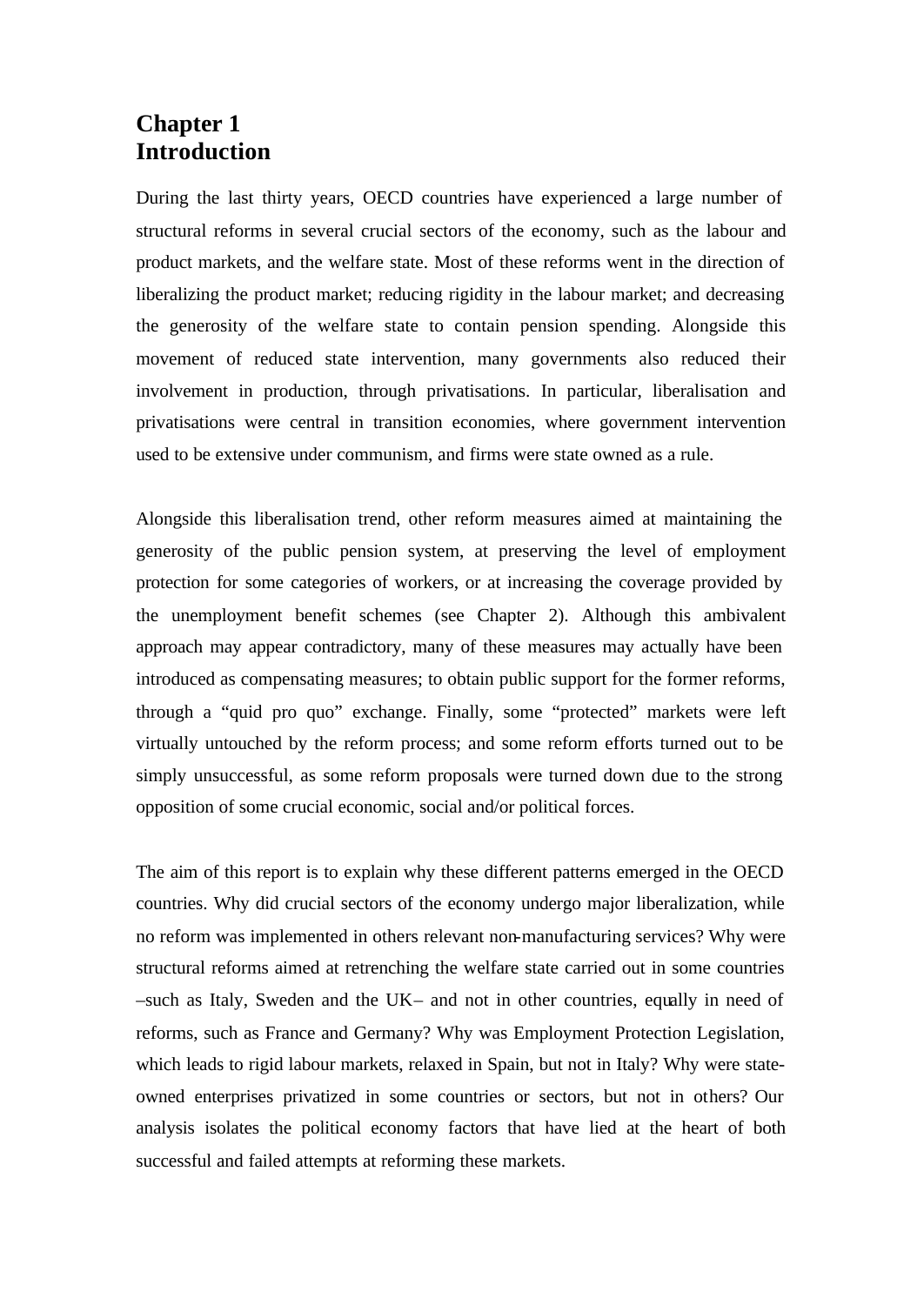By studying the process through which these (sometimes aborted) reforms went, we provide some answers to these crucial questions, and address the issues faced both in Western and in Eastern European Countries. Reform processes undergo several important stages –beginning with the initial motivation for a reform to its final implementation, when the process proved successful–, which eventually determine its political success or failure. As we show, the path to reforms may vary according to the economic sector featuring the changes or the country where the reform is debated. We thus identify both common and specific elements of this process.

The initial step corresponds to identifying what triggers the reform. Why do some reform measures become a debated issue in some specific sectors of the economy or countries? And, more importantly, why does a relevant political player, such as the government, or a Party or a Minister, ever decides to commit its political capital to push forward this reform? In the following chapters, we apply a "case study" analysis to different structural reforms and countries. This analysis suggests that several *different* reasons may initiate a reform process. One of the important lessons of our exercise is that there cannot be a unique answer to these questions, and no "one size fits all" policy recommendation to be drawn. On the other hand, our case study approach provides guidance as to which are the relevant "framework conditions" that a reformer must address to make his or her reform attempt successful.

A first, purely economic, driver of reforms is found to be the need of correcting large inefficiencies that emerge in specific markets or economies, for instance when the existing legislation is not any longer consistent with the current economic environment. This mismatch is typically due to technological developments or trade liberalization. This occurrence turned out to be recurrent in the product and labour markets. In other instances, structural reforms are instead triggered by emergency situations. This is the case for instance for the Italian season of pension reforms of the 1990s. A second driver of reforms is ideology. That is, as suggests our analysis, the demand for reform can be essentially politically driven in some occasions. When the political system permits, these ideological motivations may induce a shift in the balance between private and public ownership, or to a shift in the degree of state intervention in the economy. Many reforms led by the Thatcher governments in the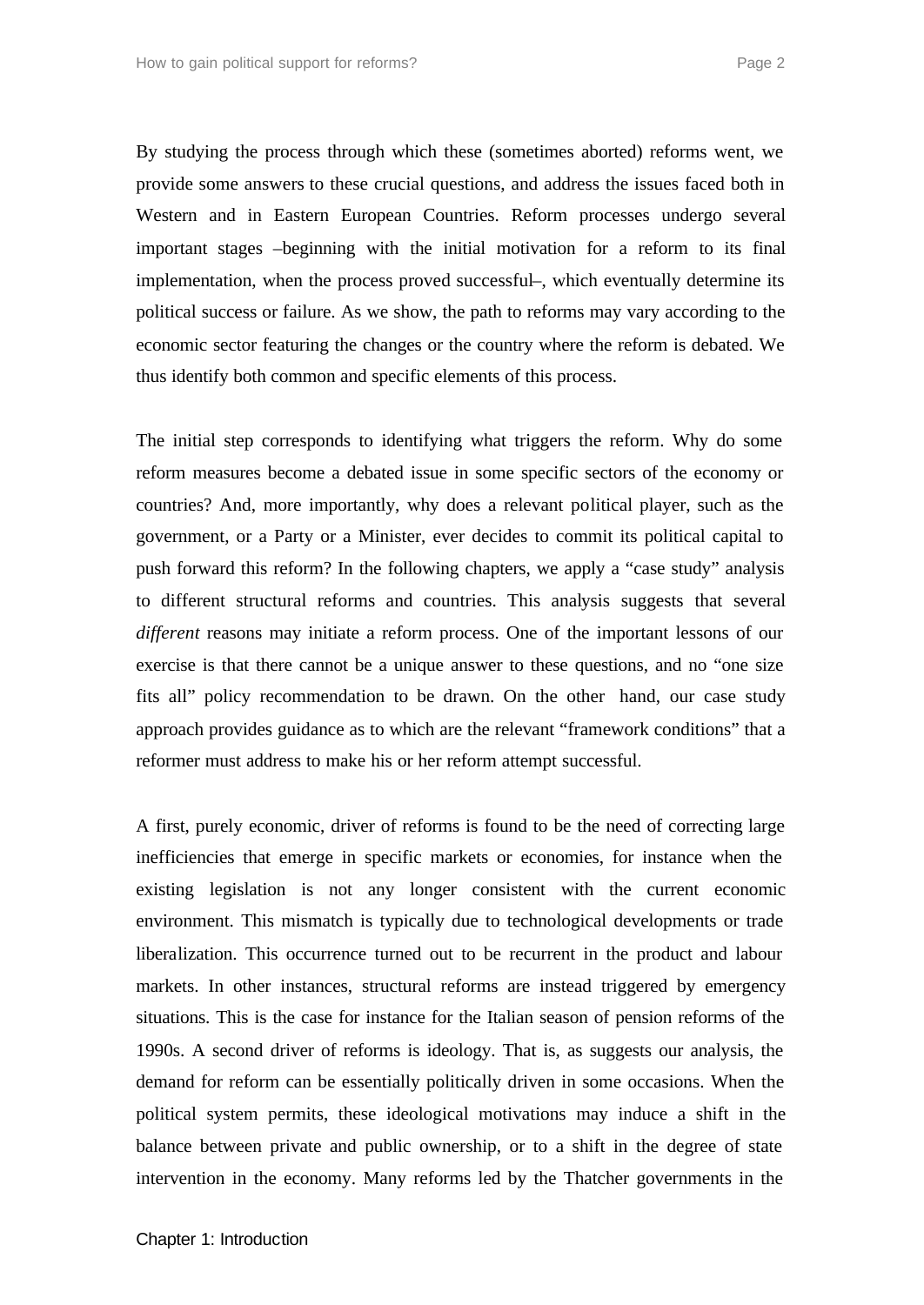UK, for instance, were essentially pursued by a given political Party, at least partially for ideological rather than pure efficiency reasons. Third, external constraints –such as EU policies or the commitment to join the Euro– proved a very powerful instrument to get relevant economic reforms started. Examples of the effectiveness of these external constraints may be found in the reforms of specific sectors of the product market, in the Italian social security reforms, but also in the different experiences of privatizations enjoyed by transition economies, as the prospect of future EU membership helped governments build commitment and pursue efficiency-enhancing privatization efforts.

Even when relevant political players, such as leading Parties or the government, are convinced of the need of structural reforms, however, a further crucial step has to be taken on the path to their actual implementation. Structural reforms often have to overcome strong popular opposition –typically due to the existence of vested interests that may lose from the reforms or to the ex-ante uncertainty on the identity of these winners and losers. This opposition is channelled to the political, social, and economic arena differently, depending on some characteristics that are specific to each country (including for instance the system of political representation).

Hence, political actors committed to structural reforms have to undertake a *coalition building* effort, in order to gain sufficient popular support for their implementation. The scope for coalition building and the extent of the consensus needed to implement a reform depends on the framework conditions facing the government, as well as on the determinants that initially triggered the demand for reform. In fact, the seminal reason for reforming –economic, political or external constraints– must be used by the committed government to generate momentum and to gather sufficient endorsement to reform. Framework conditions will however define the government's authority within the institutional political system, and hence its leeway to reform. They also determine the identity of the main actors who can interfere with the reform process, which will typically depend on the status quo of the scheme or market to be reformed. These framework conditions prove crucial, since the actual implementation of successful reforms is typically shaped by the political requirements of forming sufficiently large political coalitions and of "buying out" the opposition of relevant veto players.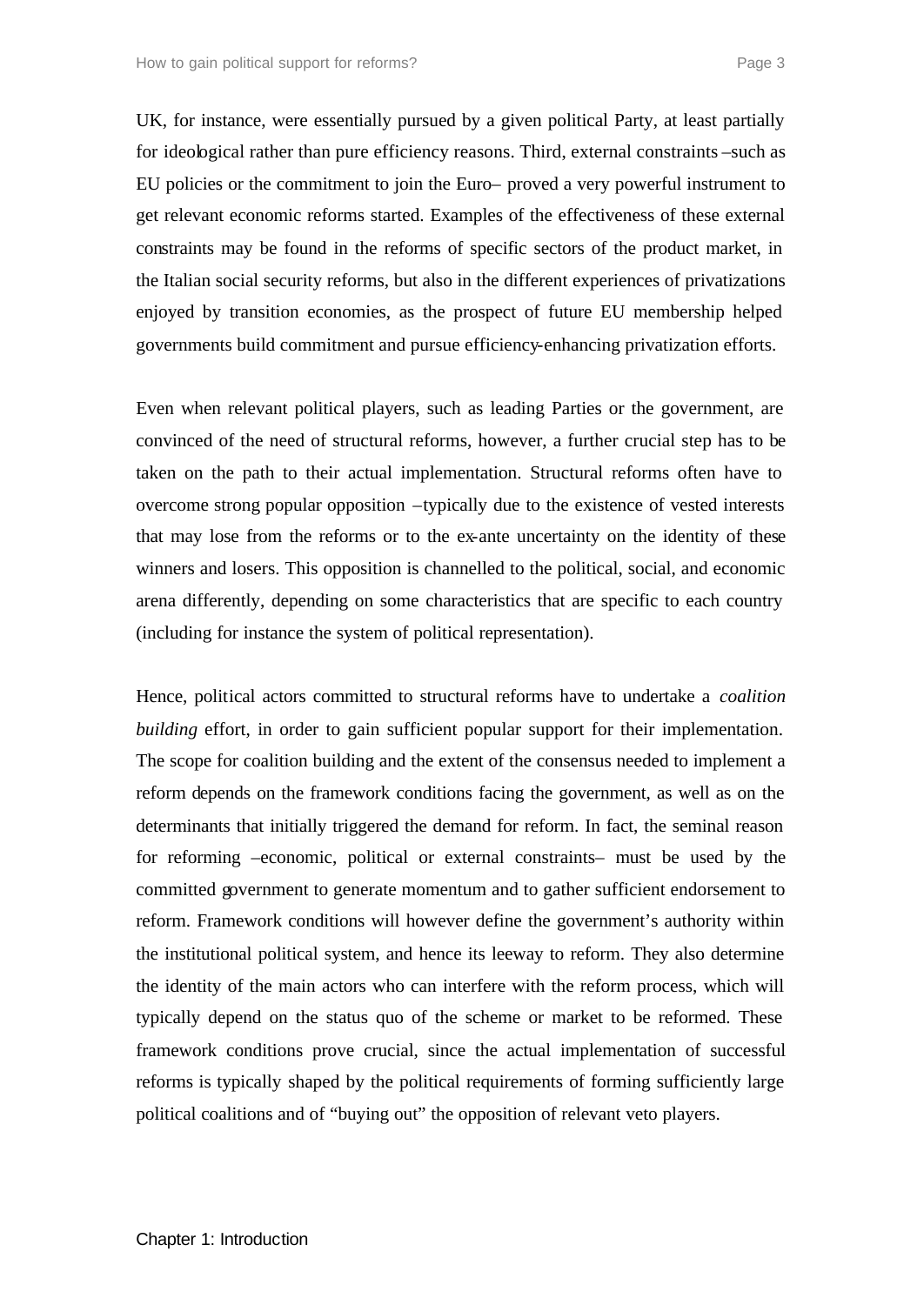Thus, to repeat, our "case study" analysis in the following chapters suggests that there is no unique recipe to implement structural reforms. Although several common lessons are learnt from these reform episodes, we also observe that framework conditions in the different markets and countries tend to lead to a rather market- or country-specific packaging of politically successful reforms. For instance, our analysis of the labour market and of the welfare state illustrates that clearly defined groups with vested interests –namely, insiders for the labour market, and retirees for the welfare state– emerged in opposing the reform measures. In consensus democracies –such as Denmark, Italy and, to a lesser extent, Spain– the packaging and the pace of reforms had to be targeted to circumvent opposition; to buy out approval by the unions that represent the interests of these groups. Long transition periods, which effectively sheltered middle-aged workers and retirees from the effects of pension reforms, were engineered in the Italian pension reforms. Gradual, piecemeal, labour market reforms were implemented in Spain, to reduce their impact on tenured workers. In these occasions, the pace of the reform process was rather slow, but the large public consensus ensured wide political support for the reforms, and hence reduced the risk of reversal. The experience proved different in majoritarian countries, such as the UK. Under that type of political representation system, governments face little resistance. Therefore, reforms can be more sudden and radical in majoritarian countries, as shown by the Thatcher experience in the UK, which included the 1986 pension reform and the privatisation of several major state-owned enterprises. These reform measures clearly hurt some fringes of the population but were used by the conservative government of Mrs Thatcher to build stronger support for the Tories in the middle and upper classes of the population. Yet, the lack of a widespread popular consensus led to the subsequent reversal of some of these reforms. Some of the Thatcher pension reforms, for instance, were challenged in the following decade, as it become clear that their economic efficiency was questionable. This "learning by doing" led to these measures being largely modified (reversed) by the 1999 Blair pension reform.

By contrast, the process of reforms is less contrasted across political systems when *product market* reforms are concerned. The essential reason may be that the interest groups that emerge there, are less clearly divided along the ideological party line. Vested interests cross the left-right, worker-employer division lines, and develop instead converging incentives. Workers and employers, blue and white collars,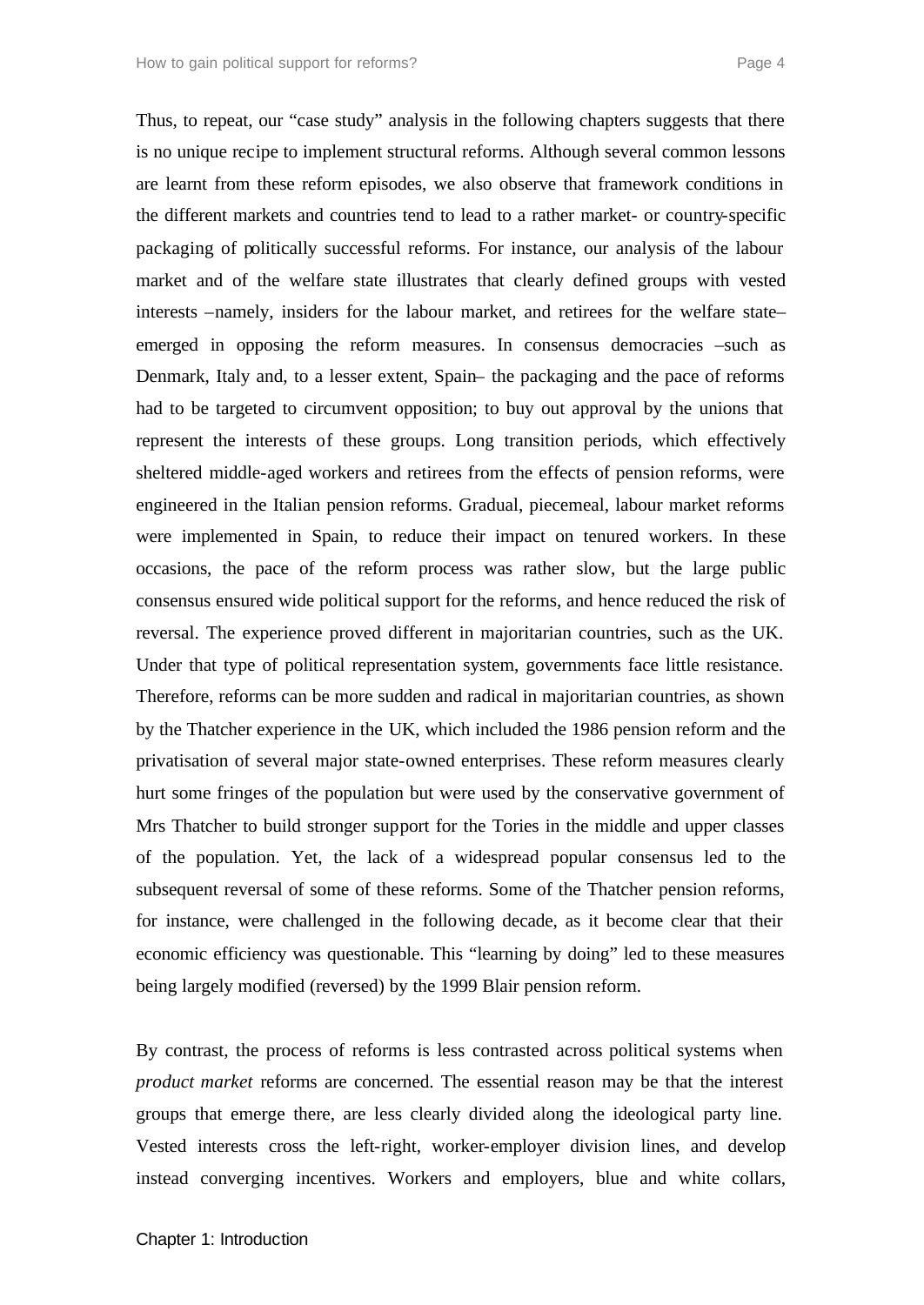bureaucrats and consumers, therefore tend to join their forces in many nonmanufacturing industries. In these markets, the packaging of successful reforms seem to follow a "divide and conquer" strategy, as targeted changes to existing regulations may lead to the separation of entrenched vested interests. To achieve these ends, the pace of the reform ought to be slow; it must create the conditions for a smooth and continuous reform process rather than appeal to a big-bang reform. Sometimes, this process also calls for reforms in other markets. Our analysis suggests that reforms on one market –for instance the product market– may well spill over to other markets – such as the labour market– both by helping to create the political momentum and by modifying background economic conditions.

Interestingly, the reform experience of transition economies largely differs from those in OECD countries. External constraints played a stronger role, as most reforms were inescapable. Moreover, transition countries had to establish simultaneously the role of economic and political governance. We review the various mass privatisation programs that occurred in transition economies, and show that many were precisely designed to target political motives, rather than purely economic efficiency ones. To exemplify the role of political governance and external constraints, we also detail the privatization of the main Czech and Ukrainian car makers. That case study clearly illustrates that, while the prospect of a future EU membership allowed the Czech government to commit to an efficient privatization plan, the excessive freedom of action of the Ukrainian government led to the protection of particular lobby groups and politicians, at the expense of the population at large. Similarly, the power vacuum after the collapse of the Soviet Union largely explains the failure of many reforms in Russia. In Russia as well, weak legitimacy made the Yeltsin government vulnerable to the support of special interests, and led to the capture of state decisions. A distorted corporate and regulatory governance system, in which strong interests sought to maximize and secure short term gains, produced a massive build-up of non-payment, tax evasion, and barely conceived asset theft. Moreover, the failure to restrain these non-cooperative strong interests had a reinforcing impact on the perception of poor legitimacy and credibility, leading to diffused non-compliance, cash-stripping and rational collective non-payment, and eventually to a fiscal and banking crisis.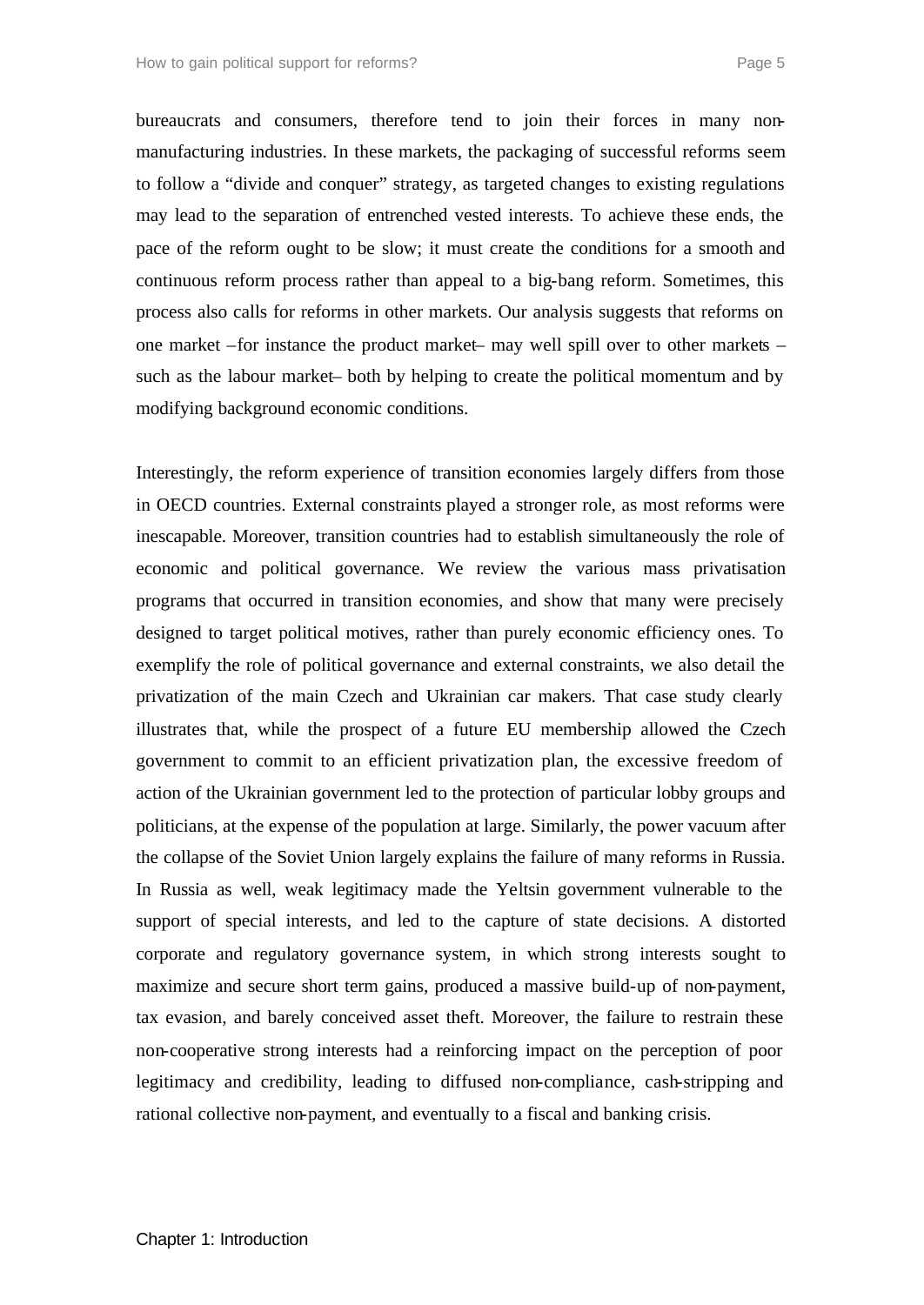The remaining part of the introduction provides a brief overview of the case studies carried out in the following chapters.

#### **1.1. How to rationalize the welfare state: Pension reforms in Italy and the UK**

Italy, in the 90s, and the UK, in 1986, were able to implement major reforms aimed at rationalizing their pension systems. In both countries, these reforms represented a major break with a history of growing pension spending, and set two –rather different– examples of how political support for unpopular reforms can be obtained.

The Italian reform season of the 90s was triggered by external constraints –the requirements on inflation and public finance aggregates imposed by the Maastricht Treaty and a large speculative attack on the Italian Lira in September 1992– which imposed the downsizing of a large and generous public pension system despite the absence of alternative private schemes for retirement income.

Despite the institutional changes experienced during the 90s –the Italian electoral system became mainly majoritarian in 1994– Italy can be described as a consensus democracy, characterized by unstable coalition governments and with strong pressure groups. In this institutional context, successful reforms had to be agreed upon by a large majority *and* to be negotiated with the institutional and de-facto veto players. The experience of the Amato and Dini reforms showed that a consensus for reforming the system was possible if the negative impact of the reform on current relevant political actors –the elderly workers and the retirees– was minimized. The packaging of politically sustainable reforms required a long transition to the new *notional defined contribution scheme*, and hence entailed efficiency and equity losses.

By contrast, the motivation for the 1986 British reforms belongs to the political arena. The British public pension system was relatively small by European standards, and coupled to a widespread second pillar, composed of occupational plans. Yet, the information released by the government forecasted raising costs for the public pension system under population aging. According to several scholars, the ideological and electoral push of the Conservative government –and its desire to descend on unions– was the main trigger for retrenching the public pension system, while increasing the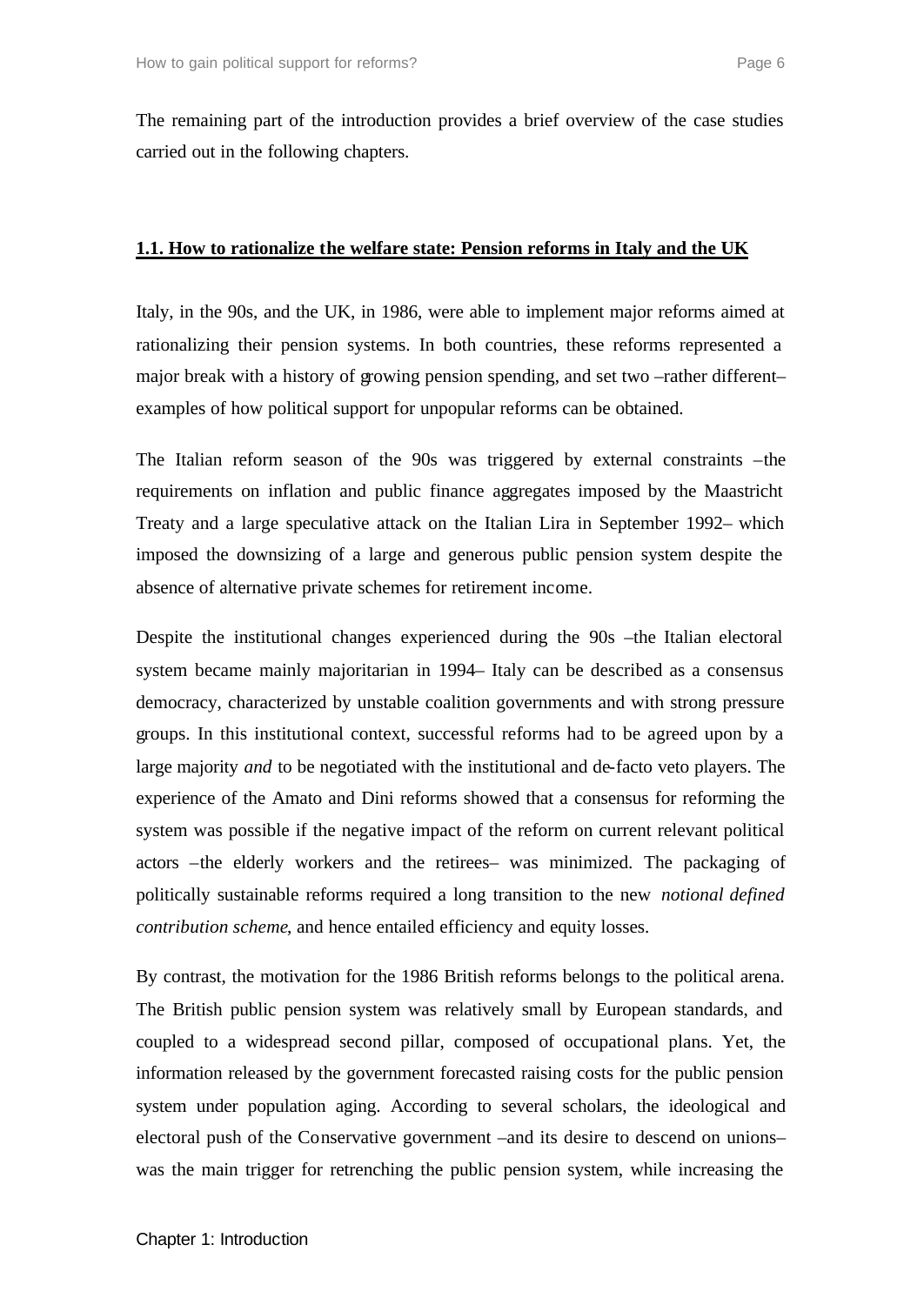scope for private intervention in the pension industry. The strong, majoritarian, government led by Mrs Thatcher chose a rather uncompromising style with other political actors, but had to back up from the original plan of scrapping SERPS –which would have eliminated the role of the state from the earning-related part of the pension–, essentially because of opposition from with*in* the government (by the Treasury), concerned with the potential financial costs of the reform.

Interestingly, the Conservative government did not face the typical trade-off between strong political power in the Parliament and large political accountability towards the electors. In fact, despite the decision of imposing, with the brute force of its large majority in the Parliament, a typically unpopular reform, the Conservative Party won the 1987 general election, thanks to its effort in the reform to target the more mobile voters –the middle-class– by providing them access to a new savings instrument –the private pension plans; but also to a weak Labour Party.

#### **1.2. Labour market reforms in Denmark and Spain**

Denmark and Spain represent two extreme cases of labour market institutions. Denmark has a tradition of high job flexibility –with no general legal provision protecting the workers against "unfair" dismissal– and of generous unemployment benefits, amounting to 90% of the previous wage. In Spain, permanent jobs were highly protected, prior to the 1994-1997 batch of reforms, but unemployment insurance is quite low (60% of the previous wage, after six months of unemployment). Despite these differences, both countries suffered from high levels of unemployment in the early 1990s, which triggered substantial reforms to correct this "emergency situation". As both countries benefit from a highly proportional representation system, they faced the potential opposition of many veto players. As one of our "common lessons" suggests, the status quo creates a "constituency effect," since entrenched interest groups coordinated their actions to defend the benefits they had acquired under the status quo. In Spain, more than two thirds of workers were holding a permanent job and were protected by EPL. They clearly favoured employment protection. In Denmark, workers accepted flexible employment because of generous and long-lasting unemployment benefits covering them against the risk of losing of their job.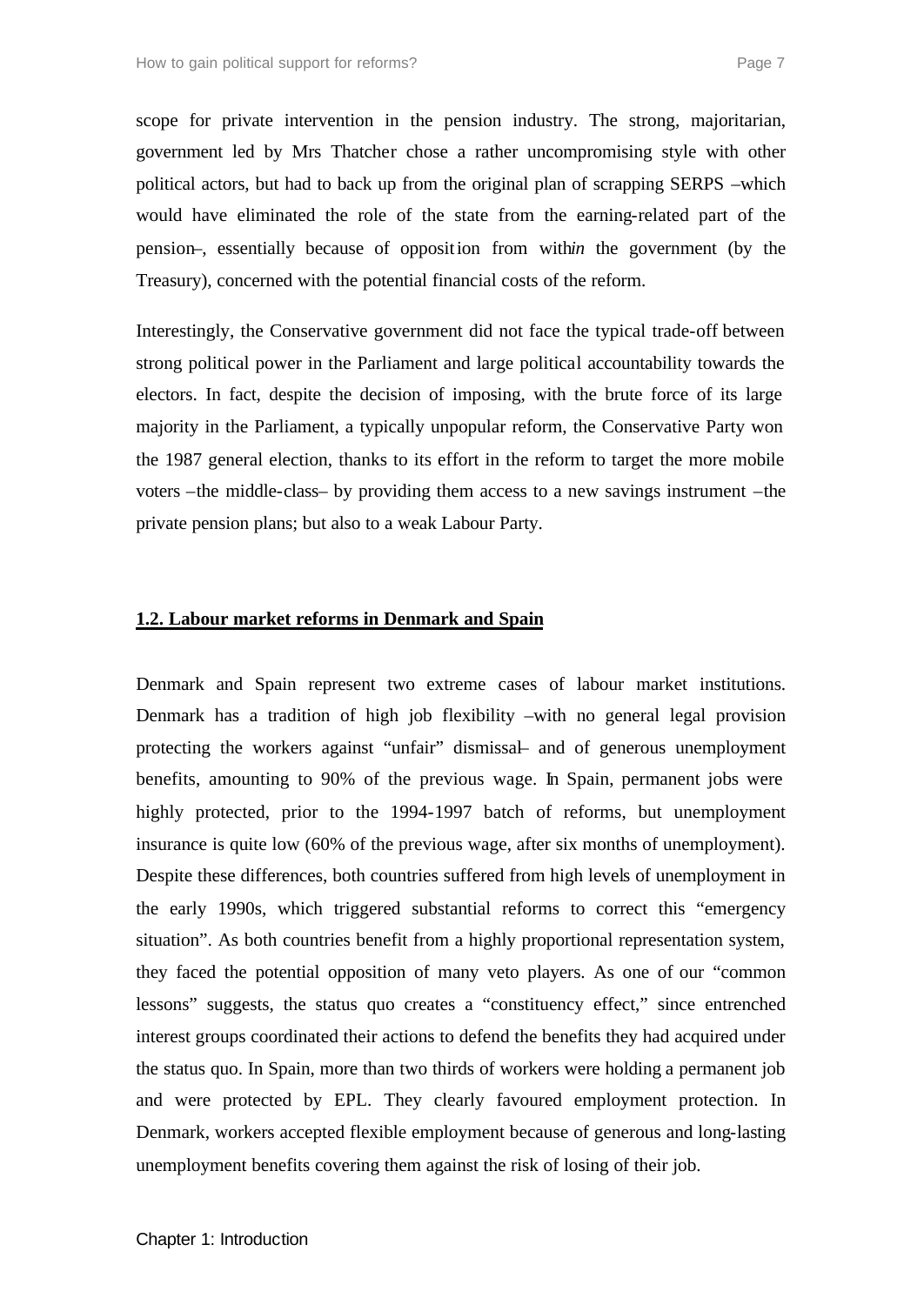Under the threat of veto by these groups, since political representation required large consensus to be reached, the governments in both countries had to seek support of representative social partners for their reforms. Indeed, governments were able to *take advantage* of the social dialogue to build commitment towards reforms and create a window of opportunity for reforming. In Denmark, unemployment insurance reforms were centrally discussed among the government and the social partners, from 1994 onwards. In Spain, a revival of the social dialogue took place since 1994, after the institutionalization of a national bargaining system, which led most phases of employment protection reforms to be negotiated and approved by labour market organizations (especially the major 1997 reform).

In 2001, social dialogue collapsed in both countries. However, in Spain, the government relied on its strong majority in the Parliament to approve some aspects of the 2001 reform, favouring the employers' proposal of a further reduction in the cost of "unfair" dismissals; and against the unions' proposal to increase the cost of temporary contracts, in order to limit abuses by employers. In Denmark, instead, the newly elected Conservative government, which tried to impose some reforms in 2001 without building consensus among social players, failed. The Danish Minister of Employment proposed to reduce the eligibility threshold; to decrease the unemployment benefits for temporary workers; to postpone the date for receiving the initial bene fit to employees with high wages; and to base the benefit on the average salary over the past six months instead of the original three months. As the employers' organization opposed the first two measures arguing that they would significantly reduce flexibility, the government revised the measures several times; however, due to the sustained opposition by both employers and unions, the whole reform proposal was eventually withdrawn.

Framework conditions hence guarantee a paramount role to the unions in the organizing the social dialogue and eventually in affecting the design, the appropriate timing and pace of successfully reforms. An important lesson may hence be learnt by other countries that repeatedly failed to reform their labour markets: it may sometimes prove very productive politically to reorganize how the social dialogue takes place or to invest political capital in improving the social dialogue. Reform processes started in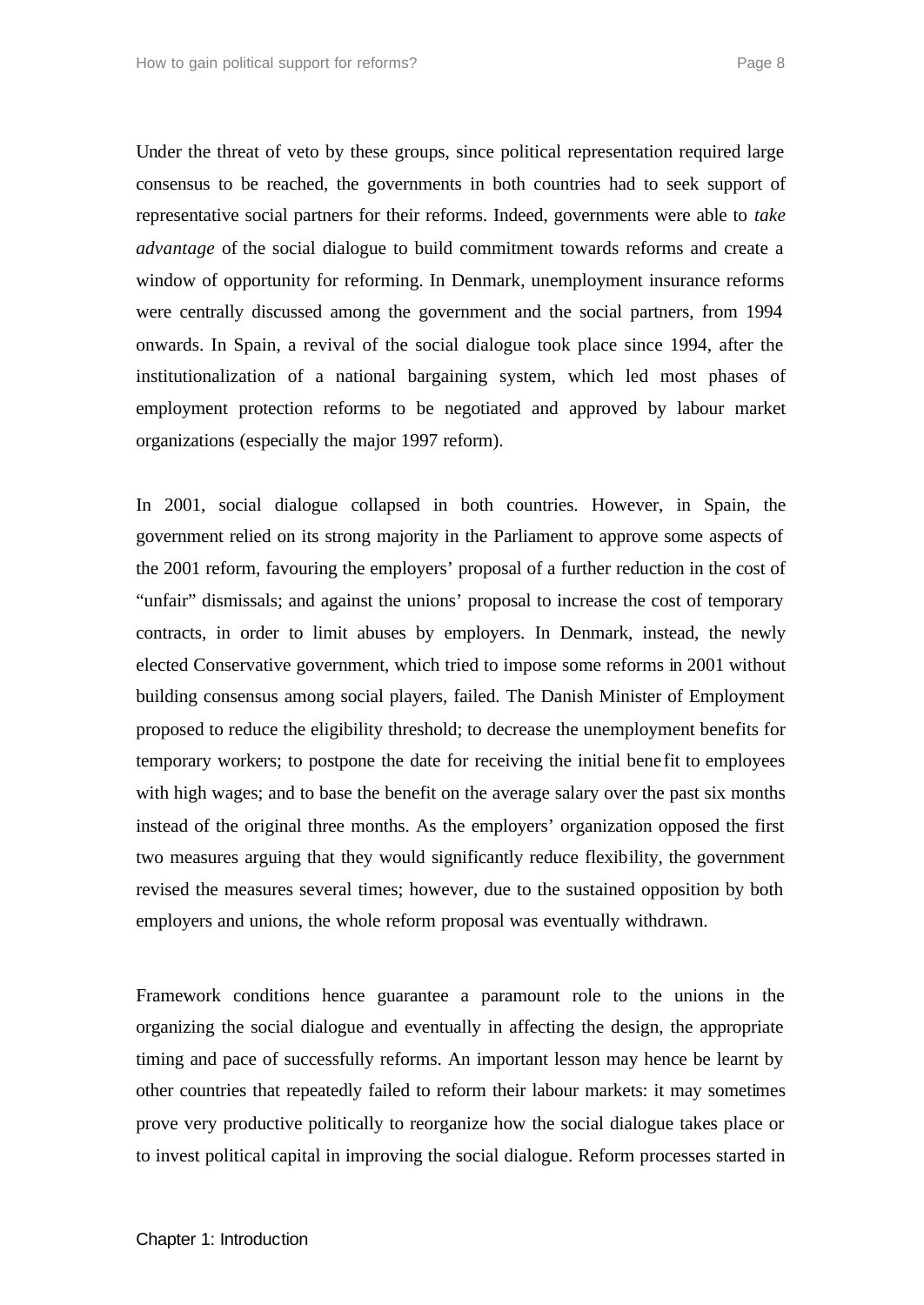1994, while triggered by severe recessions, were implemented only gradually, with compensatory measures designed to balance some harming effects and to widen the support for reform among the potential losers.

#### **1.3. Reforms in the product market**

While trade and financial flows liberalisation have been common to many OECD countries, liberalisation and competition policies in utilities and non-financial service industries has been most uneven, even though the scope for change is large in these sectors, since regulations have traditionally been most pervasive in non-manufacturing. To analyze this issue, we use a dataset covering reforms in seven non-manufacturing industries for 21 OECD countries over the 1975-1998 period. On average, reform policies have succeeded in relaxing regulations that restrict competition and private governance in the OECD area. Yet, the scope and depth of reforms varied widely, with several countries and industries experiencing a sluggish and protracted reform process. This evidence suggests that powerful economic determinants may trigger the demand for reforms; yet strong opposition emerges, due to the convergence of different vested interests –ranging from bureaucrats to entrepreneurs and workers.

Our analysis identifies three main factors triggering reforms in the product market. First, technical progress disrupted decades-old regulatory arrangements, as, in many industries, information and communication technologies (ICT) created opportunities to provide services and organise logistics in ways that altered the value and the costs of regulation for different interest groups. Second, developments in trade policies led domestic producers to search for lower prices for intermediate inputs, because of the extensive international competition in tradable goods and services. At the same time, participation in trade agreements typically required ending government subsidies to these inputs. Hence, there was little alternative, other than promoting efficiency and lower costs. Third, in several countries, supranational legal constraints (related to trade agreements) and newly-created domestic institutions put mounting pressure on anticompetitive non-manufacturing regulations, also offering opportunities for politicians to shift the responsibility for reform outcomes onto third parties.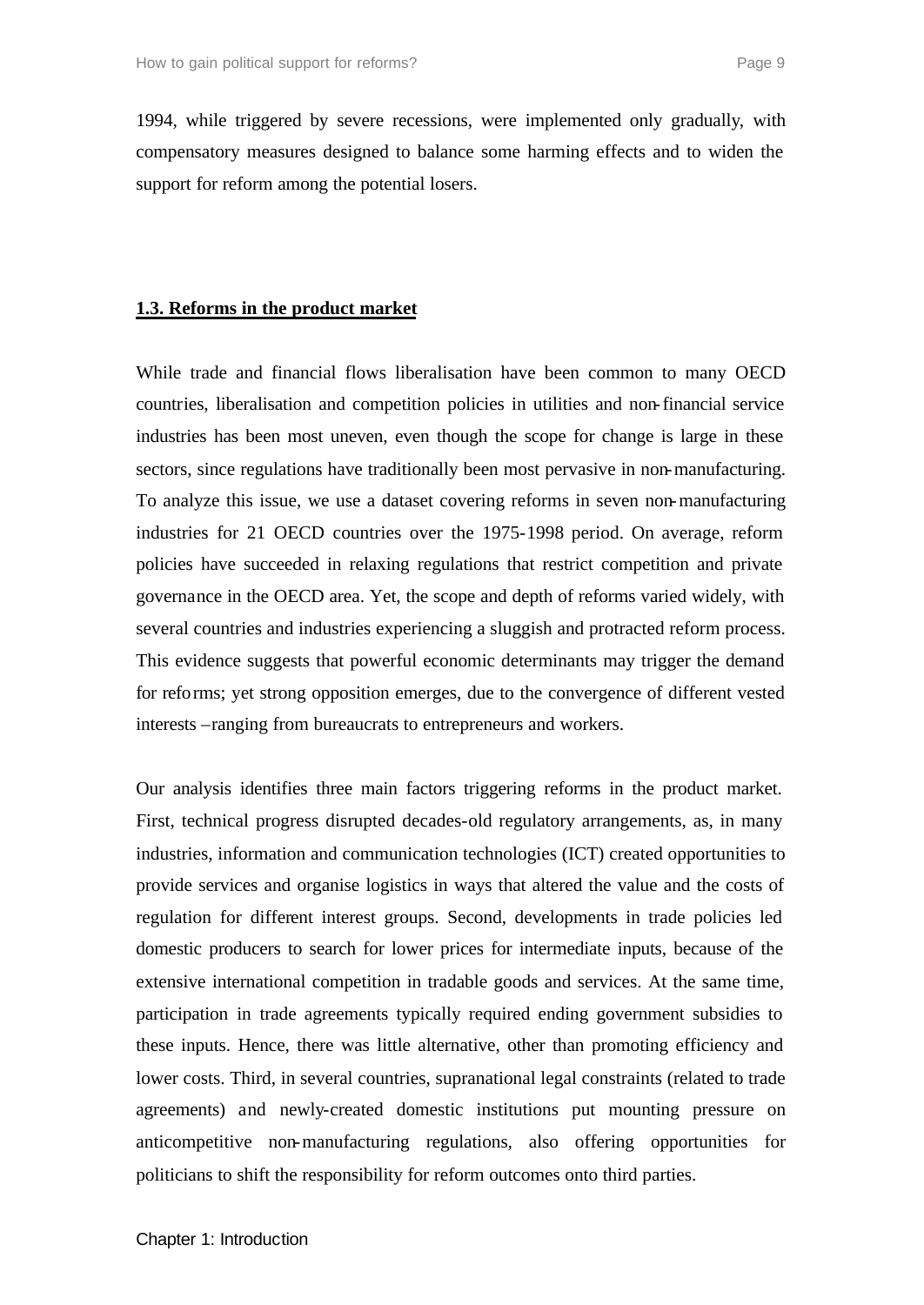Interestingly, while these gains from liberalizing are sufficient to account for road freight liberalization, their impact on other industries and countries has to be combined with country-specific and political factors. In fact, the persistence of regulatory arrangements in utilities and non-financial service industries may be due to a distinctive feature of this market: the *convergence* rather than rivalry of vested interests supporting the regulatory status quo, which also generates a different link between these diffused interests and the political and institutional setting. In particular, our analysis suggests that the following framework conditions play a significant role in lowering the overall level of (restrictive) regulations in the long-run: (i) participation in regional economic integration, such as the Single Market Programme; (ii) small degree of public ownership; (iii) reforms implemented by trading partners; and (iv) reforms in other non-manufacturing industries.

The recipe for reforming non-manufacturing industries hence contains four main ingredients. First, private vested interests in non-manufacturing industries need to be unbundled, through a "divide and conquer" strategy. Targeted –even marginal– changes to may break up entrenched coalitions of interests and provide new strength to potential supporters of reform (such as new entrants). Second, gradual, piece-wise reforms may stir less resistance than all-encompassing ones, because of spillover effects from industries to industries. Third, other framework conditions should be considered in the "packaging" of the reform by making sure that (i) major price distortions are eliminated progressively, so that the redistributive effects of reform are diluted over time (and possibly offset by compensation mechanisms); (ii) institutions that provide voice to special interests opposing reform are phased out; and (iii) bureaucratic impediments to an effective ground implementation of reform are removed. The last piece of advice concerns the communication strategy of the government, since demonstrating the benefits to be expected, together with peer pressure effects (e.g. from reforms enacted in other industries or countries), can be effective in soothing concerns about the uncertainty of the reform's outcomes; and hence be crucial to gather the necessary support for policy.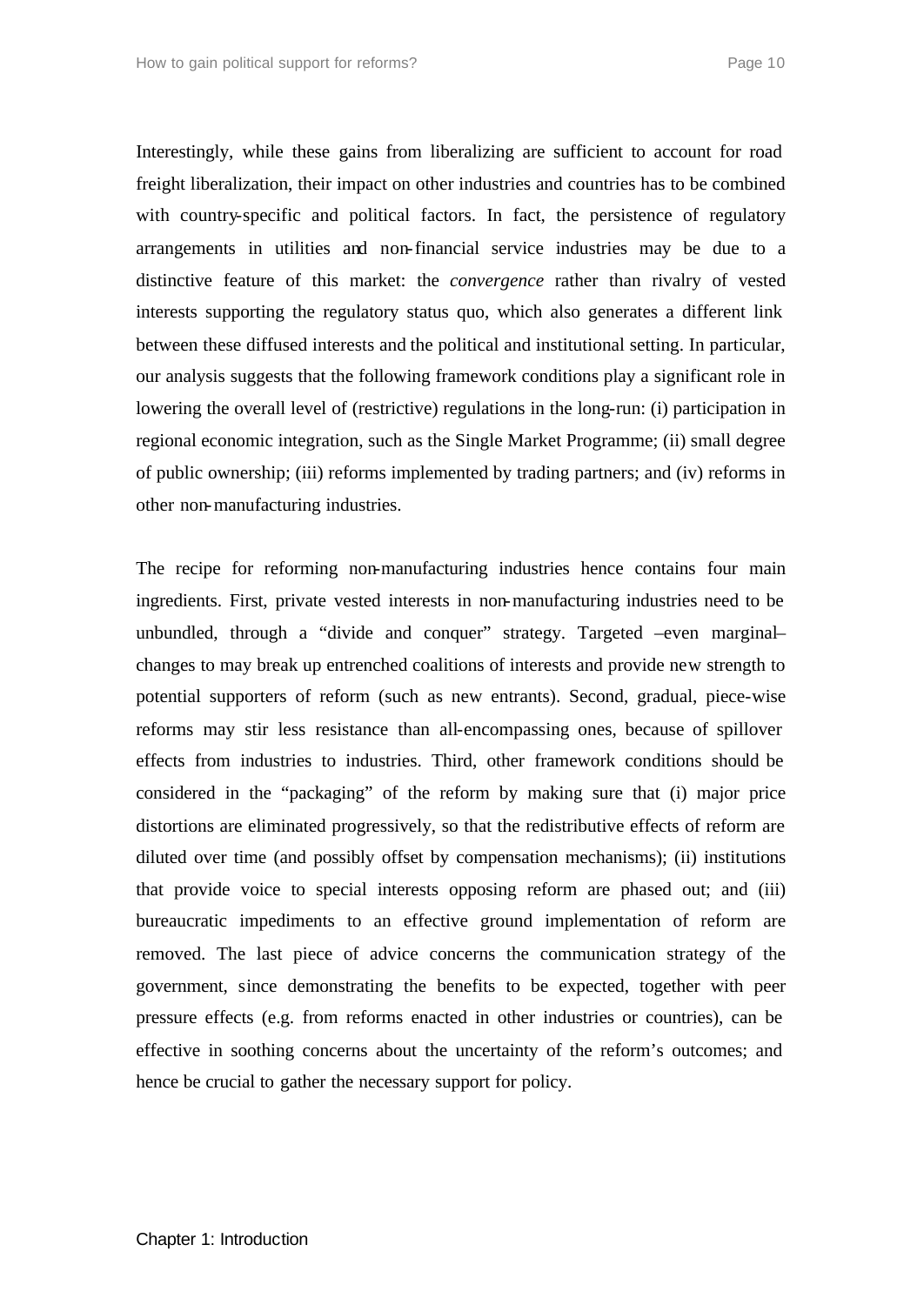#### **1.4. Privatizations in Western and Transition Economies**

Since the 1980s, many OECD governments initiated a substantial process of privatisation, which reduced the market share of State-Owned Enterprises (SOEs) by a third. Our analysis identifies two economic factors that typically trigger the privatisation process in Western economies. First, many SOEs are often less productive than their private counterparts. Second, privatisations may help reduce public deficits, since they stop the flow of subsidies to these SOEs, and their sale generates additional income. Yet, privatisations may face three problems. First, the productivity differential may result from a selection bias, in which case privatisations need not increase their productivity. Second, although the sale may generate a one-off income for the state, it may also reduce the government subsequent earnings. Third, even when productivity is low *only* because state ownership reduces incentives to manage the firm efficiently, entrenched interests may oppose its privatisation; and external constraints may be needed to initiate reforms. These constraints may originate from i) increased international competition, ii) increased costs of budget deficits (and of taxes), and iii) deregulations on the product market, which call for more transparent rules of competition.

Our analysis suggests that coalition building for privatization partly depends on political institutions. Strong governments, facing little resistance by opposition parties or by other economic and social players, may choose to undertake rapid privatization process, by selling all the assets of the firm at once, as often done by the Thatcher conservative government. If oppositions are able to block radical policies, wider consensus needs to be obtained. The government may then maintain a golden share in the firm, to guarantee its control and generates a "gradual" transition from state to private ownership. Analogously, the method of sale may be negotiated with the opposition, to meet their requests at the expense of generating lower revenues.

In transition countries, external pressures were much stronger, and most governments decided to undertake *mass* privatisations. Moreover, transition in these countries involved a process of "large scale institutional change" towards democracy, during which the political balance of powers among various actors was extremely unstable. Depending on the relative power of these actors, sharply different outcomes eventually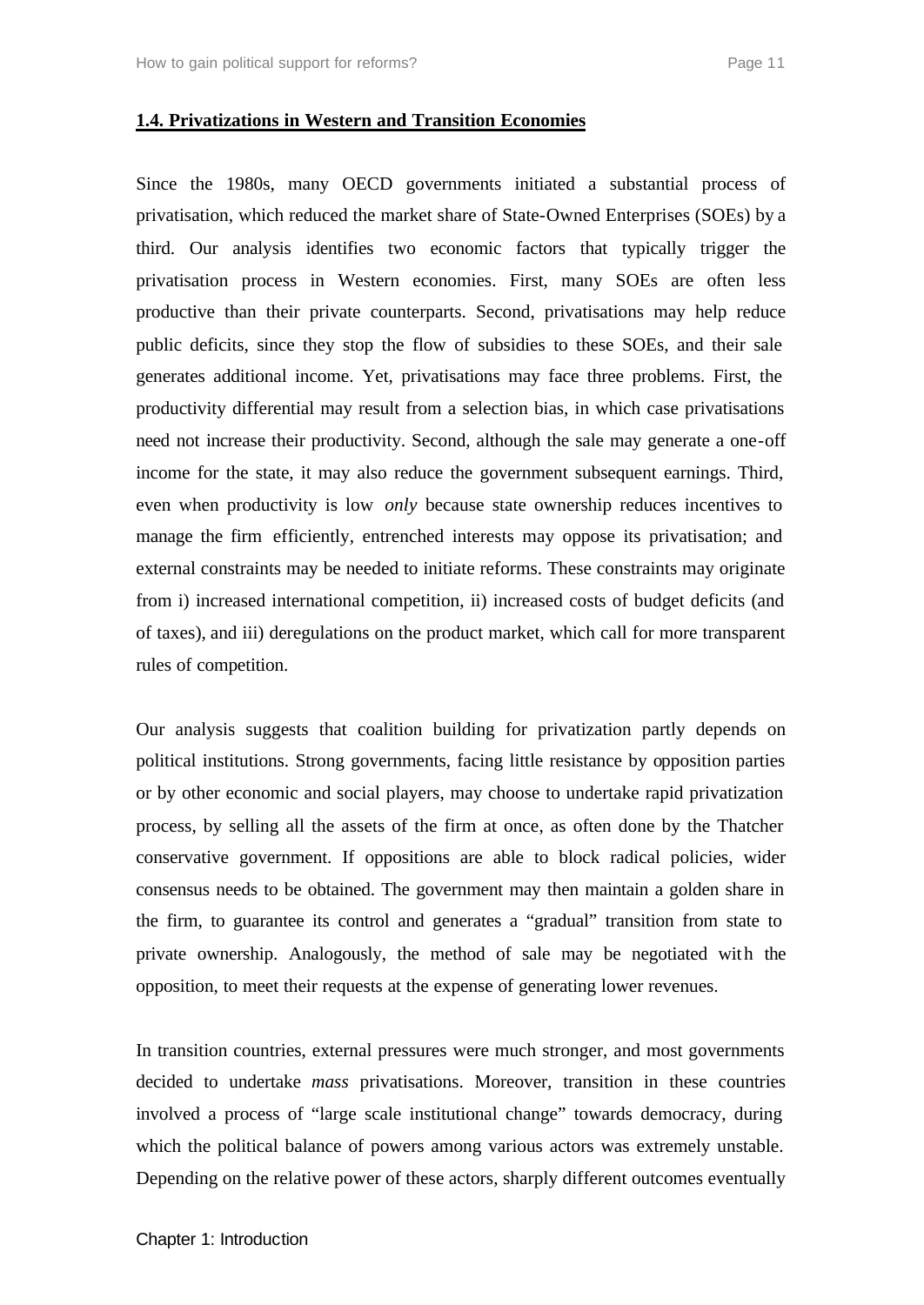materialized. To illustrate this instability and address the salient features of these economic and political tensions, we analyse the privatisation of two important car producers. In the Czech Republic, the car maker Škoda and the German Volkswagen Group created a joint-venture. In Ukraine, the car producer AvtoZAZ was partly sold to the Korean Daewoo.

Our analysis suggests that the policy choices of each country were directly influenced by the framework conditions faced by these countries. In the case of Škoda, the government initially retained some control on the strategic decisions of the firm through a majority stake; but managed to *commit* to a gradually withdrawal from the joint-venture, by selling a majority of shares to Volkswagen, to refrain from interfering with the management of Škoda, and to gradually remove protectionist measures; while Volkswagen, instead, committed to an ambitious development plan for the jointventure. Our analysis indicates that this commitment capacity was in good part provided by the EU accession prospects, and proved crucial to implement a marketoriented and efficient privatization of Škoda. The situation was somewhat different in Ukraine, where AvtoZAZ was partly sold to Daewoo in 1997, amidst weak political institutions, sluggish economic conditions and strong opposition to the entire privatization process. Weak democratic institutions led the government to tailor the privatization process to reinforce the monopoly position of the company and to maintain the employment level in the firm; thereby limiting the scope for efficiencyenhancing investment of AvtoZAZ, or for promoting competition in the Ukrainian market. Furthermore, the lack of government commitment allowed Daewoo to renege on several of its initial promises.

#### **1.5. Corporate governance in Russia**

The history of transition reforms in Russia and its 1998 financial crisis represent a compelling and instructive case study from which many lessons can be learnt. Although the financial collapse was clearly driven by a combination of an unsustainable fiscal deficit coupled with massive capital flight, the micro foundations of the crisis were the poor design of reforms due to the capture by strong interests.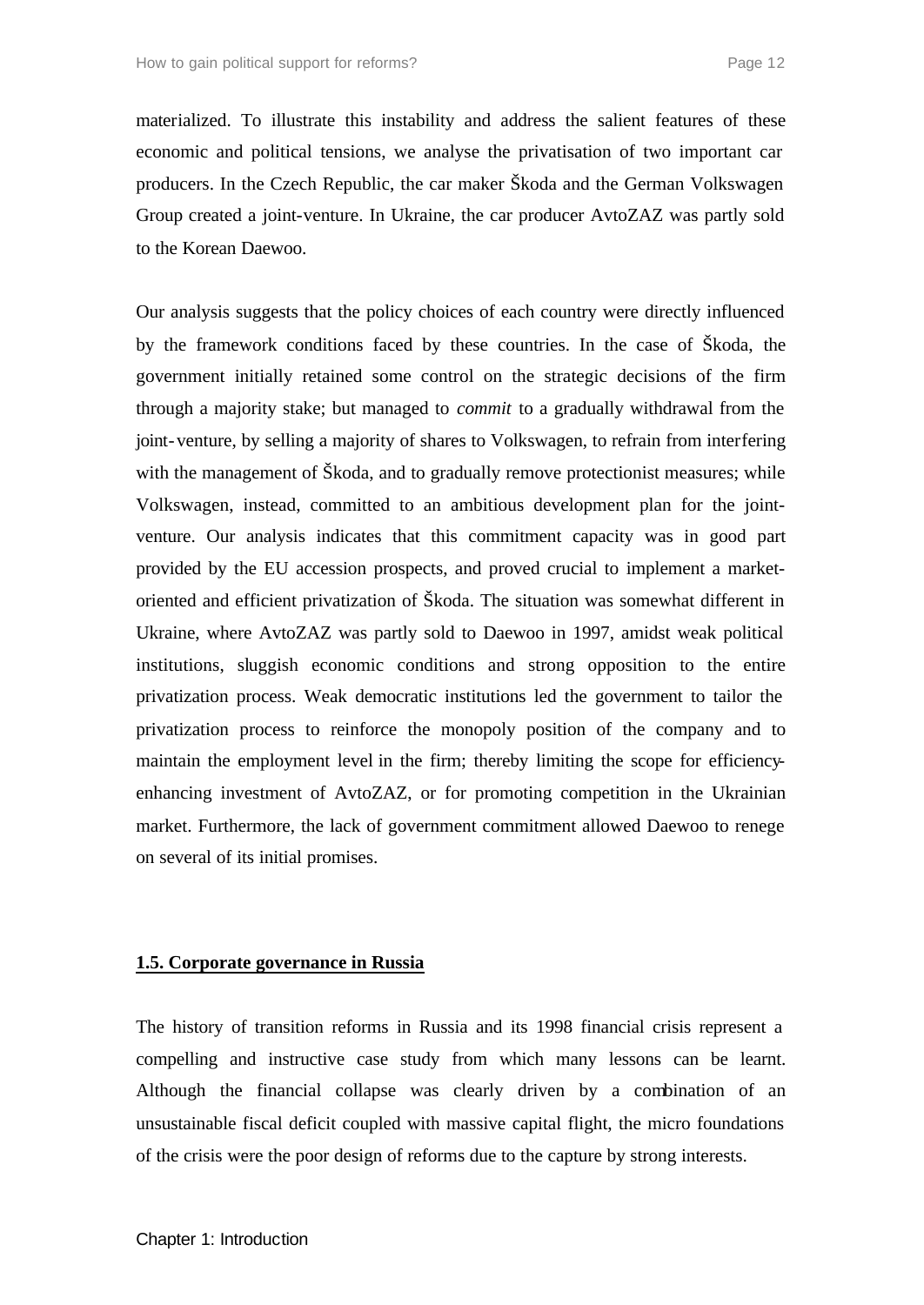Our analysis suggests that framework conditions, consisting of seventy five years of Soviet rule, with no institutions left to ensure proper arrangements in the vacuum created by the collapse of a regime based on fear, played the crucial role. In such power vacuum, only popular support could have promoted the necessary, but painful reforms. Yet, the independent Russian Republic created by Yeltsin had no diffused perception of a Western national identity or any promise of joining the European Community to flag in order to gather popular support for unpopular reforms; and faced even larger adjustment costs in the transition to a market economy than other former socialist countries. The painful reforms that the Yeltsin government initiated could thus not count on a sufficient popular legitimacy, as they missed a powerful disciplinary mechanism for policy implementation. Much of the initial support for painful adjustment measures dissipated rapidly as it became clear that politically connected interests could go about unchallenged, while costs were socialized.

Thus, we explain the lack of credibility of the new reforms under Yeltsin by a combination of concentrated power in the hands of a few veto players, who put them above enforcement, matched by –or rather leading to– the lack of legitimacy for the reforming institutions. The effect of this poor credibility led to a massive noncompliant response to new laws and reforms by individuals and firms, which fatally undermined the process. The realization of the vulnerability of the reform process by itself hastened the process of opportunistic stripping, and gave powerful incentives for rapid capital flight. In a systemic adjustment, enforcement depends critically on a sufficient adjustment response; as a result, expectations are critical in determining the aggregate outcome. Cynical expectations regarding the response by other agents and the credibility of enforcement may thus produce a critical mass of non-compliance regarding legal and financial obligations, which creates an insuperable barrier for enforcement. In conclusion, state capture is fatal for the credibility of reforms.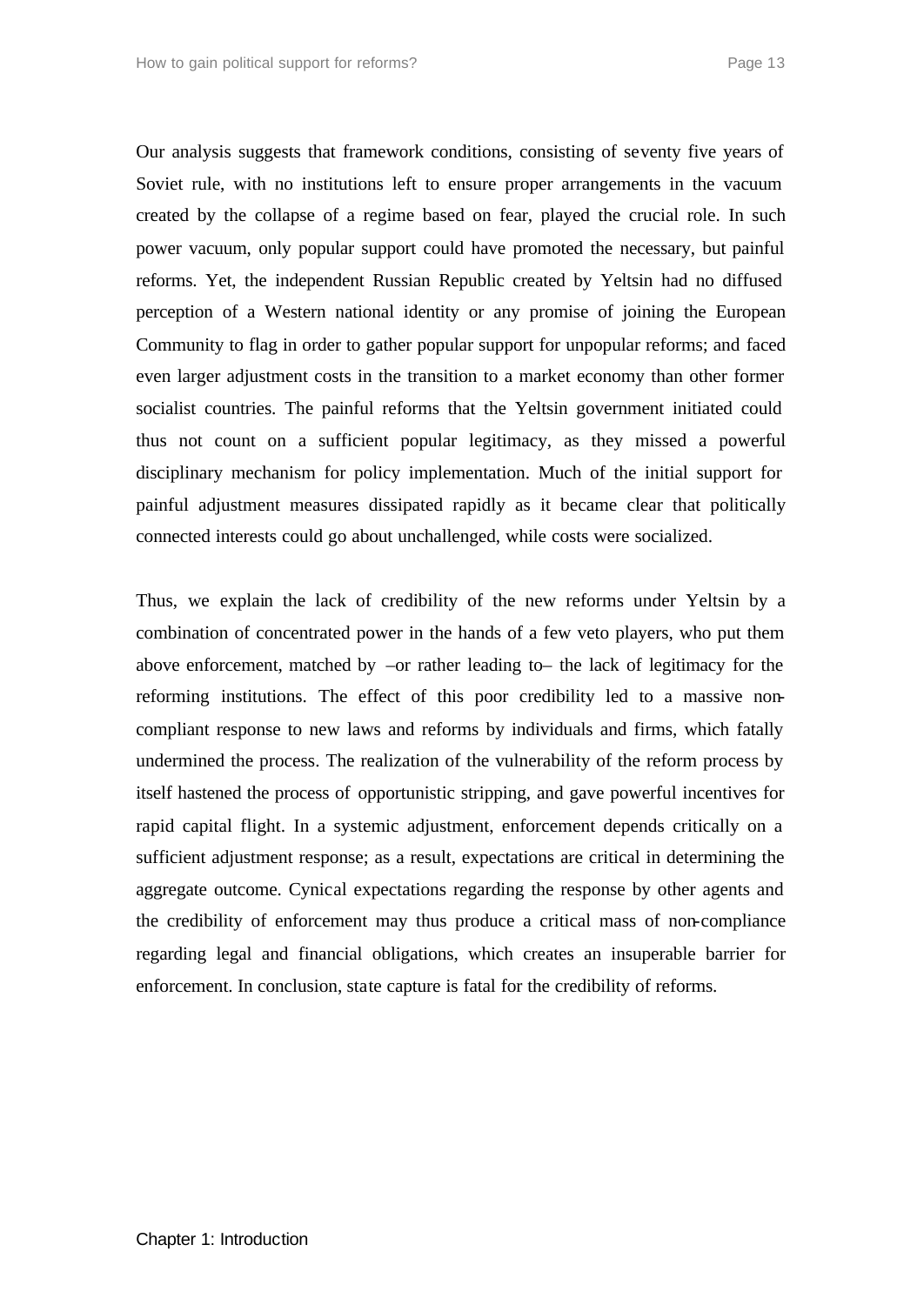# **Chapter 2. What triggers reforms? How is popular support gained? Empirical evidence and theories of reforms**

#### **2.1. Empirical and anecdotal evidence about the reform momentum**

In principle, successful reforms should be the ones that have the potential to improve aggregate welfare and, as illustrated in Table 2.1, there is ample room for such welfare improving reforms. There is room for reforms in the employment protection legislation (EPL), in the tax system, in product market regulation, or in the way in which wages are bargained, in order to increase the aggregate rate of employment, and thereby stimulate economic growth.

As Table 2.1 also makes clear, tax wedges frequently introduce distortions that reduce aggregate employment. To reduce this wedge, the state may have to withdraw from some activities, or use other instruments than taxes to provide public services. One such service that is generally financed by means of a tax on labour is pension. Most European countries instated widespread pay-as-you-go pension systems after World War II, at the time of the baby boom. Since then, fertility rates dropped and life expectancy increased, which reduced the ratio between the number of active workers and that of retirees. As a result, the financing needs of the state have increased noticeably, increasing the tax wedge and the disincentives to work. Reforming pension systems might therefore also bring substantial direct (through better incentives to work) and indirect (through reduced tax wedges) benefits to employment, growth, and aggregate welfare.

In order to stimulate growth and employment, the Lisbon European Summit also stressed the need to enhance the knowledge acquisition in Europe. While many countries focus on improving their education system, reforms of product market regulations could also be used to that end.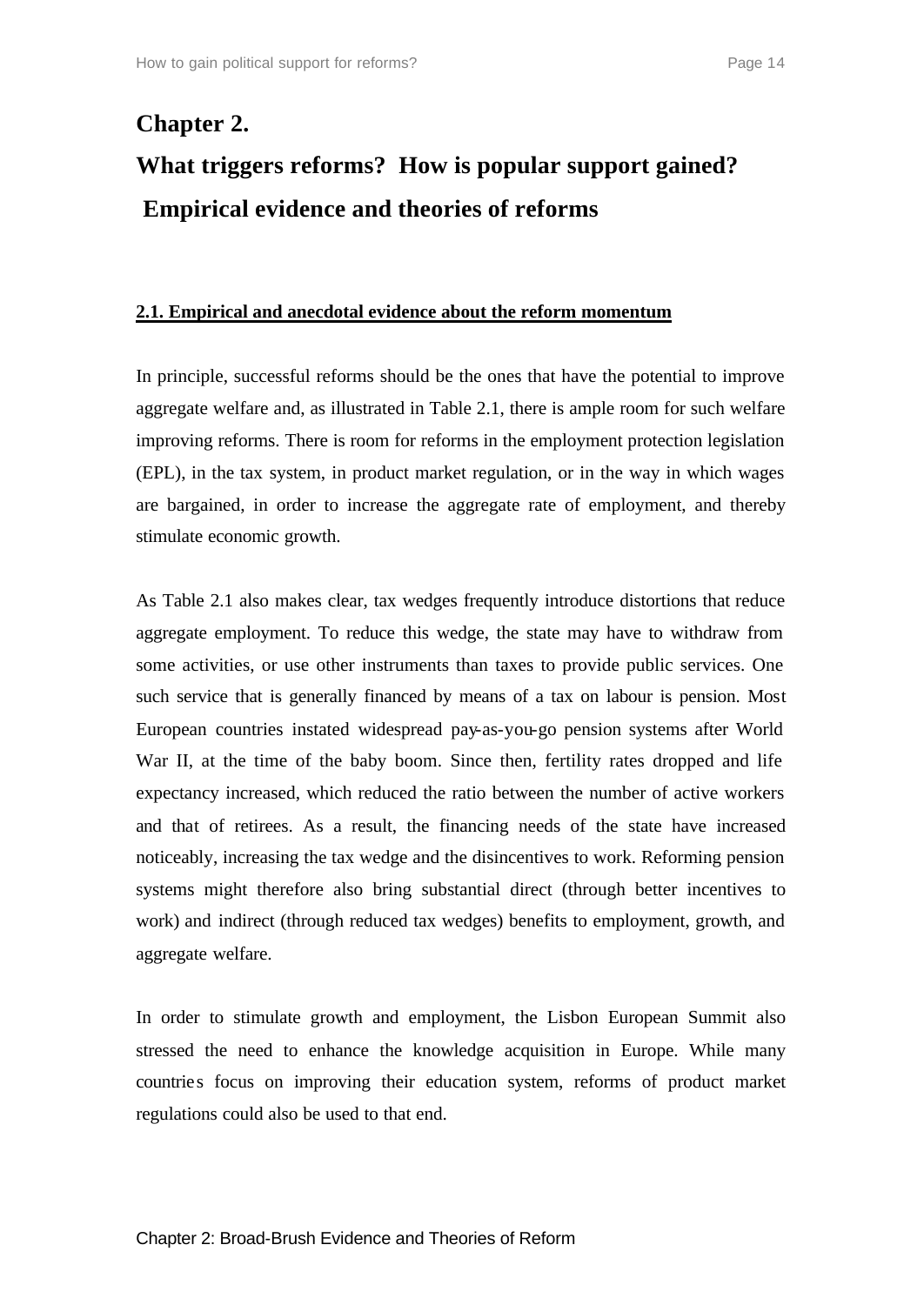| Table 2.1                                                                |                           |            |                |                   |              |  |
|--------------------------------------------------------------------------|---------------------------|------------|----------------|-------------------|--------------|--|
| Accounting for differences in employment rates across European countries |                           |            |                |                   |              |  |
|                                                                          | <b>Contribution from:</b> |            |                |                   |              |  |
|                                                                          | <b>EPL</b> and            | <b>Tax</b> | <b>Product</b> | Others, including | <b>Total</b> |  |
|                                                                          | benefit                   | wedge      | market         | bargaining system |              |  |
|                                                                          | policies                  |            | regulation     | and unionization  |              |  |
| <b>Austria</b>                                                           | $-0.1$                    | $-1.6$     | $-0.2$         | 23.0              | 21.1         |  |
| <b>Belgium</b>                                                           | $-2.5$                    | $-3.3$     | $-0.7$         | $-1.8$            | $-8.3$       |  |
| <b>Denmark</b>                                                           | $-3.0$                    | $-3.0$     | $-0.6$         | 9.7               | 3.0          |  |
| Finland                                                                  | $-0.6$                    | $-1.8$     | $-0.2$         | $-0.4$            | $-3.0$       |  |
| France                                                                   | $-2.3$                    | $-2.2$     | $-1.4$         | $-4.6$            | $-10.5$      |  |
| Germany                                                                  | $-2.7$                    | $-1.3$     | 0.0            | 17.7              | 13.7         |  |
| Greece                                                                   | $-1.3$                    | 0.3        | $-2.0$         | $-22.8$           | $-25.8$      |  |
| <b>Ireland</b>                                                           | 3.8                       | 1.9        | $-1.4$         | $-22.7$           | $-18.4$      |  |
| <b>Italy</b>                                                             | $-2.2$                    | $-1.5$     | $-1.9$         | 0.7               | $-5.0$       |  |
| <b>Netherlands</b>                                                       | $-3.8$                    | $-3.6$     | $-0.8$         | 1.0               | $-7.2$       |  |
| <b>Norway</b>                                                            | $-2.9$                    | $-0.5$     | 0.4            | $-2.1$            | $-5.0$       |  |
| Portugal                                                                 | $-4.6$                    | 2.0        | $-1.5$         | $-1.6$            | $-5.7$       |  |
| Spain                                                                    | $-3.8$                    | 0.5        | $-0.1$         | $-12.7$           | $-16.1$      |  |
| <b>Sweden</b>                                                            | $-2.2$                    | $-3.6$     | 0.8            | 10.1              | 5.0          |  |
| UK                                                                       | 6.4                       | 2.4        | 2.2            | $-3.9$            | 7.1          |  |
| <b>AVERAGES</b>                                                          |                           |            |                |                   |              |  |
| $\epsilon$ countries                                                     | $-1.8$                    | $-1.0$     | $-0.9$         | $-2.2$            | $-5.9$       |  |
| Non- $\epsilon$ countries                                                | $-0.4$                    | $-1.2$     | 0.7            | 3.5               | 2.5          |  |

**Source**: Nicoletti (2003) – **Note**: these results are based on parameter estimates from pooled regressions covering 20 OECD countries over the period 1982-1998, and reflect the percentage deviations from the OECD average.

Stimulating job creation may also require easing the entry of new firms on a market. A major impediment to entry often proves to be the existence of a state owned, unduly protected, player in the national market. The presence of such State Owned Enterprises (SOEs) may scare potential entrants away, reduce aggregate investment, and therefore employment. Privatising these firms may thus bring substantial benefits to the economy, through entry (which has the potential of increasing aggregate employment) and increased competition (which forces firms to improve their technology (higher R&D intensity), reduce costs, and increase consumers' welfare thanks to lower prices).

However, any reform that distributes benefits to the many also affects the economic rents acquired by the few. As we shall see repeatedly in the next chapters, to gain sufficiently wide political support, governments must often tailor their proposals to target the groups that may veto the process. Of course, the number and the identity of these groups will depend on the political representation system as well. Think for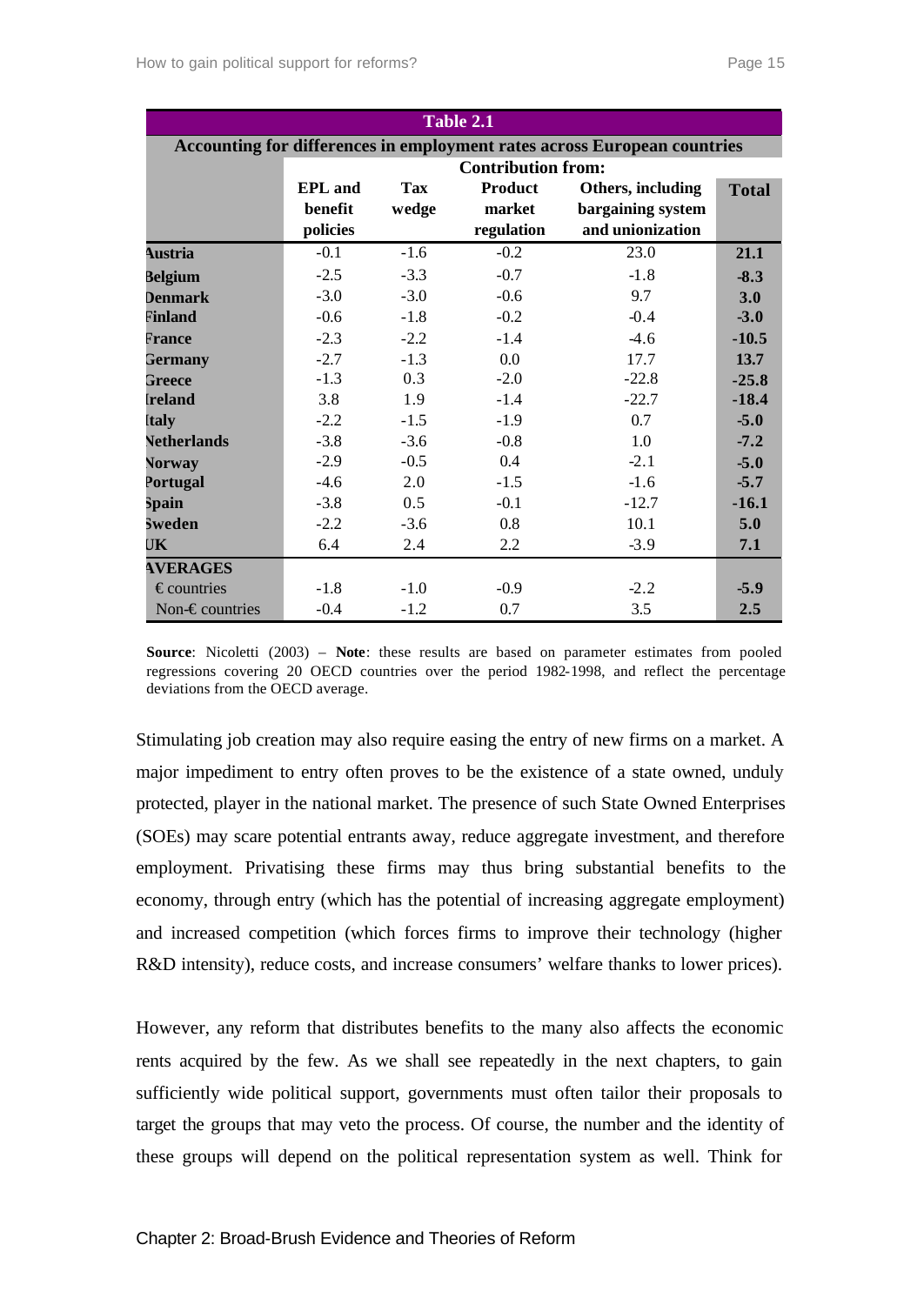instance of the contrasting experiences of Great Britain and of France. In the UK, political representation is majoritarian, which gives rise to strong governments, with the power of *imposing* their reforms. That is, the balance of power is such that only few groups can veto a reform. The government of Mrs Thatcher took advantage of its power in that way: it imposed rapid and deep-reaching reforms in many different markets. Throughout the 1980s, the goods and services markets were liberalized, many state-owned enterprises privatized; the pension system reformed; and flexibility was introduced in the labour market. In so doing, the reforms of the Thatcher government had a deep and lasting impact on the British economy. By contrast, many other countries in the European Union delayed, or simply failed, to implement such reforms. For instance, the Juppé government in France tumbled on its attempt to increase the flexibility of the labour, and so did the first Berlusconi government in Italy onto its attempt to forcefully impose a reform of the pension system.

These failed attempts force many governments to scale back their reforms. In a move to reduce oppositions and avoid scaring pressure groups, they often tailor their reforms primarily to target popular support. France, again, is an example worth looking at. Nicolas Sarkozy, who by now became famous for his ability to impose his will, is currently trying to introduce private capital in the French, state-owned, gas and electricity producer EDF-GDF. The national ownership of EDF-GDF already stirred a lot of controversy across Europe, for creating unfair competition with its European competitors. The French government thus faces intense (external) pressures to privatise the company. This privatisation process however also faces intense (internal) opposition from trade unions and from the employees of the company. Nicolas Sarkozy was initially planning to reduce the stake of the government in EDF-GDF down to 60-66%. On the  $27<sup>th</sup>$  of May, 2004, a "blue tide" of EDF-GDF workers "*invaded Paris, to oppose this change* [… The unions] *for a first time associated together* [chanting:] *'Let us save social security'; 'no hesitation, EDF-GDF belongs to the nation'* " (Le Monde, 28/5/2004). As a result, N. Sarkozy partially backed down: *I heard the worries of the agents.* The State *will not go below 70% of the capital in EDF-GDF. There will not be any* [privately held] *blocking minority stake, and hence no privatisation* (Ibidem)*.*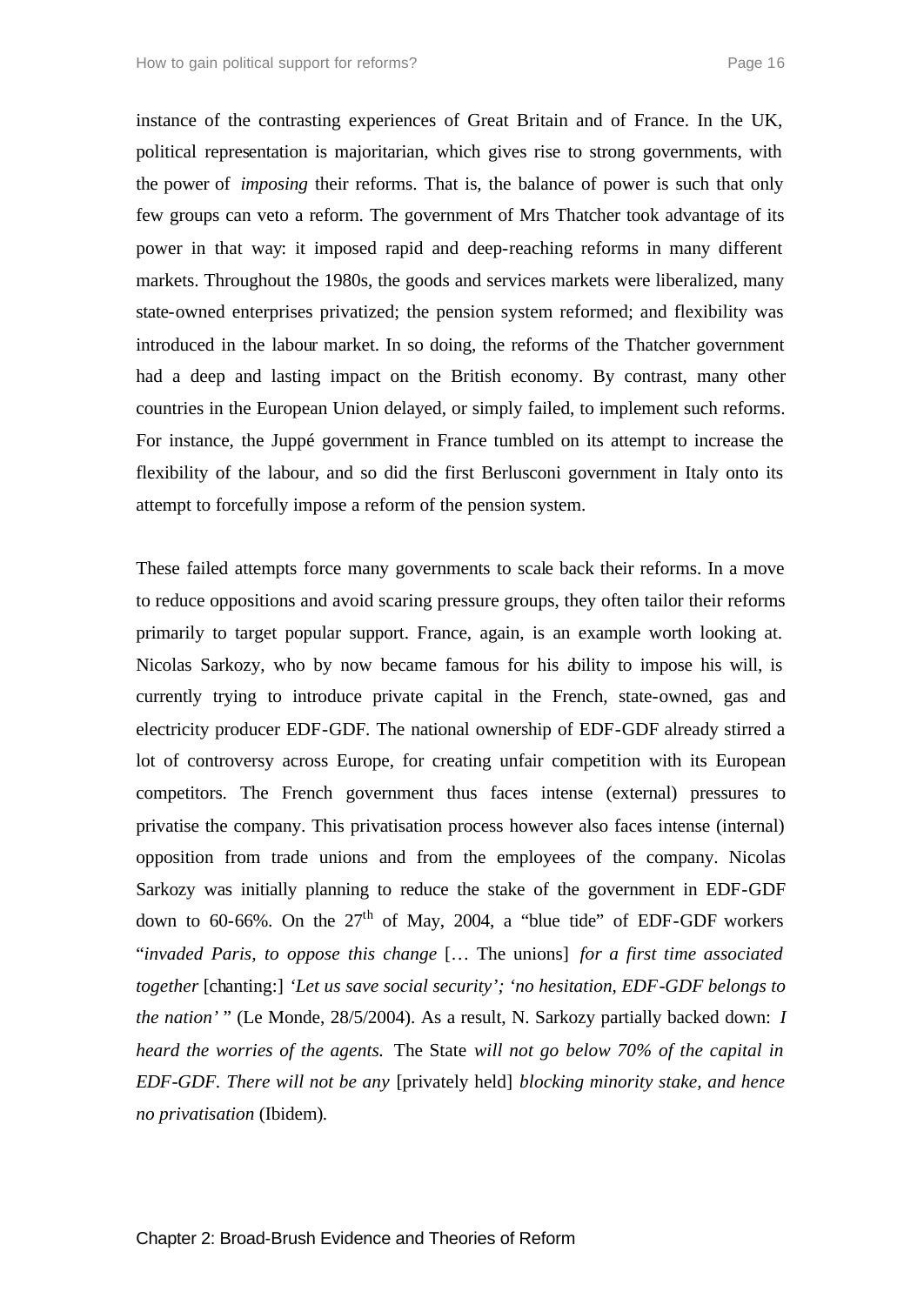The French experience thus demonstrates that its main right-wing learnt a lesson from its past failures at reforms. Instead of trying to mimic methods that have proven effective in the UK, it now tailors its reforms to the specificities of the French situation. Similarly, the longevity of the second Berlusconi government demonstrates that it also realised that mimicking Mrs Thatcher is not sufficient to stimulate reforms.

Interestingly, a valuable way to generate support for a given reform might be to start in another market. Changes in external economic conditions also affect incentives in a similar way. The adoption of the Euro is one such reform that altered incentives towards wider support for reforms. As argued by Bertola and Boeri (2004), the increased degree of competition among Euro countries may lie at the core of the accelerated pace of reforms in these countries. As showed Table 2.1, Euro-countries tend to suffer from deeper distortions from EPL. Nevertheless, as illustrated in Figure 2.1, one observes that, prior to 1997 the average number of legislative reforms was similar in Euro and non-Euro area countries. By contrast, reforms accelerated noticeably in the former group of countries as of 1997. The argument of Bertola and Boeri (2004) is simple and powerful: the higher is international mobility, the more salient the weaknesses of a given country become. Therefore, to avoid a massive outflow of firms, these countries are forced into an accelerated pace of reforms, to maintain the attractiveness of the country in the eyes of international investors.

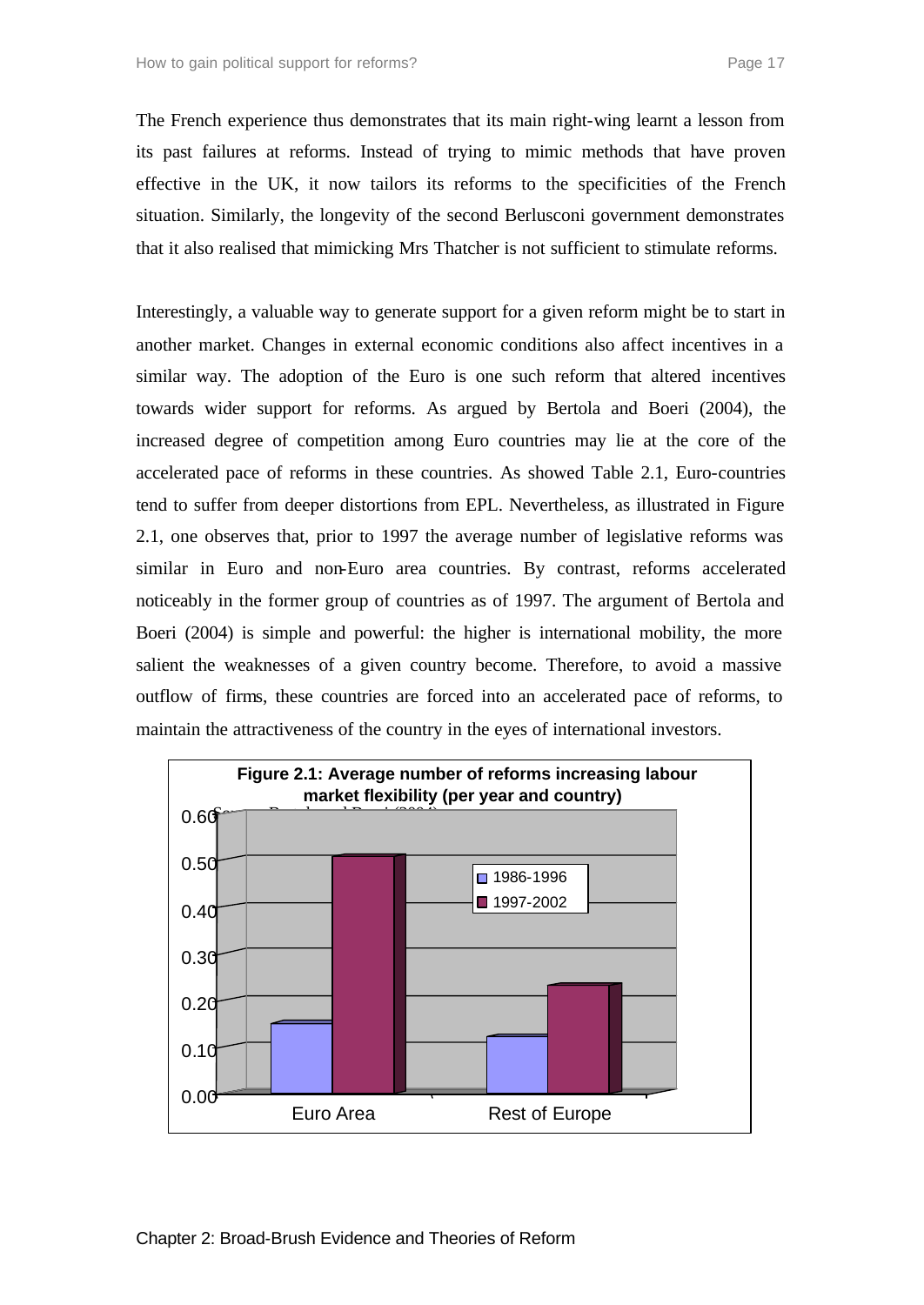A similar trend can be observed when looking at the number of legislative reforms that increase the rewards from employment (Figure 2.2), either by reducing nonemployment benefits or by creating more "active" employment policies: prior to 1997, Euro-area countries were apparently lagging behind. Since 1997, the reform process accelerated so sharply that the former countries are now outpacing the latter.



A first trigger that sparks the reform process is thus the combination of an increased cost of maintaining the status quo, together with a higher value for a reformed market. The combination of the two effects increases the *economic* pay-off of implementing market-oriented reforms. In the two examples here, we see that if the country faces an increased reward from reform, then *political* processes effectively translate them into reforms, even though the reform effort must be tailored to the particular framework conditions faced in the country.

External constraints can also take the form of external changes in legislation. European directives or WTO restrictions, for instance, may force each country to comply with changes that it would otherwise not have implemented. The deregulation of many goods and services markets has often been initiated in this way. Even in these cases, however, economic incentives played an important role as we show in Chapter 5.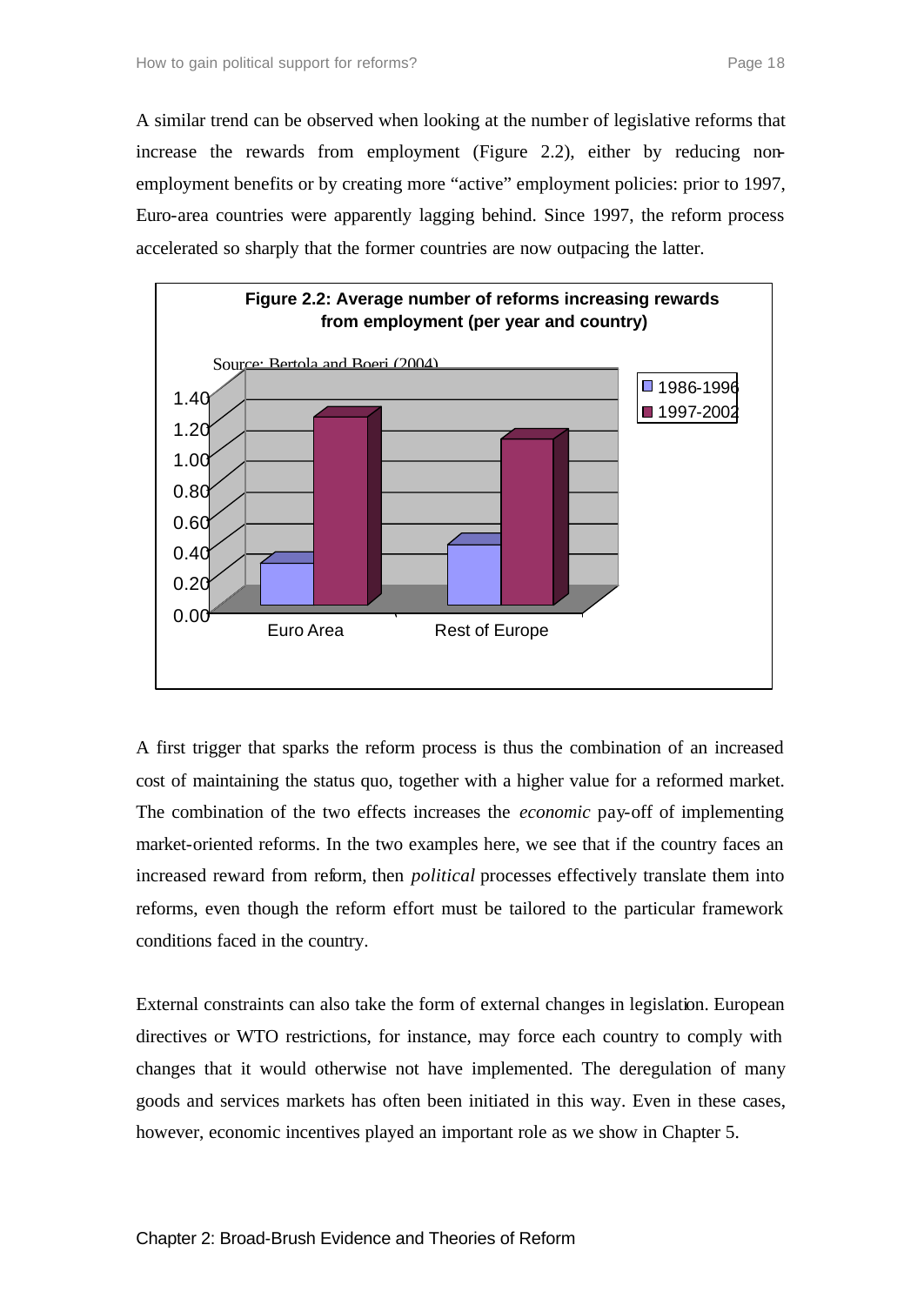

As stressed above, many different groups may nevertheless have to be compensated in the process. We observe that when the "average" incentive is in favour of taking back the rents of some to increase aggregate efficiency, the government indeed goes in that direction –e.g. by introducing additional flexibility in the labour market (see Figure 2.2). However, to gain popular support for their reforms, such governments also have to implement countervailing measures targeted at veto players. Figure 2.3 provides a striking illustration of this attempt at compensating specific groups. As we can see in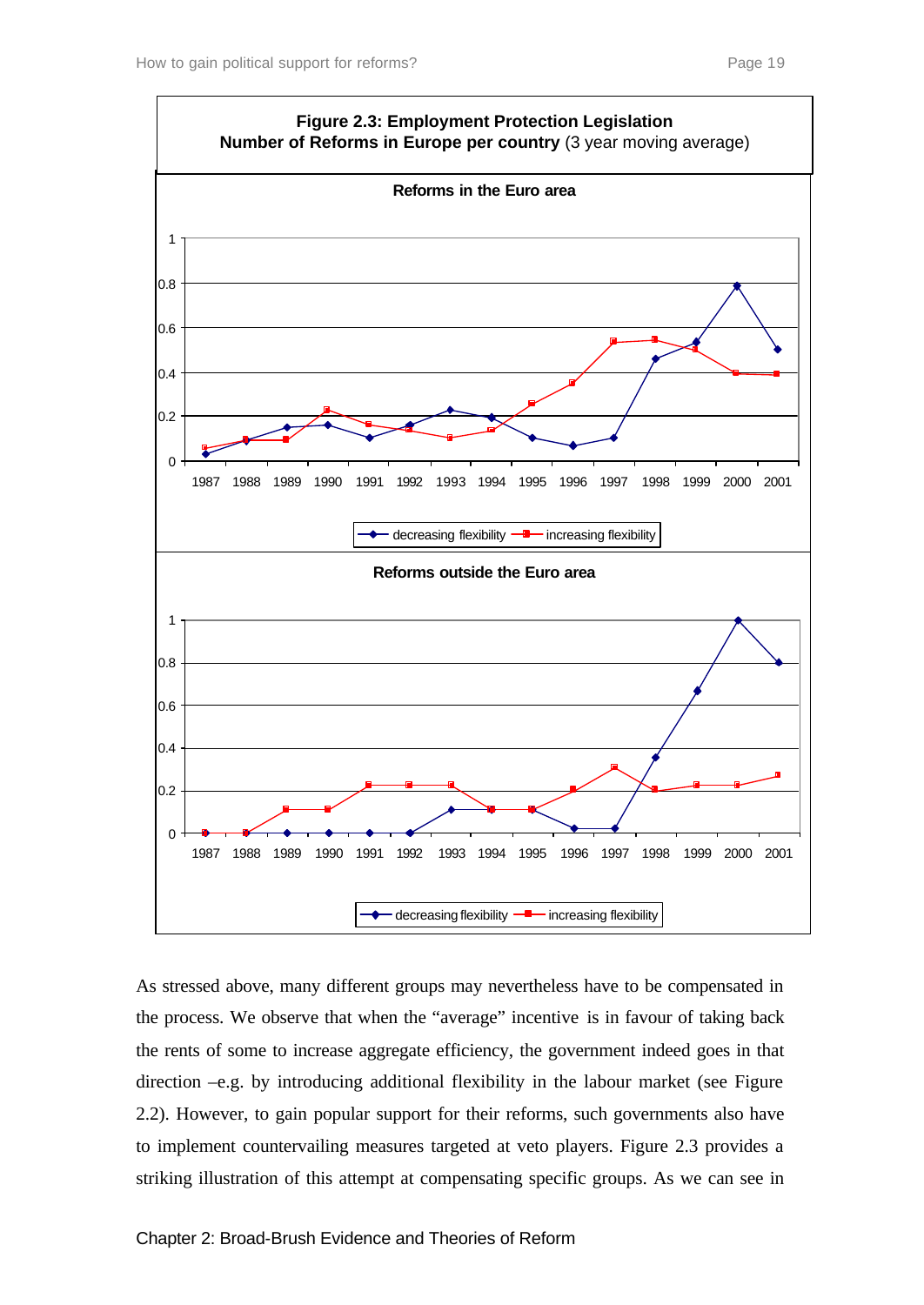the top panel of the figure, governments that increased flexibility on the labour market also implemented measures that partially undid their main reforms ––disaggregating the data by country would provide the same evidence. By contrast, this give-and-take process need not be present when reforms go in the opposite direction. As illustrated in the bottom panel of Figure 2.3, non-euro countries accelerated their reform process toward *decreasing* flexibility (that is: towards giving additional advantages to some groups), and the reform process did not accelerate in the other direction.

A similar pattern can be observed for pensions. Before 1997, Euro-area countries were also intensifying their process of pension reforms. However, despite this intensity, reforms were never unidirectional. There were as many attempts at curtailing the benefits of state pensions, as there were presents being made through increases in generosity. After 1997, however, Euro-area countries sharply accelerated the pace of reforms, towards decreasing the generosity of their systems (see Bertola and Boeri, 2004).

Summing up, this evidence shows that external constraints and economic incentives can be reform-promoting. On the other hand, governments who want to implement reforms in one direction may have to take steps to gain support from specific groups. Taken together, these two arguments suggest that, although the reform process accelerated noticeably throughout the 1990s, the political constraints faced by some countries may have prevented them from deeply affecting the way in which their markets operate. If any, exceptions will have to be found in countries that faced more strenuous external constraints.

Figure 2.4 confirms this insight. This figure reveals how labour markets operate in different countries. The indicator, developed by the OECD, describes how regulated is the labour market. A value of 1 indicates a highly liberalized market, whereas a value of 6 indicates a highly regulated market. Along the horizontal (resp. vertical) axis, one can read the value of this index for the late 1980s (resp. late 1990s). Next to the country points, we also drew a line that indicates a situation in which no change would have occurred over a period of 10 years. Strikingly, most countries remain quite close to this diagonal line, despite the high number of reforms that occurred.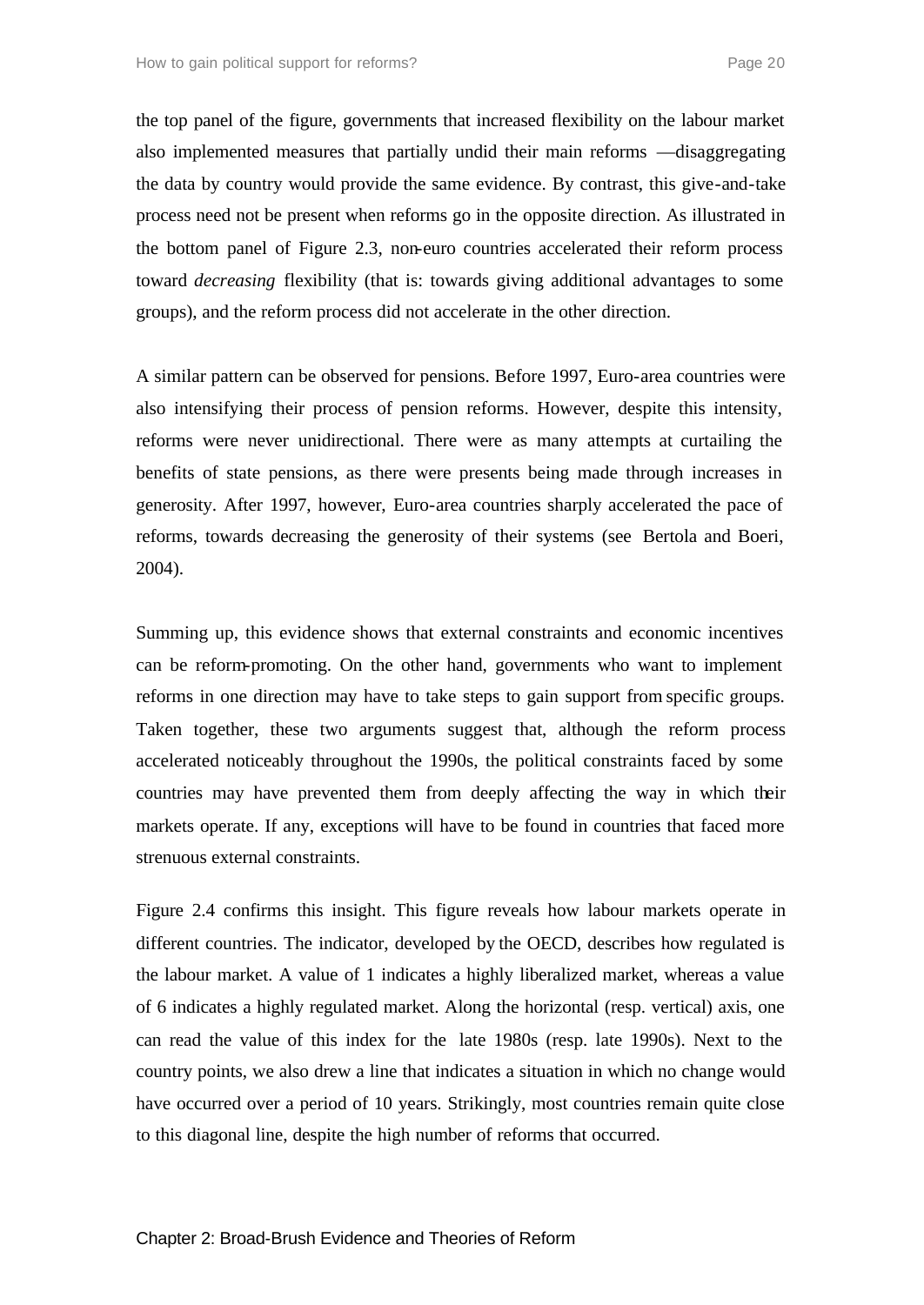Which are the main exceptions? A first exception, not visible on this figure, is Great-Britain, which undertook its package of forceful liberalization reforms during the 1980s. A second exception is Spain, which suffered from the highest level of unemployment in all Europe (it culminated at about 20% in 1994). Clearly such a high level of unemployment played the role of a major external constraint, by increasing the cost of the status quo. The next two (less striking) exceptions are Finland and Portugal, who had to take steps to adjust their economies to face the single market and avoid lagging behind.



### **2.2. Theories of government representation and reforms: introductory example and framework of analysis**

**Note:** *In what follows, we provide a brief sketch of various theories of government intervention and reforms. The reader who is familiar with these theories may wish to skip this section. However, we hope that it will provide a useful reference glossary for the next chapters.*

By definition, reforms can introduce fundamental changes in the institutional rules governing markets. The aim is often to enhance economic efficiency, usually through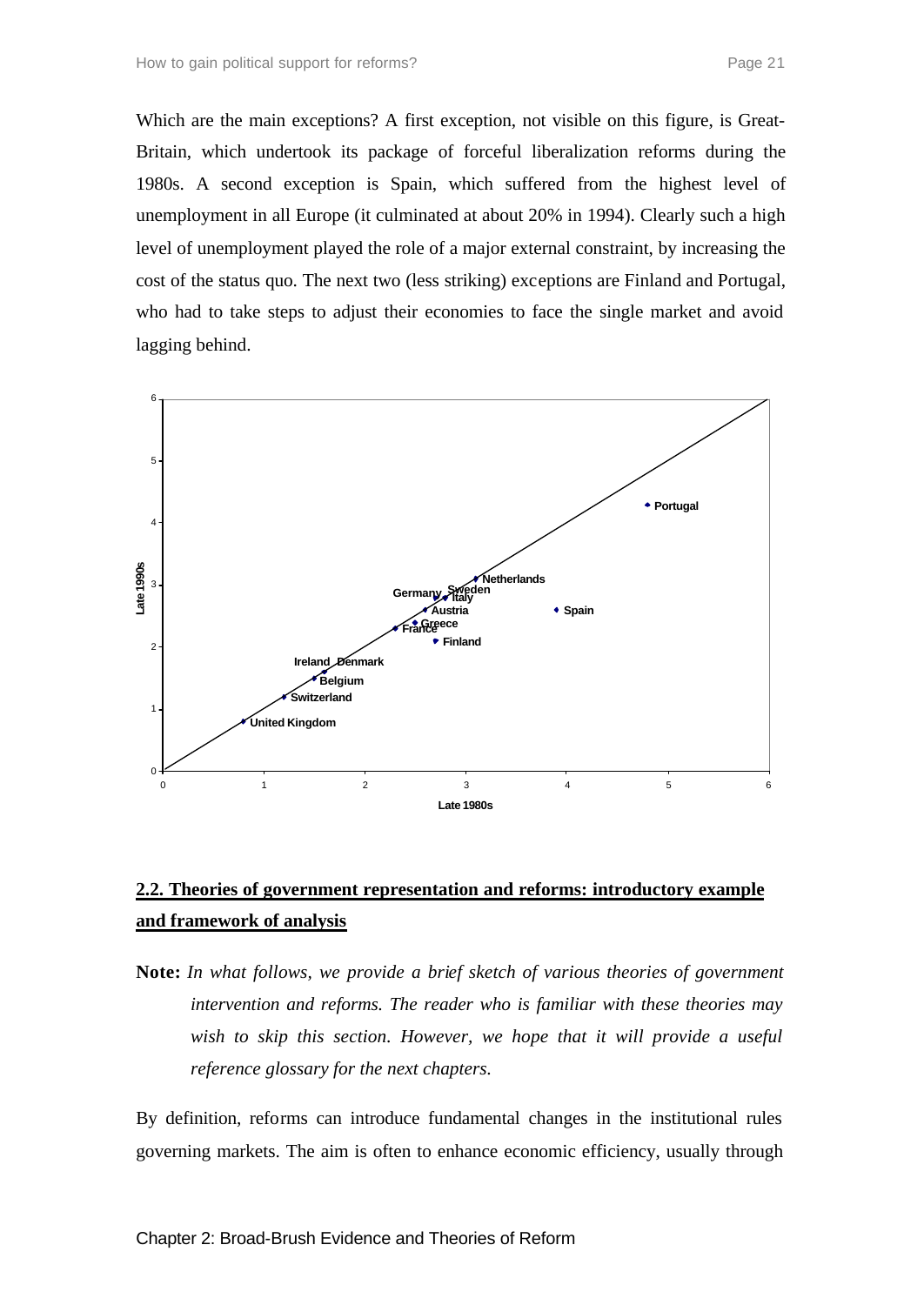measures that stimulate competition or reduce red tape. However, distributive issues also arise. Reforming institutions typically comes at a cost, as they tend to reduce the rents enjoyed by some economic agents in the market. Despite enhancing economic efficiency, these reforms thus meet the fierce opposition of those agents.

**A basic example.** Consider a market dominated by a monopolist. Being the only seller, this monopolist will take advantage of its market power to extract rents. These monopoly rents are obtained from the other side of the market –the consumers– by reducing output below the competitive equilibrium level, thereby creating scarcity and increasing the equilibrium price level.<sup>1</sup> Since this choice by the monopolist is *voluntary*, it must be increasing its profits, by *revealed preferences*.

Clearly, consumers have opposite preferences, as they stand to lose from this monopolistic pricing. At a lower price, they would be willing to demand larger quantity; their consumption of the good would increase, and their welfare from consumption – the consumer surplus– $^2$  would hence be higher.

Under monopoly pricing, the welfare loss incurred by the consumers is larger than the surplus extracted by the monopoly, which means it is economically *inefficient*. This inefficiency stems from the fact that, by reducing output, the monopolist deprives consumers of a given quantity of goods that should have been consumed. Figure 2.5 displays the size of this welfare loss, as measured by the *Harberger triangle*. To achieve efficiency, and hence to maximize the *aggregate* welfare on the market (the sum of the producer's and of the consumers' surpluses), the price level should be set equal to the marginal cost of production. This price level is *socially preferred* to any other level, including the initial monopoly equilibrium (where the price is strictly above marginal cost), as well as to lower levels (which would induce the producer to reduce output or to exit the market).

l

 $<sup>1</sup>$  More generally, the monopoly can engage in price discrimination. However, unless we make the</sup> unrealistic assumption that it can perfectly discriminate across consumers, profit maximization necessarily entails reduced production.

 $2$  This surplus is measured as the product between the purchased quantity of the good and difference between the market price and the price at which they would have been willing to buy the goods.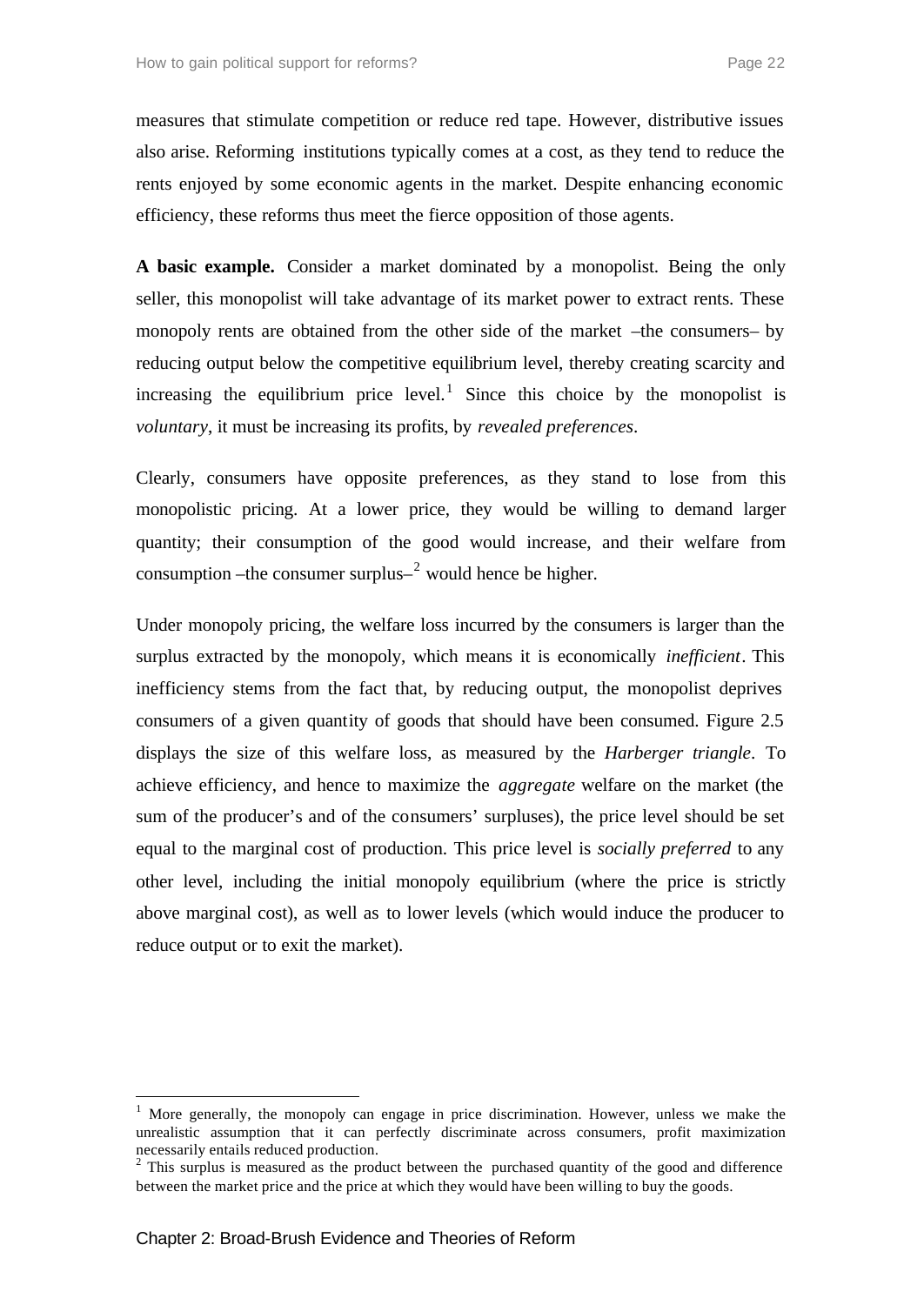



This basic example illustrates that there may be discrepancies between *market* outcomes –as generated by the existing institutional rules governing these markets, and by the economic behaviour of the institutions or players on the markers– and the outcomes that can be considered "socially optimal". Moreover, these inefficient outcomes may be preferred by some of the actors –or groups of actors– involved, as it is the case with the monopolist in the above example.

There will thus be strong political tensions whenever a government has to intervene on such a market. If entry by domestic or foreign producers into the market *is possible*, the monopolist would like the government to intervene, e.g. by forbidding entry. This measure would generate monopolistic rents, at the expenses of the consumers' welfare, and would consolidate the inefficiency in the market. Consumers, in their stead, have exactly opposite demands. If the government had to intervene, they would prefer that it either stimulates competition or that it introduces a price cap, for example. One or another way, they want that the government prevents the monopolist from increasing its price above the marginal cost of production.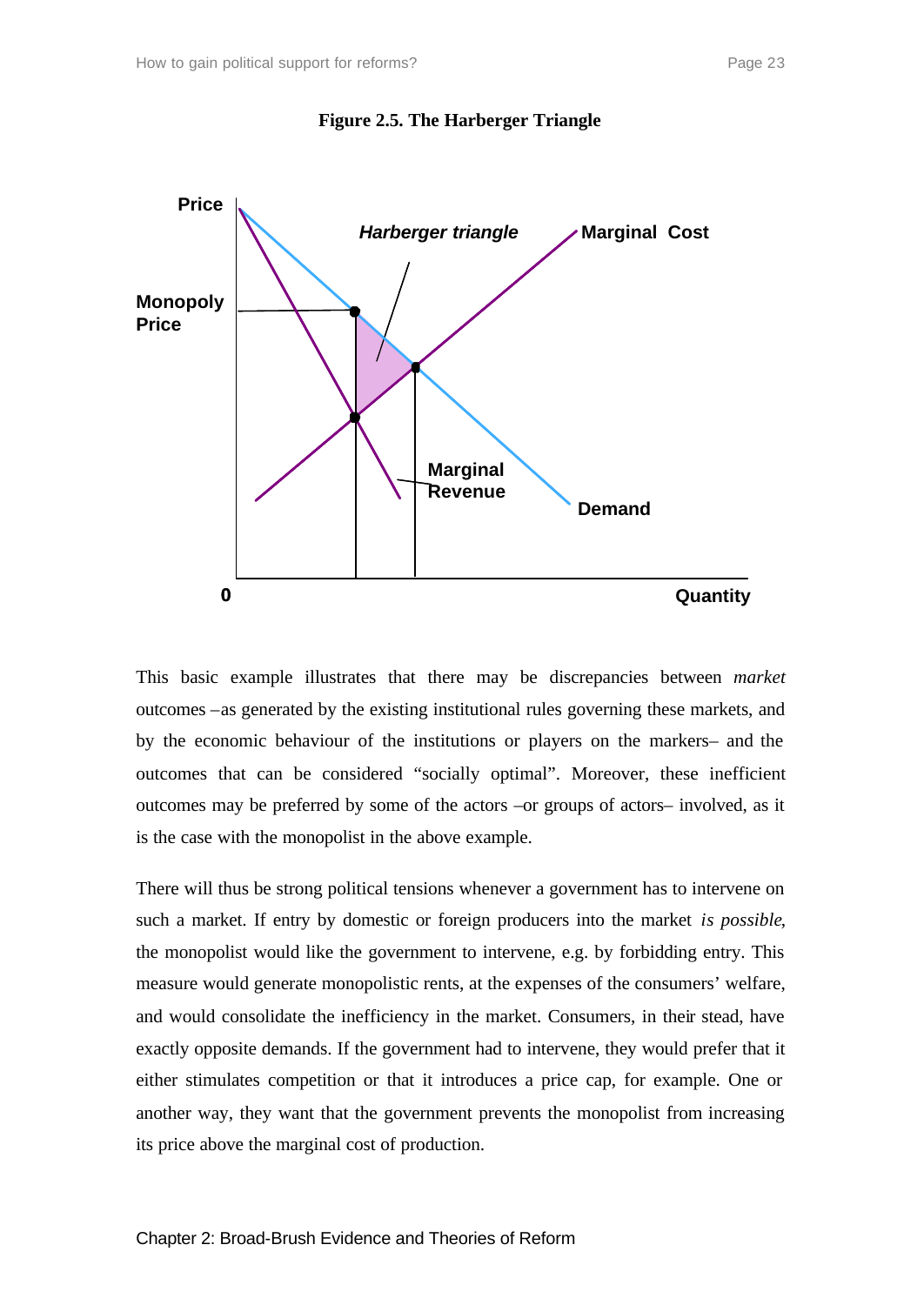**The Coase theorem.** The above example seems to suggest that institutional rules governing markets can unambiguously be classified as "socially better" or "socially worse" than another, and government intervention as socially desirable in some cases, and socially detrimental in other cases. Above, rules or institutions that allow producers to raise prices above marginal costs can be perceived as socially worse than rules that prevent this from happening. This perception is not entirely correct, though.

In the above example, the absence of government intervention implies that the producer can extract rents from consumers by increasing prices above marginal costs. Importantly, the benefits appropriated by the producer are lower than the amount of rents foregone by consumers. As suggested in the seminal work by Coase, this implies that there is room for mutually beneficial side-transfers: consumers would agree to pay a fixed transfer to the monopoly in exchange for optimal price and quantity. The former payment would compensate the monopolist for the forgone monopoly rents, while the price reduction would increase consumers' welfare.

Therefore, if side-payments are available, the comparison among institutional rules or policies becomes more difficult. The institutional rule allowing for monopolistic behaviour seemed inefficient at first glance. Yet, as soon as consumers can strike a side-deal with the monopolist, this rule generates the same outcome as an optimal intervention by the government. Both rules yield the same efficient outcome. The only meaningful difference lies in the distribution of the surplus: under a laissez-faire rule, the monopolist extracts more rents than under the interventionist rule, and conversely for consumers. The intervention of the government would thus be essentially redistributive and not efficiency-enhancing.

In the real world, the picture stands in between these two visions. In some cases, economic policies or changes in institutional rules have only redistributive effects, as in the cases portrayed above. In other cases, some institutions are clearly less efficient than others, and reforms can be welfare enhancing. For instance, allowing monopoly power but forbidding side-transfers would be inefficient. A reform that allows sidetransfers would be welfare improving in this case.

Yet, the Coase theorem relies on fairly strong assumptions. Side-transfers or efficiency-enhancing institutional reforms are only feasible if either existing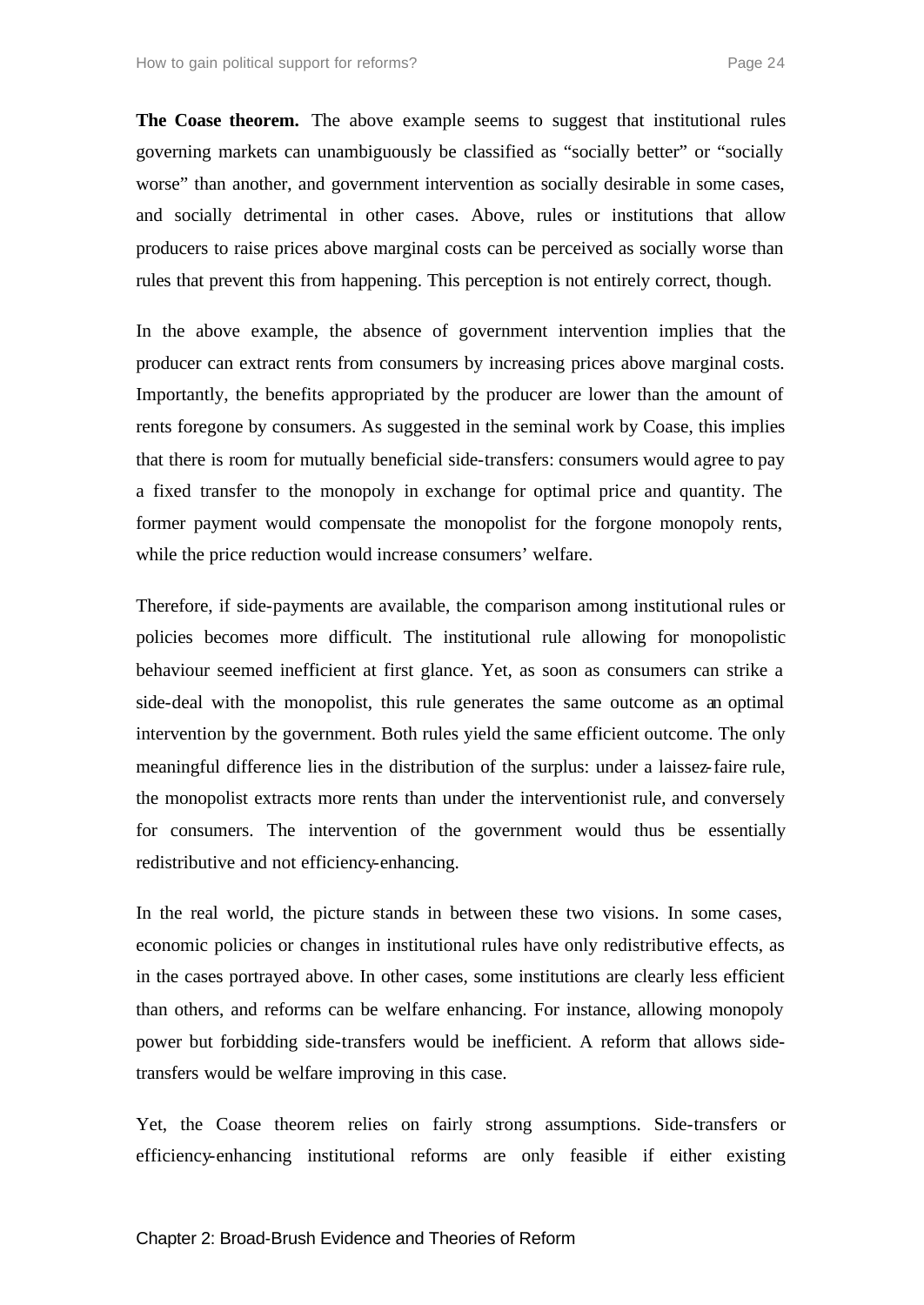institutions or the decision-making authority achieve (at least one of) three important functions: *commitment* (or enforcement), *coordination* and *representation*. We briefly describe these functions below, but shall regularly return to them later in this essay.

**Commitment, coordination and representation.** To implement reforms, or to make mutually improving transactions possible, institutional rules must enable *commitment* from the parties involved: the actors (or "players" in the game-theoretic jargon) must be able to ensure that a deal agreed upon will be respected. That is to say, "contracts" signed by the actors must be enforceable. In our example, if consumers pay a lumpsum amount today in exchange for lower prices in the future, they must be guaranteed that the monopolist will actually not be able to set a price higher than agreed. Clearly, if such a deal can*not* be enforced, the monopolist would always increase prices despite the initial agreement. In such a case, consumers and producers are simply unable of striking welfare-improving deals, and inefficiencies remain. Weak institutions typically prevent commitment, and may induce reform failures. Examples of this can be found in chapters 3, 6 and, mainly, 7.

Secondly, whenever the institutional reform or the policy involves many different actors, these must be able to *coordinate* their actions. For instance, to compensate the monopolist for reducing the price of its good, consumers must act collectively. If they cannot coordinate their actions, for instance by collecting a tax on every consumer, then each individual would benefit from free-riding on the others. However, if every consumer free rides, that is, if coordination is not feasible, the transfer will not be put in place. Again, different types of institutions, or the voluntary grouping of actors (e.g. into lobbies) may allow for different levels of coordination, thereby exerting asymmetric influence or providing asymmetric bargaining powers to different actors in society. Chapters 4 and 5 provide striking illustrations of these effects. Chapter 7 instead show how coordination failures can disrupt a country.

The body putting forth reforms is generally the government. This brings us to the third function of institutions: *representation*. Since economic policies and reforms affect the well-being of several actors in the population, who may be able to express their preferences in different forms, and since these reforms must be adopted and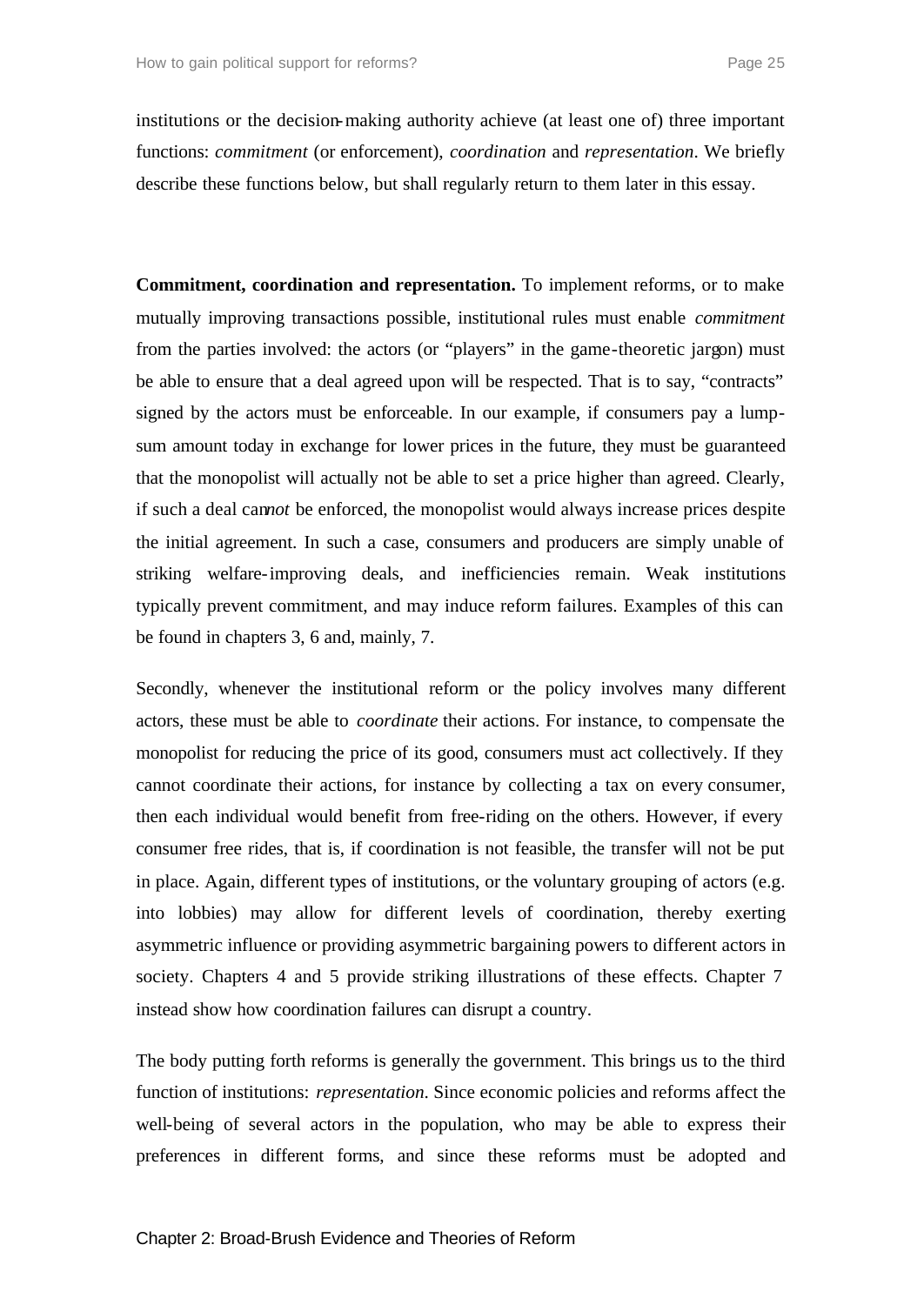implemented by a third party (the government and the legislative assemblies), it is crucial to understand *who* this third party represents. *Direct* democratic voting procedures, such as referenda, provide each participating voter with an equal weight, which prevents or limits direct influence by external lobbies. Instead, delegated decision-making (representative democracy), although generally more efficient, tends to dilute the representation of voters, and allows lobbies or other groups to exert additional influence; or the political elite may force some decision, such as the adoption of the Euro, even though a referendum may have blocked it. Chapter 3 will contrast the experiences of the UK and of Italy, who benefit from different representation systems. Chapters 6 and 7, by contrast illustrate how reforms may evolve when institutions fail to ensure proper representation of citizens. But, coming back to our basic example, if the institution rule contemplates democratic procedures, the electorate will dictate the choice of institutions. Since consumers are typically more numerous than producers, the government will satisfy their demands and impose a price cap. If instead representation is imperfect, the government may be affected by overt pressures from the monopoly, while consumers –facing coordination problems– may fail to exert a countervailing pressure (see also Chapter 5).

**Political economics of reforms: a brief survey.** Political economics studies the role of collective action processes (such as voting procedures, interest groups activity, constitutions) in resource allocation and rent distribution. It also directly relates to the theory of institutions pioneered by Douglass North, which helps understand institutional reforms. Research in political economics covers many different aspects of these collective action processes. Yet, its methodology and message is not yet unified.

The literature can be divided in different parts, each of which tends to focus on one specific problem and type of interaction. Developing an entirely new and allencompassing way of analyzing these interactions is of course beyond the scope of this survey. More modestly, our goal is to present an overview of the existing analyses, and make it as coherent as possible. To this end, we follow Castanheira and Esfahani (2003) in identifying *three groups of actors* that influence policymaking in a specific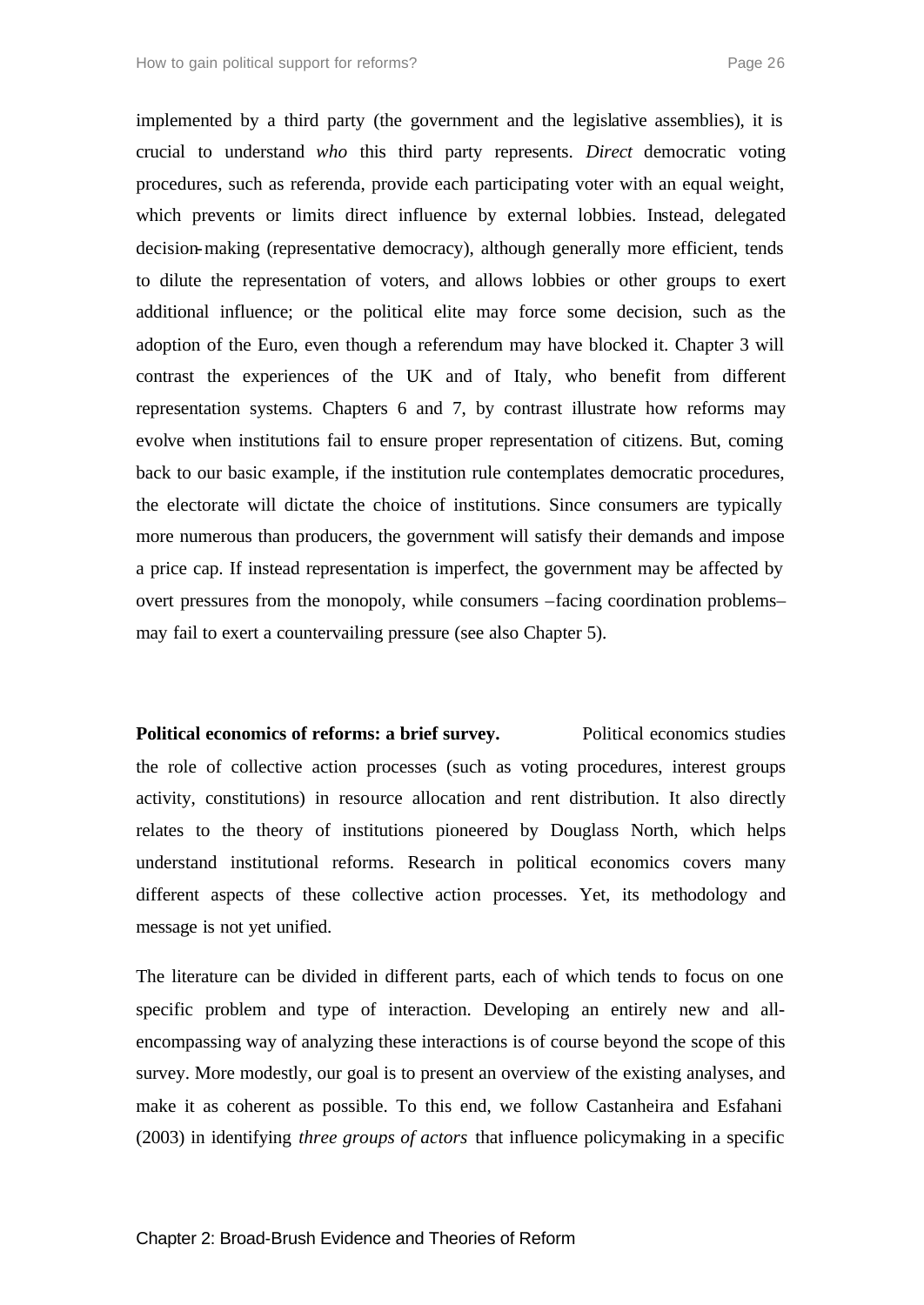manner; *three types of interaction games* among these actors; as well as the objective of these actors: gain control over (economic or other types of) *rents*.

**A) Actors.** Let us identify three different actors that intervene in collective action processes:

- 1. *The public*. The population at large can act as *voters* when there are elections or other opportunities to show public (dis)approval of policies or policymakers;
- 2. *Special interest groups* or *lobbies*. These organized groups can influence policy decisions by other means than voters; e.g. through information provision (such as mass media campaign), demonstrations, or contributions to policy-makers;<sup>3</sup>
- 3. Finally, *political elites* (or, for short, *politicians*) are identified as the actors who set the agenda, make choices, and can impose their decisions. The objective of these politicians may be to expand their control over policy decisions (if they are ideologically motivated) or to extract rents from office (if they are purely opportunistic). The members of these elites are generally elected representatives but can also be appointed by their peers in several policy-relevant institutions (such as political parties, central banks, or the European Commission). In non-democratic countries these elites can also be self-proclaimed dictators and their clique.

There clearly are close and complex interactions among these different groups. For instance, politicians need external support from interest groups and/or voters to achieve their goals. Yet, institutions, as well as the type of decision to be made, determines the rules that govern these interactions, and thereby the relative power of these groups. *Voters* will for instance have a stronger influence on labour market reforms than on regulatory reforms. Lobby groups will have more power in proportional representation systems, or when representation is weak. Henceforth, the identity of the main actors in a given reform scenario will depend both on the *type* of reform (that determines the *rules* of the game played), and on who are the *main winners and losers* from the reform (i.e. on the *rents* to be gained or lost in the

l

<sup>&</sup>lt;sup>3</sup> Grossman and Helpman (2001) provide an in-depth and enlightening analysis of the role of special interest groups.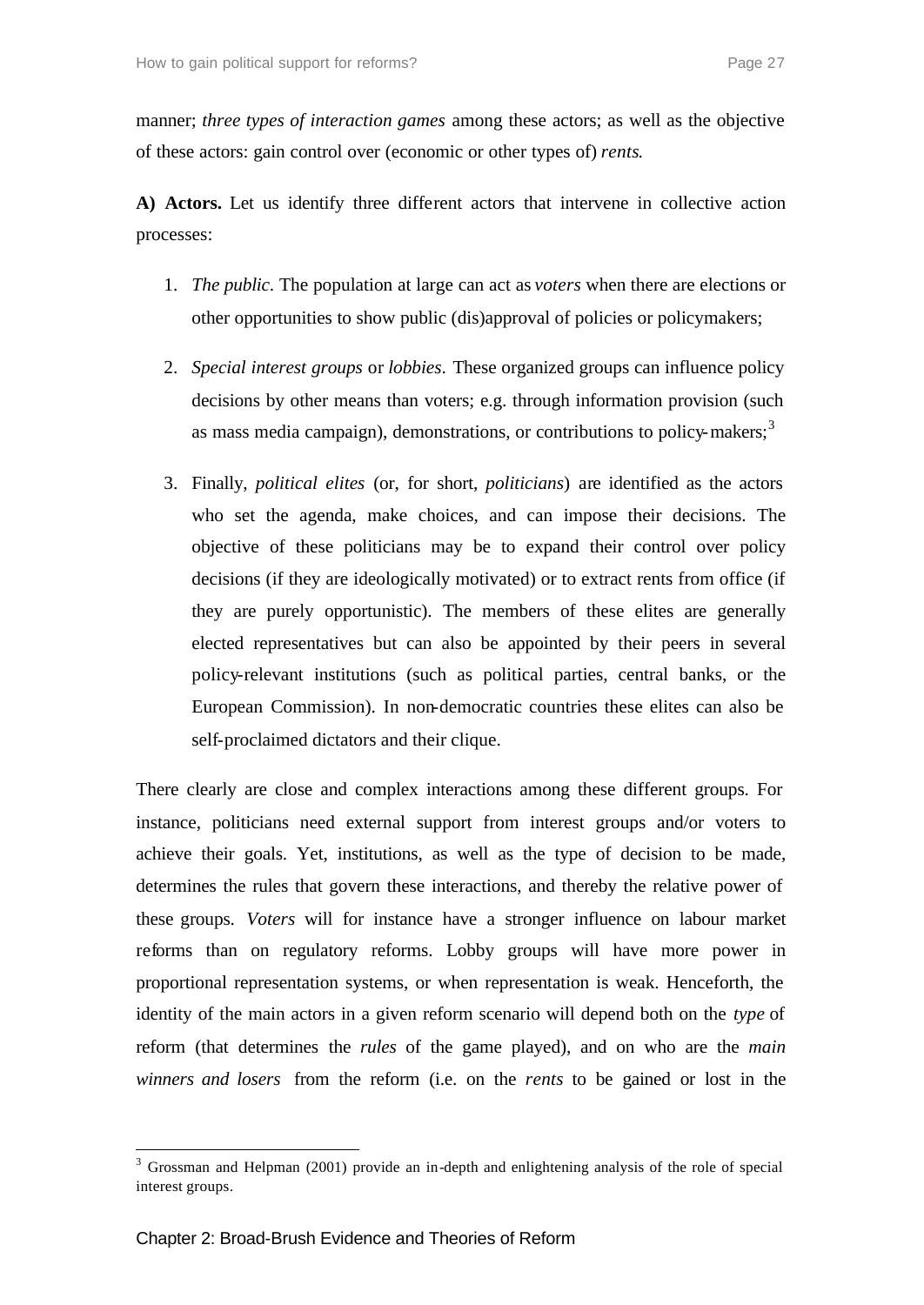process). Therefore, after having identified the actors who can influence reforms, we now turn our attention to the *rules* and to the *rents* that govern their interactions.

**B) Rules.** Institutions provide specific frameworks of interactions among these agents. Again, the literature tends to analyze these different processes separately. It is only recently that theoretical developments allowed us to begin understand how these different processes interfere with one another. We can distinguish at least three different types of interactions: *democratic voting procedures*; *lobbying*, by which special interest groups provide additional information or other means of influencing the decisions of incumbent rulers; and *constitutional arrangements* that regulate the power and the freedom of actions of these incumbents.

#### *Voting.*

One approach to the political economy of public policy is to focus on the interactions among *voters*. Different voters have different preferences over policy outcomes. When voters are offered a variety of policy alternatives, democratic elections allow electors to select the proposal that is supported by a majority of the electorate.

Anticipating on the likely outcome of such elections, which type of proposals do politicians want to make? Addressing this question introduces the interactions between voters and politicians, but that specific interaction is a well-paved issue. The literature showed that office-motivated politicians have an incentive to propose the platform that is most preferred either by the *median voter* (Hotelling, 1929; Downs, 1957; Black, 1958) or by the *average voter* (Hinich, Ledyard, and Ordeshook, 1972; Hinich, 1977; Lindbeck and Weibull, 1987 and 1993). The politician's focus on one or the other depends on certain characteristics of the elections (See also Persson and Tabellini 2000 and Mueller 2003, who survey this literature in *much* greater detail).

#### *Lobbying.*

A different (and complementary) approach is to focus on the role of *Special Interest Groups*. The contribution of this approach is to show how *SIGs* influence policymaking beyond their role as voters. Coordinated actions by *SIG* members allows actors with common interests to interfere with policymaking, by eliciting specific information that favours them, by offering block political support, and/or financial contributions to the politicians' causes. The politicians' decision is then based on a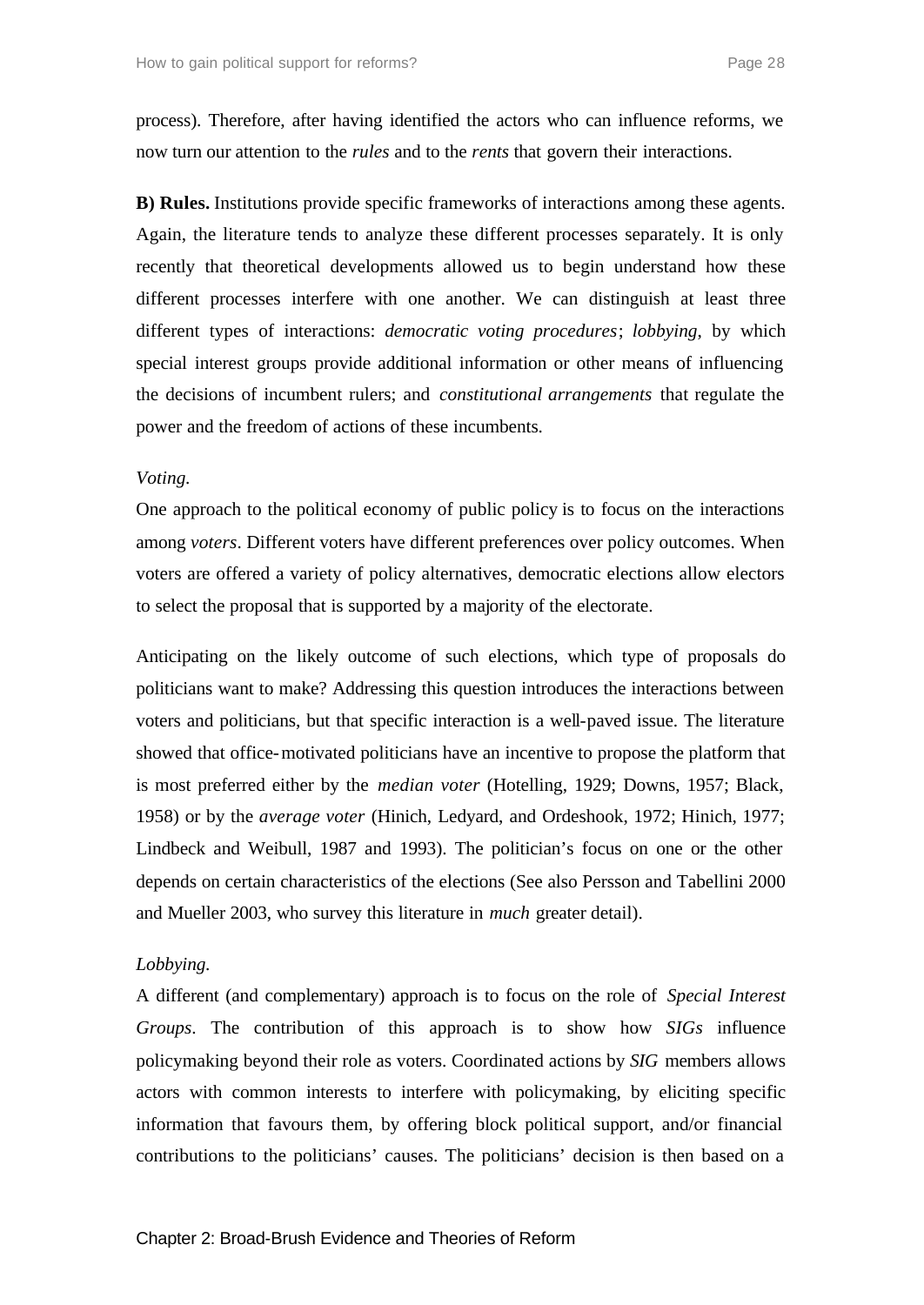weighted average of the preferences of different interest groups and of the voters' preferences (See *e.g.* Olson, 1965, 1982; Becker, 1983; Baron, 1994; or Grossman and Helpman, 2001). The weights of these groups can also be endogenized and explained by their relative cohesiveness at the election stage (Lindbeck and Weibull, 1987), their level of organization (Olson, 1982), and by their institutional or relational advantages. This may induce inefficient policy choices when lobbies have unbalanced access to policymakers (Grossman and Helpman 2001). By contrast, efficiency is restored when all lobbies have equal access to the politician's ear and lobbying is socially costless (Bernheim and Whinston, 1986; Krueger, 1974). Below, we shall also see how lobbying and voting can interact one with another.

#### *Constitutional arrangements*.

The third approach to political economy modelling is to concentrate on the institutional arrangements that allow the public to constrain ruling politicians. For instance, since lobbies can influence policymaking beyond their voting power, allowing or forbidding campaign contributions will influence the relative power of the electorate with respect to the lobbies. Tight rules also limit the amount of resource that can be diverted by the incumbent politicians. Some institutions are clearly suboptimal in that regard. For instance, Acemoglu, Robinson and Verdier (2003) show how weak institutions may allow dictators to expropriate citizens by using divide-and-rule tactics. Stronger institutions impose constitutional checks-and-balances that limit the rulers' ability to exploit such societal divisions. In short: "*When institutions are strong, citizens demand rights; when institutions are weak, citizens beg for favors*" (Acemoglu et al. 2003, p1). Returning to the functions described supra, we shall see that classifying institutional arrangements according to their ability to generate *commitment*, *coordination* and *representation* will be helpful to explain their performance.

Importantly, the above should not be interpreted as saying that politicians cannot divert any rents in strong democracies. Persson, Roland and Tabellini (1997, 2000, and 2003) and Diermeier and Feddersen (1998) demonstrate that existing constitutions face a systematic trade-off between efficiency and rent-extraction. For instance, Persson *et al.*  (2000) show that stronger separation of powers put tighter limits on the amount of rents diverted by the politicians, but also generate suboptimally low provisions of public goods. Conversely, institutional arrangements that generate a better equilibrium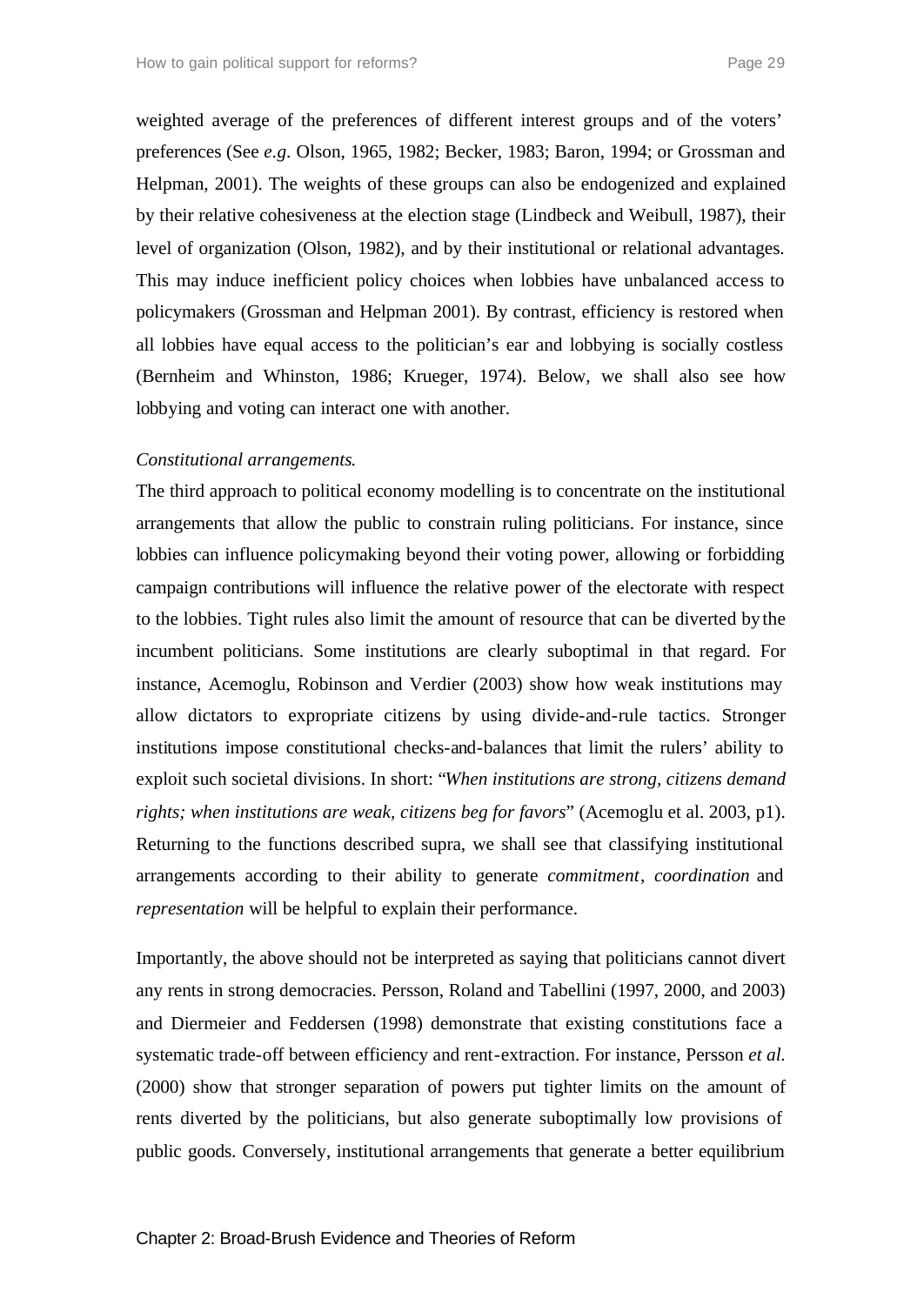provision of public goods tend to have weaker separation of powers, and therefore larger amounts of rents diverted by the politicians.

**C) Rents.** The motivations of the different actors in their political interactions are certainly many. However, given our focus on economic reforms, it is quite natural for us to focus on a common motivating factor of these actors: *economic rents*. Reaping these rents might be the ultimate immediate goal of only some but it definitely is a necessary instrument for anyone who wants resources to attain his/her political objectives. This is to stress that even though we focus on *economic* rents, the logic of our argument does not preclude ideological motivations.

Be economic rents a final goal or an intermediate tool, each group of actors will have an incentive to gain access to these rents, and this incentive will be proportional to the size of the rents at stake. When the amount of rents that can be appropriated is large and concentrated, groups will better organize themselves to gain access to these rents; oppositions between organized groups will become fiercer, and more resources will tend to be dissipated in the process. $4$  This is a reason why farmers are politically more active in countries that receive larger subsidies from the Common Agricultural Policy; this is also a reason why bigger and more cohesive industries manage to effectively lobby for stricter regulatory frameworks, and why it proves more difficult to reform existing pension systems, the more generous and inefficient they initially are.

**The Status Quo Bias.** "*Why do governments so often fail to adopt policies that economists consider to be efficiency-enhancing?* […] *The answer usually relies on* [the fact that] *the gainers from the status quo are taken to be politically 'strong' and the losers to be politically 'weak,' thereby preventing the adoption of reform*", is how Fernandez and Rodrik (1991, p 1146) introduce their theory of the status quo bias. This theory is based on the uncertainty that reforms generate: while those who stand to lose from the reform are easily identified, those who stand to gain instead face substantial individual uncertainty. They cannot be identified beforehand. This uncertainty generates a double hurdle for reforms: to attract majoritarian support,

l

<sup>&</sup>lt;sup>4</sup> Evidence demonstrates that the presence of abundant resources often turns out to be a curse for economic growth. This curse tends to be even more pronounced when institutions are weaker, *i.e.* implicitly when lobbying becomes more effective. There are thus strong reasons to believe that abundant resources essentially generate a *political economy curse* (see Acemoglu *et al*, 2003; Castanheira and Esfahani, 2003; and Robinson *et al*, 2002)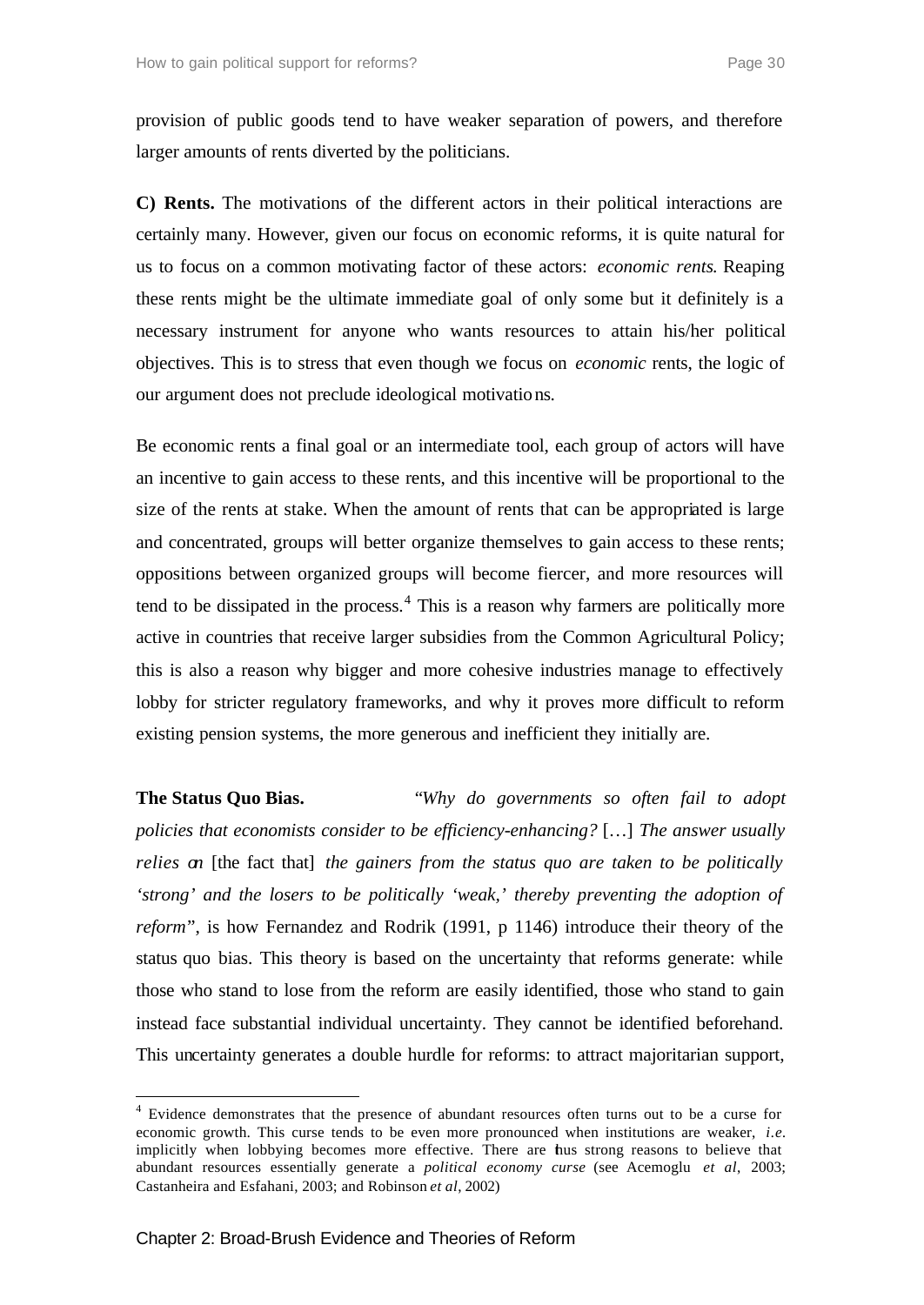a reform must attract both *ex ante* and *ex post* support. Let us illustrate this by means of an example: assume the population is divided between two sectors: *L*, which is the sector that will *lose* from the reform and *G*, which is the sector that *gains*. Ex ante, 54% of the population works in sector *L*. Ex post, 64% will be working in sector *G*. Therefore, a majority of the population (64%) gains from the reform process: those who are already present in sector *G* (46% of the population), and the additional 18% who will move from one sector to the other.

| Prior to reform        |                                                  | After reform               |
|------------------------|--------------------------------------------------|----------------------------|
| 54%                    | 36% would eventually<br>lose from reform         | Secto<br>36%               |
| Sector L:              | 18% would change sector<br>and gain from reform  |                            |
| G:46%<br><b>Sector</b> | 46% remain in sector $G$<br>and gain from reform | 64%<br>تَ<br><b>Sector</b> |

Figure 2.6. Gainers and losers from reform

However, a majority of 54% may block the reform ex ante. Indeed, assume that the effects of the reform are the following: it increases the payoffs of anyone in sector *G* by 10, whereas it decreases the payoffs of anyone in sector *L* by 9. Those initially in sector *L* therefore face a probability 2/3 of staying in their sector and bse 9, and a probability 1/3 of moving and gain 10. The uncertainty as to *who* would be able to change sector implies that anyone initially in sector *L* faces an expected pay-off of – 8/3. They will thus oppose the reform. Since this sector initially represents a majority, the reform can be blocked democratically. This is a typical *status quo bias*: if the government ever managed to *impose* its reform, a majority would also oppose its reversal. Individual uncertainty is thus sometimes sufficient to maintain the status quo, whether it is efficient or not.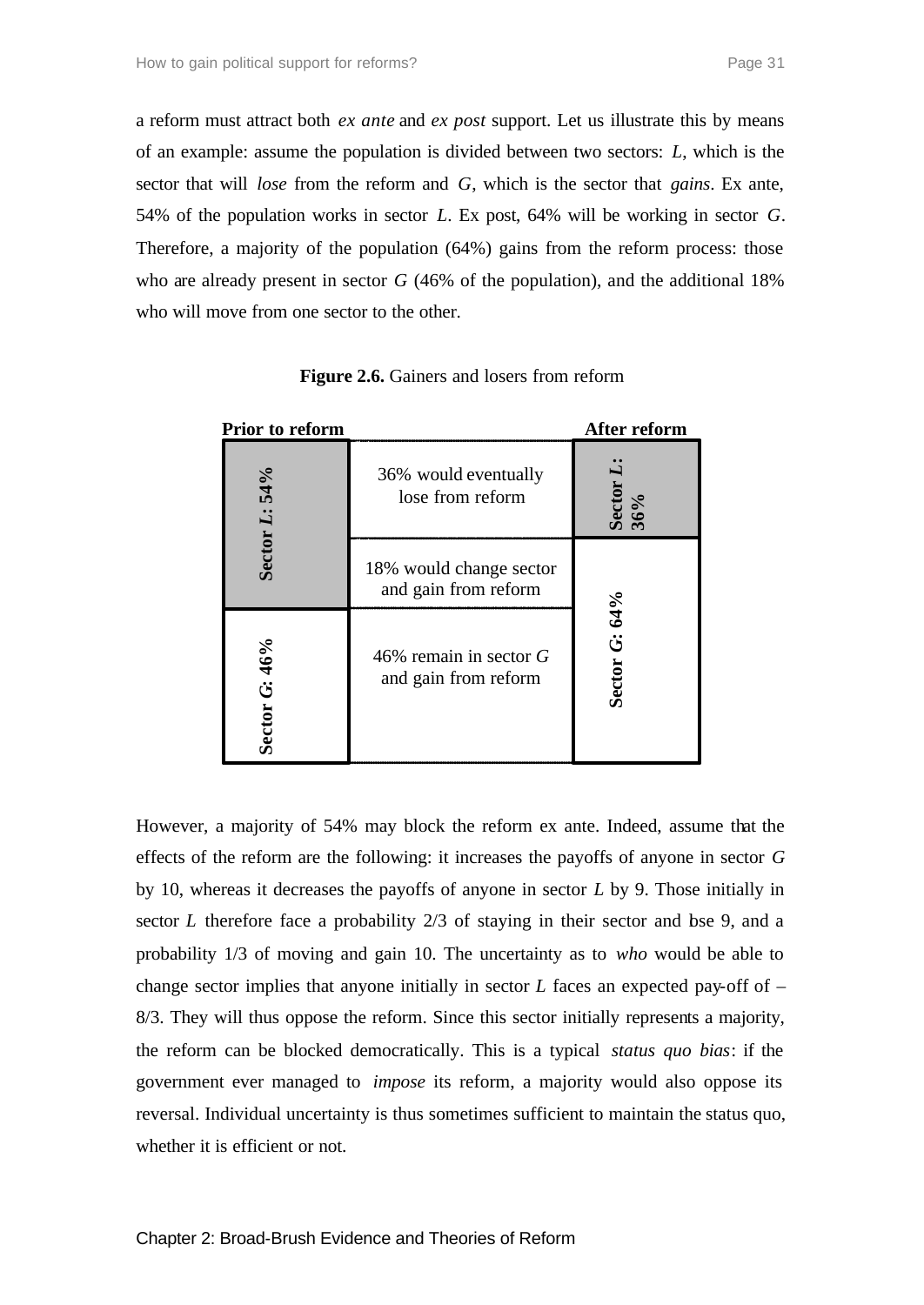**Gradual versus one -off reforms.** There may also be aggregate uncertainty as to the eventual effects of a reform. In the example above, the reform was known to generate a gain of 10 in sector *G*. Assume instead it is equally likely to generate a payoff of 1 or a pay-off of 19. On average, the *expected* payoff is thus still 10. However, if the reform yields 19, the expected pay-off for a person in sector *L* would become positive! Gradual reforms may in that case help the government gain popular support for its reform. Assume the reform can be divided in two steps. If the first step generates almost no loss for those in sector *L* but, at the same time, elicit information regarding the actual pay-offs of the full reform, even those in sector *L* may support the first step and, eventually, the second. Next, if there are more than two groups in the population, the government can exploit *divide and rule* tactics to buy support from a different majority in favour of each component of the reform. The gradual implementation or an appropriate sequencing of reforms can thus prove an appropriate way of circumventing political oppositions (Dewatripont and Roland, 1992 and 1995).

Interestingly, many of these issues of *gradualism versus big bang* reforms were raised primarily to address the situation faced by Eastern European Countries during their transition to a market economy. However, the lessons learned from their experience now prove to add a lot of value for the reform processes faced by the other countries in the world (Roland 2000).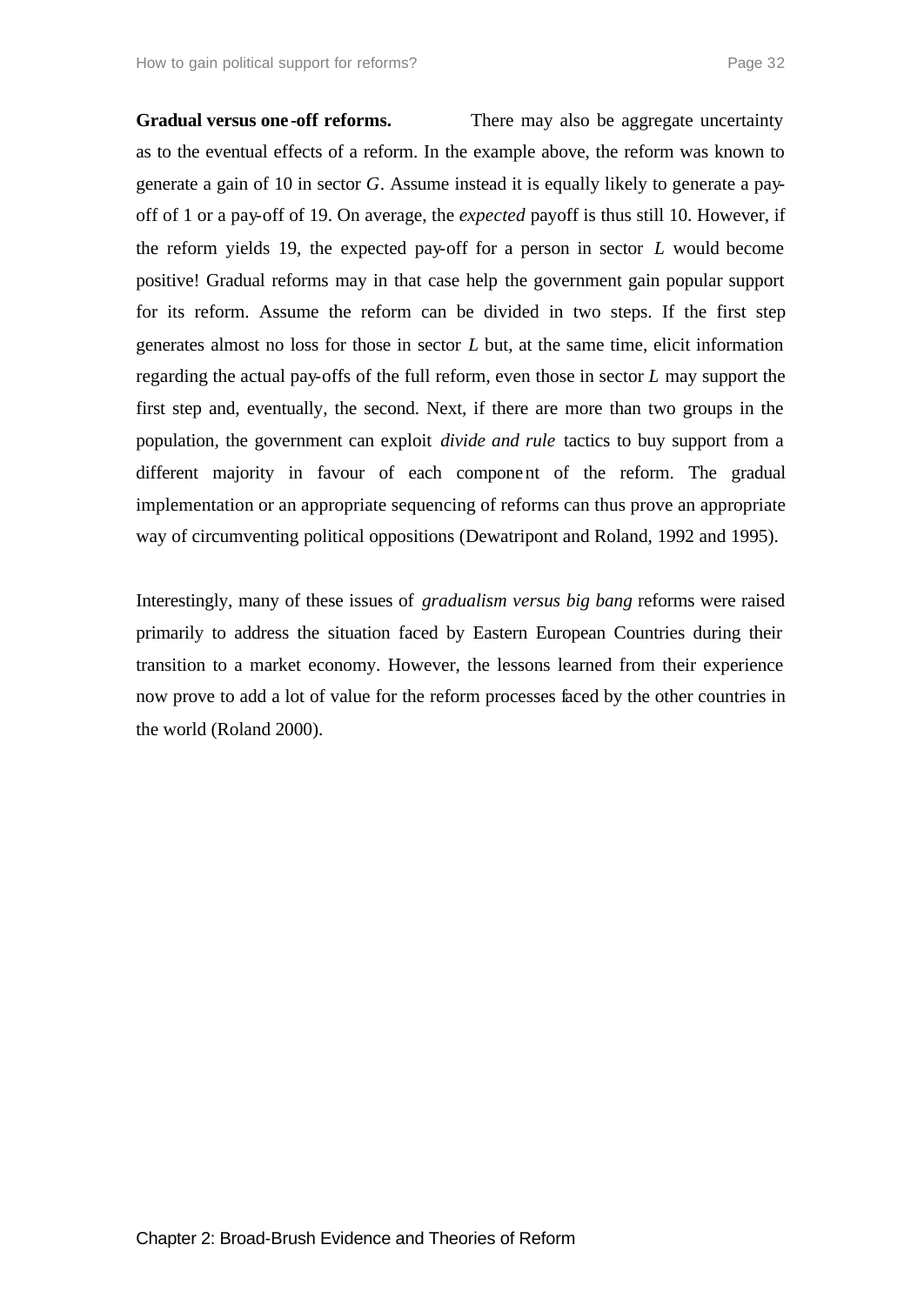## **Chapter 3 Pension Reforms in Italy and the UK**

#### **3.1 Introduction**

Public pension systems represent the most widespread welfare scheme, as well as one of the most pervasive examples of public intervention in the capital and labour market, due to the large effects, for instance, on private savings and retirement decisions. Although the initial introduction of public pension systems often dates back to the beginning of the  $XX<sup>th</sup>$  century, most of their current distinguishing features – such as, for example, their unfunded nature – have been adopted after WWII. The enormous increase in pension spending is however concentrated over the last three decades. Economists and politicians have often blamed this hike in social security spending on the demographic dynamics. As populations grow older, the fraction of individuals, who retire and enjoy a pension income, increases. Even if the generosity of the individual pension benefits awarded by the system remains constant, this increase in the number of retirees induces a larger share of resources to be transferred from the working generations to the elderly. Population aging may hence provide an – at least partial – explanation of the rise in pension spending. Even more importantly, however, this alarming demographic process is still well under way, since longevity is expected to keep increasing, while fertility rates are not forecasted to bounds back their post WWII levels, but rather – in such countries as Italy and Spain – to remain low. As widely debated in the literature, these forecasts pose additional concerns for the future financial sustainability of these unfunded systems.

Some fast aging countries – such as Japan – have however been able to limit the growth in pension spending. Aging is thus not the unique culprit of the financial unbalances of these unfunded pension systems; additional reasons have been identified to explain the full magnitude of this phenomenon. In most European countries, the demographic phenomenon has typically been combined with a reduction in the effective retirement rate. Gruber and Wise (1999 and 2003) and Blondal and Scarpetta (1998) have argued that this retirement behaviour is actually induced by some features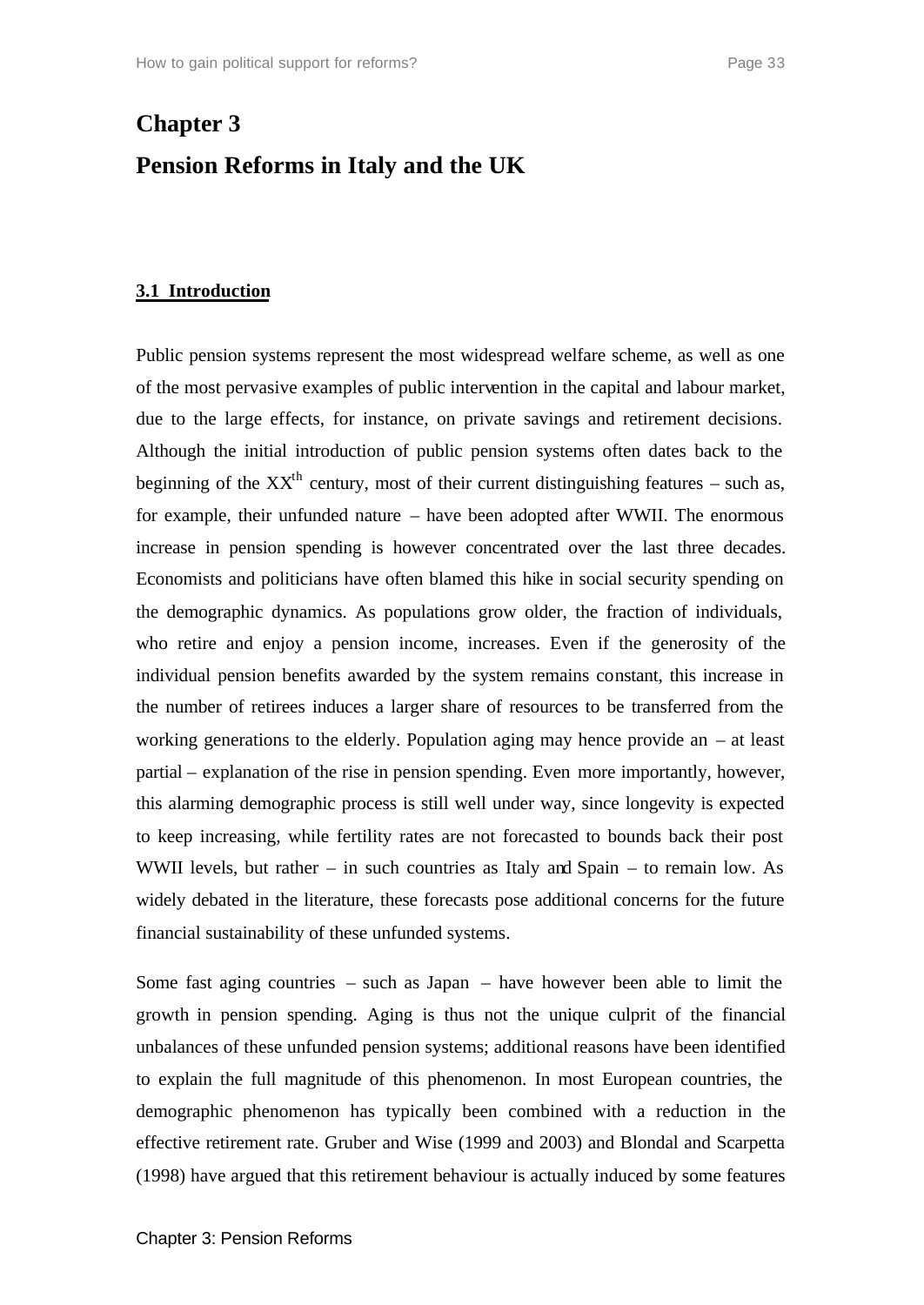built in the existing pension systems. The introduction of generous early retirement since the late 60s, and the widespread use of disability pensions as a early pathway from the labour market, have effectively increased the fraction of workers immediately eligible for a pension benefits. The sharp reduction of the average retirement age for male in virtually all countries but Japan and Canada has thus to be viewed as the optimal response of these workers to the incentives provided by the pension system; yet it has created additional concerns for the financial sustainability of these unfunded pension systems.

Another critical feature, shared by several countries, which has contributed to the rise in pension spending, has been the continuous increase in the pension benefit generosity, achieved by modifying the pension benefit formula. A reduction in the years of contributions required to be eligible to a full old age pension, an increase in the fraction of the worker's pension to be attributed to his spouse as survivor benefit and a plain increase in the pension's replacement rate are some examples of measures that determined the expansion of the public pension programs across Europe in the 70s and 80s.

The political mood, accompanied by a wider recognition of the likely future financial trouble for these pension systems, changed in the mid80s and 90s. A better assessment of the impact of the aging process on the financial sustainability of these unfunded pension systems and a more clear evaluation of the distortions introduced by these large welfare programs in the economy called everywhere for reforms aimed at reducing the size of these public pension systems. As shown in chapter 2, several pension reforms – typically involving parametric rather than structural measures – were proposed. Some of them were indeed successful, as they were approved in the Parliament, and later implement, albeit often with long transition periods, whereas some other reform projects met the fierce opposition of the public – through massive strikes or other forms of protest – and were to be withdrawn.

In this section, we concentrate on two countries, Italy and UK, in which successful reforms aimed at reforming the pension system have indeed been adopted. Both countries have a long history of pension reforms. Until the mid80, in the UK, and the 90s, in Italy, changes to the system were mainly targeted at increasing pension coverage and generosity. However, while in Italy the legislative modifications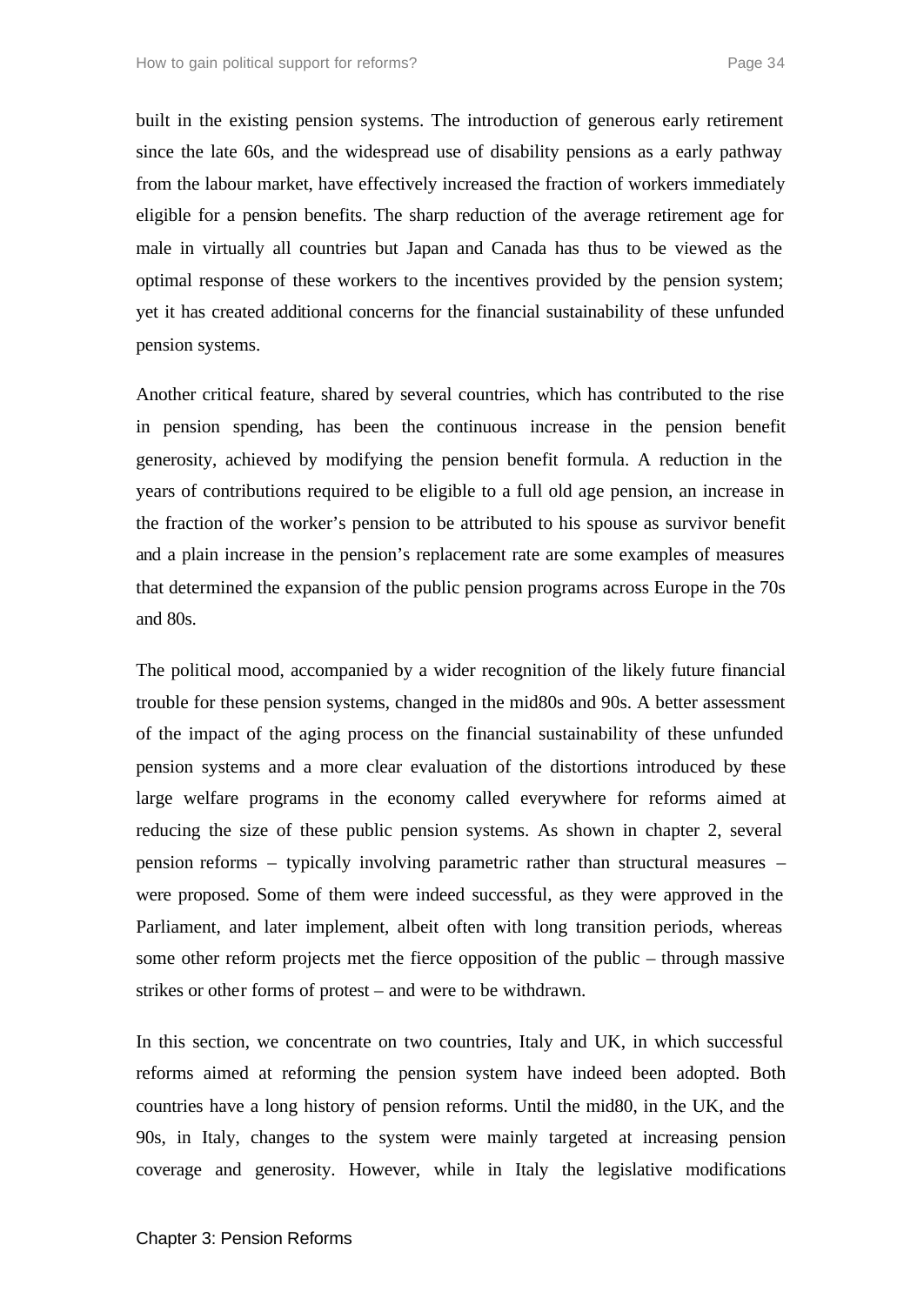intended to increase pension spending were frequent and often even overlapped; in the UK, the enlargement of the system was typically implemented through systematic reforms, such as the 1975 Social Security Act, which increased the role of the state by introducing a public earning-related pension scheme (SERPS).

The reform process started in the mid80s. In 1986, a new Social Security Act, approved by the Conservative government led by Mrs. Thatcher, limited the scope for government intervention in the pension industry, by reducing the size of the newly introduced scheme, the SERPS, through a decrease in its generosity. The season of the Italian pension reforms began in 1992, after a major negative shock to the Italian financial sector, which led Italy out of the European Monetary System. The Amato reform in 1992 adopted several emergence measures to the pension system in an attempt to preserve its short term solvency and to guarantee its long run financial sustainability. A new reform, known as the Dini reform, which introduced a major change in the nature of the system that shifted from defined benefit (DB) to notional defined contribution (NDF), followed in 1995. Between these two reforms, in 1994, the Berlusconi government attempted to pass a pension reform project, which as the two approved reforms aimed at guaranteeing the long term financial sustainability of the existing unfunded social security system. The reform attempt had to be withdrawn due to the fierce opposition of the trade unions, which repeatedly call for general strikes, and ultimately led to the fall of the Berlusconi government.

Our aim is to understand why these major reforms were successfully implemented in the UK and in Italy, and which conditions determined the success of these reforms, as opposed, for instance, to the failure of the Berlusconi proposal in 1994. To discuss these issues, it is useful to classify the pension reform process, as proposed by Orenstein (2000), in three stages: an initial phase of commitment building, a subsequent stage of coalition building and a final implementation phase. This classification will also help to underline some of the institutional differences between UK and Italy, which represent potential candidates to explain the differences among these reforms.

According to Orenstein (2000), the commitment building stage is typically performed by a leading actor in the political arena, which often coincides with the government or more specifically with the Welfare or Labour minister. The main goal at this stage is to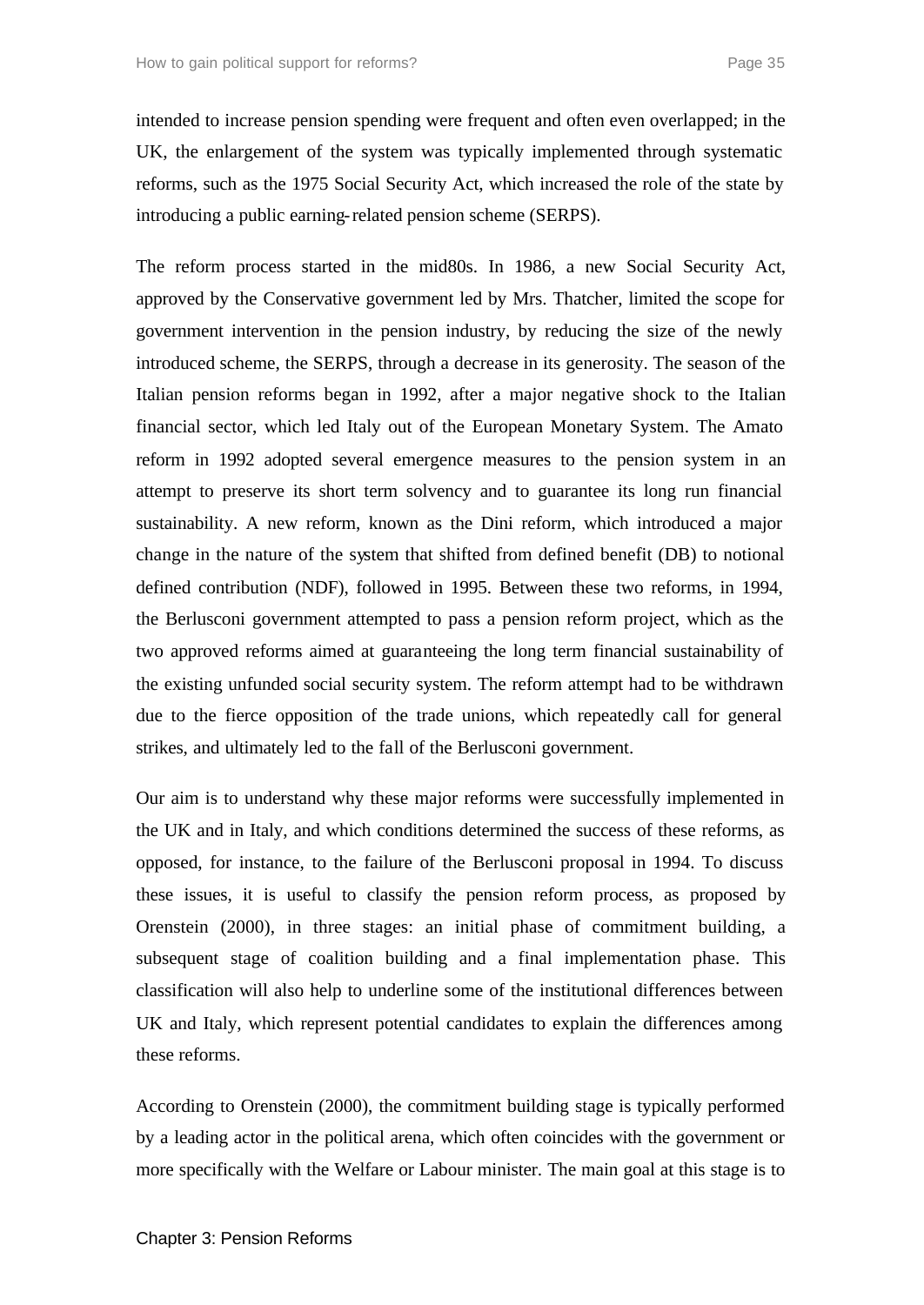convince the public opinion that – perhaps for demographic or economic reasons, often not under the direct control of the government – a reform has to be undertaken and hence to justify a plan of the reform to the public. In the commitment building stage, what triggers the reform is identified and presented to the public. This represents a crucial, yet critical political move, since  $-$  as argued also by Ney (2003)  $-$  there are typically few electoral incentives, if any, in democracies to retrench welfare systems. In fact, a clear asymmetry emerges with various instances of the welfare state expansion, since retrenching the welfare state is not likely to be popular among voters (Pierson, 1996).

How the phase of commitment building takes place, and who the relevant actors are, depend on the framework conditions, such as the *rules*, as defined by the institutional features of the countries, and the historical moment. Analogously, what triggers the pension reforms depends on the relevant *actors* on the political and social scene, as well as on the relative power of these players. In Italy, for instance, the 1992 Amato reform clearly represented a policy response to the financial crisis, which took place in September 1992 (see Chlou-Dominczak and Mora, 2003). The main player at the time was a caretaker government with no stable political majority supporting it in the Parliament. Under these circumstances, the government had no choice but to bargain with the trade unions in other to enjoy their cooperation. In the UK, instead, the 1986 pension reform did not follow any financial or economic shock. The Conservative government rather managed the commitment building stage by providing to the public a large amount of evidence on the impact of aging and on the expected increase in pension spending (see Nesbitt, 1995). Through these evidences, the government provide an official justification and tried to build the momentum for the reform to be implemented. According to some scholars, see Pierson (1994) and Jessop et al. (1988), the government was willing to move along with this reform, despite the lack of an urgent need, for ideological reasons, which they refer to as "Thatcherite".

During the coalition building stage, the relevant actors in the decision process are identified. Due to the commitment showed in the initial stage by the leading actor in the political arena – say the government – the process moves into the second stage, when the government initial proposal is bargained upon in order to meet the agreement of some of the relevant political and social players. Who these relevant actors are, how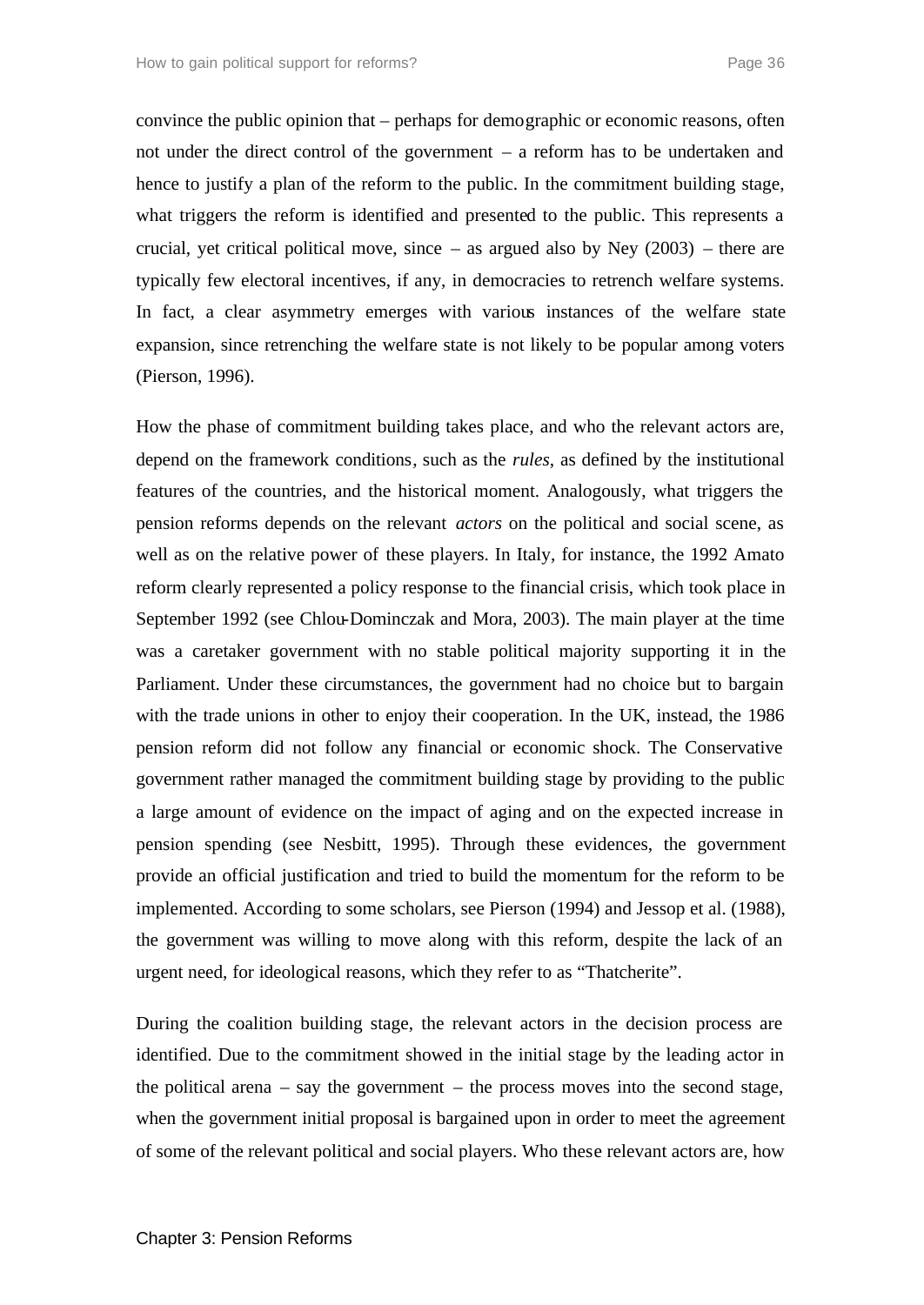they interact and their relative bargaining powers depend on the institutional structure – the *rules* – and on the timing of the events.

In particular, institutional rules may determine the relevant trade-off for the politicians involved in the reform process between concentration of power and political accountability. As argued by Pierson and Weaver (1993), more power to the politicians allows them to implement their most preferred policy measures, with no concessions to possible veto players – both in the political and in the economic or social arena – however, this also leads to more accountability of the politicians with respect to their voters. A broad literature, see for instance Persson and Tabellini (2000) for a review, has suggested that electoral rules typically shape this trade-off. Proportional systems lead to less power to implement policy or reforms, yet to lower accountability and hence are common in Consensus Democracy (see Lijphart, 1999); whereas majoritarian provide more leeway to the politicians in designing their most desired reform, which may however be critically judged by future electors. According to this distinction, pension systems in countries with proportional systems – or consensus democracies – are hard to reform (Crepaz, 1998), as the ruling politicians have to compromise with other actors; whereas they are easier to reform in countries with majoritarian systems, although the electoral incentives to the ruling politicians may keep them from acting in this direction.

In fact, the coalition building phase proved to be quite short – around six months – during the 1986 UK reform, as the government – mainly represented by the Prime Minister, Mrs. Thatcher, by the Secretary of State, Mr. Fowler, and by the Treasury – exclusively consulted with institutions in the private pension industry. In Italy, this coalition building stage – basically between the government and the trade unions – was fruitful in the 1992 Amato reform and in the 1995 Dini reform, whereas it did not take off in the 1994 Berlusconi attempt to reform the system.

A clear difference between the experiences of these two countries is to be found in the dimension and in the type of the social security system in place at the time of the reforms. These characteristics provide some information on the size of *rents* available to the different players and hence on their incentives to oppose or to pass such reforms. In Italy, a large Bismarckian system, with little to none pre-existing occupational or private pension plans, created several concerns with respect to its distortionary effect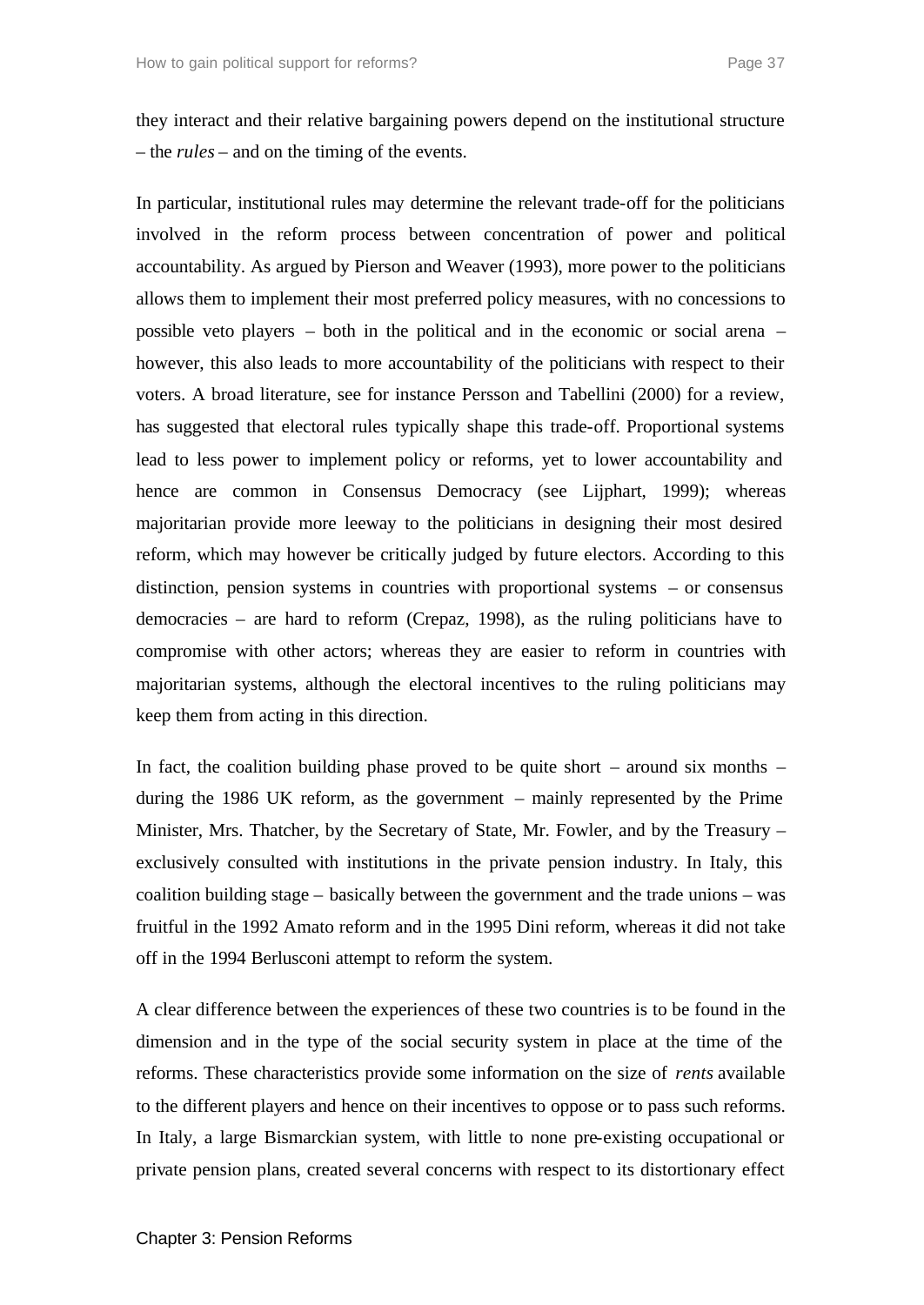on the economy. However, unions and social actors were in principal against any retrenchment of this generous pension system. Their support to the Amato and Dini reforms was mainly reached on the ground that a reform was needed to preserve the short run solvency of the scheme. In the UK, instead, a relatively small Beveridgean system was coupled with large pre-existing occupational plans. In fact, these players – the leading actors in the occupational pension industry – had an important role in the reduction of the role of the state in the pension industry, which occurred with the 1986 Social Security Act.

The last stage of the pension reform process, according to the classification proposed by Orenstein (2000), corresponds to the final implementation phase. During this stage, additional modifications to the reform project are made, the timing is often changed, and new players may emerge, which did not take part in the coalition building phase. In the UK, for instance, changes were made to the original reform plan, as laid out in the Green Paper, which led to a new project, presented in the White Paper, that was then implemented with the 1986 reform, due to the role of the Treasury within the government and of the pension industry institutions.

The next sections describe the 1986 reform process in the UK and Italian reform season of the 90s. A political-economics interpretation of the reforms failures and successes is provided along the lines previously discussed.

# **3.2. Pension Reforms in the UK**

The first elementary public pension scheme in the UK dates back to the beginning of the  $XX<sup>th</sup>$  century. In 1911, with the National Insurance Act, a basic state pension for elderly, disability and unemployment was instituted. This system was means-tested, so that only citizens with extremely low-income could access the scheme, which hence represented a minimal safety net for poor individuals only. A major change occurred in 1946, when the British pension system was re-shaped – following the suggestions put forward by the famous Beveridge Report – in an attempt to provide further protection to the elderly. The report argued in favour of the pension benefits to remain flat, yet it questioned their means-tested nature, on the ground that means-testing created a stigma against those individuals, who draw benefits from the system, and called for the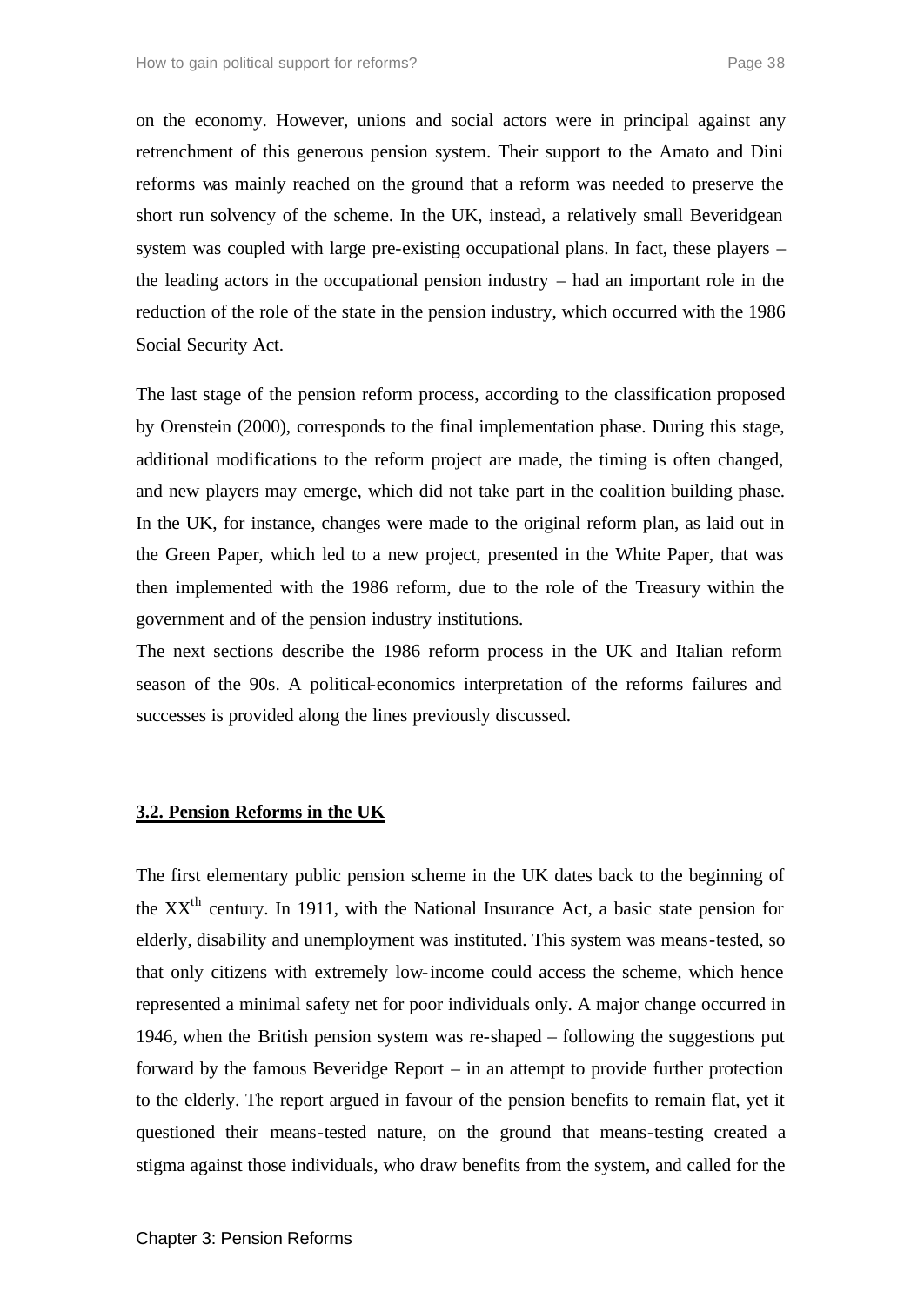elimination of this requirement. Contributions were to be not earning related, a feature that was modify in 1959, with the introduction of the Boyd-Carpenter scheme. The 1946 pension reform implemented all these proposals; however, unlike suggested by the Beveridge Report, pensions were immediately awarded, with no transition period.

A peculiarity of the British system, vis-à-vis most European countries, is the existence, since the late  $XIX<sup>th</sup>$  century, of a second pillar, which guarantees some income to the workers in their old-age. This private scheme represented by the occupation plans provided by the employees. Established in the late 1800, these occupational pension plans become progressively more relevant over the years. In 1936 they covered 13% of the workforce and they were up to 33% by 1956. However, the period of highest growth for this private provision come in the 50s and 60s, mainly thanks to the measures introduced by the Boyd-Carpenter scheme, which gave them a lot of leeway in the set up of the schemes and in their implementation. In 2001, almost 50% of the employees were covered by occupational plans

Some of the main characteristics of the current British public pension system were introduced by the 1975 Social Security Act, which constituted a major reform aimed at increasing the State intervention in the British pension system. The reform project was initially elaborated in the 1969 White Paper, but carried out only in 1975 by the Labour Party. The main measure was the introduction of a second public pillar in the British old-age pension system: the State Earnings Related Pension Schemes (SERPS). The existing flat benefit state pension scheme – the Basic State Retirement Pension (BSP) – was also retained. While this reform increased the public involvement in the pension sector, since the State took responsibility for providing also earning related pension benefits, on top of the flat pension, the crucial role of the occupational pension plans in the British pension industry was preserved. The 1975 Social Security Act in fact allowed for contracting-out of SERPS into occupational plans. Individuals were allowed to opt out of the State provided earning related pension (SERPS), but they had to guarantee themselves a sufficient retirement income by joining an occupational plan. To ensure that these occupational plans guaranteed a sufficient income, individuals were only allowed to contract-out into plans which provided a guaranteed minimum pension (GMP).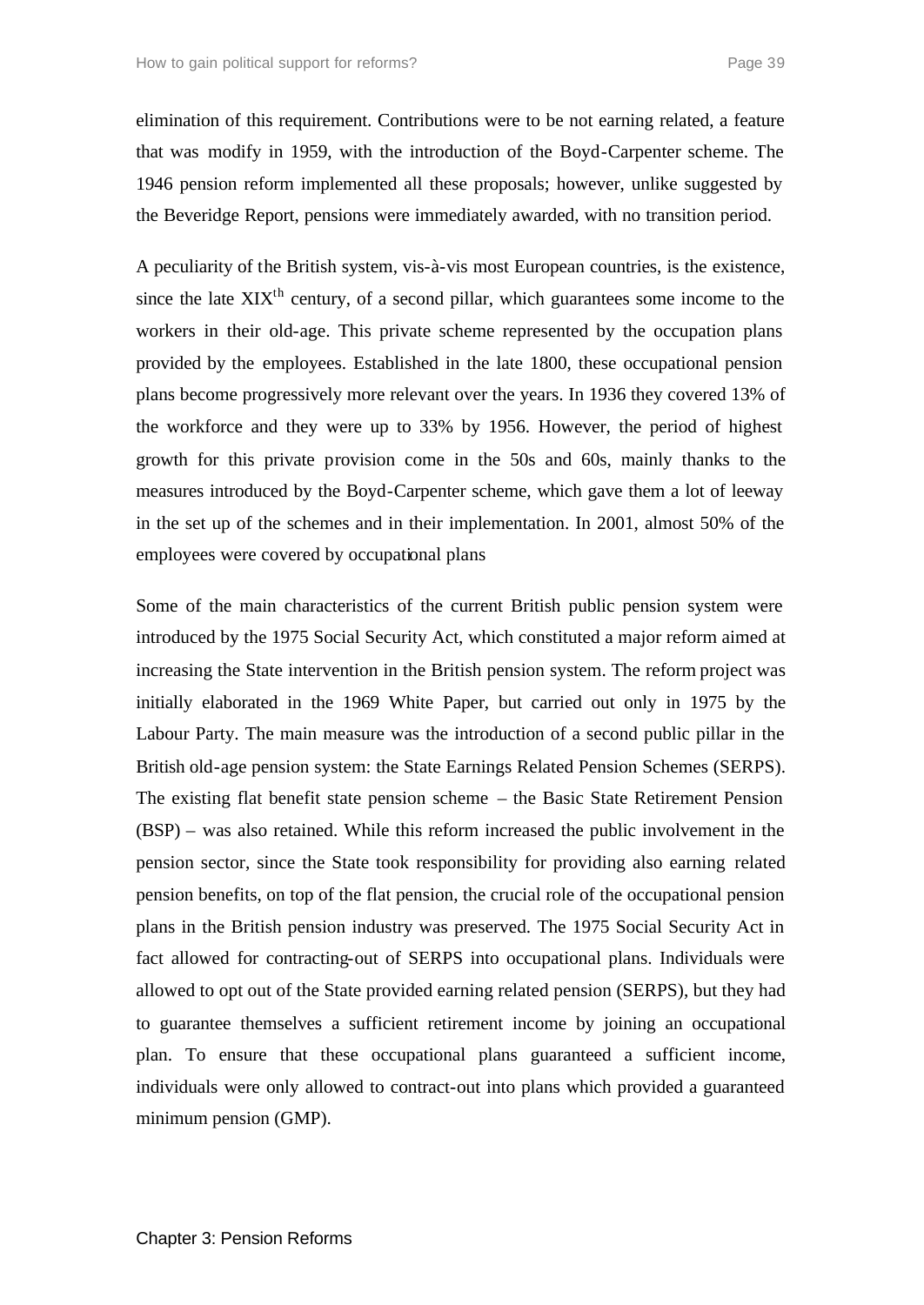

As displayed in Figure 3.1, before the 1986 Social Security Act, the trend in British pension spending was increasing, due to these reform measures aimed at increasing the involvement of the State in providing retirement income particularly for the lowincome workers. In fact, the introduction of the SERPS increased the protection mainly for those low-income workers, since medium and high-income workers were typically covered by private occupational pension plans. Unsurprisingly, most medium and high-income workers did in fact contract out of SERPS into occupational pension plans.

**The 1986 Social Security Act** The retrenchment of the public pension system achieved by the Conservative government of Mrs. Thatcher in 1986 constituted a distinct break with the previous pension policies aimed at increasing the role of the State in providing retirement income particularly to the poor. Indeed, the first change brought by the Conservative government was to index pension to inflation, rather than to wage growth, already in 1980. This measure, which has been adopted in several European countries during the last two decades, needs not have large effects in the short run; however, it has proven everywhere very effective in reducing pension spending over the longer range, as the value of the pension benefits to the retirees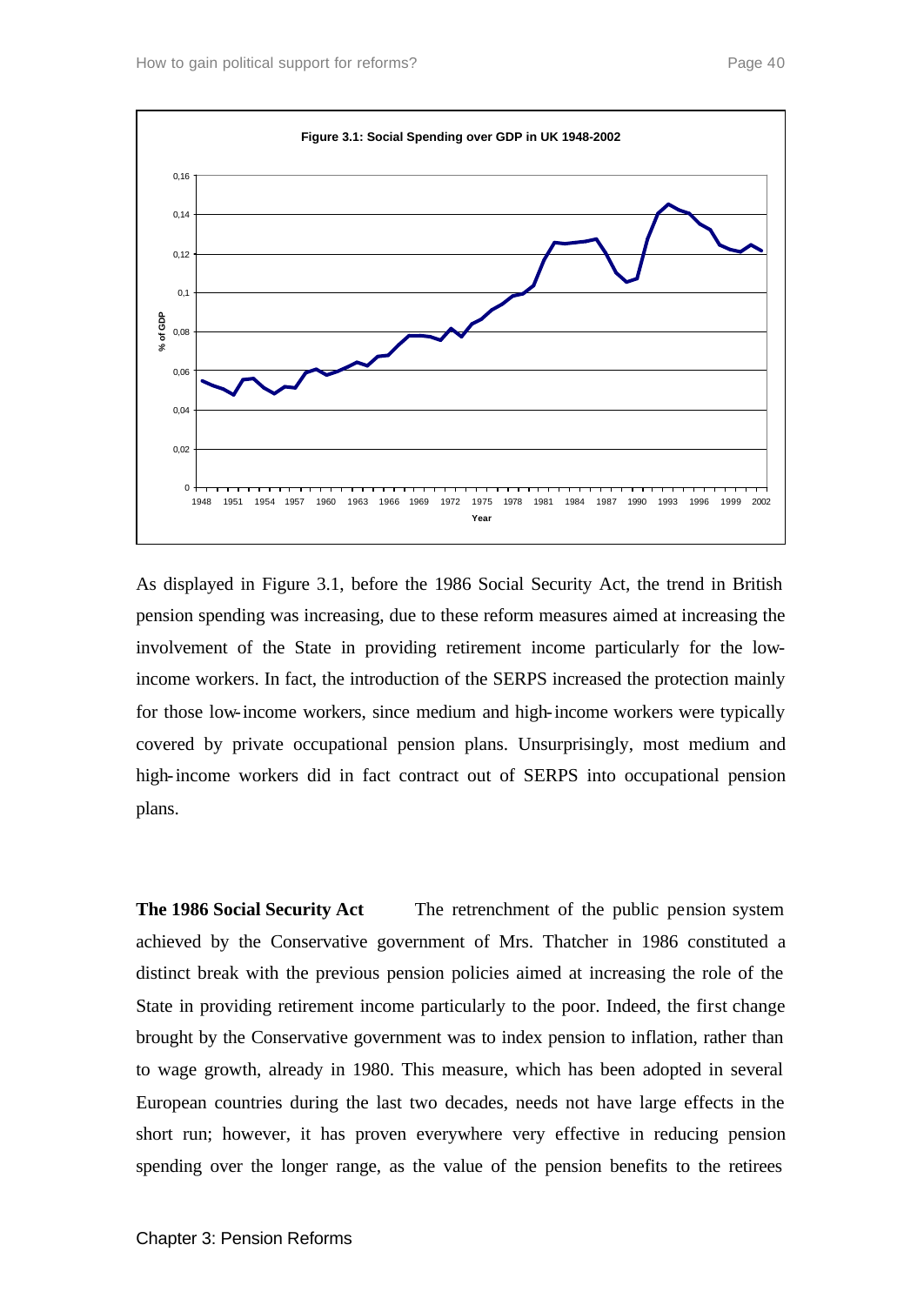ceases to grow at the rate of the economy. The 1986 reform followed a large swing in the political mood over the pension problem, as well as – more generally – over the role of the State, which took place in the early 80s, and which was clearly present in the pension debate.

In the early 80s, the Conservative government effectively initiated the commitment building phase of the 1986 pension reform, by expressing its deep concern about the future level of pension spending. Two explanations were offered to justify this concern: the expected population aging, with the effect that these demographic changes were forecasted to have on the financial sustainability of the public PAYG pension scheme, and the future completion of the phasing-in of the SERPS scheme, which – once reached its maturity – would have had to pay out pension benefits to a larger fraction of retirees. As argued by Nesbitt (1995), during this phase the government was very active in producing a wide range of evidence on these issues. Already in 1982, for instance, a Report by the Government Actuary provided projections on pension spending. This government behaviour was largely different from the experience of other European countries, in which little information on pension spending and on the impact of the demographic trend on spending was indeed released (see Boeri et al. 2001).

The Conservative government also expressed some concern regarding an additional problem created by the existing mix of public and private pension schemes and related to the retirement income of the "early leavers". Workers who were to leave their company before retirement – early leavers – enjoyed limited portability rights on their occupational pension plans and had to suffer severe cuts on their pension benefits, with respect to the retirement income they would have obtained by remaining with their company. Clearly, this situation increased the workers' attachment to their companies – according to the initial goal of the companies offering occupational plans – but reduced competition in the labour market.

A major bust to this commitment building phase of the pension reform process was given by the large victory in the 1983 British election by the Conservative Party. The Conservatives received 42.4% of the votes – down from 43.3% in the 1979 general election – but obtained 396 seats – thus 57 seats more than in previous Parliament (see Table 3.1). The big loser from the 1983 election was the Labour Party, which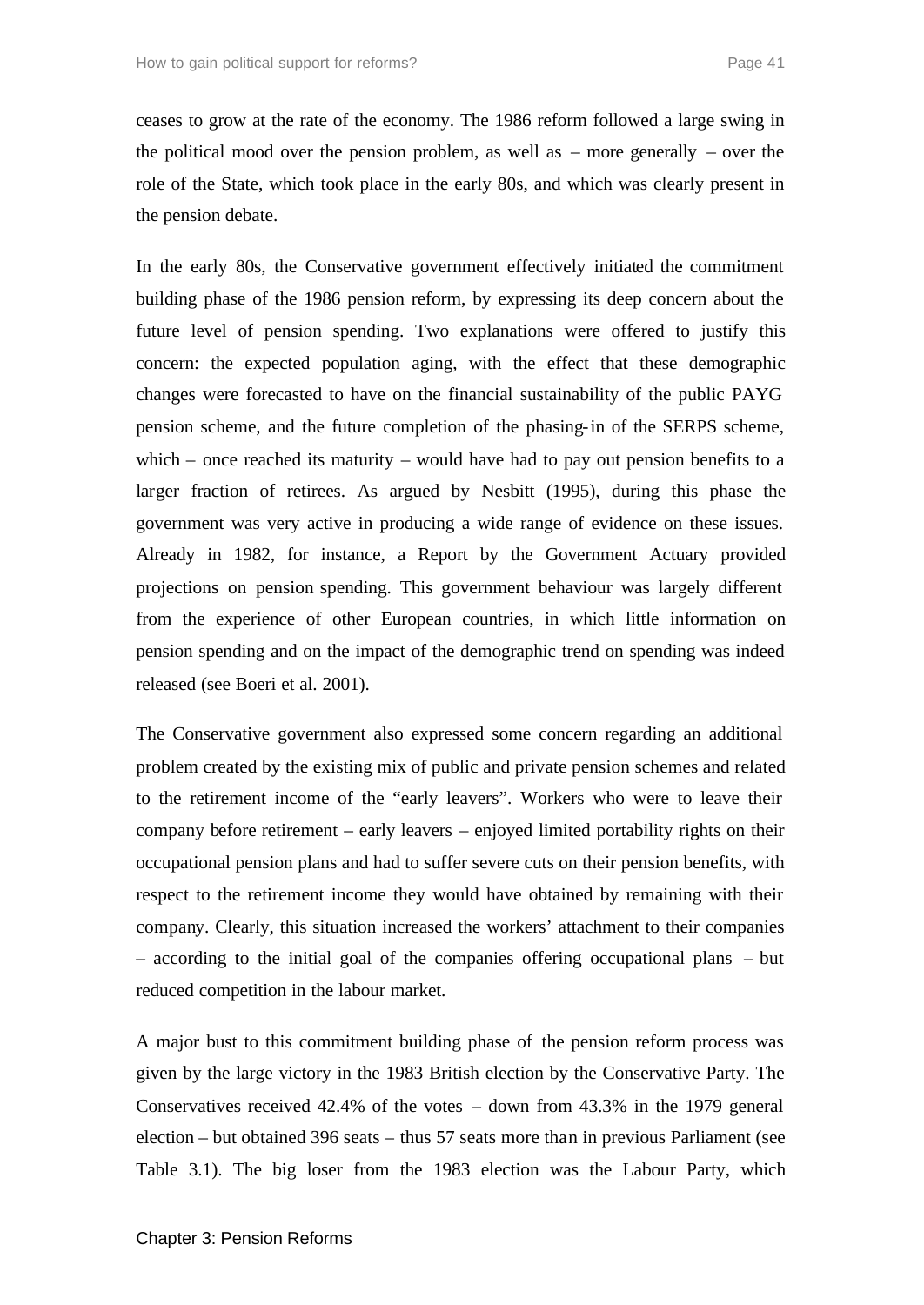experienced a sharp decrease in its share of votes and seats. The former Labour's voters channelled their support towards the Liberal Democrats, which almost doubled their share of votes, and obtained 23 seats.

Institutional features played a crucial role in this circumstance to guarantee the victory of the Conservative Party. The British majoritarian electoral system awards the seat in Parliament for each electoral district to the first candidate to *pass the post*. This system penalizes small or medium size parties that do not have a geographical characterization. In fact, such party may well turn out to be the second in each district and hence to receive a fair share of votes, yet to obtain no seats. On the opposite, a party reaching the relative majority in half of the districts would obtain 50% of the seats in the Parliament with little more than 25% of the votes. In the 1983, the British majoritarian system favoured the Conservative, since the large flow of votes from the Labour Party to the relatively small Liberal Democrats allowed the Conservatives to prevail in several electoral districts and hence win additional seats. Despite the decrease in votes share from 43.3% in 1979 to 42.2%, the Conservative Party enjoyed a more comfortable majority in the Parliament – around 63% of the seats – than in 1979 – around 55% of the seats.

| Year | <b>Conservative</b> |              | <b>Labour Party</b> |              | <b>Liberal</b>   |       |
|------|---------------------|--------------|---------------------|--------------|------------------|-------|
|      | <b>Party</b>        |              |                     |              | <b>Democrats</b> |       |
|      | Votes               | <b>Seats</b> | Votes               | <b>Seats</b> | Votes            | Seats |
| 1979 | 43.3%               | 339          | 36.9%               | 268          | 13.8%            | 11    |
| 1983 | 42.4%               | 396          | 27.6%               | 209          | 25.4%            | 23    |
| 1987 | 42.4%               | 375          | 30.8%               | 229          | 12.8%            | 17    |
| 1992 | 41.9%               | 336          | 34.4%               | 271          | 17.8%            | 20    |
| 1997 | 31.5%               | 165          | 44.4%               | 418          | 17.6%            | 46    |

**Table 3.1:** Vote shares and Parliament Seats in British Elections 1979-92

Source: Bonoli (2000)

Backed by a strong majority in the Parliament, in November 1983, the government launched an "Inquiry into Provision for Retirement", chaired by the Secretary of State, Norman Fowler. The goal of this committee was to analyze the two hot problems of the pension debate: the portability of the occupational pension plans and forecasted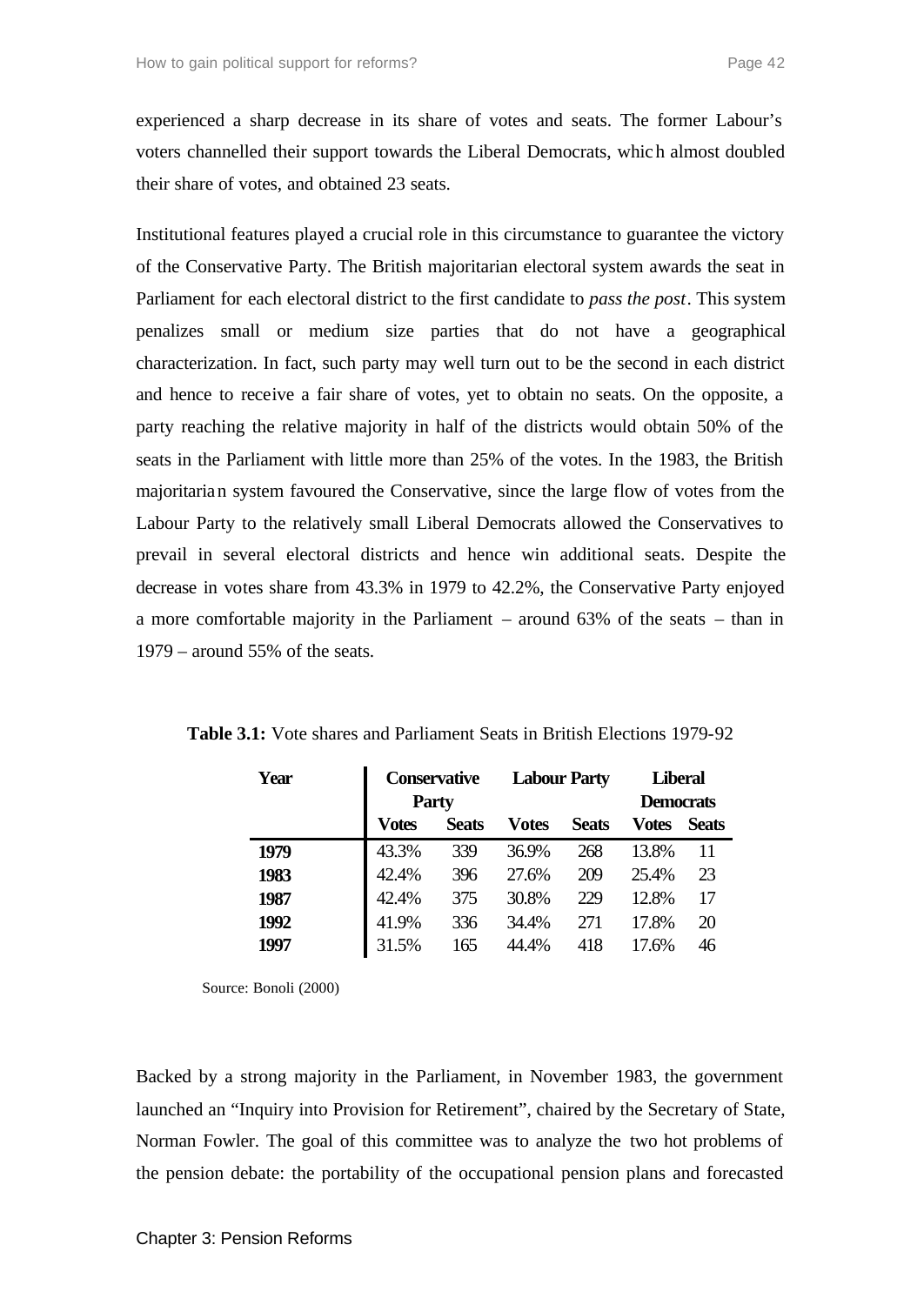cost of the public pension schemes. Unlike in previous occasions, and contrary to the British tradition, this Inquiry did not constitute an independent committee; but it was rather composed of politicians – namely some ministers in the Conservative government – and by actuarial and insurance industry representatives. Notably, employees, retirees and unions representatives found no place in the committee.

The work developed by this committee was contained in two publications. A background paper (DHSS, 1984) reviewed the issues in the pension debates, which had already been discussed by other political and social players, and provided additional evidence on the importance of the two problems at stake: the limited portability of the occupational pension plans and the expected increase in public pension spending, blamed on population aging.

The former publication, the Green Paper "Reform of Social Security" in 1985, represented a sort of final report, which contained the Inquiry's main message. The committee strongly supported the view that each individual had the right to a personal pension, not linked to employers' contribution. They envisage the possibility of opting-out from the occupational plan, but express concerns for setting up clear arrangements not to destabilize the existing occupational schemes. Regarding the public pension system, their bold proposal was to abolish the public earning related pillar (SERPS), which had been introduced by the 1975 Social Security Act. This Green Paper entirely expressed the philosophy of this committee –and hence of the government: the role of the State in the pension industry had to be reduced, by dropping the SERPS; whereas there was scope for more private intervention through the introduction of personal rights to a pension – effectively of personal pension funds. This publication also brought the commitment building phase to an end.

Coalition building phase of the 1986 pension reform lasted only six months and featured a reduced interaction, as only few political and social actors indeed played a relevant role. The government had already made clear its intention to exclude the representatives of the employees, of the retirees and of the unions from the decision process on the pension reform by precluding their participation to the work of the committee on the "Inquiry into Provision for Retirement". During the coalition building phase, the government continued with this strategy by accepting the critical remarks of few players only.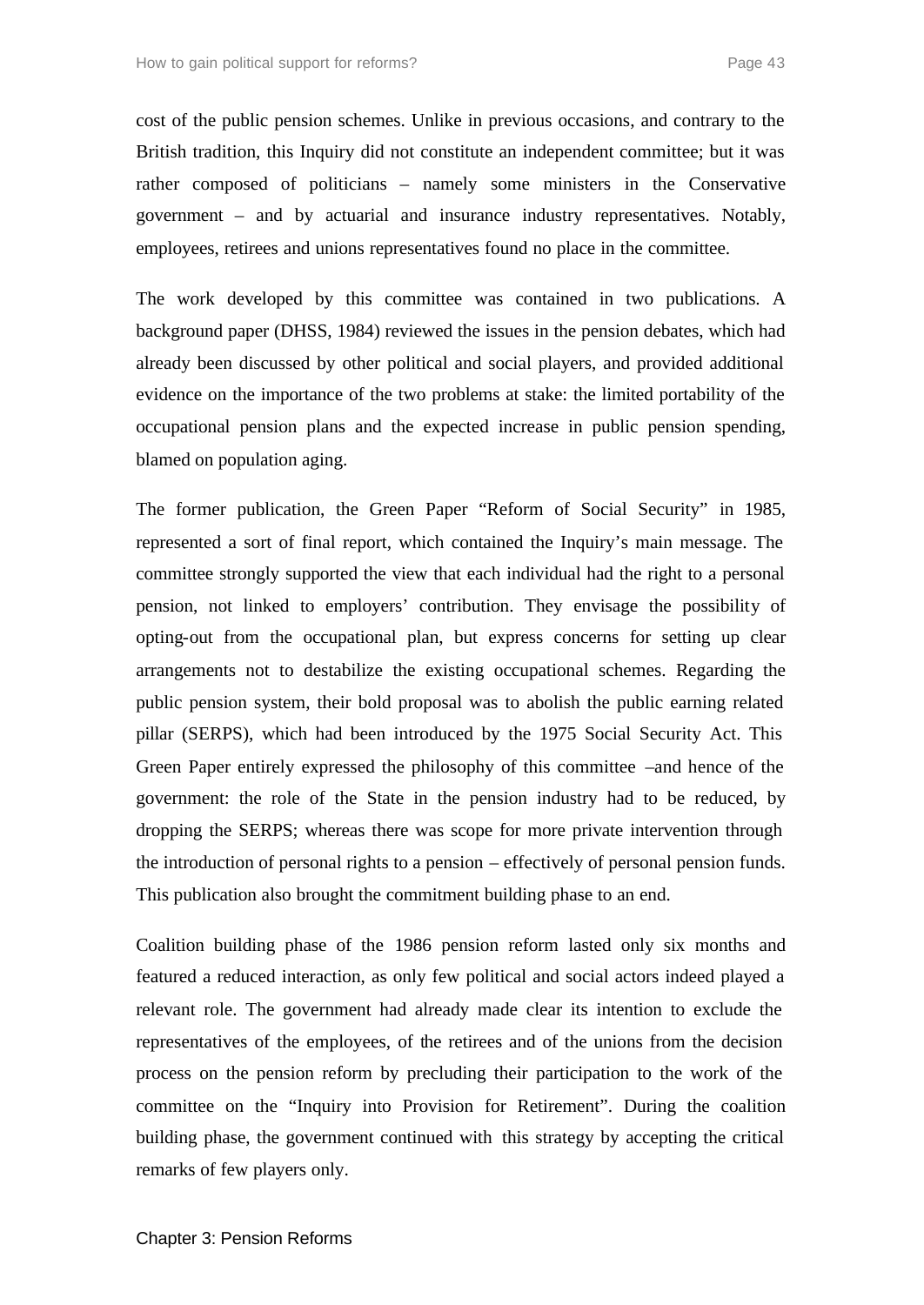The most controversial reform measure proposed the committee led by the Secretary of State, Norman Fowler, was the abolition of the public earning related pillar (SERPS). Clearly, the Labour Party, the Unions, and several Charity organizations, such as Age Concerns, fiercely opposed this measure, which largely reduced the State responsibility for providing retirement income for especially for low income workers. Their studies, submitted to the Inquiry, underlined the risk of a large increase of the poverty among the elderly as a consequence of this policy decision, and call for an increase of the state coverage in pensions. Perhaps surprisingly, also the main organizations in the private pension industry, such as the representatives of the National Association of Pension Funds, major life insurance companies and the employers' organization – the Confederation of British Industry) – strongly opposed the abolition of SERPS. According to Atkinson (1991), the private pension industry organizations were not please to open up their industry to low-income workers, while they preferred to continue to target middle and high income individuals. Companies running occupation pension plans, on the other hand, were afraid of possible demographic unbalance in the occupational plans, due to large flows of young workers opting-out of occupational plans in favour of private personal plans.

However, the most influential criticisms to the abolition of SERPS, according to Bonoli (2000), were moved within the government, by the Treasury. Unlike other players, the Treasury was concerned about the cost of abolishing SERPS. In fact, it was argued that, since past obligations to SERPS were to be met, and hence current pensions had to be paid, the abolition of SERPS would have led to a double burden of taxation during the phasing-out period of the scheme, as current workers were to contribute for current retirees' pensions as well as for own future (private) pensions.

A later publication by the government's "Inquiry into Provision for Retirement" Committee, the White Paper "Programme for Action" (DHSS, 1985) concluded this brief coalition building phase. To account for the opposition by the Treasury – and by these private pension industry organizations – the Committee proposed a watereddown reform with a reduction in SERPS coverage, rather than its abolition.

The reform measures proposed by the White Paper were then implemented in the 1986 Social Security Act. This reform strongly re-shaped the mixed of private and public provision in the British pension system. The scope for public pension provision was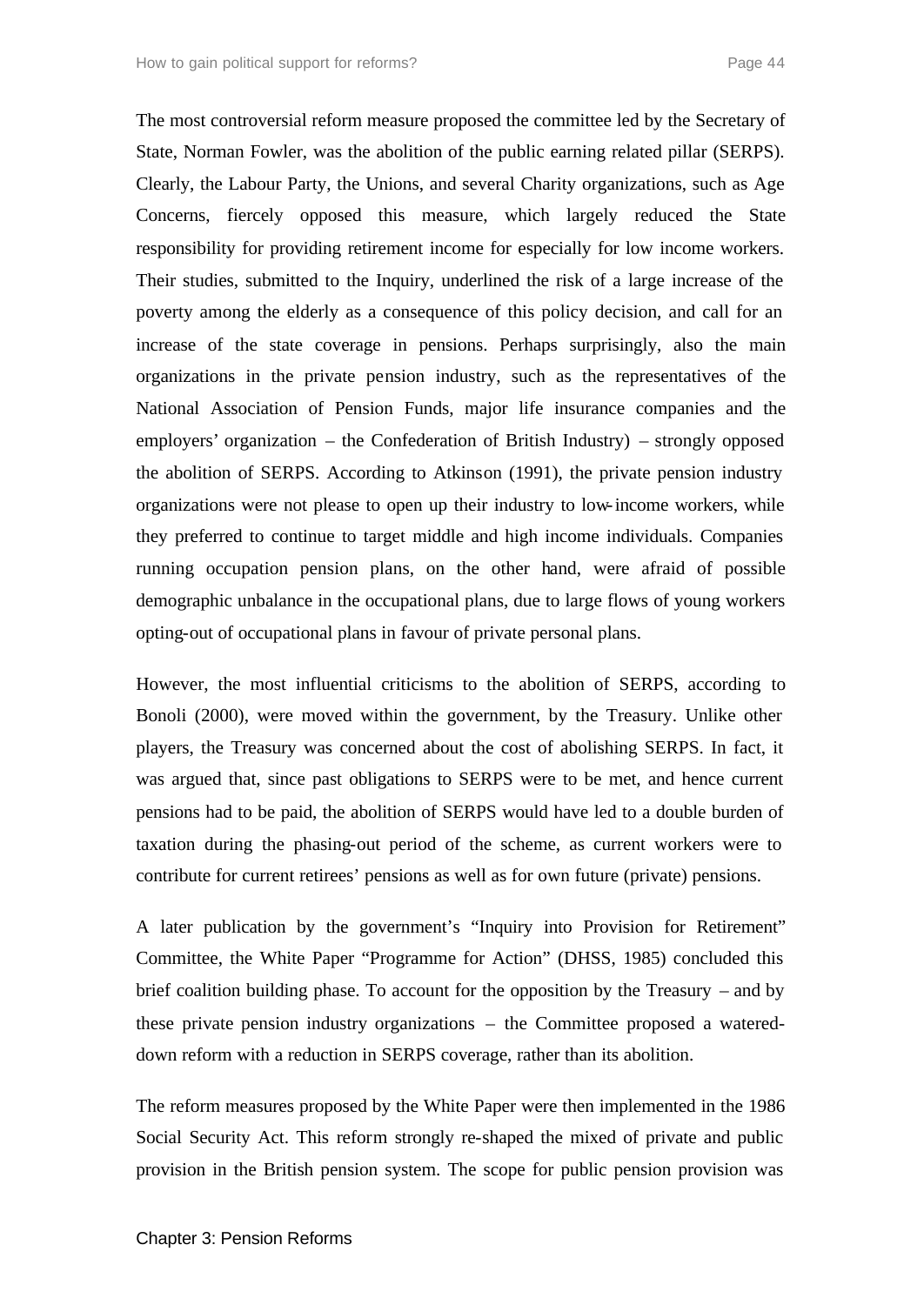reduced, private pension plans were introduced and contracting-out towards occupational plans was made easier.

The reduction in the role of SERPS was achieved by decreasing the replacement rate from 25% to 20% of earnings, by increasing the year of calculation for the average wage, used in the pension benefit formula, from the best twenty years to the entire working history, and by reducing the survival pension benefit to 50% of the retiree's pension.

Regarding the occupational pension plans, requirements to contract-out of SERPS into occupational plans were weakened, as defined contribution (DC) plans were allowed, with a minimum requirement on contribution, but with no guarantee on the final pension benefits.

Private personal pension plans –provided by insurance and financial companies– were introduced with strong financial incentives, consisting of a 2% rebate, for individuals contracting-out from SERPS.

**Political Support for the 1986 Reform** The 1986 reform represented a complete change of direction in the UK pension policy. As shown in Figure 3.1, public pension spending in the UK had been constantly increasing, since WWII. The 1986 reform measures reduced public responsibility for retirement income, while increasing the scope for private and occupational pension plans.

Why did the Conservative government commit to retrench the public pension system? Unlike other countries, such as for instance Italy (see next section), the British system did not face immediate financial solvency or sustainability problems; yet the Conservative government decided to face the pension issue, by setting up a massive information campaign to increase awareness about the forecasted future cost of the public system, vis-à-vis population aging. Although some scholars (see Bonoli, 2000) have suggested that this political move was due to Mrs Thatcher government's underling ideology of limiting public intervention in the economy, other scholars (see Jessop et al, 1988) have instead argued in favour of the existence of a close link between this government economic policy and its electoral success.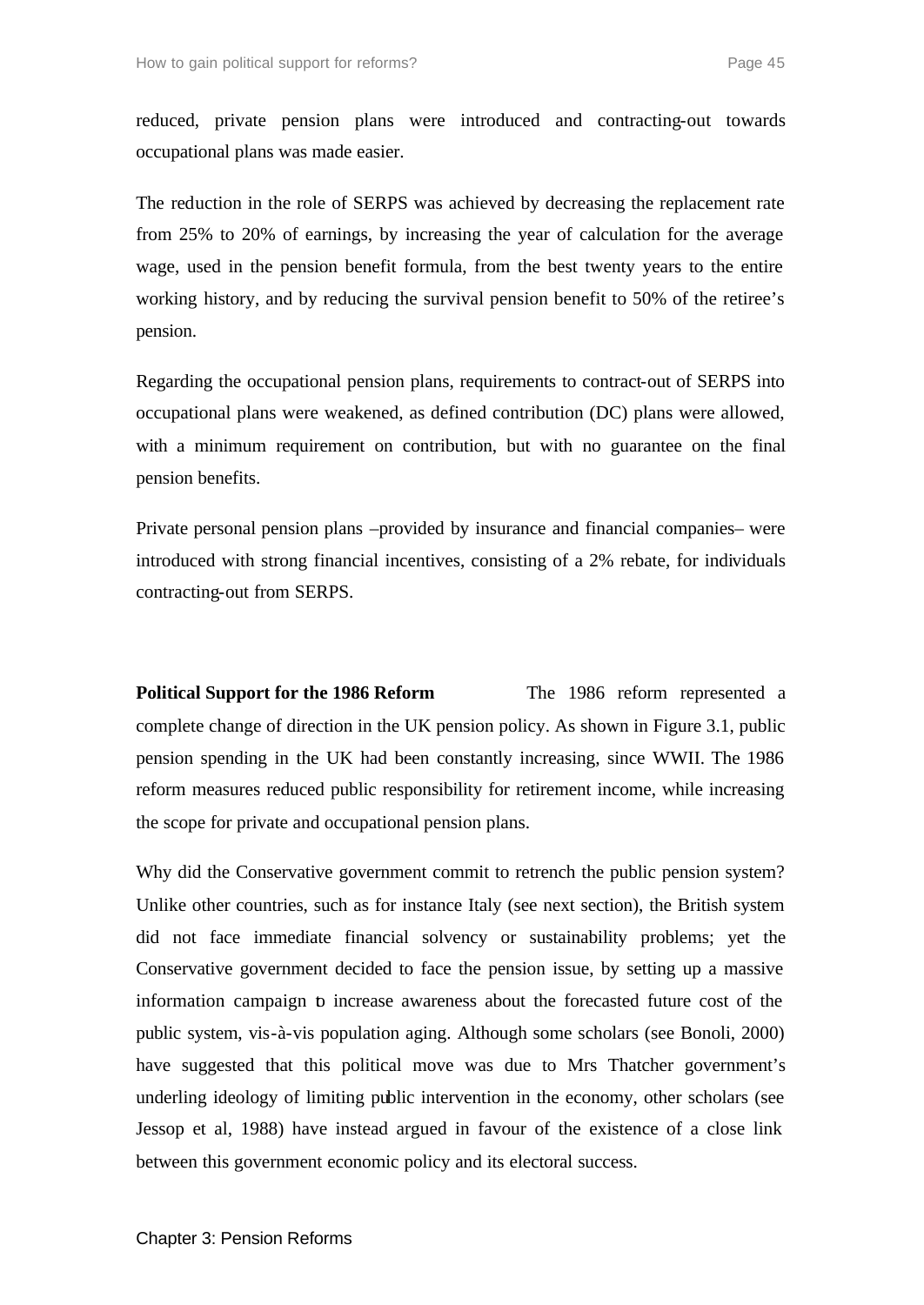Thatcherism –the set of economic policies aimed at decreasing State intervention– might have represented a political strategy. According to this view, the Conservative government proposed a set of policies –among them the 1986 pension reform– which was clearly targeted to high-income citizens. Poor individuals were not presented in the Conservative Party's platform, perhaps because they were considered as ideologically opposed to the Party, and hence difficult to swing (see Persson and Tabellini, 2000, for a discussion of the relevance of the swing voters in a model with ideological voters).

The key political player in this Conservative strategy was the middle-class. The 1986 pension reform, and all other measures aimed at creating an economy with an "extended capitalism", had to be beneficial to the middle-income voters. To the extent that the introduction of new instruments for retirement income, such as personal pension plans, and the provision of incentives for the existing ones, such as occupational plans, increased the middle-class economic well-being, this economic strategy would hence have attracted its votes.

This view is broadly in line with the data reported in Table 3.2 on the use of personal plans for individuals in different classes of income in 1996. Ten years after the reform, private pensions were not very relevant for 20% poorest retirees. However, they started to constitute a sizeable part of retirement income for individuals in the fourth quintiles, and, as expected, for the 20% richest retirees, for whom they constitute more than a third of their retirement income. Moreover, as shown at Table 3.1, the Conservative Party did not play any electoral price to retrenching the welfare state, since the elections that took place in 1987 – the year after the pension reform – they obtained the same share of votes, 42.4%, as in 1983, although their seats in the Parliament went down from 396 to 375.

Another peculiar element of the 1986 British pension reform, as compared to the reform process in other European countries, is the almost complete absence of a coalition building phase. As argued above, the Conservative government was unwilling to compromise with other political or social players. The only criticism, which was incorporated in the implemented reform, was moved within the government by the Treasury.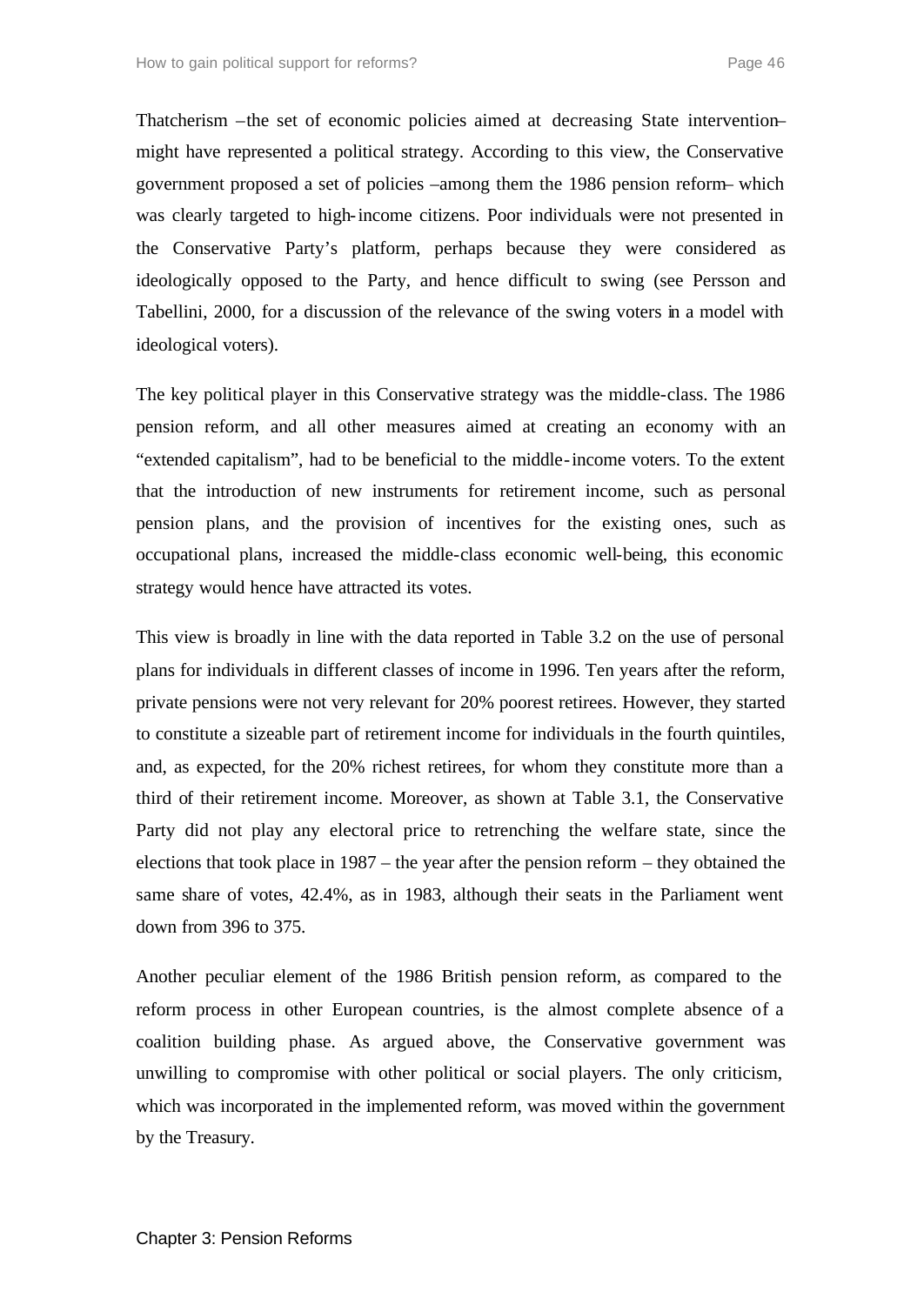| Source                          |       |       | Quintiles |       |       |
|---------------------------------|-------|-------|-----------|-------|-------|
|                                 | 1     | 2     | 3         | 4     | 5     |
| <b>State Pension</b>            | 71.31 | 59.89 | 50.05     | 38.80 | 23.37 |
| Means-tested<br><b>Benefits</b> | 9.40  | 13.48 | 19.90     | 11.26 | 5.49  |
| <b>Other Benefits</b>           | 6.44  | 8.27  | 8.94      | 12.30 | 9.56  |
| <b>Private Pensions</b>         | 7.97  | 13.41 | 15.05     | 26.61 | 38.11 |
| Investment                      | 3.84  | 3.57  | 3.74      | 6.72  | 13.24 |
| Earnings                        | 0.97  | 1.39  | 2.31      | 4.31  | 10.24 |

**Table 3.2:** Retirees' Income by Income Group and Composition

Source: Emmerson and Johnson (2001)

The Conservative Party's decision not to make any concessions to the demands by the social actors, such as employees' representative or unions, or by the political opposition, the Labour Party in the pension reform measures, was possible because of the relatively unchecked dominance of the ruling party in the British political system. As shown in Table 3.1, the Conservative Party enjoyed a large majority in the Parliament, thanks to the majoritarian electoral system; moreover, there no written constitution for the British Parliament to limit the scope of the government (see Bonoli, 2000). Hence, because of the institutional design of the British political system, no veto player existed in the political arena, with the notable exception of the members of the government, such as the Treasury.

The only relevant political check for the government was the political accountability at future elections. As argued above, this element was taken into account by the Conservative government, whose 1986 pension reform did in fact target middle-class (swing) voters. Moreover, the structural weakness of Labour Party reduced the political competition in the UK in the 1979-92 period, thereby providing more leeway to the Conservative Party policies.

# **3.3. Reforms in Italy**

The initial Italian compulsory social security scheme for private workers, which dates back to 1919, was a funded system, as revenues from social security contributions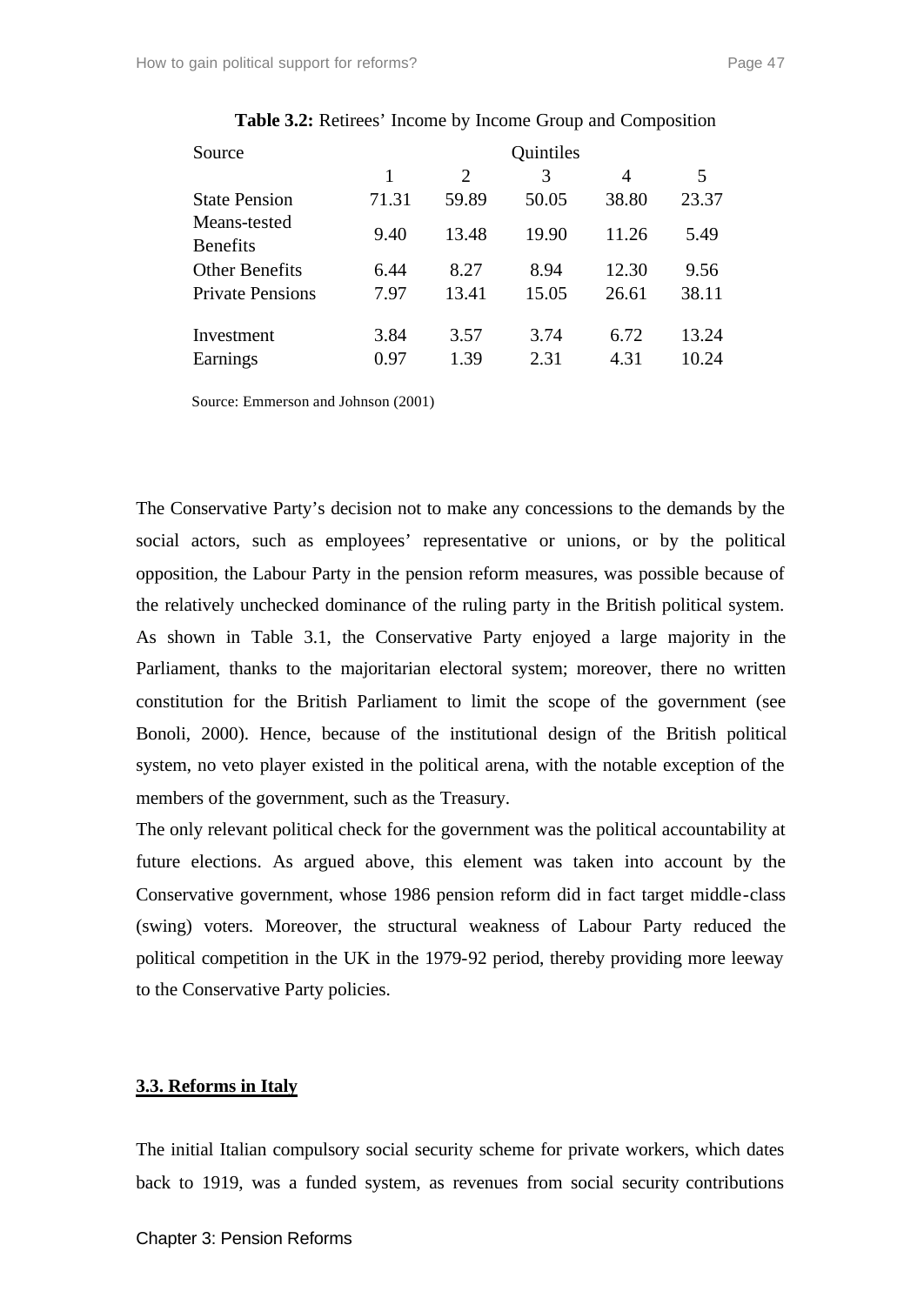were invested in government bonds, equities and real estate. As the World War II inflation wiped out the pension system's assets, the system become PAYG: workers' contributions were no longer accumulated into a fund, but they rather financed the pension benefits to the current elderly.

Throughout the mid-eighties, public pension expenditure raised consistently, from less than 1% of GDP in 1951 to above 10% in the mid-eighties (see Figure 3.2); while the fraction of elderly individuals (with more than 60 years) in the population moved from 12% in 1951 to 21% in the mid-eighties. This hike in pension spending was mainly due to an extension of the coverage to self-employed and work-disable individuals, to relaxing eligibility criteria, and to an increase in the generosity of the pension benefits. Three types of pension benefits drove this expansion: early retirement (or seniority), non-contributive (social) and disability benefits. The early retirement provision, initially introduced in 1956, allowed generous pension benefits to be awarded after a small contributory period, regardless of the worker's age, and become a popular early pathway from the labour market in the late sixties, as labour market conditions worsened and several elderly workers were forced to retire early, in order to avoid unemployment. Non-contributive (or social) pensions and even disability benefits, which were not contingent physical disability but on inability to earn income (see Franco, 1999), represented instead instruments of income support to elderly people in the poorer regions.

It is worth notice that this rapid increase in spending was not unique to the pension system; indeed the entire welfare state, with all its redistributive programs, as well as government consumption and public employment experienced a sustained growth after WWII. Several scholars have associated this characteristic policy-making by the Italian government with some institutional features of its political system. In particular, its high degree of party fragmentation (see Sartori, 1982) has often been blamed for producing weak coalition government unable to keep control of the spending.

During the 90s, Italy however experienced a season of pension reforms: three major reforms – representing a major breakthrough with respect to the past (see among others Peracchi and Rossi, 1996) – were approved in 1992 (Amato), 1995 (Dini) and 1997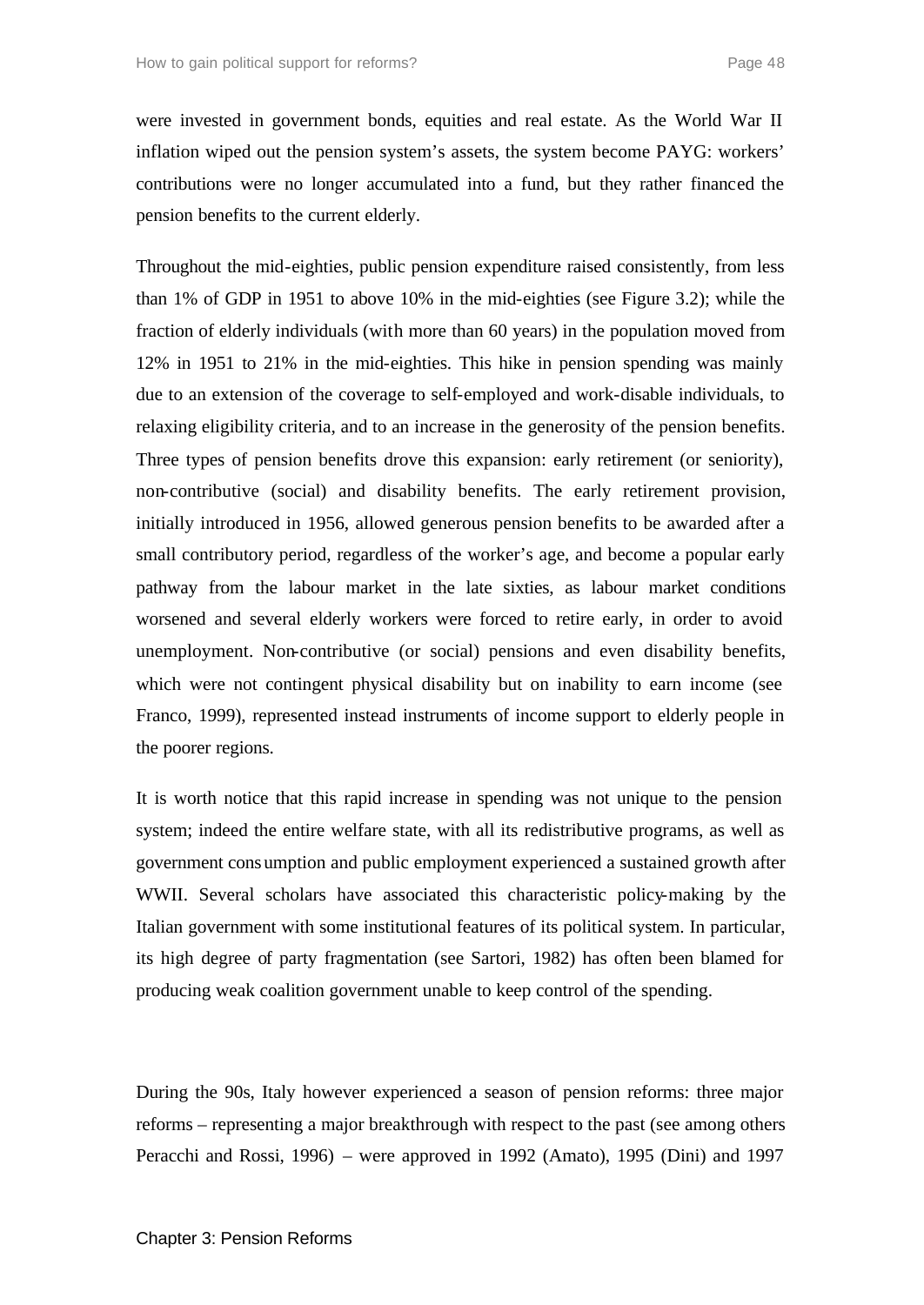(Prodi), which re-shaped the Italian system in an attempt to provide a progressive stabilization of the pension expenditure over the GDP, and hence to ensure the long run sustainability of the system, as well as its financial solvency in the short run. Moreover, in 1994 the Berlusconi government attempted another major pension reform, which was not implemented, due to the fierce opposition of the union and of other political forces.





In 1992, in the eve of the reform season, the Italian pension system was a generous, unfunded, defined benefits system. Despite a 26.4% payroll tax on labour earning – paid for a third by the employees and two thirds by the employer –the private employees' scheme (called FPLD, "Fondo Pensioni Lavoratori Dipendenti") featured a large deficit, which was financed through general taxation. Old-age pension spending was equal to almost 15% of GDP, while the share of elderly in the population was up to 25%. Mandatory retirement age, under the FPLD scheme, was 60 years for a male worker and 55 for females. Regardless of their age, workers were however eligible for a seniority pension, provided that they had at least 35 years worth of contributions.

The generosity of the Italian pension system was also due to the pension benefit formula, which allowed the pension to replace a large fraction of the worker's final wage. Under the FPLD scheme, pension benefits were equal to the average wage received by the employee in the last five years prior to retirement multiplied by a 2%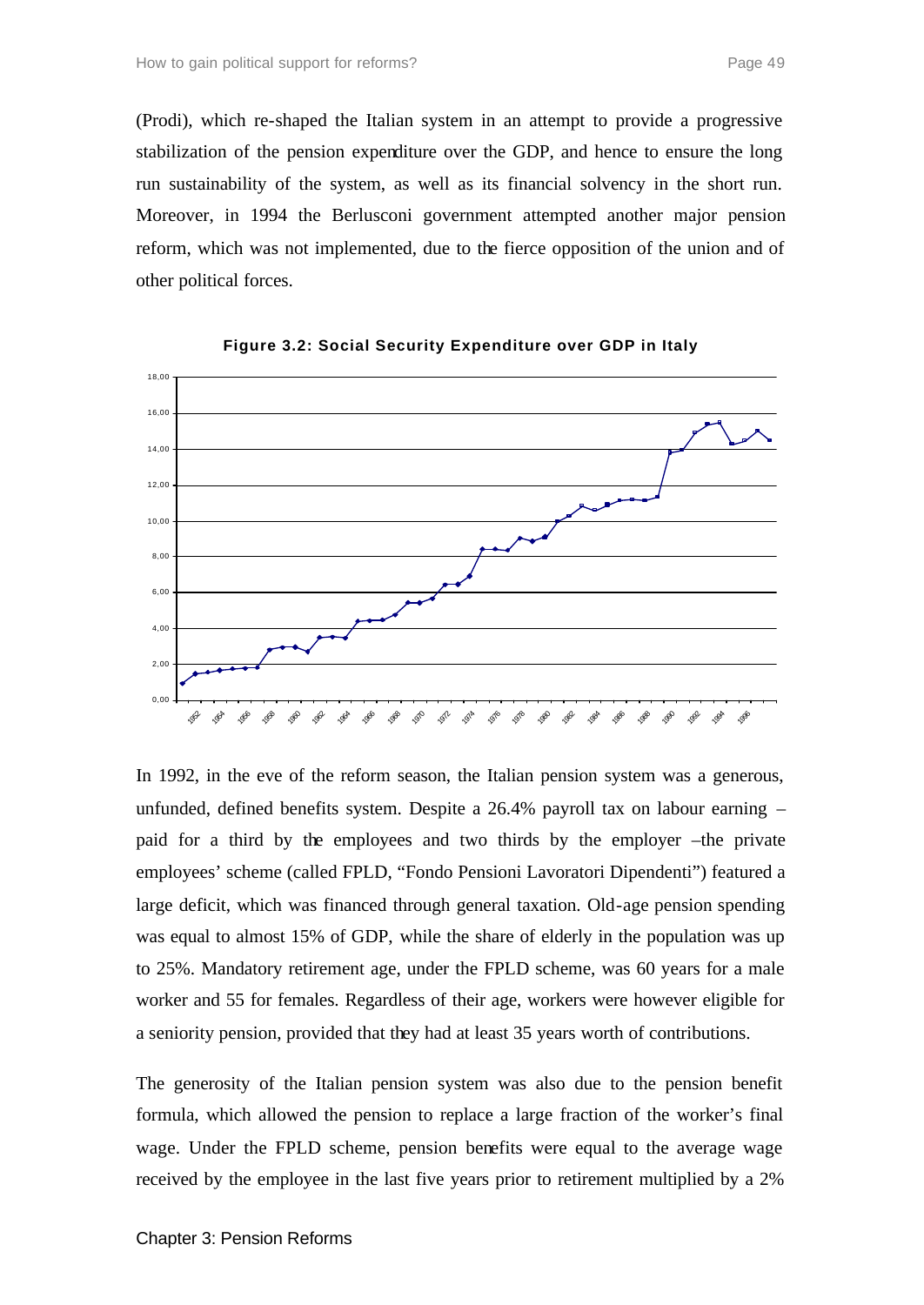rate of return per every year of contribution up forty years. A retiree with 35 years of contribution would hence receive 70% of her average wage. The existence of an early retirement provision allowing individuals to retire with 35 years of contributions, regardless of their age, and the common practice, in the private sector, of raising workers' wages prior to retirement in order to increase their average wage for the pension benefit calculation, contributed to the high level of the public pension spending.

**The 1992 Amato Reform** The Amato reform was named after that coalition government that in 1992 carried out the first reform of the Italian reform season of the 90s. This government, formed after the May 1992 elections – the last political elections to be carried out in Italy with a pure Proportional system – was supported by a coalition composed of four parties – PSI, DC, PSDI and PLI –and was led by a Socialist Prime Minister, Giuliano Amato.

The commitment building phase of this 1992 reform began already in February 1992 – even before the election that led to the Amato coalition government – when Italy, under the government led by the Christian Democrat Giulio Andreotti, decided to sign the Maastricht Treaty, and thereby committing to meet its requirements on inflation and public finances, namely on government deficit and public debt. Faced with these external constraints, upon forming his government, Amato asked the Parliament to be given large powers in order to reshape the public sector, and in particular the pensions system. In September 1992, Italy was hit by a major financial crisis, as the Lira came after speculative attacks and eventually had to devaluate and to exit the European Monetary System. After September 1992, the need of a pension reform became evident to a broad public opinion. The aim of the Amato reform was mainly to guarantee the financial solvency of the pension system in the short run and to stabilize the pension expenditure over the GDP, by introducing less generous criteria for computing pension benefits, and by restricting eligibility, in particular with respect to the retirement age.

The coalition building phase, which followed, was favoured by the wide recognition of these external constraints and by the compromising style of the Amato government (Ferrera and Gualmini, 2004, refer to this situation as to an emergency political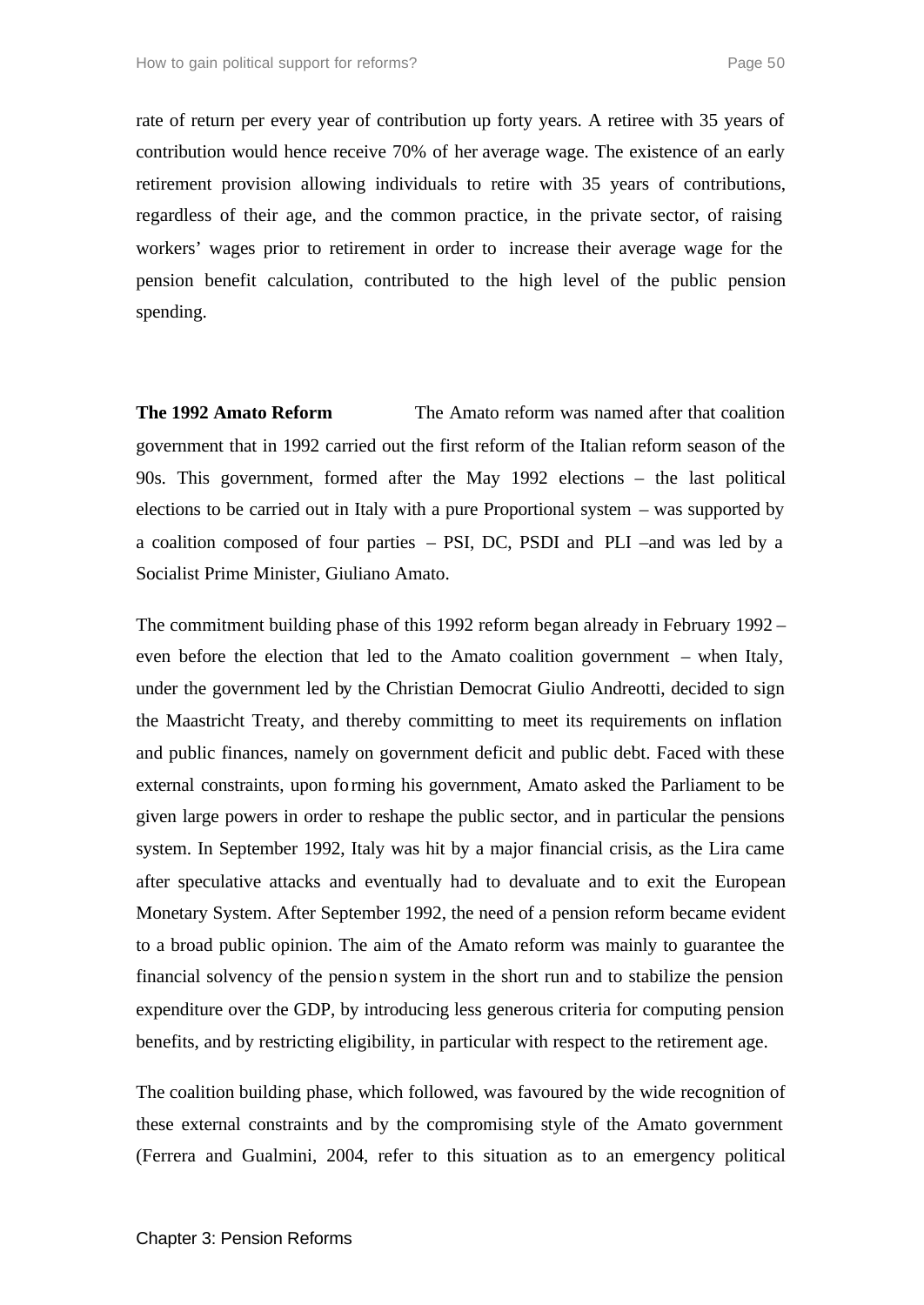exchange). Indeed unions initially opposed any pension reform, although this behaviour partly changed, after the September 1992 financial crisis. Interestingly, union leaders were contested by the crowd in public occasions in September and October 92 for their willing to negotiate with the government. Amato's key move to obtain the unions' consensus was to design a long transition period for the reform. Existing pension claims of workers with more than 15 years of contributions in 1992 were not touched. The new rules entirely applied only to the newly hired, and in a prorata fashion to those workers with less than 15 years of contributions.

With this implementation, the Amato reform produced a gradual tightening of the eligibility requirements, over transition period estimated to last two or three decades. Retirement age was to increase to 60 years for women and 65 for men, and the years of contribution to be eligible for a pension to 20 years. The generosity of the pensions was reduced by modifying the pension benefits' calculation. The reference wage to be considered for this calculation was changed from the average wage over the 5 years prior to retirement to the average wage during the entire working carrier, with past earnings being capitalized at the cost of living index plus 1% per year. Although the replacement rate was not modified – remaining equal to the number of years of contribution multiplied by a 2% rate of return – the average pension decreased, due to a small average reference wage for the typical worker with the new calculation. Finally, pension benefits were automatically indexed to inflation rather than to nominal wages, although the government was allowed to adopt ad hoc intervention through the Budgetary Law. This probably represented the single most effective measure of the Amato reform in containing pension spending and a rather unique case of reduction in the pension benefits of *current* retirees. After this reform, pension benefits differed in real terms according to the year of retirement, and elderly individuals saw the purchasing power of their pensions to decrease over time, thereby raising equity concerns and pressure for redistribution (see Gronchi, 1998, Gronchi and Aprile, 1998, and Rostagno, 1996).

To explain the political support in favour – and the opposition to – this reform, it is useful to identify the effects of the reform measures on the economic well-being, as measured by the net pension wealth, of the agents – workers and retirees – covered by the social security system. The net pension wealth is defined as the discounted value of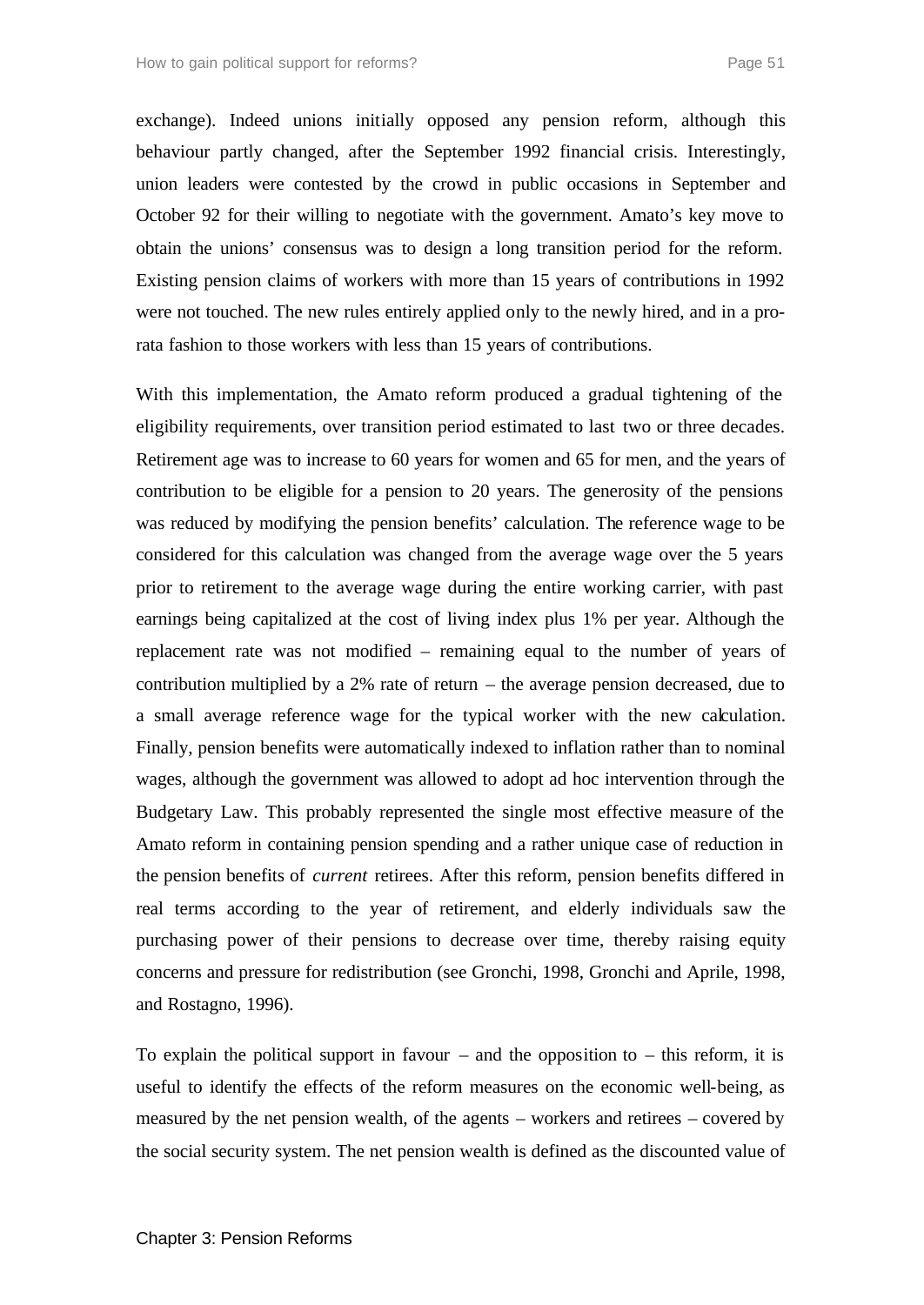the future pension benefits, which an individual is entitles to under the current legislation, minus the discounted value of her future contributions to the system. A reduction in the net pension wealth of an agent measures the costs of such reform to this individual. Beltrametti (1995 and 1996) estimated the variations in the individual net pension wealth by age induced by the Amato reform, as well as by the Dini reform and by the Berlusconi government's attempt.

According to these estimates, the Amato reform was sizeable, as it reduced the workers' net pension wealth by 52.9%. Both workers and retirees had to foot the bill of the adjustment towards a more financially balanced system, although in rather unequal share, since, as shown in Table 3.3, most of the reduction in the net pension wealth was sustained by the young cohorts – more than 100% for the individuals aged 30 years or less, and only less than 5% for the workers and retirees aged 60 years or more. The long transition period designed by Amato was hence crucial to limit the effect of the reform on the elderly workers and on the retirees, which constitute the unions' main constituency<sup>5</sup>, thereby reducing their opposition.

|                |                           |       |          |               |              | <b>Table 3.3:</b> The Effects of the Reforms on the Net Pension Wealth by Age |        |                          |  |
|----------------|---------------------------|-------|----------|---------------|--------------|-------------------------------------------------------------------------------|--------|--------------------------|--|
|                | Amato Reform <sup>a</sup> |       |          |               |              | <b>Berlusconi Proposal</b> <sup>a</sup>                                       |        | Dini Reform <sup>a</sup> |  |
|                | <b>Before</b>             | After | D        | <b>Before</b> | <b>After</b> | D                                                                             | After  | D                        |  |
| 15-19          | 28                        | $-31$ | - 59     | -48           | $-52$        | $-4$                                                                          | - 56   | $-8$                     |  |
| $20 - 24$      | 152                       | $-50$ | $-202$   | $-101$        | $-116$       | $-15$                                                                         | $-128$ | $-27$                    |  |
| $25 - 29$      | 276                       | $-43$ | $-319$   | $-112$        | $-131$       | $-19$                                                                         | - 145  | $-33$                    |  |
| 30-34          | 347                       | 46    | $-301$   | $-20$         | - 56         | $-36$                                                                         | $-63$  | $-43$                    |  |
| 35-39          | 415                       | 198   | $-217$   | 139           | 71           | - 68                                                                          | 99     | $-40$                    |  |
| 40-44          | 504                       | 282   | $-222$   | 227           | 174          | $-53$                                                                         | 227    | $\theta$                 |  |
| 45-49          | 497                       | 349   | - 148    | 306           | 251          | $-55$                                                                         | 306    | $\theta$                 |  |
| 50-54          | 533                       | 441   | $-92$    | 402           | 338          | $-64$                                                                         | 402    | $\theta$                 |  |
| 55-59          | 394                       | 360   | - 34     | 339           | 238          | - 101                                                                         | 339    | $\theta$                 |  |
| 60-64          | 183                       | 177   | - 6      | 168           | 160          | - 8                                                                           | 168    | $\theta$                 |  |
| $65+$          | 79                        | 76    | $-3$     | 74            | 74           | $\Omega$                                                                      | 74     | $\theta$                 |  |
| <b>Vorkers</b> | 3.407                     | 1.802 | $-1.605$ | 1.375         | 997          | $-378$                                                                        | 1.225  | - 151                    |  |
| Retirees       | 2.660                     | 2.527 | $-133$   | 2.710         | 2.710        | $\Omega$                                                                      | 2.710  | $\theta$                 |  |

*Note: <sup>a</sup> in billion of Italian liras in 1992; Source: D'Amato and Galasso (2002)*

l

<sup>&</sup>lt;sup>5</sup> Brugiavini et al. (2001) provided supporting evidence in favor of the existence of a "seniority bias" in the union representatives' behavior in welfare state policy decisions, according to which union representatives tend to put more weight on the interest of the middle -aged and elderly workers.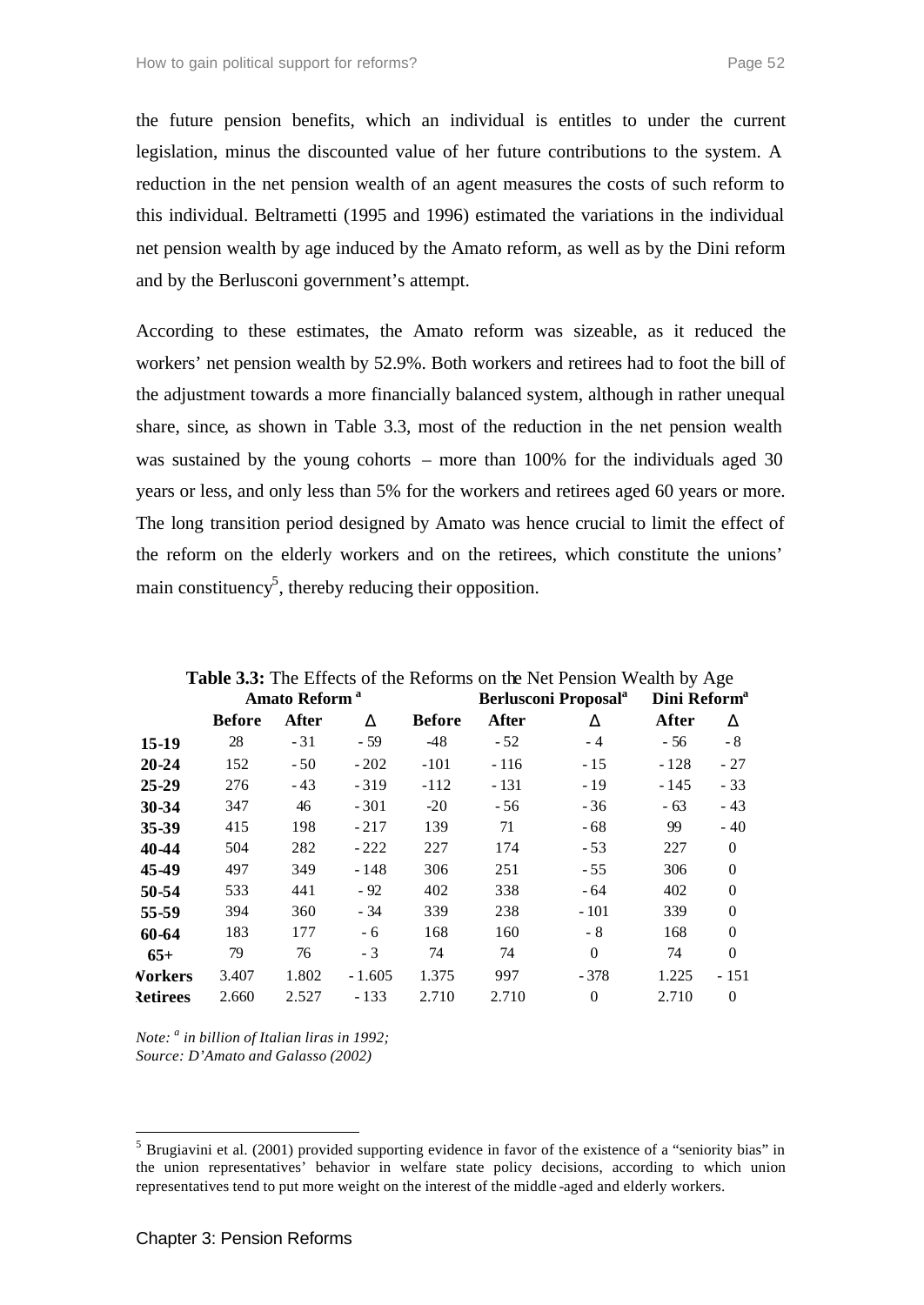**The failed 1994 Berlusconi Reform** Since 1992, the Italian political system had undergone major changes, largely induced by the so-called "Clean Hands" operation led mainly by some Milan-based judges. These judges were persecuting high-profile businessmen and national politicians, because of the discovery of numerous and large bribes being paid by the former to the latter in order their companies to receive preferential treatment in public auctions. The extent of the phenomenon was so massive that a majority of the 1992 Parliament members were being investigated. Meanwhile, and partially as a response to this situation, two referenda had basically reshaped the Italian electoral system. In the next election, held in 1994, three quarters of the Parliament (Lower House) representatives were to be chosen with a majoritarian (one district) system and the remaining part with the previous proportional system.

In the May 1994, the centre-to-right coalition led by a media tycoon, Silvio Berlusconi – who had launched his own political party, Forza Italia – won the general elections. As shown in Table 3.4, the government formed by Berlusconi with its political allies – Alleanza Nazionale, Lega Nord and CCD – enjoyed a large majority in the Lower House. Berlusconi was hence leading a potentially strong, coalition government.

The pension reform's commitment building stage for the Berlusconi government was again induced by external constraints. Despite the Amato reform in 1992, pension spending had not decreased; meanwhile there was mounting pressure on Italy from international bodies, such as the IMF, the World Bank and the European Commission, to adopt additiona l and deeper structural reforms in an attempt to satisfy the Maastricht requirements. Expectations in this direction by the international community for a government led by a businessman and with a former Italian central banker as Treasury Minister, Lamberto Dini, were particularly high.

Indeed, the pension reform plan presented by the Berlusconi government – the plan was mainly elaborated by the Treasury Minister, Lamberto Dini – aimed at a further sizeable decline in pension spending, although not as large as in the case of the previous (Amato) reform. The reduction of the net pension wealth of the workers was estimated to be around 27.5%, as opposed to 52.9% in the Amato reform. The spirit of the reform was to restrict eligibility, to reduce generosity and to provide incentives for private pension plans. In particular, the main measures were constituted by the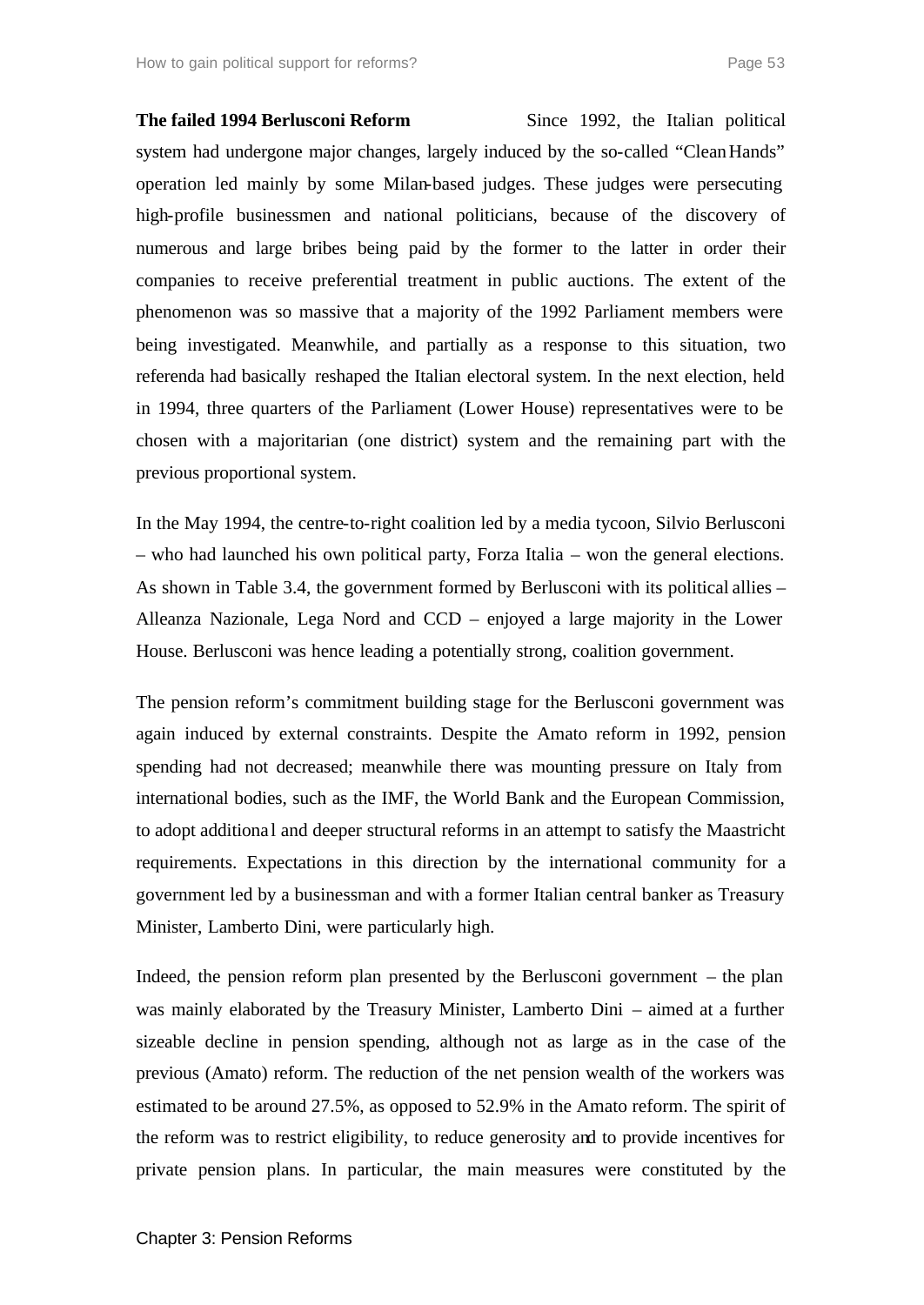introduction, for the seniority pensions, of a penalty of 3% for every year before legal retirement age; the decrease of the survivors' benefits for high income recipients; the reduction in the replacement rate from 2% to 1.75% per year (for the workers who were not affected by the Amato reform); the equalization of treatments for private and public employees; the switch for all pensions to programmed inflation; and the introduction of incentives for private pension plans.

|                                     | Proportional |              | Majoritarian   | <b>Total</b> |  |
|-------------------------------------|--------------|--------------|----------------|--------------|--|
|                                     | <b>Votes</b> | <b>Seats</b> | Seats*         | Seats*       |  |
| <b>Alleanza</b><br><b>Nazionale</b> | 13.5%        | 23           | 86             | 109          |  |
| <b>Forza Italia</b>                 | 21.0%        | 30           | 67             | 97           |  |
| <b>Lega Nord</b>                    | 8.4%         | 11           | 111            | 122          |  |
| <b>CCD</b>                          |              | $- -$        | 32             | 32           |  |
| <b>PSD</b>                          | 20.4%        | 38           | 77             | 115          |  |
| <b>PPI</b>                          | 11.1%        | 29           | $\overline{4}$ | 33           |  |
| <b>Rifondazione</b><br>Comunista    | 6.0%         | 11           | 29             | 40           |  |
| <b>Green Party</b>                  | --           | --           | 11             | 11           |  |
| Other (left)                        | --           | $- -$        | 37             | 37           |  |
| Patto Segni                         | 4.7%         | 13           | 9              | 22           |  |
| <b>Berlusconi</b><br>Government     |              |              |                | 360          |  |

**Table 3.4:** Votes and Shares at the 1994 Elections (Lower House)

Note: \* Candidates that in the majoritarian districts were elected under the banners of Patto per l'Italia, Polo del Buon Governo, Polo della Libertà and Progressisti are imputed to the different parties. *Source: Cattaneo Institute.*

This attempt to retrench the public pension system failed during the coalition building phase, due to the fierce opposition of two crucial veto players: the unions and Lega Nord, a party in the Berlusconi coalition government. Unlike the Amato government in the previous reform, the Berlusconi government decided not to negotiate the reform with the unions or with the opposition. The effects of this move – highly criticized by the Italian Republic President, Oscar Luigi Scalfaro – can be detected in the relatively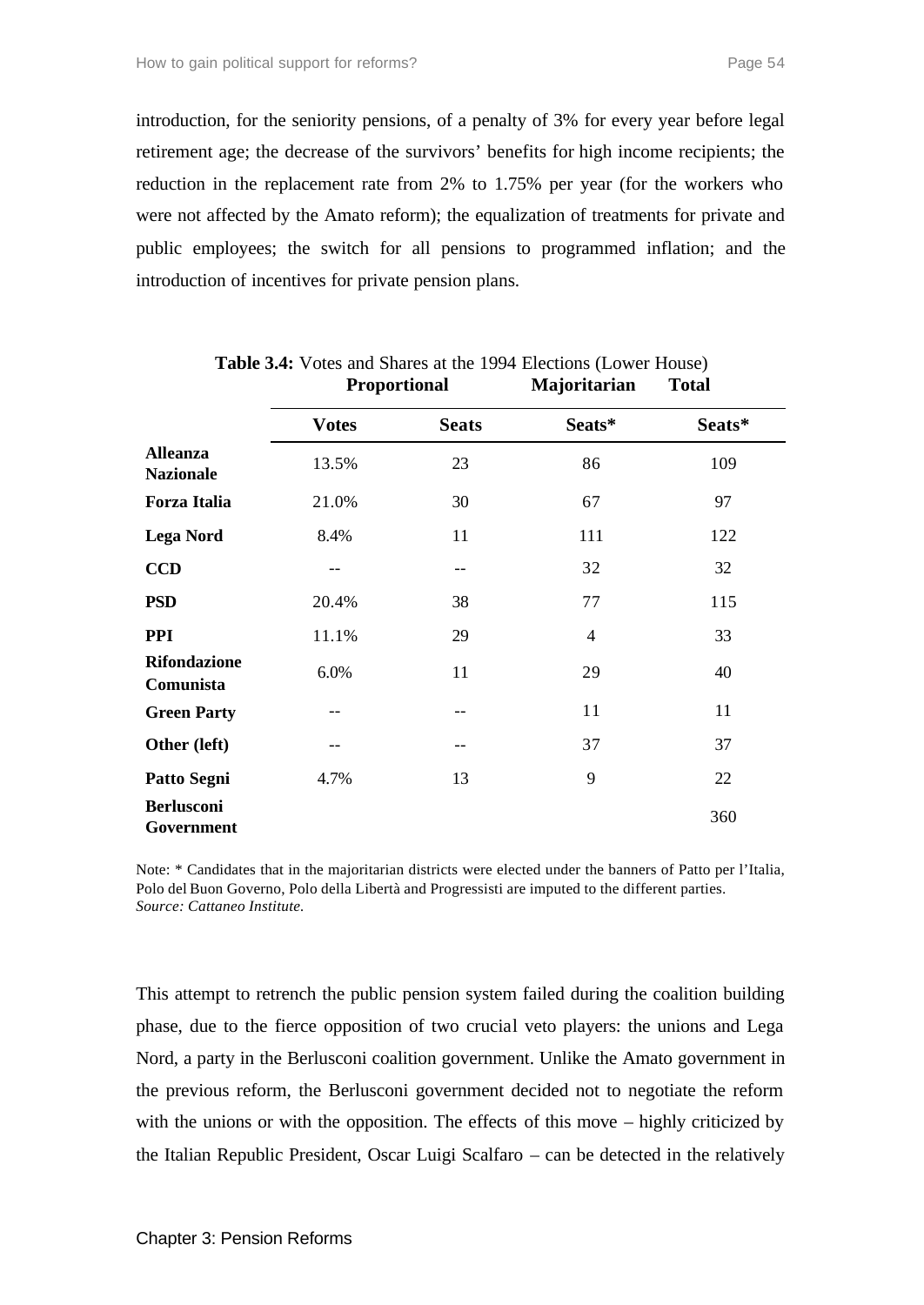even split of the cost of the reform among the different generations chosen by the government. As shown in Table 3.3, middle-aged and elderly voters – those aged 50 years or more – constituting the unions' main constituency, were among those set to experience the largest reduction in net pension wealth. Massive strikes broke out on October 1994, with millions of citizens taking the streets; as the unions fought to protect the vested interests of their median aged members.

However, even more importantly to explaining the failure of the Berlusconi government pension reform attempt, one of the main parties in the government – Lega Nord – decided to renege on the reform, after having participated to its commitment building phase. The reasons for Lega Nord – a right wing party – to oppose the reform were not different from those of the unions, which are historically tied to the centre-toleft parties. Since one of the most relevant measures was to restrict eligibility, particularly for the seniority pensions, the reform was effectively reducing the pension claims of individuals located in the Northern regions, where these early retirement pensions are concentrated, and where the natural political constituency of Lega Nord is located, as shown in Figure 3.3, which displays expected share of seniority pension over the 1995-2005 periods and the number of voted for the Lega Nord by regions. Rather than being political accountable for the loss of the reform to its voters, Lega Nord preferred to abandon the Berlusconi government – a confidence vote was requested in accordance with the PDS – thereby blocking the pension reform.

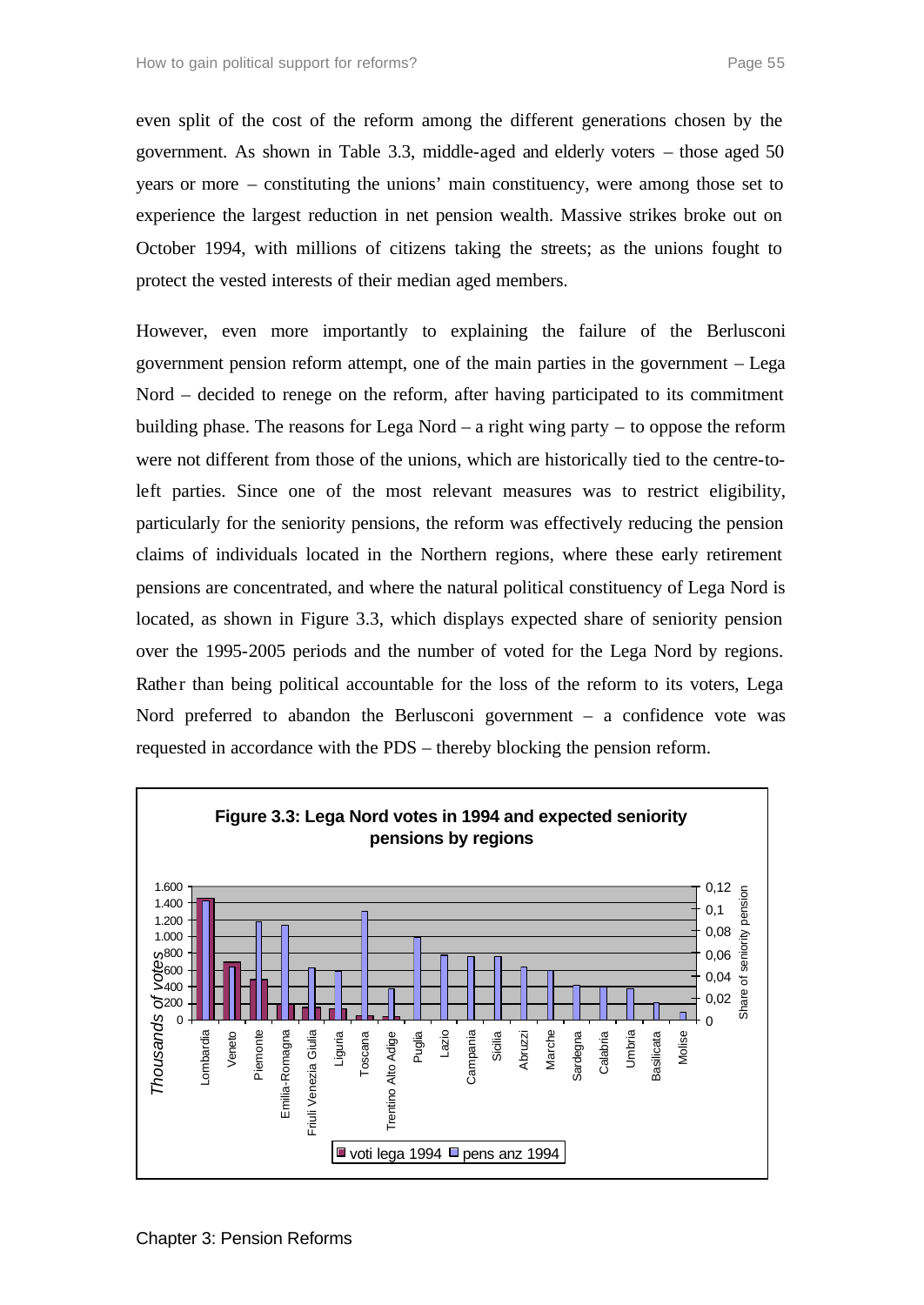**The 1995 Dini Reform** As Berlusconi resigned, a technical<sup>6</sup> caretaker government, led by the former Treasury Minister in the Berlusconi government, Lamberto Dini, was formed in January 1995. This government enjoyed the support in the Parliament by some of Progressisti (PDS, PPI, and other parties, but Rifondazione Comunista) and by Lega Nord, which had been elected in the centre-to-right coalition (see Table 3.4).

Unsurprisingly, the Dini government continued with the previous government commitment to reform the pension system –Dini was the Treasury Minister responsible for the reform plan in Berlusconi's government– in an economic situation characterized by continuous devaluations of the lira. Dini did not renege on the urgency of a further pension reform, which actually represented one of the four institutional goals of its caretaker government; however, he moved to the coalition building phase with a different approach vis-à-vis the Berlusconi government.

Its compromising style resembled the successfully approach of Amato in 1992, and in fact, the unions agreed on negotiating with the new government. According to Ferrera and Gualmini (2004), unions were indeed keener on a government supported by a centre-to-left majority in the Parliament. Additionally, the economic constraints had become more binding, as the economic situation was worsening, as shown by the benchmark interest rate differential with Germany which started to increase.

However, the most relevant factor in obtaining the unions' support as well as to persuade Lega Nord, which had previously opposed a pension reform, was the long transition period envisaged by the reform. Although the Dini measures were substantially different from the previous reforms, as they introduced a structural change in the Italian pension system, the same transition path as in the Amato reform was chosen. In 1992, workers with 15 years of contributions were shielded by the reform measures, which were then applied pro-rata to the other workers. In 1995, exemption was awarded to workers with 18 years of contributions. As displayed in Table 3.3, however, despite using the same cut-off as in 1992, in 1995 the split of the costs among the different generations was more uneven.

l

 $6$  According to Ferrera and Gualmini (2004) a government is "technical", as opposed to political, if almost all members are non-elected. They are typically chosen among professionals, in particular institutions, such as the Bank of Italy, and in the academia, because of their specific skills or knowledge, but have no marked political affiliation.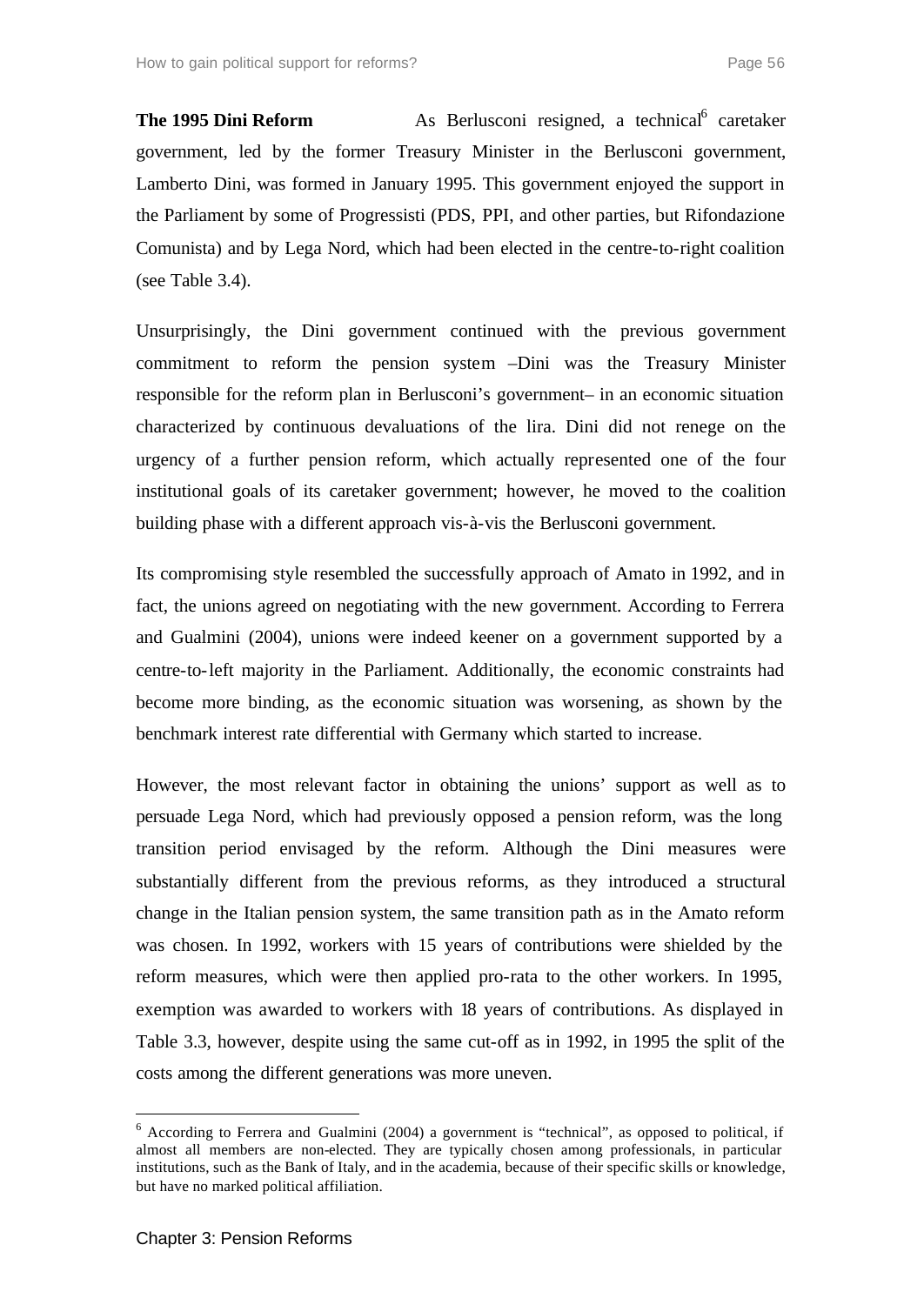The Dini reform redesigned the architecture of the Italian pension system, which shifted from a defined benefit (DB) scheme to a notional defined contribution (NDC) system. The role of the state in the pension industry remained a dominant one. However, workers were not promised a given pension, almost independently of their previous contributions; on the contrary, with this NDC scheme, individual pension benefits were entirely linked to the worker's lifetime contributions. These contributions were capitalized at an interest rate equal to the average nominal GDP growth, and – once at retirement – the capitalized contributions were transformed into an annuity through a conversion coefficient, which depends negatively on the expected life at retirement and positively on the actual retirement age. Within this NDC context, seniority pensions – whose eligibility was exclusively based on having reached a minimum contribution period, regardless of the worker's age – were eliminated, and more flexibility was provided on the retirement decision, with individuals allowed to retire between 57 and 65 years old, but with pension benefits being reduced  $accordingly<sup>7</sup>$ .

Interestingly, the most highly criticized feature of this reform has been the long length of the transition to a new regime entirely shaped by the Dini reform. Several scholars – see Franco (2000) and references therein – have argued that the transition from the pre-1992 to the new regime has been and will continue to be too slow and gradual, thereby inducing only a slow improvement in the financial sustainability of the system, while violating a simple notion of intergenerational equity, since the burden of the transition is mainly postponed onto the younger generations of workers.

Yet this highly controversial measure – both an equity and efficiency ground – represented the key modification in the reform package, with respect to the Berlusconi plan, allowing to gather the necessary political support for reforming the system. Indeed, the Dini reform was also milder, with a reduction in the net pension wealth of the workers of only 11%. However, as suggested by the estimates in Table 3.3, the political success of this reform, as opposed to the Berlusconi's attempt, is mainly due to its placing the costs of the reforms onto the young generations of workers. With a majority of the voting population in 1995 being older than  $44$  years<sup>8</sup>, the Dini reform

l

 $<sup>7</sup>$  A full description of the Dini reform measures and an evaluation of its effects is in Brugiavini and</sup> Galasso (2004).

<sup>8</sup> See D'Amato and Galasso (2002) for a quantitative appraisal of the effects of population aging on the political representation and hence on the long term political sustainability of the pension system in Italy.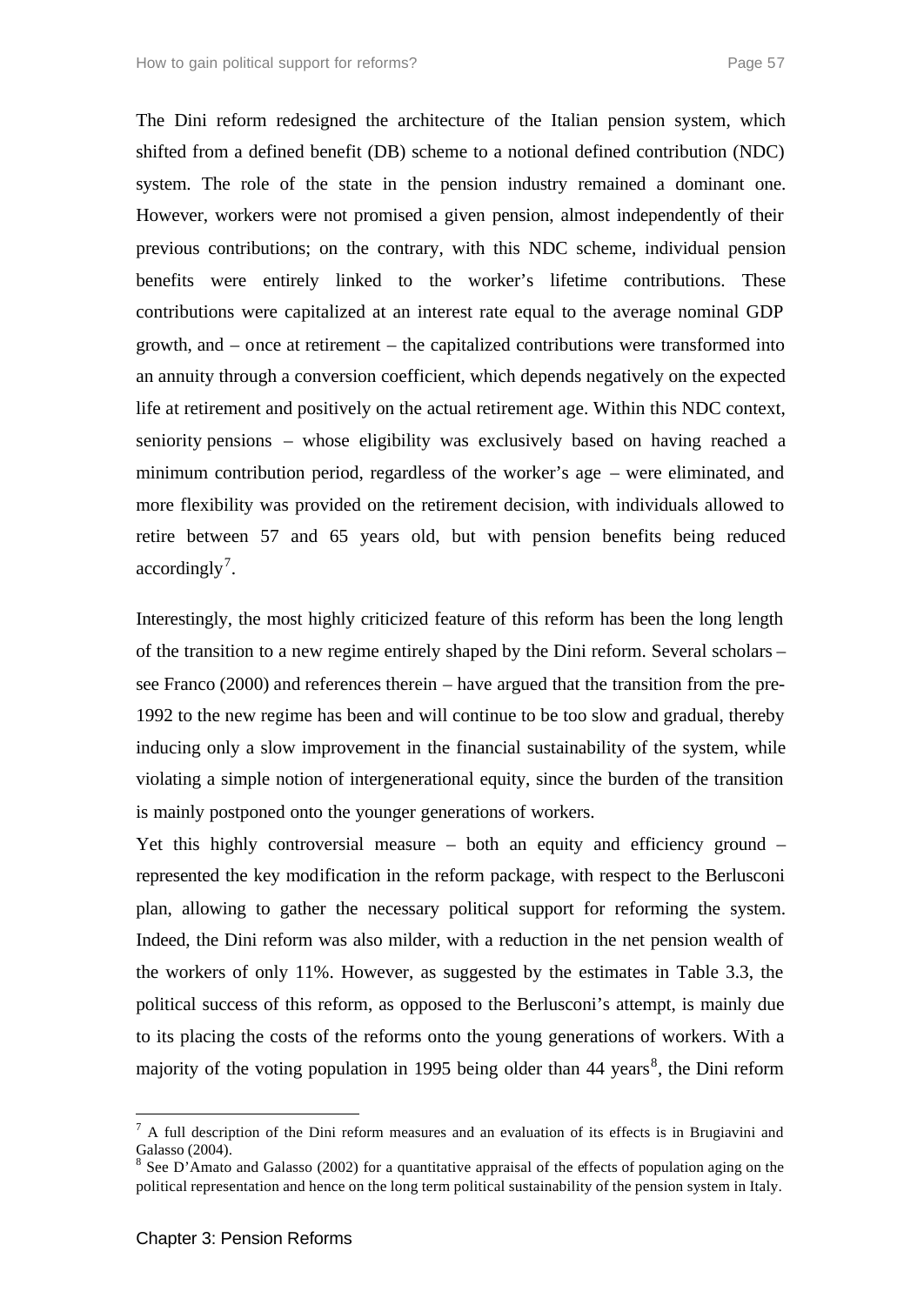did not touch the vested interests of a majority of voters – workers and retirees. To these middle-aged and elderly individuals, the reform was costless, while ensuring the short run financial solvency of the system, and hence the payment of their accrued pension benefits. Similarly, this reform package did not limit the right to a seniority pension of the current middle-aged and elderly workers, thereby avoiding the opposition by Lega Nord, as well as by the unions.

#### **3.4. Conclusions**

Italy, in the 90s, and the UK, in 1986, were able to implement major reforms aimed at retrenching their pension systems. In both countries, these reforms represented a major break with a history of growing pension spending, as displayed in Figures 3.1 and 3.2, and set two – rather different – examples of how political support for unpopular reforms may be obtained.

The Italian reform season of the 90s was triggered by external constraints – the requirements on inflation and public finance aggregates imposed by the Maastricht Treaty and a large speculative attack on the Italian Lira in September 1992 – which imposed the downsizing of a large and generous public pension system in the absence of alternative private scheme for retirement income.

Despite the institutional charges experienced during the 90s – the Italian electoral system was purely proportional in 1992, but become mainly majoritarian in 1994 – Italy can be described as a consensus democracy (see Lijphart, 1999), characterized by unstable coalition governments and with strong unions. In this institutional context, successful reforms had to be agreed upon by a large majority of electorate and to be negotiated with the institutional and de-facto veto players. The experience of the Amato and Dini reforms showed that a consensus for retrenching the system was possible if the negative impact of the reform on current relevant political actors – the elderly workers and the retirees – was minimized. However, the packaging of political sustainable reforms in Italy involved large efficiency and equity losses. Because of the long transition, the new role of the State in the pension industry, as characterized by the NDC scheme, will not be entirely phased in until 2030.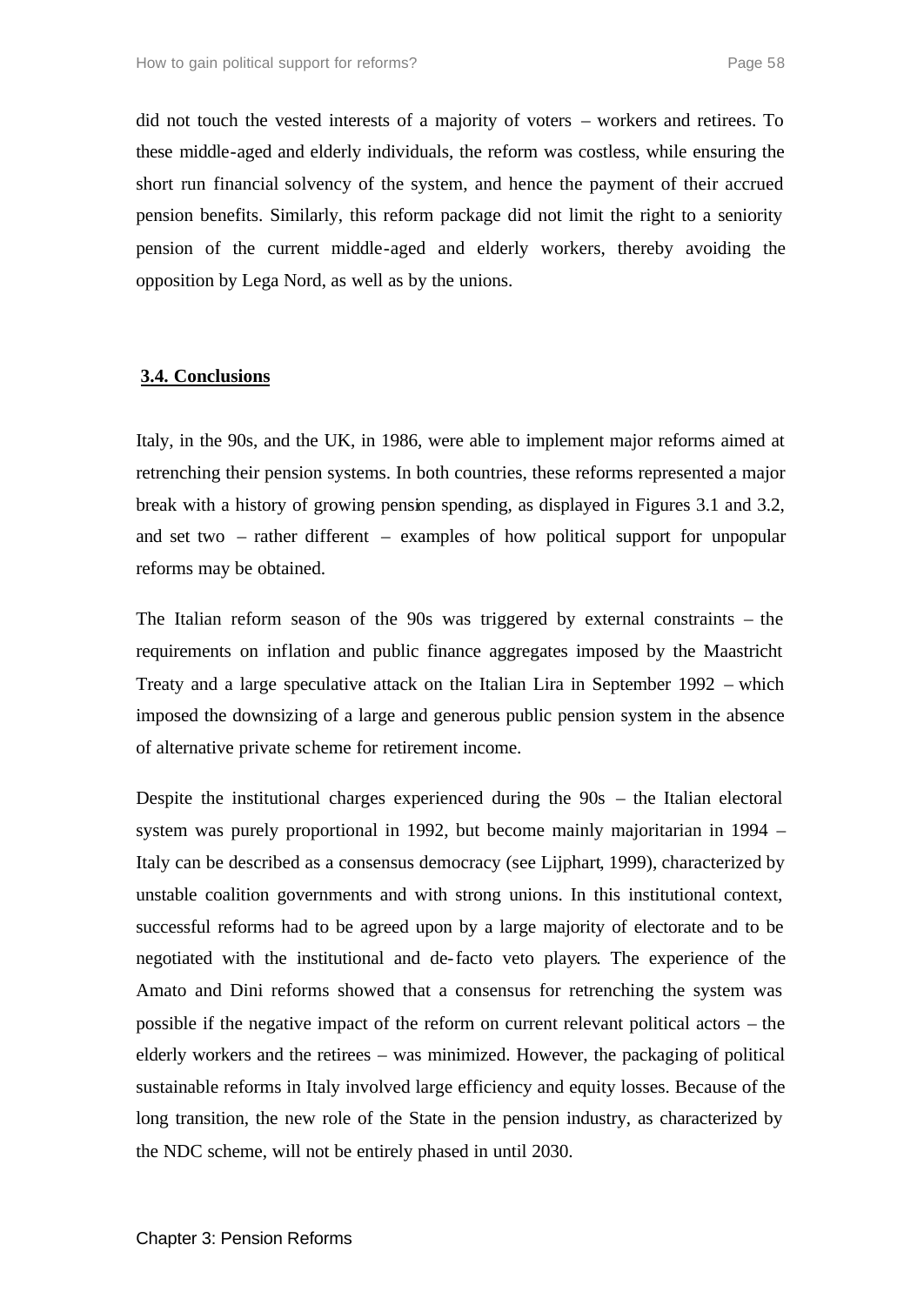The motivation for the 1986 British reform can hardly be found outside the political arena. Despite the information released by the government on the forecasted costs of the public pension system, due to population aging, the British public pension system was relatively small – by European standards – and coupled by a widespread second pillar, composed of occupational plans. According to several scholars, the ideological and electoral push of the Conservative government – and its desire to take on unions – was the main trigger for retrenching the public pension system, while increasing the scope for private intervention in the pension industry. The strong, majoritarian government led by Mrs Thatcher chose a rather uncompromising style with the other political actors, but had to back up from the original plan of scrapping SERPS – thereby eliminating the role of the state from the earning-related part of the pension – because of the opposition from within the government by the Treasury, concerned with the initial financial cost of the reform.

Interestingly, the Conservative government did not face the typical trade-off between strong political power in the Parliament and large political accountability towards the electors. In fact, despite the decision of imposing, with the brute force of its large majority in the Parliament, a typically unpopular reform, the Conservative Party did not pay an electoral price. Due to a weak Labour Party and to an effort in the reform to target the more mobile voters – the middle-class – by providing them the access to a new saving instrument – the private pension plans – the Conservative Party won the 1987 general election, obtaining the same share of votes, yet not of seats in the Lower House, as in the 1983 election.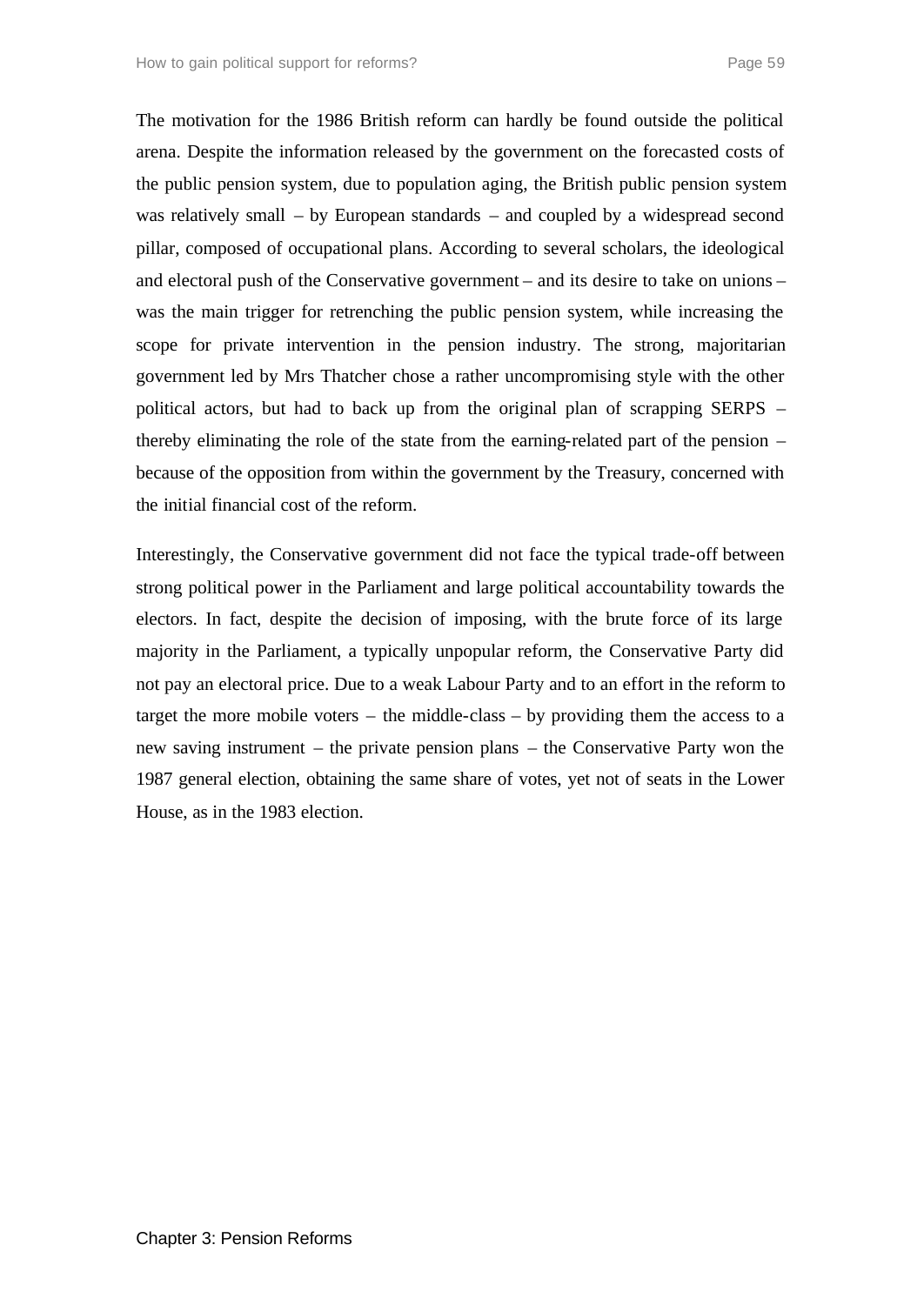# **Chapter 4 Labour Market Reforms: The Political Economy of Workers' Security Systems in Denmark and Spain**

### **4.1. Introduction**

This chapter focuses on labour market reforms and shows that, in contrast with some of the conclusions we could draw from pension reforms, deep-reaching reforms need not require strong majoritarian political systems to be successful. To the contrary, Spain and Denmark exemplify the key role played by social dialogue in promoting such reforms. In both countries, numerous organizations have the potential to veto reforms. However, precisely for that reason, reforms were drafted consensually, with the help of social partners (employers' and workers' unions). Most of the reforms engineered in this way managed to attract much wider political support than those unilaterally imposed by the government. Admittedly, the process of reform cannot always generate such a consensus. In Spain, for instance, some stages of the reform were imposed by governments with a strong majority in parliament. Yet, the core of the reforms would not –and could not– have been implemented without the promotion of social dialogue. Similarly, political representation in Denmark is highly proportional. But Denmark benefits from a long tradition of social dialogue. Like in Spain, most reforms –even those imposing stronger flexibility on the labour market– could not have been implemented without the support of social partners.

We analyze reforms in these two countries to illustrate that, if the timing of reforms is appropriate, and if the proposed reform is "balanced" in such a way that it takes care of the main actors' key interests, social dialogue can be a key success factor for unpopular reforms. Again, the process of reform cannot always generate such a consensus; vested interests may prove an obstacle for reforms, since consensus between conflicting parties is required. If social *conflicts* come to replace such a social *dialogue* in which social actors genuinely look for a consensus, reforms can prove impossible to pass. That conflict/dialogue dimension alone may thus explain why some countries (such as Spain and Denmark) managed to pass deep-reaching reforms, where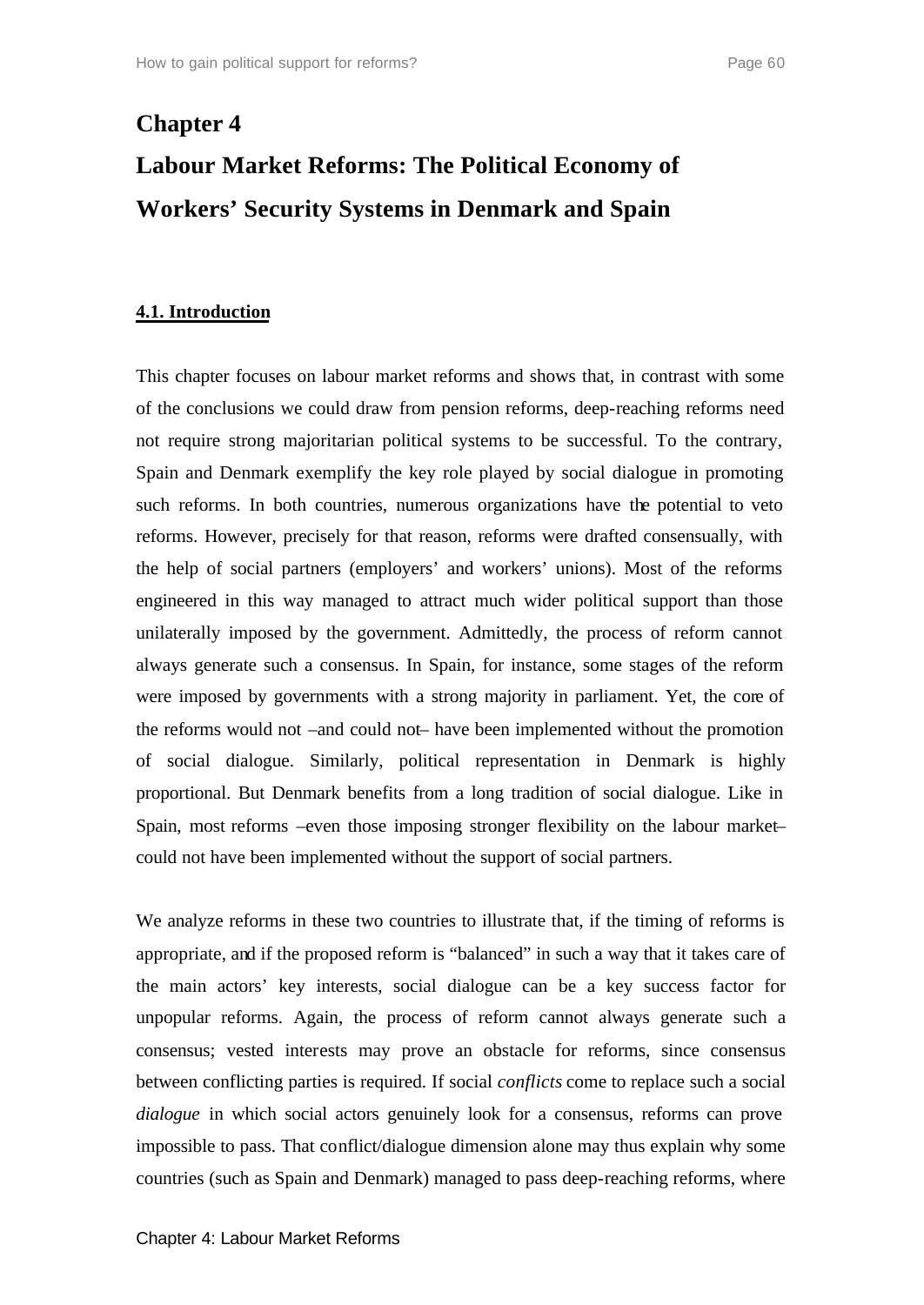other European countries (such as France) failed. This focus also has policy implications: to improve its capacity to reform its labour market, a country like France may find it easier to modify the way in which social bargaining takes place rather than follow the example of Italy and reduce the proportionality of its representation system. Thus, responses need not be uniform across EU countries.

The chapter is organized as follows. In section 4.2, we review that of the Danish unemployment insurance system; and in section 4.3 that of the Spanish employment protection system. Section 4.4 then synthesizes facilitating and hindering factors for the reform of workers' security system in some European countries. Section 4.5 concludes, with an attempt to draw some lessons for the reform process that is resuming in Spain, but also for the reform process currently initiated in France.

# **4.2. The 1994-1999 reform of the unemployment insurance in Denmark**

The Danish case exemplifies the so-called "flexicurity" model: strong employment flexibility of long-term jobs but also strong revenue security. Since 1994, this model has undergone a serious reform including complementary elements of social disciplining (cuts of benefits) and social integration (activation of benefits). This reform was challenging since the generosity of the unemployment insurance scheme was considered as the counterpart of employment flexibility.

# **Historical background on the Danish political and social systems** The

Danish government generally represents a coalition between minority parties. Seats at the Danish parliament are allocated to the parties on the basis of proportional representation, so that the constitution of the "Folketing" closely reflects the diversity of political preferences of the population. Elections take place every four years, although the Prime Minister may dissolve the parliament earlier. Indeed, no single party has had a majority in the "Folketing" since 1909. In most legislatures, centrist parties –especially The Social Liberal Party, but also The Centre Party and The Christian People's Party– have determined which side was able to form a majority in the Folketing and therefore which party was in power. But governments have been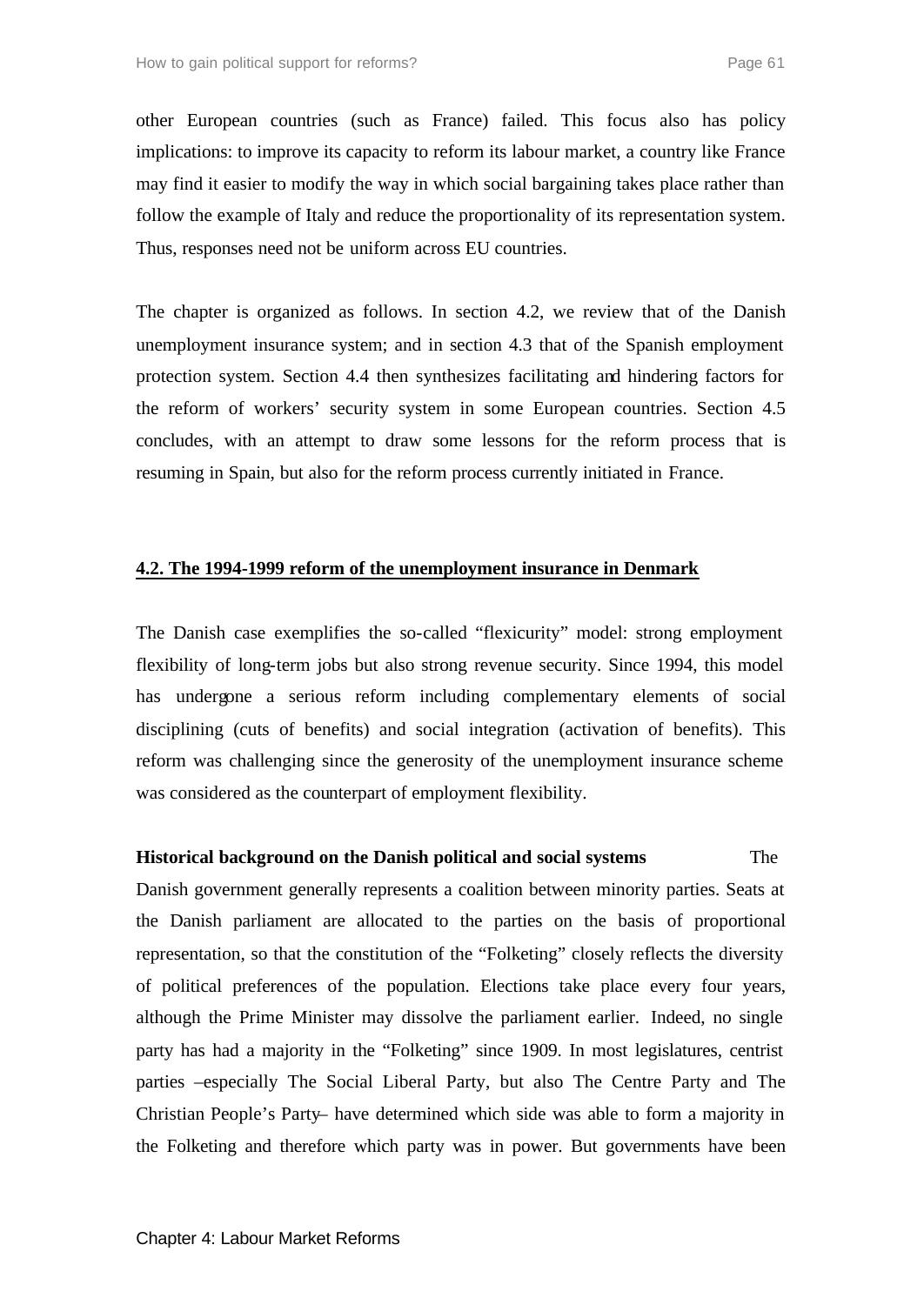able to collaborate with both sides of the parliament thanks to the Danish tradition of compromise and consensus.

This tradition is also present among social partners, and the relative instability of coalitions is compensated by their high representativeness. The foundation of social dialogue institutions in Denmark dates back to the late nineteenth century. The industrial Danish Federation of Trade Unions (LO) was founded in 1896, and the Danish Federation of Employers (DA) was established in 1898. The organization of white collars is more recent with the Central Confederation of Salaried Employees (FTF) founded in 1952 and the Central Confederation of Professional Associations (AC) founded in 1972. The labour market organizations have early been in charge of diverse matters such as the work organization, working hours, minimum wage levels (Jorgensen, 2003). Moreover, unemployed workers keep belonging to their original trade union, which enlarges the scope of interest of these organizations (that is why trade union membership peaked at 84% of workers after the recession, in 1995).

The tradition has always been one of stable collective agreements, with the possibility for collective actors to locally adapt rules to circumstances and to the specificities of each branch. Collective agreements are submitted to the vote of members, which gives them some sort of democratic support. Governments rarely interact in a direct way to influence the social dialogue, although contacts between labour market organizations and the political parties are frequent. One consequence is that some workers may not been covered by collective agreements (some 25% of the active population in the late 1990's). Another consequence is that open conflicts between the government and the labour market organizations can happen, such as in 2001 (see infra). But overall, compared to other (South) European countries the system of trade unions in Denmark is both highly representative and unitary, with a strong tradition of social dialogue and a strong ability to coordinate at all the levels.

**The Danish system of flexicurity before the 1994 reform** The OECD (1999) ranks Denmark as one of the more flexible countries in terms of employment protection, close to the UK or the US. In Denmark, economic reasons can easily be invoked for layoff without considerations of age, social condition or tenure. Moreover, employers experience no compulsory training expenses under this motive. Like in the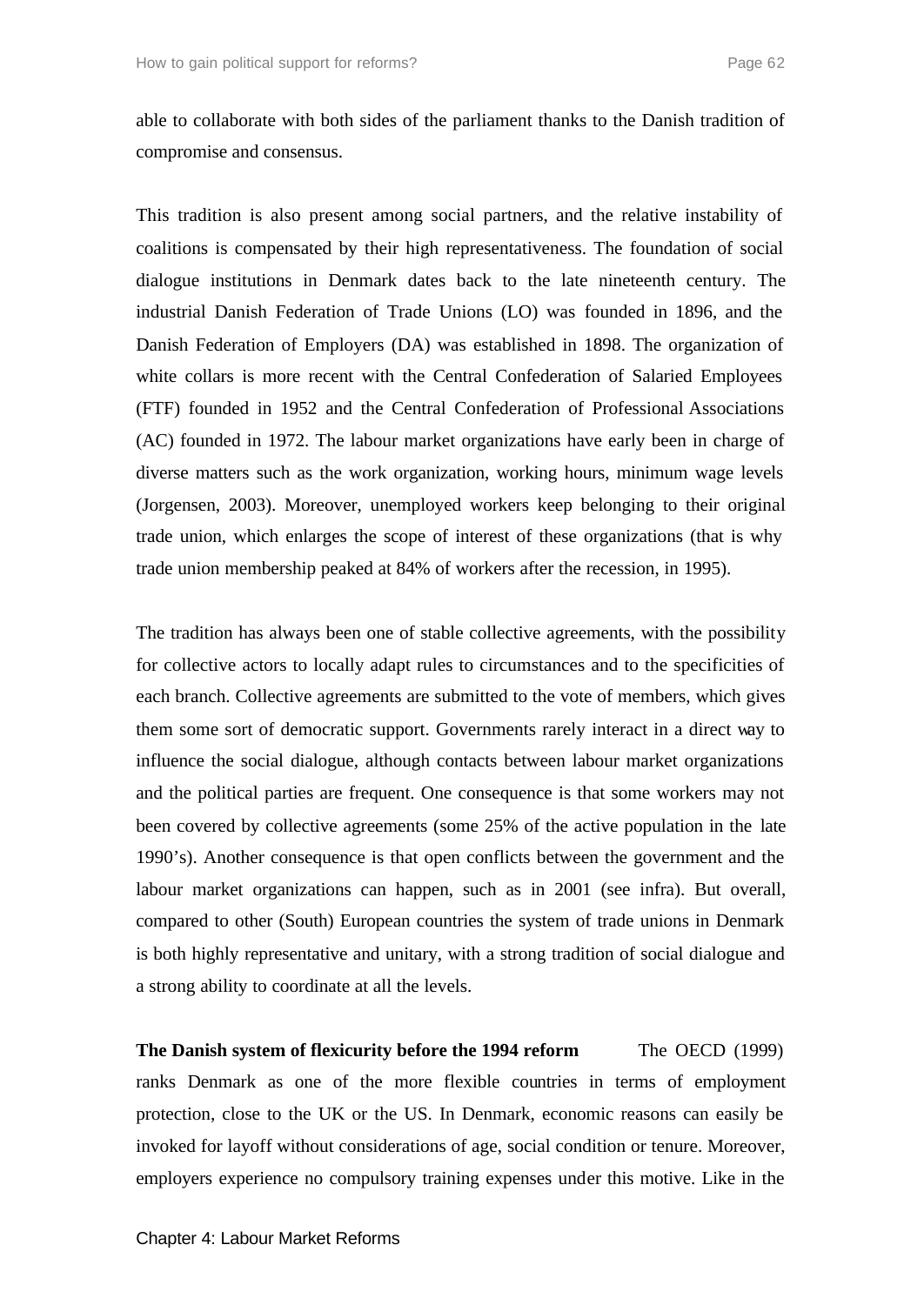US there is not any general legal provision protecting from unfair dismissal and guaranteeing minimum compensations in that case. Moreover, the legal layoff compensations are minimal: none before 12 years of tenure, and peaking at three months after 18 years of tenure. This framework results into a very small number of trials for unfair dismissal (0.004% of employees, compared to 0.5% in France for instance). These dispositions were left unchanged after the 1994-1999 reform.

This flexibility on the employment side was balanced by a very strong protection on the unemployment side. Before 1994, unemployment benefits could run up to nine years. Training periods and subsidized job offers were usually not proposed before the end of a first period of 2.5 years, and if they were accepted by the unemployed workers, these programmes used to renew the rights for benefits. Moreover, these benefits represented (and still represent) 90% of the previous wage –with a ceiling at approximately 1500 euros per month. This is one of the most generous unemployment insurance schemes among OECD countries, especially for the low paid workers. These rights were opened after a period of contribution of only 26 weeks, which is also very low compared to European standards.

This institutional framework created a strong *constituency effect*, as defined by Saint-Paul (2002): the flexibility of employment was accepted by social partners *because* the unemployment period support was strong and highly mutualised. On one side, employees accept to lose their jobs with little recourse possibilities because they know they would be supported by the unemployment insurance system, and also because this does not mean they would lose any social right (in Denmark, the social security system is financed by the State budget in Denmark, and most of rights are not conditional on the work status). Moreover, trade unions encompass employed and unemployed members. Consequently, they do not only defend the position of employees, nor do they fear to lose members when jobs are destroyed. On the other side, employers do not finance the social cost of the job turnover by themselves. The unemployment system allows them to recruit workers easily, even for short periods, and adjust their workforce in line with the evolution of demand. One could add that the system is not always balanced financially, and the State often has to top up the deficit of unemployment insurance.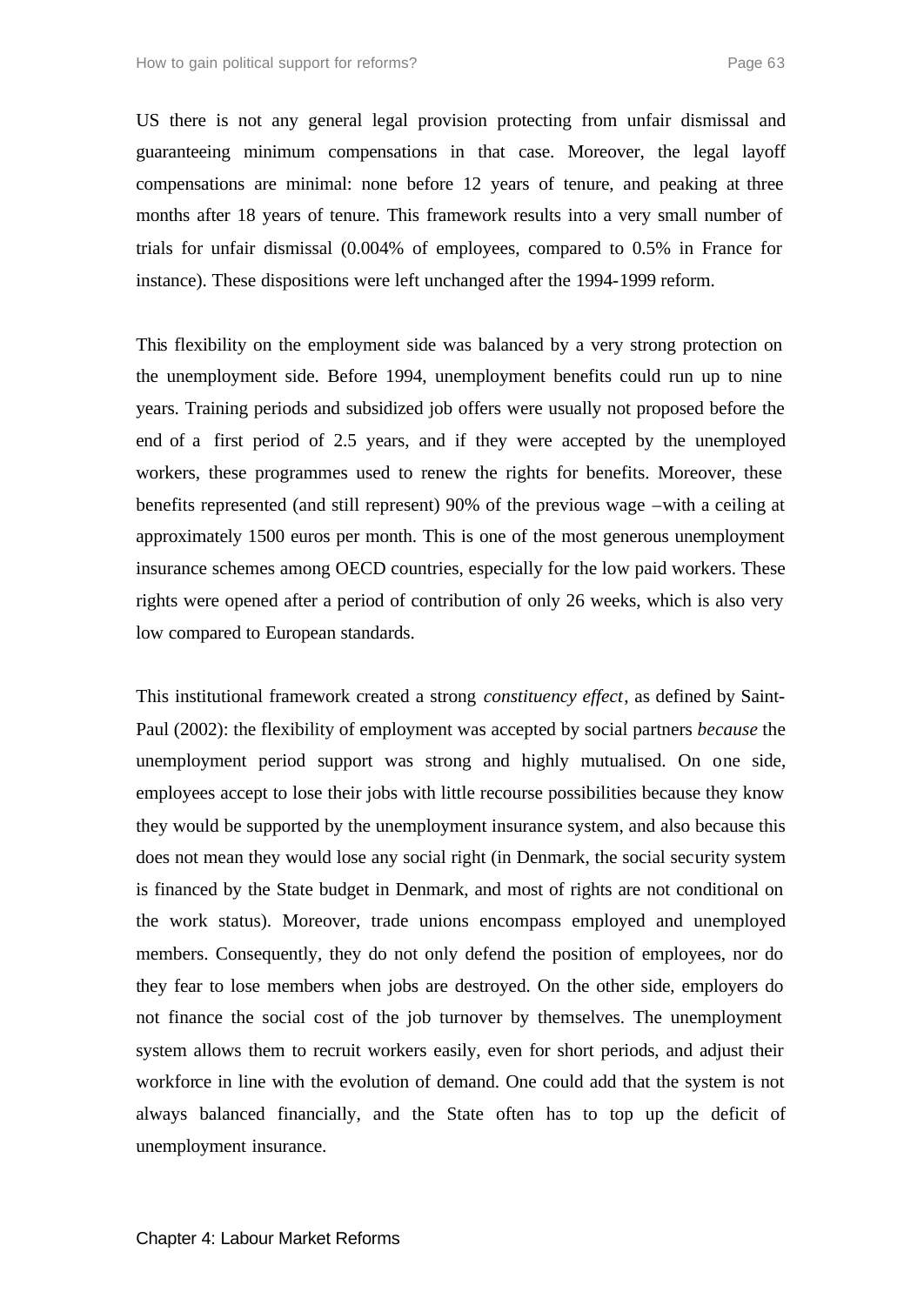**The economic situation of Denmark on the eve of the 1994-1999 reform**. Denmark experienced a trough in the beginning of the 1990's and the economy did not significantly bounce back before the 1994. In 1993 the real GDP increased by only 0.8%. Consequently, the unemployment rate reached a high at 12% and would not start a significant decrease before 1995 (see Figure 4.1), which jeopardized the insurance scheme designed in times of low unemployment.

**Figure 4.1:** Developments in unemployment, structural unemployment and rates of wage increases in Denmark 1970-1998



So, at the time when a consensus was being built for the reform of the unemployment insurance scheme, unemployment was peaking (which means that the population exposed to the reform was largest) and some of the workers still employed were unsure about the future of their job, since the recovery had not started yet. As such, the Danish reform was designed and discussed at a difficult a time and may have turned out much harder to achieve if the social partners did not have a strong consensus ability.

On the other hand, this crisis seems to have stimulated, rather than hindered, the reform momentum. The strong pressure exerted by financial constraints helped the actors reach an agreement on the necessity to reform the scheme and to introduce more financial discipline. But the consensus was also built on the need for more social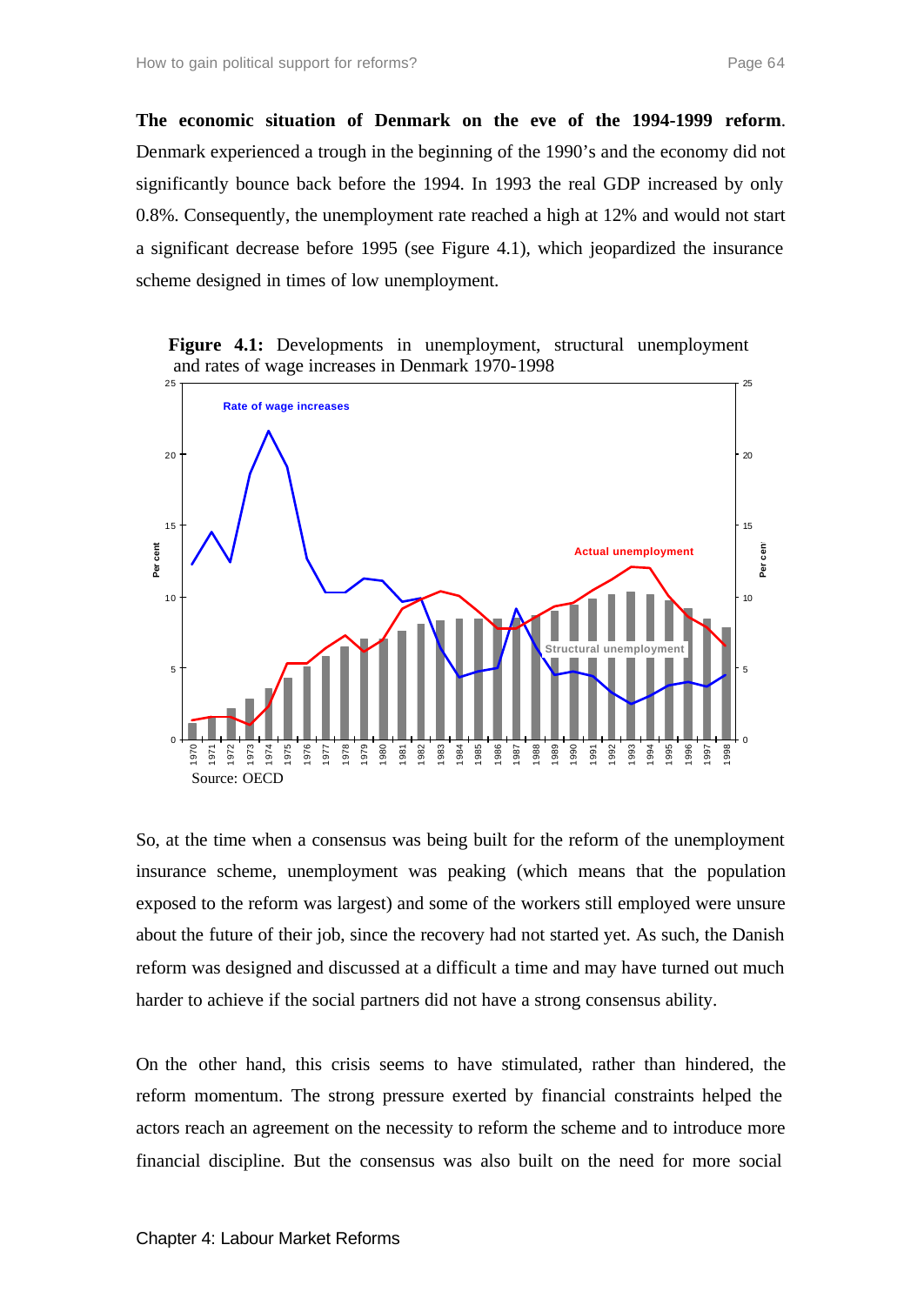integration because the unemployment policy (the unemployment insurance but also the ALMPs) turned out to be ineffective in preventing the rise of long-term unemployment and inactivity (see Figure 4.2). Indeed, the reform was a mix of social discipline (but without altering the level of benefits) and social integration efforts. As such, it also tackled the integration of the long-term unemployed both through financial incentives and active labour market policies. The latter aspect of the reform actually responded to the increased uncertainty for the unemployed.



**The successful 1994-1999 reform** The Social-Democratic party took office in 1993 in Denmark and soon started a conciliation phase on the reform of the unemployment benefit system, based on the 1992-report of the "Zeuthen commission". The main statement was the relative inefficiency of the system, which relied too much on benefits and lacked active policies components. As a result, the system could not prevent the creation of long-term unemployment while many job offers were left vacant. Indeed, before 1993 the activation policies (placement in training programs, short term employment offers, etc.) were offered at pre-determined times during the unemployment period, and just before the end of the initial period of eligibility, which would open a new period of rights. As a consequence, these activation policies were used as a way to extend the initial benefit periods up to nine years.

The first phase of the reform took effect on January  $1<sup>st</sup>$ , 1994, while the unemployment rate was peaking at 12.5%, but also with first signs of recovery from the strong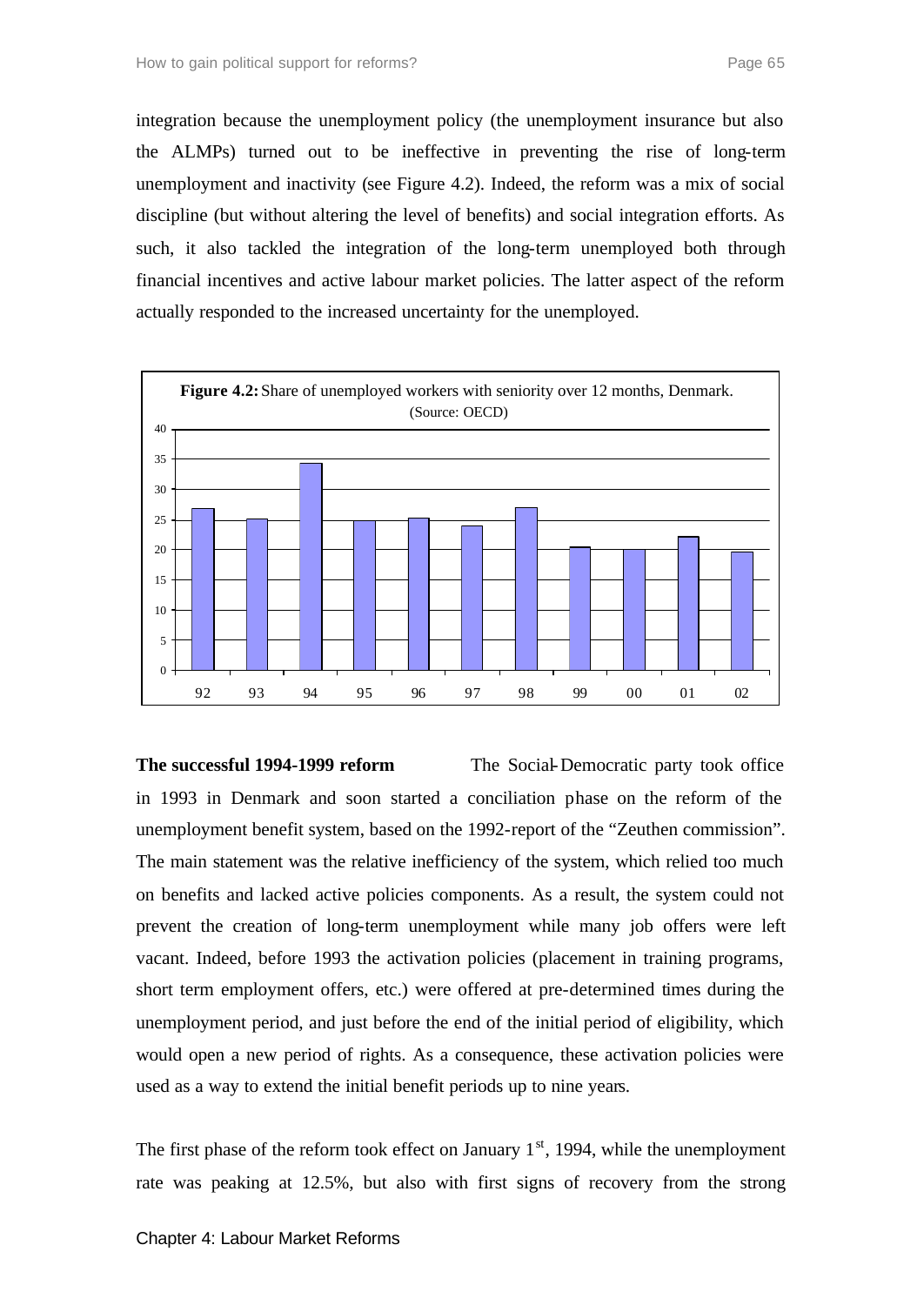recession of the early 1990's. This phase relied on three principles: (1) the stress put on individual and regional labour market needs, (2) the regional implementation of labour market policies according to objectives designed at the national level, (3) the participation of labour market organizations to the implementation of policies at the regional level. Moreover and importantly, the participation in activation policies would not open rights for new benefits. The "National Labour Market Council," which is a tripartite council composed of representatives of the social partners and regional authorities, along with the Ministry of Labour, defines the objectives, manages, and administers the activation labour market programmes. Regional Labour Market councils were also set up at the regional level.

Over the 1994-1999 period, the maximum duration of benefits was reduced from nine to four years, and a "duty" of activation was introduced after one year (even six months if under 25), while the level of benefits remained unchanged. The minimum period of contribution was increased from 26 to 52 weeks (6 months for workers less than 25). Besides, training, sabbatical and parental leaves were introduced in order to promote job rotation between unemployed and employed people.

Within the same framework, in 1995 a reshuffling of the initial phase reduced the duration of the insurance to a maximum of seven years, and tightened the obligations of the unemployed: the participation in activation programmes became compulsory (with the threat of cutting benefits in case of refusal). Then in 1996, the second phase started; the compulsory activation phase was advanced to two years after the beginning of the unemployment period (6 months for people under the age of 25 and with no diplomas), the reduction in the maximum duration of benefits was cut down to a maximum of five years including activation programmes. Eventually, in 1999 a third round of measures further advanced the activation phase to one year after the beginning of the unemployment registration, while the maximum duration of benefits went down to four years (3.5 years for anybody under 25), including activation.

Overall, the Danish experience is one example of social disciplining and social integration efforts (Larsen, 2004) jointly decided and implemented by the social partners (from initial commitment through to final agreement). It was a challenging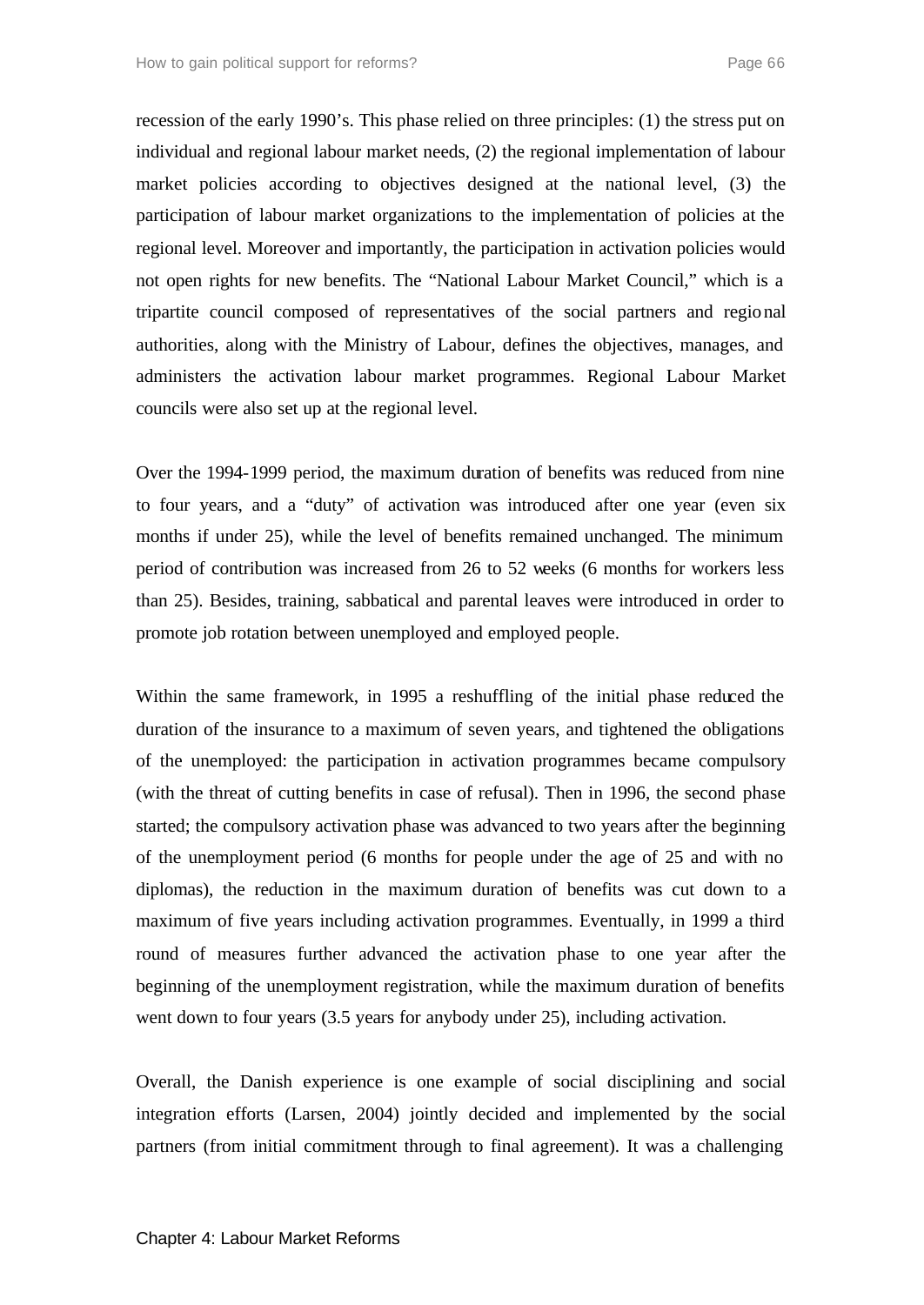reform that transformed a generous but passive unemployment insurance scheme into an active device targeted at the least employable workers.

**The 2001-2004 failed reform.** This capacity of reform meets some limits when the conciliation phase is overlooked and its content alters part of the social pact. In 2001, the newly elected Conservative government (Conservative Party and Liberal Party) unilaterally proposed a relatively "targeted" reform of the unemployment insurance system, to cut about 110 million of expenses. Originally, the Minister of Employment outlined four proposals: (1) reduce the eligibility threshold so that only people working less than 21 hours a week (instead of 28) would be entitled to benefits; (2) temporary agency workers, casual workers and freelance workers should no longer receive extra benefits on a permanent basis and a maximum of 52 weeks' benefit should apply to all employees; (3) employees with a monthly wage over  $\epsilon$ 360 should wait some time before receiving their first benefit; (4) the rate of benefit should be based on the average salary over the past six months instead of the original three months (in order to stimulate long-term employment relationships).

The employers' organization stated that measures (1) and (2) would significantly reduce the flexibility of employment (part-time work), and would be critical in building and industrial industries. The Danish People Party (supporting the coalition) was also sceptical about this set of reforms. As a result, the government withdrew proposals (1) and (2), but also proposed to consider the average salary over 12 months instead of three in the measure (4). Also this revised proposal met strong opposition from the employers' organization, and from two of the three main unions who joined their forces (LO and FTF). The former said this would not promote flexibility while the later stated the change would be detrimental to the philosophy of the insurance system. Eventually, this resulted in the withdrawal of the whole project. Indeed, the collective agreements contained a clause for renegotiation in case the government changes the rules for unemployment benefit (Larsen, 2004).

In 2004, the coalition tried once again to propose cuts in the benefit system, arguing some abuse should be removed.<sup>9</sup> The stress was put this time on supplementary

l

<sup>&</sup>lt;sup>9</sup> Employers and employees would collude in order to take benefit of a system based on revenue taxes (not on wages taxes). In that case potential inefficiency comes from the fact that not only employers do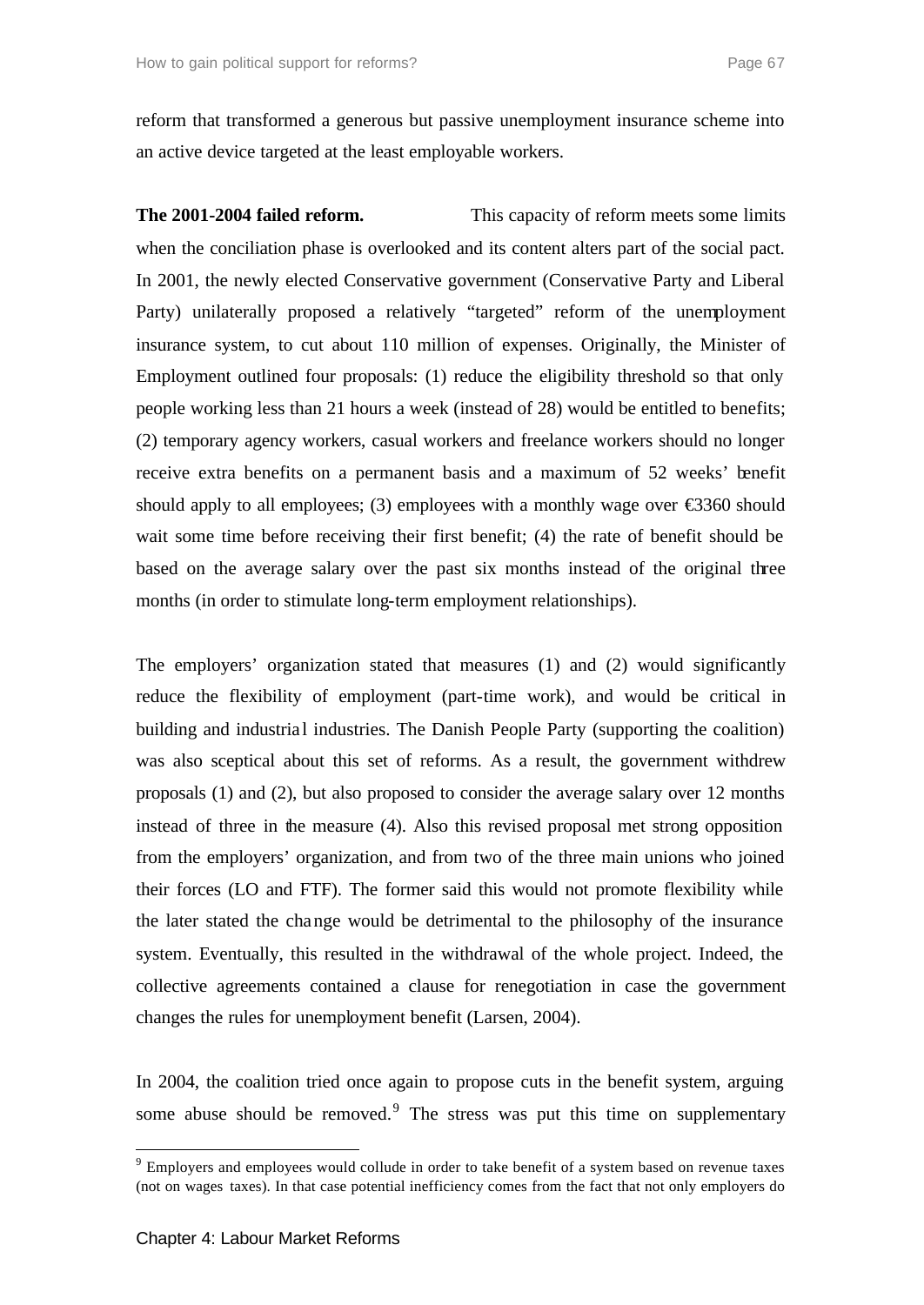benefits in case of temporary layoffs, and on the level of insurance for high-paid workers. Again the centre-right minority government had to withdraw the proposals in face of a threat of breaking the upcoming collective bargaining round. Interestingly, the unions threatened to retrieve the possibility of temporary layoff from collective agreements if these measures were passed, which exemplifies the compensatory nature of the unemployment scheme with respect to flexibility, as well as the importance of the coalition phase and the existence of accompanying balancing measures that reinforce the employability of workers.

# **4.3. The 1994-2001 reforms of the employment protection system in Spain**

Compared to Denmark, the Spanish labour market can be considered at the other end of the flexicurity scale: strong employment protection of long-term jobs and relatively weak revenue security (low unemployment benefits and high proportion of short-term jobs). In 1997, the security on long-term jobs was reduced through the introduction of a new type of contract. Again, this reform was difficult to support given the importance of job security for the core of long-term workers in the absence of revenue security outside employment. The negotiations that took place in Spain at that time and later illustrate the re-emergence of social pacts in some of European countries.

**Historical background on the Spanish political system and social dialogue.** The trade union movement in Spain is dominated by UGT (Workers' General Union) and CC.OO. (Workers' Commissions), which have represented a ma jority of workers (more than 75% with a coverage rate over 80%) since the end of the Franco era in 1975 (Perez-Yruela, 1997). Smaller unions exist but represent a small minority of workers. The UGT was founded in 1888 and maintained, through to 1986, a close relationship with the PSOE (the Spanish Socialist Workers Party). CC.OO.'s origins are to be found in the Franco period when workers created committees to bargain at the workplace level. But these committees had to be dissolved after each bargaining exercise and were not officially recognized. The PCE (the Spanish Communist Party) managed to take control of these committees and the CC.OO. has had close

l

not contribute proportionally to their firing behaviour, but also none of labour market actors have to pay directly for the insurance benefits.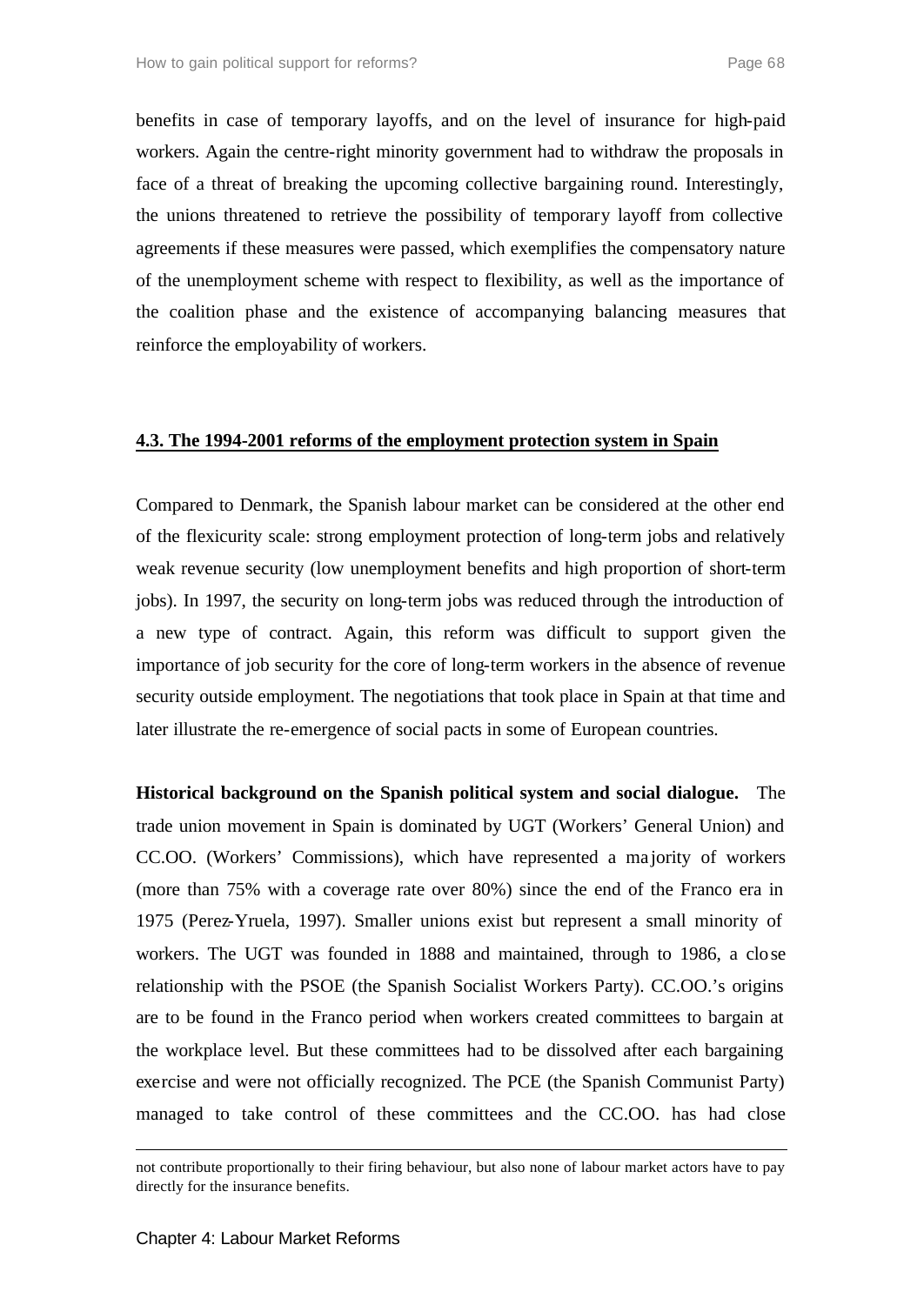relationships with this party until recently. CC.OO. was originally in favour of a unique trade union during the political transition phase (1975-1978) but UGT leaders opposed this proposal. The discussions led to a tradition of joint action between the two unions, although confrontations are not infrequent. This conciliation tradition is reinforced by the fact that not all unions have the right to negotiate at the national level. In Spain, unions get the statute of "more representative union," which gives recognized negotiating power if they get more than 10% of elected delegates at the national level or 15% at the regional level. Unions receive funds from the state budget on the basis of these performances.

During the political transition and just after unions had to strengthen their positions and political recognition. This created the conditions for the emergence of social dialogue and centralized action strategy involving numerous contacts between governments and employers' organizations. But the relationship between the UGT and the PSOE deteriorated after the PSOE government's passed 'en force' a social security reform in 1985, and all formal ties were cut after 1989. The relations between the government and unions were tensed from 1986 through to 1993, with a general strike in 1988 against the PSOE Plan for Youth Employment.

But at the beginning of the 1990's the Economic and Social Council was created to organize the social dialogue at the national level between workers' unions and the employers' organizations (CEOE, and CEPYME for small and medium companies). The government wanted to promote social bargaining so that social pacts could emerge, to help moderate wages and lower inflation (in line with EMU convergence criteria). The unions, losing ground at the firm level, reinitiated the dialogue at the national level, partly to avoid being excluded from major reforms. So, since the mid-1990s, unions have followed a pragmatic approach with employers and governments, despite ideological differences, and behaved with more autonomy than in the 1980's (Hamann 2001). They also keep a strong veto power through the ability to organize national strikes and force negotiation when the government wants to impose its reforms (like the general strike of 2002 against the reform of the unemployment insurance introducing the possibility of cutting benefits if a "suitable" job is refused).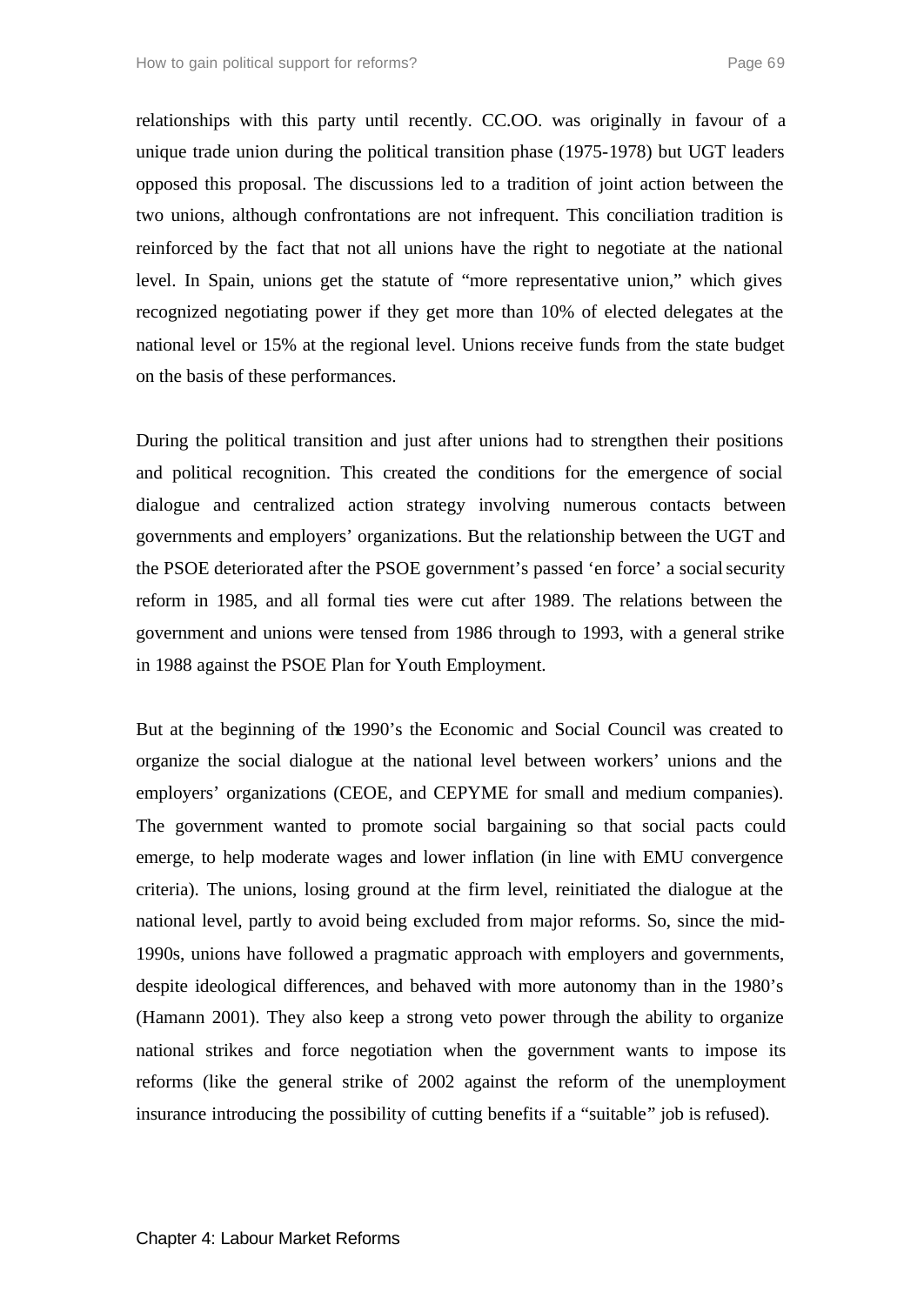The character of the electoral and party system also affects the way unions influence politics. Lobbying of individual legislators occurs where they represent individual districts or constituencies such as in the English-American tradition. In Spain this is not the case (the electoral system is proportional and quite complex with multimember districts) and parliamentary party groups are very organized and disciplined, which renders parliamentary lobbying more difficult to achieve (Hamann and Kelly, 2003).

The strategic choices of party leaders are also central in explaining the re-emergence of the social dialogue in Spain. As such, Aznar's initiative to launch a social pact negotiation round in 1996 was partly motivated by the desire to build the image of a new Conservative party that can promote the social dialogue. However, this desire is also influenced by the political support received by the government. The first Aznar government was in coalition. As such, the first reform had in some way to rely on consensus and, indeed, the 1997 laws that formalized the accord were approved by a very large majority. The unions might have also feared that, after the 1996 general election, the newly elected conservative party would undergo a more radical reform of the employment protection system, and thus accepted some compromises in order to limit the extent of the reform regarding permanent jobs. But, on that basis, in 2000 Aznar's Popular Party received full support from a majority of the voters, and then tried to impose the 2001 reform without compromise. This led to a national strike and the government had to step back on many aspect of the reform (see infra).

**The Spanish system of workers' protection before the 1994 reform.** Spanish permanent jobs used to be among the best protected in Europe before the 1994 reform. Severance payments were offering 45 days per year of tenure, with a ceiling at 42 months; that is 3.5 years of pay in case of unfair individual dismissal. Even after the 1994-1997 reforms the OECD (1999) kept ranking Spain among the more inflexible countries relative to employment protection laws.

This regulation was balanced in 1984 by a reform that liberalized the recourse conditions of temporary contracts. Temporary contracts could be created with a term up to three years, well above the limits imposed on such contracts by most European countries. Little or no termination compensation was offered to workers, and the law created so many opportunities for the opening of temporary contracts that actually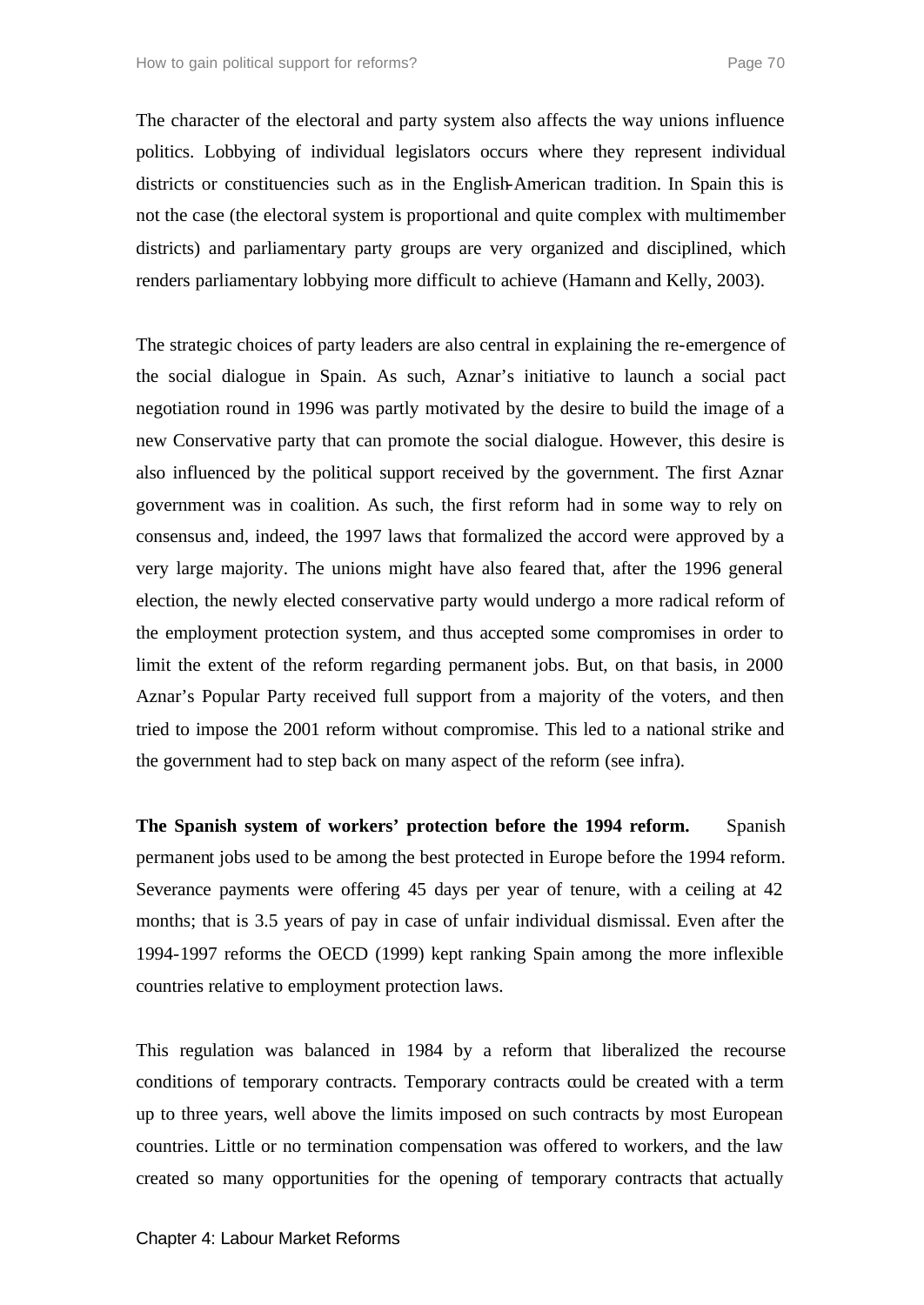there was no need for the job to be temporary by nature anymore. As a result, the stock of temporary contracts boomed from 11% to 33% and in 1997 they represented 96% of the annual job creation flows.

On the unemployment insurance side, the Spanish coverage is quite low compared to other European Countries. With a maximum duration of 24 months, benefits represent 70% of the last wage, and decrease to 60% after 6 months. Moreover, the minimum period of contribution is 12 months over the last 6 years and this only opens a period of 4 months of benefits. To open 12 months of benefits, a worker must have contributed 3 to 3.5 years. The ceiling is 1.75 (2.2) times the minimum wage for a person without (with two or more) children, which is well under the ceiling in France for instance (more than 4 times the minimum wage, not conditional on the number of children). Consequently, many workers, especially those with short-term employment, are not so much protected by the existing system, unlike long-term employees.

This system is quite consistent because permanent workers, who represent two thirds of the employees, and almost all union members, oppose resistance to any change in their protection given the level of assistance provided to the unemployed. Besides, strangely enough the feeling of insecurity of permanent workers is also fed by the observation they make of the instability of work among temporary workers (Postel-Vinay and Saint-Martin 2003). And this dualism was precisely generated by employment protection laws.

**The timing of the 1994 and 1997 reforms**. In 1992-1994 Spain, like other European countries experienced a serious trough. In 1993 the GDP actually decreased by 1% and total employment by 4% (See Figure 4.3). The 1994 reform, which reduced the cost laying off permanent workers could not receive strong support from trade unions in such a situation. Trade unions in Spain, unlike Danish ones, do not encompass unemployed workers, and not even all workers, as most members are permanent workers. As such, the 1993-trough witnessed a reduction in permanent jobs, so that the core of union members was threatened by massive dismissals (see Figure 4.4). Besides, in 1994, economic uncertainty was still high, while net permanent employment was decreasing again, and this could explain why workers might have felt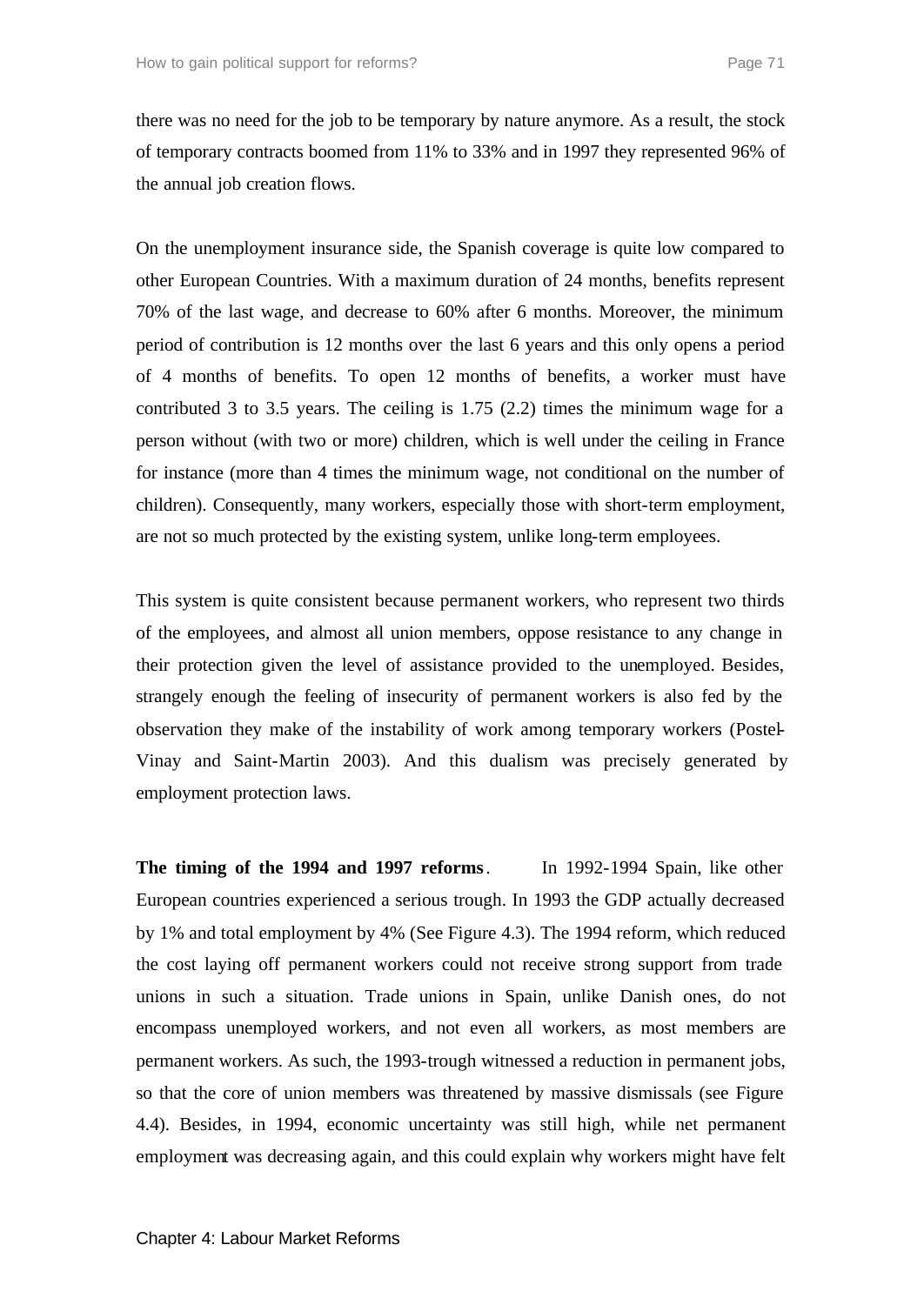threatened by a reform that would even more jeopardize their jobs.



**Figure 4.3:** GDP and total employment changes (%) in Spain (Source : INEM)



On this respect, the 1997 reform took place in a very different context. Permanent employment had bounced back, with a GDP growth rate around 3%. This was lower than in the late 1980's, but the economy was clearly recovering, and there was no immediate "threat". The stock of permanent jobs had been cut by 0.8 to 3% in the 1992-1994 period. Net permanent job creations had been large since 1996, partly due to the recovery of the economy and, arguably, partly as a result of the 1994 reform. But still, temporary jobs had peaked at 35% of the employment stock in 1995 and were standing as high as 33% in 1997. So it seems that all economic conditions for a reform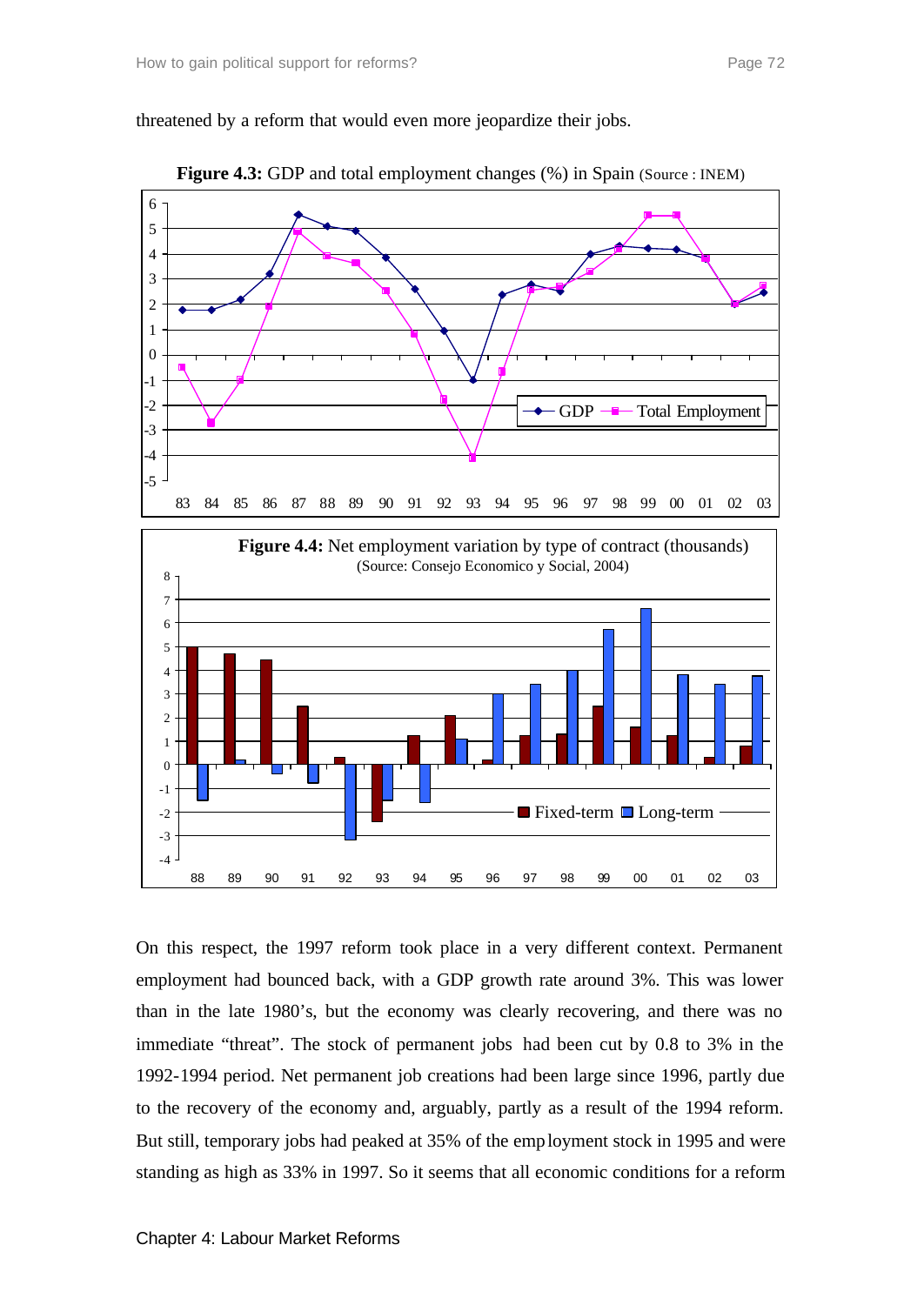were present: there was a national consensus over the necessity to reduce the share of temporary jobs in the economy, less uncertainty about the future (what Saint-Paul (2002) call the "identifiable effect"), fewer employees were exposed to the immediate impact of such a reform (the "exposure effect"), and the 1994 reform had had some positive impact but obviously did not go far enough (incremental reform process).

But if the timing of the 1994 reform was less favourable than the timing of the 1997 reform, why did not unions strongly oppose the government at that time? One rationalization of this is proposed by Dolado and Jimeno (2004) who investigate the evolution of the ratio of regular permanent employees relative to the active population (Figure 4.5). They assume that unions try to maximize the utility of the median voter in the labour market; its electoral basis being not only permanent workers but also all actual and potential workers. A value above 0.5 indicates that the regular employee represents a median-voter who is an insider. On the contrary, a value below 0.5 means that other workers (temporary, unemployed, or helped permanent workers) can become more important in the union's objective function. As such, the 1993-1998 period features a ratio lower than 0.5, which can explain why unions might, at that time, have favoured reforms that could enhance the probability for workers to get a permanent job, even though this might mean lower job security for the incumbents.



**The 1994 reform** Initiated by the Socialist government, the *reforma laboral* is the first extensive and deep-reaching reform of labour legislation that took place in Spain around 1994. This reform saw the amendment of many of the precepts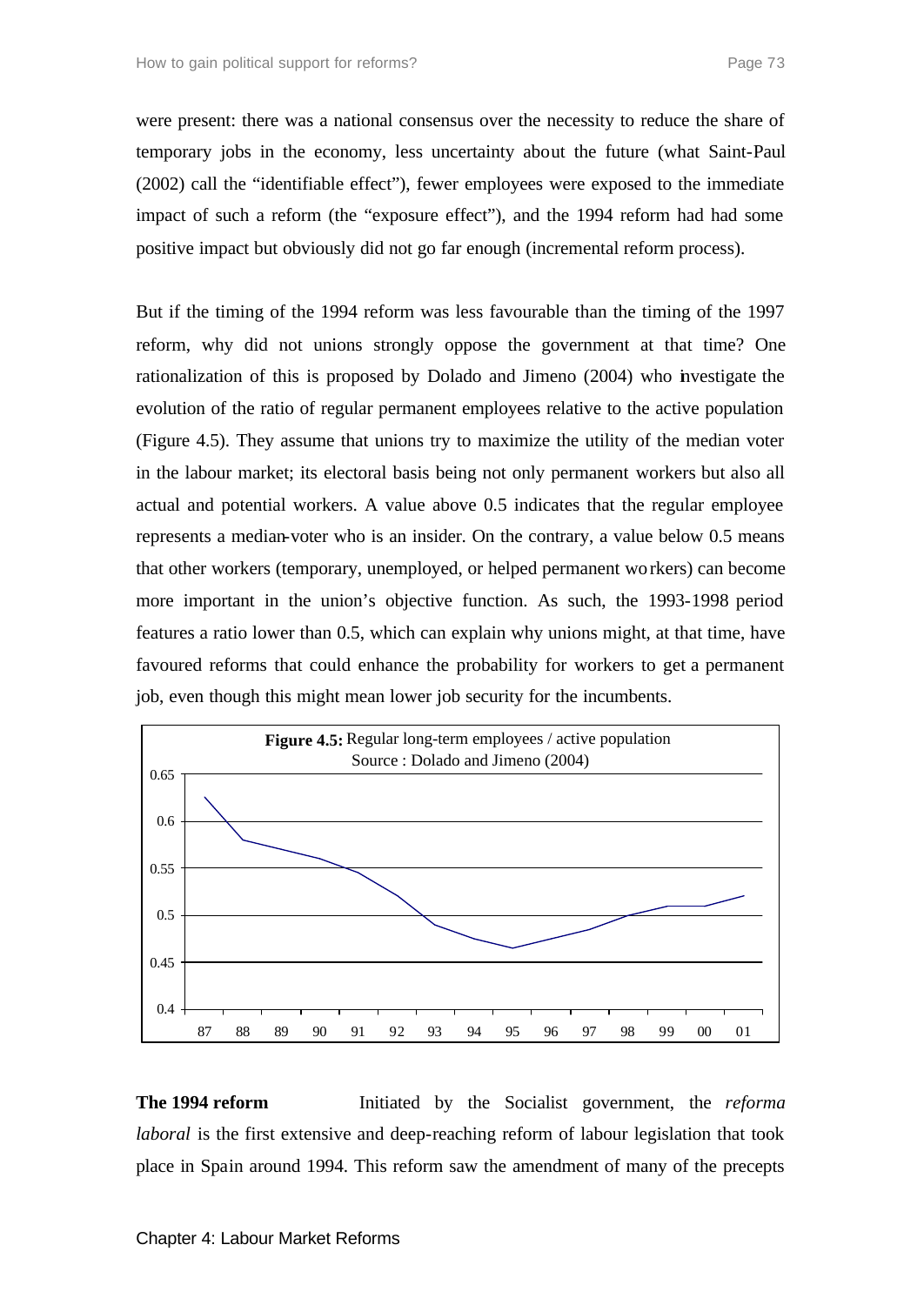of major labour laws, in particular the Workers' Statute; the rules of which were inherited from the Franco era. But most of all, it is the first attempt to change the system of workers' protection in Spain, acknowledging that with over 33% of workers under fixed-term contracts and over 20% of unemployment, the Spanish strategy for (no) flexibility might not be efficient. So, beside revising numerous regulations like special working hours and laying the foundations for the revised regulation of the collective bargaining system, the reform restricted the conditions of use of temporary contracts to temporary causes, and re-targeted the "employment promotion" fixed-term contracts to the hard-to-place workers. Besides, it reduced the costs of individual dismissal through a restriction of the cases in which back pay is due to workers from the moment they appeal the decision before courts, and it relaxed slightly the rules governing collective dismissal with payments down to of 20 days' pay for each year of service. But unlike the 1997 reform, these measures were approved by the parliament amidst great protest from the unions.

With regard to temporary employment, this reform seemed to have little or no impact on the stability of employment, since the share of short-term contract in the economy reached a peak at 35% in 1995. Obviously the reform which restricted the condition of use of short-term contracts without the means to enforce it did not significantly increase the relative cost of temporary jobs relative to permanent jobs, so the 1997 reform had to tackle the problem the other way around.

**The 1997 reform** The 1997 reform was initiated after a long round of negotiation initiated by the Conservative government elected in 1996. At that time the unemployment rate stood at a high 21.5%, and 34% of jobs were temporary. Only 4% of the contracts signed over one year were long-term jobs*.*

After months of negotiations, the social partners signed three cross-sectoral agreements that dealt with problems remained unsolved by the 1994 reform: "For the employment stability," reforming employment protection system and ratified as Acts by the Spanish Parliament the same year, but also "On collective bargaining" and "On filling the gaps in regulation" which participated to the final agreement by the trade unions and balanced their interest in the reform.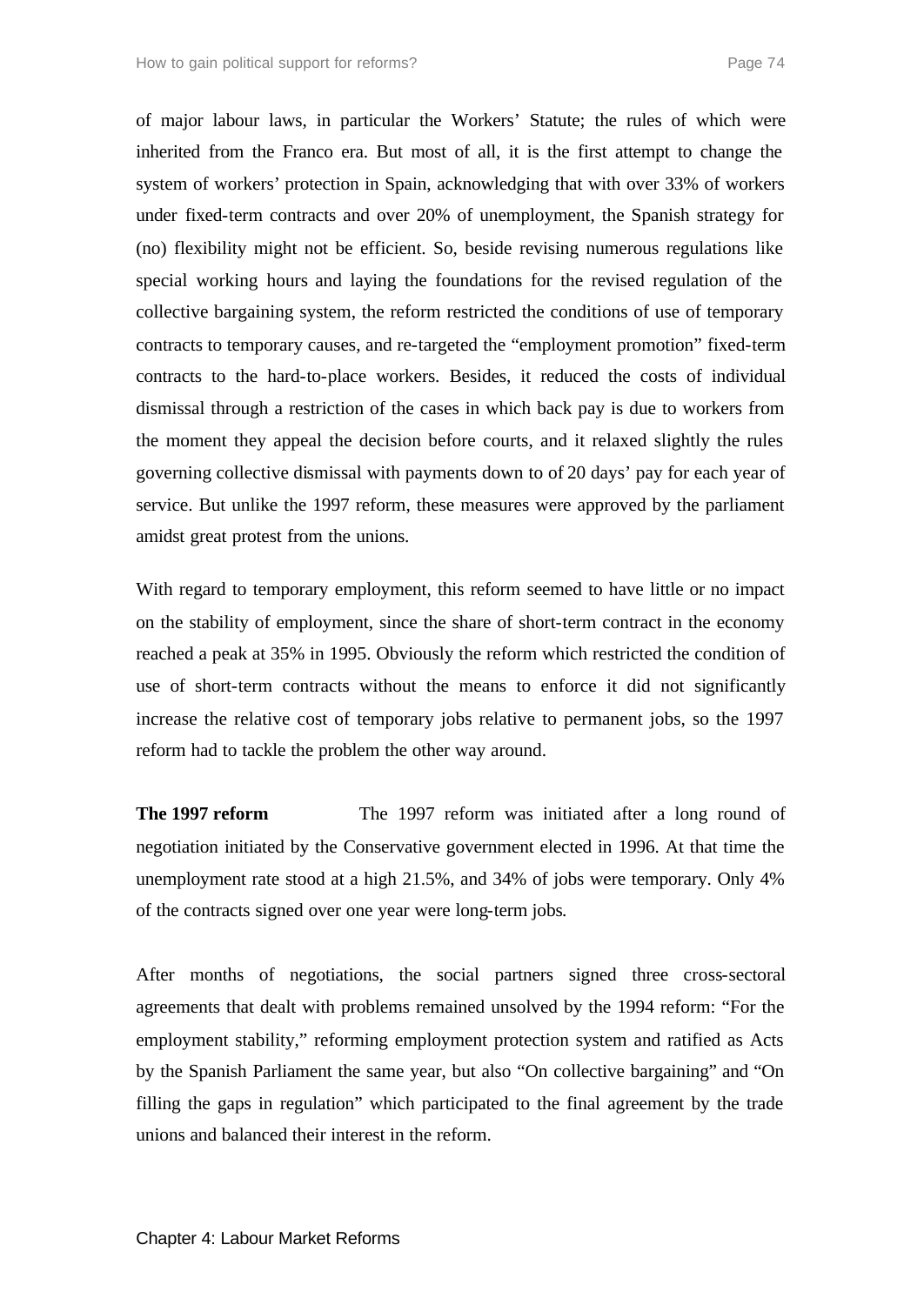The main goal of the 1997 reform was shared by all actors and consisted into promoting permanent employment and reduce employment insecurity. The so-called "permanent employment promotion contract" was initially introduced for a period of four years and targeted at young (under 30), and older (above 45) unemployed as well as temporary workers whose contract is transformed into a permanent one. It differs from the common permanent contract in that compensation in case of unfair individual layoff and social charges are reduced. When an individual dismissal or multiple individual dismissals for objective reasons (not a collective dismissal or a dismissal for disciplinary reasons) are ruled to be unfair, compensation payable by the employer is 33 days per year of service (instead of 45) up to a maximum of 24 months' pay (instead 42), that is the same amount of compensation than for the other cases of unfair dismissal. Combined with the 1994 reform that abolished the necessity of administrative authorization and introduced the "objective" reason for layoff, this measure significantly reduced the cost of separation for these new contracts. Furthermore, social contributions on these contracts were cut from 40 to 80% for common contingencies depending (excluding work accidents) on cases.

This reform was balanced by a better regulation of training and part-time contract and discontinuous contracts, and also gave new rights to temporary workers within the company who uses their services. It also attempted to restructure the chaotic collective bargaining structure (agreements coexists at the firm, regional and national levels which all repeat more or less the same content) advising the negotiating areas to respect some sort of specialization (the "On collective bargaining" agreement). Finally, a third agreement ("On filling gaps") opened the necessity of nationwide negotiation rounds in order to replace the Franco regime's old "workers' statute" with sectoral collective agreements on occupational structures, career structures, pay structure and disciplinary systems before 2003.

**The failed negotiation of 2001** In the summer 2000, negotiations started in order to review and renew some of the measures introduced for four years by the consensual 1997 reform. But the distance between the social partners turned out to be quite high. On the one side, in order to promote employment stability, unions proposed to tackle the problem of abuses of temporary contracts (especially contracts "for work and services" and contracts "for circumstances of production"). Indeed, temporary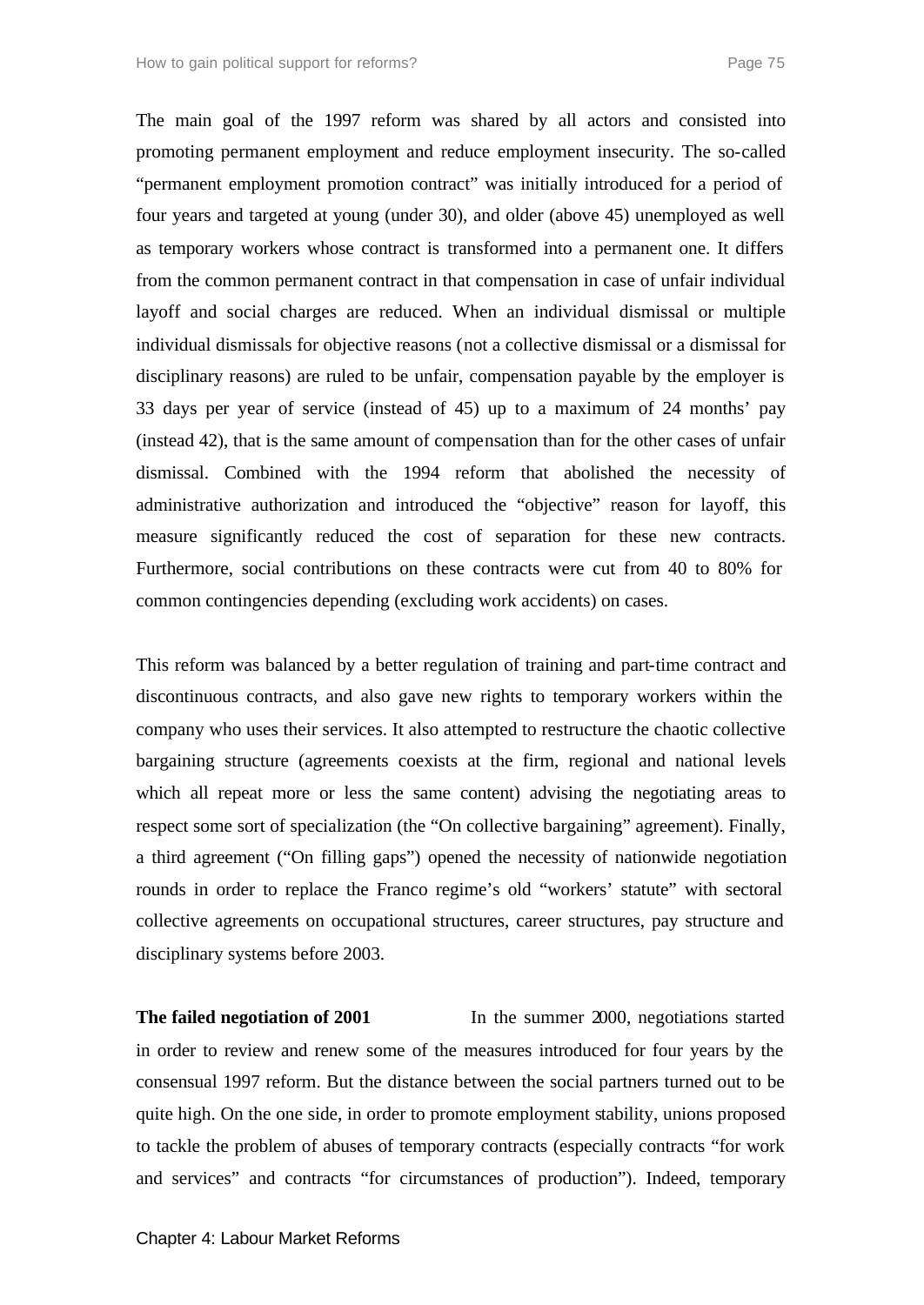contracts still represented 32% of total employment in 2001, just a slight decrease from the level in 1997 (34%). Thus, they initially proposed to increase the relative costs of temporary employment by creating a specific compensation for workers at the end of their period, and increase their social security contributions. They also proposed to restrict the use of such contracts. On the other side, to achieve the same employment stability goal, employers' organizations wished to further reduce the relative cost of new contracts compared to the old (permanent and temporary) contracts, to stimulate their use. They initially wanted to reduce the cost of unfair dismissal on new openended contract down to 25 days, and to eliminate "procedural wages" that is the wage they have to pay during the court or administrative procedures. They also proposed to further increase flexibility for the quite popular new part-time contract –introduced in 1998. But they refused any restriction in the use of temporary employment, although they accepted the principle of compensation up to 12 days per year for these workers.

The social partners failed to reach a consensus after months of negotiations because workers' unions deemed that the new open-ended employment contract had not been successful enough in the month preceding the reform to justify its extension. They also deemed that the introduction of this type of contract had not tackled the core problem of employment instability in Spain, namely temporary employment contracts.

The reform was then decreed by the government and obviously favoured the employers' proposals. Indeed, it prolonged and extended the new permanent contract to more groups of workers. It also introduced greater flexibility in part-time employment through the removal of quantitative limits. So, the tripartite social dialogue eventually broke in 2001 when the UGT trade union confederation posted a negative assessment of the effects on employment of the reform introduced unilaterally that year by the government, and said the government's attitude was only titled in favour of the employers, ignoring the recent re-birth of social dialogue.

#### **4.4 Facilitating and hindering factors for the reform of workers' security systems**

The successful reform processes of workers' security systems in Denmark and Spain have in common that they were both supported by governments with strong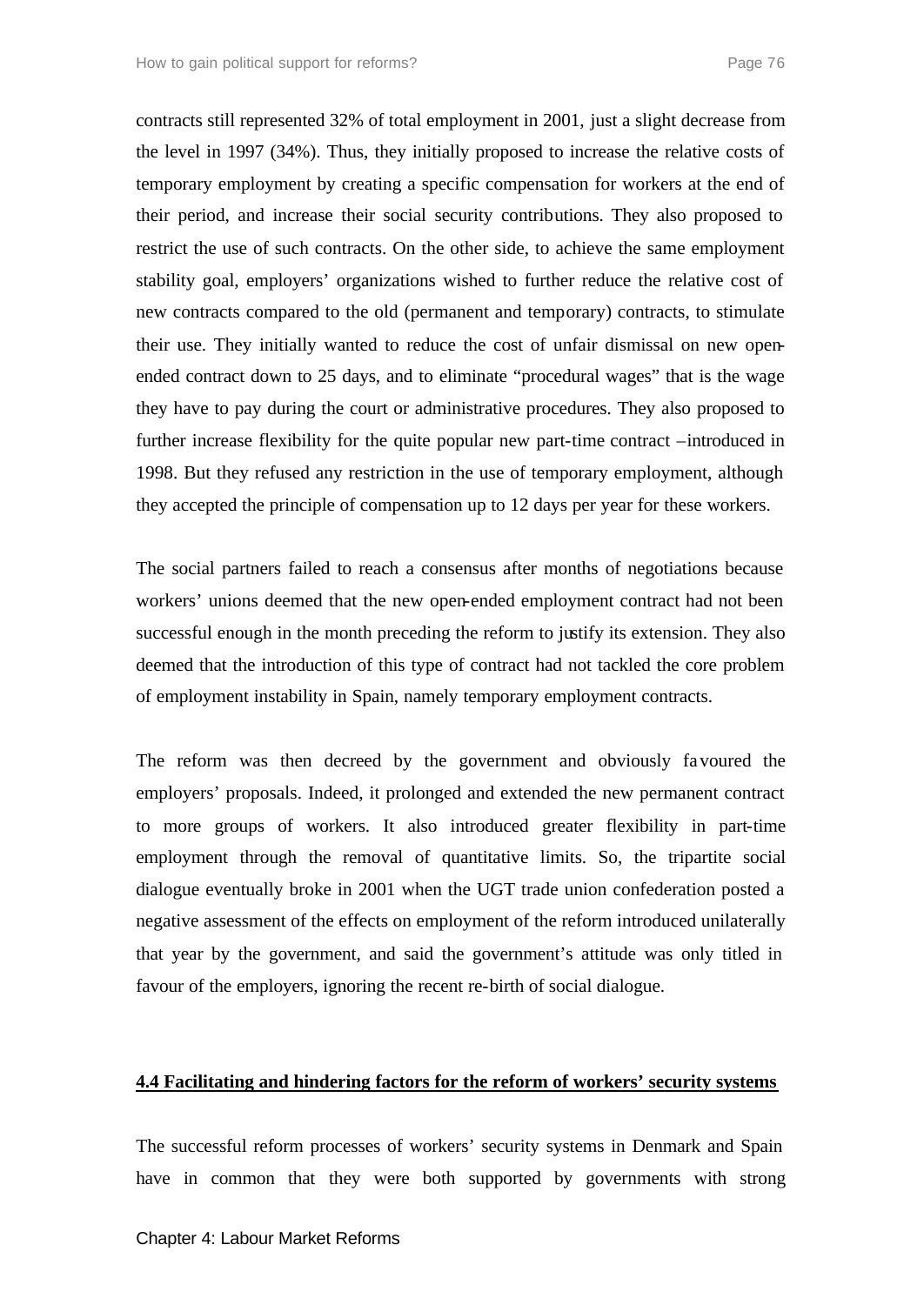momentum although not necessarily majoritarian in parliament, and by social partners able to compromise and negotiate. They were also initiated at the right time when all actors could share a common objective and stand the cost of compromises. More precisely, we can draw four main lessons from the Danish and Spanish experiences between 1994 and 2003.

#### **Defining the margins of support: the constituency of systems**

Systems of regulations generate their own resistance to change. That is what we can call the "constituency effect" which creates a status-quo bias (Saint-Paul, 2002). In the case of Spain more than two third of workers who hold a permanent job were in favour of employment protection, and employment protection laws precisely created this situation. Indeed, these workers do not bear the cost of employment flexibility in a dual labour market. Any attempt to reform this system should take place in a moment where these people fear less the potential impact of such a reform on their situation, while the positive impact on the probability of finding a job after the reform should be revealed as soon as possible. In the case of Denmark, workers accept the flexibility of employment adjustments because there exists a generous and long-lasting insurance that covers the risk in terms of revenue. Moreover, most of social rights are not dependent on the individual status on the labour market and are financed on the state budget. The same logic applies to union membership: workers do not forgo their membership once they have lost their jobs. As such, any attempt to reform the unemployment insurance system has to take into account the constituency of the workers' security system as a whole. The reforms achieved in both countries are successful to this regard.

#### **The role of the political system and the government**

The system of political representation seems to play a lesser role in the case of labour market reforms than in the case of any other market regulation reforms. Indeed, the Danish system of representation is a typical case of proportional representation, with the continuous need for consensus and the continuous threat of veto. The Spanish electoral system is also proportional in nature although more complex and with the possibility of majorities emerging from the poles. In both cases, the rule of proportionality of the system has not prevented the governments and the social partners form realizing significant reforms of workers' security systems. In the case of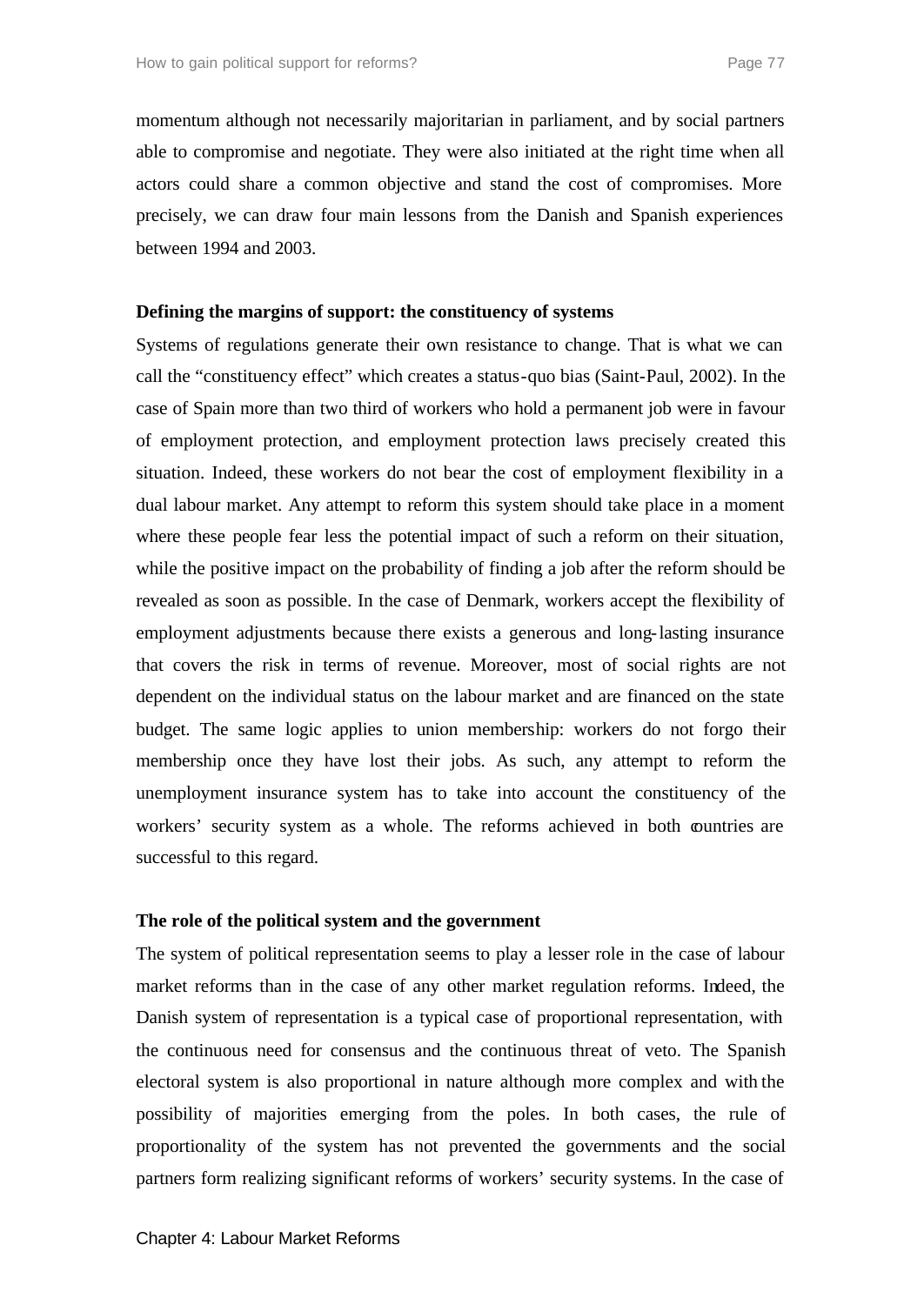Spain though, the fact that government relied on a strong majority helped to pass some phases of the reform through law when the social dialogue broke down such as in 1994 and 2001, although the authorities had sometimes to step back. In Denmark, social dialogue seem more important in order to get support for labour market reforms as exemplified by the failure of the 2003 attempt to pass a law restricting the incentives of temporary layoffs and tighten furthermore the eligibility conditions of the insurance system. So the will of the government may be necessary to trigger the reform but not always sufficient to achieve it.

#### **The role of labour market organizations**

This is precisely because, in the labour market, the organization and the nature of social dialogue are paramount to explain the capacity of successfully designing and implementing reforms. The institutions organizing this social dialogue are the key rules of the game: voters have conflicting interest depending on their status in the labour market and thus have organized a specific system of representation and bargaining. In the Danish case, there has been a long tradition (dating form the late nineteenth century) of social dialogue with strong unions (high density, high coverage, high vertical and horizontal coordination capacity) and disciplined employer organizations. The unemployment insurance reform was centrally discussed between the actors, namely the government and social partners, from 1994 onward. In Spain, after a decline of social dialogue after 1986, there has been a revival since 1994, mainly due to change in the balance of powers and the institutionalization in the early 1990's of a national bargaining system. Indeed, unions losing ground at the firm level seized the opportunity to bounce back at the national level, and employers saw in the negotiations a way to achieve wage moderation (Jimeno, 2002). As a result, many phases of the employment protection reform were negotiated and approved by labour market organizations (especially the major 1997 reform), except twice in 1994 and 2001. But the institutionalization of national bargaining and the accompanying capacity of coordination downward are worthless if actors do not find any interest in the reform.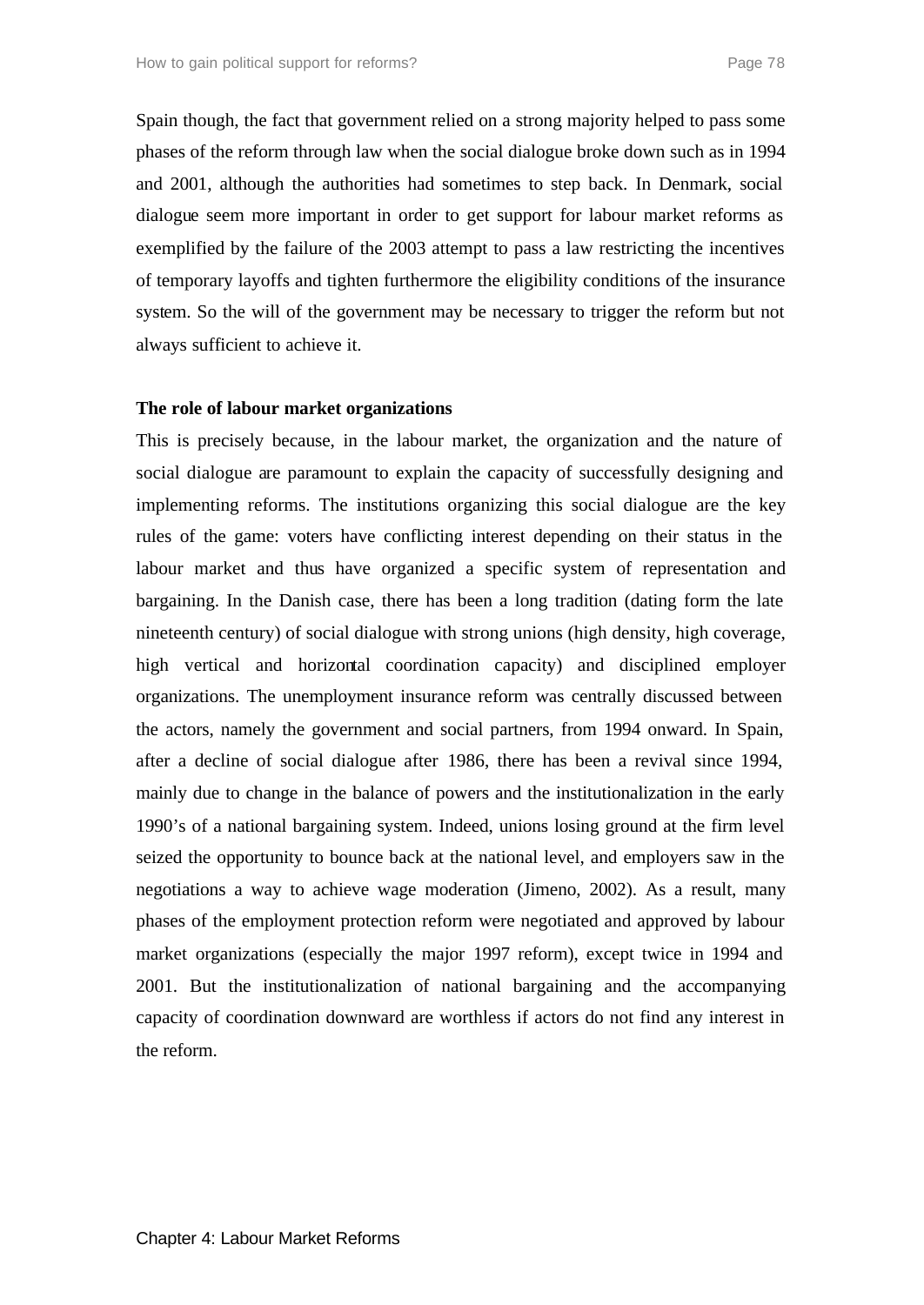## **The choice of timing for the reform**

The timing of the reform  $-$  when it is initiated and its pace  $-$  is essential in order to get support form social partners. It actually determines the "what's in it for me" for each actor of the reform.

## 1. The timing in the macroeconomic cycle

In both country the reforms were initiated in 1994, at the end of severe recessions, and continued through the recovery of the ninety eighties. At that time, in Spain the unemployment rate was relatively high as well as the rate of temporary new jobs. As such, the so-called "exposure effect" and "identifiable effect" were high: voters interested in a decrease in long-term employment protection measures were more numerous and could identify more easily the potential gains of such a reform (the "bad" jobs had been revealed) than before the recession. An additional factor motivated unions: the ability to meet the EMU convergence criteria, especially in terms of inflation. Unions did not want to appear as breaking the path to the EMU. In Denmark, where the reform was about to tighten eligibility conditions and the duration of the unemployment insurance, the exposure effect may have been low (fewer people were not exposed to the harming aspects of the reform), although the parallel reinforcement of ALMP measures (such as training) might have mitigated this impact. In any case, the identifiable effect was also large at that time: people knew to what extent their jobs were threatened, and to what extent they relied on the unemployment insurance. At the same time, in a majority of voters and union members could observe the cost and inefficiency of the insurance system, which in turn gave support to its reform. Finally, in both countries, employers' organizations recognized the fact that centralized bargaining had been the best way to moderate inflation in the past. Indeed, a positive impact of these reforms and national accords lies in the non-inflationary decrease in unemployment in the second part of the ninety eighties.

# 2. The importance of gradual reforms

In both countries reforms were gradually implemented, with in some cases compensatory measures which were designed to balance some harming effects and to increase the support of the reform. First, in Denmark the first phase of the reduction of the unemployment insurance duration was compensated by the introduction of several long-term leaves for the workers. Workers saw in these measures an increase in the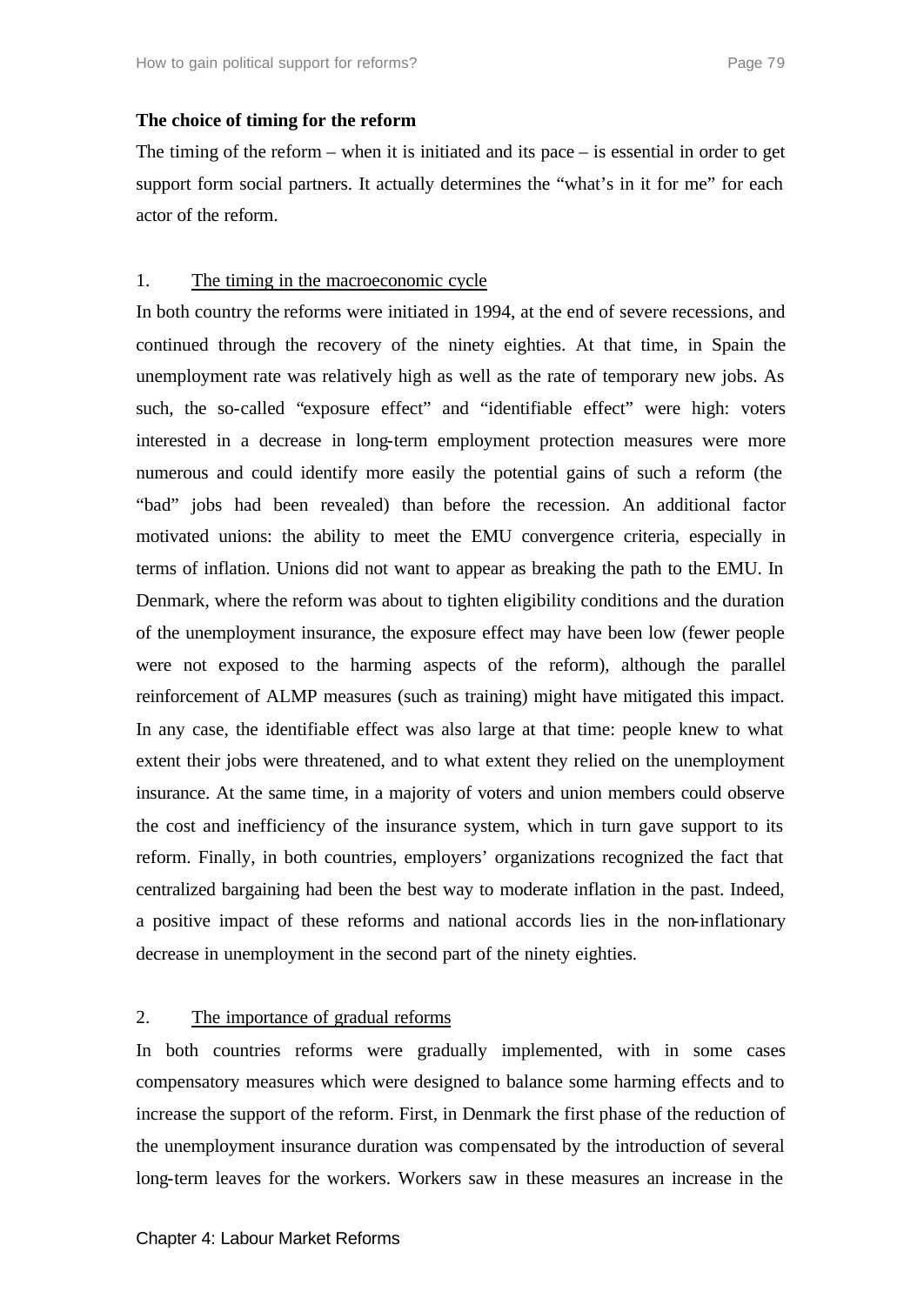possibilities of allocation their time between work, training and leisure. The unemployed considered the potential positive impact of these leaves on their ability to get a job. Progressively, some of these leaves were abolished, considering they were not intensely used, but the reform of the unemployment insurance was initiated and its positive impact on the unemployment level became identifiable. Second, in Spain training contracts and "work experience" contracts for the young workers accompanied the 1997 reform, but the later also opened the possibility of cross-sectoral agreements on collective bargaining, as well as the necessity of filling gaps in regulations among the 23 heterogeneous sectors. This was largely in favour of unions who could regain influence at the national level at a time where they had lost some ground at the firm and branch levels.

#### **4.5 Conclusion**

This chapter has shown that the political support to the reforms of workers' security systems in Europe (the setting of employment security – EPL, employment protection laws - and revenue security –unemployment insurance and ALMPs, active labour market policies including training) can be found within non strictly majoritarian political systems with the support independent and representative social partners. Such reforms have been achieved in Spain and Denmark despite the constituency of systems that tend to create blockages because actors may find individually no interest in the changes. In both cases, the will of governments associated with favourable economic conditions and the existence of social dialogue institutions opened a window for reforms. Interestingly, these common traits for successful reforms emerge from the experience of countries that are traditionally not considered to be alike from an institutional standpoint (Denmark being considered as a "corporatist country", and Spain belonging to the group of Southern Europe countries where unions can exert their veto but which lack strong coordination institutions). These experiences also help us understand the potential success of some continuing reform processes in European countries, such as Spain but also France.

The process of reform has been resuming after the 2004 election that brought the PSOE back to government. The Zapatero's administration recently uttered it had no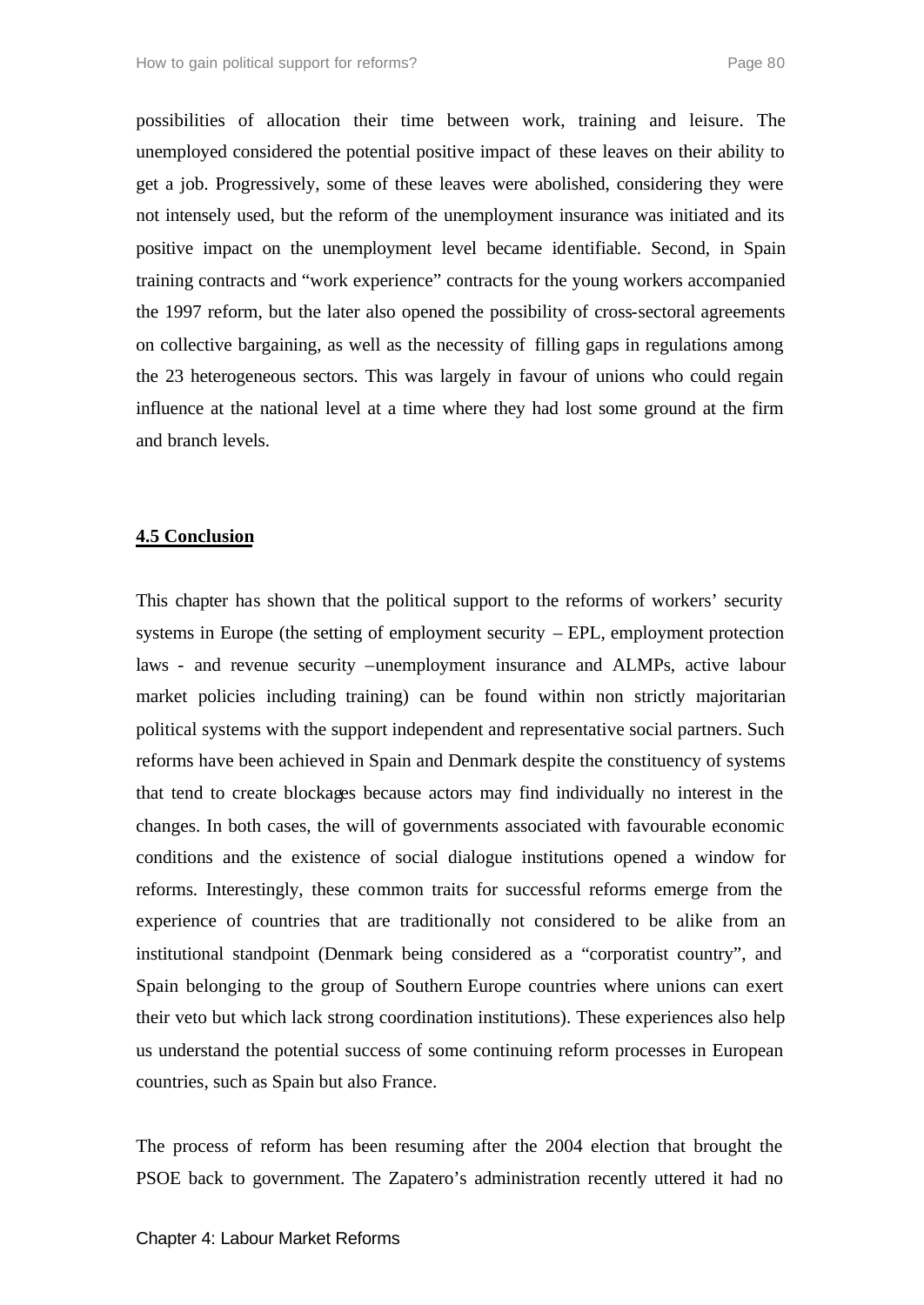intention to override the social dialogue like the previous government did in 2001. There is still a strong consensus on the fact that temporary employment is too large in Spain. Admittedly the 1994-1997 reforms contributed to decrease in the rate of temporary employment from 33 % in 1997 down to 30.6% in 2003, with an even stronger decrease in the private sector (7 percentage points). But this level remains socially hard to sustain and does not promote productivity. Now, despite this tacit consensus on the diagnosis, social partners are more divided on the remedy than they were seven years ago. Indeed, workers' unions declared their hostility to any further decrease in the layoff costs on permanent contracts, while the employers' unions are hostile to further restrictions on the use of temporary contracts. To sum up, the temporary to permanent labour costs ratio must increase but the actors have not reached a consensus on how to achieve this.

Using the line of arguments developed in the previous section, Spain seems in a slightly less favourable situation at the moment to successfully achieve negotiations than it was in 1997. On the one hand, after a reduced growth period in 2001-2002 (but no recession), the outlook is positive for the 2004-2005 period with a growth rate between 3 and 3.5% which also means unemployment should star to decrease again and reach 10.2% in 2005, down from 11,4% in 2003 (OECD, 2004). In terms of exposure, this is a better time for the reform than in 2001, since less people would potentially be concerned by negative the consequences of a decrease in permanent employment protection, or a restriction in the use of temporary contracts. Moreover, the minority government seems ready to tackle the problem of job instability in a consensual way. But, on the other hand, it is not sure that social partners will reach consensus on the appropriate policy. Indeed, there is no clear consensus at the moment on which policy (1994's temporary contracts restriction or 1997's reduced layoff cost) most influenced the rate of temporary employment (UGT 2004, CC.OO. 2004). Moreover, as is clear on figure 4, workers' unions have now more incentive to protect the interest of permanent workers in than in 1997. This, and the fact that the PSEO might pay more attention to workers' interests may suggest that no agreement will be reach if employers refuse to compromise.

France is also currently experiencing workers' security reforms. French employment protection laws lie somewhere in between Spain and Denmark –although somewhat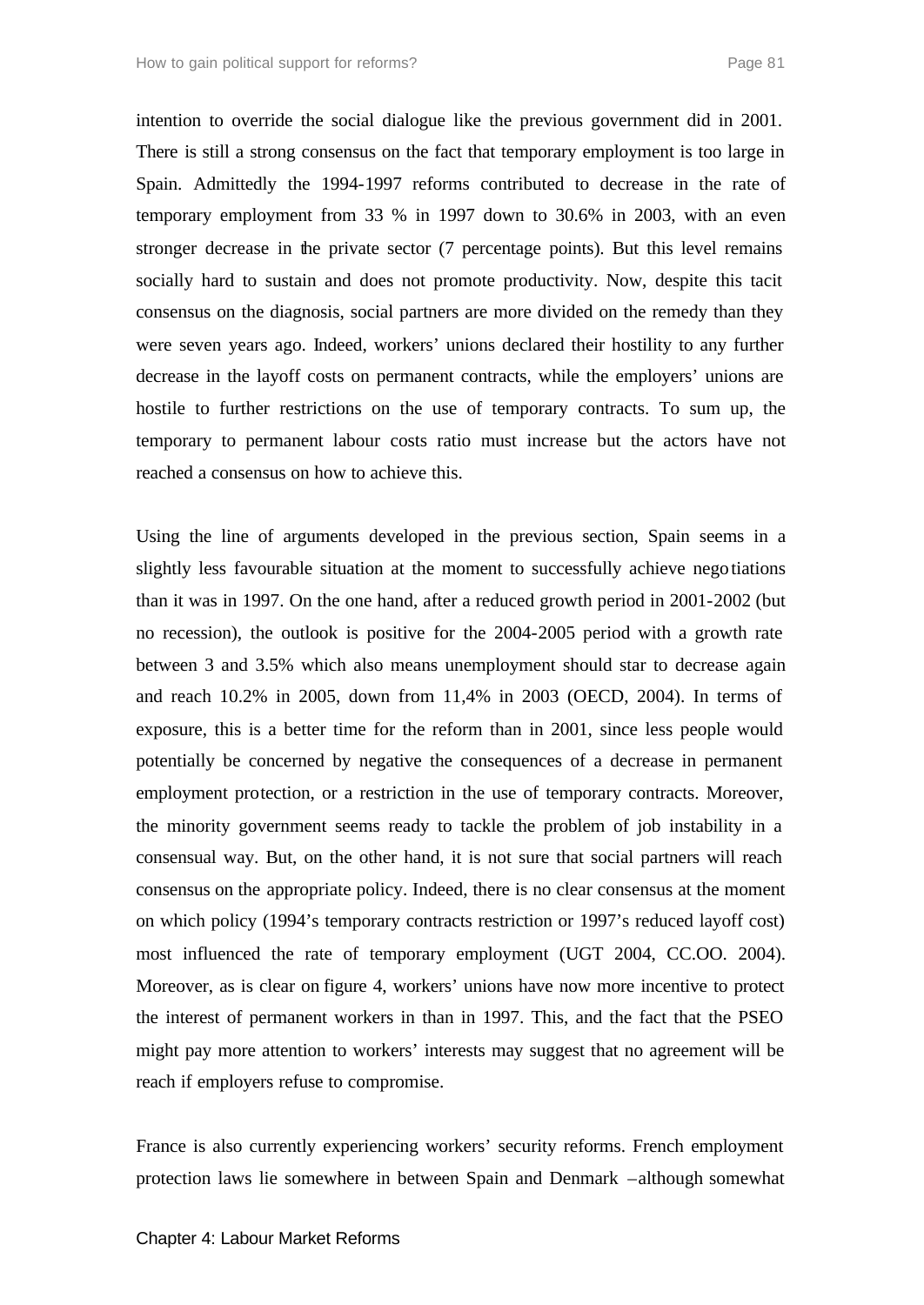closer to the Spanish than to the Danish case. The employment protection system combines strong employment protection for permanent workers (especially when dismissals are ruled to be unfair) and various possibilities of short-term contracts up to 18 months. Besides, the unemployment insurance scheme guarantees approximately two third of the last net wage over a maximum of 23 months for workers having contributed for at least 14 months. In 2003 the unemployment insurance scheme has been revised in order to introduce financial discipline, and different ways of reforming the employment security scheme are currently under review.

The challenge seems bigger for France compared to Spain for instance, although the government has recently uttered its desire for such a reform. First, the economic situation in 2003 is less favourable for a reform. The economy stopped growing at the late 1990's rates, but the 2001-2002 trough may not have been strong enough to decrease the exposure of many workers to a loosening of employment protection. Second, and consequently, many workers are still uncertain of the future of their job and such a reform could potentially meet strong opposition. But more importantly, and this may be the main lesson from this chapter, workers' unions are probably not ready to endorse social dialogue on that point. In comparison with Denmark and even Spain, the French political system generates strong majority governments. But workers' trade unions appear more divided than in the two previous countries. Indeed, the history of social relations has left France with five major workers' unions that tend to compete with each other and also undergo the competition of smaller, somewhat more radical unions. This competition for votes and membership does not always provide strong incentives for compromise, consensus building and reform support. As such, one key for the employment protection reform in France might be the reform of the workers' representation system.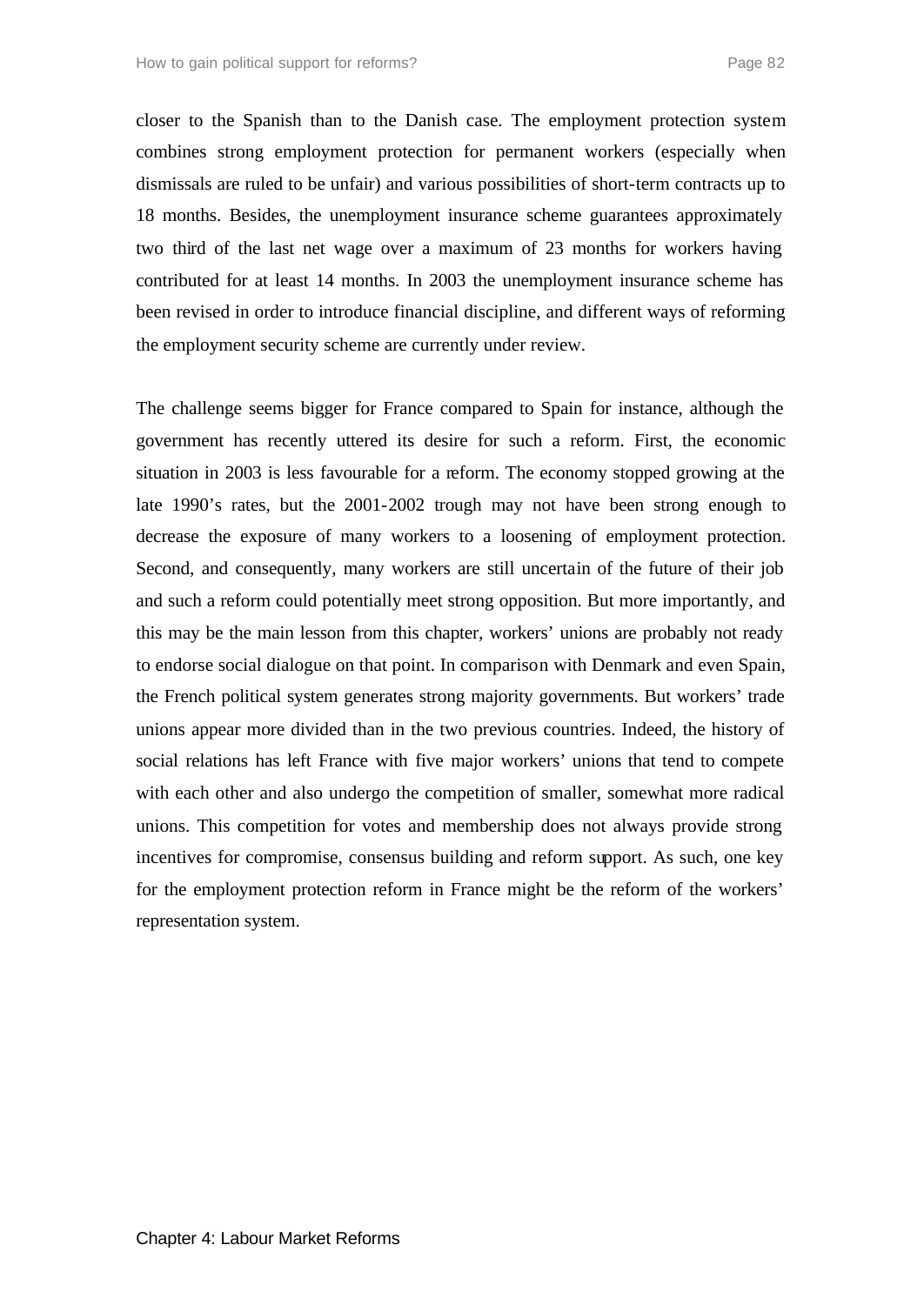# **Chapter 5 The Political Economy of Product Market Reforms**

## **5.1 Introduction**

Product market reform has a very long history in OECD countries, beginning with trade liberalisation (an unfinished business) and continuing with liberalisation of international financial flows. Besides these external changes, the past thirty years have also witnessed a choral move of *domestic* structural policies towards more reliance on markets. While labour market reform has often been opposed on the basis of first principles, the benefits of competition in product markets have stirred much less controversy. However, in many cases, moving from abstract statements in favour of competition to the actual implementation of liberalisation and competition policies proved to be difficult, especially in non-manufacturing industries.

To what extent was this general pro-market move a mere change in policy rhe toric rather than in policy practice? What triggered regulatory changes in reforming countries? Which were the countries and industries that underwent more rapid and extensive reform? Why did some countries more than others indulge on rhetoric at the expense of practice? Why were some industries reformed earlier and/or more deeply than others? What are the main factors explaining different degrees of resistance to change? Against the background of both the key forces acting on reform policies and their estimated benefits for the economy (see Chapter 2), this section provides some clues for addressing these questions, focusing on market-oriented reforms in the nonmanufacturing area. The hope is that these clues will prove useful in designing policies that are not only welfare-improving in theory, but also feasible in practice, because they are able to accommodate and overcome (often legitimate) resistance from those that stand to lose (at least in the short run) from their implementation. Given the breadth of the political economy issues raised by product market reform, our account will be necessarily partial and tentative, providing at best a framework and some evidence that might inform wider policy-oriented research program in this area.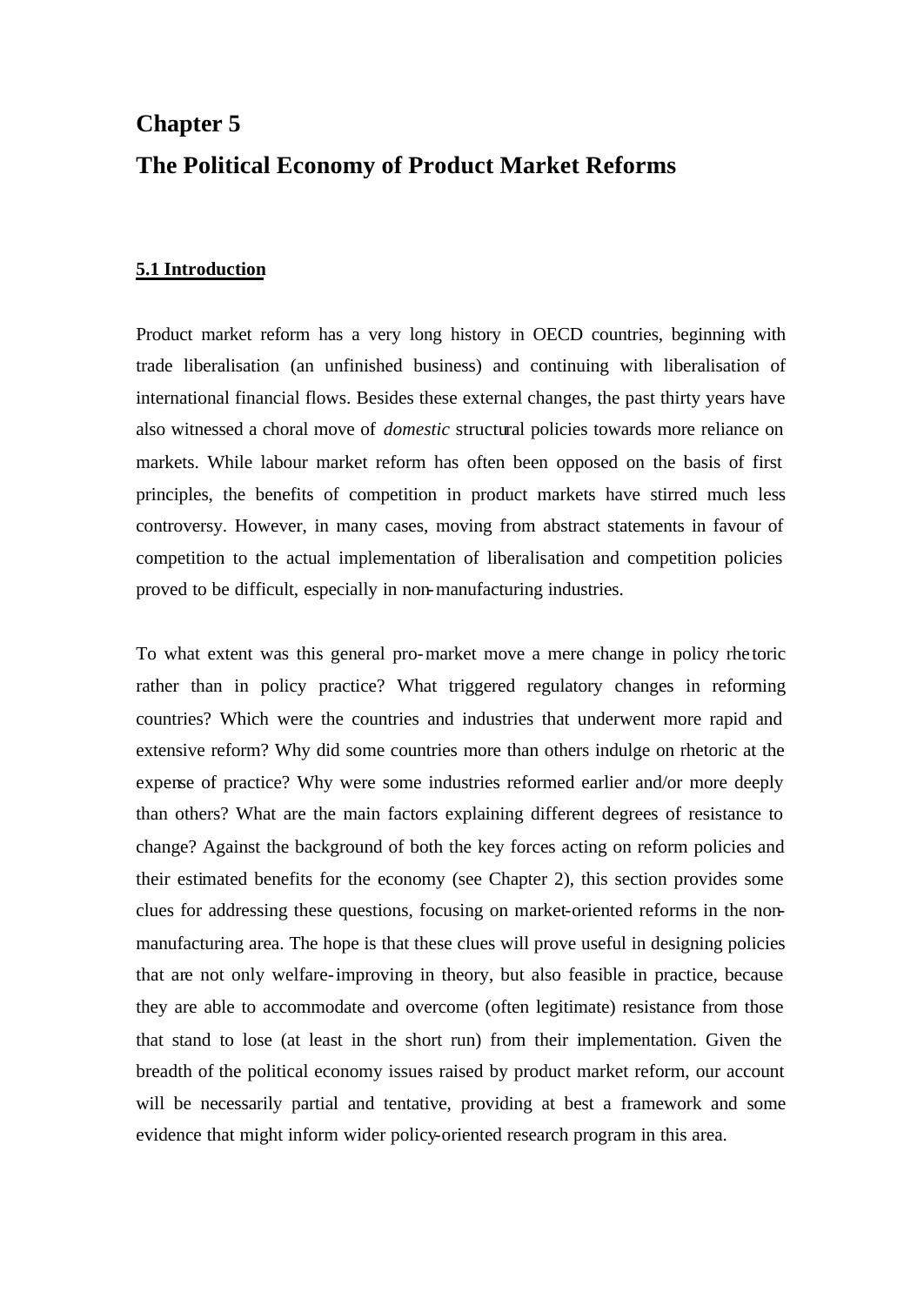We focus on reforms in non-manufacturing industries essentially for two reasons. First, non-manufacturing is the area of economic activity in which regulation has traditionally been most pervasive and the scope for change is considered to be largest. Indeed, reforms in this area remain (at least nominally) at the top of the political agenda of many governments. However, since non-manufacturing industries are often sheltered from international trade, endogenous forces acting for reform are less evident than in manufacturing. Second, the history of reforms in this area has both bright and dark spots. There are probably as many successful reforms as failed attempts. One reason is that non-manufacturing is where the strongest concerns as to the outcomes of reform were voiced and the stiffest resistance to reform was observed. Thus, it is a privileged viewpoint for analysing the interplay of the different forces acting on reform, such as public and private interests and the political and institutional setting.

## **5.2 Reform patterns**

It is useful to begin by taking stock of reforms implemented in non-manufacturing industries over the past decades. Our starting point is a set of data concerning reforms in seven non-manufacturing industries in 21 OECD countries over the 1975-1998 period: air transport, road freight, rail transport, telecommunications, postal services, electricity and gas supply (see the annex for a detailed description of how the data was assembled). The main reforms also include privatisation (see Chapter 6), liberalisation of access to potentially competitive markets, restructuring of vertically-integrated industries and the elimination of price controls in competitively supplied services. The degree of reform in each of these areas, and overall, has been conventionally measured using a decreasing scale (from 6 to 0) from most to least restrictive of competition and private governance. Summarizing reforms in this way is convenient for providing a broad-brush view of developments in different countries and industries as well as for analysing reforms patterns quantitatively. It should be noted at the outset, however, that our data are unable to account for reforms occurred over the past five years.<sup>10</sup> Therefore, our empirical analysis is mainly historical. Furthermore, a more detailed and qualitative account of reforms is needed to better understand the specific factors

<sup>&</sup>lt;sup>10</sup> The data are currently being updated, but final results will not be available until later this year.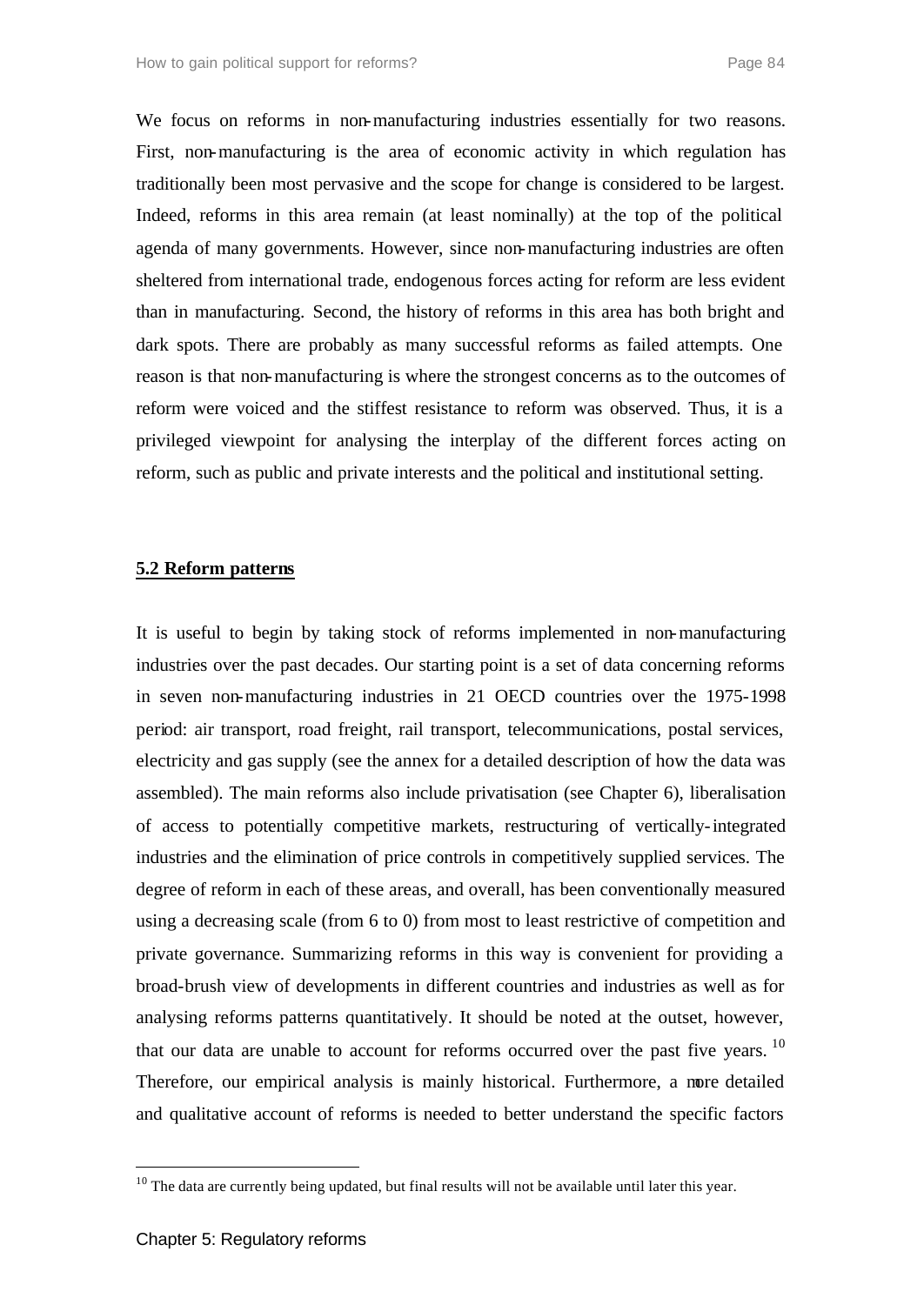influencing the general patterns and formulate specific policy proposals. We address these issues at various places in this chapter with reference to specific product market reforms. Finally, it should also be noted that the focus of this chapter is on reforms in the most developed OECD countries. As highlighted in the introduction, the political economy of reforms in transition countries presents distinctive features that merit a separate discussion (see Chapters 6 and 7).



**Figure 5.1.** Regulatory reforms

Chapter 5: Regulatory reforms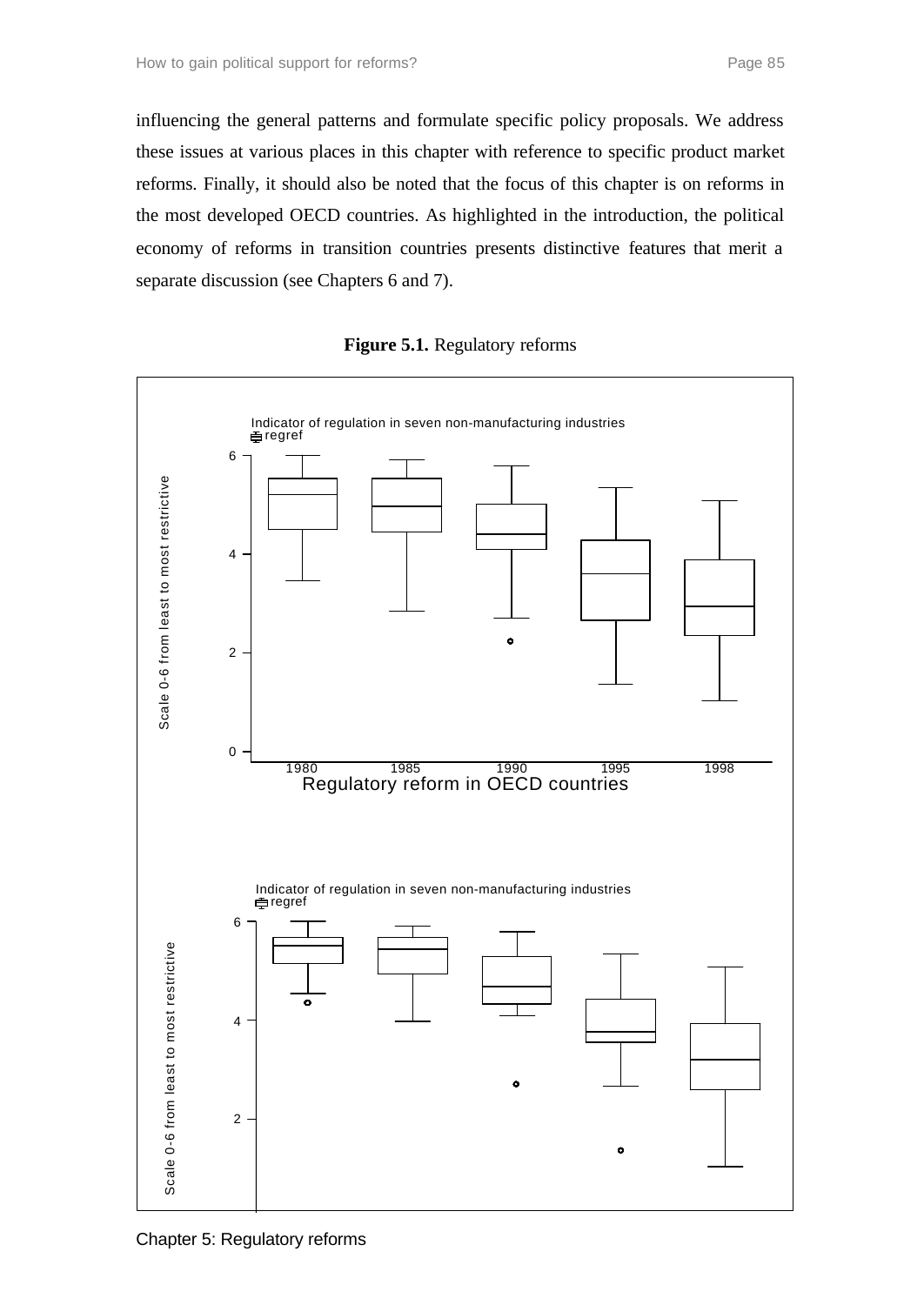First, let us illustrate the facts, as recorded by our data. Figure 5.1 suggests that, on average, reform policies have succeeded in lowering regulations that restrict competition and private governance in the OECD area. However, the cross-country variance of the overall regulatory environment remains large, because the scope and depth of reforms varied widely. Strikingly, dispersion is even more accentuated among European countries, despite efforts at harmonisation through the so-called Single Market Programme (more on this below).

Our data suggest that at the one end of the regulatory reform scale we find countries like Greece, Switzerland and Italy, where regulation has barely moved over the past thirty years and, at the other end, countries like the United Kingdom, New Zealand, the United States and Australia where extensive reforms have been implemented in all industries (Figure 5.2).





Looking at the extent of reforms across industries (Figure 5.3), one observes that, in some of them –such as road freight, air transport and telecommunications– regulation appears to have been completely overhauled, while in other ones –such as gas, postal services and rail transport– reforms have been minor.

Interestingly, the timing of reforms has also differed widely across countries and industries. Countries such as the United States, the United Kingdom, New Zealand,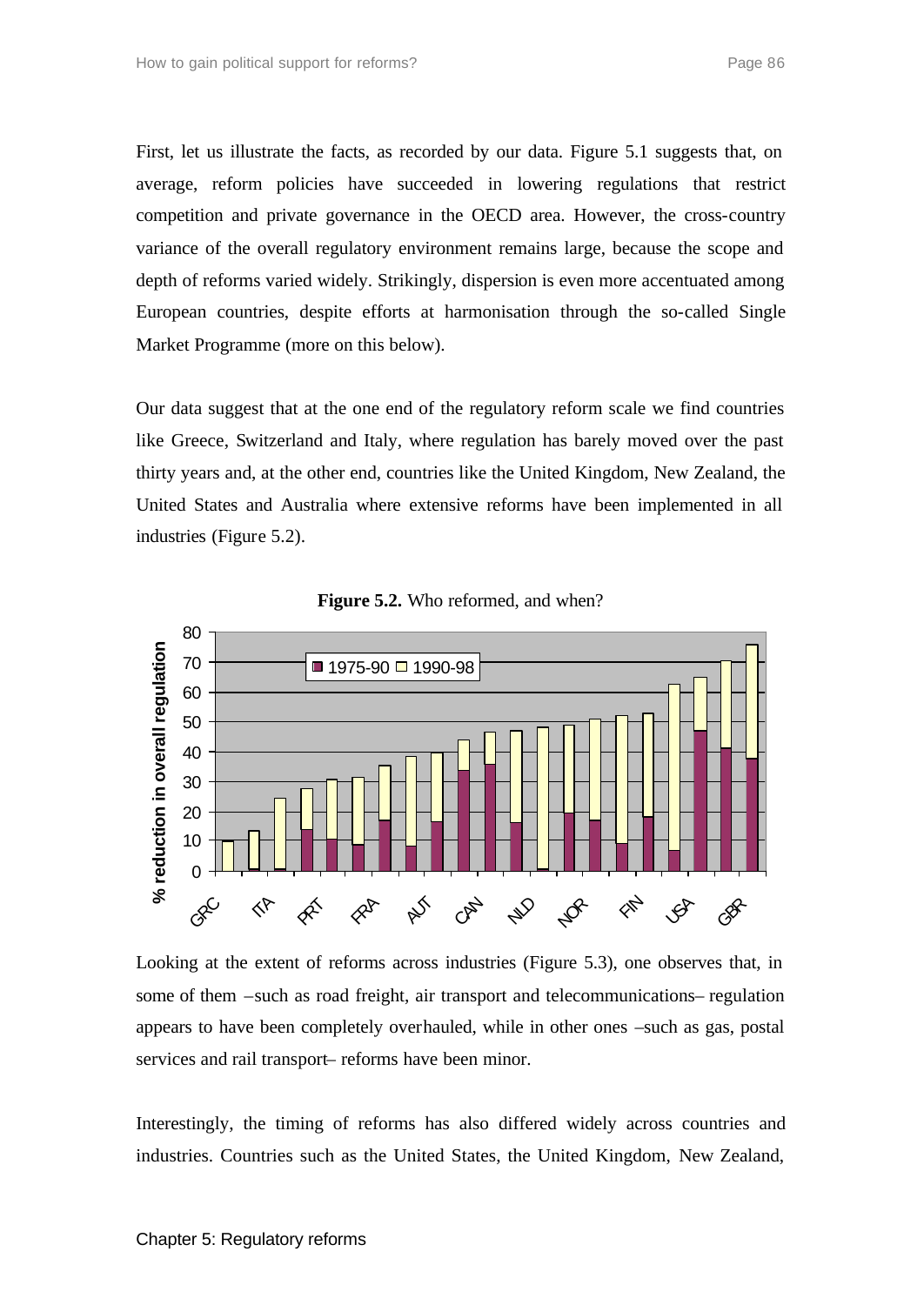Canada and Japan began reforms in the early 1980s, while countries such as the Netherlands, Australia and Sweden followed the movement much later in the second half of the 1990s (Figure 5.2). Industries where reforms were implemented early on include road freight and to a different degree air transport. In the other industries, reforms were implemented much later, if at all: this is particularly evident when comparing the percentage change in regulation over the 1975-89 and 1990-98 periods (Figure 5.3).



**Figure 5.3.** The timing and scope of industry-level reforms

In line with the theoretical arguments put forth in Chapter 2, one observes that industries that are least affected by natural monopoly elements were liberalised first and more extensively across the OECD area. This is where fewer complexities are likely to arise with liberalisation, the need of re-regulation appears to be minor, and the benefits seem more certain. What is less clear is why these industries were heavily regulated in the first place and, especially, why the timing and the extent of liberalisation differed so much across countries. The rest of this chapter attempts to provide answers to some of these issues.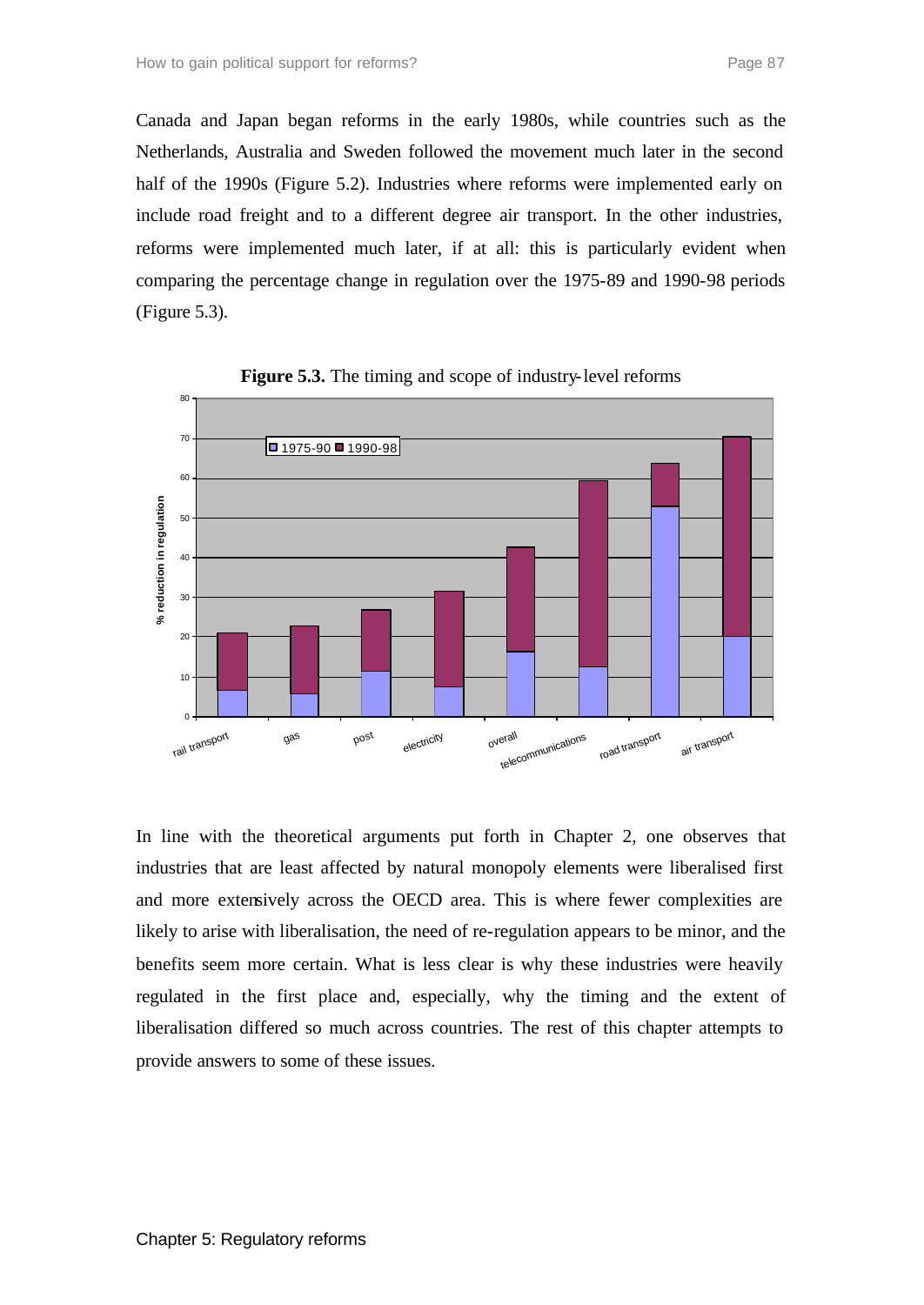# **5.3 Why reforming?**

Before looking more closely at the determinants of non-manufacturing reform in OECD countries, it is worth briefly addressing two related questions. First, why were non-manufacturing industries regulated in the first place, and why did regulatory arrangements persist for so long? Second, which exogenous factors broke down the regulatory status quo, triggering widespread deregulation and/or regulatory change in some of them?

## **5.3.1 Understanding the regulatory status quo**

**Public and private interest** Most non-manufacturing regulations have at least some grounding in public interest. Market failures (e.g. due to economies of scale or information asymmetries) abound in many non-manufacturing industries and some form of government intervention is often necessary to ensure productive efficiency and protect consumers (see also Chapter 2). Many authors have extensively reviewed the conditions under which government regulation (and, in the limit, public ownership) of business activities are justified on economic grounds.<sup>11</sup> Nonetheless, public interest explanations of existing regulations have several limitations. First, they fail to balance the expected benefits of regulation with the potential costs of government failure.<sup>12</sup> Second, many regulations seem hard to justify purely in terms of efficiency or consumer interests (Stigler, 1988). Third, public interest theories cannot explain regulatory inertia, i.e. the persistence of regulatory restrictions even when the original reasons for regulation have disappeared. Finally, these theories cannot explain resistance to regulatory reform: if regulations are made by good-willed governments who pursue public interest, why should proposed changes in regulation be opposed so fiercely?

<sup>11</sup> See, for instance, Laffont and Tirole (1993), Viscusi *et al.* (1997), Hart *et al.* (1997) and, for applications to specific industries in OECD countries, the papers in OECD (2001).

<sup>12</sup> Government failure occurs when good intentioned policies (targeting aggregate welfare) have effects that are costlier than the market failures they aim to correct. The interplay between *politicians* and *special interest groups*; electoral pressures that distort the application of policies; regulatory capture; and unforeseen side-effects of policies (such as disincentives or externalities); etc. help explain such government failures (see Chapter 2).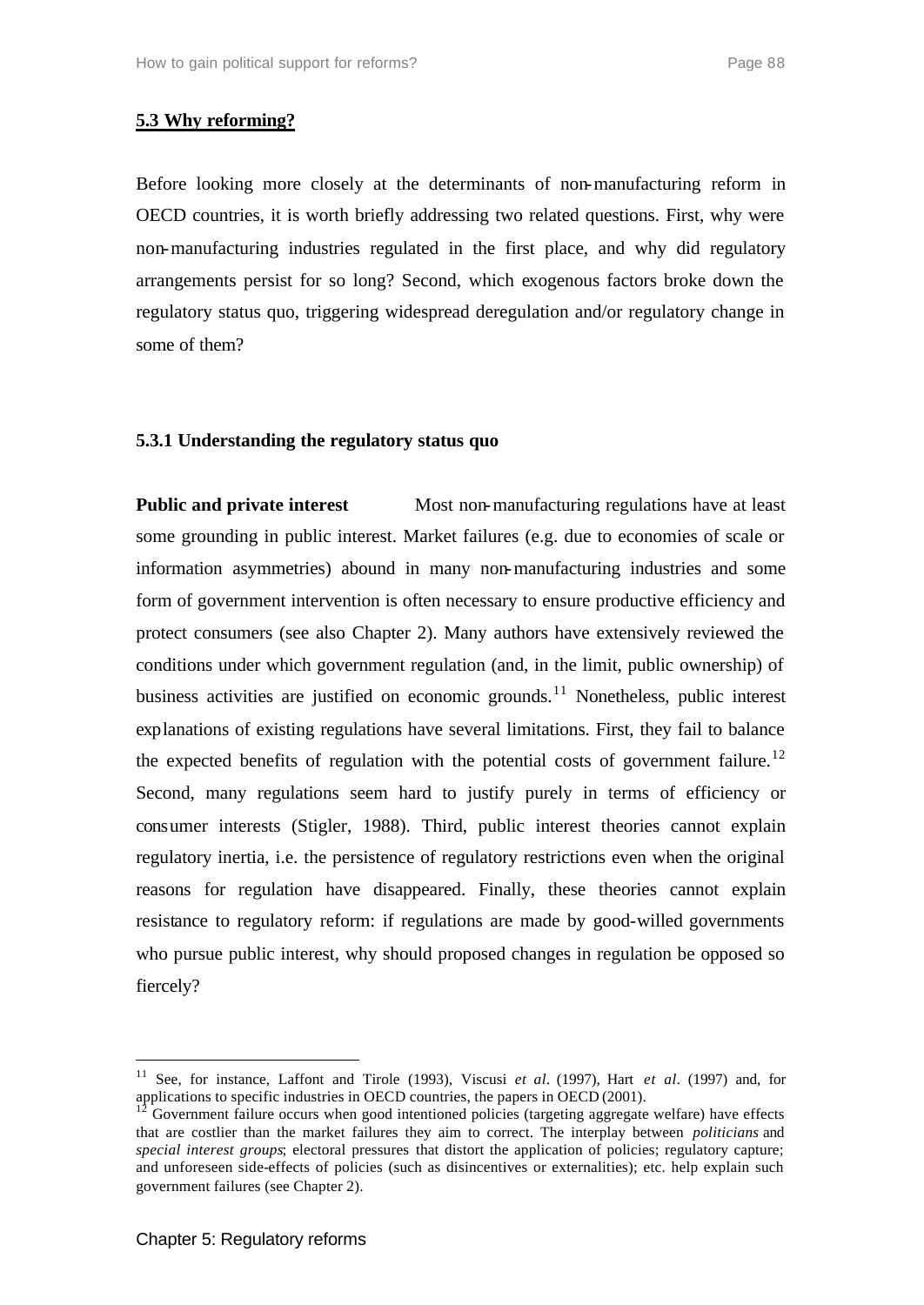If public interest is only a partial explanation of non-manufacturing regulation, what are the other forces that have led to establish regulation in the first place, that have maintained regulatory inertia next, and that have opposed regulatory reform lately? Economists and political scientists have focused on two main factors that may act in concomitance with public interest: (i) pressures by special interest groups and (ii) the political and institutional setting in which regulations and regulatory reforms are implemented.

According to the private interest theory (Olson, 1965; Stigler, 1971; Peltzman, 1976 and 1989; Becker, 1983), regulations are shaped, twisted and preserved by the attempt of some economic agents (entrepreneurs, workers, consumers and/or bureaucrats) to maintain or generate political power or economic rents for their own benefit. Agents can do so either by directly controlling the regulatory process or by lobbying politicians and government officials that influence or take regulatory decisions. Interestingly, the influence of special interests on non-manufacturing regulation has distinctive features.

**What is special about non-manufacturing regulation?** The private interest theory often stresses conflicts between different groups of rent-seekers, but there are good reasons to believe that it is *convergence* of special interests that is the overriding factor explaining regulatory outcomes in non-manufacturing industries over the past decades. This can be seen by contrasting developments in non-manufacturing regulation with changes in trade protection for manufactured goods, which are mainly driven by *rivalry* between different private interests.

To a certain extent, trade liberalisation is the endogenous result of the interaction between rival interests (of different industries and different countries) that mutually offset each other to gradually approach a free-trade outcome (Grossman and Helpman, 1995).<sup>13</sup> For this reason, on the whole, the push for trade reform has been strong. In a sense, this is a concrete realisation of the Coase Theorem as described in Chapter 2.

<sup>&</sup>lt;sup>13</sup> One way to rationalize this outcome is through models of influence-driven contributions, in which a large number of organized interest groups attempt to influence policy choices by elected officials (see Grossman and Helpman, 1994, and the survey by Facchini, 2004).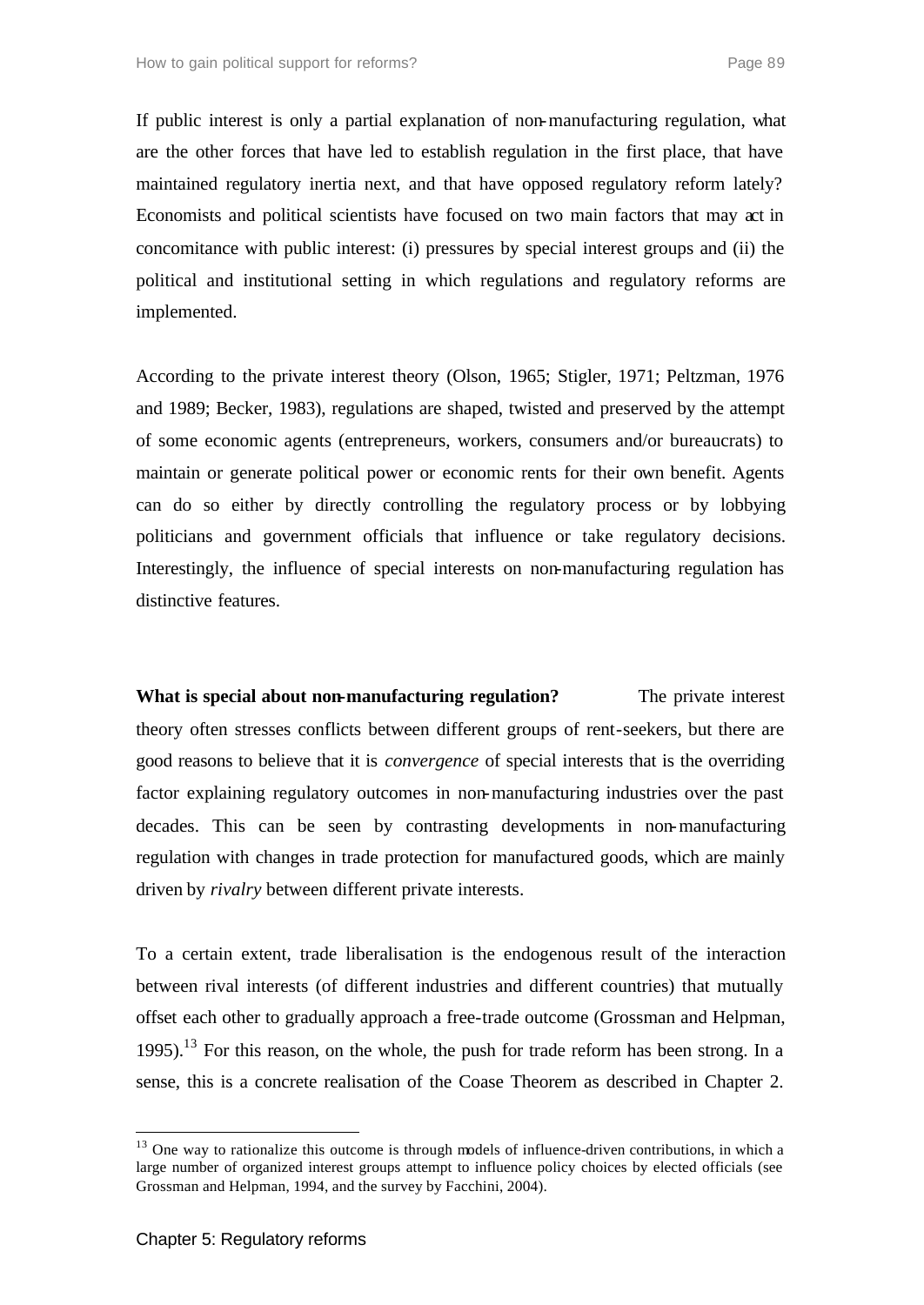Possible explanations for this realisation are that (i) the political clout of industries in favour and against trade liberalisation became increasingly similar across countries (due to convergence in the output mix of trading partners); (ii) a rising proportion of the population was involved in lobbying (both pro and against reform); (iii) foreign lobbies were increasingly active in pushing for tariff reduction (due to deepening FDI penetration); and there is a strong incentive to find cooperative solutions at the international level.

In non-manufacturing industries, these endogenous forces have been much weaker, and there has been little guarantee of a spontaneous move towards welfare-improving regulatory outcomes. This is because, in many of these industries, private interests found a particularly fertile ground for cross-breeding and growing to the top of the political decision tree. As already mentioned, the non-manufacturing sector has traditionally been sheltered from international competition either because it produced intrinsically non-tradable products (e.g. household and personal services) or because its markets had remained mainly domestic until recently (e.g. due to natural monopoly characteristics). Also, some non-manufacturing industries have been sheltered for a long time from foreign equity participation for "strategic" reasons (e.g. air transport, energy, telecommunications; see also Chapter 6).

**The actors.** The resulting long-standing anchorage to resident ownership and the domestic market has favoured close relationships with local or central government officials and politicians. $14$  In industries with natural monopoly elements (such as energy, telecommunications or railways) political clout has been strengthened by widespread public ownership, the large size and the dominant market shares of incumbent firms, and by high unionisation rates within them. In more competitive nonmanufacturing industries (such as road freight, retail distribution or professional services), where the average size of firms is small, trade associations have been often able to develop effective lobbying bodies, which sometimes took advantage of institutional channels for forwarding the industry's interests in local or national

 $14$  A large share of domestic production in domestic consumption is well known to be conducive to protectionist regulations also for tradable products (Grossman and Helpman, 1994; Maggi and Rodriguez-Clare, 2000).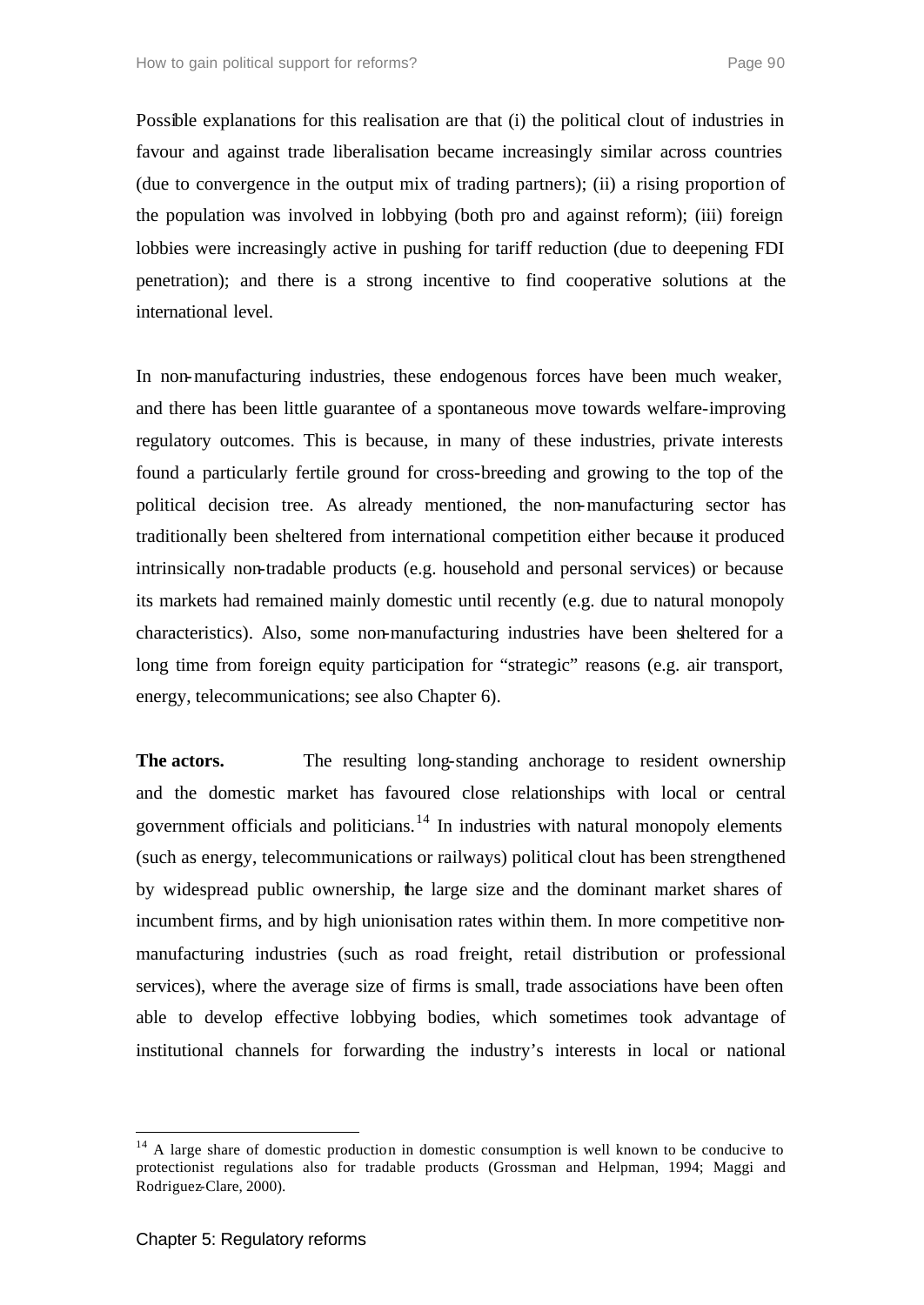regulations. This has created influent industry-specific domestic lobbies characterised by a convergence of interests between employers and employees.

Moreover, several factors ensured convergence in interests also of large portions of intermediate and final consumers. In many non-manufacturing industries, industry lobbies were able to gather support from consumers by arguing that regulation was essential to guarantee service quality, safety and/or security of supply.<sup>15</sup> In natural monopoly industries, the widespread subsidisation of some of the industries' products (such as local communications, passenger transport or electricity consumption above or below certain thresholds) naturally rallied consumers towards existing regulatory arrangements. In sum, regulatory arrangements in non-manufacturing industries have been sustained by compact interest blocks cutting across different categories of economic agents.

**The role of institutions** The convergence of interests that perpetuated suboptimal regulatory outcomes in non-manufacturing also generated a particular type of relationship between special interest groups and the political and institutional setting. The political theory holds that political systems and institutions are relevant for explaining both regulation and regulatory reform (Dixit, 1996; Williamson, 1996).<sup>16</sup> First, systems and institutions affect the mechanisms and channels through which private interests can bear on policy. Hence, private interests are partly endogenous to them. Second, systems and institutions are also a vehicle through which other factors, such as ideology or political leadership, can play a role (Kalt and Zupan, 1984; Poole and Rosenthal,  $1996$ ).<sup>17</sup> In particular, as illustrated in previous chapters, electoral systems may be more or less prone to overcoming resistance to change by organised interest groups.

<sup>&</sup>lt;sup>15</sup> These arguments in favour of existing regulations were voiced particularly loudly in air and rail transport, energy and professional services, but also played a role in rallying support for regulations in road freight and retail distribution.

<sup>&</sup>lt;sup>16</sup> A sub-brand of institutionalist theories is the so called legal-origin hypothesis, according to which regulatory settings are heavily influenced by the origin of the inherited legal code (common law, French or German civil code, etc.) (La Porta et al., 1998). Apart from being devoid of policy content, since a country's change in legal traditions cannot be envisaged, these theories have a hard time explaining radical changes in regulatory frameworks, such as for instance that from a statist/corporatist model to a laissez-faire model in the United Kingdom (and other common law countries) over the 1980s.

 $17$  It is not clear, however, if ideology can be defined and measured independently of private economic interests.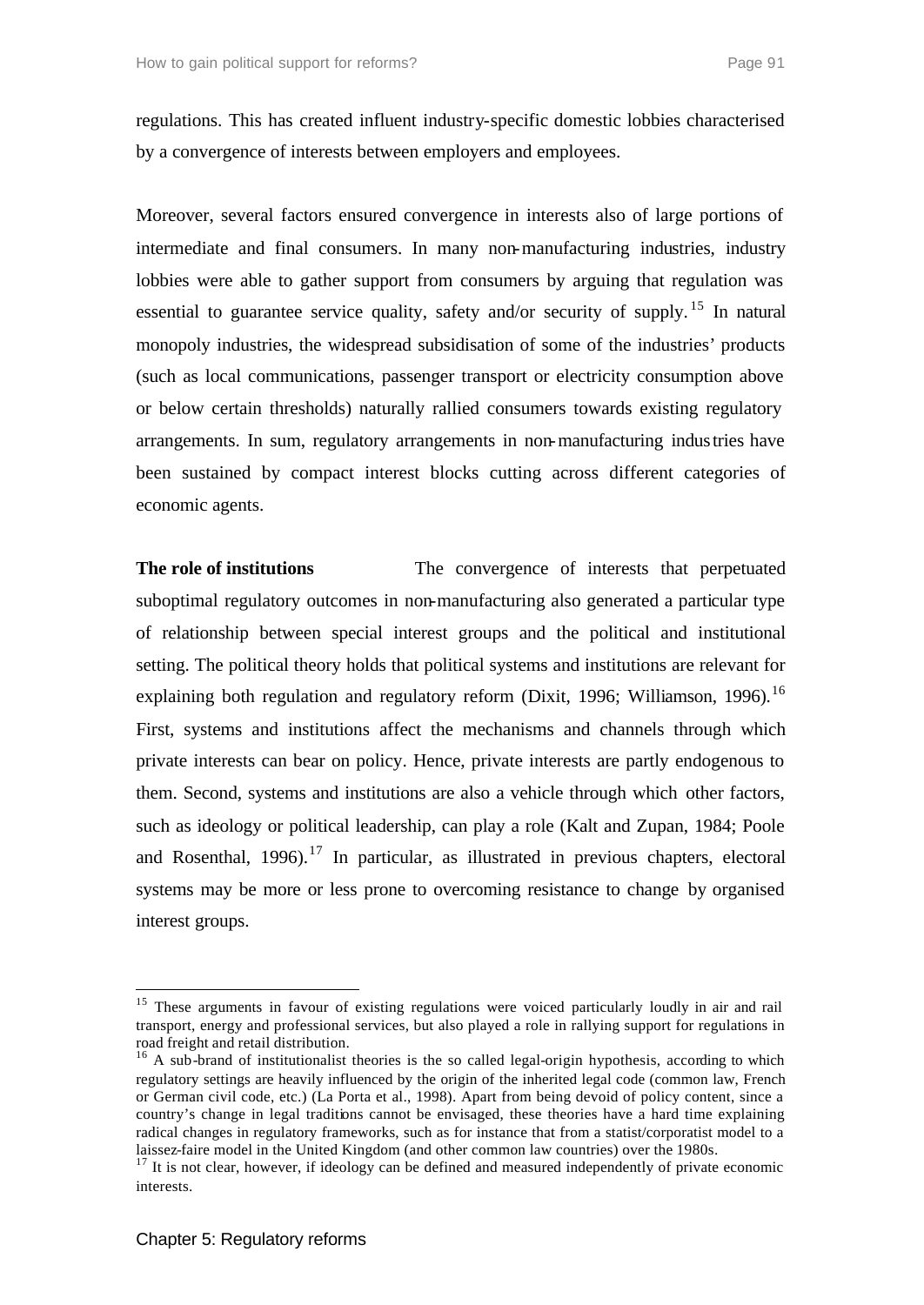Clearly, institutions also play an important role in shaping the way special interests affect non-manufacturing regulation. For instance, corporatist traditions in the Netherlands were crucial in shaping regulation that favoured segmented, protected and collusive markets in many services industries (OECD, 2004) and dirigist traditions in Japan were instrumental in creating incestuous relationships between economic ministries and market players, with "administrative guidance" often replacing explicit regulation (OECD, 2003). Hence, understanding how institutions make it easier or more difficult for private interests to influence regulatory outcomes is important for the design of durable regulatory reforms, which may need to be accompanied by institutional changes to be sustainable.

However, interest groups supporting the regulatory status quo in several nonmanufacturing industries include a vast array of social groups (ranging from bureaucrats to consumers and from entrepreneurs to workers). This suggests that the role of electoral systems in encouraging reform may not be as crucial as in other policy areas. This is because these interest groups are spread across the electorates of many parties rather than being divided along traditional party lines. Consider for instance the two polar cases of labour market and telecommunications reforms. A majoritarian electoral system may find it simpler to circumvent the social dialogue when deemed necessary by the party in power. However, neither system has an obvious advantage in handling telecommunications reforms, because they imply the elimination of rents and the redistribution of resources among potential voters of all the parties across the political spectrum.

#### **5.3.2 What triggered reform?**

If convergence of private interests backs so strongly the regulatory status quo, why did sweeping non-manufacturing reforms eventually take place in many countries? Why did governments push for regulatory changes that broke interlocked private interests and reduced or eliminated rents? Private interest theories suggest that this happens when changes in economic structure alter the value of regulations for rival interest groups, affecting their relative size, strength and organisation. Regulatory arrangements reflect the balance between the size of rents earned by certain groups and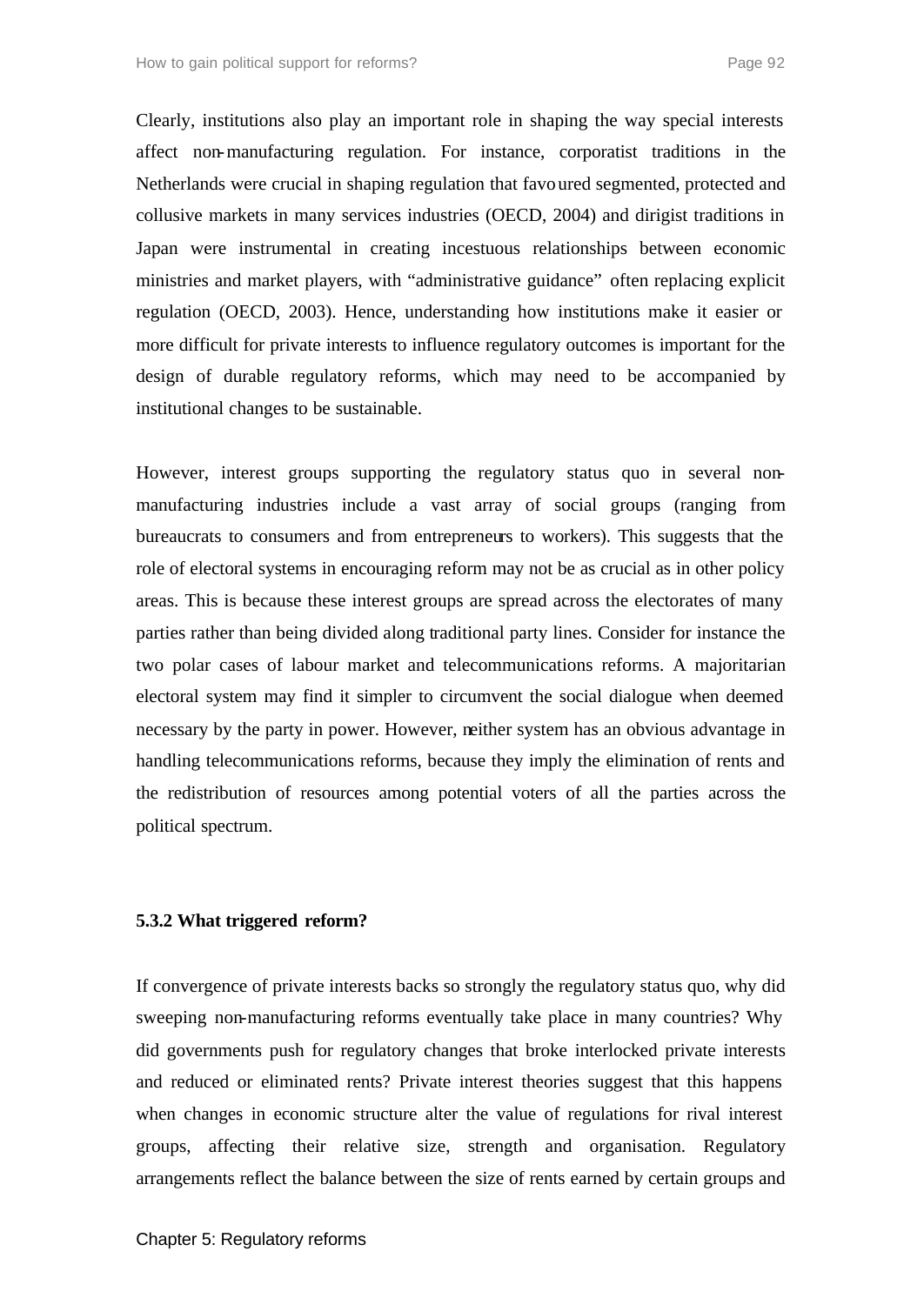the costs of regulation for other groups. They are stable when rents justify lobbying efforts that compensate for the opposite efforts of those that bear the costs. If the size and diffusion of costs is significantly increased, pressures for changing regulations may become overwhelming. In other words, as the deadweight losses of regulation rise, groups that benefit from it face greater opposition, and their drive for preserving existing regulatory arrangements becomes less successful.<sup>18</sup> But which underlying economic and political factors triggered and sustained the movement towards reform in OECD countries? While there is no one-size-fits-all explanation across countries and non-manufacturing industries, a certain number of common elements can be tentatively identified.

**Technical progress.** First, technical progress has been a powerful force that disrupted decades-old regulatory arrangements. By muting or reducing substantially scale economies, capacity constraints, and sunk costs, technical progress was instrumental in changing the value of regulations in several non-manufacturing industries, notably by increasing the leverage of potential new entrants and reducing consumer concerns. Moreover, in many industries, information and communication technologies (ICT) created opportunities to provide services and organise logistics in ways that also altered the value and the costs of regulation for different interest groups. More generally, the increased use of ICT has brought light on the cost (both for industry interests and for the public at large) of regulations that inhibit their development.

For instance, in telecommunications, the possibility to undercut the international tariffs of incumbent telecom providers through call-back services provided cream-skimming opportunities for new entrants. These threatened the financial balances of incumbents, who were constrained by strict tariff regulations on local and long-distance calls. <sup>19</sup> The costs of entry regulation in international and business services therefore became evident for users, and competition increased the burden of tariff regulation for

<sup>&</sup>lt;sup>18</sup> This line of reasoning has led some to argue that, eventually, regulatory arrangements have an inner tendency towards minimising the deadweight cost of regulations (Becker, 1983). However, there are good reasons to believe that convergence towards minimum cost regulations may not occur in practice (Rajan and Zingales, 2000).

<sup>&</sup>lt;sup>19</sup> It is worth noting that these cream-skimming activities were initially made possible by loopholes in an otherwise strict domestic regulatory environment. Loopholes were sometimes opened up by liberalisation in other countries.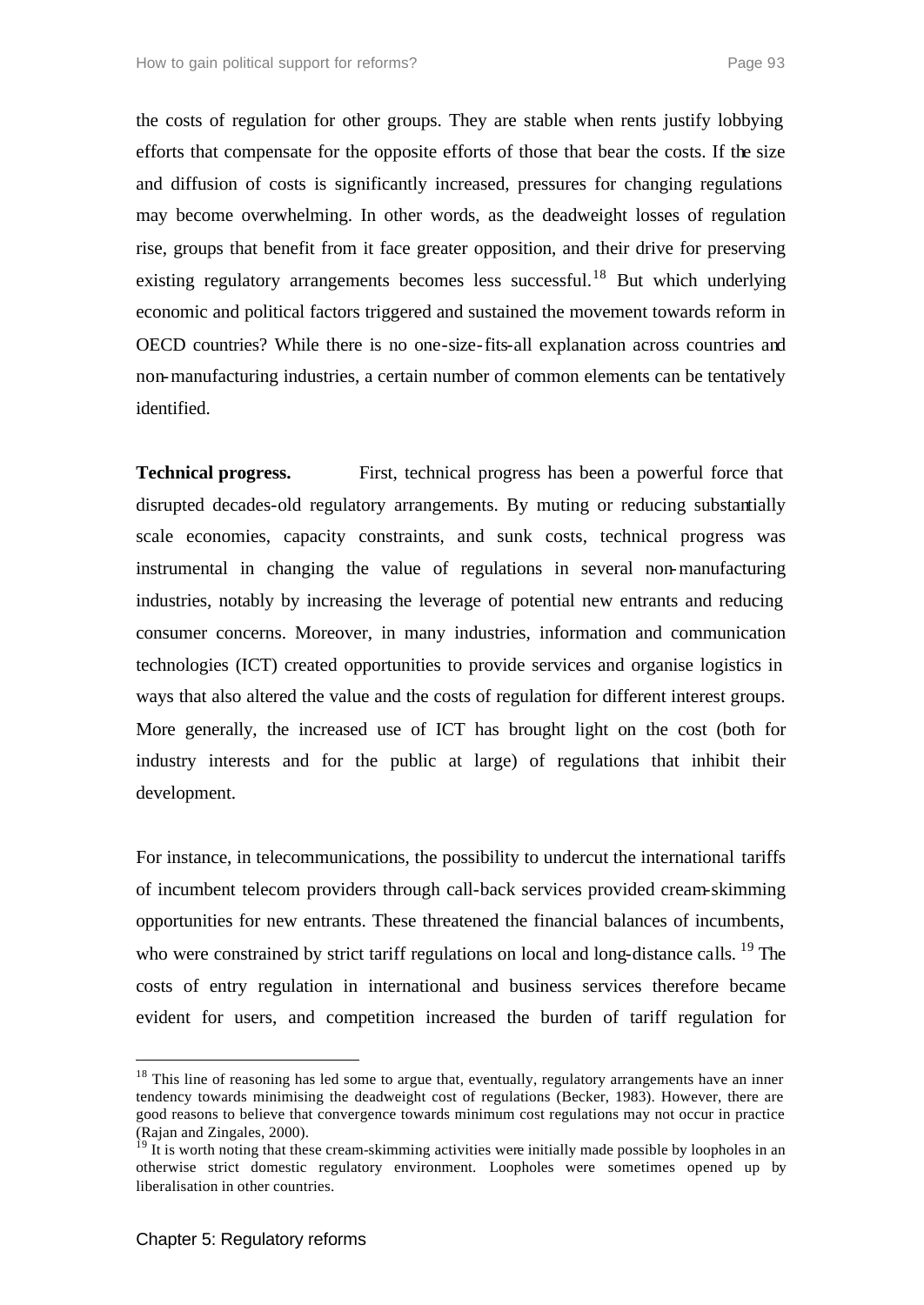incumbents. Similarly, the development of airwave communications provided a way around the incumbent's local loop for alternative service providers, and digital technologies created the room for a plurality of communications providers where only one, or at best a few, could previously be operating. This tamed natural monopoly arguments in favour of entry restrictions and created enormous pressures for opening access to networks and frequencies; at the same time lowering the value of these restrictions for network and frequency providers, i.e. incumbents and governments who now saw unused revenue opportunities under existing regulations.

Similar developments occurred in transport and energy industries. In road freight, ICT (e.g. electronic data transfers and satellite tracking systems) made it possible for large haulers to fully exploit economies of scale and scope, undermining support for regulatory devices aimed at preventing price competition and imposing quantitative restrictions on entry. In air transport, ICT made air traffic control, reservation systems and ticket management better able to meet a steeply rising traffic, increasing pressures for deregulation and shifting competition from quality to prices. Finally, while ICT also encouraged reform in the electricity supply industry (by easing the management of transmission flows and the functioning of a wholesale electricity market), another technological breakthrough –so-called Combined Gas Turbine (CGT) electricity generation– increased pressure for easing entry regulations in electricity supply by significantly lowering sunk costs in electricity generation (Steiner, 2000).

**Globalisation** Second, there are obvious linkages between developments in trade policies and non-manufacturing regulatory reform. As international competition in tradable goods and services widened, domestic producers sought lower prices for non-manufacturing intermediate inputs. At the same time, participation in trade agreements typically required ending government subsidies to these inputs. Hence, there was little alternative to reforms that promote efficiency and lower costs.

For instance, deepening trade integration generated pressures for regulatory changes aimed at increasing efficiency and demand-responsiveness in transport. Thus, the EU Single Market Programme is likely to have been instrumental in spurring reform of road freight regulations over the late 1980s and early 1990s, and rail freight regulations subsequently. In large countries, such as the United States, the same kind of pressures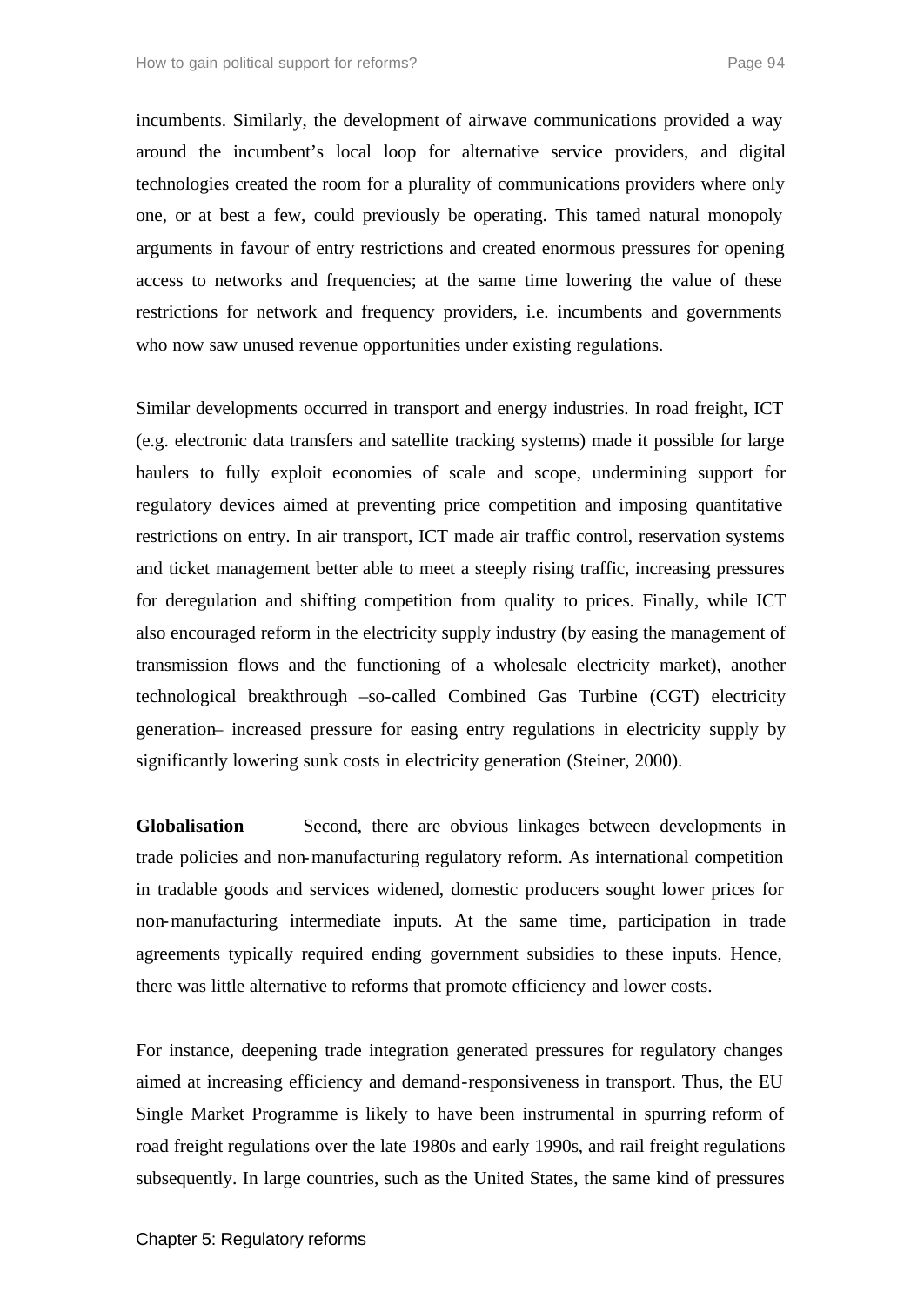for road freight reform may have arisen from increasingly severe competition among domestic manufacturing firms.<sup>20</sup> Moreover, efficient supply of telecommunications services was increasingly important for meeting international goods trade competition in the wake of the ICT revolution.

Finally, the very rise of trade in services over the past two decades (through crossborder supply, consumption abroad or establishment of foreign affiliates) also created pressures for further opening up and improving efficiency in non-manufacturing markets, not least because trade in services depends heavily upon efficient and competitive transport and communications industries (Mirza and Nicoletti, 2004). The link between services trade, FDI and regulatory reform will be further explored below, with reference to specific industries.

**Supranational constraints and new domestic institutions** Third, in a number of countries, supranational legal constraints (related to trade agreements) and newlycreated domestic institutions put mounting pressure on anticompetitive nonmanufacturing regulations over the past two decades. The clearest examples are the role played by the EC in fighting regulatory barriers to the internal EU market and the advocacy and/or judicial role played by competition authorities in several OECD countries, often in the wake of the creation of new and more incisive competition laws.

Beginning in the mid-1980s and with increasing strength in the run up to the 1993 Single EU Market and beyond, the EC has vigorously enforced provisions of the Treaty of Rome (e.g. against state aid and other barriers to competition) that had been "sleeping" for decades. Moreover, cogent pressure was put on EU member states to reform non-manufacturing regulations by means of EC directives (e.g. in telecommunications, rail and air transport, gas and electricity), which imposed precise timetables for reform and, eventually, court action in case of delayed implementation. While the complex reasons for the delayed activation of EC competition provisions (that had existed for decades) and the drive for imposing reform through legallybinding directives fall beyond the scope of this chapter, it is clear that EC action significantly altered the balance of power between partisans and opponents of the

 $20$  In the US, increasing rivalry between rail and road transport may also have played a role in eliminating regulations that had originally be established partly to protect the rail freight industry.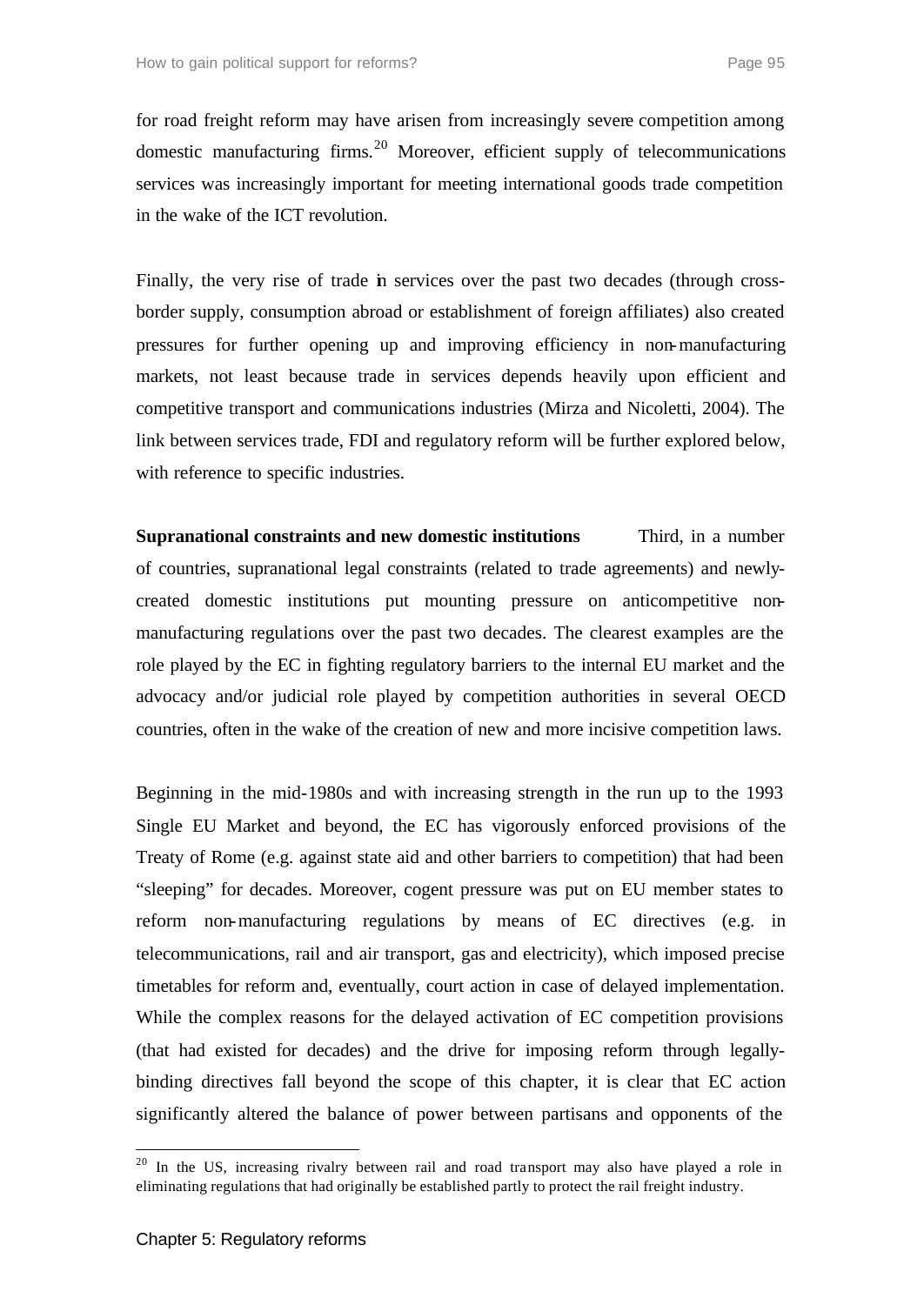status quo. Moreover, it provided politicians influenced by pro-reform interest groups with a formidable tool for shifting responsibility for the collateral damages generated by reforms to groups benefiting from the status quo, thereby minimising the electoral cost of reform.

The domestic legal and institutional framework also sought actively to break the regulatory status quo in a number of OECD countries. According to information collected by the OECD, 26 member countries either established or substantially improved their competition laws over the past two decades, essentially in the second half of the 1990s. Two examples will suffice. In Australia, two strong independent organizations (the Productivity Commission and the Competition and Consumer Commission) were created over the 1990s. The Productivity Commission is an influential review and advisory body on microeconomic policy and regulation that made credible most regulatory reforms implemented by the government over the past decade.<sup>21</sup> The Competition and Consumer Commission supported regulatory reforms by enforcing a new (1995) competition law that provides ample scope for curbing anticompetitive behaviour and ensuring competitively neutral access conditions to nonmanufacturing markets.<sup>22</sup> In Italy, a new competition law and competition authority (Autorità Garante della Concorrenza e del Mercato), equipped with both advocacy and law enforcement powers, was instrumental in encouraging half-hearted governments to push forward and, eventually, accelerate the implementation of EC directives in nonmanufacturing industries as well as, more generally, in promoting reform in service industries. In some of these industries (e.g. electricity and gas) this drive was also relayed by newly-created independent regulatory authorities. More generally, sectorspecific or multi-purpose regulatory authorities became widespread among OECD countries by the end of the 1990s (OECD, 2002).

 $21$  The Productivity Commission, created in 1998, is the last incarnation of a series of pro-reform institutions that stem from a body attached to the Industry Ministry whose original task was (paradoxically) to set tariffs and duties for protecting Australian products. Arguably, a series of external shocks (e.g. the fall in the world price of commodities and raw materials) and domestic developments (e.g. the need to provide manufacturing production with larger economies of scale than those offered by the internal market) created the political conditions that led to the progressive transformation of the original institution into a pro-reform body.

 $22$  The ACCC is a unique case among OECD countries of a competition authority that also has responsibility for regulation of network industries, which are usually assigned to ministries or separate regulatory authorities in other countries.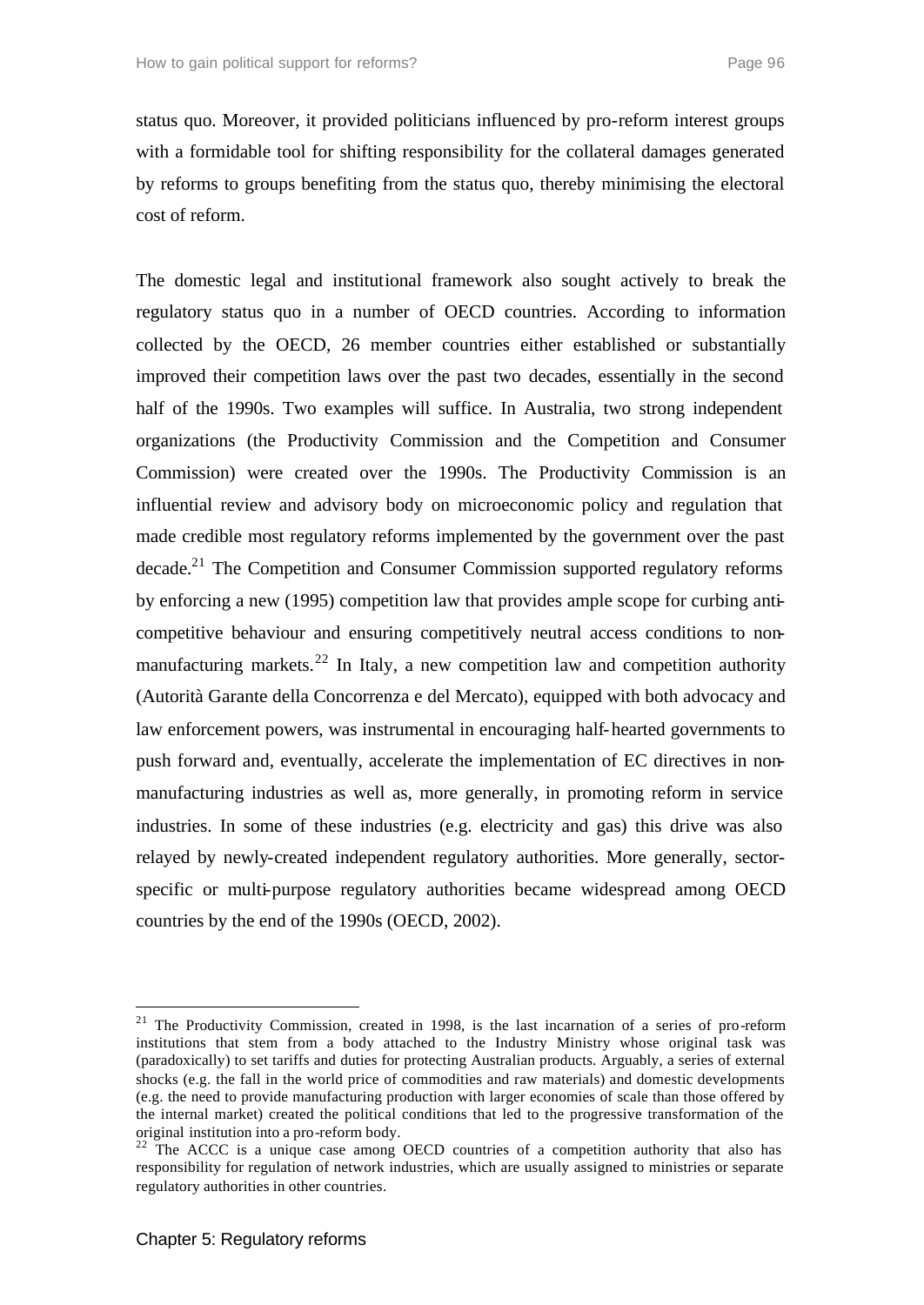### **5.4 Policy convergence or divergence?**

If reform was largely triggered by global economic changes and widespread institutional reform, one would expect reforms to be largely synchronous across countries. Thus, the first issue raised by OECD-wide reform patterns is that of convergence: to what extent has the general movement towards reform made product markets more alike across countries? One way to look at this would be to estimate the tendency of the indicators of reform, accounting for different initial conditions across countries. However, this is too demanding, since there are a host of country-specific factors, some independent of political economy influences, which may lead countries to converge to *different* levels of regulation in the long run. For instance, common arrangements may be impossible due to differences in the technologies used for supplying some non-manufacturing services (in turn reflecting differences in natural resource endowments or past political choices), in income inequality or in the balance between rural and urban areas or in the size and/or geographical location of the countries.

Political economy factors themselves can influence the level of regulation which is viable in the long run in a specific country or industry. For instance, widespread public ownership can make it more difficult to liberalise a market, not least because the incumbent (and stakeholders in it) has a more powerful "voice" than potential new entrants, and that soft budget constraints may make it easier to buy support. By contrast, reforms implemented by trading partners can stimulate domestic interest groups to lobby for them more forcefully, due to both the demonstrative effects of foreign reforms and the need to maintain the relative competitiveness of domestic firms.<sup>23</sup> A similar influence can be also exerted in a specific industry by reforms implemented in other industries, some of which can share the same structure and raise the same concerns among the users of their services (e.g. gas and electricity): success (or failure) to solve the complex regulatory issues arising after liberalisation in an industry can make reform more (or less) likely in another related industry. As

<sup>&</sup>lt;sup>23</sup> Moreover, as already mentioned, liberalisation in one country may provide a loophole for escaping strict regulation in another country, offering the opportunity to cream-skim the rents earned by incumbents in the regulated country. This may encourage cross-country convergence towards reform. Examples in telecommunications and finance abound.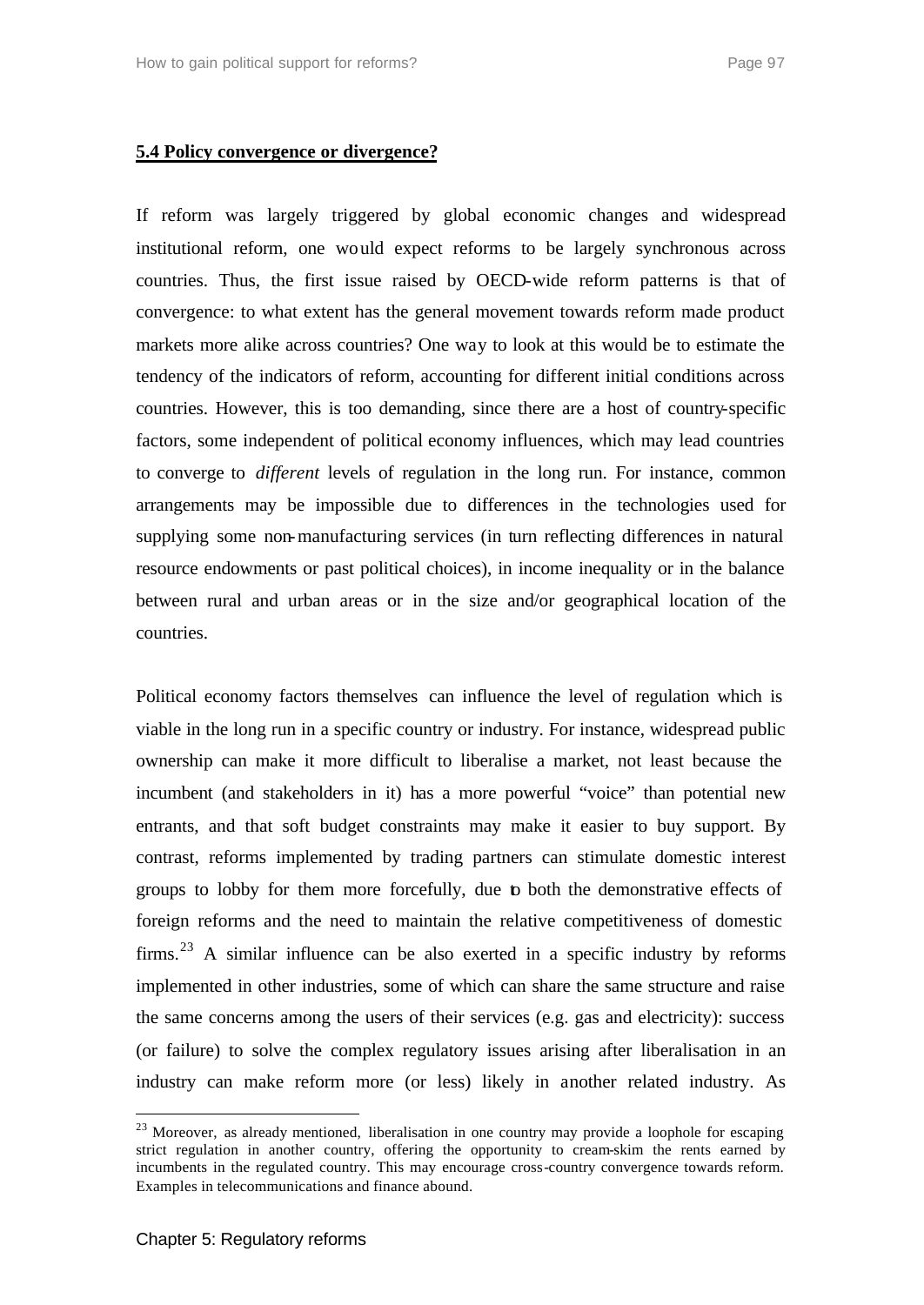explained in more detail below, cross-industry reform spillovers can also be related to input complementarities, such as between financial and communications services. $24$ Finally, as mentioned above, the acceptable level of reform can be influenced by supranational rules, such as EC directives. All these effects influence the regulatory environment that is structurally or politically affordable in the long run.

| <b>Dependent variable</b>             |                | <b>Regulation net of public ownership</b> |          |         |  |  |  |  |
|---------------------------------------|----------------|-------------------------------------------|----------|---------|--|--|--|--|
| <b>Explanatory variables</b>          |                |                                           |          |         |  |  |  |  |
| $Regulariont-1$                       | 0.06           | 0.07                                      | $-0.13$  | $-0.12$ |  |  |  |  |
|                                       | 7.14           | 6.58                                      | $-5.56$  | $-5.39$ |  |  |  |  |
| <b>EU</b> membership                  | $-0.03$        |                                           |          |         |  |  |  |  |
|                                       | $-1.8$         |                                           |          |         |  |  |  |  |
| $Regularion_{t-1} * EU$ membership    |                | $-0.003$                                  | $-0.004$ | 0.001   |  |  |  |  |
|                                       |                | $-0.32$                                   | $-0.52$  | 0.14    |  |  |  |  |
| <b>Public ownership</b>               |                |                                           | 0.06     | 0.05    |  |  |  |  |
|                                       |                |                                           | 2.71     | 2.37    |  |  |  |  |
| <b>Regulation in trading partners</b> |                |                                           | 0.21     | 0.15    |  |  |  |  |
|                                       |                |                                           | 8.38     | 3.98    |  |  |  |  |
| <b>Common time trend</b>              |                |                                           |          | $-0.01$ |  |  |  |  |
|                                       |                |                                           |          | $-1.92$ |  |  |  |  |
| <b>Country fixed effets</b>           | N <sub>o</sub> | Yes                                       | Yes      | Yes     |  |  |  |  |
| <b>Period</b>                         | 1975-1998      |                                           |          |         |  |  |  |  |
| <b>Countries</b>                      | 21             |                                           |          |         |  |  |  |  |
| <i><b>Observations</b></i>            | 483            | 483                                       | 479      | 479     |  |  |  |  |
| $\boldsymbol{R}^2$                    | 0.1            | 0.12                                      | 0.26     | 0.27    |  |  |  |  |
| <b>F</b> -test                        |                |                                           | 3.23     | 2.01    |  |  |  |  |
| Variance inflation factor             |                |                                           |          | 5.03    |  |  |  |  |

| Table 5.1: Convergence in regulation, overall |  |  |  |
|-----------------------------------------------|--|--|--|
|-----------------------------------------------|--|--|--|

T-statistics in italics. All regressions include a constant term

(Results are based on average regulation in 7 non-manufacturing industries)

Controlling for country-specific effects and some of the political economy factors that may affect long-run levels of regulation, Tables 5.1 and 5.2 report the results of convergence equations concerning both overall and industry-specific levels of product market regulation.<sup>25</sup> We first report simple OLS regressions checking for absolute convergence among OECD countries (a negative coefficient for Regulation<sub>-1</sub> indicates absolute convergence). We then look for *conditional* convergence by means of fixed effects panel regressions, controlling for public ownership, reforms implemented in the

<sup>&</sup>lt;sup>24</sup> Another source of inter-industry reform spillovers are related to competition across services, such as competition between the insurance and banking industries (Kroszner and Strahan, 2000). Efficiency gains by one industry may spur requests for liberalisation in the other industry as well.

<sup>&</sup>lt;sup>5</sup> IMF (2004) has also analyzed convergence in regulatory frameworks, using a different set of regulatory indicators and explanatory variables. Their focus was only on economy -wide developments in product market regulation and mainly on political and conjunctural factors affecting them. Some of their results (e.g. on the influence of reforms in trading partners) are simila r to ours.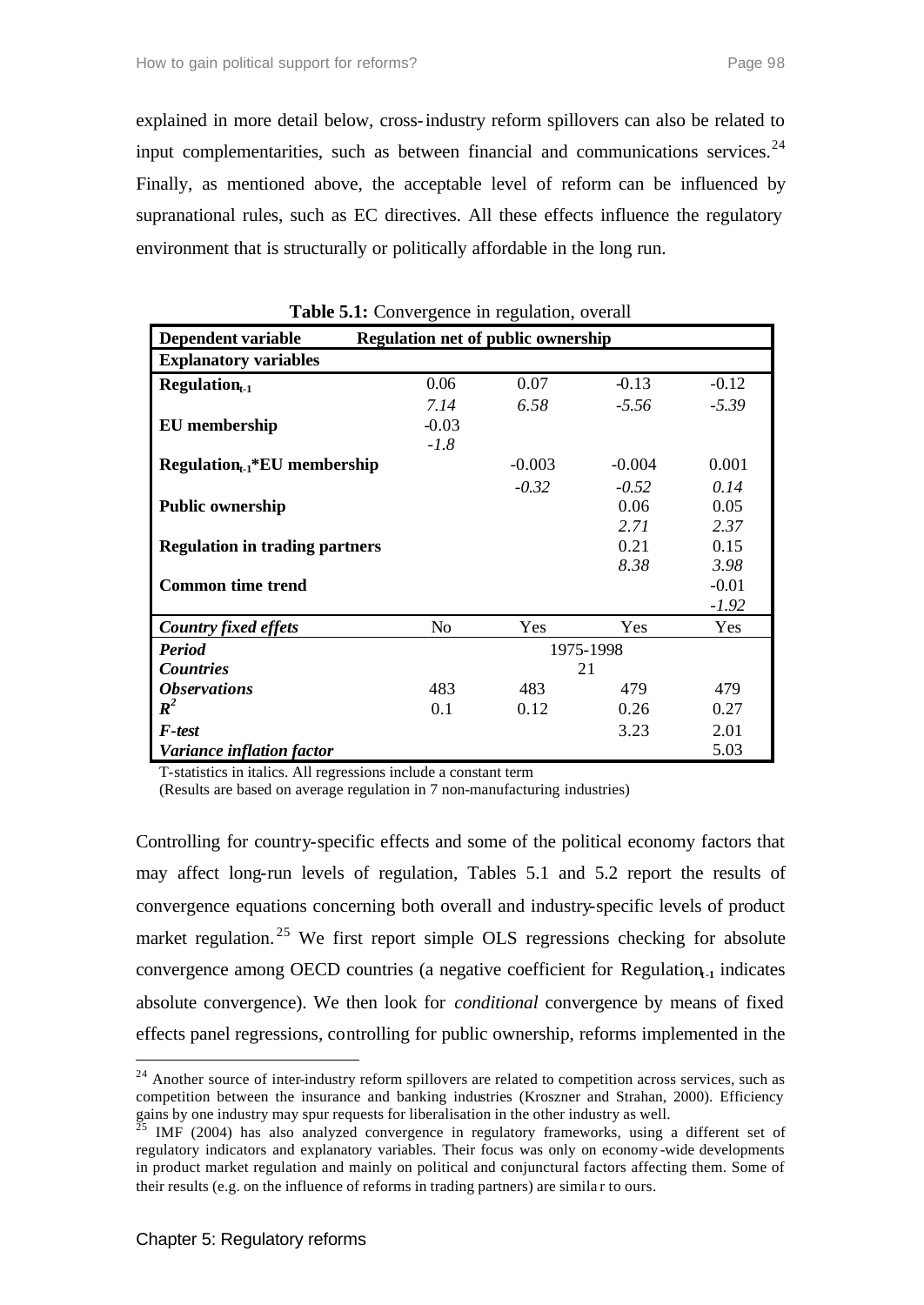three main trading partners and in other industries of each country, and participation in the Single Market Programme (SMP). The overall variance explained by the convergence equations is low. However, several conclusions stand out.

Confirming the results suggested by visual inspection of Figure 5.1 above, over the 1975-98 period there was no absolute convergence in regulation among OECD countries, with the notable exception of road freight. There even appeared to be absolute *divergence*, particularly so in the telecommunications industry. However, controlling for country-specific effects and other political economy influences suggests that there was *conditional* convergence, strongest in air transport and weakest in the gas industry. These results are robust to the inclusion of a common time trend.<sup>26</sup>

The political economy effects operate as follows: $27$ 

- Participation in the SMP tends to lower overall regulation in the long-run, though this effect can only be detected in air transport. However, what is most surprisingly is that SMP participation not only did *not* speed up convergence to lower levels of regulation. To the contrary, it tended to slow it down in industries such as road freight, air transport, post and telecommunications.
- As expected, public ownership tends to raise long-run levels of overall regulation (though this effect is sensitive to model specification), with the effect being particularly strong in network industries such as post, electricity and rail transport.
- Reforms in trading partners stimulate reforms at home, even controlling for the effect of participation in the SMP and a common time trend across countries.
- Reforms in other industries within a country appear to have a positive influence in all industries, suggesting a tendency for reforms to spill over across industry.

These results have some policy implications: (i) the timing of SMP implementation has been too slow and out of line with developments in non-EU countries, especially in competitive industries; (ii) the viability of reforms would have been increased by more extensive privatisations, especially in network industries; (iii) reforms in other

 $^{27}$  The effects reported below do not appear driven by multicollinearity among the explanatory variables. The variance inflation factor remains well below the rule-of-thumb critical level of 10 in all regressions.

<sup>&</sup>lt;sup>26</sup> At the industry level, a common trend towards reform appears to be particularly strong in competitive industries such as road and air transport.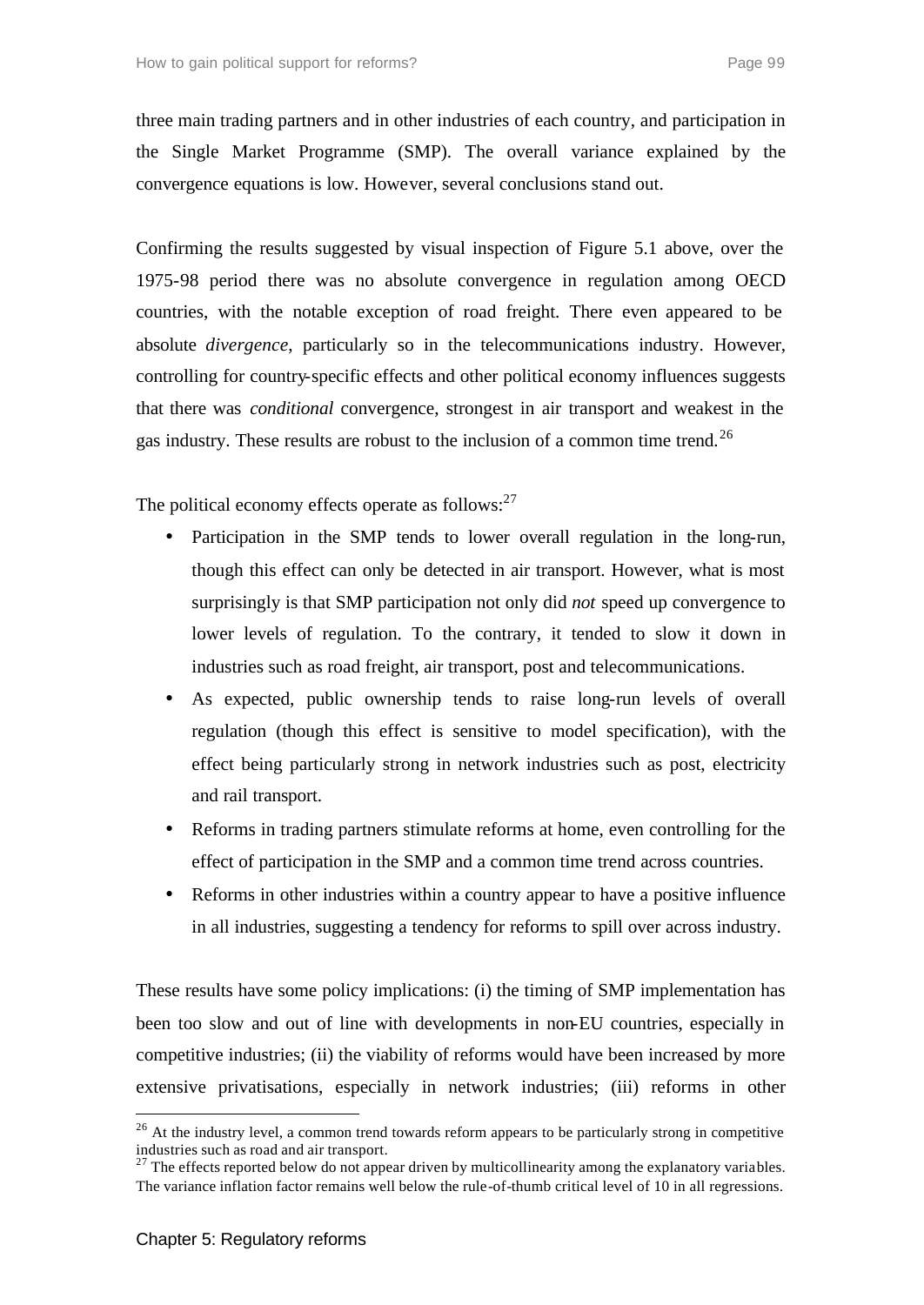countries and industries set up a virtuous circle which make liberalisation easier: information and international benchmarking can play an important role in gaining support for reform. Some of these implications are further explored in the next section.

| Dependent variable                | Regulation net of public ownership |               |                    |                         |              |              |                            |              |              |                     |                    |                                          |
|-----------------------------------|------------------------------------|---------------|--------------------|-------------------------|--------------|--------------|----------------------------|--------------|--------------|---------------------|--------------------|------------------------------------------|
|                                   | <b>Telecoms</b>                    |               |                    | Post                    |              |              | Electricity                |              |              | Gas                 |                    |                                          |
| <b>Explanatory variable</b>       |                                    |               |                    |                         |              |              |                            |              |              |                     |                    |                                          |
| $Regulationt-1$                   | 0.06                               | $-0.24$       | $-0.23$            | $-0.02$                 | $-0.22$      | $-0.22$      | 0.04                       | $-0.16$      | $-0.17$      | 0.002               | $-0.1$             | $-0.1$                                   |
| EU membership                     | 3.74<br>$-0.03$<br>$-0.77$         | $-8.47$       | $-8.18$            | $-1.49$<br>0.04<br>1.17 | $-6.6$       | $-6.95$      | 2.14<br>$-0.01$<br>$-0.02$ | $-5.82$      | $-6.05$      | 0.3<br>0.02<br>0.94 | -4.1               | $-4.13$                                  |
| $Regulation_{t-1}$ *EU membership |                                    | 0.06<br>3.66  | 0.06<br>3.89       |                         | 0.05<br>2.75 | 0.05<br>2.67 |                            | 0.04<br>205  | 0.03<br>1.48 |                     | 0.02<br>1.76       | 0.02<br>1.47                             |
| Public ownership                  |                                    | 0.04<br>1.9   | 0.04<br>1.5        |                         | 0.23<br>4.22 | 0.24<br>4.01 |                            | 0.09<br>2.22 | 0.1<br>2.51  |                     | $-0.01$<br>$-0.88$ | $\overline{\phantom{0}}$ .01<br>$-0.079$ |
| Requlation in other industries    |                                    | 0.41<br>10.95 | 0.36<br>6.96       |                         | 0.17<br>6.08 | 0.17<br>43   |                            | 0.23<br>7.76 | 0.3<br>5.99  |                     | 0.09<br>5.75       | 0.11<br>4.34                             |
| Common time trend                 |                                    |               | $-0.01$<br>$-1.29$ |                         |              | 0<br>0.1     |                            |              | 0.1<br>1.68  |                     |                    | 0.003<br>0.92                            |
| Country fixed effets              | <b>No</b>                          | Yes           | Yes                | Nb                      | Yes          | Yes          | Nb                         | Yes          | Yes          | No                  | Yes                | Yes                                      |
| Period                            |                                    | 1975-98       |                    |                         | 1975-98      |              |                            | 1975-98      |              |                     | 1975-98            |                                          |
| <b>Countries</b>                  |                                    | 21            |                    |                         | 21           |              |                            | 21           |              |                     | 21                 |                                          |
| <b>Observations</b>               | 483                                | 483           | 483                | 483                     | 483          | 483          | 483                        | 483          | 483          | 483                 | 483                | 483                                      |
| $R^2$                             | 0.03                               | 0.29          | 0.3                | 0.01                    | 0.17         | 0.17         | 0.01                       | 0.17         | 0.18         | 0                   | 0.12               | 0.12                                     |
| Variance inflation factor         |                                    |               | 3.96               |                         |              | 3.59         |                            |              | 3.66         |                     |                    | 4.53                                     |

# **Table 5.2. Convergence in regulation: industry-level**

| Dependent variable                |           | Requlation net of public ownership |         |          |          |          |          |         |         |  |  |  |
|-----------------------------------|-----------|------------------------------------|---------|----------|----------|----------|----------|---------|---------|--|--|--|
|                                   | Road      |                                    |         |          | Air      |          | Rail     |         |         |  |  |  |
| <b>Explanatory variable</b>       |           |                                    |         |          |          |          |          |         |         |  |  |  |
| $Requiredation_{t-1}$             | $-0.04$   | $-0.2$                             | $-0.22$ | $-0.005$ | $-0.41$  | $-0.42$  | $-0.004$ | $-0.25$ | $-0.25$ |  |  |  |
|                                   | -3.36     | $-7.62$                            | $-8.31$ | $-0.27$  | $-12.88$ | $-13.73$ | $-0.29$  | -8.16   | $-8.15$ |  |  |  |
| EU membership                     | 0.04      |                                    |         | $-0.11$  |          |          | 0        |         |         |  |  |  |
|                                   | 0.7       |                                    |         | -1.54    |          |          | 0.03     |         |         |  |  |  |
| $Regulation_{t-1}$ *EU membership |           | 0.14                               | 0.15    |          | 0.18     | 0.18     |          | 0.02    | 0.02    |  |  |  |
|                                   |           | 6.12                               | 6.6     |          | 8.11     | 8.41     |          | 1.53    | 1.41    |  |  |  |
| <b>Public ownership</b>           |           |                                    |         |          | $-0.06$  | $-0.06$  |          | 0.1     | 0.09    |  |  |  |
|                                   |           |                                    |         |          | $-1.48$  | $-1.64$  |          | 4.12    | 4.09    |  |  |  |
| Requlation in other industries    |           | 0.2                                | 0.08    |          | 0.84     | 0.71     |          | 0.15    | 0.16    |  |  |  |
|                                   |           | 4.91                               | 1.36    |          | 11.62    | 8.46     |          | 7.89    | 5.31    |  |  |  |
| Common time trend                 |           |                                    | $-0.03$ |          |          | $-0.02$  |          |         | 0.002   |  |  |  |
|                                   |           |                                    | $-3.33$ |          |          | $-2.87$  |          |         | 0.41    |  |  |  |
| Country fixed effets              | <b>No</b> | Yes                                | Yes     | Nb       | Yes      | Yes      | Nb       | Yes     | Yes     |  |  |  |
| Period                            | 1975-98   |                                    |         | 1975-98  |          |          | 1975-98  |         |         |  |  |  |
| <b>Countries</b>                  |           | 21                                 |         |          | 21       |          |          | 21      |         |  |  |  |
| <b>Observations</b>               | 483       | 483                                | 483     | 483      | 483      | 483      | 483      | 483     | 483     |  |  |  |
| $R^2$                             | 0.02      | 0.15                               | 0.17    | 0.01     | 0.33     | 0.34     | 0        | 0.18    | 0.18    |  |  |  |
| Variance inflation factor         |           |                                    |         |          |          | 3.3      |          |         | 3.4     |  |  |  |

T-statistics in italics. All regressions include a constant term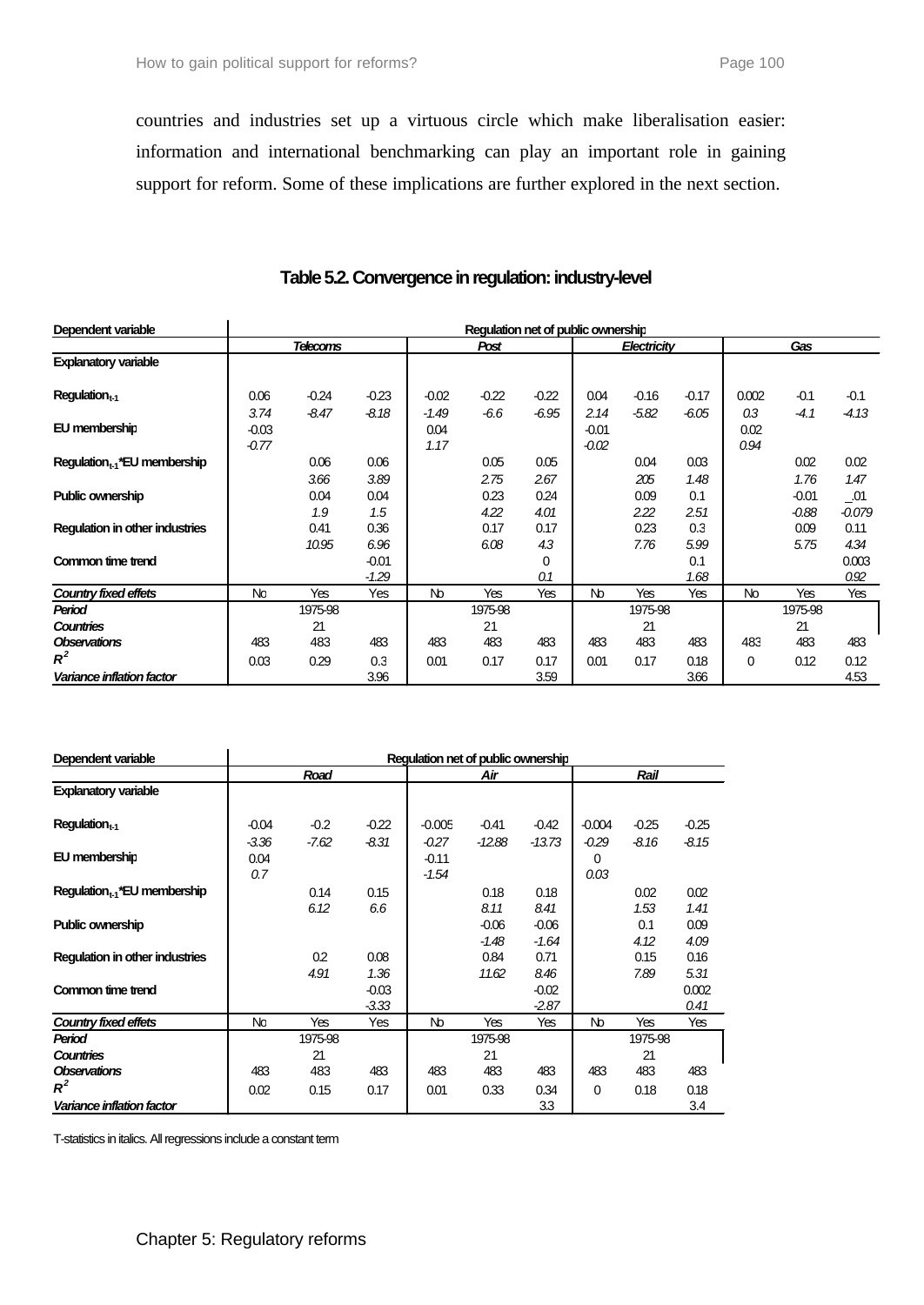#### **5.5. Explaining differences in reforms patterns**

As highlighted in previous sections, product market reforms imply transitional costs and redistribution, and hence spur resistance from interest groups. Therefore, the crosscountry pattern of reforms is affected by a number of factors, including the influence of the main actors that stand to gain or lose, the amount of rents to be earned or foregone, and the framework conditions (e.g. rules and economic structure) in which reforms are implemented. Apart from politicians, the main actors are consumers, workers (both insiders and outsiders), firms (both incumbents and new entrants) and public entrepreneurs. Rents include those deriving from both market power (markups) and bargaining power (wage premia); and, apart from political systems and leadership, framework conditions include technology, the institutional setting, the size of initial market distortions and the external constraints under which policy is implemented.

To study how these factors interact at the level of country aggregates is daunting because many of them differ depending on the market to which reform policies apply. It is useful therefore to take an industry-level approach to the analysis of the political economy of product market reforms. We first look at measures of the gains to be reaped by consumers and firms, assuming that reforms tend to lower the prices of both final products bought by consumers and intermediate products used as production inputs by firms. We then turn to the evidence concerning the losses that incumbent firms and insider workers can expect from reforms, assuming that these tend to reduce rents as well as market or bargaining power. Finally, against the background of potential gains and losses to be expected by different actors, we examine in more detail the framework conditions that are likely to facilitate or impede reforms.

It is important to keep in mind that this analysis can only be very rough and patchy because cross-country data on features that could potentially affect the extent and the timing of reforms are not widely available. In particular, much of the available data cover three broad industry aggregates –electricity, gas and water, transport and storage, post and telecommunications– generally for a single year and a subset of OECD countries. Moreover, the fact that the subset of countries covered varies according to the indicator and the industry makes multivariate econometric analyses impossible and,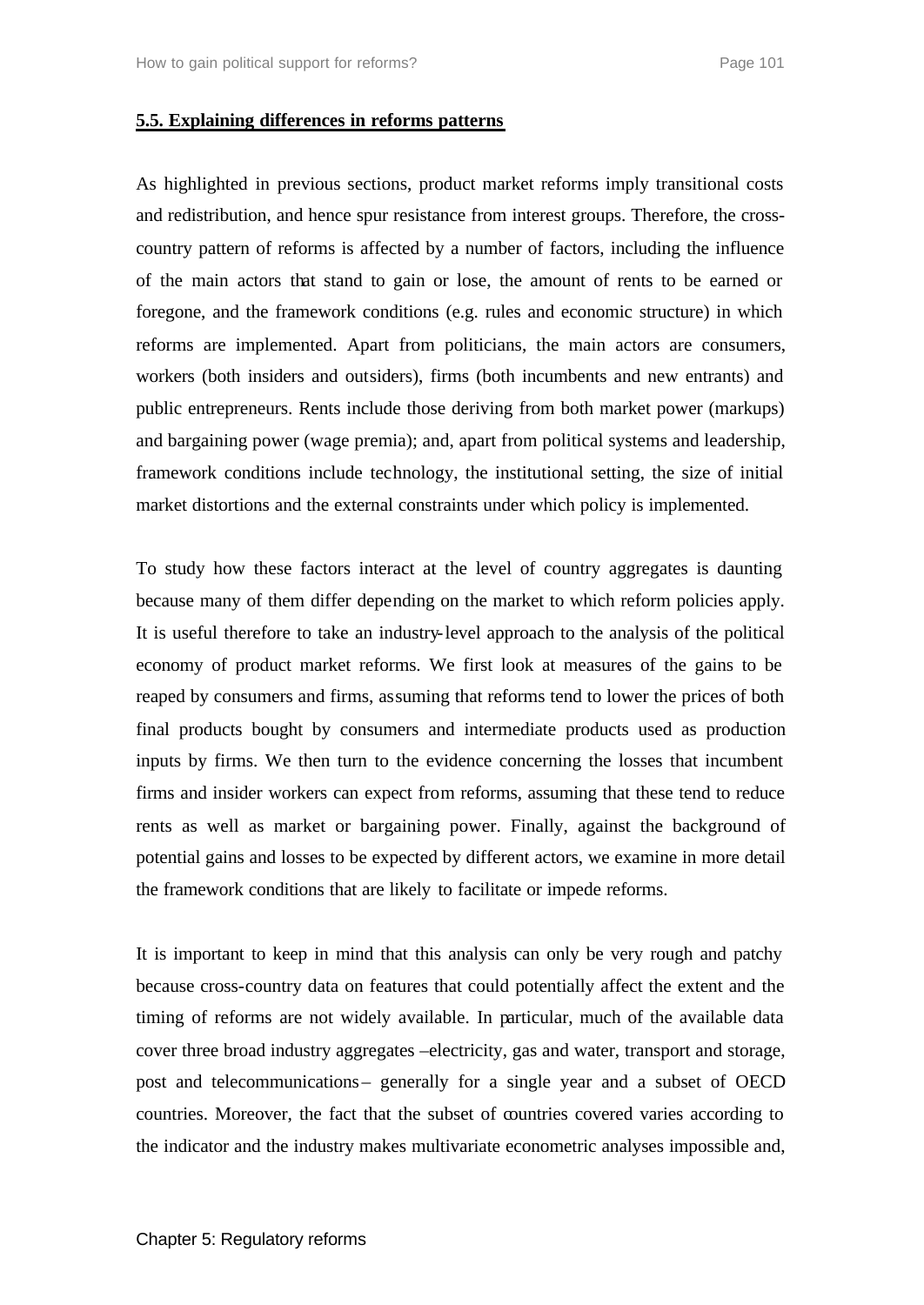therefore, one is confined to looking at simple bivariate relationships.<sup>28</sup> The reader should be warned at the outset that this also makes it impossible to address the obvious endogeneity and causality issues that arise when comparing regulatory reforms to the economic outcomes associated with them.

## **5.5.1 Factors affecting perceived gains**

The attitude of final and intermediate consumers of the products that are being liberalised is crucial for the success of reforms. Workers and entrepreneurs are first of all final consumers acting to maximise their own welfare. So, one would expect that consensus for reforms depends on their perceived repercussions on the purchasing power of consumers, as well as on the expected fall in input costs (or enhancements in quality and variety of the goods or services). Moreover, the intensity of their preferences for reform will depend on the *share* of the consumers' and final producers' expenditures that are affected by reforms. From this point of view, it is not surprising that, of all reforms, liberalisation of trade for manufactured goods was the front-runner and the least controversial (at least until recently): it was a relatively secure way to increase purchasing power and the range and quality of goods for a majority of consumers as well as to reduce the cost and increase the range and quality of inputs for a majority of firms.

When looking at non-manufacturing, matters are more complex, though the same logic should broadly continue to apply. On the final consumer side, part of the increased complexity stems from the fact that, in many of these industries, the uncertainty of reform outcomes –which we have ignored so far– becomes much larger. This is especially true in areas where the existence of natural monopoly elements or other market imperfections makes outcomes heavily dependent on the ability of policymakers to design regulation that accounts for information asymmetries, and mimics competitive outcomes. Furthermore, while trade protection generally distorts relative prices in favour of a very limited part of the population, restrictive non-manufacturing regulation often translates into substantial subsidies given to a relatively large part of

<sup>&</sup>lt;sup>28</sup> A detailed description of data sources, definitions and coverage is contained in the annex, p122.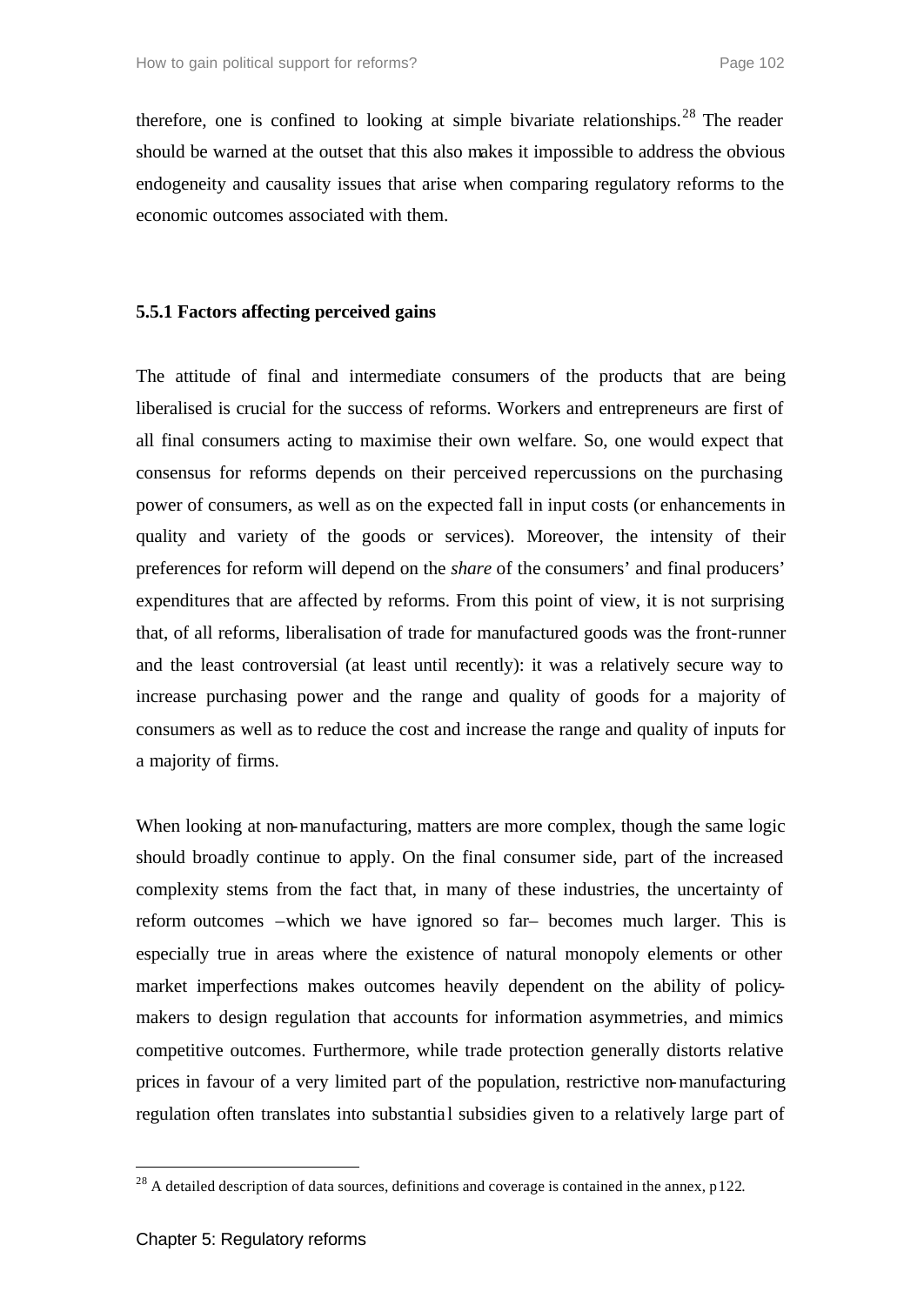consumers (e.g. prices well below cost in local transport, low electricity use or local fixed telecommunications). Thus, there can be powerful forces pushing final consumers towards a status quo bias (See Chapter 2). On the side of intermediate consumers, things are complicated by the fact that entrepreneurs in non-manufacturing industries often operated in a "closed-loop" until recently. They formed, therefore, a solid (and in some industries large) social block against change, opposing the widespread support for reform among manufacturing entrepreneurs. Due to these complications, in utilities and service industries, the influence of the share of final and intermediate consumption concerned by the reform is likely to be more ambiguous than in manufacturing.



Figure 5.4. Regulatory reform vs. intermediate and final consumption (by country and industry)

Figure 5.4 (Panels A and B) plots a measure of country-specific reform in three broad non-manufacturing aggregates (the percentage change in the corresponding indicators over the 1975-98 period) against the shares represented by these aggregates in intermediate and final consumption (respectively) in the early 1990s.  $29$  These simple bivariate relationships can only give a suggestive feeling of the underlying phenomena,

<sup>&</sup>lt;sup>29</sup> Here and in the remainder of this section, summary indicators of reform for industry aggregates were obtained by weighting the indicators for the individual industries (shown in the previous section) with the average OECD shares of each industry in total business sector employment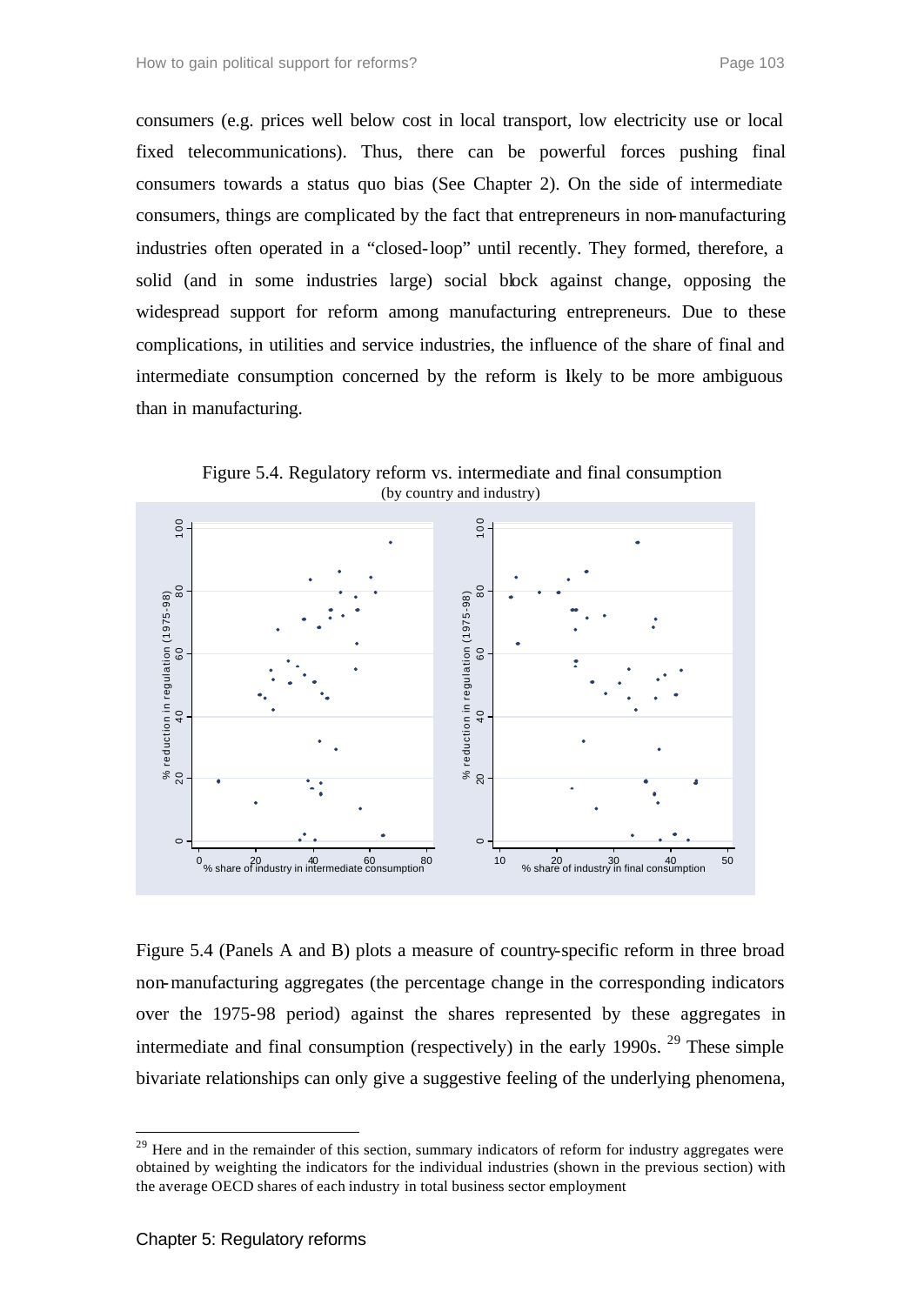not least because they fail to properly account for potential endogeneity problems.<sup>30</sup> However, judging from them, it appears that larger shares in *intermediate* consumption are indeed associated with wider *changes* in regulation, while larger shares in *final* consumption are associated with a greater regulatory *persistence*. Put differently, industries that undergo deeper reforms are those accounting for a larger share of firms' inputs and a smaller share of consumers' budget. This suggests that economy-wide pressures for reform are stronger when these are likely to affect significantly economywide production costs, but opposite pressures come from the consumers' side (more on this below).  $31$ 

Given the cross-industry reform spillovers identified in the previous section, the implication for policy could be to reform first industries that produce important intermediate inputs but do not represent significant shares of consumer expenditures. This could contribute to explain why road freight was among the industries to be reformed earliest in most OECD countries. Another implication is that communication campaigns aimed at carefully explaining the expected benefits of reform, possibly supported by the successful experiences of other countries or industries, and reducing unjustified fears concerning the consequences of reform, are likely to increase the political viability of reform. Where these fears are justified, reform policies should contemplate compensation mechanisms for consumers that are likely to be harmed. For instance, as telecommunications services were being liberalised, several OECD countries created mechanisms through which the costs related to universal service obligations imposed on incumbent operators (or new entrants alike) could continue to be financed even after the necessary realignment of tariffs on costs and the elimination of state aid to telecommunications companies (for examples, see Gonenç *et al.*, 2001).

<sup>&</sup>lt;sup>30</sup> Of course, there is also an obvious endogeneity problem when one tries to relate consumption or input shares to reform, since these shares may change over time precisely as a consequence of reform.

<sup>&</sup>lt;sup>31</sup> By and large, the same kind of bivariate relationships continue to hold at the level of the single industry aggregates. However, the negative link between consumer shares and regulatory reform appears to be most evident in the energy sector.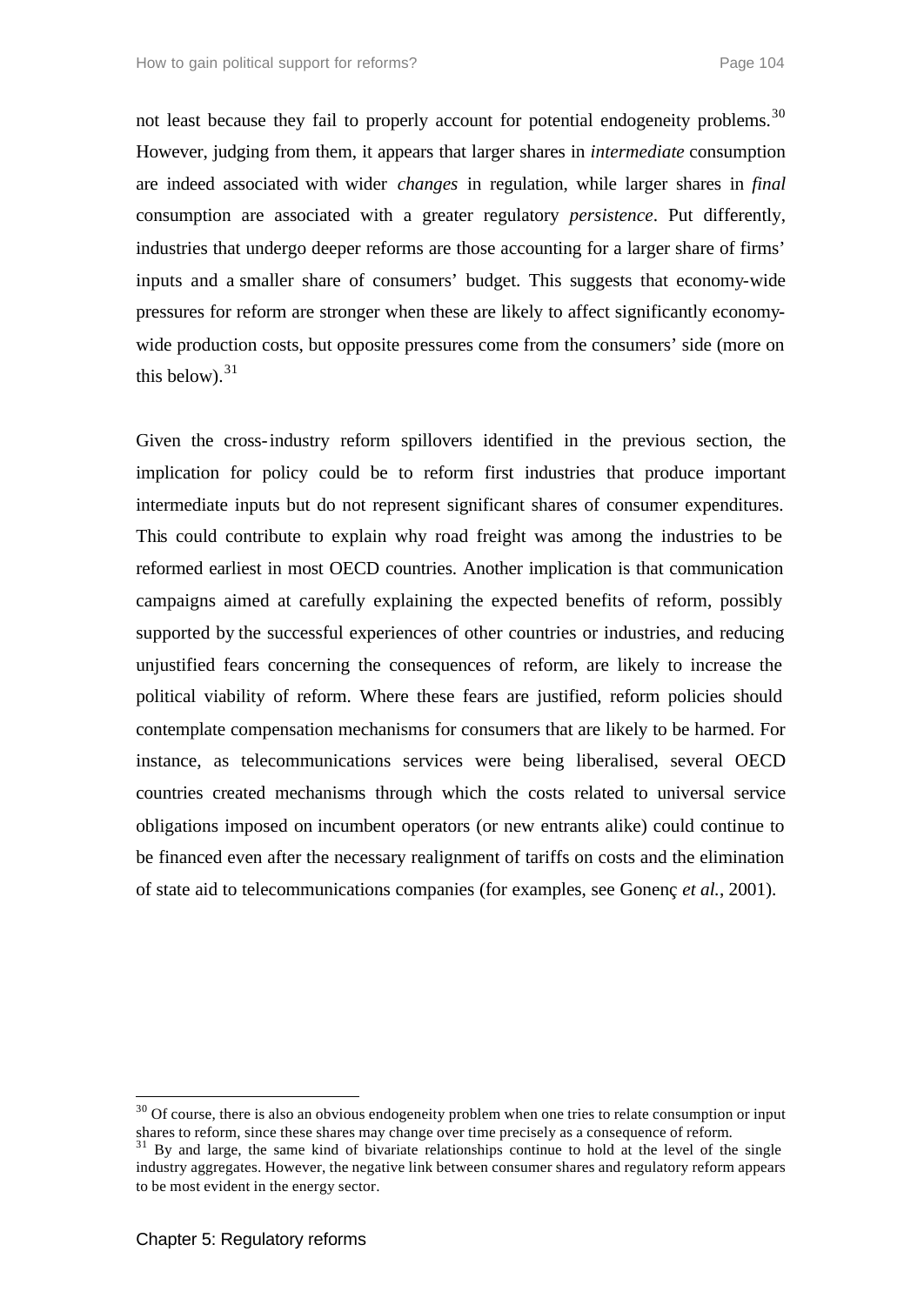## **5.5.2 Factors affecting perceived losses**

What distinguishes true product market reform from other redistributive policies is that it involves taking away rents (often reducing or modifying perceived "acquired" rights) across social groups, including those accruing to the natural constituencies of the political majority in power –for example, competition policies affect the rents of both entrepreneurs and their workers that share the same rents. Therefore, resistance from the beneficiaries of such rents or acquired rights is the major stumbling block on the road to reform.<sup>32</sup>. Of course, the strength of resistance in an industry is affected by the size of rents and by the ability of workers and firms to organise and coordinate (see Chapter 2). This relates both to the intrinsic characteristics of the industries and to the degree of market and bargaining power allowed by product and labour market institutions. Clearly, ceteris paribus, the higher the actual and prospective rents, the larger are the incentives to preserve and/or increase market or bargaining power.

**Workers' rents and resistance to change** While it is difficult to account empirically for all the factors described above, information on some of them is available on a cross-country cross-industry basis. Wage premia in the 1990s for nonmanufacturing industries, for instance, have been recently estimated by Jean and Nicoletti (2001). Premia, however, do not exhaust the description of rents accruing to workers in sheltered markets, because a large part of them can take non-pecuniary forms (such as lower work effort, job security, etc.). In fact, Jean and Nicoletti (2004) show that, especially in industries in which public ownership is significant, nonpecuniary rents can be more important than wage premia, leading to a non-monotonic relationship between premia and product market regulation (including public ownership). Non-pecuniary rents are difficult to measure, but a very imperfect proxy for them can be job tenure: long job tenures could both reflect these rents and contribute to maintaining the bargaining power by increasing the influence of insiders.

<sup>&</sup>lt;sup>32</sup> This resistance is further enhanced by the fact that some of the rents are "capitalised" out of the economic system (the "taxicab medallion problem"), so that they are embodied in the price of assets or factor incomes of some agents, even though they did not originally benefit from the redistributive policies (e.g. subsidies, discretional licensing systems, etc.) that generated the rents. In these cases, natural resistance against reforms that eliminate rents is compounded by a feeling of unfairness *vis-à-vis* policy outcomes that makes the political viability of reforms even more difficult. [We owe this point to Koromzay, 2004].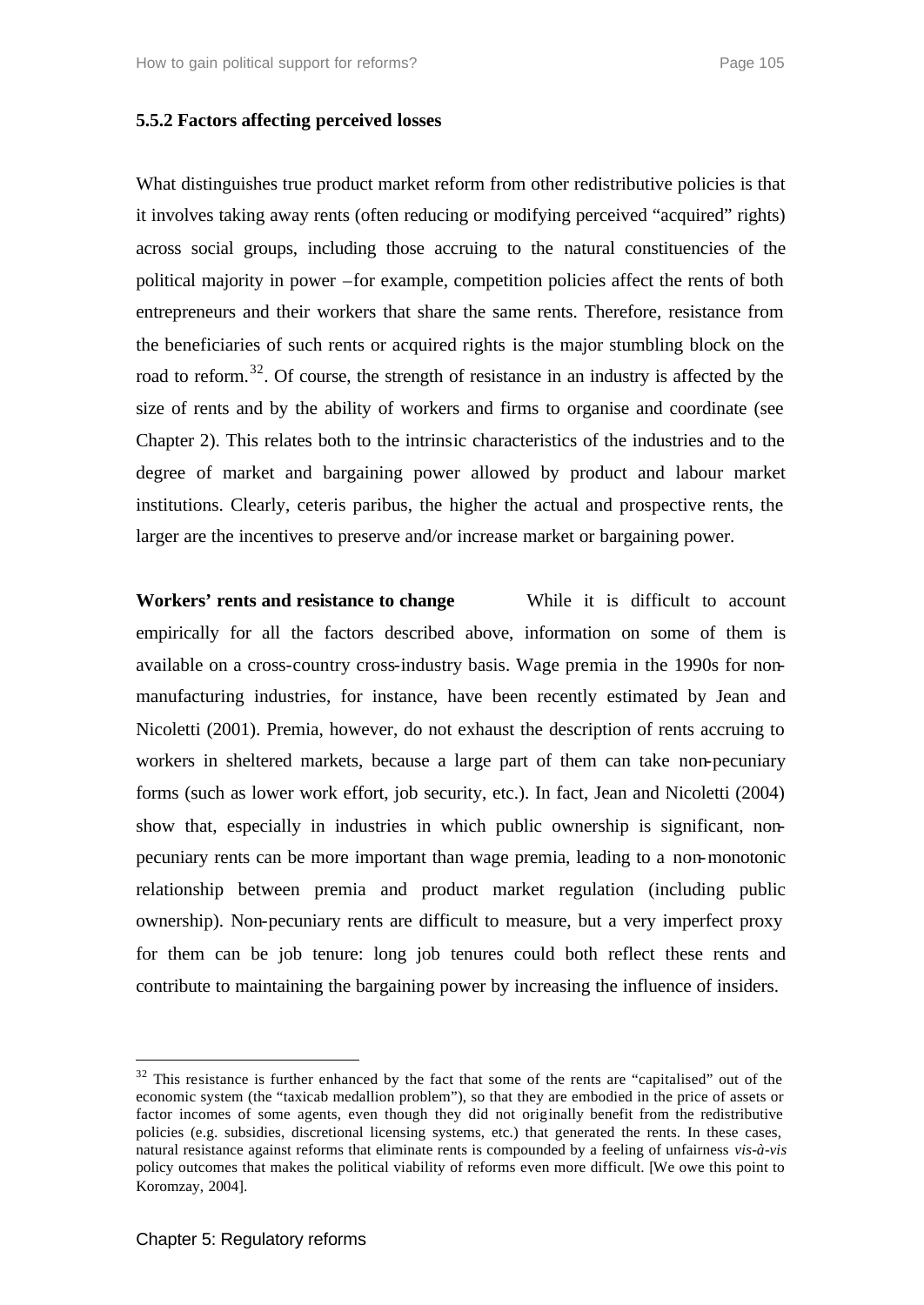



**Figure 5.5.** Workers' rents and regulatory reform





For the reasons explained above, there is no simple cross-country relationship between estimated non-manufacturing wage premia and industry-specific regulatory reform outcomes. At a more aggregate level, Figure 5.5 (Panel A) shows that, on average, reforms have been inversely related to the size of premia, with the low-premia transport sector undergoing the deepest (and earliest) changes. It should be stressed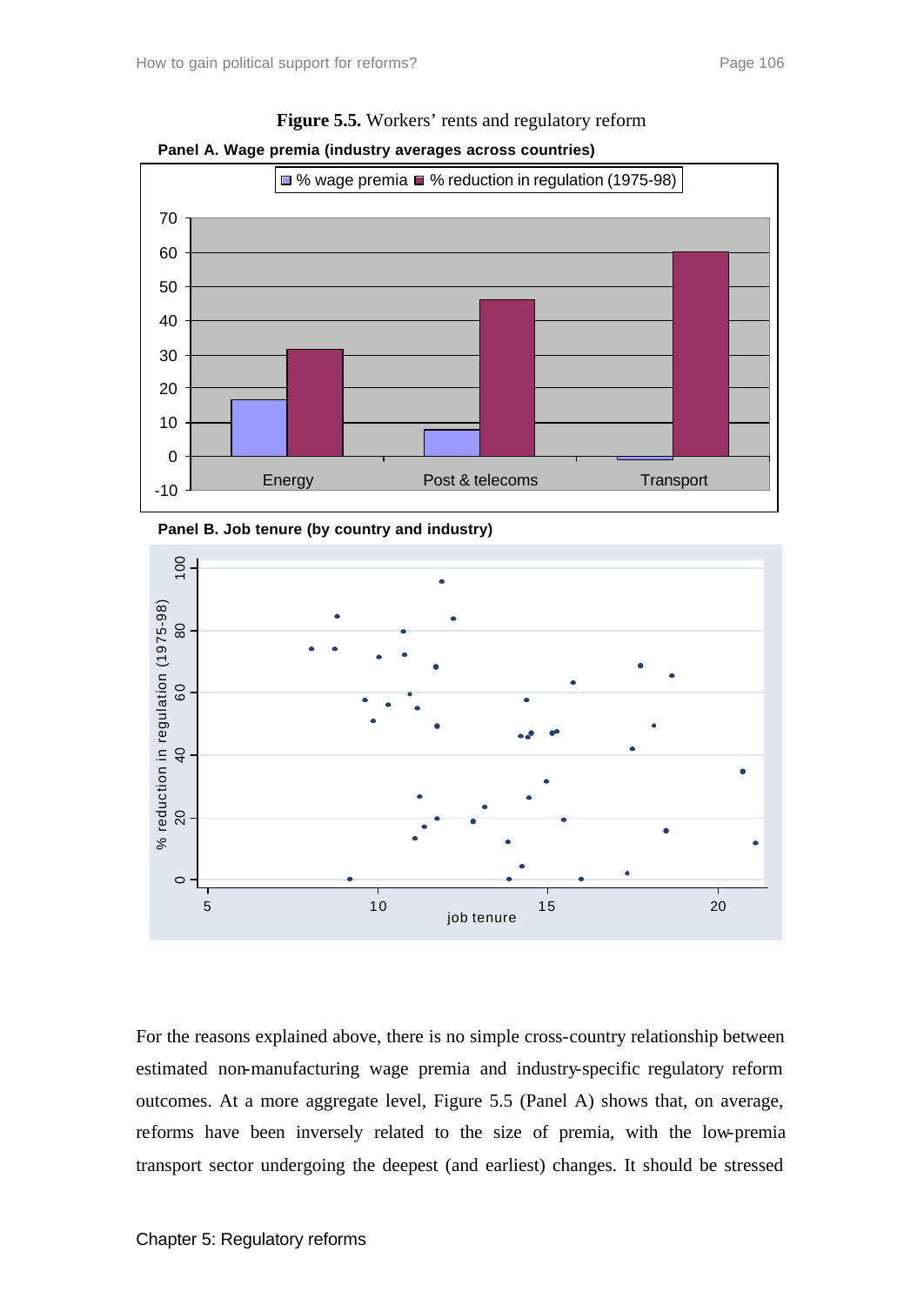again that causality could very well run in the opposite direction, with large reforms succeeding in reducing product market rents. The correlation is also negative (across countries and industries) between the extent of reform and job tenure –our measure of non-pecuniary rents (Figure 5.5, Panel B). Thus, it would seem that, where these rents are higher, it has proved more difficult to implement reforms.

Naturally, workers' rents can take a host of other forms, which are embodied neither in tenure nor in estimated premia. Important examples are reduced workers' effort, special contractual arrangements concerning working conditions, or privileged pension schemes. In state-owned non-manufacturing enterprises, these are sometimes compounded by public-law work contracts which ensure a degree of job protection much higher than in the private sector. These favourable conditions provide insiders with a powerful incentive to lobby against attempts to change the legal status and/or the ownership structure of the firm or to open up the market to new entrants when the incumbent enterprise has a monopolistic or dominant position.

There are two main reasons for this resistance to change. First, corporatisation and, even more so, privatisation necessarily lead to a convergence of work contracts, working conditions and retirement arrangements towards private sector practices. The differences among state-owned enterprises of some EU countries provide striking examples of this link. For instance, at the beginning of the 1990s, telecommunications workers in the fully state owned and public-law French telecommunications company (France Telecom) were hired on public-law contracts and had privileged retirement schemes, while workers in the state-controlled (but corporatised, partially private and listed) Italian telecommunications companies (STET-SIP-Italcable) had private contracts and were part of general social security arrangements. Similarly, workers in the fully state owned and public-law French gas company (Gaz de France) had publiclaw contracts and special retirement schemes, while workers in the publicly controlled (but corporatised, partially private, and listed) Italian gas companies (Italgas-Saipem) had ordinary contracts and social security schemes. Second, with market liberalisation, new entrants will typically provide contractual conditions aligned on those implemented in other industries rather than sticking to the special arrangements characterising public monopoly sectors. Over time, the lower labour costs of new entrants will put pressure on incumbents for changing their labour practices as well.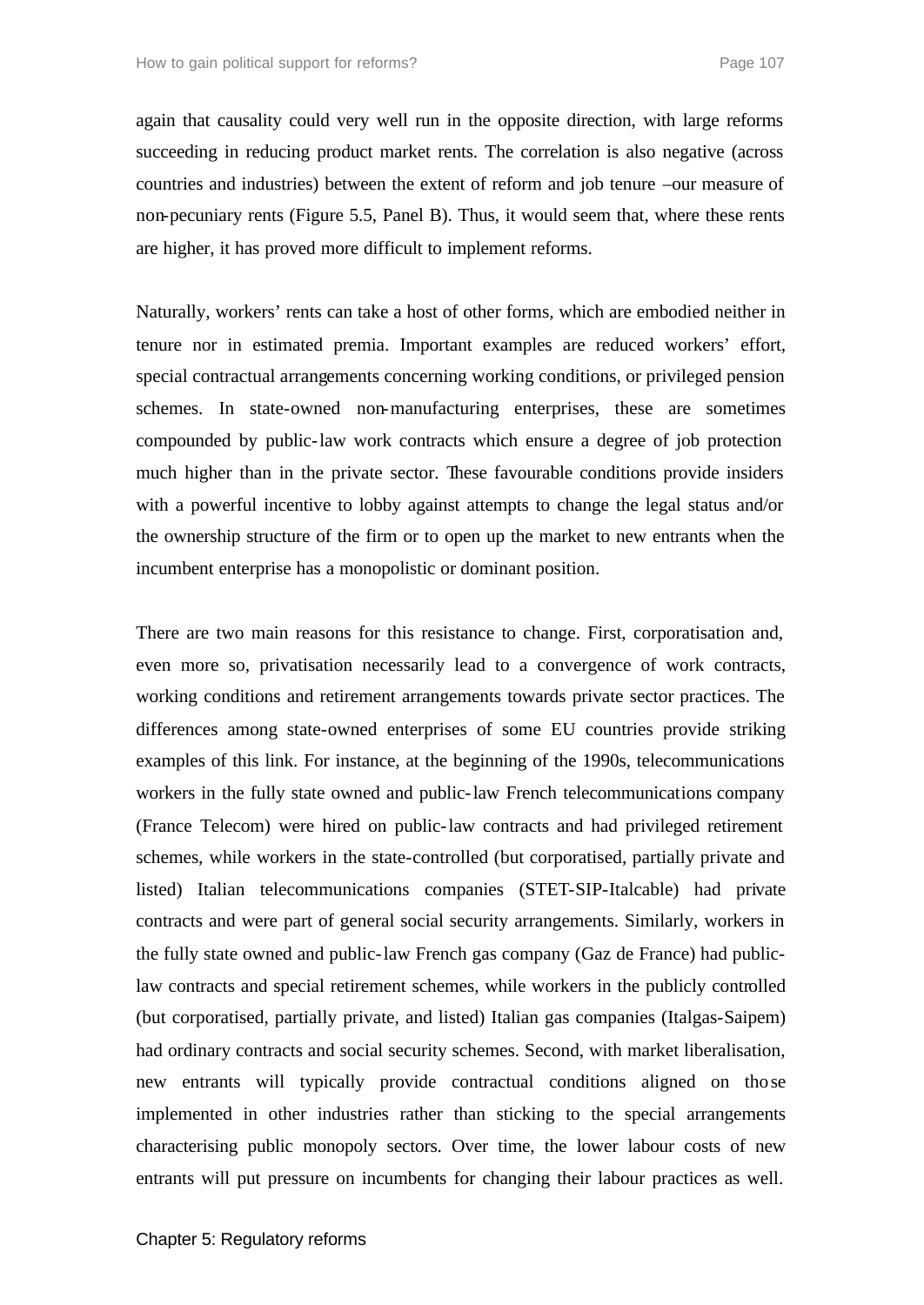For instance, over the 1990s, new entrants in Italian mobile telecommunications or domestic air transport markets have refused to adhere to special collective agreements previously covering telecommunications or air transport workers. Faced with the risk of losing market shares to competitors that enjoyed lower labour costs, incumbents have progressively adapted their industrial relations arrangements.<sup>33</sup>

Thus, cross-country differences in non-manufacturing companies' ownership structure, legal status, stock market listing and industrial relation systems can go a long way in explaining differences in regulatory reform outcomes. The degree of resistance to change by workers in these companies crucially depends on these institutional arrangements, and inheriting one or the other can seriously impair or significantly facilitate privatisation and liberalisation efforts. Keeping with our previous country examples, one cannot help relating to different initial conditions the striking differences between the French and Italian attempts to reform the telecommunications, energy and air transport markets. Successive Italian governments have managed over a few years to first significantly corporatise (when needed), privatise (completely in the case of telecommunications) and liberalise these markets facing almost no workers' resistance and offering relatively little compensation to incumbents. By contrast, attempts by several French governments to do the same (admittedly, in a more halfhearted way) have met fierce resistance from trade unions concentrated in these sectors, and had either to back off on original proposals or to compensate the little forward steps with complicated compensatory packages. These ranged from disembodying special pension schemes from the privatised companies, with the provision of full guarantees by the state, to keeping incumbent employees under public-law contracts and apply new private-law contracts only to new hires (so-called "grand-fathering rights").<sup>34</sup> As a result, public control and restrictions to competition are still stronger in France than in Italy in these industries, although the two countries shared until recently a similar tradition of aversion to private governance and market mechanisms.

<sup>&</sup>lt;sup>33</sup> Notably, corporatisation and privatisation of air transport services has led to increased differentiation of collective agreements that used to be closely linked to those of airline workers. In some cases (e.g. Aeroporti di Roma), compensation for the loss of implicit rents had to be paid in order to win resistance to changes in contractual arrangements, even though the privatisation deal ensured unchanged employment levels.

<sup>&</sup>lt;sup>34</sup> Similar pension scheme arrangements have characterised the recent corporatisation and partial privatisation of telecommunications and railway companies in Germany.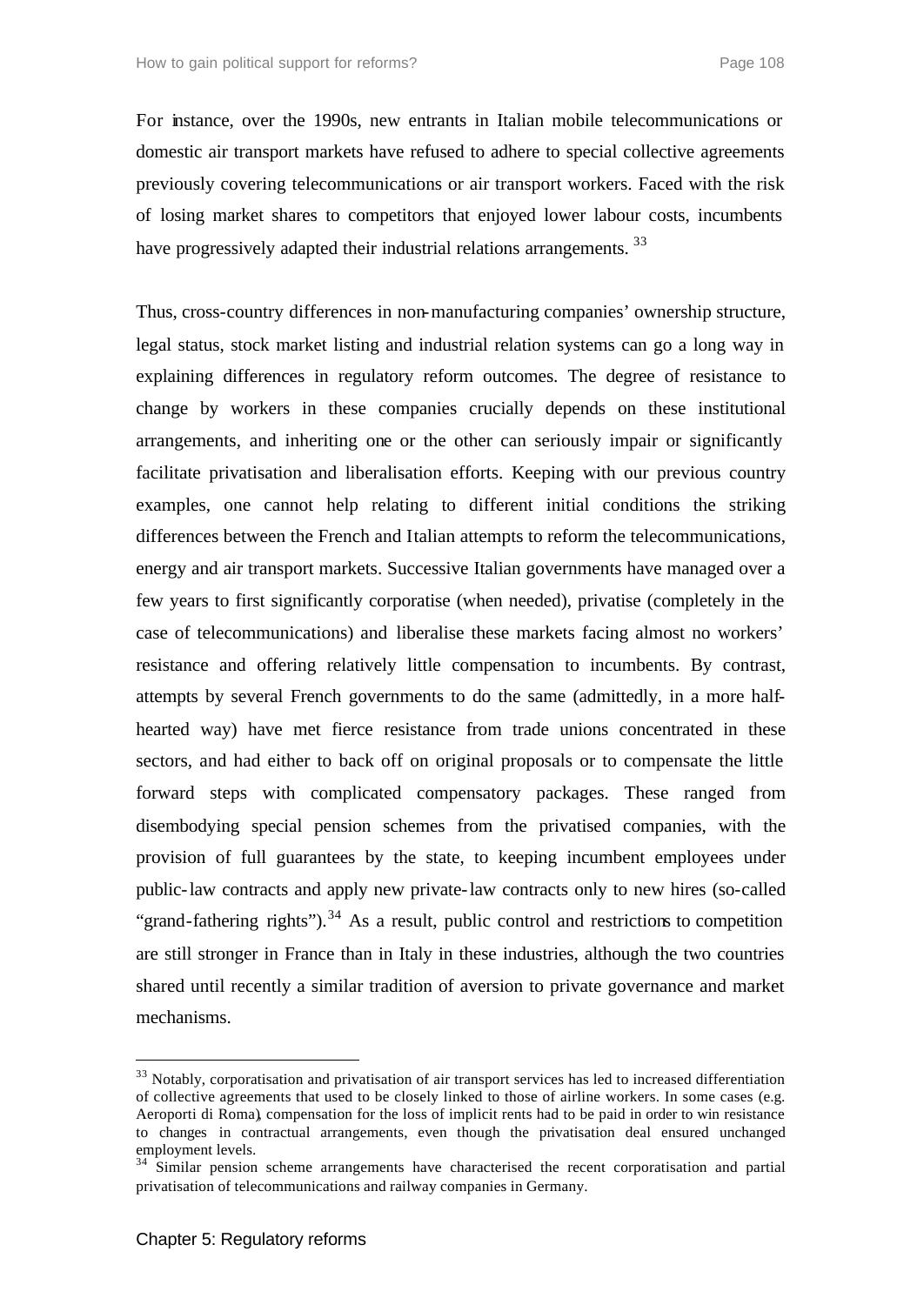

**Figure 5.6:** Product Market rents and Regulatory Reform (industry averages across countries)

From the point of view of policy, the interplay between institutional arrangements and workers' resistance to change suggests that, in countries where non-manufacturing markets are dominated by public monopolies sharing pecuniary and non-pecuniary rents with their employees, viable reform trajectories require early corporatisation, followed by partial privatisation as well as partial liberalisation of market segments in which new entrants can bring competitive pressures to bear on the dominant company's entrenched industrial relation habits, eventually leading to a harmonisation of labour practices with private sector standards. In cases in which incumbents enjoy legally enforceable privileges related to the type of contract or pension arrangements, there would seem to be little alternative than designing compensatory mechanisms of the kind described above.

**Market power and reform** Indicators measuring potential resistance to nonmanufacturing reform by entrepreneurs are scarce. Only very scattered hard evidence is available on product market rents in utilities and services industries. Using the few internationally-comparable estimates of non-manufacturing markups in the 1990s, Figure 5.6 suggests that (on average across countries) there is an inverse relationship between market power and reform outcomes. Market power is lowest in transport, where reforms have been deepest, and it is highest in energy, where reforms were fewer, while the communications industry holds an intermediate position. However,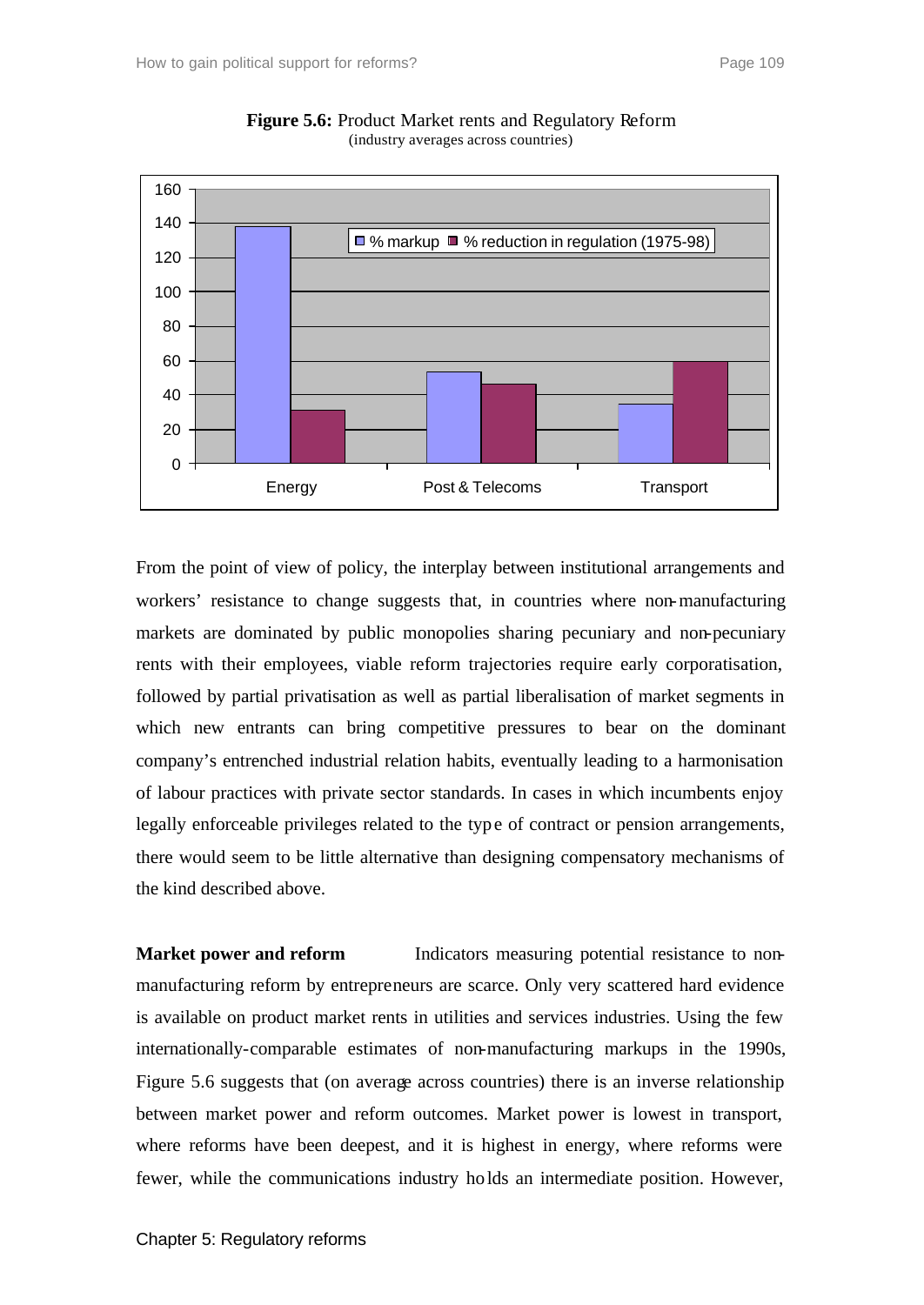country-specific data shows that extensive telecommunications reforms have been associated with moderate markups, low concentration ratios and high entry rates, suggesting that market power has decreased significantly over time in reforming countries.



**Figure 5.7.** Trade and FDI patterns in the OECD

1. Trade in goods is defined as the sum of exports and imports of goods realised between a reporting country and the OECD area.

2. Trade in services is defined as the sum of exports and imports of services realised between a reporting country and the world (due to the lack of OECD-specific data, services trade cannot be defined relative to the OECD area).

3. FDI stock is the sum of inward and outward positions of the average country in the OECD area.

4. FDI flow is the sum of yearly investment inflows and outflows of the average country to the OECD area.

5. Simple average of the ratios of OECD countries.

*Source:* Nicoletti et al. (2003).

Overcoming resistance of incumbents to regulatory change in non-manufacturing industries requires putting pressure on their rents, their market shares and/or their governance systems. As already mentioned, this is partly a by-product of increased globalisation of trade and investment flows. Increasing trade in goods and tradable services (such as financial, communication and transport services) puts pressure on regulatory arrangements that damage efficiency and raise costs for intermediate and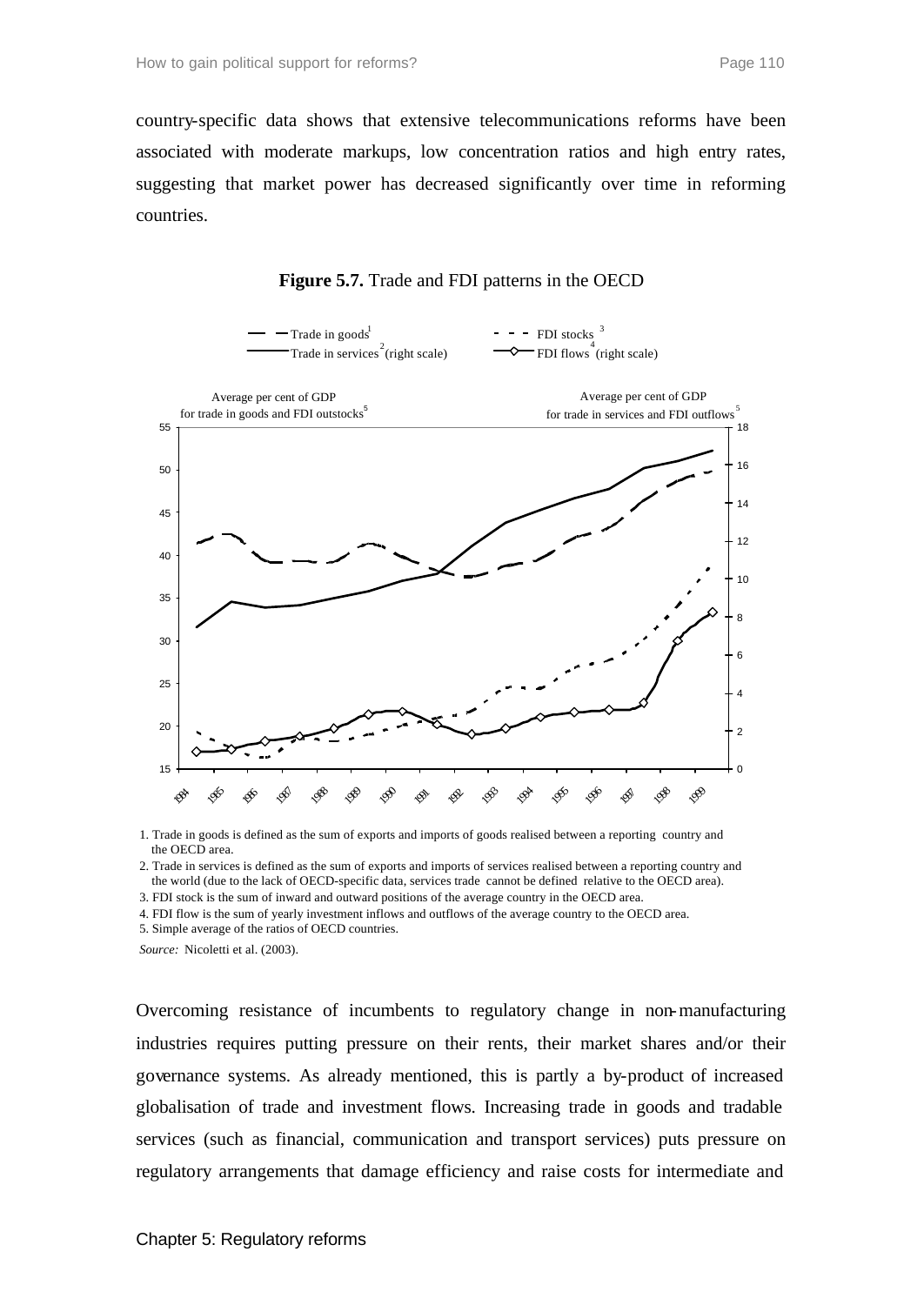final consumers. As noted above, liberalisation of services in other countries also provides ways around restrictive domestic regulations by creating cream-skimming opportunities for international competitors. This tends to compress rents and erode the market shares of regulated firms in markets that tend to become contestable. Moreover, liberalisation of international investment flows, and the associated wave of mergers and acquisitions, puts to stress rigid governance systems (such as public ownership) that circumscribe corporate strategies to domestic markets, leading to losses in competitiveness and market leadership. Thus, in some cases, globalisation has pushed incumbents thems elves to join the ranks of those in favour of privatisation and reform, at least to the extent that this would not jeopardize their dominant position in the market (Levy and Spiller, 1999; Noll, 1999).

Indeed, in concomitance with the major drive for product market reforms, the intensity of trade in both goods and services rose sharply in the OECD area over the 1990s, and FDI (another form of services trade through commercial presence) almost doubled (Figure 5.7).<sup>35</sup> Interestingly, available cross-country evidence suggests that both services trade and FDI intensities are inversely related to the stringency of domestic regulations (Figure 5.8).

Clearly, the direction of causality could go both ways: relatively stringent domestic regulations could deter services trade and FDI $<sup>36</sup>$  but weak services trade and FDI</sup> intensities might also be discouraging efforts at (or undermining support for) reforming regulations in a competitive sense. To the extent that the latter channel is operating, opening up trade in services industries where opposition to reform is lowest can have positive repercussions for the viability of reform in other services industries where vested interests are stronger. This kind of mechanism seems to have linked, for instance, early reforms in international financial flows and later reforms in telecommunications: interest groups related to the financial industry have been a powerful source of consensus for telecommunication liberalisation in many countries (Li *et al.*, 2001). One channel through which this may be explained is through input

 $35$  It should be noted, however, that only part of reported FDI flows translates into an increase of the activity of foreign affiliates in the non-manufacturing industries. Much of them are related to manufacturing activities, M&A activities, minority equity participations or reinvested earnings. The available data on foreign affiliates, however, tend to confirm the picture provided by FDI data.

<sup>&</sup>lt;sup>36</sup> See Nicoletti *et al.* (2003) and Mirza and Nicoletti (2004) for multivariate empirical analyses of the linkages between product market regulations and bilateral FDI and services trade.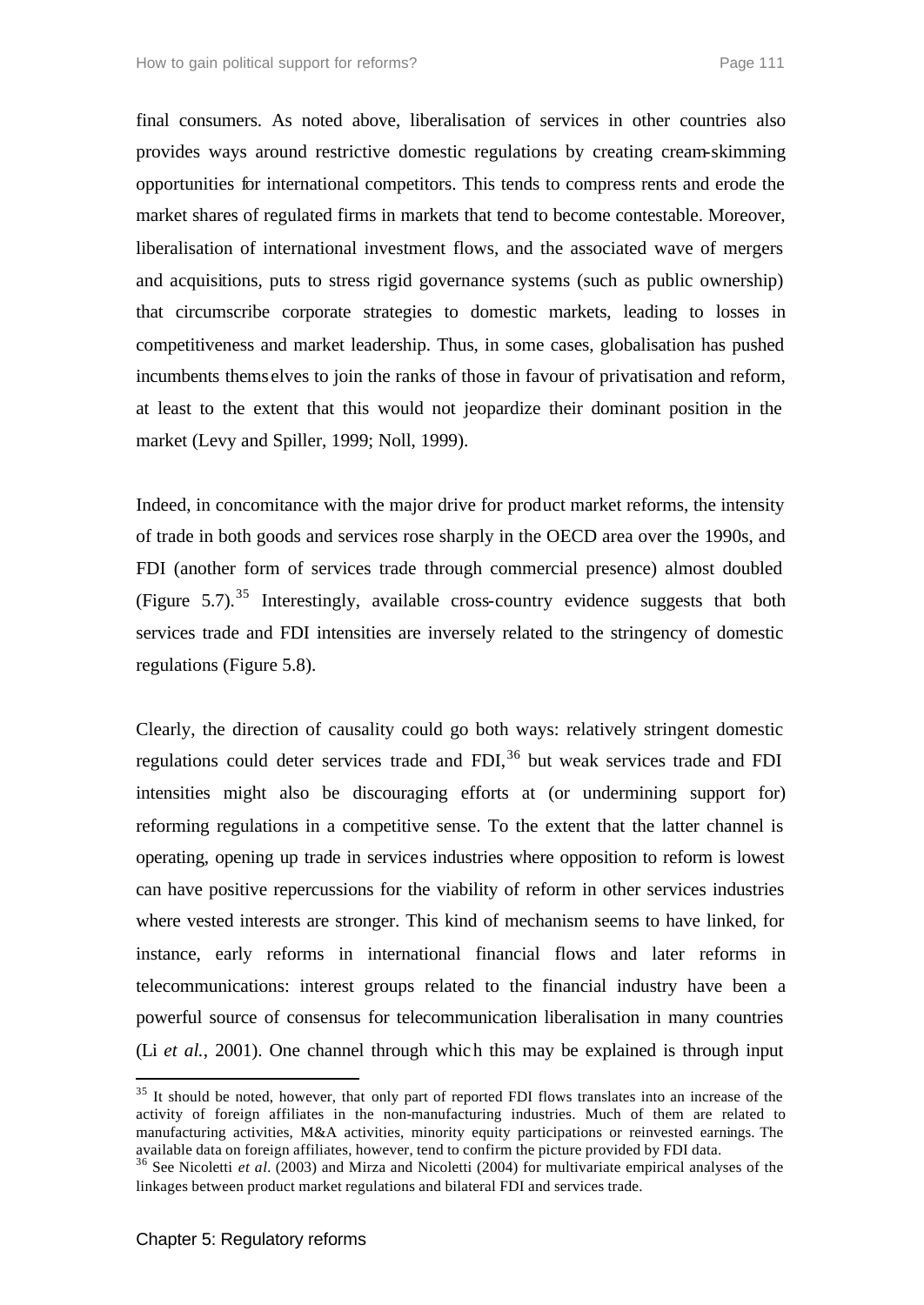complementarities. Communication is a crucial complement to other inputs in producing many financial services. Thus entrepreneurs in the financial industry have a strong incentive to lobby for the removal of distortions in communications flows.

The presence of foreign affiliates, enjoying forward technology and knowledge spillovers from their home companies, can also contribute to switch attitudes among domestic producers as regards the desirability and the benefits of reforms aimed at improving production flexibility and efficiency. Of course, foreign affiliates also constitute interest groups of their own, whose attitudes towards reform are not necessarily univocal. To the extent that they enjoy market power, they may join the ranks of those that oppose reform. But, if they are "challengers" of incumbent firms they will also directly lobby with the government to remove restrictions that impinge on their ability to compete effectively.<sup>37</sup>

Thus, another way in which consensus for domestic product market reforms could be strengthened is by removing protections against foreign ownership of domestic firms or creating wedges in domestic markets where foreign services providers can force in. Indeed, removal of FDI restrictions has been an important element of product market reform in the OECD area (Figure 5.9, Panel A), and regulatory reform appears to have been deeper in industries and countries where the share of foreign affiliates in output grew larger (Figure 5.9, Panel B).  $38$  Moreover, there are several examples of wedges used by foreign providers, which during the 1990s were instrumental in stimulating wider non-manufacturing liberalisation. As already mentioned, in telecommunications, call-back services for international long-distance communications put pressure on incumbent operators and had a demonstrative effect on consumers, notably in EU countries. In air transport, opening up routes to cabotage by low cost airlines had similar effects. In electricity, certain regulatory authorities (e.g. in Italy) widened access by foreign producers using "direct lines" –independent of the national transmission grid– as a means to increase competitive pressures on the domestic market.

 $37$  As noted above, the attitude of foreign affiliates towards trade openness is less ambiguous, since (save for special cases) they will tend to lobby for trade liberalisation (Gawande, Krishna and Robbins, 2001). <sup>38</sup> A related issue is what determines the attitude of domestic and foreign lobbies towards FDI policy. While research in this area has not been extensive, Facchini and Willmann (2001) stress the role played by factor complementarities. They note that a factor will have the incentive to lobby for the removal of any distortion in the flows of its complements, since its marginal productivity is increasing in it.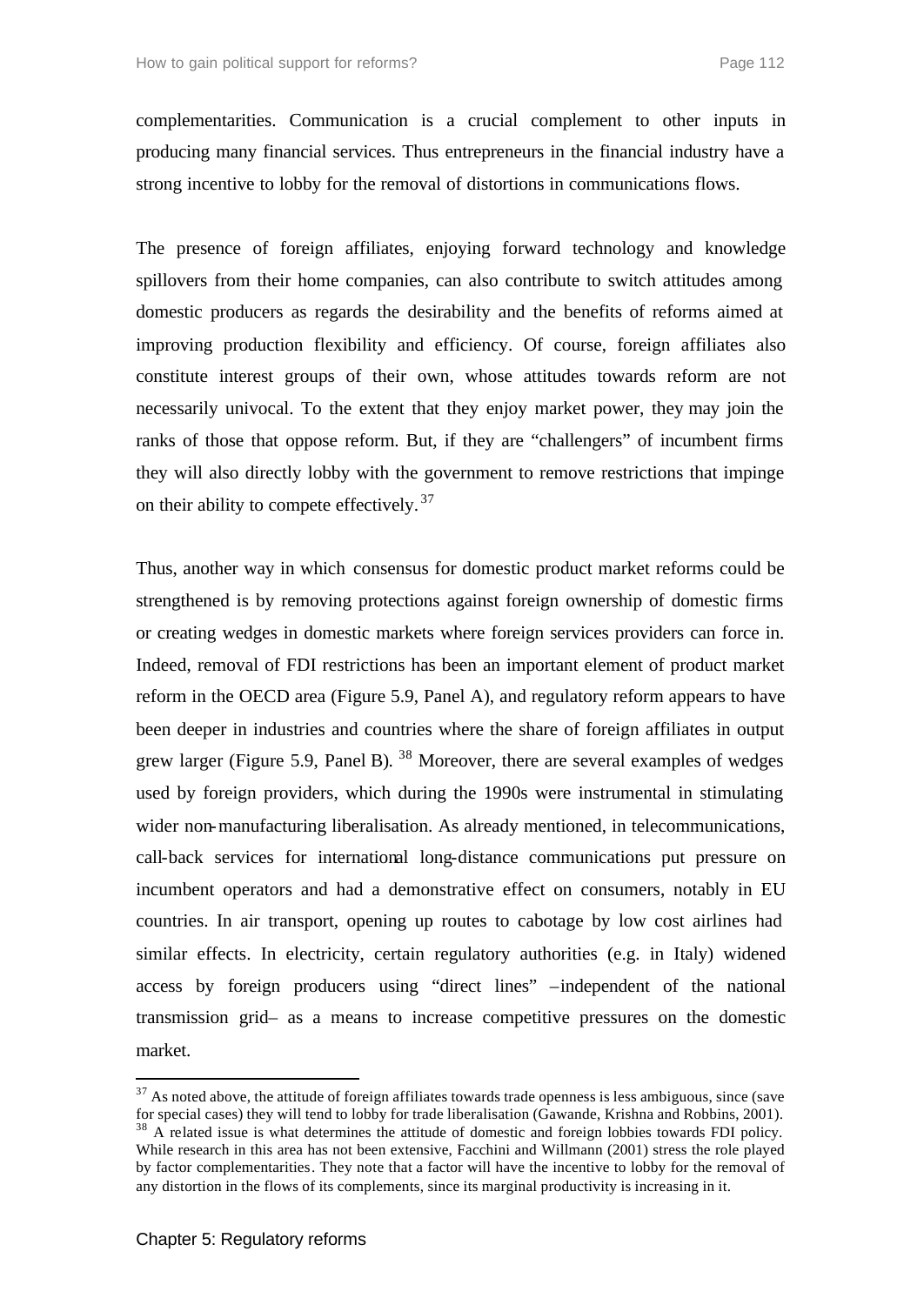





**Panel B. FDI <sup>3</sup>**

Inward FDI position (per cent of GDP)



Product market regulation<sup>4</sup>

1. The position of Austria reflects the exceptionally high share of service trade accounted for by tourism.

2. Weighted average of regulatory indicators in 12 non-manufacturing industries.

0-1 scale from least to most restrictive of competition.

3. Each point shows the combination of regulation and FDI in a given country and period. Some of these country/period contributions are shown for illustrative purposes.

4. Product of the indicator of economy-wide regulation in 1998 and the indicator of barriers to entry in seven non-manufacturing industries over the 1980-1998 period. 0-1 scale from least to most restrictive of competition.

*Source:* Nicoletti et al. (2003).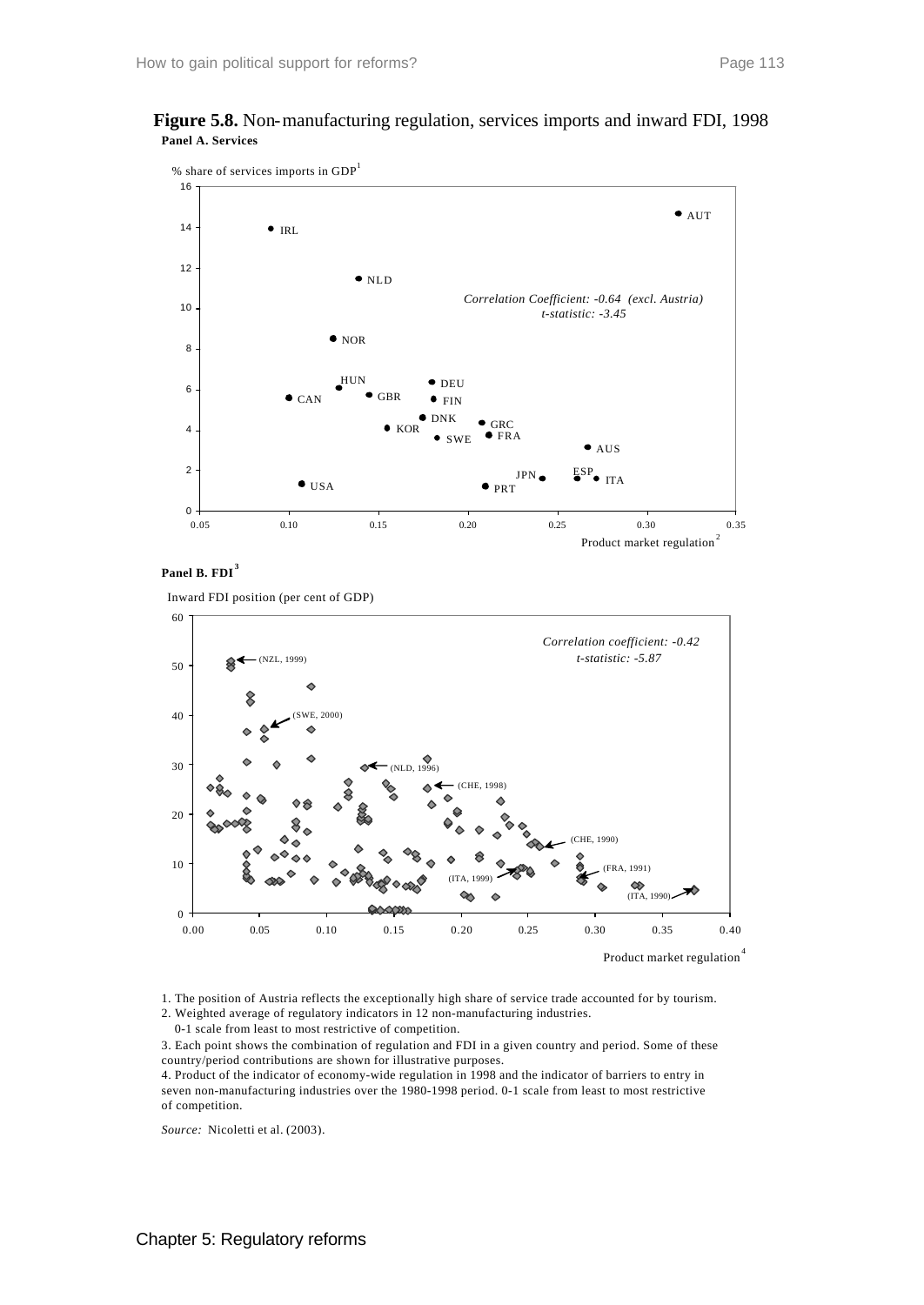



Panel B. **Foreign affiliates and non-manufacturing reform (by country and industry)**



 available varies across countries between 1998 and 2000. For details, see Golub (2003) 1. The indicator ranges from 0 (least restrictive) to 1 (most restrictive). The most recent year for which data are

#### **5.5.3 Other facilitating or impeding factors**

At several places in this chapter we have stressed the role played by "framework conditions" in facilitating or impeding product market reforms. As mentioned above, the most important factors playing against the regulatory status quo in the nonmanufacturing sector are technological advances, trade openness and external (treaty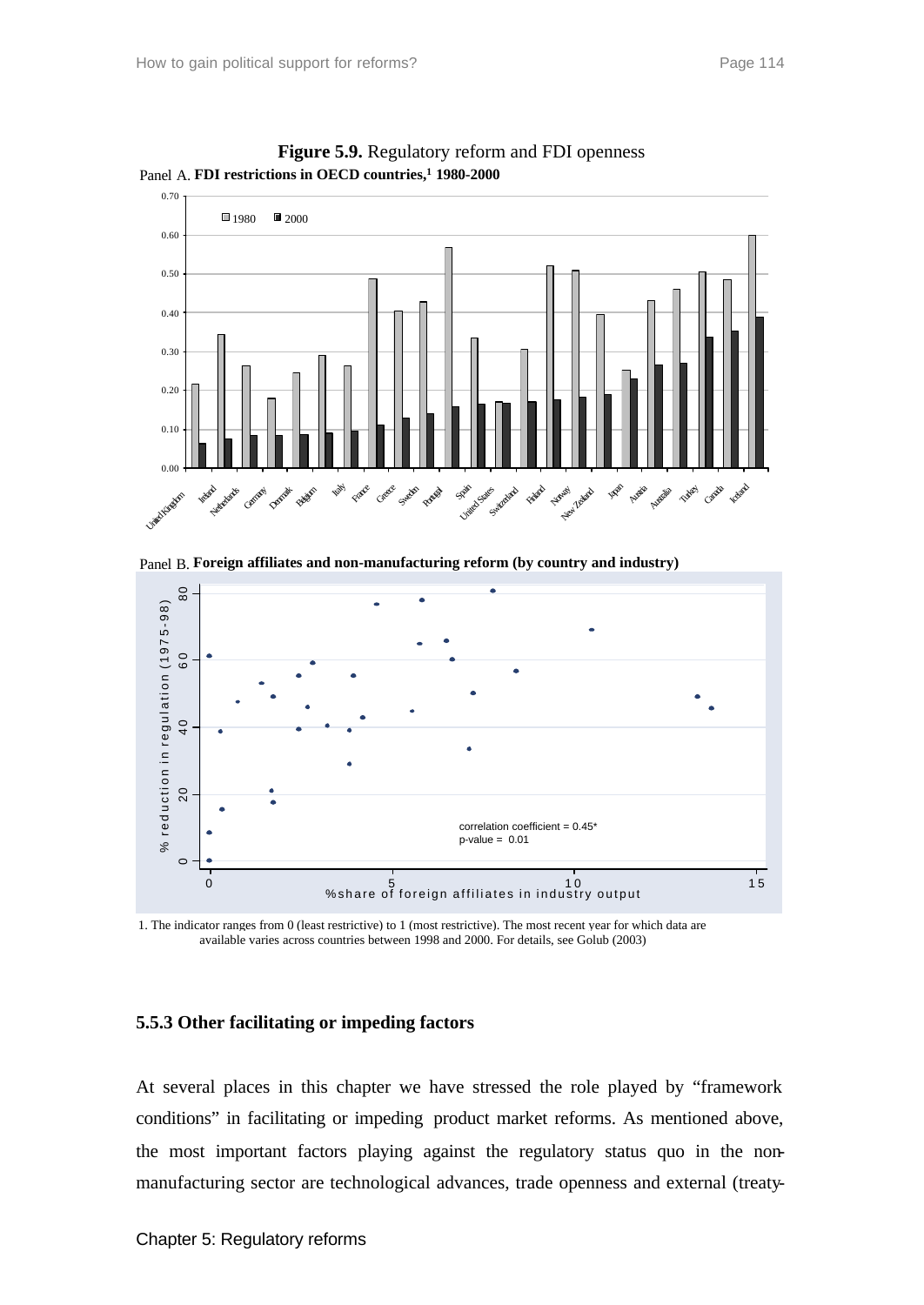related) constraints. Two additional factors are likely to be important for product market reforms: (i) the size of initial price distortions implied by regulations; and (ii) the institutional setting that supports the regulatory status quo or, promotes reforms.









1. The rebalancing indicator measures the distance of the tariff structure of a country from the tariff structure of the United Kingdom in 1998. The assumption is that the United Kingdom had achieved by 1998 a tariff structure more reflective of underlying costs than in other countries. The tariffs included in the calculations concern local service and long-distance service (at 27 km, 110 km and 490 km). An upward movement of the indicator means that the tariff structure has become more similar to the structure existing in the United Kingdom in 1998.

2. The cost-coverage ratio is computed dividing total operating and financial costs by total traffic revenues reported by the mai *Source:* Gonenç et al. (2001) and Union Internationale des Chemins de Fer (2002)

**Initial distortions** Initial distortions are important because they are a measure of the potential redistribution of resources implied by regulatory reform. For instance, in many network industries, the pre-reform tariff structure deviates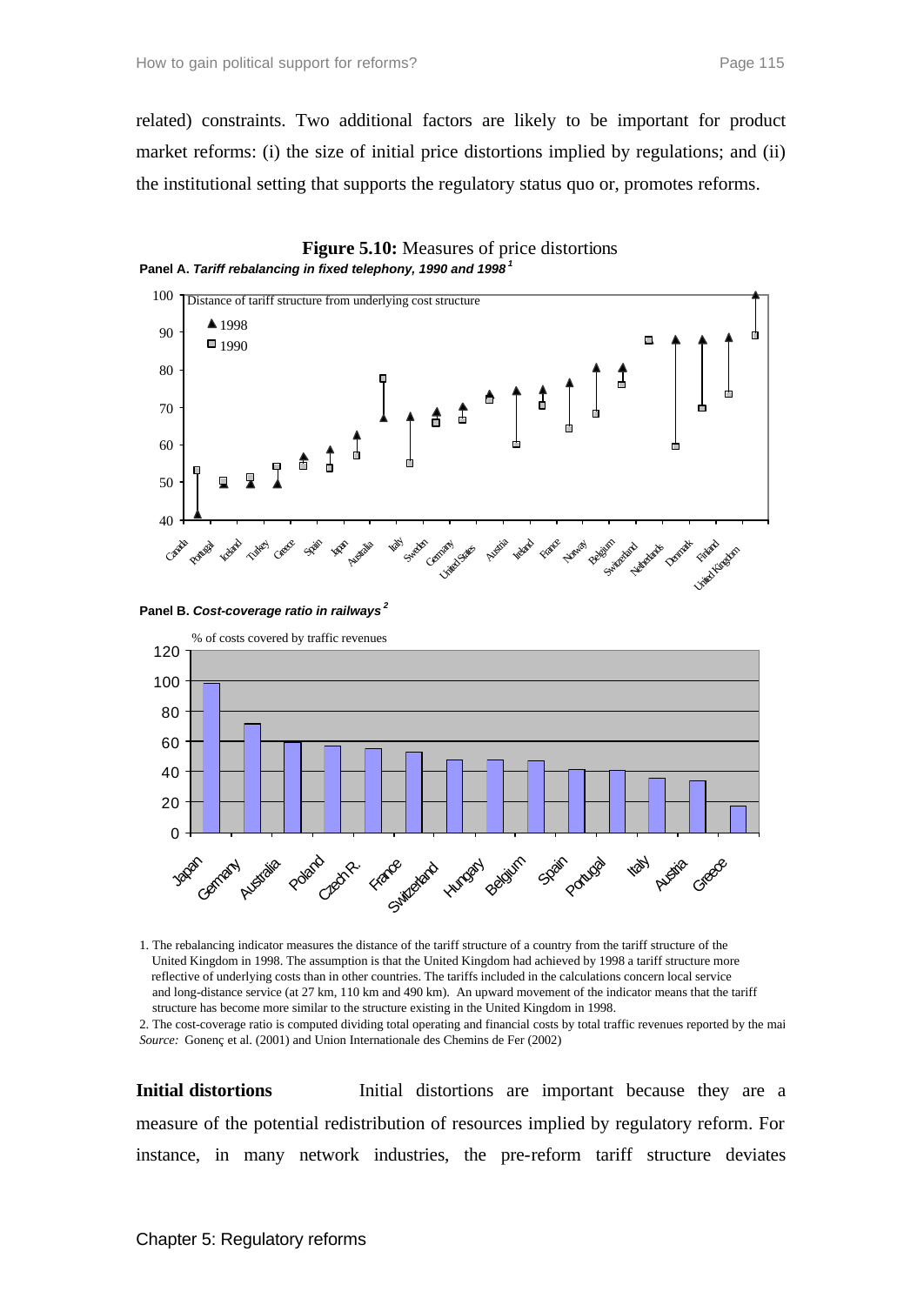significantly from underlying production costs. As a result, several categories of consumers are *de facto* subsidised either by the company providing the product – through a cross-subsidisation scheme across consumers groups– or by the taxpayer, who finances the government transfers that cover the company's. Figure 5.10 shows two different proxies of these distortions for telecommunications and railways –the tariff rebalancing gap and the cost coverage ratio, respectively. Taking the 1998 structure of tariffs in the United Kingdom –the front-runner in telecom liberalisation– as an approximation for the underlying structure of costs, the first indicator shows the average distance of tariffs to costs in 1990 and the tariff rebalancing effort made by 1998. The second indicator shows the share of total operating costs covered by traffic revenues in railways in 2001. Both measures suggest that the size of distortions differs significantly across countries.

*Ceteris paribus*, the larger the redistribution implied by the realignment of tariffs on costs after the reform, and the stronger should be the resistance to reform from the beneficiaries of the pre-reform regulatory arrangements. Indeed, many of the 1998 laggards in liberalisation are found among the countries that had or still have the largest distortions, such as Austria, Greece and Portugal in telecommunications, and Southern European countries, Austria, Belgium and Switzerland in railways. A corollary of this is that maximising support for reform in industries where the tariff structure is distorted may require a gradual approach and/or compensating mechanisms for consumers that may suffer real income losses. In this respect, it is interesting to notice that, faced with the deadline imposed by EC directives (e.g. the 1998 limit for complete liberalisation of telecommunications), a gradual approach has been adopted in many countries. For instance, empirical evidence suggests that, on average, tariffs of trunk and international communications, which generally exceeded costs before the reform, began falling several years before 1998 in anticipation of liberalisation (Boylaud and Nicoletti, 2001), while at the same time the fixed cost of local communications was generally raised. <sup>39</sup>

<sup>&</sup>lt;sup>39</sup> Of course, in this case tariff rebalancing before liberalisation was also in the interest of incumbent network operators, who otherwise would have lost significant market shares to competitors in the trunk and international communications markets in the wake of liberalisation.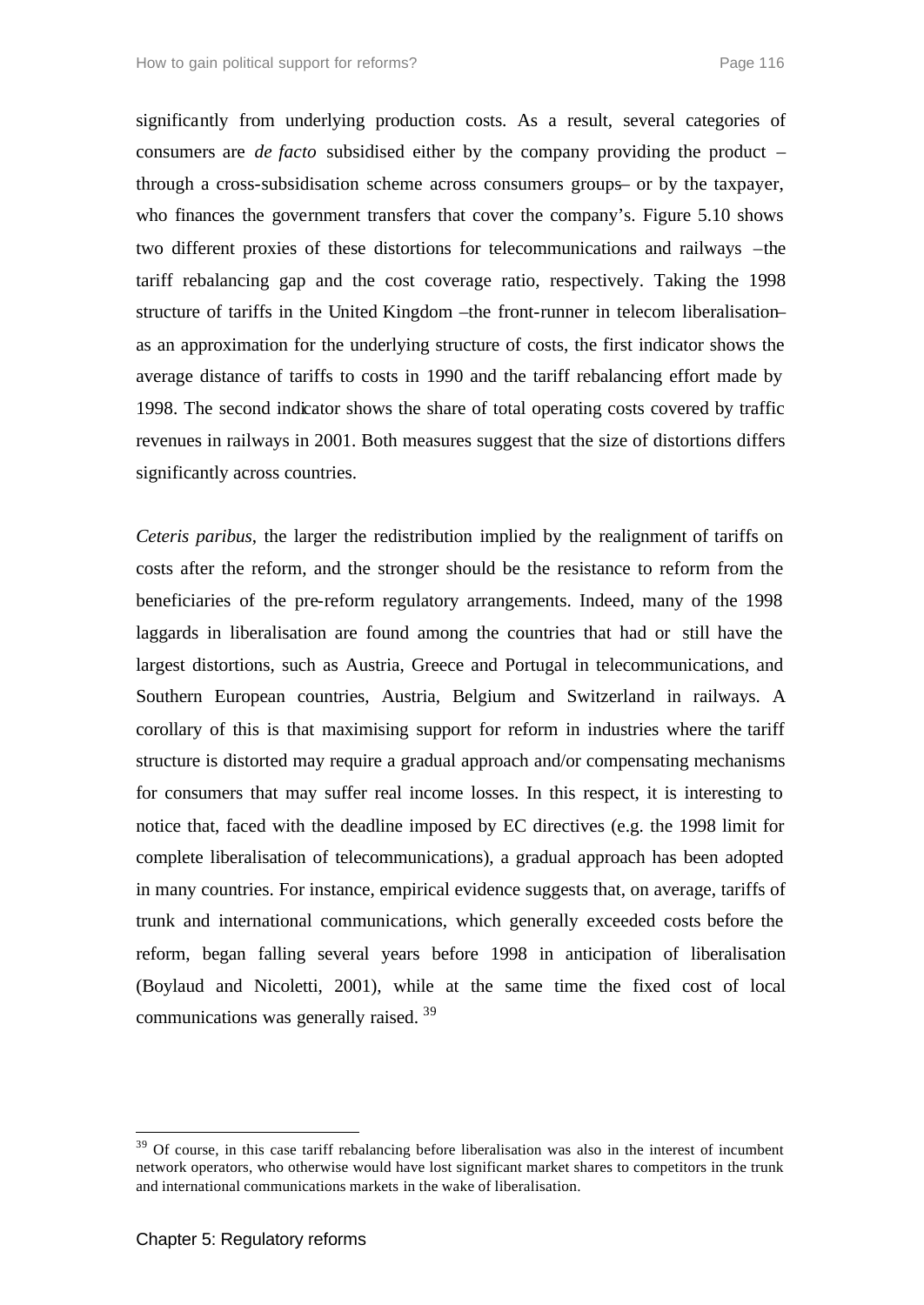**"Voice" institutions** Several institutions can amplify the "voice" of interest groups in favour or against reform affecting their potential influence on policies. The most obvious example is when the institutional setting is such that incumbents in an industry directly participate in regulatory decisions. This has been the norm for a long time in network industries of most OECD countries where, typically, the regulated incumbent –the public telecommunications operator, a vertically-integrated electric utility, a state-owned railway company or a flag carrier– would take up regulatory tasks, closely collaborating with the relevant ministry on decisions concerning entry, pricing or standards. Recent institutional changes often delegated these tasks to new independent regulatory authorities, breaking up the incestuous relationship between the regulated and the regulator, thereby reducing the risk of regulatory capture. <sup>40</sup> However, the confusion of roles that persists in the regulatory arrangements of some network industries (e.g. the allocation of slots in rail and air transport) still provides scope for incumbents to preserve and exercise their market power.

A variant of this is the tradition of self-regulation in the professions. In many countries, the right of professional bodies to set minimum prices, entry conditions and other business practices (such as restrictions on the type of company or the range of services that can be provided) is enshrined in national or local legislation, sheltering them from competition law provisions. Often these self regulations go well beyond the stated defence of quality standards, facilitating or encouraging collusion and preempting the emergence of domestic and, especially, foreign competitive pressures. Recent surveys by the OECD and the EC show that unnecessarily restrictive regulation in the professions is widespread throughout industrialised countries (Paterson *et al.*, 2003). However, perhaps also due to the large number of professionals sitting in national and local legislative bodies, resistance to reform in this area has been stark even in relatively liberal countries (e.g. Canada, the Netherlands). While selfregulation may still have a role to play, it would seem that a useful first step towards reforming this industry could be to gradually eliminate the legitimacy of restrictive practices, exposing them to the hardships of competition law enforcement. This would open up a channel through which pro-reform interest groups could navigate.

 $40$  The political economy of independent regulatory authorities – why were they created? How resilient are they to pressures of interest groups? How does this resilience depend on different kinds of organisational structures? etc. – is ground that has not been travelled much by researchers.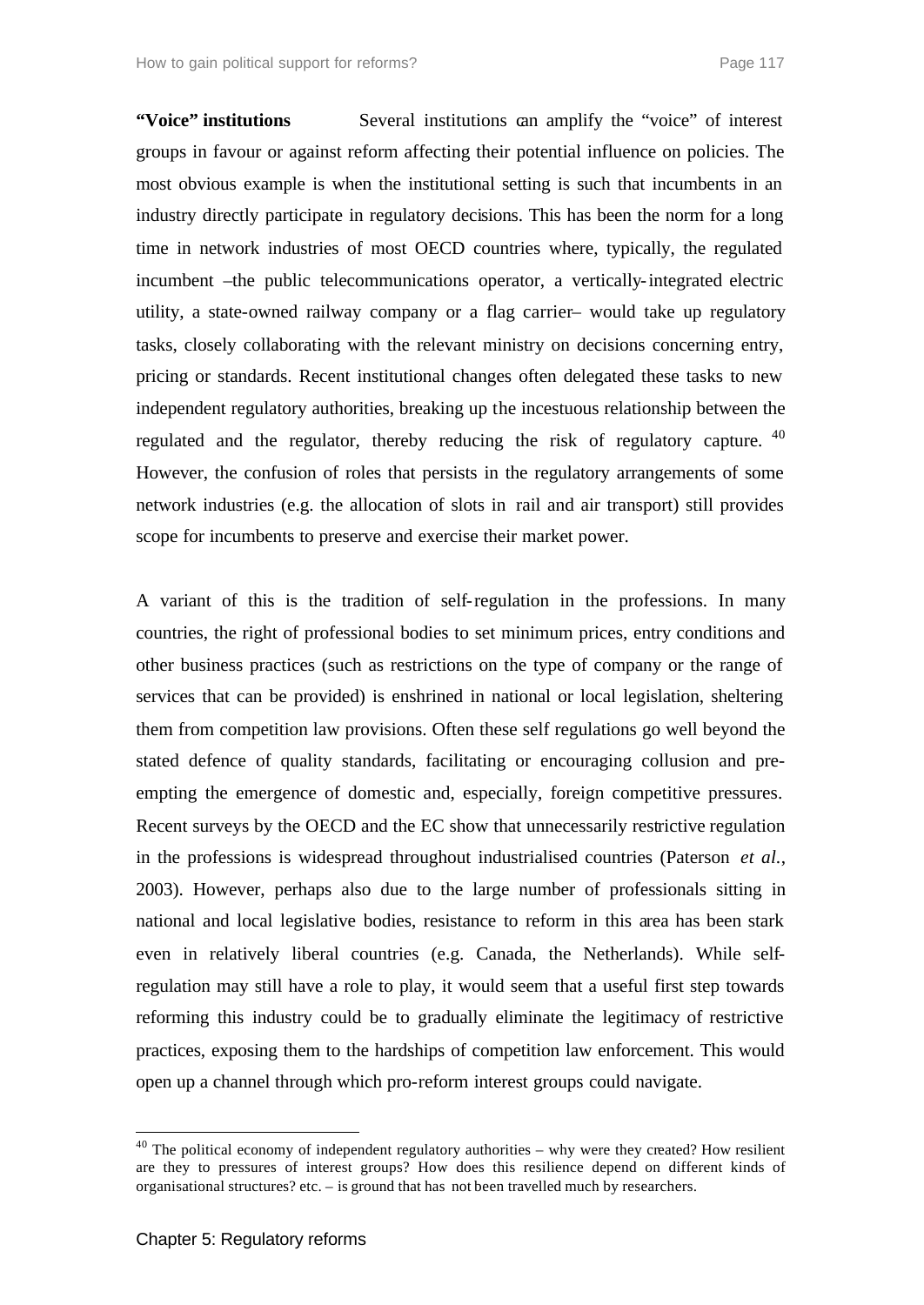Another way in which institutions can be "spongy" to special interests is when they explicitly provide for representation of incumbents in local bodies that take regulatory decisions. This "lighter" form of confusion between the regulated and the regulator is common, for instance, in the road freight and retail distribution industries of several OECD countries. A recent survey unveiled that in fourteen OECD countries professional road freight bodies were associated to decisions concerning prices or entry (in some of them, including Italy and Spain, they participate in both decisions) and in eight countries (including Denmark, France, Italy, Sweden and the United Kingdom) professional bodies of retailers participated in decisions concerning new licenses (Boylaud and Nicoletti, 2001). As expected, there is a strong cross-country correlation between the possibility given to professional bodies to influence local market regulation and the overall level of barriers to entry in the industry. Thus, any national policy aimed at liberalising access to these industries should start by eliminating these channels of professional body representation at the local level.

Local implementation of policies established at the national level is also crucially affected by the structure of the public administration and the burden and opacity of administrative procedures. Recent research has shown that, rather than serving the public interest, heavy administrative procedures make the public administration permeable to special interests, notably because they increase the leverage power of bureaucrats (Djankov *et al.* 2003). Thus, absent an effective policy of administrative simplification, even good-willed governments pushing for reforms can see their efforts nullified in areas where national policies need to be implemented by local administrators. More maliciously, one may wonder whether reforms may sometimes be designed precisely to be emptied of their innovative content at the ground level. This would ensure "reformers" with electoral prestige at the national level without harming their local constituencies. The recent history of reforms in OECD countries provides several such examples. In both the Netherlands and Italy, the local implementation of reforms in retail distribution limited significantly the actual liberalisation of the industry (partly due to the persistent influence of the local lobbies of retailers on decisions concerning entry, see above). In Italy, administrative simplification itself was delegated to the local level. With no clear system of incentives in place, the results of this widely-publicized national policy were largely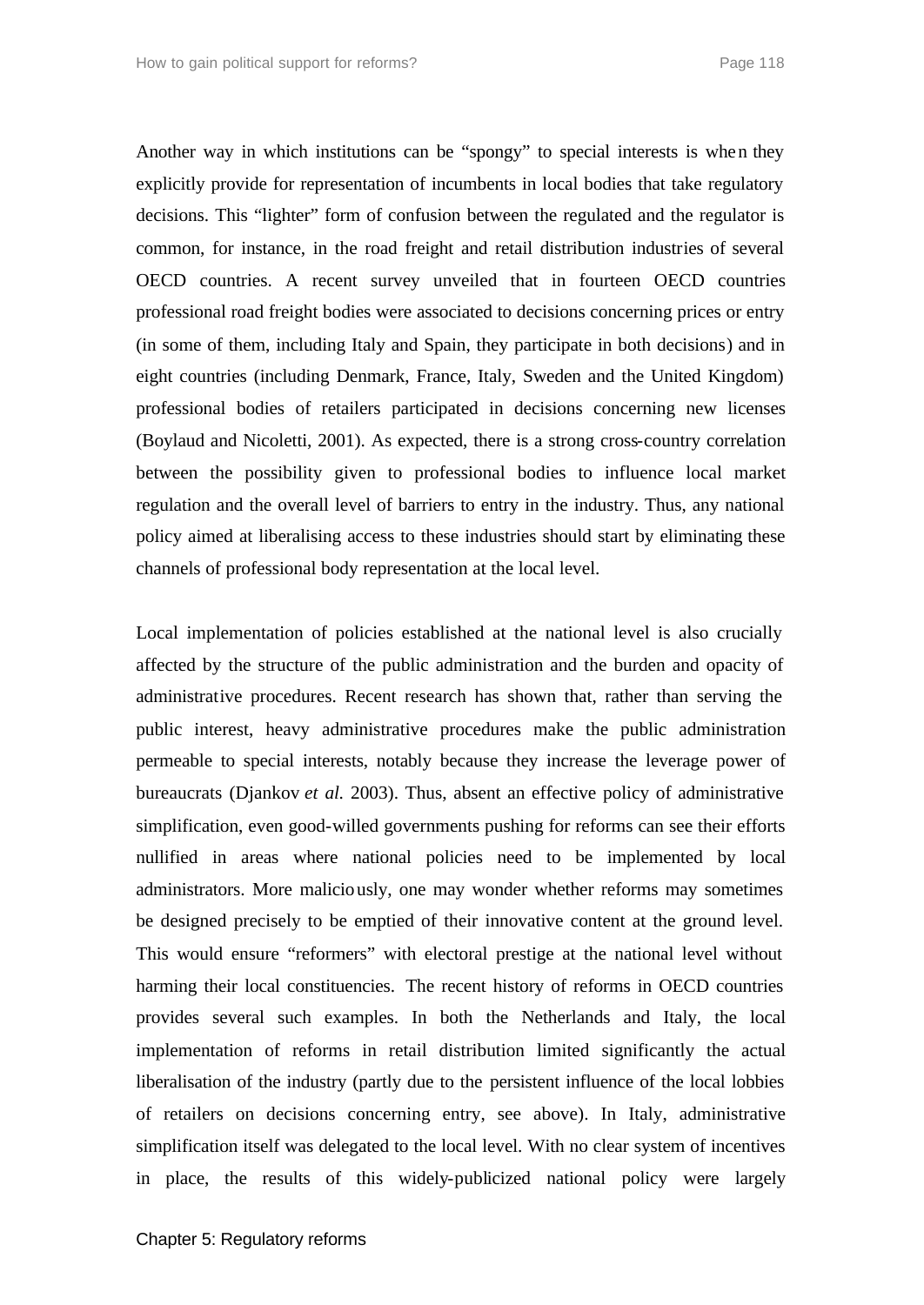disappointing mainly due to the persistence of heavy administrative practices on the ground. Since there is a tendency for burdensome administrative environments to slow down regulatory change (Figure 5.11), successful administrative reform would seem to be a necessary prerequisite for other types of product market reforms.



**Figure 5.11**. Regulatory reform and the administrative environment

*Source* : Nicoletti *et al.* (1999)

# **5.6. Pulling the strings: is there a road to product market reform?**

Our analysis of the patterns and underlying political economy determinants of product market reforms in non-manufacturing industries is far from being exhaustive. However, it provides a number of insights on specific features of the interplay between framework conditions and the main actors influencing policies.

First, our analysis suggests that the key to reform is to unbundle private interests. A "divide and conquer" strategy seems to be most appropriate in this sector. Specifically, the history of past reforms shows that targeted (and sometimes marginal) changes to existing regulatory arrangements can open up new opportunities for market players, breaking up entrenched coalitions (for instance separating employers from employees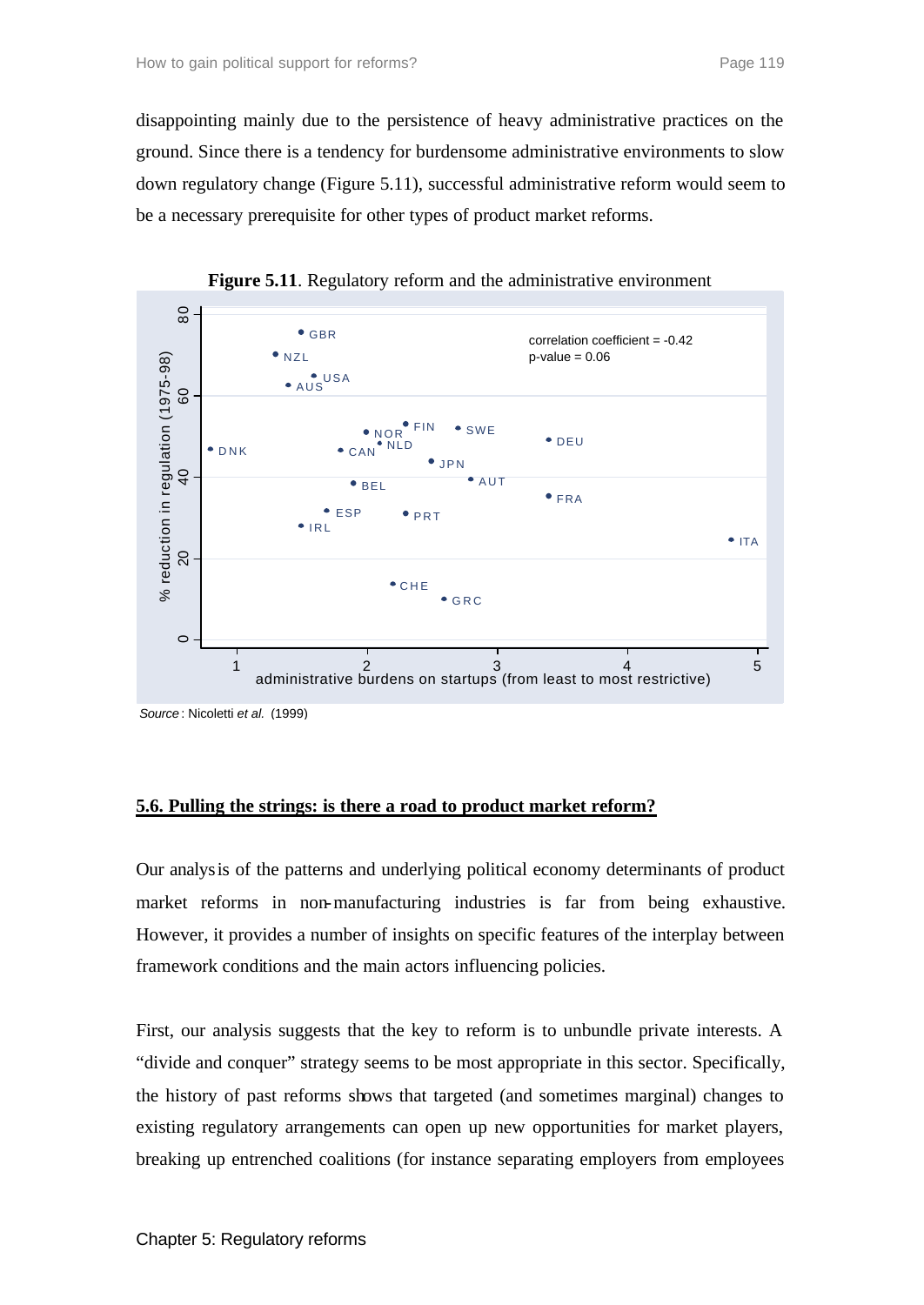or entrepreneurs in different parts of the vertical chain of production) and providing strength to potential supporters of reform (e.g. new entrants).

In this process, an important role can be played by collateral policies, such as increasing openness to trade. In particular, freeing first trade in services where opposition to reform is lowest (like for financial services) may increase the viability of later reforms in other services. Similar effects can be achieved by removing FDI restrictions and opening up wedges through which foreign providers can penetrate the domestic market. Pressures from this side can not only increase the political influence of new entrants but also change the very attitude of incumbents towards reform.

Particular attention should also be paid to interactions between product and labour market conditions. Certain marginal reforms can pave the way for deeper regulatory changes by breaking the coalition between employees and managers within incumbent firms. This is achieved as contractual or bargaining outcomes that generated pecuniary or non-pecuniary rents for workers become unsustainable in the new governance and market environment created by reforms. At the same time, initial conditions characterised by legally enforceable acquired rights can make it necessary to offer compensation to special interests that otherwise would oppose the reform.

Second, we detected the presence of "band-wagon" effects, in which reform in one industry spills over to other industries (either due to increased inter-industry competition or to demonstrative effects), and input complementarities, through which support for reform increases as market conditions in other industries change. Hence, a piece-wise reform strategy may lead to progressively larger areas of liberalisation, without stirring as much resistance as an all-encompassing one. This is not to say that "packaging" is not necessary. But packages should be aimed at creating the conditions for a smooth and continuous reform drive rather than imposing a shock therapy.

This brings us to the third insight: framework and initial conditions should be carefully looked at before pushing ahead with reform. Policies should be designed to adapt to these initial conditions. Concretely, this translates into making sure that (i) major price distortions are progressively eliminated, so that the redistributive effects of reform are diluted over time (and possibly offset by compensation mechanisms); (ii) institutions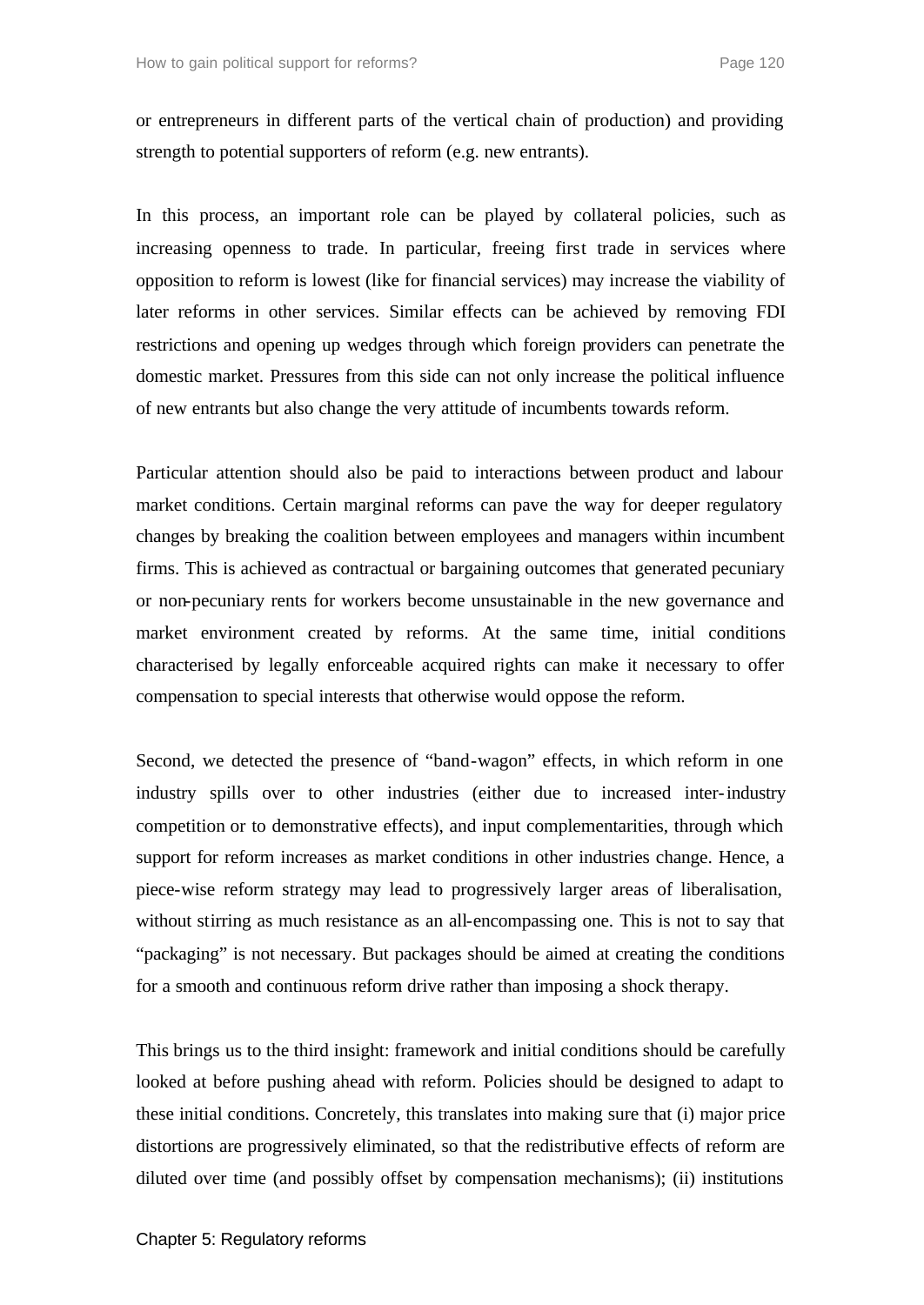(or legal provisions) that provide voice (or shelter from competition law enforcement) to special interests opposing reform are phased out, while channels through which proreform interests can express themselves are created or reinforced; and (iii) bureaucratic impediments to an effective ground implementation of reform are removed, notably through prior administrative reform.

Our final advice concerns communication strategy. The analysis suggests that uncertainty is a particularly important driver of status quo biases, and that demonstration and peer pressure (e.g. from reforms enacted in other industries or countries) can be effective in soothing these concerns. Therefore, an appropriate pedagogy on the expected effects of reforms supported by benchmarking tools (e.g. international comparisons) and forwarded by credible and independent institutions can be crucial to gather the necessary support for policy.

In conclusion, there is no compelling reason to believe that only "radical" and allencompassing changes can accommodate reform in product markets (Boeri, 2004; Alesina, 2004). On the contrary, in a democracy, a big-bang approach to reform can be a recipe for failure, because it runs the risks of compacting opposition to reform from all the interconnected interest groups that benefit from the regulatory status quo in nonmanufacturing industries. Also, there appears to be little scope for institutional engineering aimed at changing electoral systems to facilitate product market reform. Though these changes can be desirable on other grounds, the interest bundles supporting the regulatory status quo in non-manufacturing industries cannot be easily undone by moving from proportional to majority rule.

Clearly, a "divide and conquer," gradualist and piece-wise approach to product market reform requires time and political persistence. Unfortunately, both of them are scarce goods. The time of domestic politics often does not match the rapid developments of the global economy. The time horizon of politicians is often inconsistent with a continuous drive for reform. But failure to reconcile viable strategies for reform with the constraints of the political game can easily lead a country to decline. One can only hope that making governments aware of this could contribute to speed up regulatory change in countries where reforms are lagging behind.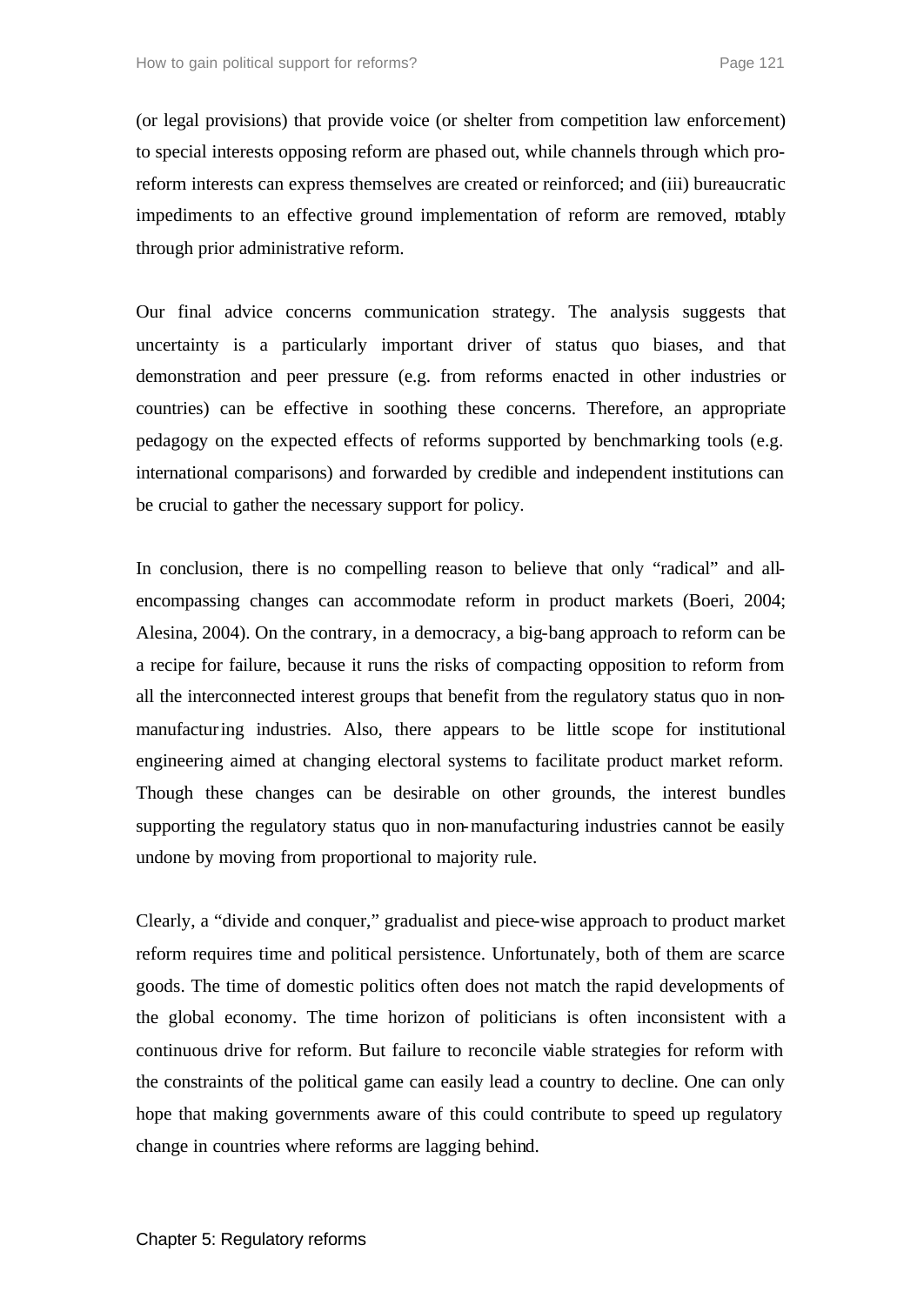# **Methodological appendix for Chapter 5.**

| Coding assumptions for indicators of regulation used in empirical analysis |  |  |  |  |  |
|----------------------------------------------------------------------------|--|--|--|--|--|
|                                                                            |  |  |  |  |  |

| <b>Sector</b>                              | <b>Item in indicator</b> |         | <b>Description</b>                                                                                       |                        | Coding                                                                                                                     |  |  |
|--------------------------------------------|--------------------------|---------|----------------------------------------------------------------------------------------------------------|------------------------|----------------------------------------------------------------------------------------------------------------------------|--|--|
|                                            |                          | Weights |                                                                                                          | Weight                 |                                                                                                                            |  |  |
| <b>Electricity</b>                         |                          |         |                                                                                                          |                        |                                                                                                                            |  |  |
|                                            |                          |         | Average of three indicators: existence and                                                               | 1/3                    | $TPA = Required:0$ , Negotiated:2, Single Buyer:4, or                                                                      |  |  |
|                                            | Entry                    | 1/3     | features of third party access (TPA), existence of                                                       | 1/3                    | None:6.<br>$PM = Yes: 0, No = 6$                                                                                           |  |  |
|                                            |                          |         | a liberalised power market (PM), thresholds for<br>free choice of supplier (FC).                         | 1/3                    | $FC = 0$ GW: 0, <251GW: 1, <501GW: 2, <1001GW: 3,                                                                          |  |  |
|                                            |                          |         |                                                                                                          |                        | $=1001$ GW: 4, no choice: 6<br>$GTS =$ integrated: 6; accounting separation: 3; separate                                   |  |  |
|                                            | Vertical                 | 1/3     | Average of two indicators: vertical separation<br>between generation and transmission (GTS); and         | 1/2                    | companies: 0                                                                                                               |  |  |
|                                            | integration              |         | overall vertical separation between generation,                                                          | 1/2                    | $OS =$ integrated (incl. accounting separation): 6; some                                                                   |  |  |
|                                            |                          |         | transmission, distribution and supply (OS)                                                               |                        | segments unbundled: 3; complete unbundling: 0                                                                              |  |  |
|                                            | Public ownership         | 1/3     | Share of government in major companies                                                                   |                        | Private: 0; mostly private: 1.5; mixed: 3; mostly public: 4.5;<br>public: 6                                                |  |  |
|                                            |                          |         |                                                                                                          |                        |                                                                                                                            |  |  |
| <b>Gas manufacture and</b><br>distribution |                          |         |                                                                                                          |                        |                                                                                                                            |  |  |
|                                            |                          |         | Average of indicators of degree of entry                                                                 |                        |                                                                                                                            |  |  |
|                                            | Entry                    | 1/4     | regulation in gas production (P), transportation<br>(T) and distribution (D)                             | 1/3                    | In each industry segment $=$ regulated: 6; partly regulated: 3;<br>unregulated: 0                                          |  |  |
|                                            |                          |         |                                                                                                          |                        |                                                                                                                            |  |  |
|                                            | Vertical<br>integration  | 1/4     | Degree of separation between competitive and<br>non-competitive activities                               |                        | Full separation between P, T and D: 0; full separation<br>between P and T/D: 1.5; some separation between P and T/D:       |  |  |
|                                            |                          |         |                                                                                                          |                        | 3; some separation between T and D: 4.5; no separation: 6                                                                  |  |  |
|                                            | Public ownership         | 1/4     | Share of government in major companies                                                                   |                        | Public owned: 6; mixed private/public: 3; private: 0                                                                       |  |  |
|                                            |                          |         |                                                                                                          |                        | No dominant market player: 0; one participant has more than                                                                |  |  |
|                                            | Market structure         | 1/4     | Market share of dominant operator                                                                        |                        | 50% market share in relevant market, or many local de facto<br>monopolies: 3; one participant has more than 90% market     |  |  |
| <b>Railways</b>                            |                          |         |                                                                                                          |                        | share: 6                                                                                                                   |  |  |
|                                            |                          |         |                                                                                                          |                        |                                                                                                                            |  |  |
|                                            | Entry                    | 1/4     | Average of legal barriers to entry in passenger<br>and freight businesses                                | 1/2                    | Legal monopoly or compliance with EC directive: 6;                                                                         |  |  |
|                                            | Vertical                 |         | Degree of separation between competitive and<br>non-competitive activities                               |                        | Regulated entry or open tendering franchise: 3; Free entry: 0<br>Fully separated: 0; Full separation anticipated but not   |  |  |
|                                            | integration              | 1/4     |                                                                                                          |                        | fully undertaken yet: 1.5; Legal separation: 3;<br>Accounting separation: 4.5; Fully integrated: 6                         |  |  |
|                                            | Public ownership         | 1/4     |                                                                                                          |                        |                                                                                                                            |  |  |
|                                            |                          |         | Share of government in major companies                                                                   |                        | Public owned: 6; mixed private/public: 3; private: 0                                                                       |  |  |
|                                            | Market structure         | 1/4     |                                                                                                          |                        | No dominant market player: 0; one participant has more than<br>50% market share in relevant market, or many local de facto |  |  |
|                                            |                          |         | Market share of dominant operator                                                                        |                        | monopolies: 3; one participant has more than 90% market<br>share: 6                                                        |  |  |
| <b>Road freight</b>                        |                          |         |                                                                                                          |                        |                                                                                                                            |  |  |
|                                            | Entry                    |         | Legal barriers to entry                                                                                  |                        | Free entry: 0; partially liberalised: 3; regulated entry                                                                   |  |  |
|                                            |                          |         |                                                                                                          |                        | (restrictive licensing): 6                                                                                                 |  |  |
|                                            | Prices                   | 1/2     | Extent of price regulation                                                                               |                        | No regulation: 0; guidelines given to companies: 3;<br>regulated: 6                                                        |  |  |
| <b>Air transport</b>                       |                          |         |                                                                                                          |                        |                                                                                                                            |  |  |
|                                            |                          |         |                                                                                                          |                        | $DR =$ Domestic market liberalised: 0; domestic market not                                                                 |  |  |
|                                            |                          |         |                                                                                                          | Share of<br>internatio | liberalised: 6                                                                                                             |  |  |
|                                            | Entry                    | 1/2     | Average of indicators for entry in domestic routes<br>(DR) and international routes (IR)                 | nal traffic            | $IR = No$ regional aviation market, no open sky agreement: 6;                                                              |  |  |
|                                            |                          |         |                                                                                                          | in total               | regional aviation market, no open sky agreement: 3; no<br>regional aviation market, open sky agreement: 3; regional        |  |  |
|                                            |                          |         | Percent share of government in major airline                                                             |                        | aviation market and open sky agreement: 0                                                                                  |  |  |
|                                            | Public ownership         | 1/2     | (SH)                                                                                                     |                        | 6*SH/100                                                                                                                   |  |  |
| <b>Post</b>                                |                          |         |                                                                                                          |                        |                                                                                                                            |  |  |
|                                            | Entry                    | 1/4     | Average of indicators of degree of entry<br>regulation in basic letter, basic parcel and courier         |                        | In each activity = regulated: 6; partly regulated: 3;                                                                      |  |  |
|                                            |                          |         | services                                                                                                 |                        | unregulated: 0                                                                                                             |  |  |
|                                            | Public ownership         | 1/4     | Average of indicators of degree of public<br>ownership in basic letter, basic parcel and courier Revenue |                        | In each activity = public owned: 6; mixed private/public: 3;                                                               |  |  |
|                                            |                          |         | services                                                                                                 | shares of              | private: 0                                                                                                                 |  |  |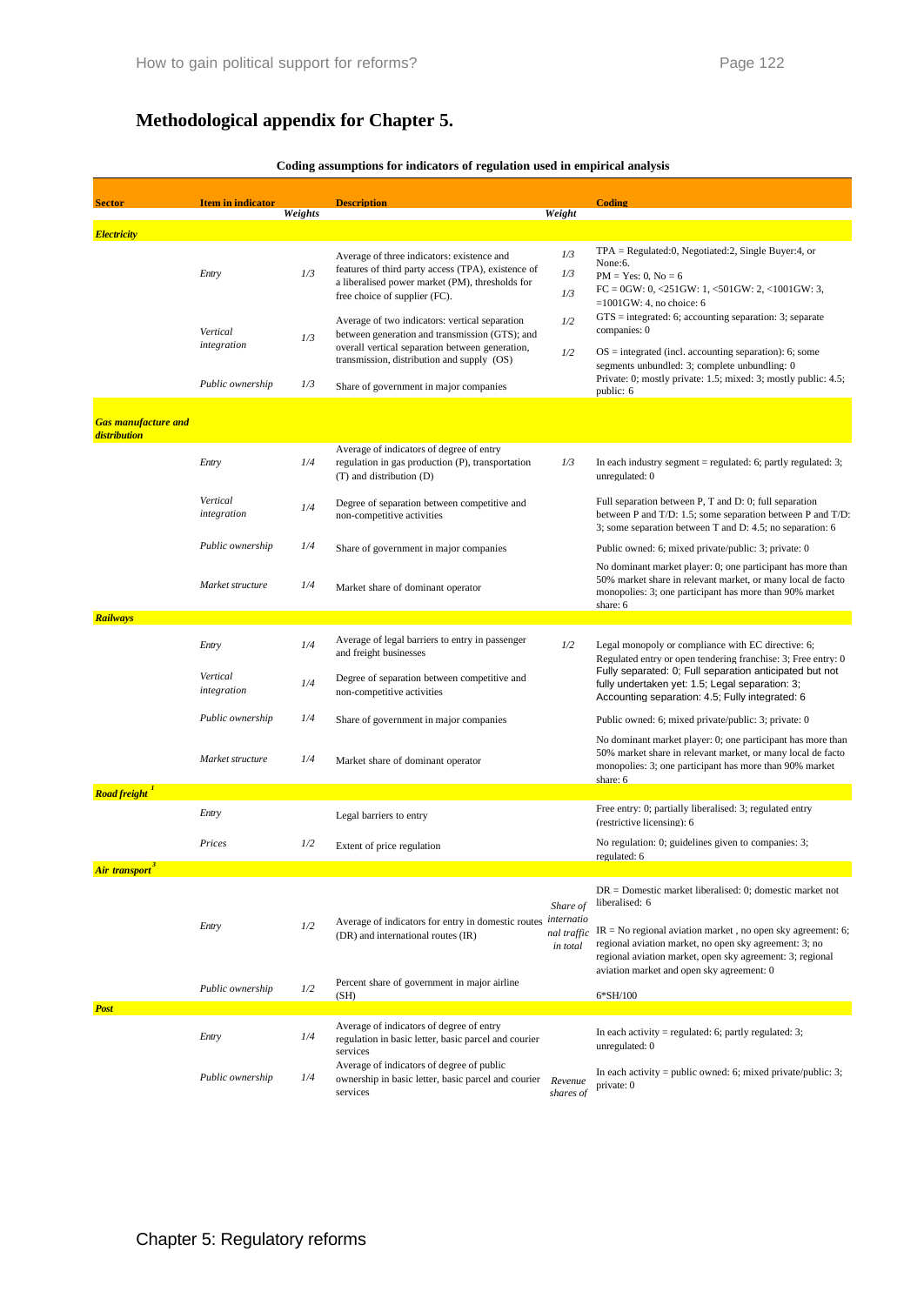# **Industry-specific time-series indicators of product market regulation (1975-1998): coverage and sources**

| <b>Industry</b>                  | <b>ISIC code</b><br><b>Revision 3</b> | <b>Regulatory and</b><br>market dimensions<br>covered <sup>1</sup> | <b>Industrial segments</b><br>covered | Main sources <sup>2</sup> |
|----------------------------------|---------------------------------------|--------------------------------------------------------------------|---------------------------------------|---------------------------|
| <b>Electricity and gas</b>       | 40                                    | E, PO, VI, MS                                                      | Prod., Trans., Dist.                  | OECD, EC, PI, WB          |
| of which:                        |                                       |                                                                    |                                       |                           |
| Electricity                      | 401                                   | E, PO, VI                                                          | Prod., Trans., Dist.                  | OECD                      |
| Gas manufacture and distribution | 402                                   | E, PO, MS, VI                                                      | Prod., Trans., Dist.                  | OECD, EC, PI, WB          |
| <b>Transport</b>                 | 60                                    | P. E. PO, MS, VI                                                   |                                       | OECD, ECMT                |
| of which:                        |                                       |                                                                    |                                       |                           |
| Railways                         | 601                                   | E, PO, MS, VI                                                      | Passenger, freight                    | OECD, ECMT                |
| Road freight                     | 602                                   | P, E                                                               |                                       | <b>OECD</b>               |
| Air transport                    | 62                                    | E, PO                                                              | Passenger                             | OECD, EC                  |
| <b>Post, Telecommunications</b>  | 64                                    | E, PO, MS                                                          |                                       | <b>OECD</b>               |
| of which:                        |                                       |                                                                    |                                       |                           |
| Post                             | 641                                   | E, PO                                                              | Letter, parcel, express               | OECD, EC, UPU             |
| Telecoms                         | 642                                   | E, PO, MS                                                          | Fixed, mobile                         | <b>OECD</b>               |

- 
- 
- PO = Public ownership WB = World Bank
- 

Note 1 : Note 2 :

- P = Price regulation ECMT = European Conference of Ministers of Transportation
	- $EC = European Commission$

- $MS = Market structure$  PI = Privatisation International
- VI = Vertical integration UPU = Universal Postal Union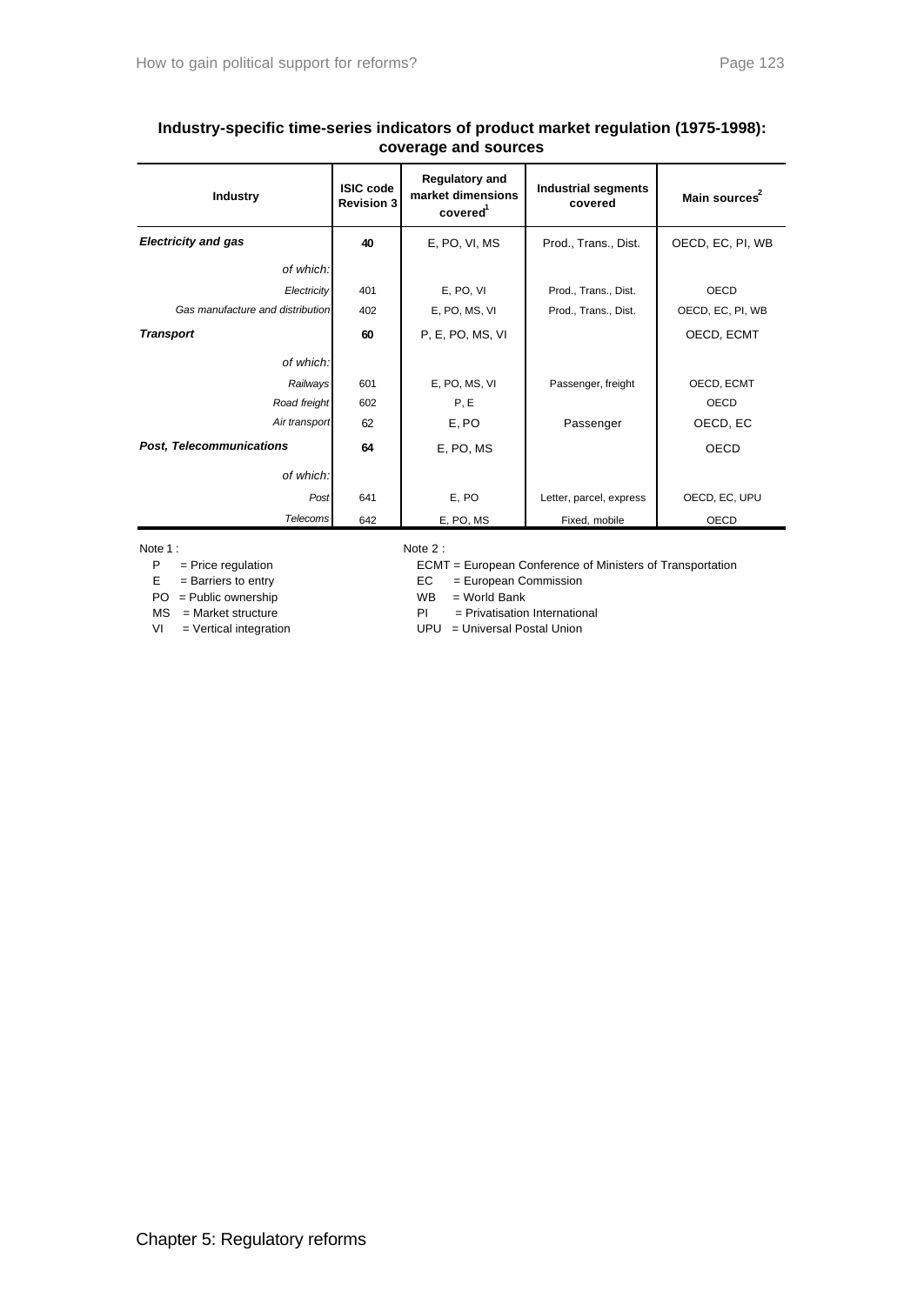# **Chapter 6 How to gain political support for privatisations? The experience of OECD and Transition countries**

In this chapter, we analyze the various privatisation processes that took place in Europe. We distinguish privatisations that took place in Western Europe, where the government could select the extent as well as the timing of privatisations, from those in Eastern Europe, where the transition from a command to a market economy called for massive and rapid privatisation programs.

Throughout the world, privatisations became a phenomenon of extraordinary size since the end of the 1980s, as witnessed by Table 6.1. But, what *is* exactly privatisation, and what is its purpose? It can be "*broadly defined as the deliberate sale by a government of state-owned enterprises (SOEs) or assets to private economic agents*" (Megginson and Netter 2001, p321 –MN henceforth), and is therefore directly associated to a disengagement from production by the state, which induced a fall in the share of SOEs in GDP from 10.5 to just 4% in upper middle income countries and from 6% to 4% in high income countries (Sheshinski and López-Calva, 2003).

| <b>Countries (by</b><br>income group) | 1980 | 1999           | <b>Change: difference</b><br>between 1999 and 1980 |
|---------------------------------------|------|----------------|----------------------------------------------------|
| <b>Lower Middle</b><br>income         |      | $\overline{4}$ | $-7$                                               |
| <b>Upper Middle</b><br>income         | 10.5 | 4              | $-6.5$                                             |
| <b>High income</b>                    | 6    |                | -2                                                 |

**Table 6.1**: Change in SOEs' activity as a percentage of GDP

Source: Sheshinski and López-Calva (2003, table 1)

There are at least two reasons why privatisations became so prevalent. First, developments in economic theory and in the way in which markets operate imply that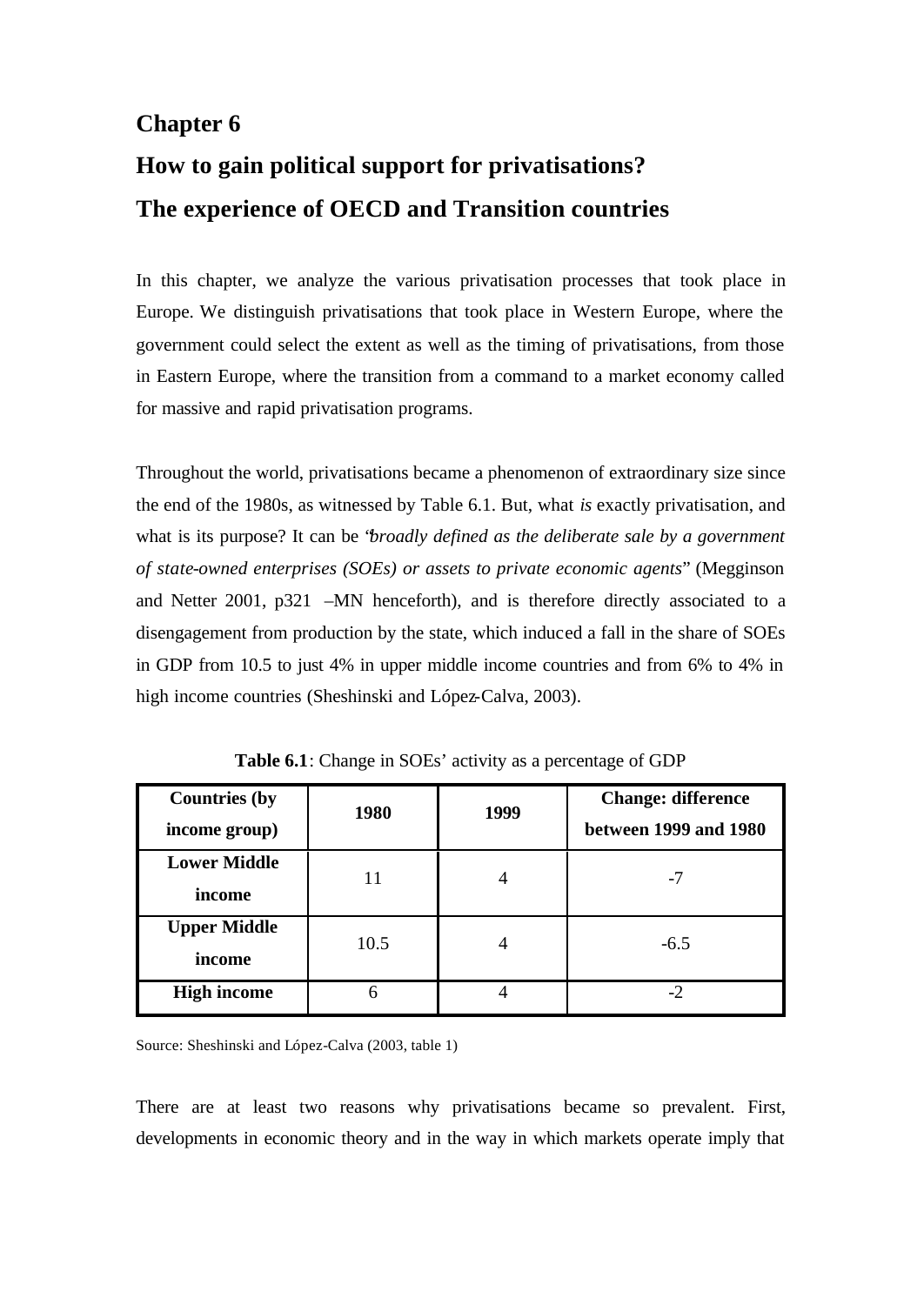there are new efficiency gains to be grasped. Second, as we shall see, political motivations may also induce governments to divest from production.

To understand why it may be *efficient* that governments divest from production, one should first detail the *economic* rationales for privatisation. Section 6.1 shows that these are quite compelling but hinge upon specific conditions that relate to the way in which markets operate. Actually, as shows Section 6.1, many firms were initially nationalized because these conditions were not met. In Section 6.2, we outline the *political* rationales for initial nationalisations, and subsequent privatisations. Taken together, economic and political rationales help disentangling the actual economic value of these extensive privatisation programs. Section 6.2 also reviews the empirical evidence about the relative performance of state and private firms, and Section 6.3 describes how governments can actually implement their privatisation programs. In Section 6.4, we turn our attention to the particular conditions that surrounded the mass privatisation programs in formerly planned economies, and Section 6.5 provides a case study for the privatisation of two car producers: Škoda in the Czech Republic and AvtoZAZ in Ukraine.

Importantly, one must also realize that state intervention need not be synonymous to state *ownership*. Actually, privatisations in Western European countries have generally been associated with waves of re-regulation (see Chapter 5). We therefore also want to shed light on why populations or government shifted their preferences from one type of state intervention to the other.

## **6.1. Economic rationales for privatisation**

Whether they use them appropriately or not, governments generally rely on economic theory arguments to justify privatisations. They would frame their proposals in such a way that their privatisation program is felt to improve economic and allocative efficiency, strengthen market disciplining effects, or produce other substantial benefits. To judge whether such economic justifications are appropriate or not, we the refore need some theory. We must identify why SOEs should yield worse outcomes than private firms, and why keeping these firms into public hands would generate inefficiencies that privatisation could correct. Next, we must pinpoint under which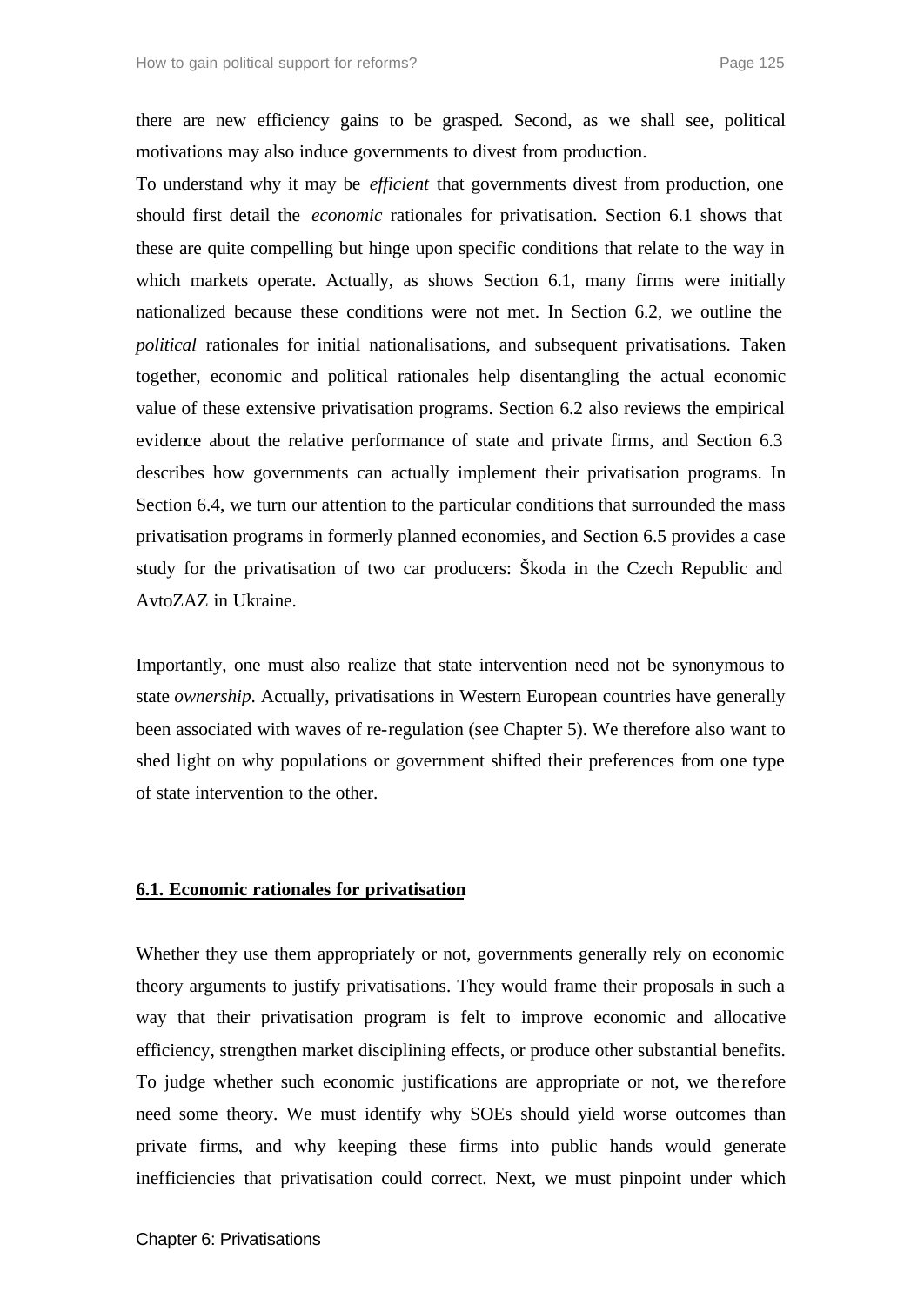conditions these results hold; that is *when* markets can be expected to generate more "efficient" outcomes than state-controlled production.

Though of primary importance, economic efficiency is however not the *only* rationale for divestment by the state. Sometimes, *budgetary* reasons induce governments to privatise. Indeed, when the government faces increasing needs to narrow the public deficit, it may be tempted to look at whatever means of raising fast cash. Liquidity constraints alone may thus induce governments to consider privatizing state firms, even though this need not improve overall efficiency.

These two economic rationales for privatisation (efficiency enhancement and deficit reduction) may, or not, coincide. Why should privatisation enhance efficiency? Microeconomic efficiency relates to two different dimensions. First, given the cost structure of the firm, the output of the firm should be sold at a price close to the marginal cost of production (see Chapter 2). Second, the management of the firm must have appropriate incentives to reduce operating costs. These incentives are typically provided by market competition, appropriate governance structure (when managers become residual claimants on the profits made by the firm), hard budget constraints, etc… However, SOEs tend to be largely shielded from these constraints. *Incentives* are thus less pressing in SOEs (see also Schmidt 1997, Shleifer 1998, or Sheshinski and López-Calva 2003). In addition, *political* factors may also induce the enterprise to maintain *X*-inefficiencies. The government may derive strong benefits from maintaining inefficiently high levels of employment or from serving more customers than economically profitable, for instance. State ownership paves the way to stronger lobbying pressures; to a convergence of objectives between *politicians* and specific *lobby groups*. MN argue that, over time, these costs become even larger than those that state ownership were initially supposed to correct (see below). State ownership may thus be a cure that adds pain to injury in the long run, which justifies the eventual privatisation of many SOEs.

To tie an SOE on its toes, a possible (intermediate) step is to transform it in a corporation that is legally separate from the state (See Chapter 5 for more detail). However, although such *corporatisation* may help harden the budget constraint faced by the SOE, there are reasons for which such an intermediate step may still be unsatisfactory. First, the convergent links between politicians and lobbies are not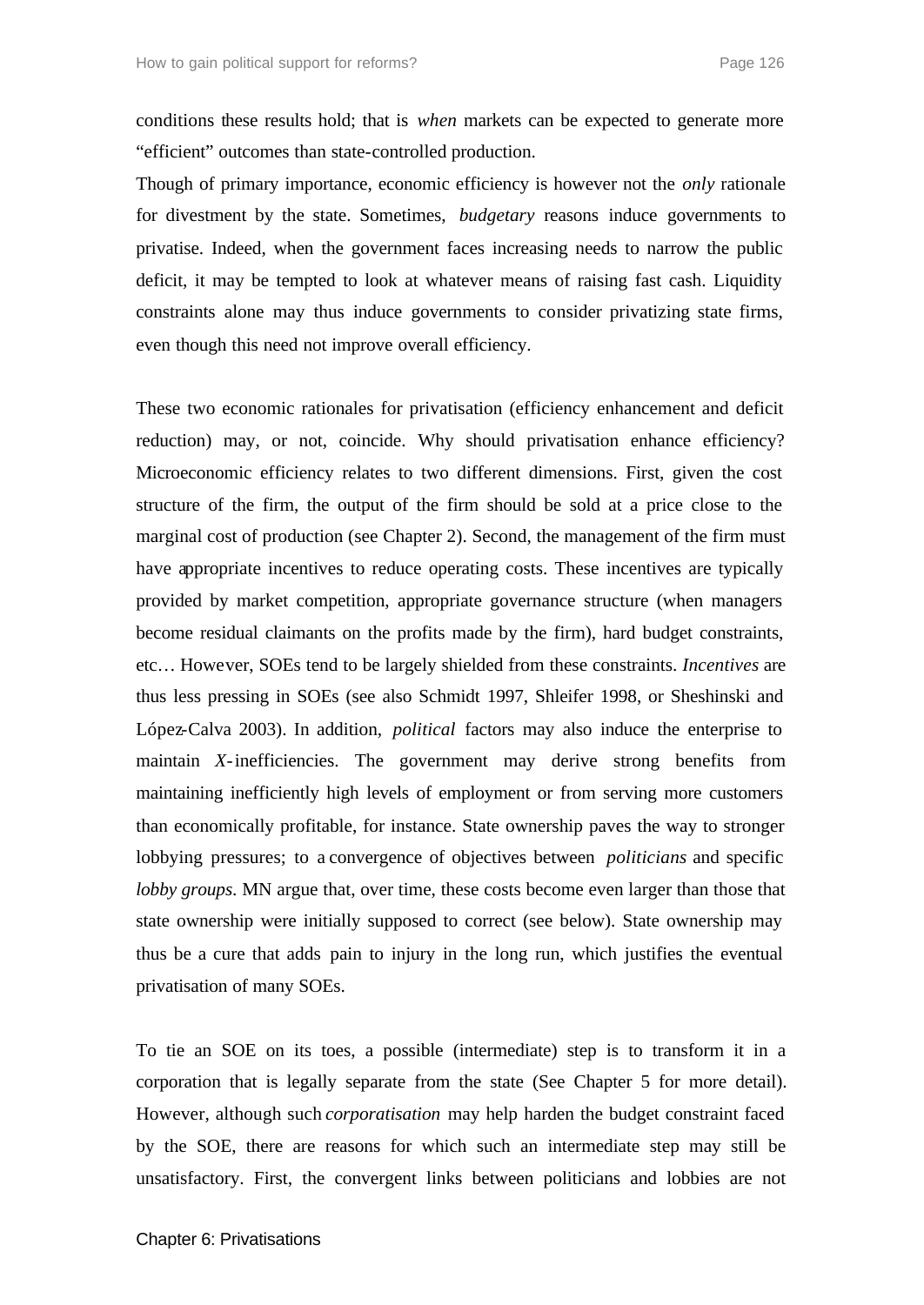broken. Second, since the firm is not *sold*, the revenues of the government are not increased.

On the other hand, *X-*inefficiencies do generate rents for some groups. Implementing efficiency-enhancing privatisations therefore requires either that oppositions be bought off or that the different groups that would benefit from the privatisation can coordinate sufficiently. That is, privatisations require shifting the political balance against the lobby groups that benefit from state ownership: even though the privatisation of a given firm might be desirable from an economic efficiency standpoint, it may be difficult to pass politically. Voters must be offered sufficiently high benefits from the process. To this end, offering voters the choice between higher taxes and the privatisation of a particular firm helps bringing down political objections: the two economic arguments in favour of privatisation reinforce one another. Still, the eventual choice by the government will always be political. As state Boycko *et al.* (1993, p147): "*privatisation is always and everywhere a* political *phenomenon. The goal of governments that launch privatisation always is to gain support for the reformist (or conservative) politicians.* [...] *By creating a class of supporters of reform and reducing the power of its opponents, privatisation can change the political balance in the country*".

At this stage, one realises that economic rationales were sometimes a mere marketing device to justify choices that would have been made in any case. Some markets clearly match the conditions for efficiency-enhancing privatisation. Some others do not. Yet, privatisation programs were still pushed in the latter markets, for political or ideological reasons. Again, this shows that economic policies cannot be disentangled from the political support that can be gained from one or another type of action.

In the meantime, we have understood the value of using *efficiency* as a measuring rod to assess the actual value of privatisation. In this way, we have an "objective" rationale for divestment that isolates ourselves from other *political* rationales that we cover below. Let us then identify theoretical conditions under which privatisation *should* be efficiency-enhancing. Given that theoretical arguments alone are not sufficient to judge the value of privatisation policies, we also provide a brief overview of the empirical evidence on the productivity of SOEs prior and after privatisation. Next, we present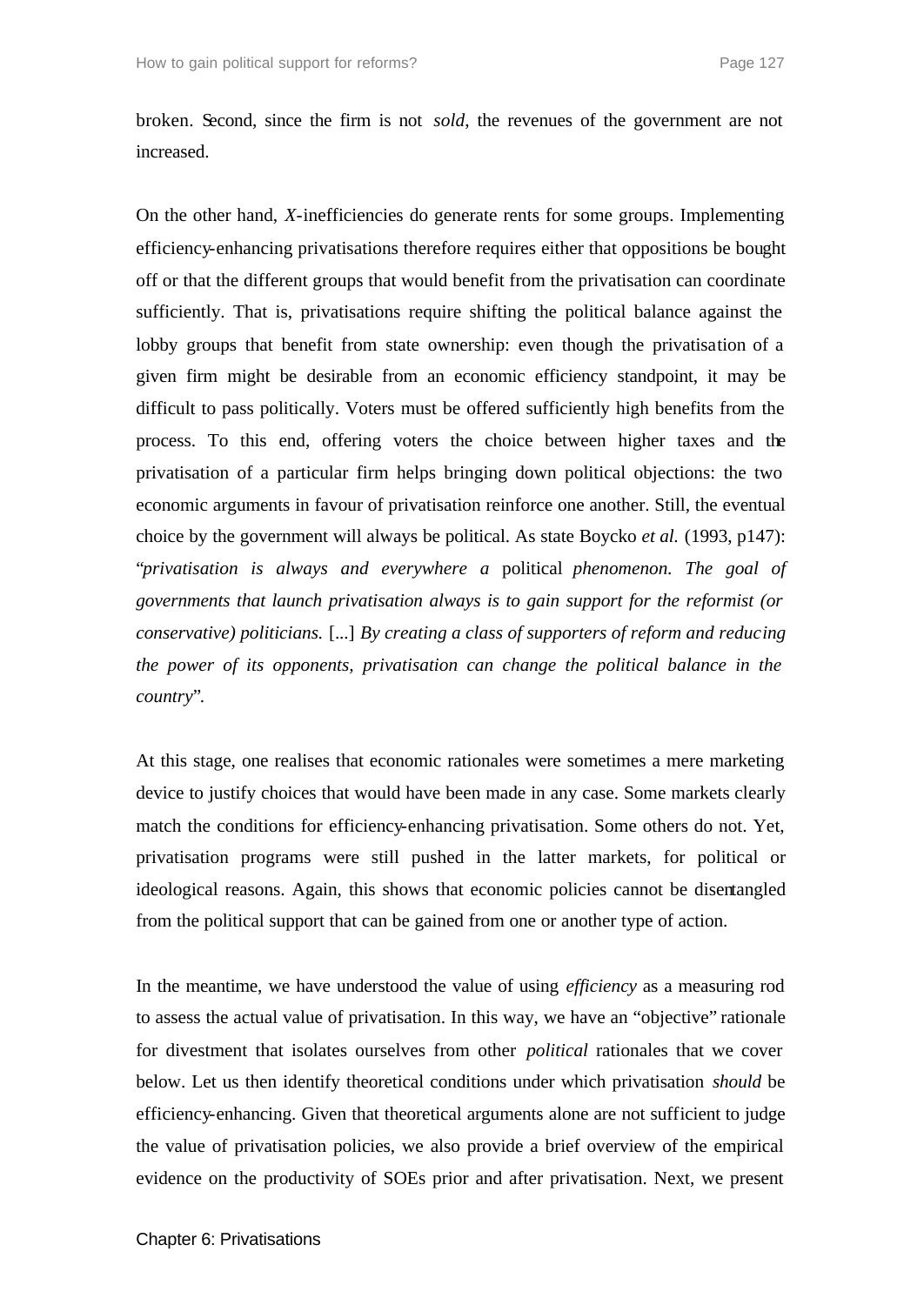political arguments that are orthogonal to these economic rationales, and that may explain why privatisations became so prevalent.

**6.1.1. The "perfect market" benchmark as an ideal privatisation platform.** Economic theory teaches us that markets can yield outcomes that are both *efficient* and *Pareto optimal*. However, such an ideal outcome can only be obtained under the specific conditions that portray a hypothetical "perfect" market. Namely, *i)*  competition must be perfect (monopolistic and oligopolistic markets do not satisfy such criterion); *ii)* the characteristics of the goods sold must be observable to both the sellers and the buyers (many goods do not satisfy such conditions); *iii)* complete contracts must exist (they rarely do); *iv)* production and consumption must not generate any externality;  $^{41}$  *v*) the goods produced cannot be public goods (i.e. goods that can be consumed by several consumers even though only one purchases it).

Hence, when a market is –or becomes close to– perfect, the government should simply pull out. Megginson and Netter (2001) summarize it in the following way: "*if there are no externalities in production and consumption, the product is not a public good, the market is not monopolistic in its structure, information costs are low etc...*", then there is no reason for any form of state intervention. In particular, any SOE in that market should be privatised. Indeed, as noted by Brickley, Smith and Zimmerman (2000), "*the price system motivates better use of knowledge and information in economic decisions*  […] *it provides stronger incentives for individuals to make productive decisions*".

More relevant for our topic is that, when markets can*not* perform efficiently, state intervention does have the potential to improve efficiency. In the nineteenth and early in the twentieth century, it was often felt that the inefficiency costs associated with private ownership could justify nationalisations: With the exception of formerly Communist Countries (which we cover separately), nationalised firms were generally *not* operating on perfect markets. SOEs are thus a particular subsample of the firms

 $41$  An externality is a side-effect of production or consumption that affects the welfare of other individuals than the producer or the customer. For instance, wood production may entail deforestation which may reduce the welfare of farmers living around the (disappearing) forest. This is called a negative externality. When a household renews its house, the value of the real estate in the neighbouring area may increase. This is a positive externality. Typically, state intervention should aim at curtailing activities that generate negative externalities, while promoting that entail positive ones.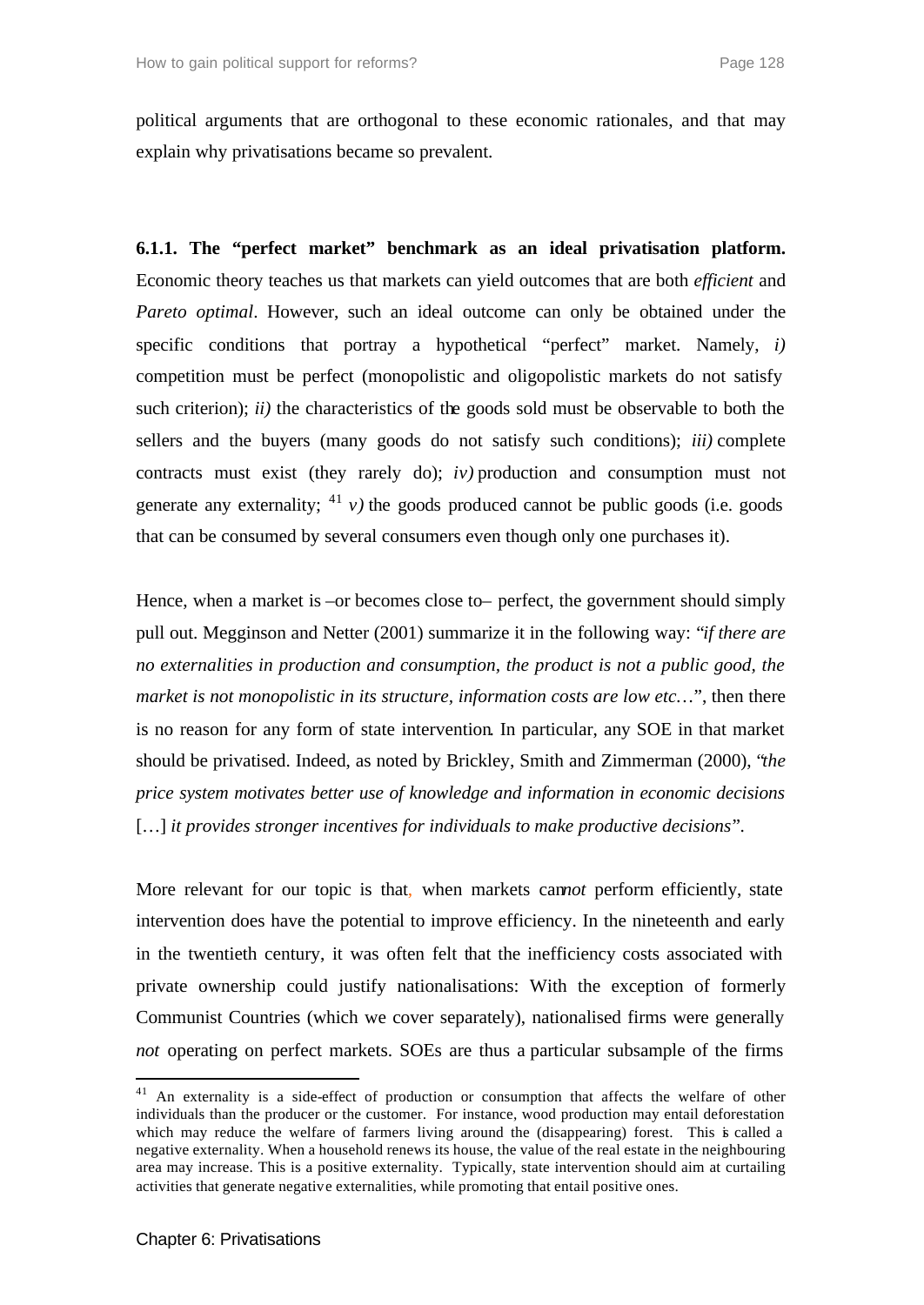operating in the economy. However, one must remember that nationalisation was just *one* possible option (as opposed to regulation for instance). Gonenc et al. (2000) summarise the trade-off between public and private ownership as follows:

| <b>Internal Factors</b>                          |                                      |                           |                                       |                |  |
|--------------------------------------------------|--------------------------------------|---------------------------|---------------------------------------|----------------|--|
| <b>Incentives</b>                                |                                      | ownership<br>structure    |                                       |                |  |
| Non contractible<br>quality                      | <b>Innovation</b>                    | <b>Agency costs</b>       | Cost due to rent-<br>seeking          |                |  |
| Limited                                          | Important                            | Lower in private<br>firms | Lower in private<br>firms             | <b>Private</b> |  |
| Extensive                                        | Not important                        | Lower in public<br>firms  | Lower in public<br>firms              | <b>Public</b>  |  |
|                                                  | <b>Preferred</b>                     |                           |                                       |                |  |
| <b>Transaction</b><br>costs                      |                                      | ownership<br>structure    |                                       |                |  |
| <b>Legal and</b><br>institutional<br>environment | <b>Product market</b><br>competition | <b>Reputation</b>         | <b>Capital market</b><br>(governance) |                |  |
| Developed                                        | <b>Strong</b>                        | Important                 | Developed                             | <b>Private</b> |  |
| Underdeveloped                                   | Weak                                 | Unimportant               | Underdeveloped                        | <b>Public</b>  |  |

**Table 6.2.** Key factors influencing the scope for public ownership

Source: Gonenc et al. (2000, p76)

# **6.1.2. Market failures may justify state intervention.**

Admittedly, many –if not all– markets suffer from one or another such imperfection. The more severe the imperfections on a given market, the higher the value of government intervention can potentially be. Yet, state intervention can introduce other types of inefficiencies as well, and need not be synonymous with nationalization (See also Chapter 5). Often, nationalisations were (rightly or wrongly) used to improve upon the outcomes that result either from: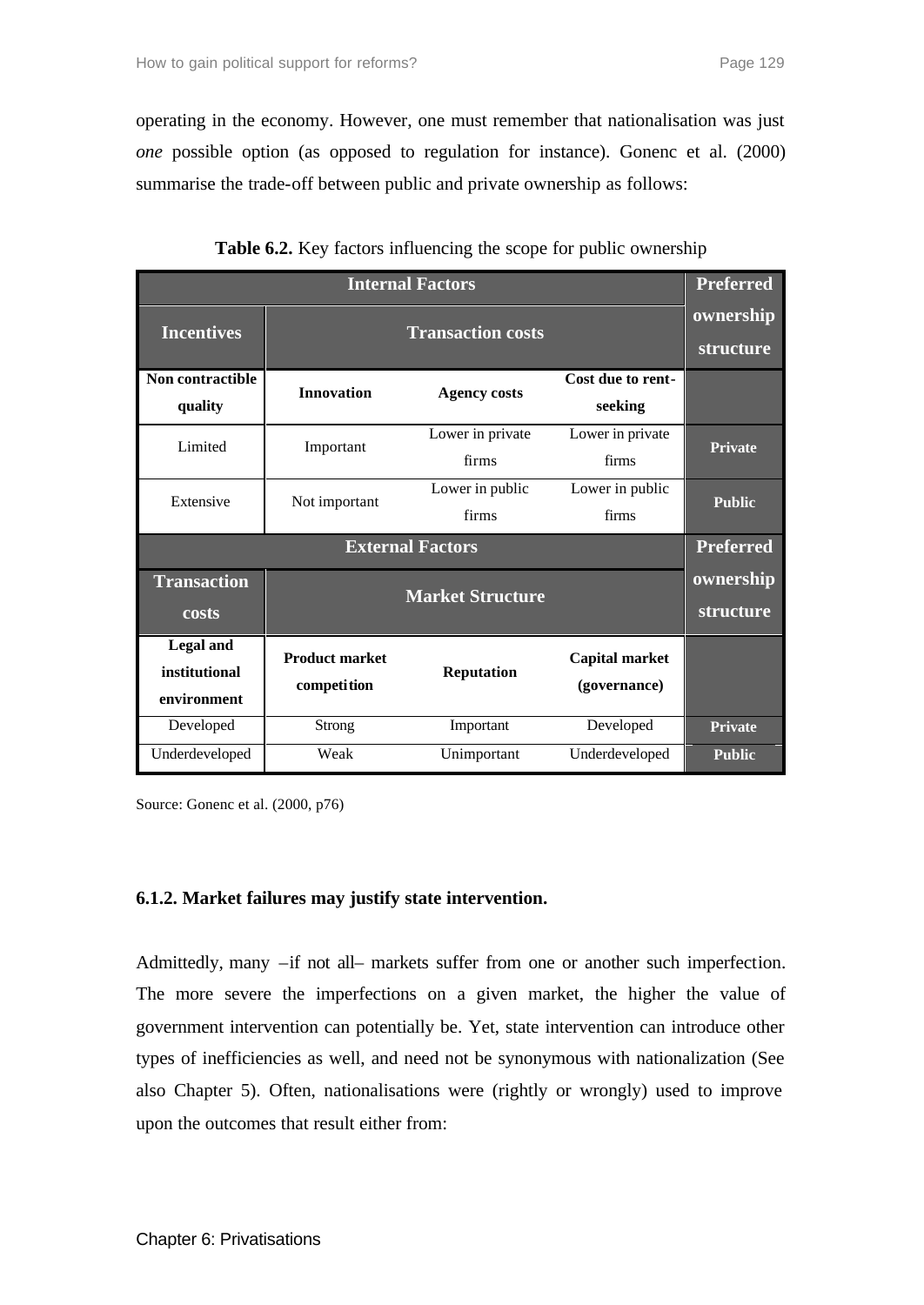- the markets' lack of competitiveness. In that case, nationalisation was meant to generate price and quantity outcomes closer to the first best;
- the lack of private investment in the sector, as compared to the perceived "social optimum". In that case, the enterprise is state-owned simply because the government was the first one to initiate investment, and not because of the repurchase or confiscation of existing private firms.<sup>42</sup>

These two rationales for nationalisation could hold in isolation. However, they generally cumulated one with another. For instance, many airlines, electricity companies or postal and telecommunication services were nationalised for both reasons (in addition to the first political rationale we cover below). The development of the airline required heavy investments, both in infrastructure (airports) and in equipment (airplanes), that the private sector alone might not have been willing to pledge (underinvestment motive). In addition, when the social surplus generated by the activity is lower than the economic profits an enterprise can extract, markets might generate substantial undersupply compared to the social optimum. Clearly, the same type of argument was used to justify the nationalisation of railways, postal services, or electricity provision. Yet, the very same markets seem to require large waves of privatisations since the 1980's.

Several economic changes can explain this reversal in fortunes. First, worldwide market liberalisation led to the so-called "globalisation" phenomenon (in particular in Europe with the Single Market Program, or *SMP*).<sup>43</sup> This increased the number of firms on each market, and reduced the incentives to maintain enterprises in public hands.<sup>44</sup> Such changes are observed precisely in transport, electricity, telecommunications, etc… that were traditionally dominated by a natural monopoly in

<sup>&</sup>lt;sup>42</sup> Note that a government could promote investment by subsidizing it, rather than invest by itself. However, promoting private investment is not always simple. Stiglitz (2002, pp54-55) documents for instance an example, in Morocco, where the state withdrew from servicing a market in the anticipation that private investors would take over. The result was simply that the market ceased to exist.

<sup>&</sup>lt;sup>43</sup> Despite the SMP, however, political processes have not always been able to grasp these potential benefits and translate them into accelerated liberalisations and privatisations, as highlighted in the previous chapter.

<sup>44</sup> Unsurprisingly, many nationalisations took place in periods when private investment was collapsing and that waves of protectionism were shutting down countries away from international competition (the Belgian railways were nationalised in 1870, the French railways in 1934 and the British in 1948). By contrast, when economies open and competition stiffens, the room for privatisation widens.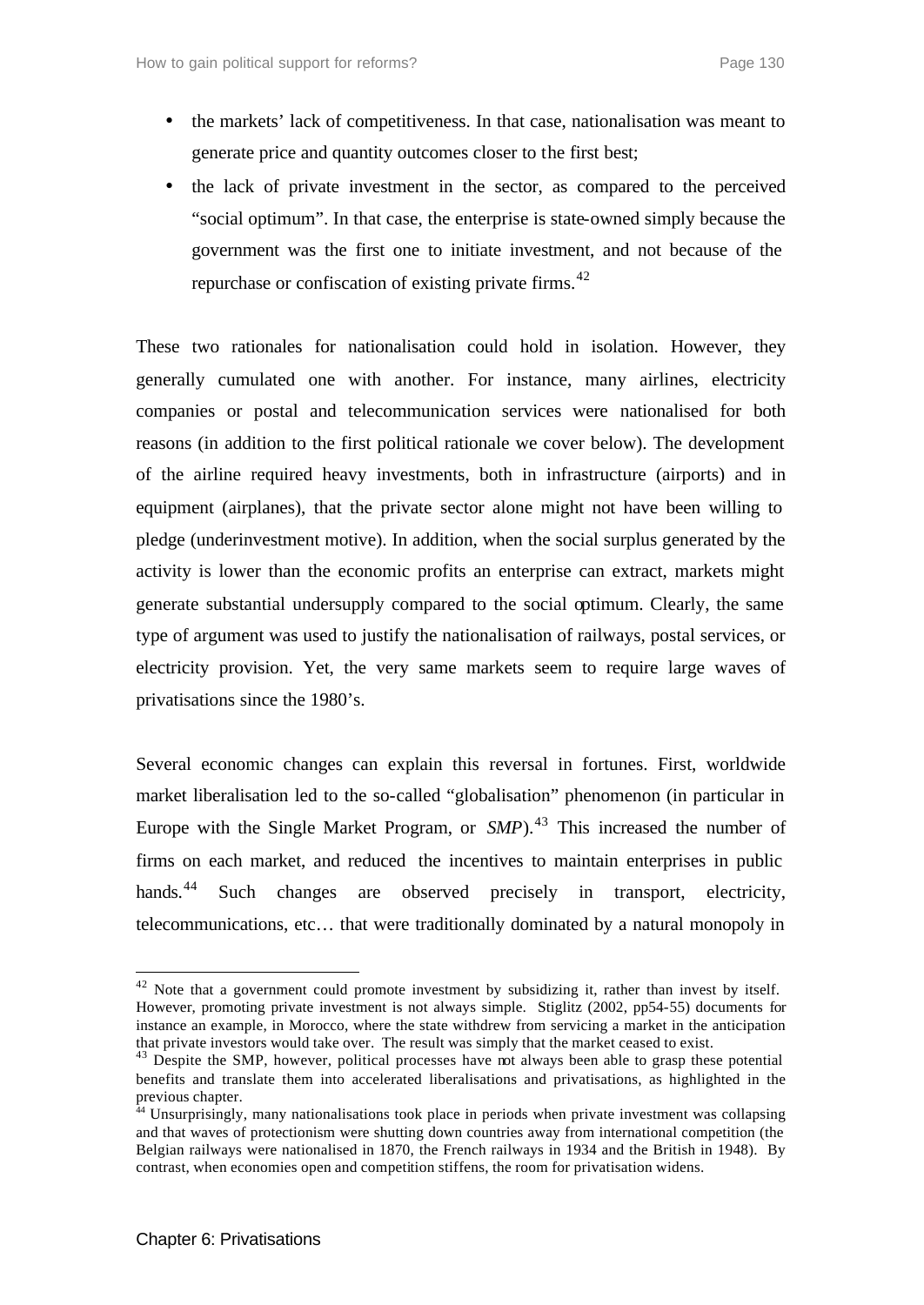many countries. Again, airlines are an example that springs to mind, in particular with the Belgian SABENA company, which can be opposed to the much better performances of the privatised British Airways or the still state-owned Iberia. Second, many national companies tended to rely continuously on soft budget constraints to remain afloat (Kornai 1980, 1986; Dewatripont and Maskin 1995; Roland 2000, chp12). This was a clear sign that state ownership was introducing more inefficiencies than it could correct.

In parallel, the recent development of capital markets helped private investment progress in markets where it used to be absent, thereby correcting some of the initial inefficiencies that had initially motivated nationalisations. Loss-making or inefficiently managed firms thus became ideal candidates for privatisation. Besides, new results in the theory of regulation (see e.g. Laffont and Tirole, 1993) helped improve the contracts offered to the buyers of the firm, which made it possible to protect even the few who could have lost from privatisation (e.g. universal service became easier to price and to control, thereby protecting customers against reduced provision of goods or services).

For these reasons, regulation and licensing contracts became more prevalent. They are now felt to provide better ways to resolve market imperfections than state ownership, even though regulating monopolies or oligopolies remains difficult because of information and monitoring problems. By contrast, nationalisation allows saving on the incentive premia that are associated with asymmetric information. Yet, to repeat, other incentive issues are associated with state ownership. Nowadays, since better regulations can be developed, state ownership often generates larger costs than the ones associated with appropriate regulation.

# **6.1.3. Relative performance of State-Owned Enterprises, prior and after privatisation**.

There has been extensive empirical research about relative performance of SOEs as compared to their private counterparts. It is not the purpose of the present chapter to cover this empirical evidence *in extenso*, and we refer the readers to the excellent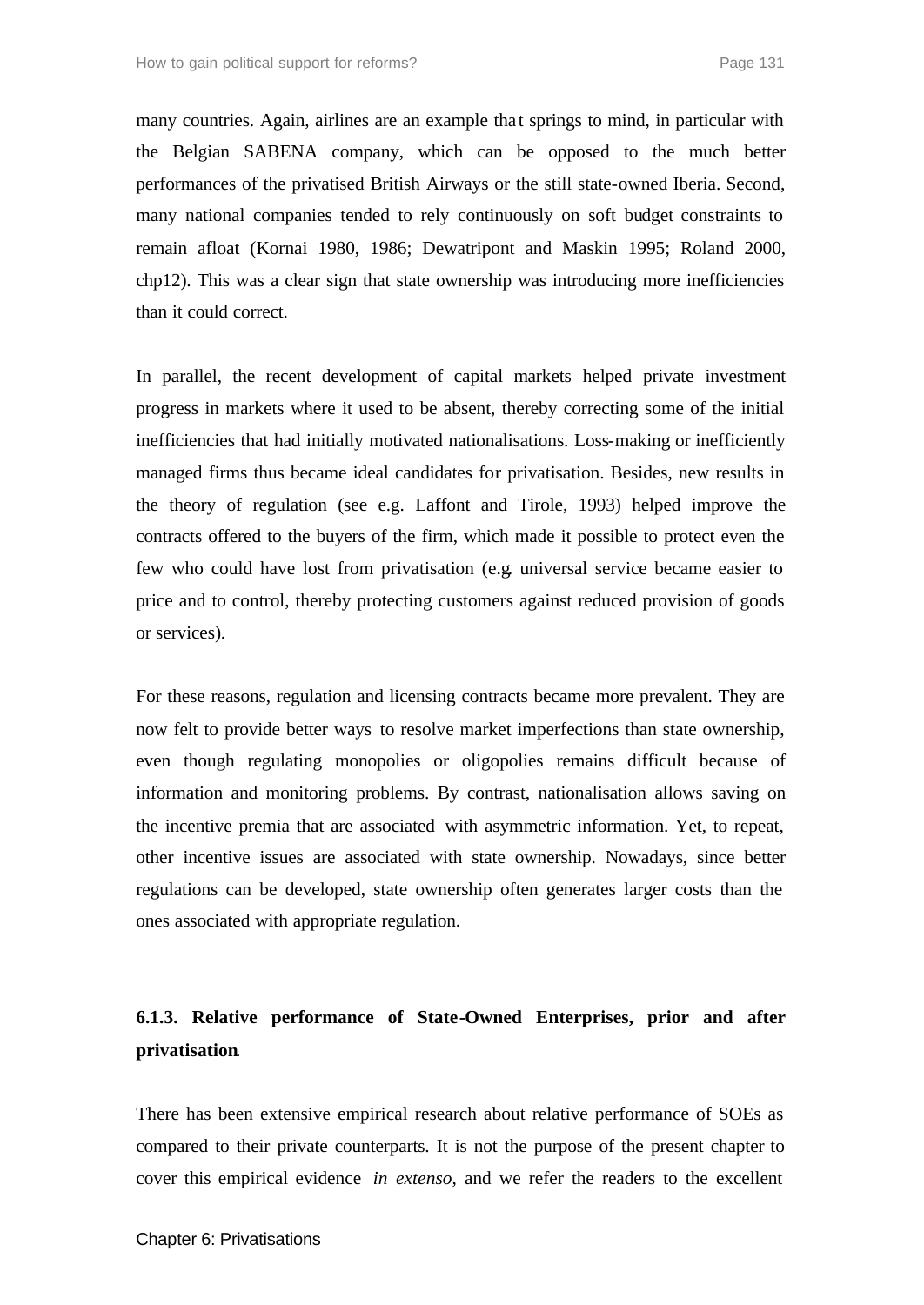surveys by Gonenc et al (2000, section 3), Megginson and Netter (2001), Megginson *et al.* (2001), or Sheshinski and López-Calva (1999 and 2003), as well as to the book by Galal *et al.* (1994) for a more detailed overview. Here, we only provide a summary review of their main findings.

The empirical evidence shows a consistent, and most of the time substantial, difference between the performance State-Owned and Privately-Owned firms. In line with theoretical predictions, SOEs appear to be less-well managed, to maintain too high employment levels and often to be largely loss-making. This confirms the validity of the theoretical arguments raised above, that predicted lower performance of SOEs: the *incentive view* predicted that, because of weaker monitoring, SOEs would develop stronger *X*-inefficiencies, and the *political view* predicted among other things that SOEs would tend to maintain excessively high levels of employment.

Concretely, Boardman and Vining (1989 and 1992) find that private enterprises are significantly more profitable than both SOEs and Mixed-Ownership enterprises. Ehrlich *et al*. (1994) develop a theoretical model that they test empirically. Both theoretical and empirical findings suggest that long-run productivity growth is higher under private ownership (empirically, it is as high as 2% per year). However, privatisation may induce a *transitory slowdown* in productivity growth. Finally, Dewenter and Malatesta (2001) report that *"the average return on sales for private firms is* […] *more than twice the value for government firms"*.

Such evidence must however be read with caution. First, because there are exceptions. For instance, Stiglitz (2002) reports that the most efficient steel mills in the world are state-owned. Similarly, Kole and Mulherin (1997) report a case in which productivity was basically independent of ownership. They focus on a particular subsample of firms that were nationalised by the US government during WWII, for security reasons. The selection bias for nationalisation is therefore absent here. In any case, these exceptions prove that SOEs have the *potential* to produce as efficiently as private firms.

A second reason for caution is that the data used to perform comparisons are sometimes of weak quality or inappropriate, which may generate significant selection biases (see MN for more detail). That is, since firm ownership is generally not random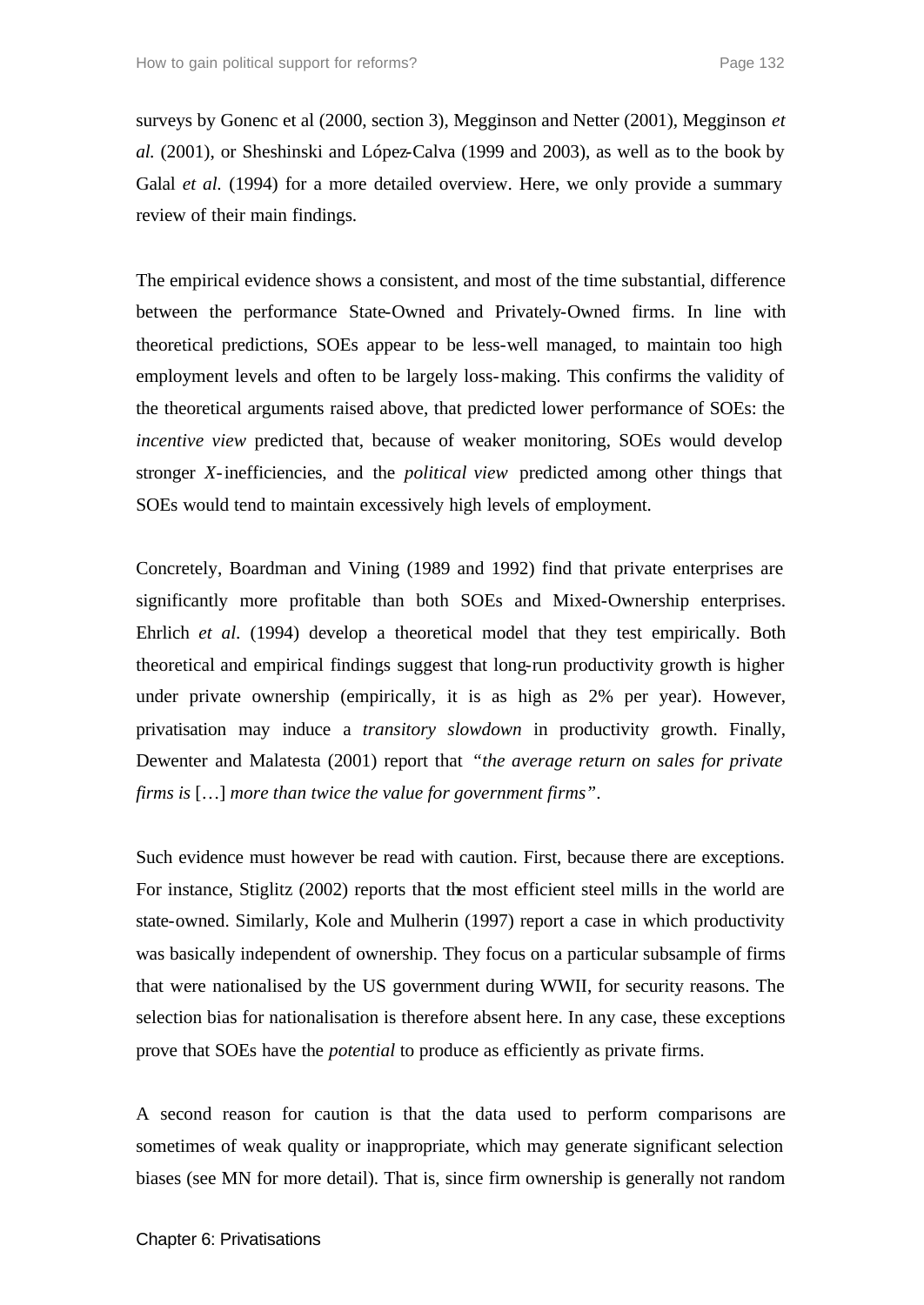but instead chosen on purpose, we may be observing that some firms are public *because* they are less profitable economically (presuming that its social value has been ascertained). Similarly, the private firms used for these comparisons are generally the one listed on the Stock Exchange (so that data become available). Put differently, comparisons can only be made with the particular subsample of those private firms that have been successful. The picture might be different if all failed initiatives were also taken into account.

Therefore, one cannot expect that privatising any firm will systematically induce it to increase its productivity and profitability. Other analyses have however compared the performance of SOEs before and after privatisation. That methodology helps evaluate whether privatisation actually improved efficiency or not. Again, selection biases cannot be totally avoided, since governments will generally privatise the SOEs that are expected to generate the highest efficiency and profitability gains (otherwise, no private investor would be willing to buy them).

Bearing these cautionary remarks in mind, the evidence is nevertheless striking. Privatisation programs in Latin America, for instance, generated extraordinary boosts in productivity and profits. La Porta and López-de-Sílanes (1999) report output increases as high as 53% in Mexico. Larraín and Lopez-Calva (2001) tell the similar story of Costa-Rican companies that, from being largely loss-making under state ownership, eventually generated between 6.2% and 12% profitability after privatisation. Employment, on the other hand, either increases or (sometimes strongly) decreases, depending on the cases.

In the UK, the privatisation of British Airways not only made the company more powerful and productive, but also generated stronger market competition, as witnessed by the price decreases adopted by their direct competitors (Eckel *et al.* 1997). Yet, as we stressed already, the picture cannot be universally rosy. Martin and Parker (1995) for instance document that, out of their sample of *eleven* privatised firms in the UK, *six*  enterprises (that is: more than half of the sample) experienced a productivity *decline*. Analyzing the performance of other privatised firms, one can also observe that some of the productivity increases occur *prior* to the privatisation of the company (see e.g. Dewenter and Malatesta 2000), which suggests that governments themselves are able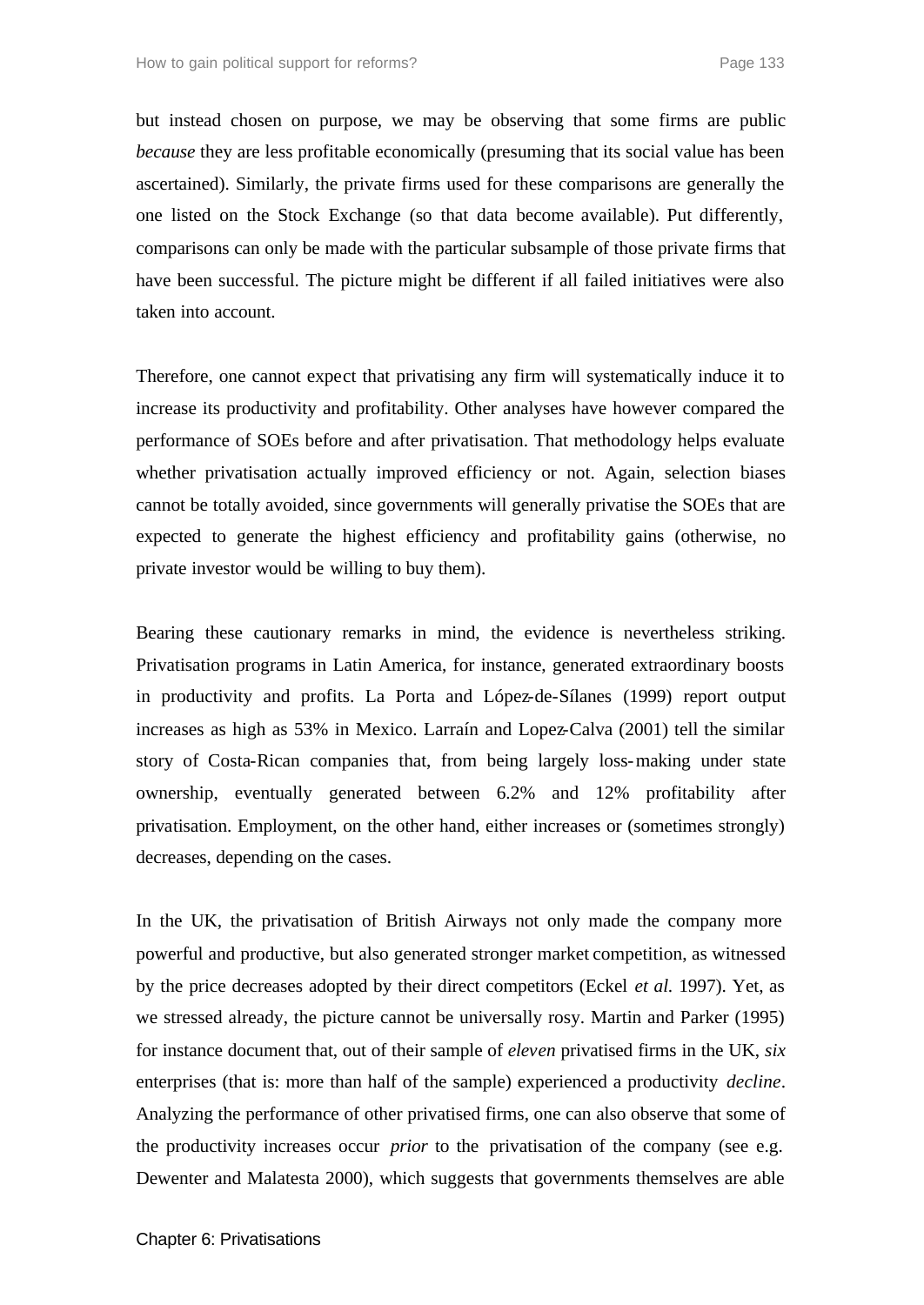to increase the productivity of their own firms. However, privatisation appears to be sometimes a necessary pre-commitment device to yield in that direction.

What about the second economic motivation to privatise, namely reducing government deficits? This effect is harder to assess. Generally, privatisations do not take place in isolation. They are part of broader changes and/or restructuring programs. Thus, one cannot fully delineate the effects of privatisation from that of these other policies. All in all, one observes a correlation between privatisations, lower government budgets, and sometimes better macroeconomic performances. When capital markets are initially undersized, privatisations also help them develop (see Chisari et al. 1997 and MN).

We thus see that there are often substantial gains to be reaped from the privatisation of some state firms. Moreover, if accompanied by an appropriate regulation framework or by the stimulation of competition, the efficiency gains that result from privatisations may well generate extra gains for the consumers, as the BA example suggests. Yet, some of these privatisation initiatives are strongly opposed politically. In other cases, they appear to be essentially politically motivated, like some of the firms privatised in the UK (in addition, these privatisations may even have generated a drop in the net present value of government income, as argues Graton-Lavoie, 2000). Therefore, to understand why privatisations take place in some cases, and do not occur in other cases, one must look at the political factors that influence them.

#### **6.2. Political support for, and oppositions to, privatisation**

As we have seen, the productivity differential between state and private firms partly depends on the original motivation for bringing a given firm under state ownership. Many such motivations were political. Perhaps the most important historically had to do with the idea that "strategic" goods and services had to be controlled by the government. Such strategic goods did not only include armament; they also comprised telecommunication or transportation services, for instance. Sometimes, this strategic motive was also related to the underinvestment problem: railways for instance required a lot of heavy investment, and their development generated strong positive externalities at the national level. Interestingly, state ownership also generates an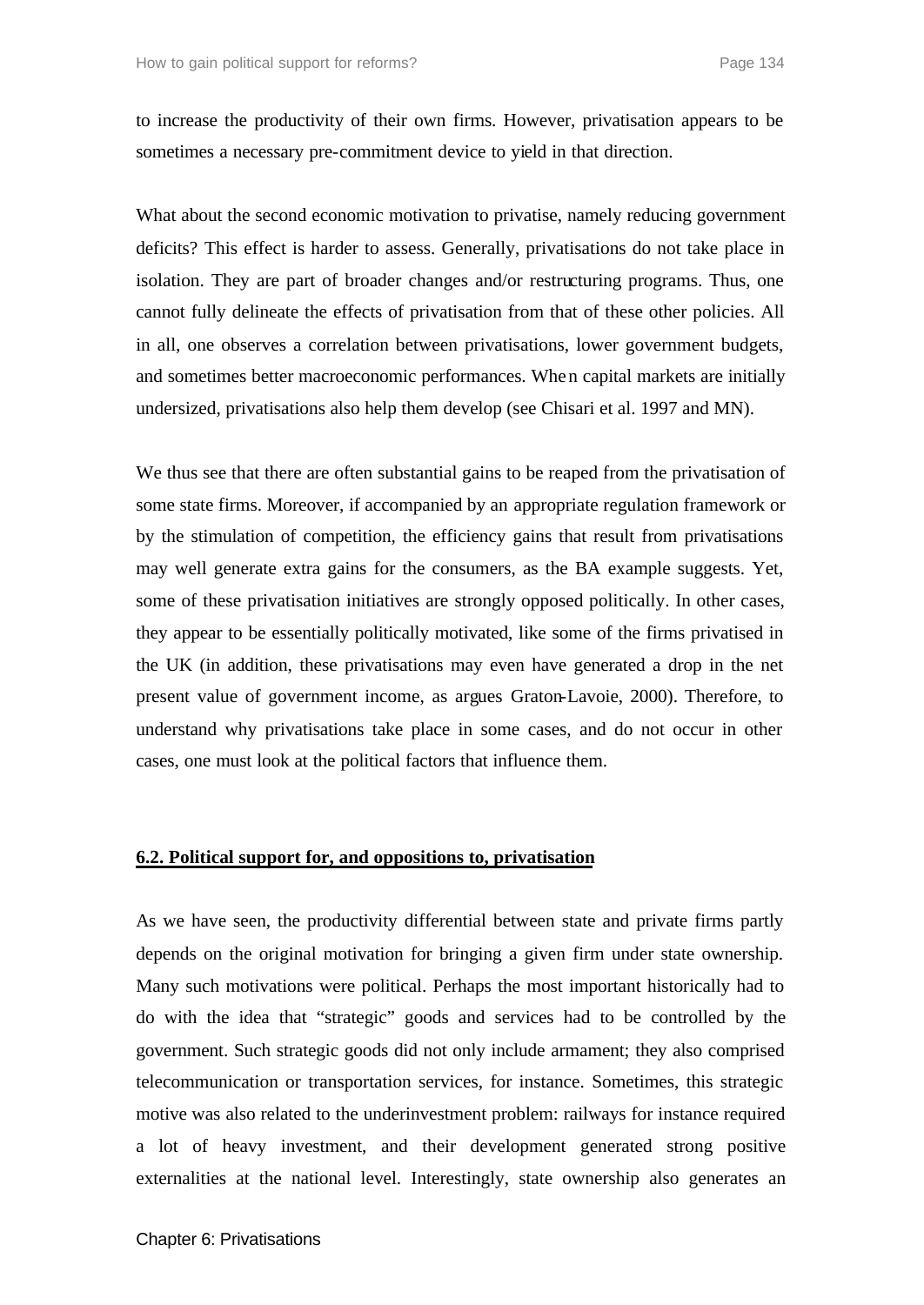implicit commitment to eventually develop the market in which the company operates. This commitment is simply the flipside of the economic problem of soft-budget constraints: even though the development of the company can be loss-generating, the government will more easily keep financing it if it is state-owned. Yet, strategic motivations may experience the winds of change: when the market share of automobile increases, for instance, railways naturally become "less strategic".

Beyond this "strategic" motivation for political ownership, the government may also have equity concerns in mind. Going back to the example of railways, allowing peripheral areas or cities to access the "economic centre" of the country may well be a sound political objective to reduce inequalities. However, creating this possibility of implicit redistribution opens the room to subsequent capture by some pressure groups. One effect, as we saw, is that state ownership tends to substitute underinvestment by the private sector with politically-motivated *over*investment, coupled with underpricing. Equity motivation and state capture also explain why highly unprofitable communication routes remain in operation; why electricity companies provide universal service at a price that is not linked to the cost of electricity provision; why postal services ought to be priced at the same level for any pair of locations in the country; etc… Again, keeping the enterprise under state ownership may generate credibility and commitment problems in curtailing these costs.

Beyond these first two political motives, namely strategic and distributive concerns, comes a third motive that we already touched upon: *employment*. In a move to counter economic fluctuations and provide implicit employment insurance to some groups, SOEs are generally requested *not* to adapt their labour force together with economic fluctuations. A vicious effect, however, is overstaffing or labour hoarding that increases total operating costs, demotivates effort, and further reduces aggregate efficiency. Following Algan *et al.* (2002), public employment of this type may even have *adverse* macroeconomic effects on unemployment. Although their analysis does not include employment in SOEs, their conclusions directly extend to SOEs, since their "*theoretical approach predicts that the crowding out effect of public employment increases with the degree of public/private production substitutability*" (p13).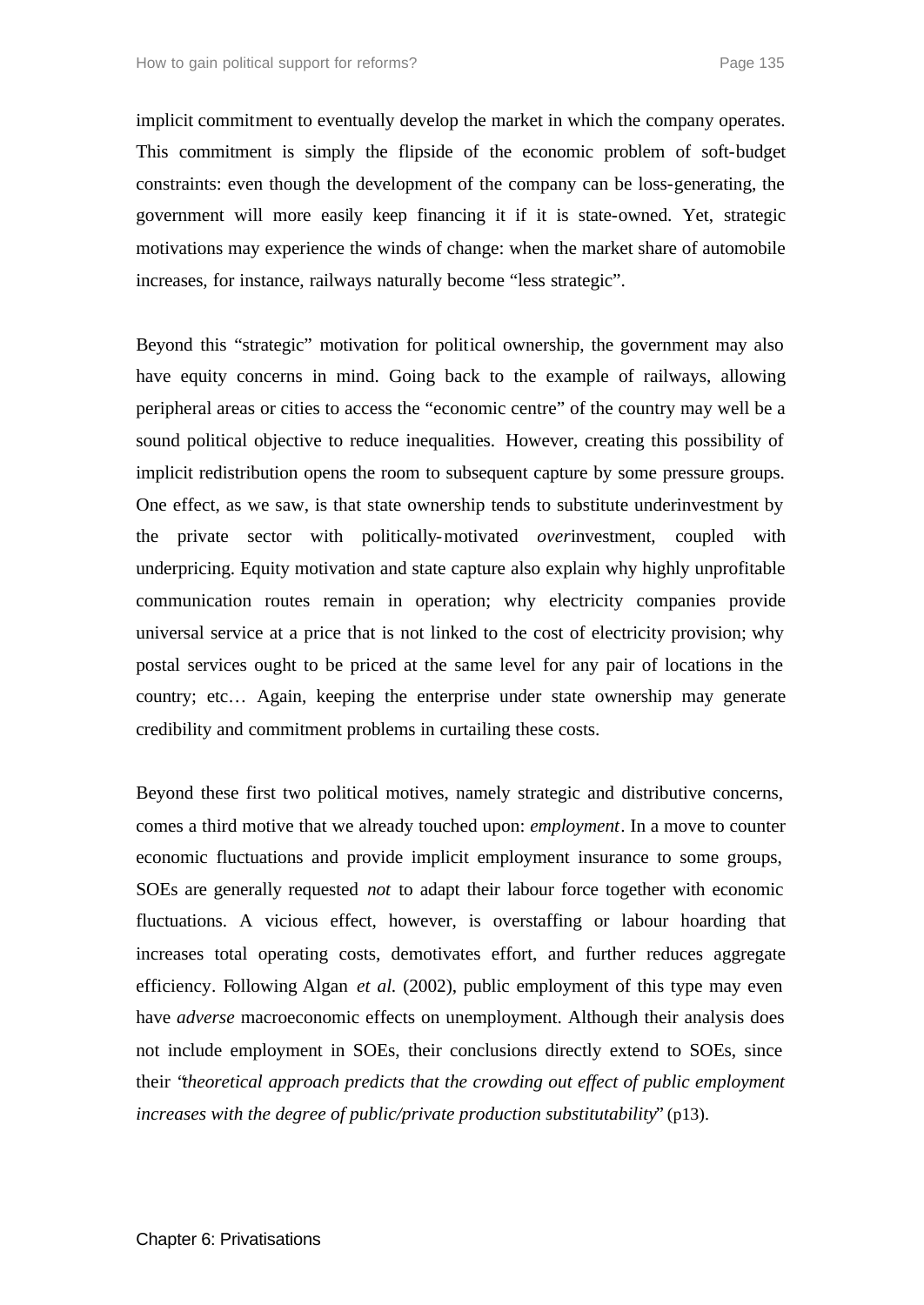In light of these political motivations for holding some firms in public hands, as well as their consequences on aggregate (in)efficiency, it becomes rather easy to understand both why some political groups support privatisations, and why other groups oppose them. In light of the first argument, some firms are state-owned for *strategic* reasons. Whenever strategy shifts focus, the need to maintain these firms state owned disappears for the public at large. This is a reason why many of the companies that are at the forefront of nowadays' privatisation packages were the very same firms at the forefront of yesterday's waves of nationalisation. Second, the majority of the electorate may find it increasingly profitable to stop subsidizing particular fringes of the population, essentially when most redistribution schemes –even the most efficient ones– are being retrenched (see Chapters 3 and 4) and that demands for further tax cuts are mounting. Third, since it becomes increasingly popular to address unemployment issues by increasing the flexibility of the labour market, the public becomes increasingly hostile to the protected niches of less-efficient jobs that are provided by some of these SOEs. For all these reasons, the electorate and some political parties become increasingly favourable to the privatisation of many SOEs.

Obviously, this should not mean that "currently strategic" sectors should not receive public support nowadays. State ownership or other forms of public support can still yield benefits. The development of an aeronautic industry in Europe, for instance, owes a lot to the intervention of the various governments that helped create Airbus and, later, EADS. Put differently, nowadays' privatisations should focus on markets in which private and public employment (and capital) became strong substitutes. By contrast, there may still be cases in which public and private capital remain complements, in particular when the regulatory environment is weaker.

Given these benefits, why did some countries, such as Great Britain under Mrs Thatcher, privatise so much and so quickly, while other countries remained stuck with state ownerships for much longer times?

The first part of the answer, like for pension reforms, is that institutional systems are different. In Great Britain, a coalition between a majority of the electorate and the politicians in power is sufficient to pass a reform, because the system is majoritarian. Moreover, coming back to the argument by Boycko *et al*. (1993), privatisation was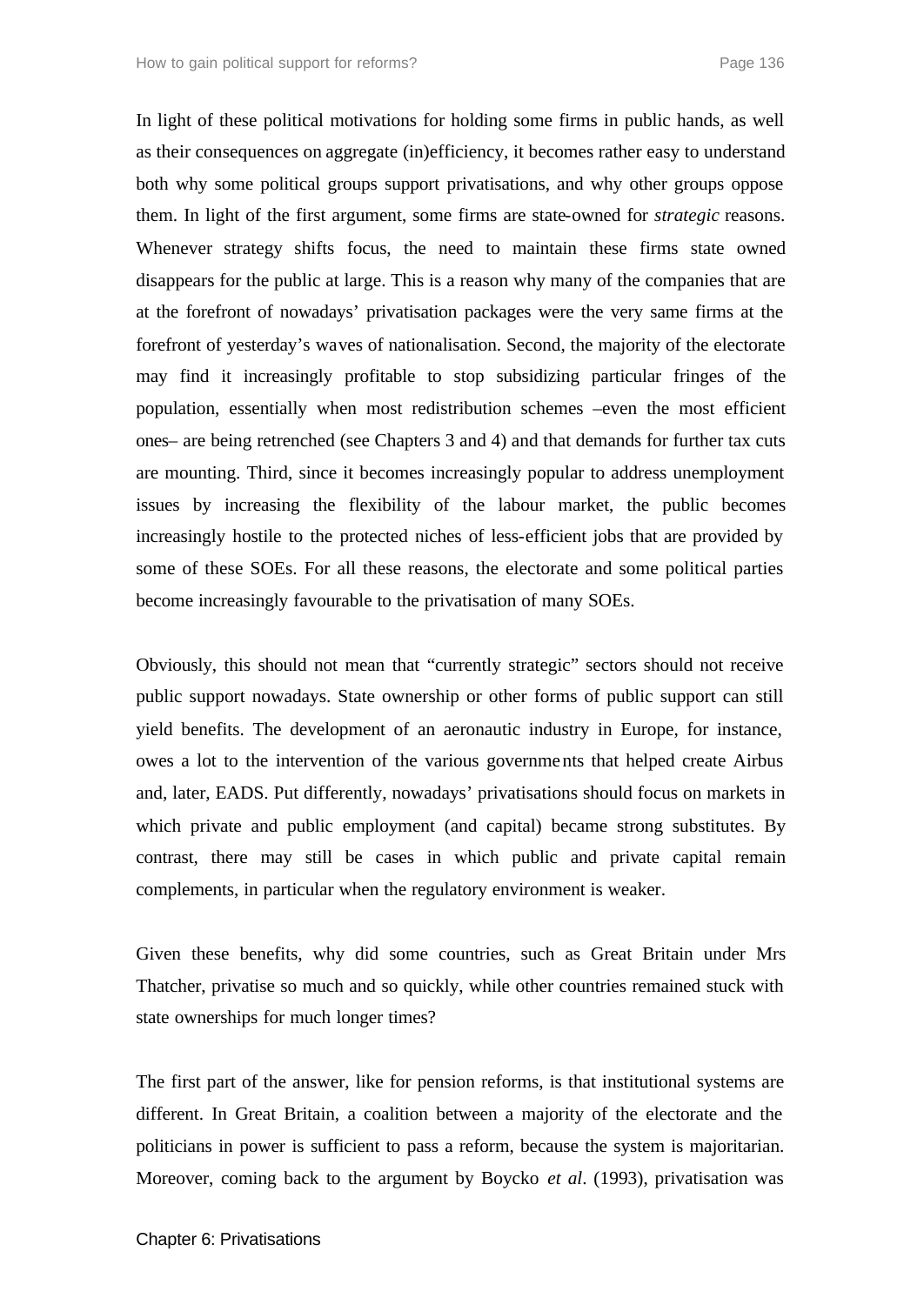also a way to shift the political balance in the country: Tories could at the time increase their support in the population through more extensive privatisations.

In many other countries, the institutional system is less majoritarian, and therefore tailored to systematically protect minorities. In that case, a reform can be blocked more easily, by a larger number of groups. Therefore, broader coalitions or an emergency situation may be necessary to pass a given reform. Given the political objectives of state ownership that we raised above, it is easy to identify which groups might oppose privatisations: first, incumbent producers. That is: 1) the management as well as the suppliers of the company, and 2) the (sometimes many) employees who fear their job or privileges could be threatened by the privatisation of the firm (See also Section 5.5.2 in the previous chapter, and Jean and Nicoletti, 2004). Next, come those consumers who benefit from oversupply and/or underpricing.

What helps a government circumvent these oppositions? In line with the above pieces of argument, market competition comes top of the list: competition reduces the rents extracted by incumbent producers, which helps reduce the intensity and effectiveness of their lobbying (see Blanchard and Giavazzi, 2003) and reinforces the demands for privatization by new entrants.<sup>45</sup> When competition is not sufficient to bring oppositions down, the government has to act gradually (see below) in such a way that the opposition of these groups can be reduced. Yet, in some cases, opposition is too expensive to buy out, and reforms cannot take place. This is another example of the status quo bias (Fernandez and Rodrik, 1991). Importantly, the more *in*efficient is the SOE, the fiercer the opposition of particular groups may become (e.g. because more jobs are at stake). Conversely, external pressures (e.g. at the European level) can sometimes be used by the local government to justify a given privatisation package.

### **6.3. How to set up a successful privatisation?**

Setting up a successful privatisation is a difficult matter, and there is certainly no unique recipe for it. To the contrary, each privatisation is different and needs to be

<sup>&</sup>lt;sup>45</sup> State-owned incumbents can implement easily strategies of predation and foreclosure to prevent entry and drive competitors out of potentially competitive markets (Sappington and Sidak, 2003).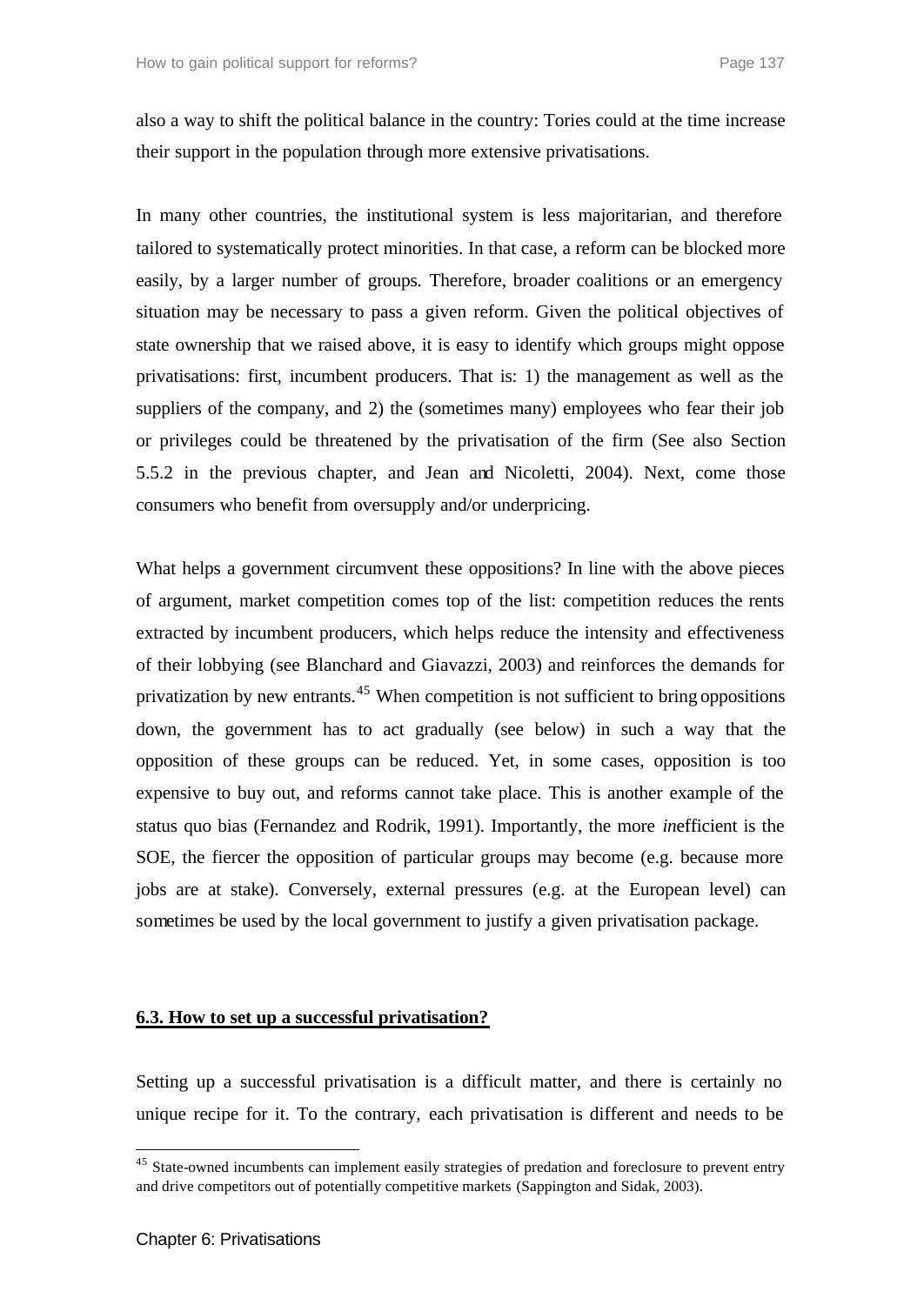tailored to the particular economic and political situation in the country, to the attributes of the firm, and to that of the market in which it operates. The main steps that should be taken in setting up such a "case-by-case" privatisation are summarised in a useful "toolkit" of the World Bank (Welch and Frémond, 1998).<sup>46</sup>

A first preliminary step to be taken is akin to sound corporate governance advice: the government must first identify what should be its *core business*. This preliminary step will help identifying which SOEs *can* and which *should not* be candidate for privatisation. The former set should be made as large and encompassing as possible, since several of the candidate firms may eventually appear too hard to privatise. The second preliminary step is to identify which, among the enterprises that could be privatised, are actually fit for privatisation. To prevent capture, however, this evaluation step, should be delegated to independent experts.

After these two preliminary steps of screening, the government will know how many enterprises should be privatised and can initiate the privatisation process itself, setting up a "battle plan" and assigning responsibilities for achieving the long-run goals of privatisation. These responsibilities should be assigned either to some central minister in the government (such as the Treasury) or to an independent privatisation agency. In this way, the privatisation process is not only made more transparent but also more resilient to lobbying pressures.

At this stage, the government also has to devise a strategy on how to build political support for the privatisation. Typically, there will be trade-offs between maximizing the proceedings of the sale, ensuring the success of the privatisation, and addressing the concerns of the groups that could oppose the privatisation. Maximizing the proceeds of the sale typically calls for unconstrained auctions. "Unconstrained" means here that the government will always benefit from increasing the number of candidate buyers in the auction (Bulow and Klemperer 1986). In particular, this requires that foreign buyers should not be discarded and that preferential treatment should not be given to particular buyers –with two exceptions. The first exception might be to give preferential treatment to the national population. Allowing them to buy shares in the

<sup>&</sup>lt;sup>46</sup> See also http://rru.worldbank.org/Toolkits/concessions/detailed\_outline.htm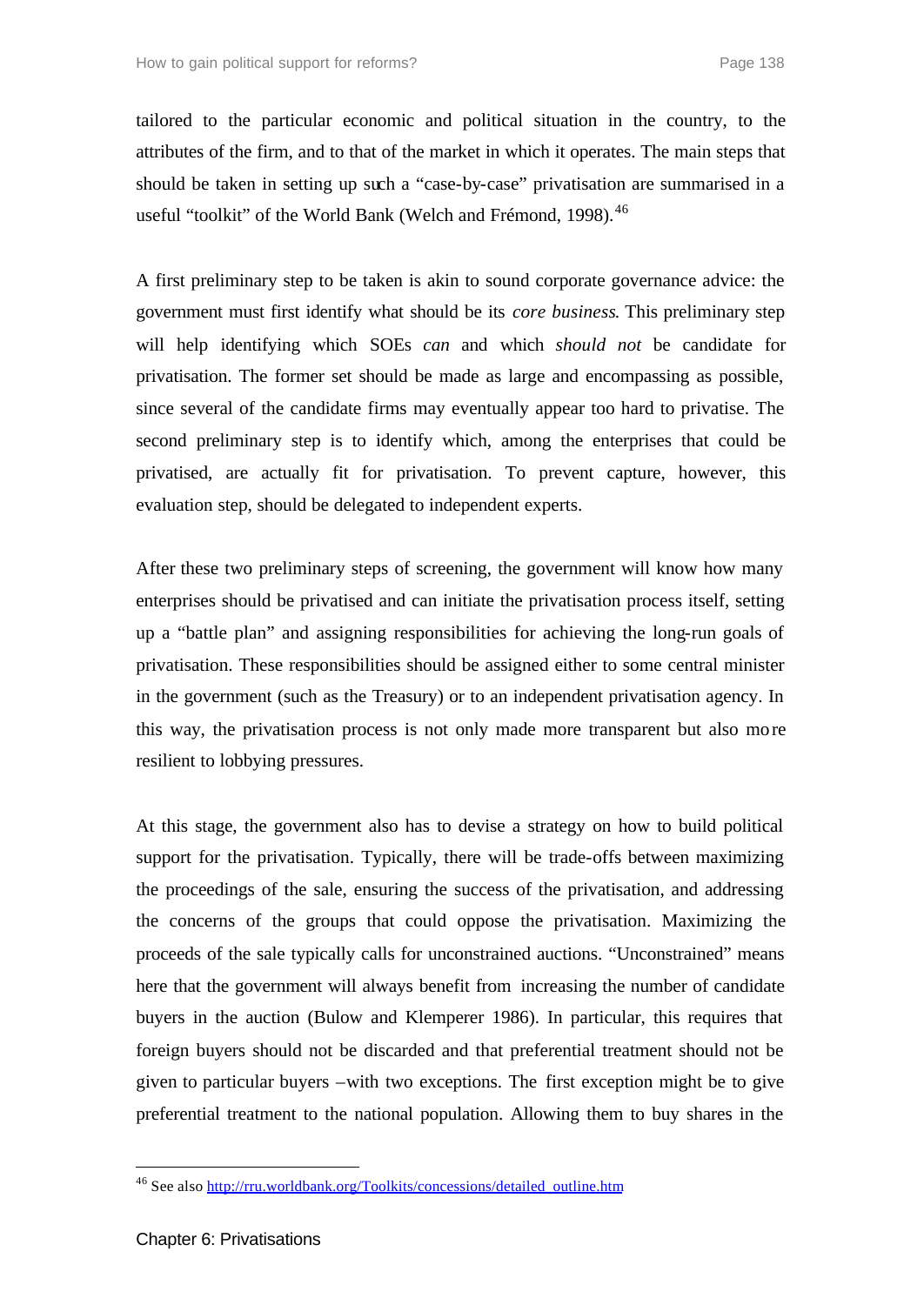company helps reinforce popular support for the privatisation process, by distributing the benefits of the firm to a wider base (Boycko *et al.* 1993 explains why this was particularly true in Russia). The second exception is the workers of the enterprise, who may have to be offered a minority stake in the company, as an incentive to make privatisation successful.

Note also that a government who wishes to maximize total revenues from the privatisation may, depending on the size of the enterprise either call for piecemeal or one-off sale. First, because a private buyer may want to limit its exposure if the productivity of the firm is highly uncertain. In that case, the government may benefit from offering partial insurance to the buyer, through piecemeal privatisation.<sup>47</sup> Second, because financial markets must be able to "swallow" sometimes massive increases in capitalisation levels. This latter aspect was actually of primary importance in Eastern Europe (see Section 6.4).

The choice between piecemeal and one-off privatisation may also result from political concerns. Voters themselves may prefer gradual to one-off privatisation if the process is surrounded by bigger uncertainty, e.g. about the efficiency gains that will be achieved (Dewatripont and Roland, 1995). In that case, however, the two objectives of the government (revenue and political support) go hand-in-hand.<sup>48</sup>

Revenue maximisation and building political support may however conflict. For instance, one of the ways to maximising the revenues of a privatisation is to both let the firm retain market power and to make bidders pay the highest possible price for the company. Yet, this raises two problems. First, market power hurts both consumers and aggregate efficiency –see above. At the expense of lower revenues, additional regulatory constraints may thus have to be adopted to address this issue, and these

<sup>&</sup>lt;sup>47</sup> Piecemeal privatisation also has side-effects on the government's commitment to pursue reforms. One effect is positive: it generates commitment to maintain the profitability of the market, not to increase corporate taxes, nor introduce regulatory hurdles immediately after the firm has been sold. The other effect is negative: in some cases, the government may change its mind and stop the privatisation process, either to retain a larger share of profits (when the privatisation is successful), or to prevent too drastic adjustments by the company (see Section 6.5).

<sup>48</sup> Actually, the analysis of Chisari *et al.* (1997) shows that, even though benefits were uneven, the privatization of most utilities benefited all layers in the population, even in a country like Argentina. Nevertheless, if privatization benefits essentially the upper class, regulation benefits main ly the lower classes of the population. Therefore, it is the joint use of privatization and of appropriate regulation that ensures all classes of the population can grasp efficiency gains.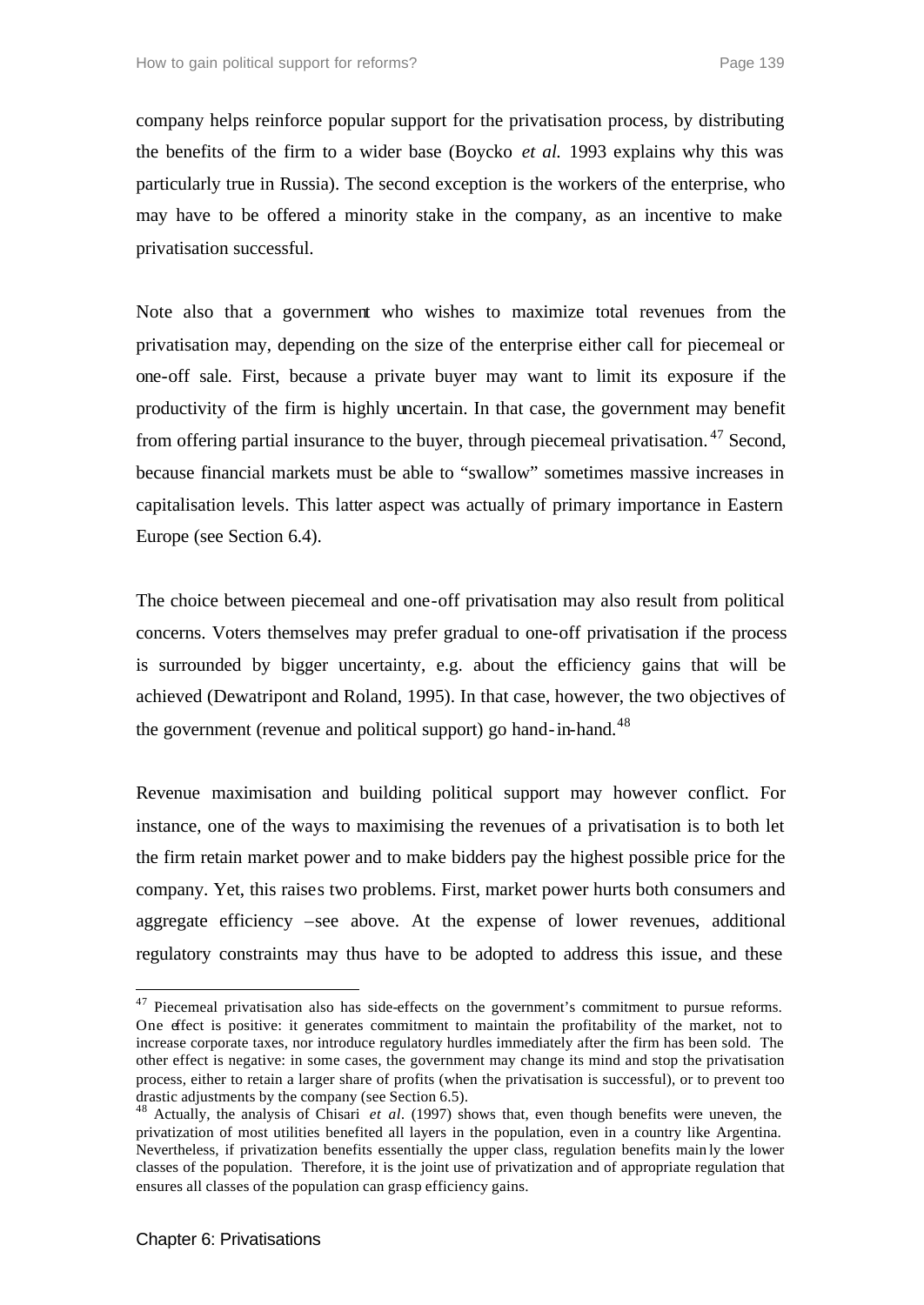should be passed *before* the firm is sold (Welch and Frémond, 1998). Second, the citizens who may buy shares in the company are also voters. To increase political support for the privatisation process, it may be necessary to significantly underprice the shares of the company in the initial public offering (IPO). This ensures that, by subscribing to the privatisation, voters are compensated with higher returns on their investment, which may swing political support in favour of the privatisation process (at least in the middle and upper income classes of the population).

If the employees of the firm can generate sufficiently strong opposition to the process, they will also have to be compensated. One option, already discussed above, is to offer them a minority stake in the privatised company. However, if massive lay-offs are to be feared, that move may not suffice. The government may have to undertake some steps towards the defensive restructuring of the company (offer pre-pension packages, or jobs in the public administration). This ensures that unemployment concerns are addressed by an agent (the government) who has a stake in avoiding excessive swings in employment. However, whether the government wants to undertake these defensive steps or not will often depend on the representation system in the country and on the power of the various pressure groups in the country. In any case, it is worth insisting on the fact that *strategic* decisions should be left to the new owner, since they shape the longer-run development of the new company. Evidence also tends to show that governments who try to recapitalise SOEs prior to privatisation generally lose money in the process and privatise too late (MN).

Last, if the threats of asset stripping, excessive lay-offs, and/or delocalisation are too prominent, the government may wish to set additional constraints that will also decrease the revenue of the privatisation, but calm fears and oppositions. One option is to preselect some specific buyers and negotiate the conditions of the sale only with them. Another option is to keep a golden share in the privatised company, with a policy of government interference with the management that must be limited to the abovementioned threats. If the government cannot commit to this, private investors may simply refuse to invest in the company, or do it only on excessively favourable conditions (as illustrated by the Daewoo-AvtoZAZ case study in Section 6.5).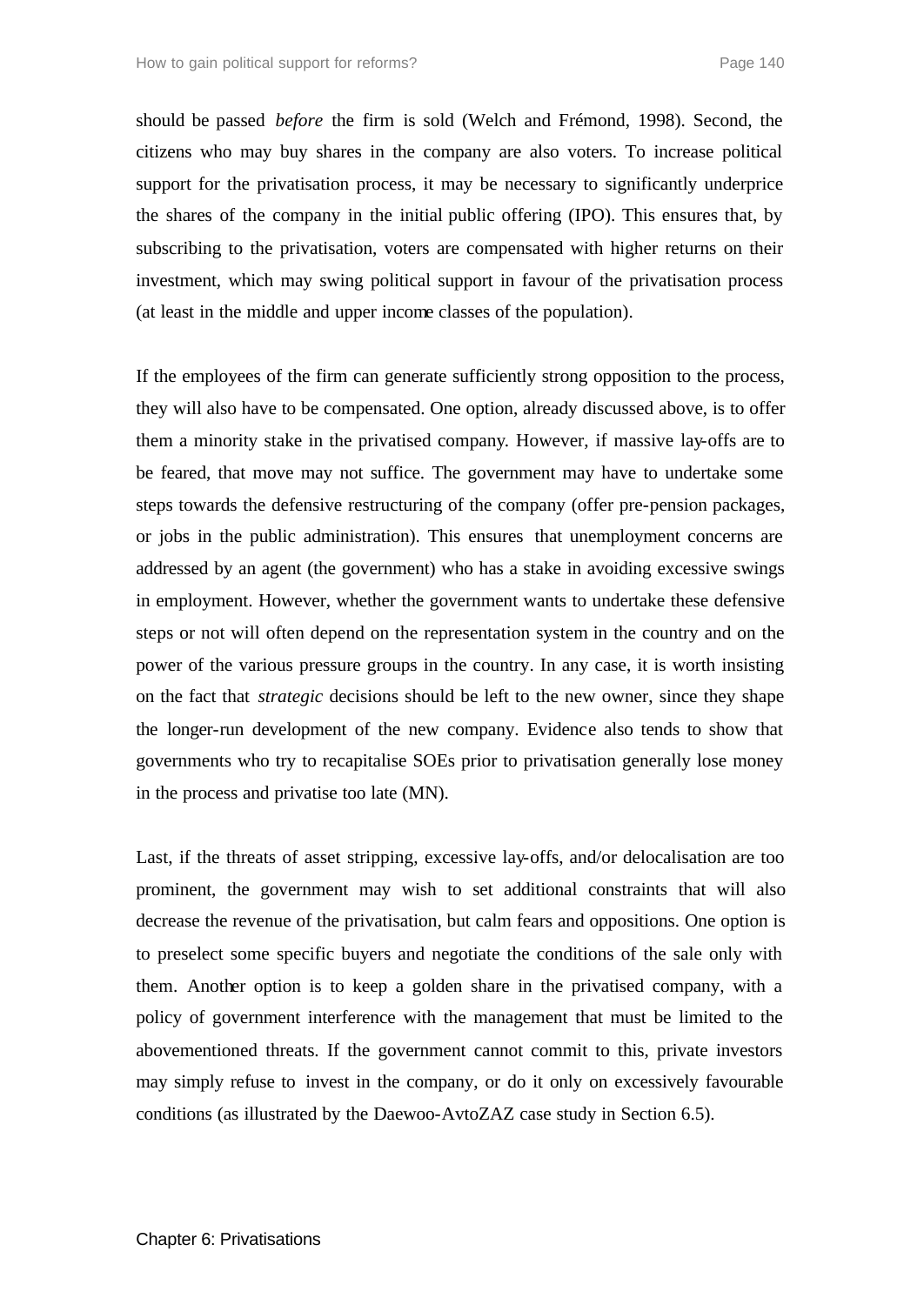### **6.4. Mass Privatisations programmes: CEECs**

As we saw above, most privatisations are the result of former nationa lisation policies that, instead of being efficiency enhancing as initially presumed, turned out to generate major efficiency costs. In former communist countries instead, nationalization took place because of ideological reasons alone. Basically, *all* firms were nationalised, be there an efficiency gain to be expected or not. Managing all the economy centrally eventually proved an insuperable task, and the relative productivity of all Communist countries plummeted, thereby increasing the income gap between OECD and planned economies.

Despite being unable to deliver economic development to the many, communist planning still achieved one of its goals: income inequality remained low (see for instance the data compiled by Deininger and Squire, 1996). Similarly, access to education or to health services were widespread, as witnessed by the education achievements and life expectancy of these countries that were higher than in many other countries with similar income levels (see e.g. Boeri 2000, and Roland 2000). Importantly, social safety nets were not provided by a specialised ministry, as it happens in most developed countries. Instead, employment was guaranteed by firms, which also provided many social services, such as health services, childcare, housing, access to water, etc… (See e.g. Milanovic 1995, and Brada 1996).

At the dawn of the transition to a market economy, productivity thus had to be increased, primarily so through privatisations. As a by-product, firms could be expected to curtail the provision of these social services, since these did not belong to their core business. Inequality and poverty increased substantially, and life expectancy was reduced in some countries. The major political problem faced by privatisations was thus to prevent backlashes of reform policies. Brada (1996, p67) summarises this argument as follows: "*the state's monopoly* […] *must be broken so that countervailing sources of political influence may emerge (Berger, 1992). Otherwise, the* nomenklatura*, managers of state-owned firms and former bureaucrats, may sabotage or block economic reforms*". For that reason, most newly elected governments wanted to create a break with the past, and generate momentum by privatising quickly most firms in the economy, creating a new middle class, and making sure that a majority of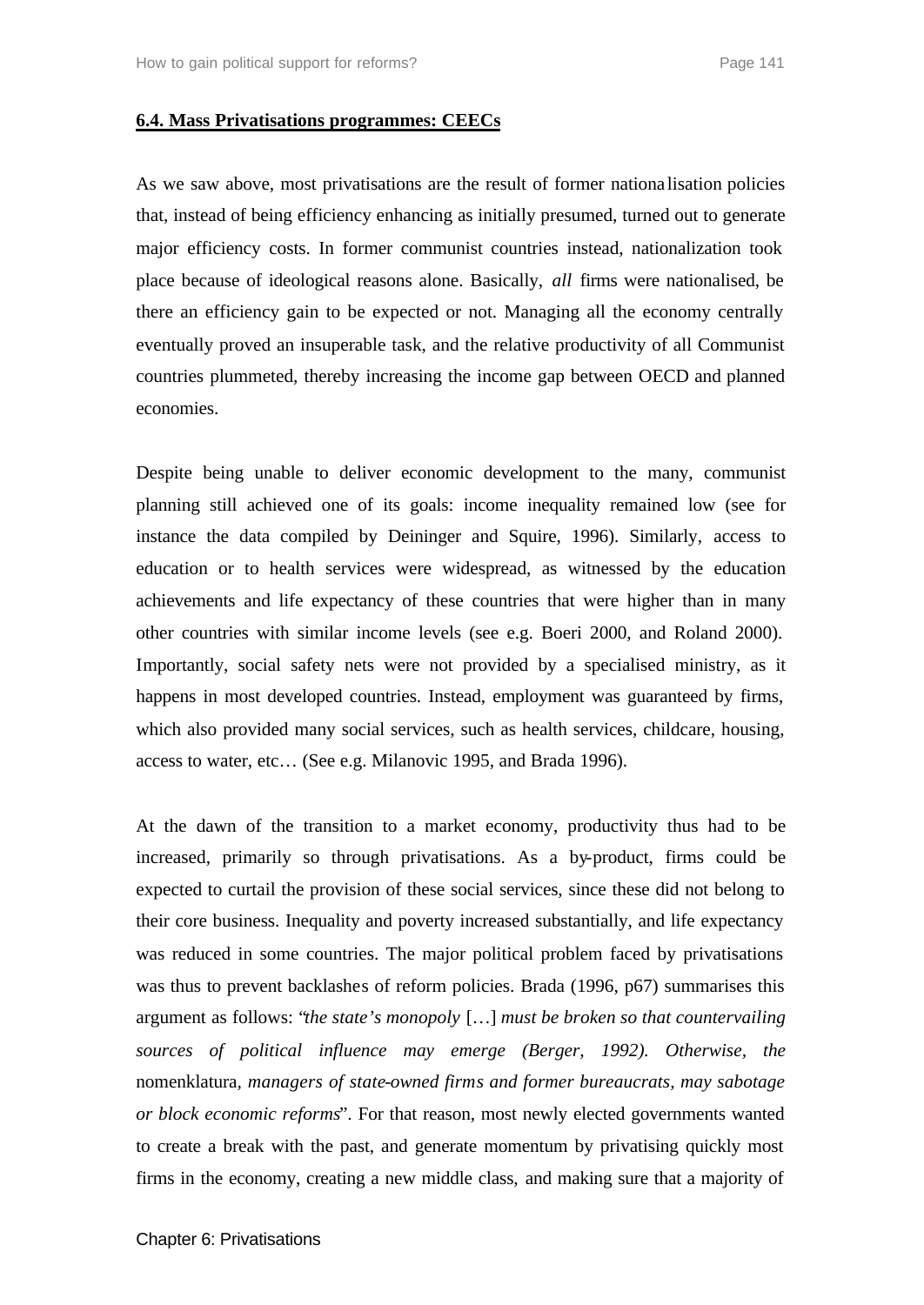citizens would want to keep firms in private hands rather than to renationalise them (see Roland 2000, chp4, for more detail).

Of course, this meant that massive amounts of capital injections would be needed. In developed countries, the total value of the stock of capital is worth between 3 and 4 years of national production. Therefore, a country that saves about 20% of national income needs between 15 and 20 years of savings to re-purchase existing capital, without mentioning the need to inject fresh capital in existing firms or to create new enterprises and activities. *Selling* all existing firms to the population was therefore not an option, because of this *stock-flow* constraint (see Bolton and Roland, 1992 and Roland, 2000, chp 10); there was a strong tension between the political need to proceed quickly and the "optimal" speed of transition that resulted from this capital accumulation constraint (Castanheira and Roland, 2000).

Being faced with this trade-off, most Central and Eastern European Countries decided that generating resources for the government had to be considered as a secondary objective, while speed became the primary one. Most CEECs therefore initiated mass privatisation plans, through which the bulk of state capital would be transferred without cash compensations. There were of course exceptions, and two of them are analysed in Section 6.5.

Productive and allocative efficiency had to be improved dramatically, so as to increase national income and maintain the reform momentum. The privatisation method had to help select the appropriate buyers. Presumably, since more efficient managers should generate more value added, they should also be willing to bid higher prices. For these reasons, *auctions* are an ideal way of selling firms.<sup>49</sup> Given the stock/flow constraint, however, all firms could not be auctioned for cash. Indeed, if one wants to sell all the country's firms within a limited number of years, cash and liquidity constraints are bound to limit feasible bids; auctioning firms for money would have necessarily undervalued these firms. In addition, the asymmetric cash constraints faced by

<sup>&</sup>lt;sup>49</sup> Valuing these firms is also a difficult task, as they were never operated according to market rules and at market prices before. This valuation was also bound to take time. Nevertheless, auctions remain an efficient way to aggregate available information. See Megginson and Netter (2001) for summary evidence that preliminary valuation of SOEs facilitated the selling of some firms, and see Schmidt and Schnitzer (1997) for a discussion of the expected revenue raised by different types of auctions.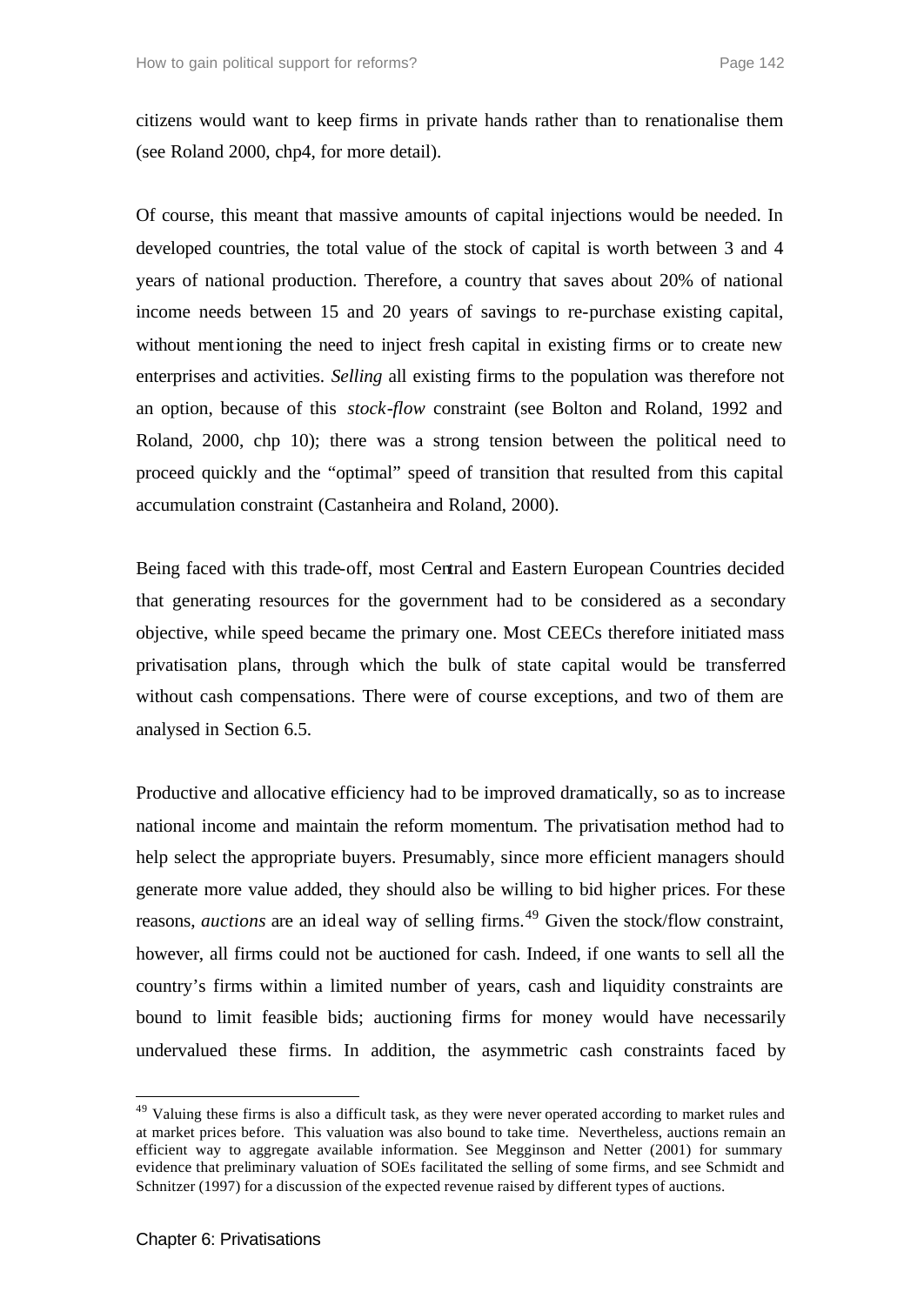different potential buyers meant that the richest classes of the population (generally those formerly in power, and shadow economy/criminal entrepreneurs) would be unduly favoured. A way to circumvent these limitations is to auction firms for *noncash bids*, which untie intrinsic valuation from liquidity constraints (Bolton and Roland, 1992): the buyer must offer a future flow of payments in exchange for the firm, instead of cashing money up-front.<sup>50</sup> However, that method was not used in practice.

The above helps explain why one or another type of auction mechanism could be used to raise ex-post microeconomic efficiency. But ex-post efficiency also requires that tensions between employers and employees be quelled. One option used in some countries (such as Russia) was then to distribute the firms' assets for free to the firm's employees. That option, which is known as "insider privatisation," of course limits the possibility to select the appropriate buyer in the first place. Yet, the hope was that, in a second stage, inside shareholders would efficiently negotiate the sale of (a fraction of) their shares to an outside inve stor they would select themselves. This insider privatisation method also had the advantage of being quick, in addition to being (apparently) fair: even the poorest citizen can become a shareholder.

However, there is a sharp difference between give-aways to the population at large and to the firm's workers. Giving a marginal share of the firm to its workers (as it is often done in the privatisation processes we saw above) may help align workers' incentives with shareholders'. By contrast, giving employees a majority stake in the firm poses ex-post problems: when workers become the full owners of the firm, they may develop wrong incentives and prefer to maintain employment rather than restructure the firm. This in turn implies that the labour hoarding problem cannot be addressed, and therefore that allocative efficiency would not be restored. "Giving" the firm to the initial management also meant that the privatisation process could not perform its selection function nor provide appropriate incentives to strategic restructuring. If the incumbent manager feels unable to restructure his firm, he may develop wrong incentives: it might prove more profitable for him to strip the assets of the firm rather

<sup>50</sup> Roland (2000, chp 10) also clarifies the distinction between top-down (the government decides when to sell which firm) and bottom-up (buyers announce which firm they are interested in) privatisation methods. In addition, the problem of ex-post incentives depends on the ownership structure (see for instance Aghion and Blanchard, 1998). About non-cash bids, see Roland (2000), section 10.2.1.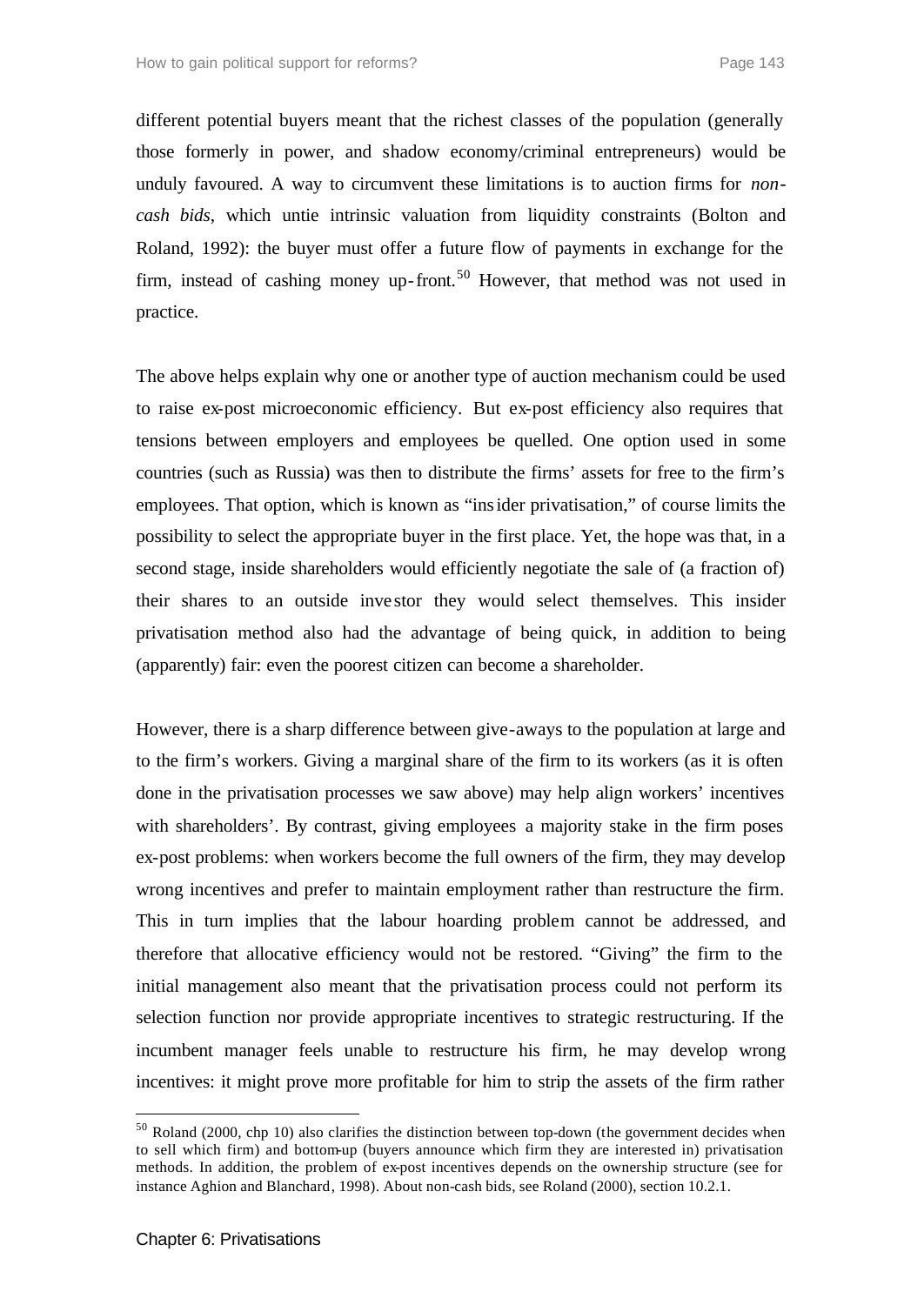than to invest in new productive equipment. Such perverted incentives actually proved of primary importance in Russia, as we discuss in the next chapter.

Giveaways to insiders thus pose a double problem: first, they do not improve matching between the management and the firm and, second, they give inappropriate or even perverted ex-post incentives to restructure. Still, they may be favoured by those insiders who fear the new, market-oriented, institutions.

Two types of risky decisions were therefore made. First, most mass privatisation programs clearly shied away from trying to raise revenue for the government. The risk associated with such a decision was already raised by Bolton and Roland (1992): by limiting the amount of resources made available to the government, the latter could subsequently face excessively tight financial constraints, which created room for macroeconomic stability problems. Second, a privatisation scheme such as insider privatisation may fail to generate the (badly needed) improvements in microeconomic efficiency that privatisations are supposed to create. The problems that Russia faced later (see Chapter 7) might be a direct consequence of these choices made early in the process of transition.

The main trade-offs were thus the following (See also Roland 2000, Chp10):<sup>51</sup>

- 1. *Selling or giving-away?* Selling provides resources to the government. Giving away builds more political support for privatisation. *Selling* can thus be expected to be more efficient, but may be blocked politically.
- 2. *To insiders or to outsiders?* Outsider-privatisations improve expected ex-post efficiency, but require more effort, and generate more risk for insiders.<sup>52</sup> In particular, selling to a foreign corporation increases the likelihood of efficiency-

<sup>&</sup>lt;sup>51</sup> Note that we do not cover the option of "growing out of socialism," according to which no firm is privatised, but new private firms are allowed to be created. This road is being followed in China, but did not even seem to be an option for CEECs.

 $52$  The ex-post measurement of firms' performance tends however to show that, in the short-run, realized productivity was not that different between insider and outsider privatized firms. Only newly created firms and SOEs privatised to foreigner performed significantly better from the start. In the longer-run, productivity increases more sharply when newly appointed managers are outsiders, and when management turnover is sufficiently high (Claessens and Djankov, 1998).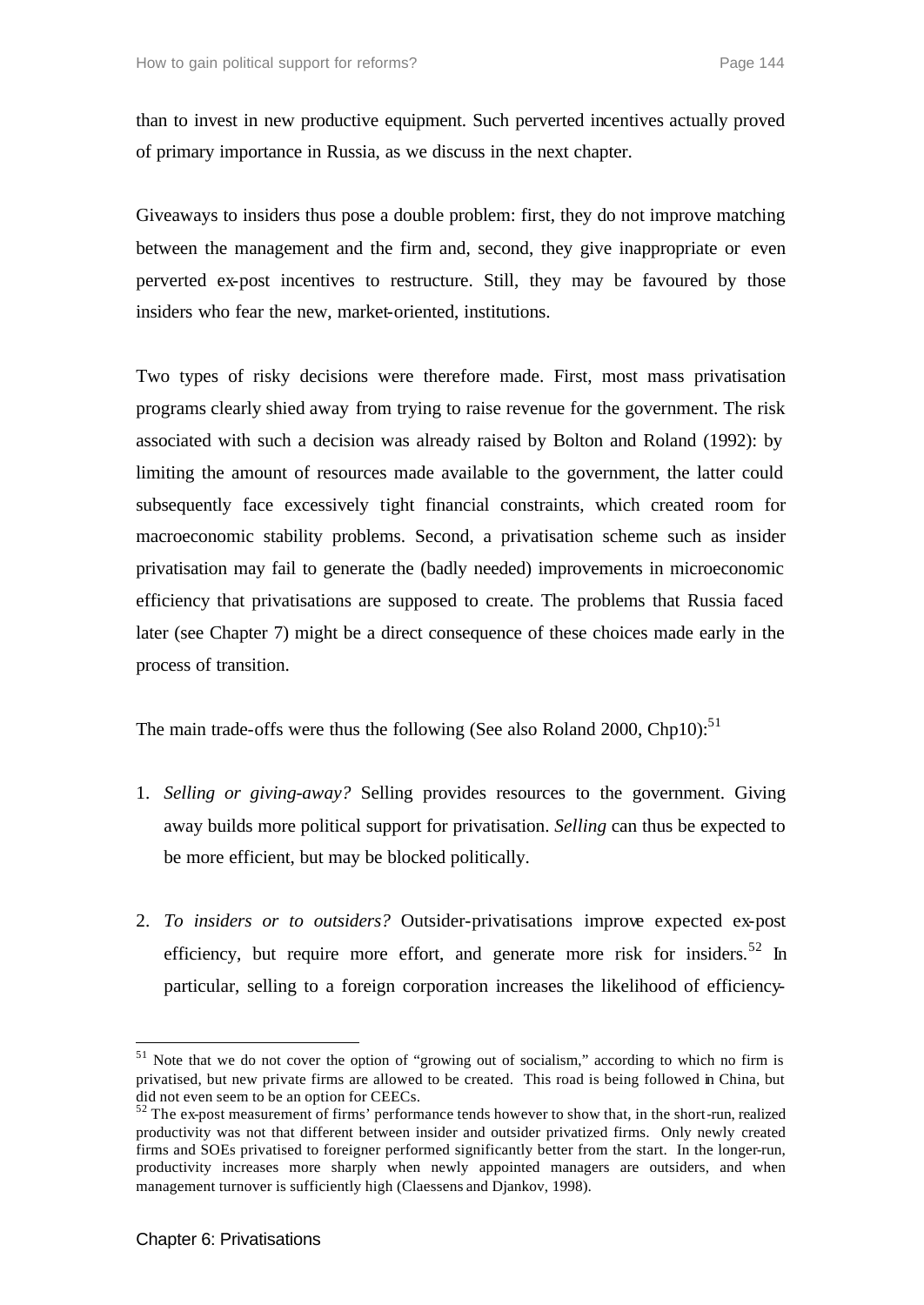increasing strategic restructuring, since such foreign owners generally have better know-how and more extensive investment capabilities.

3. *Top-Down or Bottom-Up?* Under the former method of privatisation, the government announces which firms are to be sold, and in which sequence. Under the latter method, privatisation is initiated by the demand side. Bottom-up privatisation has the advantage of revealing the demand-side, but faces a selection bias problem. Top-down privatisation removes this selection bias, but faces the speed vs. efficiency trade-off. Which solution is most efficient depends on available resources, average initial productivity, initial efficiency, etc.

Roland (2000, chp 10) provides a careful account of the methods used in different countries, as well as a deep survey of the different theories of privatisation that are applicable to transition countries. Brada (1996) provides more detail about the amounts involved and the resulting distribution of ownership. In a nutshell, their evidence shows that only two countries primarily tried to *sell* SOEs, namely Germany and Hungary. Germany is of course a special case. The reunification implied that enormous resources could be poured into the privatisation process. As evidenced by Brada (1996), in spite of the attempt at *selling firms for cash*, the eventual flow of resources largely went from the government to the new owners. Even though the *Treuhandanstalt* (the German privatisation agency) managed to raise \$50 billion from the sale of these firms, it had to spend \$243 billion in the process. Of course, most of the other countries could not afford such costly privatisation method, which did not even yield impressive results. In Hungary as well, the bulk of privatisation occurred through sales –often to foreign investors, who accounted for about half of the total sales of assets. Privatisation to foreigners often triggers substantial opposition from nationals. In the case of Hungary, however, this strategy allowed them to maintain substantial inflows of foreign direct investment, and therefore high productivity improvements.

The approach in Poland was a mixture of direct sales and mass privatisation. In the early years of transition, the goal of policymakers was to create a functioning capital market. Hence, many firms were privatized through direct sales to (often foreign) strategic investors and stock-market floatation. Firms were selected for privatization by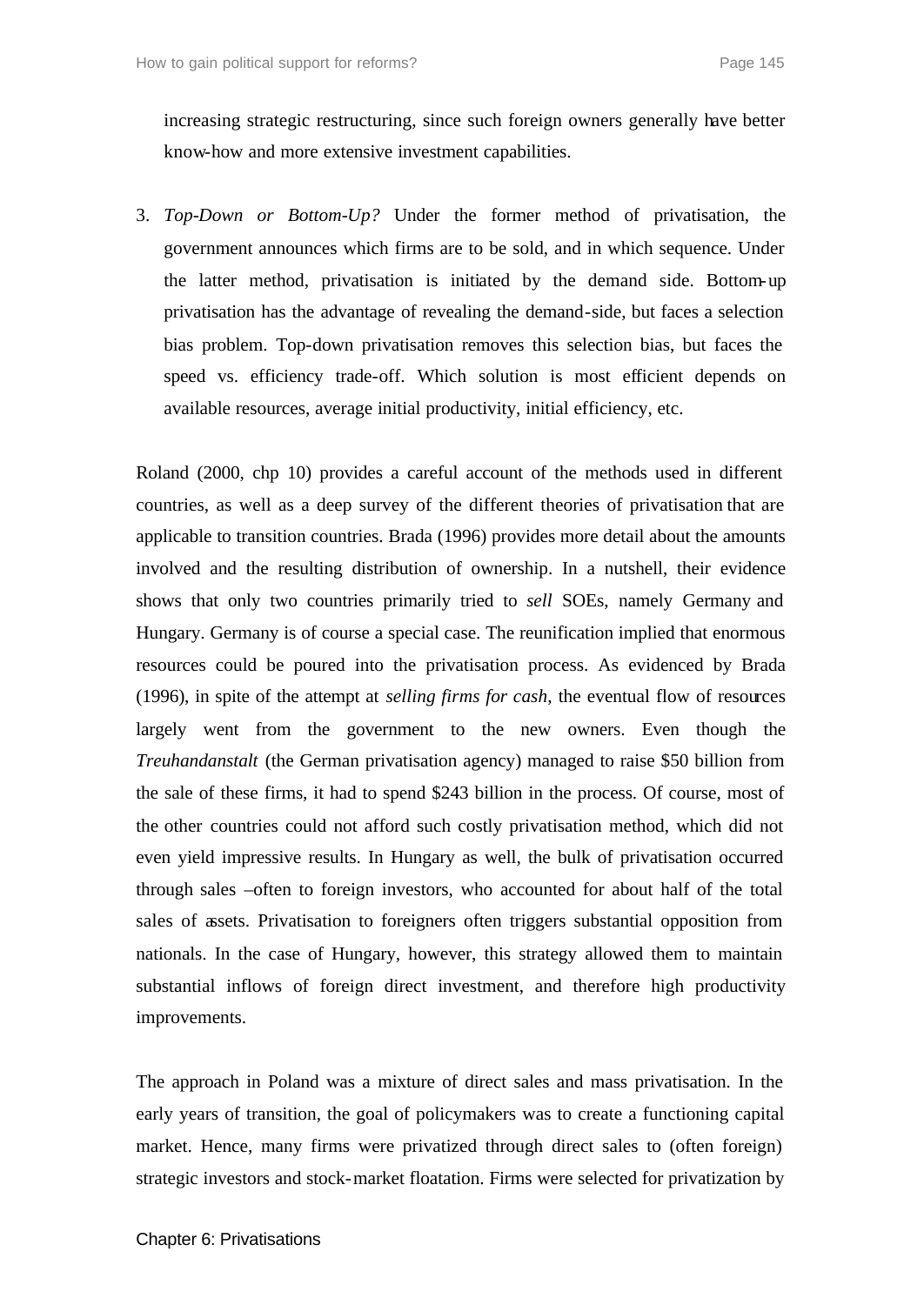the government, and restructured to make them attractive to potential buyers. The process was slow due to limited capacity of the government to restructure state enterprises, and to sustained opposition by insiders (both workers and managers). To circumvent that opposition, the benefits of privatization had to be spread more widely. To this end, a National Investment Fund program was introduced. It led to the voucher privatization of about 10% of state firms, with a complex management and ownership structure.

By contrast, the mass privatisation plan proved very successful in the Czech Republic, and these give-aways helped secure the popularity of Vaclav Klaus. As Roland (2000) points out, the reason why a similar privatisation method experienced such different fates in the two countries owes a lot to the situation inherited from the past: Poland had undergone some reforms already prior to transition, entitling workers to co-manage the firms. This in turn gave them additional veto powers in the subsequent phase of reforms, which they could block.

Because of weak institutions and strong collective inertia (see Chapter 7), the first (and main) round of mass privatisation in Russia gave firms away to insiders, preventing bottom-up privatisation except for voluntary reselling by the new owners. Given the trade-offs we presented, this seems to be the worst possible choice: enterprises are not re-matched with outsiders, and ex-post incentives become distorted either towards labour hoarding or asset stripping. The rationale behind such a choice was essentially political: in a country where labour hoarding was pervasive, profitability very low for most firms, and where property rights were poorly established, citizens preferred to maintain the rents they reaped as *workers* or *managers* rather than try and increase the income they could earn as *owners* of the assets of other firms. Their primary objective was thus to secure control in their own firm, and thereby maintain their privileges, as limited as they might be.

In all cases, however, state and privatised firms had to adjust to survive. Competition from abroad and from newly created private businesses remained inescapable for most pre-existing firms. Government budget constraints also tightened sharply, which implied that budget constraints were bound to harden relatively rapidly. One therefore observes that significant defensive restructuring also occurred in SOEs (see e.g. Beva n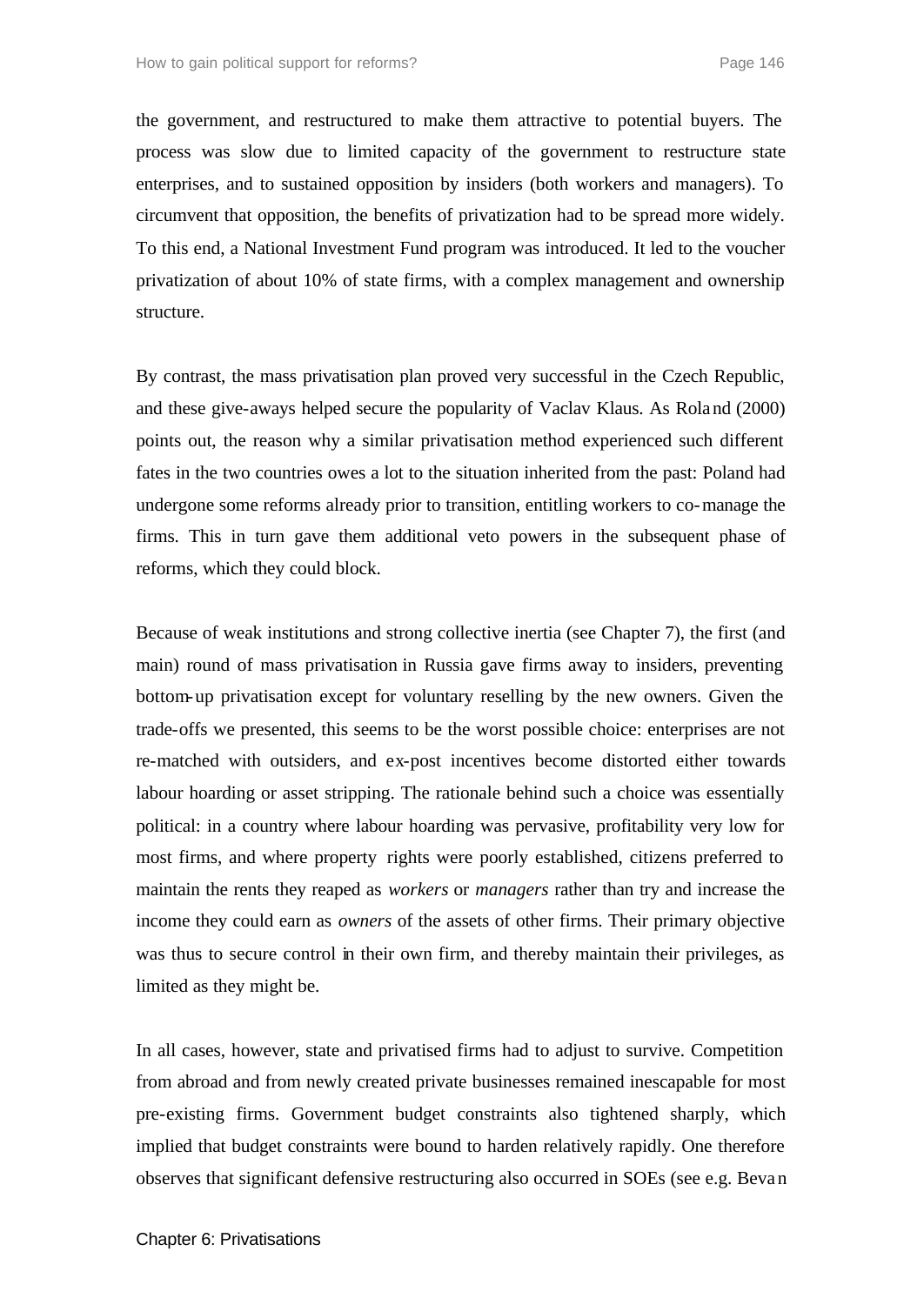*et al.* 1999). By contrast, strategic restructuring, which remained a necessary step to increase total factor productivity, only occurred after the privatisation of the firm. Accordingly, privatisation itself is seen to generate significant productivity gains in CEECs (about 5% a year, according to Claessens and Djankov, 1997).

# **6.5. Case studies: the privatisation of Škoda (Czech Republic) and AvtoZAZ (Ukraine)**

Section 6.4 above describes how the bulk of privatisations took place in most CEECs, and we focused on the best performers (Poland, the Czech Republic, and Hungary), as well as on Russia. However, not all firms were privatised according to the same technique. There were exceptions in all countries, and car producers were generally part of these. There were obvious reasons for this. First, the production of cars requires intensive know-how and relies heavily on modern technologies. Second, since this know-how requirement imposes substantial fixed costs on each car producer, only a limited number of them can survive in world markets. The recovery of national car producers therefore required that they reached the technology frontier very quickly, which called for external support and expertise. As a result, intensive negotiations with foreign car producers were initiated very early in transition. The opening of the borders offered to "established" car manufacturers new prospects for gaining market shares in Central and Eastern European markets which, contrary to Western markets, exhibited considerable growth potential. <sup>53</sup>

The automobile industry did not use to be classified as a 'heavy industry' by the Soviet system (and, as such, was not among the ones that benefited from the main flows of investment). Still, it enjoyed the status of a 'strategic industry' for all the reasons mentioned above. Moreover, the automobile industry was important for collective identity reasons. As we show below, one of the main conditions imposed by both the Czech and the Ukrainian governments in the privatization of their main car producer

<sup>53</sup> At the outset of transition, there were only 2.5 million cars for 420 million people, that is, 80 cars per thousand inhabitants in the Central and Eastern Europe, compared to 500 in the European Union (Dörr and Kessel, 2002, p.5).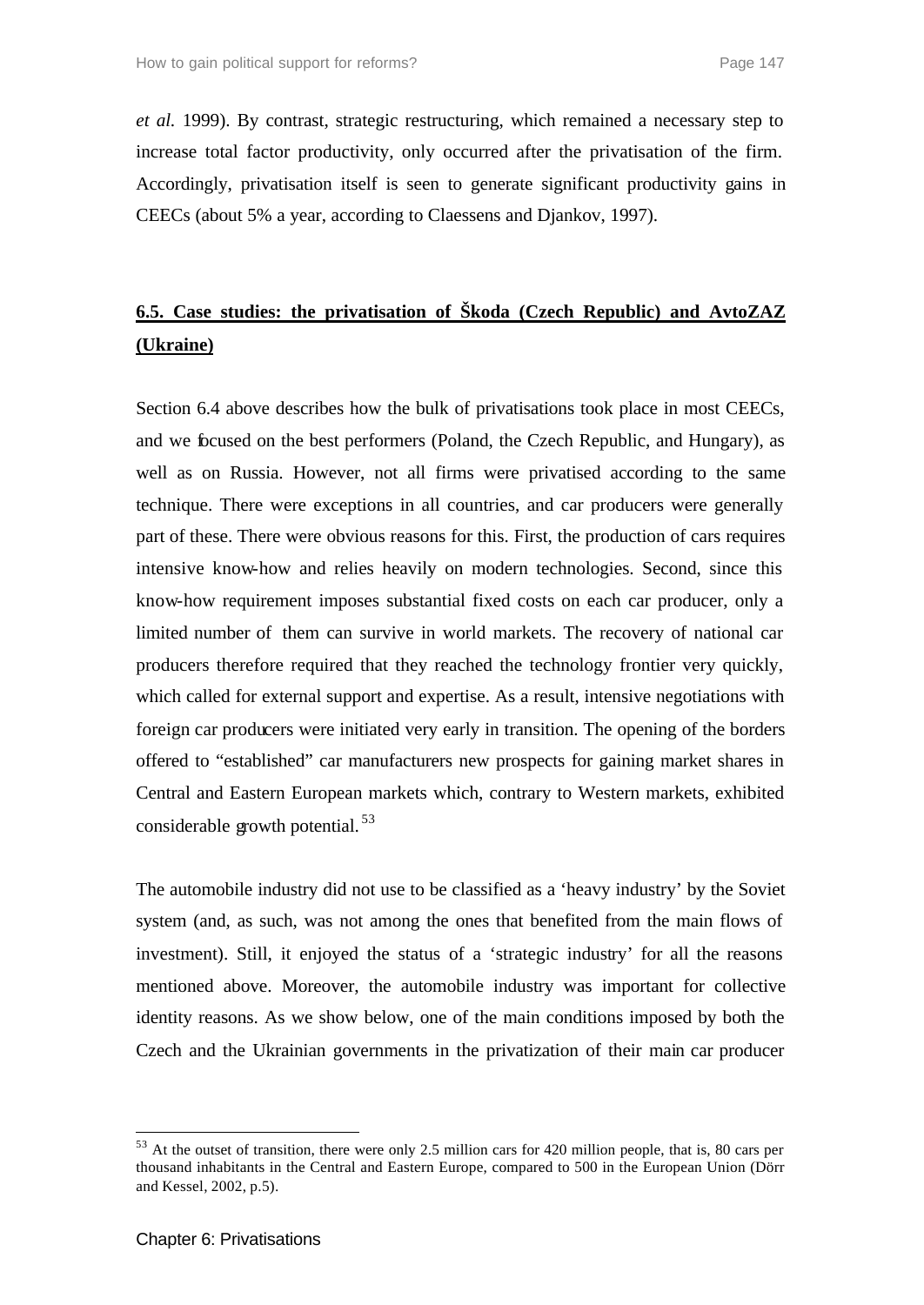was precisely the safeguard of national models and, above all, the survival of the national brand.

Besides, both of the car producers we study here have a long history. The Czech *Škoda Avtomobilová A.S*. and the Ukrainian *AvtoZAZ* were among the oldest and most important producers in the region. AvtoZAZ was created in 1863, when the first agricultural machines were produced. Škoda was created in 1895. Around 1989, Škoda employed 21,000 workers and its annual production attained some 180,000 cars. AvtoZAZ had comparable production capacities, producing 150,000 cars per year and employing 18,000 workers.

On the face of it, both companies also experienced a similar process of privatization. Both companies were (partially) sold to a foreign partner.<sup>54</sup> These privatization processes were also remarkable regarding the amounts of foreign direct investment involved. Regarding Škoda, the offer of Volkswagen represented the highest single FDI in the Czech economy. The privatization of AvtoZAZ, which took place later, generated the greatest inflow of FDI Ukraine ever experienced.

Despite these apparent similarities, the privatization processes of these two large companies led to drastically different outcomes. The reasons for these differences lie in the economic and political conditions in each country; in the attitude of their governments, and in the objectives pursued by the foreign investors. In this section, we focus on the role of the government on the differences observed in the privatization outcomes of Škoda and AvtoZAZ.<sup>55</sup> By comparing the two cases, we illustrate how inappropriate political decisions by a government can lead to enormous losses in terms of economic potential, despite relatively similar economic conditions.

**Economic Conditions.** Czechoslovakia, contrary to many other transition economies in Central Europe, started its way to a market economy from virtually full state ownership: in 1989, only 2% of all registered assets belonged to the private sector

 $54$  It should be noted that, contrary to other Central European transition economies, the privatization through sale to a foreign investor was rather atypical either for the Czech or the Ukrainian government.

<sup>&</sup>lt;sup>55</sup> This partly explains our choice of the two firms: in the car industry, government policies towards foreign investors were quite similar across Central European countries (cf. Werner, 2004, p2-3, 11-15). Comparing a central European and an Eastern European country extends the scope of our comparative study.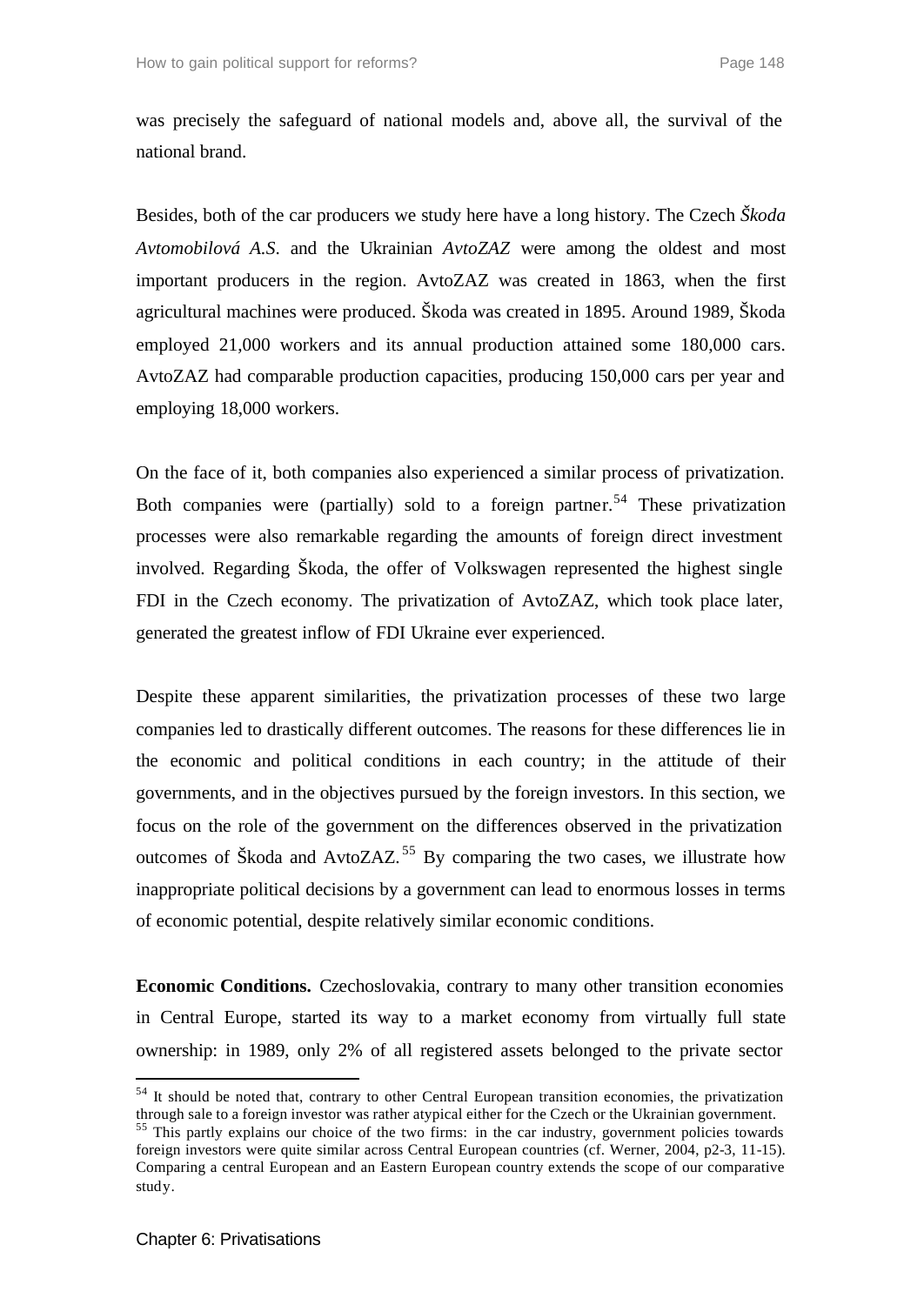(Dyba and Svejnar in Svejnar, 1995, p.29); and all industrial production was originated from SOEs. After the split of Czechoslovakia in two independent countries, the Czech economy had therefore inherited from significant distortions created by the Soviet system. The price system was highly distorted, and the labour force was primarily concentrated in the industry – it accounted for about 47% of GDP, instead of 36% in other Visegrad countries (Roland, 2000, p6). The average and median size of national enterprises were also significantly larger. More than 96% of total employment was concentrated in firms of more than 500 employees. By contrast, large enterprises only accounted for 80% of total employment in Poland and Hungary (Roland, 2000, p7). An additional inheritance of the socialist period was a strong centralization of the Czech Republic, together with its heavy dependence on the  $CMEA<sup>56</sup>$  and on extensive exports to the Soviet Union. In many respects the Czech economy was thus quite close to Ukraine and to former USSR countries.

The Czech, Ukrainian, and CIS Republics were thus particularly hit by the price liberalization and the disruption of the existing commercial and industrial links that accompanied the break-up of the CMEA. Their difficulties were worsened by the political break-ups experienced –that of Czechoslovakia and that of the Soviet Union. As widely documented, CEECs also experienced a dramatic output fall in the first years of transition, and the automobile industry was hit strongly. The reason lies precisely in the failures of these car producers to be in line with the technological developments of the global automotive industry, which rendered them uncompetitive at the international level. Their lack of competitiveness and the contraction of the internal market led to a drastic fall in the sales of many of these car makers; it increased the underutilization of production capacities, and their financial position worsened critically.

The survival of a majority of Central and Eastern Europe automotive enterprises required significant restructuring and modernization. However, the tight financial situation of these companies and the difficult economic situation observed in transition countries rendered impossible the task of generating the funds necessary for restructuring, either within the company or through the sole support of national

<sup>56</sup> CMEA (Council for Mutual Economic Assistance)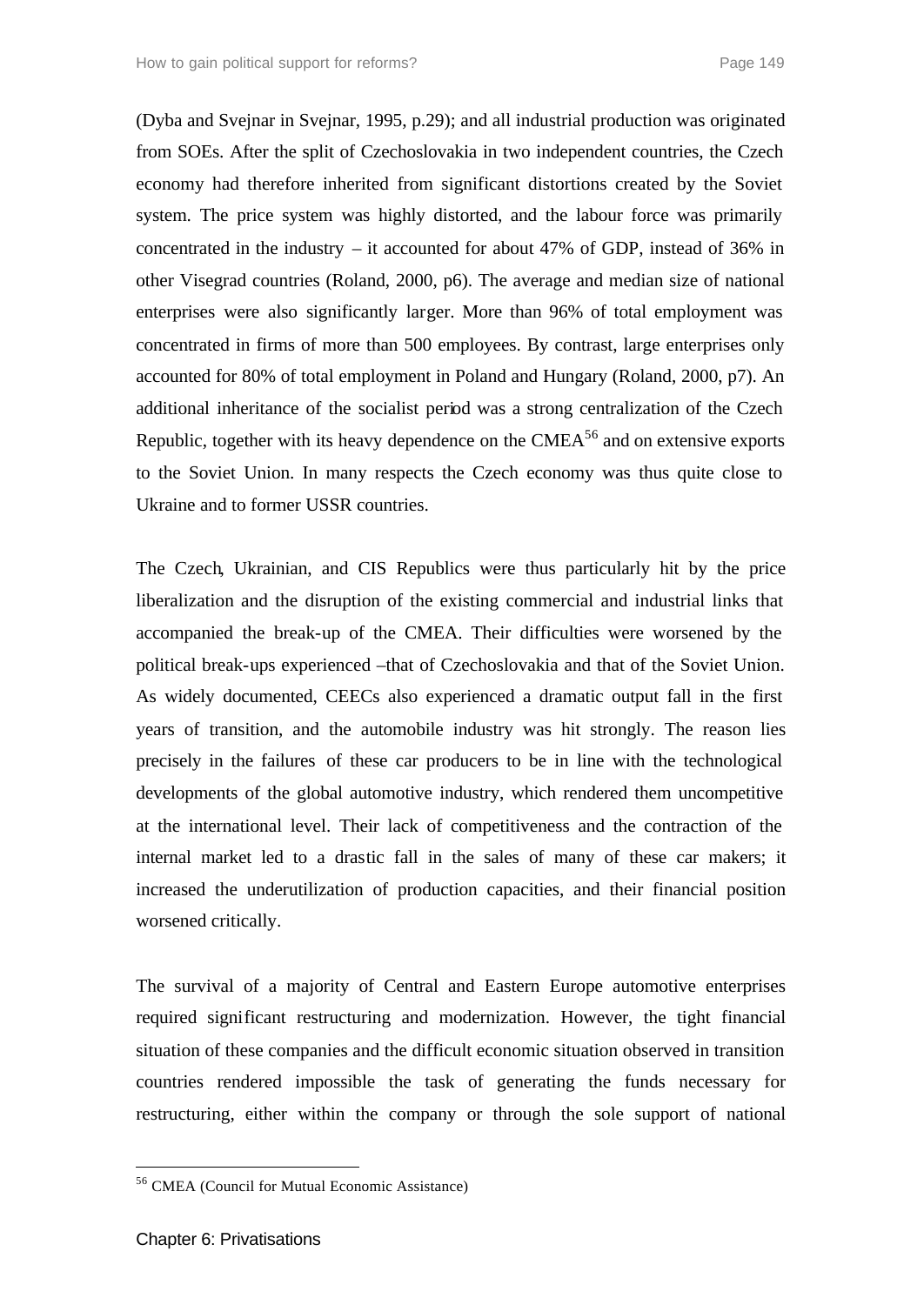financial markets. Therefore, to cope with this problem, external funds were indispensable.

### **6.5.1. The privatization of Škoda**

Such was the situation faced the greatest Czechoslovak car producer, Škoda, after the break-down of the central plan system. Like all automobile producers in transition economies, Škoda faced a deep demand decline. Depressed internal demand, combined with the company's technological lag led to productivity decay. In 1991, Skoda's losses amounted to nearly CZK800 million (around \$27 million). Such losses inevitably made the task of adapting the new market conditions insuperable for the company alone.

Several foreign carmakers were interested in cooperating with Škoda, but only two stayed the bidding race: the French Renault and the German Volkswagen Group. A quite interesting detail is that the Czech political leadership (including President Havel) was, mainly for political reasons, strongly in favour of the French producer (Dörr and Kessel, 2002, p10), whereas the German Volkswagen Group had the support of the Škoda workforce. Contrary to the French car maker, Volkswagen undertook direct negotiations with the management and the labour representatives of Škoda. These played a non-negligible role in the support it managed to receive eventually.<sup>57</sup> The ambivalent preferences of the Czechs, together with the uncertainties surrounding which strategy to adopt for Škoda's best sake, protracted the negotiations. In the end, the offer of Volkswagen, which proposed an investment program of over DM 9 billion<sup>58</sup> tipped the balance in its favour.

The interest of Volkswagen (VW) in the joint venture with Škoda was twofold. One of the intentions of the German car producer was to gain market shares in the Czech Republic. The second objective was to integrate Škoda into the global economy in

<sup>&</sup>lt;sup>57</sup> According to Dörr et Kessel, 2002 (p.11-12), "Skoda workers threatened strike and resistance if Renault were to be chosen. The overwhelming vote of Skoda employees was influenced not only by the economically more advantageous offer of VW but also by the better social benefits and pay VW generally provided."

 $58$  Renault's proposal "only" involved an investment plan of DM 5 billion (for more details, see Dörr and Kessel, 2002).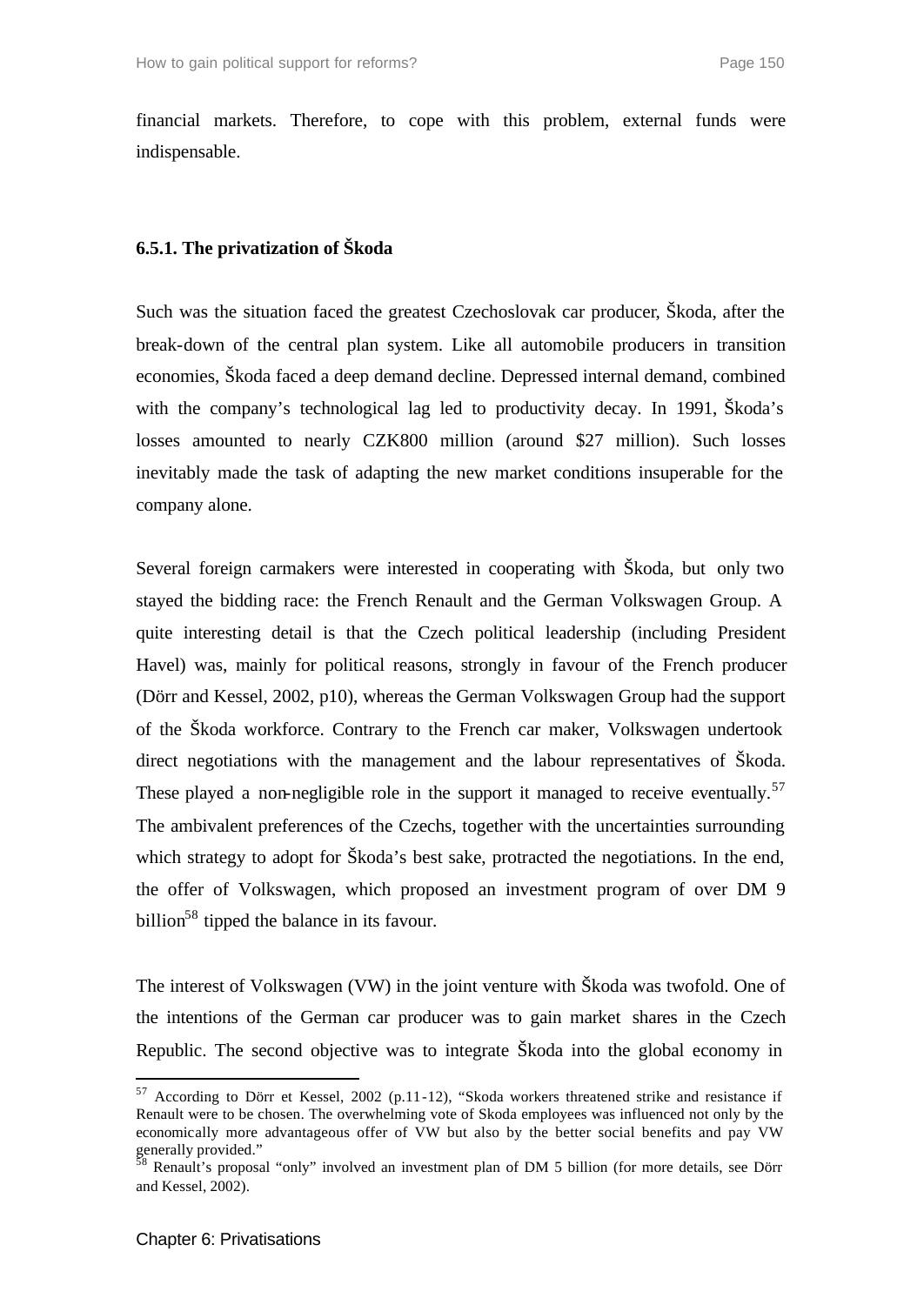order to face international competition, and to supply not only the Czech and other transition economies markets, but also richer countries. That is, the investment of VW in Škoda allowed VW to pursue its broader strategy of expanding into "integrated peripheral markets" (see Werner, 2004, p7-10). These integrated peripheral markets offered it a comparative advantage in the production of automobiles (cheap and skilled labour force in the case of  $\text{Škoda}^{59}$  and provided production facilities that were close to Germany. The significant reorientation towards external and, primarily, the German market that Škoda managed to go through since the first years of the joint venture, is the best proof of this production expansion strategy on the part of VW.

The final agreement between the Czech side and the German carmaker was reached in December 1990 and finalized in the form of a joint venture on April 16, 1991. According to the agreement, VW was to gradually assume the ownership of Škoda and to increase the Czech company's annual production capacity from 200,000 to 450,000 vehicles by 2000. To achieve this goal, VW offered DM 500 million for a 31% stake in Škoda at the creation of the joint venture.

**Control rights.** The crucial aspect of the initial agreement concerned the *management* of the joint venture: although the Czech government retained a control stake in Škoda (and thus important monitoring powers over the restructuring process), it committed to refrain from interfering in the management of the company, effectively accomplished by VW. In exchange, VW committed to manage the joint venture separately, as one of the members of its automakers Konzern (which, besides VW, includes Audi and Seat) and not as an integral part of VW.

**Temporary protection.** Strong competition among the Visegrad countries for foreign investment provided sturdy arguments and strong negotiation power to the German investor. As a result, the government offered special conditions to VW: "*Despite the government's proclaimed principle of equal treatment for all foreigners investing in Czechoslovakia, the government did negotiate special entry conditions for foreign investors into some ventures with state-owned firms. The VW-Škoda* 

<sup>&</sup>lt;sup>59</sup> On the quality and the role of the high skilled labour in attracting the FDI in this region, see Werner, 2004, p8, Havas 2000, p6-7. As for the labour costs, they are currently about 25 % of those in Germany and were significantly lower throughout the  $90<sup>th</sup>$ .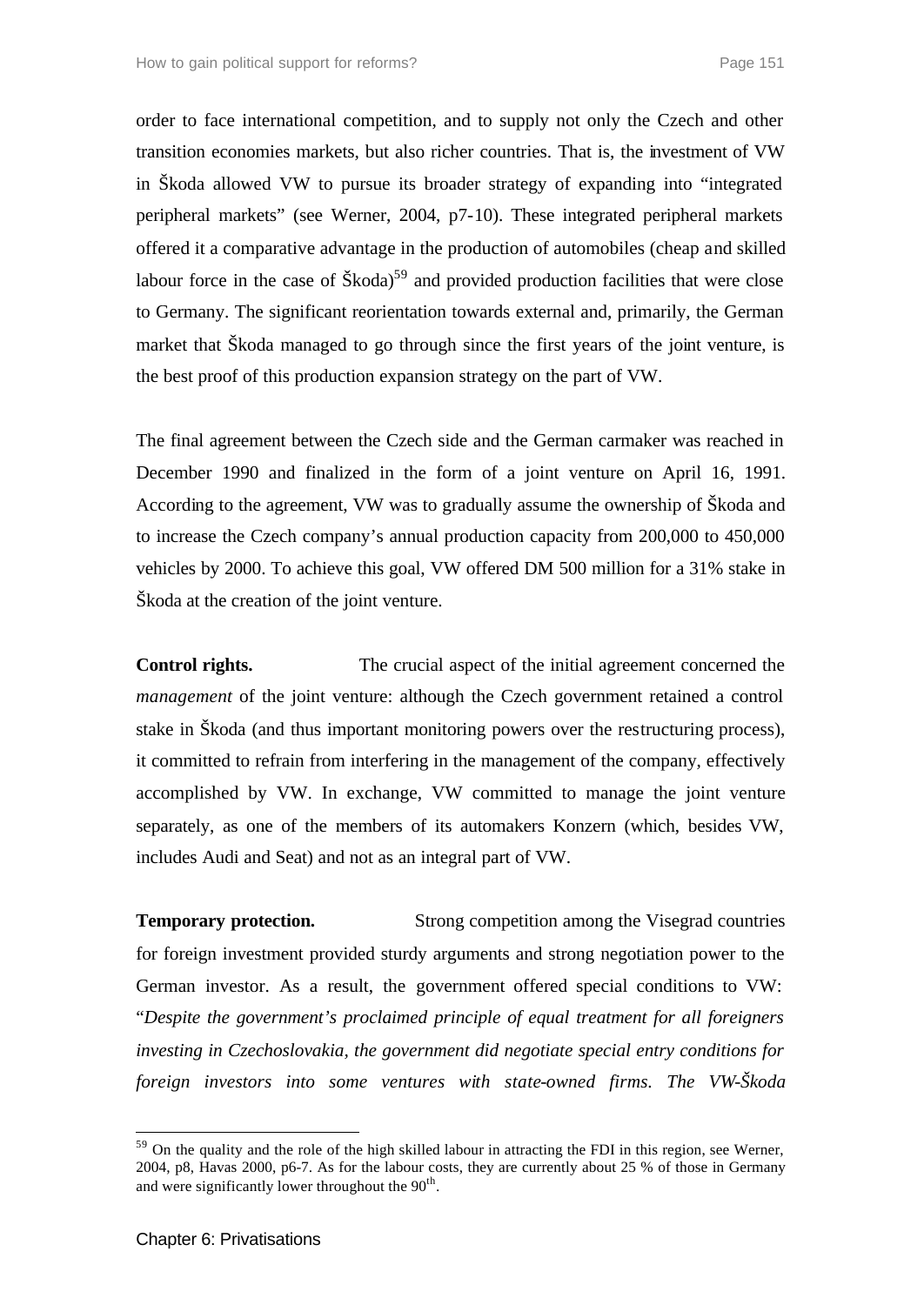*arrangement, which waived antimonopoly provisions, provided a number of trade barriers against imports of competing cars, and involved the government in business negotiations, is the most visible example of such an arrangement*" (Bohatá, 2000, p172). <sup>60</sup> One such trade barriers provisions, which clearly followed the creation of the joint venture, was the establishment of a 14% import tariff on imported vehicles. Put differently, at the same time as it invested in Škoda, VW acquired the quasi-monopoly power in the Czech market for a period of four years. The *temporary* nature of this protection deserves special attention. While such protections can generate soft-budget constraints, with their associated perverse effects, Castanheira and Roland (2000) and Castanheira (2003) highlight clearly that *temporary* protections have the power of fostering investment and accelerating restructuring. Of course, to achieve these positive effects, the government must be able to commit to its course of action. The accession to the European Union, fortunately, provided such a commitment device (Roland, 2000, chp 8).<sup>61</sup>

From the creation of the joint venture a number of important changes were carried out by the German investor, which consolidated and improved the competitiveness position of the Czech company both in internal and external markets. In particular, the administrative structure of the company was made to resemble VW's. The efficient restructuring of production and distribution procedures, together with relatively low labour costs and well-trained workers, resulted in substantial productivity growth (the labour productivity was increasing by about 7-10 % annually over that period),  $62$  and allowed the company to become competitive in European markets. The government, on its side, fulfilled its commitment by adopting a "hands-off" policy that limited its interventions to the cases where it seemed really indispensable*.*

 $60$  These favourable trade provisions were completed by the Association Agreements with the EU, signed in 1991, and providing direct and indirect trade incentives to invest into the Visegrad countries (for more details, see Werner, 2004, p9-15).

<sup>61</sup> According to Dörr and Kessel, 2002, p22, "*Still today and almost more urgently than in the first years, Škoda demands greater political regulation of the* [automobile] *market by the Czech government. In view of the danger of monopolist pricing by Škoda and the firm's revived strength on the market, the initial market restrictions have been lifted, and so far no new restrictions have been imposed*…" This is a perfect example of the interactions between lobbies (who demand for protection) and governments (who need commitment to sustain a policy that is coherent over time) that we highlighted in Chapter 2.<br>
<sup>62</sup> In 1004, Škoda had 15.005

<sup>62</sup> In 1994, Škoda had 15,985 employees, 1,063 fewer than in 1993 and 5,015 fewer than in 1990. Despite this reduction in employment, Škoda's production reached 220,000 vehicles in 1993. That is, 10% more than the year before.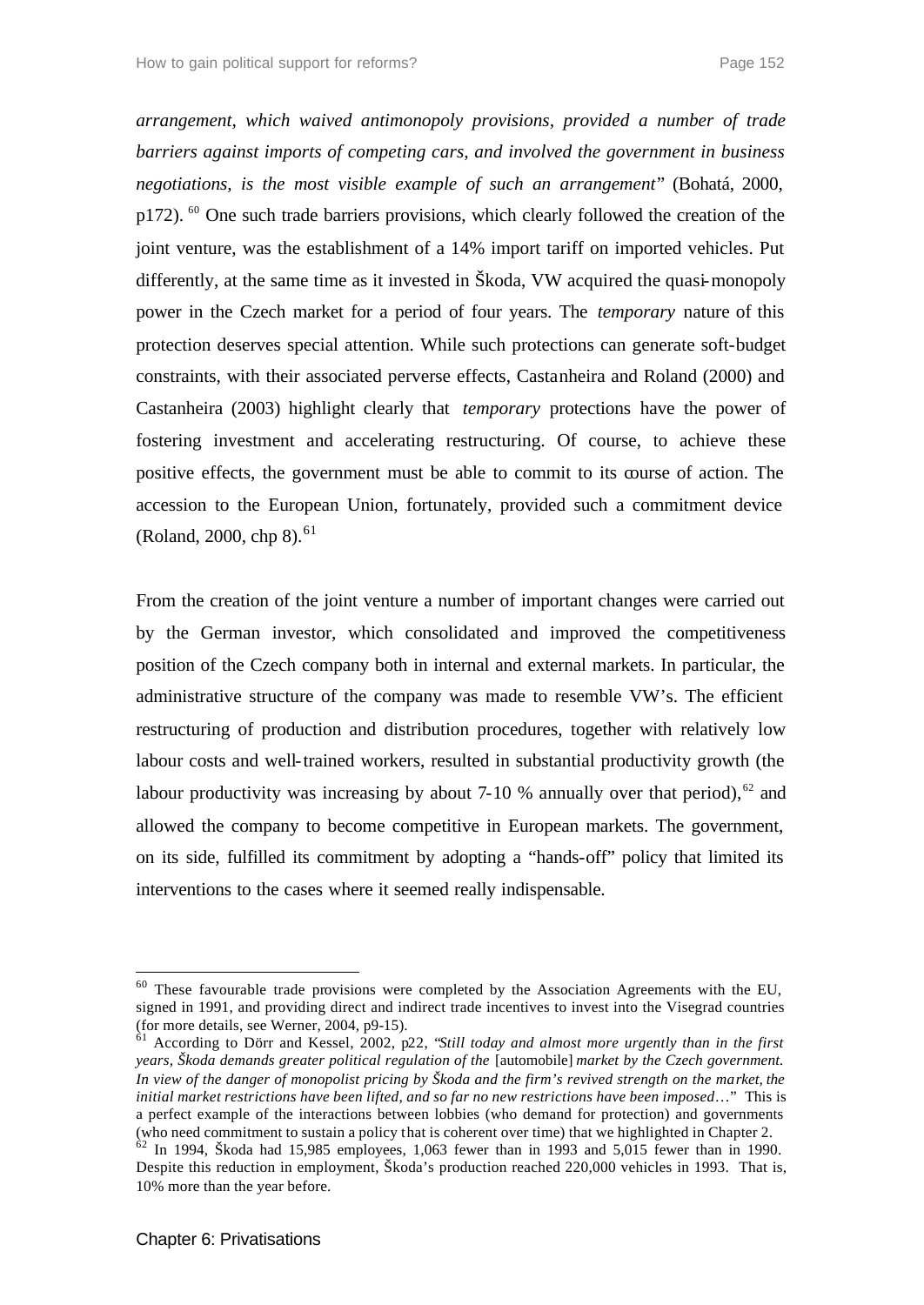This relative success and promising prospects regarding the future of the joint venture were saddened by the scission of Czechoslovakia in 1993 and the subsequent need to adapt to the new Czech commercial law and labour legislation. The introducing of these changes was the main reason of a particularly difficult financial situation experienced by Škoda in 1993: that year, the loss of the company amounted to CZK 4.261 billion (\$140 million). The bulk of these losses (CZK 4.157 billion) were caused by the need to adapt to new legislations.

At the same time, international markets were stagnating, which aggravated the position of VW: in 1994, VW incurred an operating loss of about DM2 billion (\$1.2 billion). VW thus had to revise its general strategy. Planned investments in Škoda were cut by more than 45% (from 9 to DM 3.5 billion), and its production plans scaled down from 450,000 to 300,000 vehicles annually. Consequently, Škoda's car production fell in 1994 from 220,000 to 174,000 cars at the same time as its losses were decreased to CZK 2.371 billion (\$70 million).

**Commitment.** During this process, the attitude of the Czech government was rather unusual. It remained adamant to the strong public pressures that demanded government intervention. The government could have tried to force VW into maintaining the initial investment and production plans. Instead, despite the uncertain success of the relationship with VW, the government realized it would be difficult to change business partner at this stage, and allowed VW to further increase its stake in Škoda. Accordingly, VW raised its stake in Škoda to 60.3% in December 1994 and, subsequently, to 70% in 1995 after another capital injection of DM 350 million. At that time, the government's residual share of 30% was intended to be sold as shares without voting rights through a coupon scheme and initial public offering. However, VW finally assumed total ownership of the company in May 2000.

The success of the Škoda privatization case is so striking that it now became an extensively studied case. Its results are remarkable: Škoda's annual production attained 460,000 vehicles in 2001; almost three times more than in 1991, when the joint venture was established. Its most recent car model is produced on one of the most advanced assembly lines in the world. Last but not least, Škoda is now one of the most efficient units in the VW group. This is a giant leap in product and service quality that allows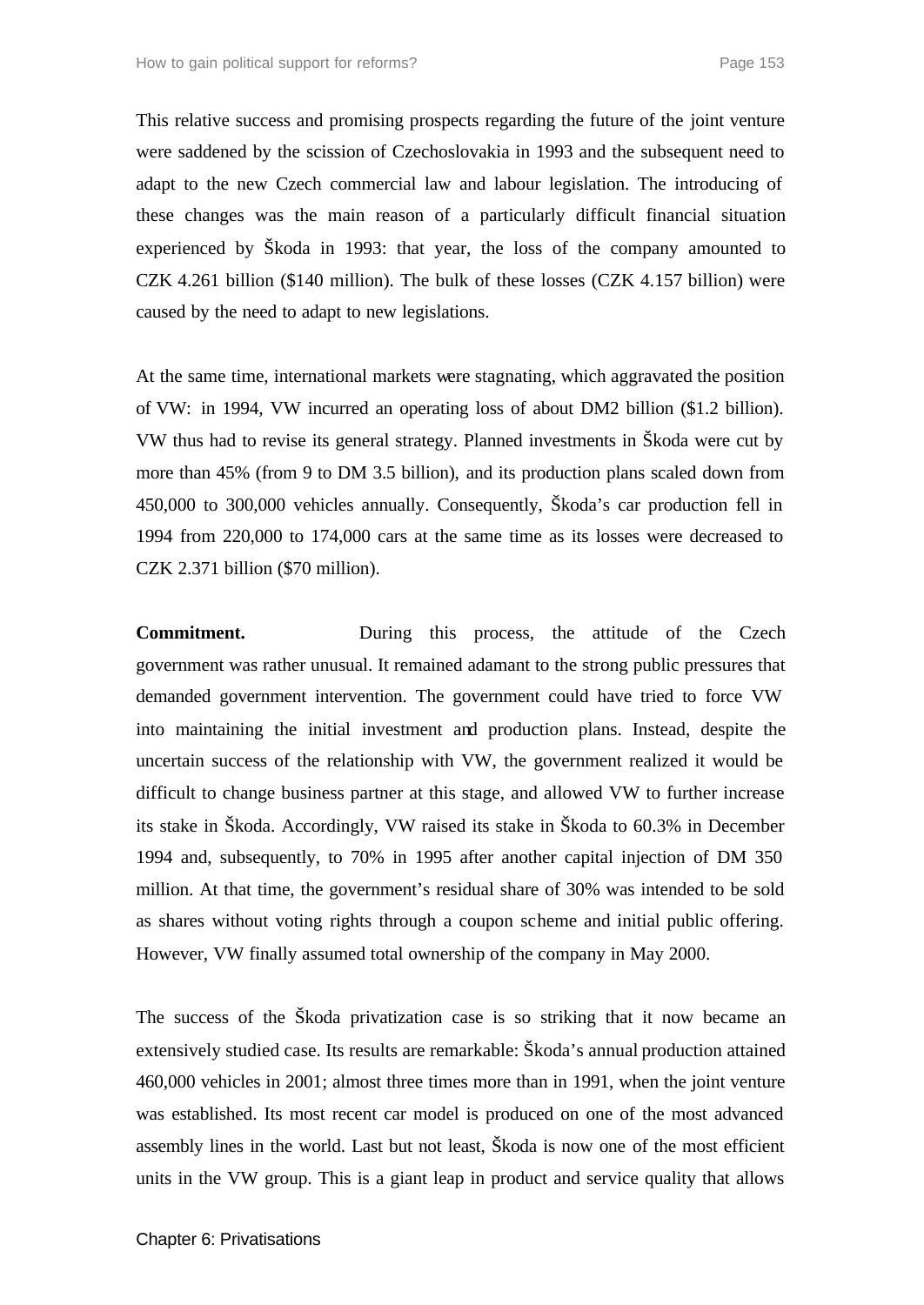Škoda to export more than 80% of its production, to more than 70 countries. Alone, the company generated one seventh of all Czech exports in 2002.<sup>63</sup>

To sum up, the success of the Škoda privatization was due, first of all, to the governmental position, clearly defined at the beginning of the joint venture with VW. It committed to gradually grant VW a majority stake in Škoda, thereby creating the appropriate incentives for VW to improve the functioning of the company. The commitment of the government not to interfere in the management of the company, even when it retained its control stake, allowed VW to achieve all the (defensive and strategic) restructuring the company required. Another important aspect of the governmental implication consisted in the creation of an appropriate 'institutional framework'. The government proved able to credibly commit to remove the short term protectionist measures it imposed when the joint venture was created so as to maintain restructuring incentives intact. Finally, VW was seeking not only to improve its strategic market position in Central and Eastern Europe, but also to expand its production activities to the "integrated peripheral markets" of the European Union. That is, the strengthening of Škoda's competitiveness was the main objective of both the Czech government and the German VW Group. The congruence of their objectives was one of the reasons of the survival of the project, in spite of the major crises and conflicts the joint venture faced in 1993.

#### **6.5.2. The privatisation of AvtoZAZ**

Ukraine is famous for its sluggish economic and political adjustments, and for being the country in transition that experienced the sharpest and longest fall in output (Roland, 2000, p20). Reforms proceeded slowly, and privatisations remained the exception. However, in this country as well, car producers were part of these exceptions, as witnessed by the case of AvtoZAZ, which was (partly) privatised to the Korean car producer Daewoo. Still, in a country where reforms were limited, and where the ambition to promote the development of a "real" market economy was questionable, this privatisation process was bound to be quite different from that of Škoda.

 $63$  The trade surplus of the Czech Republic amounted to CZK 30 billion in that year. See also the Škoda activity report (2004, p17).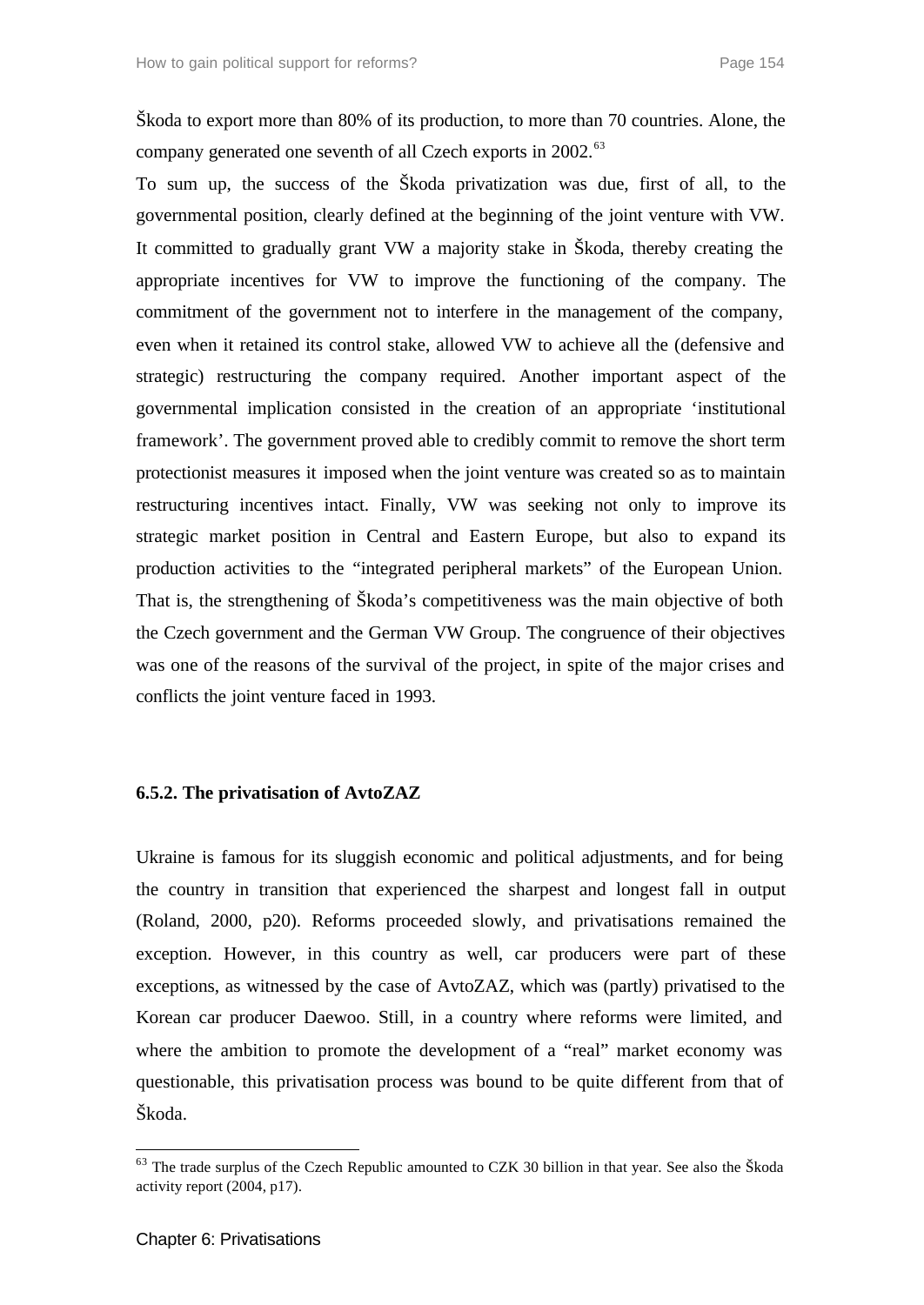Any explanation of the differences observed in the two privatization processes would be incomplete if it did not take into account both the initial conditions of these two countries and the differences in their more recent economic and political reforms. In spite of the initial similarities between Czech Ukrainian economies, the impact of the Soviet system on many people's view of the 'ideal' economic system was significantly stronger in Ukraine. Ukraine is geographically closer to Russia, and had experienced a longer period of Soviet dominance.

One aspect that proves to play a significant role in the progress of reforms in CEECs is the proximity of the country to the European Union (see Roland and Verdier 1999, and Roland 2000, chp8). This effect goes in two directions. First, being "close to Brussels" increases the attractiveness of the country for international investors. Second, the prospect of European Union membership improves the ability of these governments to commit to a given course of action, including their ability to establish high standards of democracy (and therefore of representation) within extremely limited periods. Accession prospects therefore reduced uncertainty for investors, and led to significant transfers from the EU. Potential accession to the EU served as an "outside anchor" to the reform process in these countries.

By contrast, a country such as Ukraine could not reap the benefits of this outside anchor. While the Czech Republic had already privatised 70% of its assets by 1995, only 50% had been privatized in Ukraine (like in Russia). Though relatively limited, this privatisation process had stirred substantial resistance. The privatisation of AvtoZAZ was nevertheless initiated in 1997, amidst this political context. The attractiveness of AvtoZAZ to international investors was limited. They had had ample time to realize that the economic and political evolution of Ukraine was quite different from that of Central and Eastern European accession countries. Moreover, many potential investors were scared away by insiders (industrial lobbies), which were reluctant to the full privatization of AvtoZAZ.

Finally, contrary to the Czech Republic, the government of Ukraine was not representative of the majority of the people in Ukraine. Representation was weak, because voters' power also was. One important implication of this fact was that the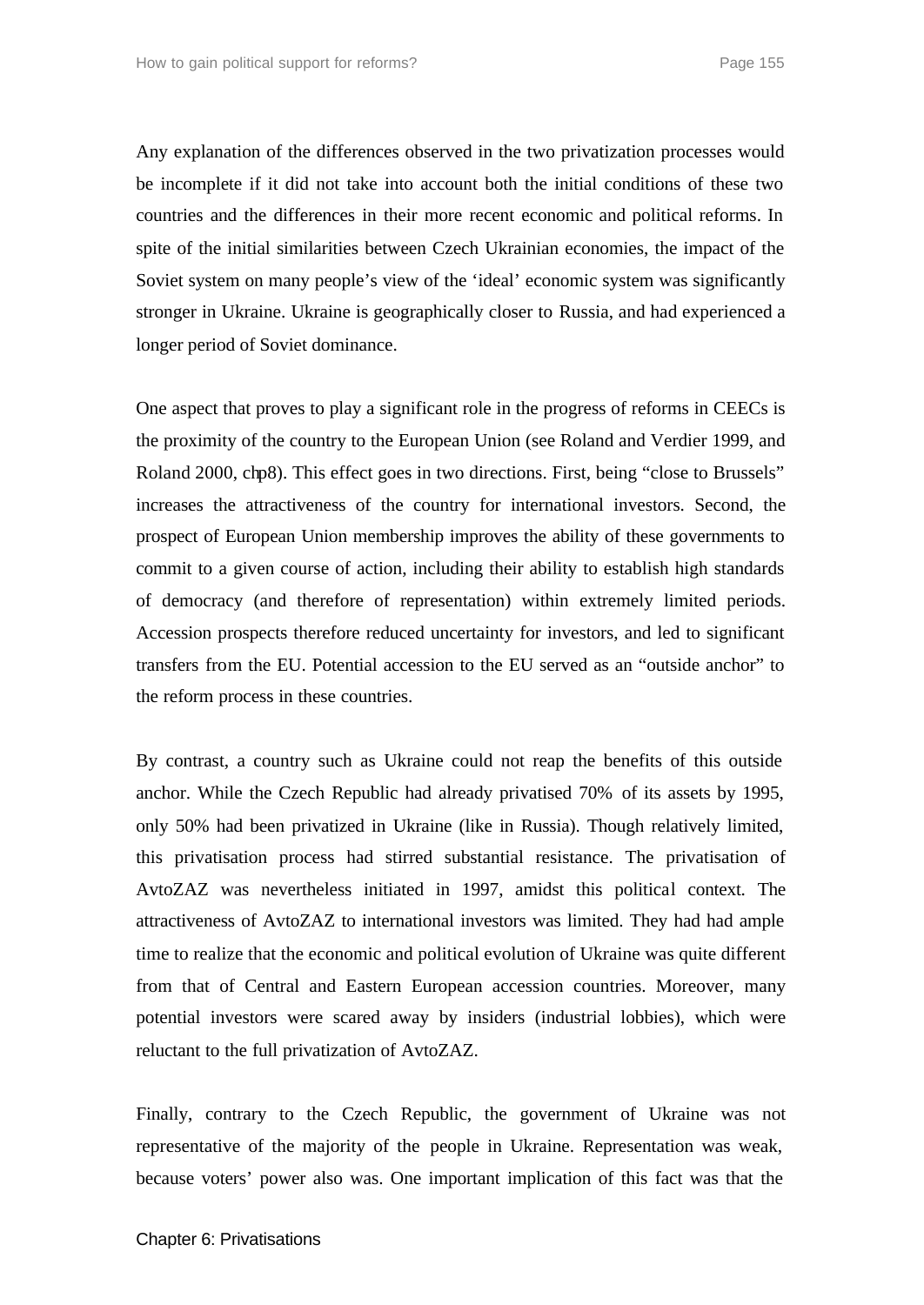motivations for the privatisation of AvtoZAZ were quite far from efficiency improvement or the development of effective competitiveness on international markets. The government essentially wanted to attract capital from abroad to prevent the outright bankruptcy of the company. The poor management of the company, together with the continued fall in GDP had indeed led to a gradual decline of production: from about 156,500 cars in 1992, it had fallen to only 94,000 cars in 1994. These critical conditions forced the government to look for a foreign investor already in 1995, when the production level had further fallen to 58,984 cars.  $64$ 

**Control rights.** The main companies that revealed their interest were General Motors, Fiat and Daewoo. Few details are known, however, about the negotiation process between these companies and the Ukrainian government since it took place in a completely non-transparent manner. It was quite clear from the start, however, that the Ukrainian government wanted to preserve direct control over the "strategic" decisions that AvtoZAZ would have to make. One such "strategic" decision was that the production of the only national model, the "Tavria" had to be maintained.<sup>65</sup> Another one was that employment would have to be maintained, at all costs. Clearly, such constraints limited the freedom of the management to enhance the productivity of the firm, improve the production of the Tavria, and introduce newer models. Obviously, since the goals of the Ukrainian government were so different from that of the Czech government at the time of Škoda's privatisation, the selection of an international partner also followed different objectives, and led to different outcomes.

The most attractive proposition for the Ukrainian side emanated from the South Korean car producer Daewoo. Officially, the selection of Daewoo was justified by its investment plan, which was by and large superior to the other bids. Daewoo proposed \$1.3 billion of direct investment (the highest foreign direct investment the country

<sup>&</sup>lt;sup>64</sup> Some attempts were made to find national financing. However, national investors (such as "Prominvestbank") seemed to be rather sceptic as to the benefits of such an investment without any restructuring and efforts to increase the competitiveness of the company (Piskovi 1999, whose article was precisely titled: *AvtoZAZ+Daewoo=the results that could be expected*). Moreover, the managers of the company clearly preferred a foreign investor (bringing not only the funds but also frontier technologies) to a national investor, having more demands for fewer contributions.

<sup>&</sup>lt;sup>65</sup> The Tavria model was put into production in 1987 in order to replace the old model, the Zaporozhets. By 1997, this model was suffering of a poor image: it was clearly outdated, of poor comfort and had mediocre performances.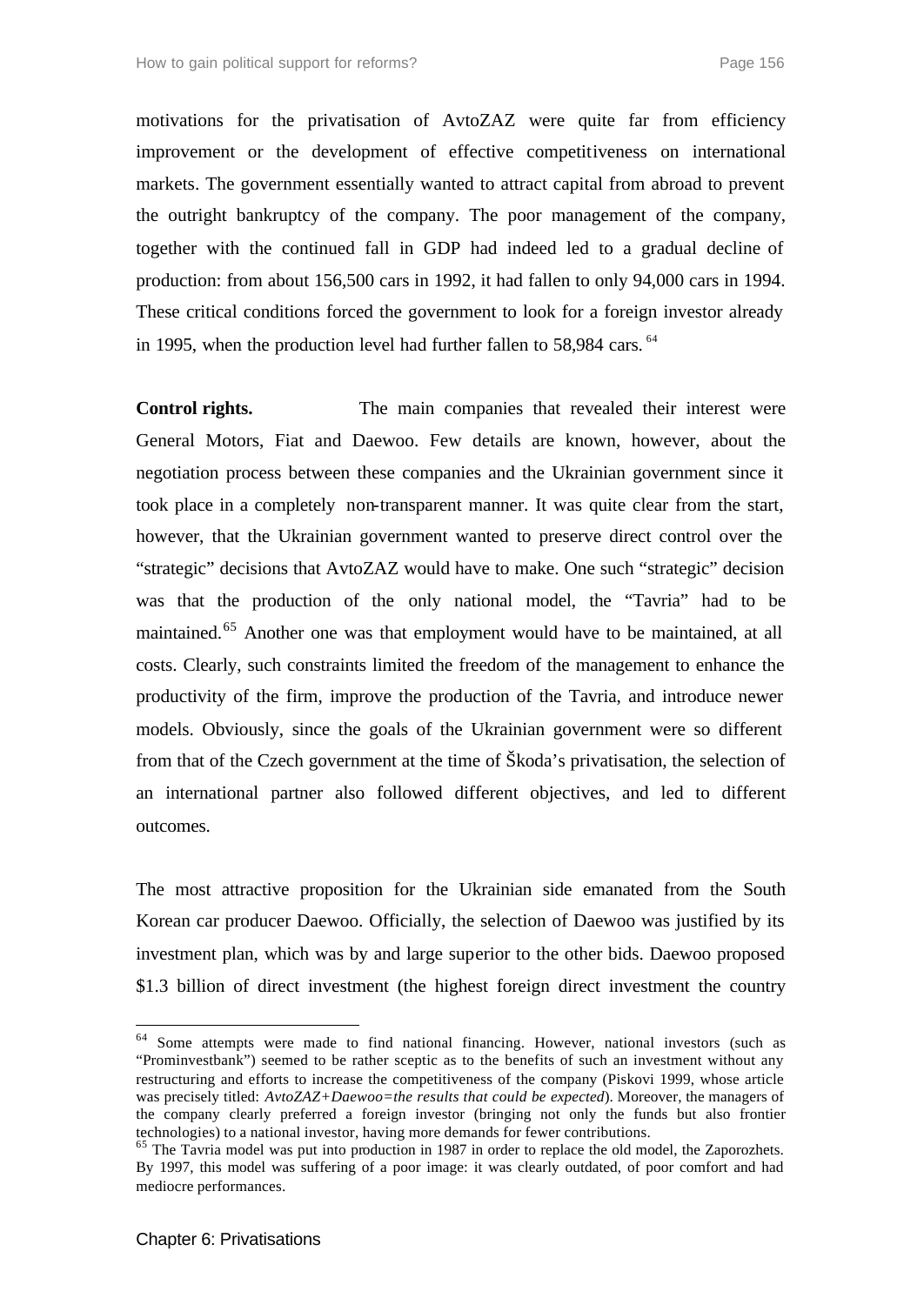would have ever received), promising to maintain employment unchanged (18,000 workers), and to increase the annual production up to 255,000 cars within four years. In comparison, General Motors initially proposed to invest \$23 million, to produce 25,000 Opel Vectra per year. Later, in April 1997, it increased its bid to an investment of \$60 million, and a production of 60,000 cars per year. As for the employees, only 1,000 workers were considered to be necessary for such production volumes.

The "non-negligible" question of whether the "generous" offer of Daewoo was any realistic was of course of secondary importance for the ex-Soviet Republic leaders. Actually, some specialists and people in Ukraine still believe that this attractiveness was not unrelated to personal favours offered to some of these Ukrainian officials.

**Why casting doubt on this investment plan?** First, because the production of AvtoZAZ only accounted for 6,881 cars in 1996. Second, because the estimated volume of car sales on the Ukrainian market was of 200,000 cars, and that the constraints imposed on the management AvtoZAZ would not enable it to develop a strong export capability (Besides, the global sales of Daewoo in the whole European Union only attained 200,000 cars in 2000). Consequently, a sale target of 255,000 cars per year, that is: 127% of the national market, appears clearly unrealistic. Third, because Daewoo was already facing obvious financial troubles before it assumed joint ownership of AvtoZAZ, and had substantial problems of excess capacity worldwide.<sup>66</sup> Hence, there was little doubt that Daewoo was interested above all in obtaining substantial protections to achieve a monopoly position onto the Ukrainian market. As we will see, the organizational form chosen for the new Company *AvtoZAZ-Daewoo*  was particularly appropriate for these purposes. Among other things, the central role assumed by the government in the management of the company, with its clear objective of maintaining employment before profitability, was perfect to guarantee that soft-budget constraints could be sustained for long periods of time.

Despite high debts and the questionable financial position of Daewoo Corporation, the negotiation process resulted in an agreement, signed in September 1997, creating a

<sup>&</sup>lt;sup>66</sup> These problems were common to many Korean firms and were one of the reasons why the "Asian Crisis" occurred a few months later.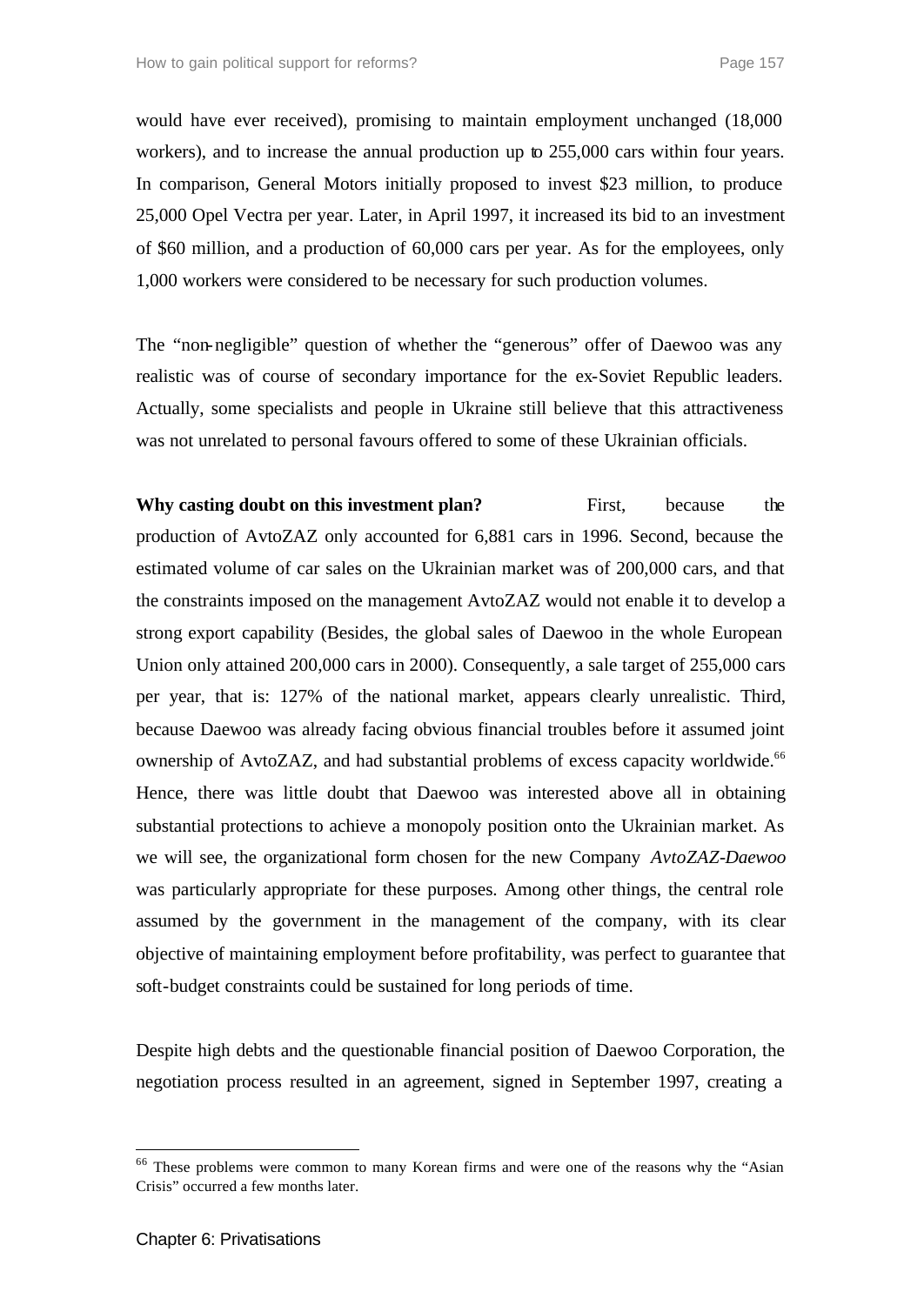joint-stock company "AvtoZAZ-Daewoo".<sup>67</sup> The statutory fund of the joint venture was brought by both parties in equal shares, whe re Daewoo's contribution amounted to \$150 million in cash. To repeat, the fact that 50% of the newly created joint venture would belong to the state is explained by the will of the government to retain control of the new firm. Moreover, it was an additional guarantee to insiders and to Daewoo (ensuring the existence of soft-budget constraints and preferential conditions). These employment and management constraints rendered difficult committing either to defensive or strategic restructuring of the company.

**Temporary (?) protection.** Like with the privatisation of Škoda, generous protections and preferential treatment were offered to Daewoo. Among these conditions, the most important ones were (1) the adoption of a law promoting automobile production in Ukraine and (2) the introduction of import restrictions on used cars. <sup>68</sup> The former, adopted by the Parliament on September 19, 1997 consisted in offering substantial tax privileges to investors in the automobile industry and in granting exemptions from import duties and other foreign trade regulations under (rather "precise") conditions.<sup>69</sup> These measures were to be applied until August 2008 (that is, for more than 10 years). Although there was no mention about the South Korea investor in that law, it is evident that it was tailored especially for Daewoo: the AvtoZAZ-Daewoo joint venture was the only investment project that could meet all the criteria for the preferential tax and foreign trade regime. Another "welcoming present" consisted in the debt write-offs to AvtoZAZ (which took place already during the latest negotiations stages, in the fall of 1997), and the restriction that public organizations could only purchase cars produced in Ukraine. All the objections raised from other investors in the Ukrainian car industry were thoroughly ignored.

 $67$  The corporate structure then became the following one: the government would remain the unique owner of AvtoZAZ (probably to avoid using the politically sensitive word of "privatisation"). However, AvtoZAZ was hollowed of its labour force and productive equipment, which were entirely transferred to the joint venture. That transfer represented the 50% contribution of the Ukrainian side to the joint venture.

<sup>&</sup>lt;sup>68</sup> The new law stipulated that import of cars more than 5-year old and/or worth less than \$5000 would be forbidden.

 $69$  These criteria were : 1) Minimum \$150 mln cash investment into the automobile producing venture registered by an authorized Ukrainian authority (just as much as Daewoo proposed to invest) and 2) Localization, i.e. establishment of a domestic production of car parts, which must employ local workers at not less than 90% of the total workforce.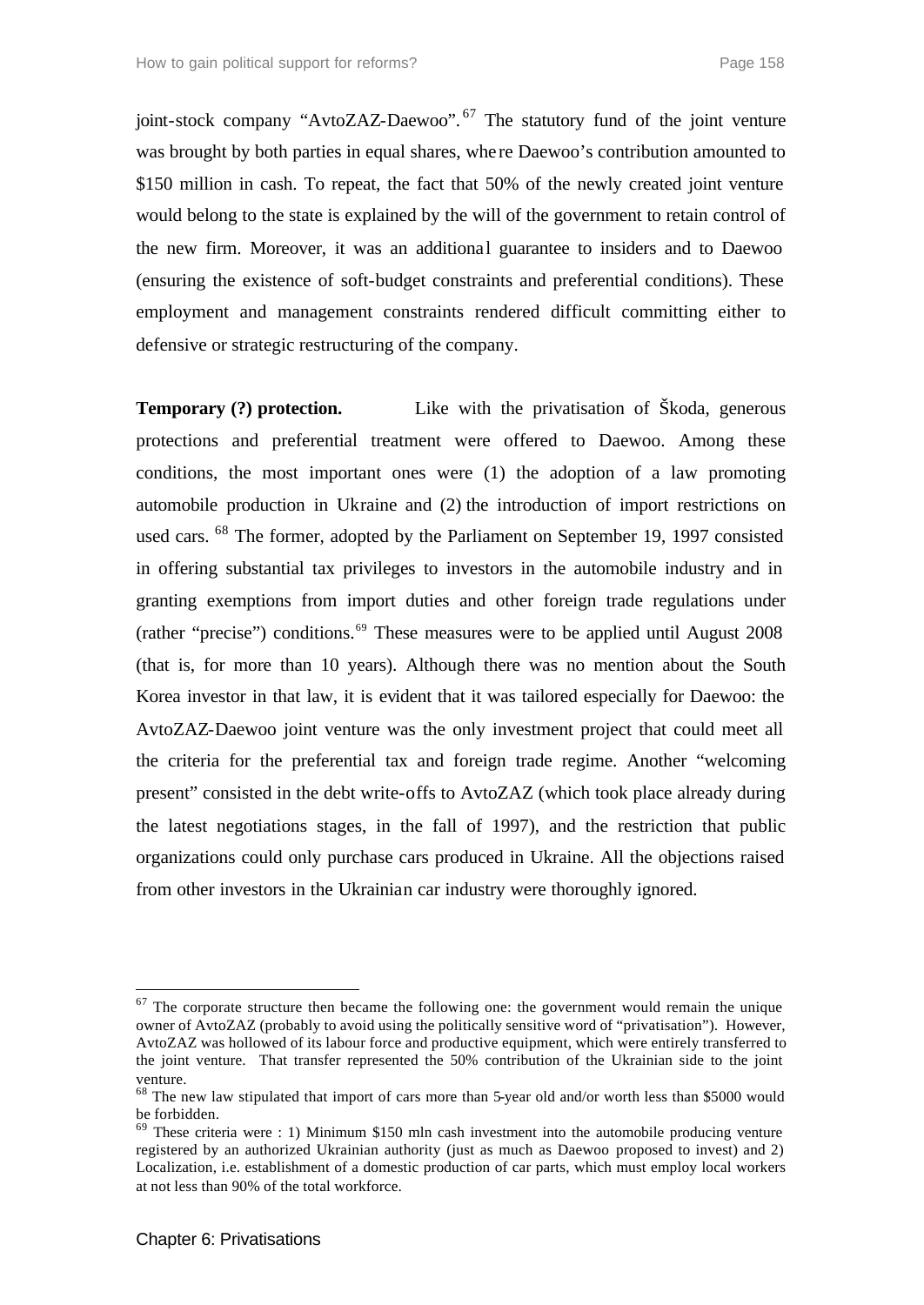Even though some may argue that such measures (the law on promoting automobile production and import restrictions) can be necessary to protect an infant industry, there is no doubt in the present case that it has strong negative implications in terms of competitiveness and of potential catching up. Some authors even contended that these protectionist measures were responsible for the almost complete destruction of the Ukrainian car industry.<sup>70</sup> Moreover, tax reductions and tariffs, contrary to the Czech case, were planned to hold for ten years, and the lack of an outside anchor weakened the commitment capacity of the government not to prolong these measures. The concomitant soft-budget constraints clearly limited incentives to enhance efficiency (Kornai, 1998).

**The players.** What led to these choices? Lobbies played a crucial role in the negotiation process. First, some non-official voices argue that Daewoo managed to attract strong support among the political elites of the country. Second, there was a significant lobbying in favour of Daewoo by some of the main groups of actors concerned by this process, in particular by the incumbent managers of the company.<sup>71</sup> The employees of AvtoZAZ also backed the proposal of Daewoo unanimously, hence rejecting the offer of General Motors, which was proposing to lay off 95% of the staff. It should also be noted that the time constraint was getting very tight for the Ukrainian side, (with 18,000 employees, AvtoZAZ only produced 6,881 cars in 1996, and this had further decreased to 1,000 cars in 1997).

This lobbying process fed directly the objective of the Ukrainian government to maintain employment at its Soviet times level. In light of the successes observed abroad (cfr. Škoda), the Ukrainian government apparently believed it would be possible to achieve this objective through cash contributions and the technological improvements that Daewoo would bring in. Regarding the South Korean car producer, its target consisted mainly in establishing its activities and its market share in Ukraine. Therefore, the competitiveness of the main Ukrainian car maker was not of primary

 $70$  "...For example, countries that decided to protect their car industry (Ukraine) have practically destroyed this industry and several other related activities, while countries that made allowance for foreign competition (the Czech Republic) have seen a fast development of this industry." Szyrmer "Post-Soviet Transition:Problems; Lessons; and Solutions", p. 16 in Szyrmer and Snelbecker, 2000.

<sup>&</sup>lt;sup>71</sup> According to "The Day" (nov. 2000), the Reforms and Order Party, its leader, Viktor Pynzenyk, and Reforms and Order Zaporizhzhia oblast branch chairman cum AvtoZAZ director, Oleksandr Sotnikov, were accused of lobbying in favour of the AvtoZAZ-Daewoo project.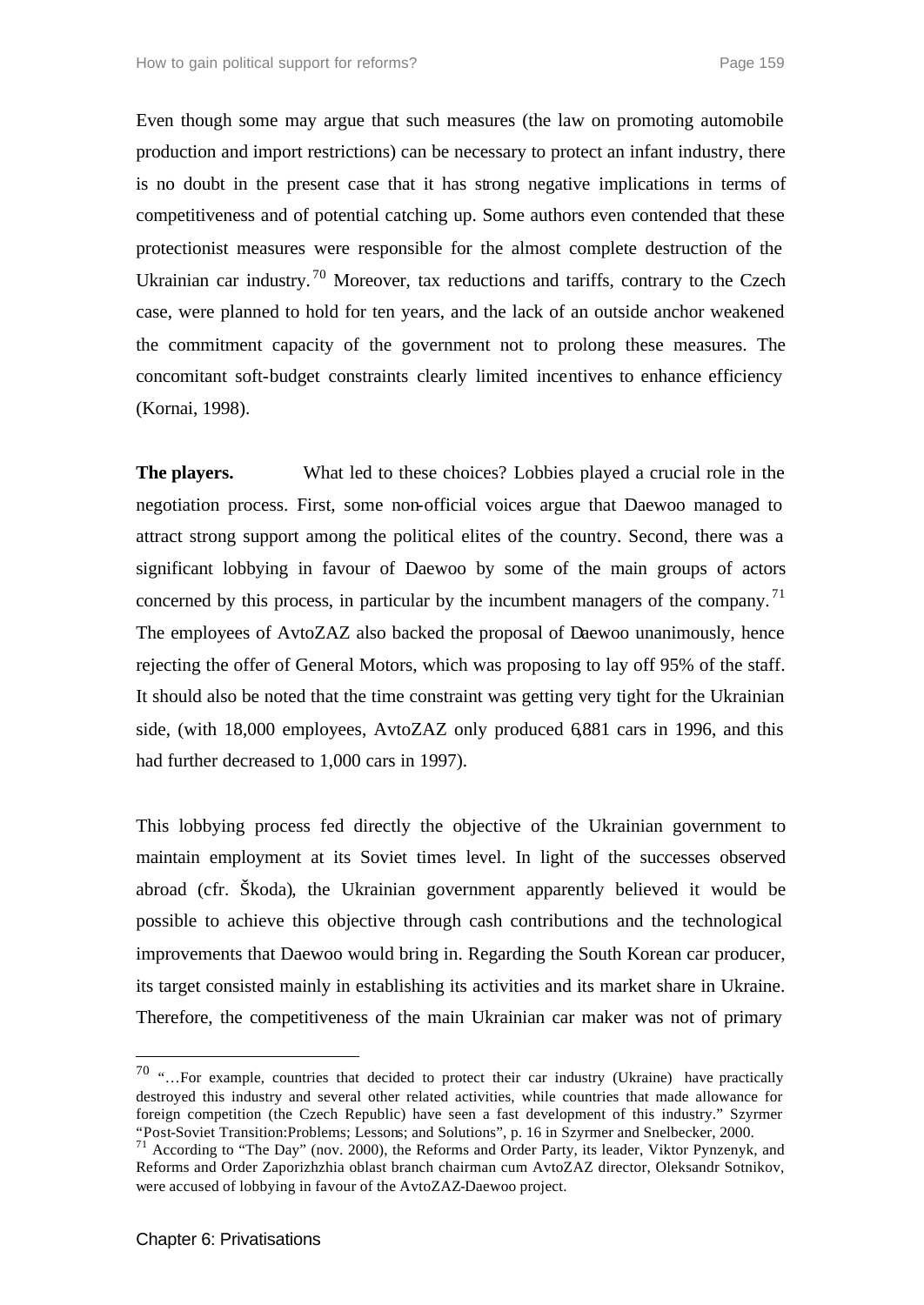importance for any of the parties. A good illustration of their objectives is to be found in the last stages of negotiation. The Ukrainian side insisted on including in the joint venture *all* production sites of AvtoZAZ, even the least profitable ones. Daewoo agreed on this only after having obtained the promise from the government to impose drastic limits on the import of used cars.

These decisions demonstrate how the interests of the employers and employees of the firm were given outright preference to that of voters, consumers, and aggregate welfare: through taxes privileges and duties exemptions, the government sacrificed huge amounts of potential gains in efficiency. By investing in AvtoZAZ and negotiating these protectionist measures, Daewoo purchased the right to dominate the Ukrainian car market and, as a consequence, to increase aggregate prices.

Admittedly, Daewoo did not obtain such favourable conditions without having itself to offer an (unrealistically?) ambitious development plan for the company. In return for all the protectionist measures it obtained, the South Korean carmaker agreed to issue a \$1.1bn loan to AvtoZAZ, with no guarantees from the government's side, to modernize the existing production facilities. That loan would be used to restructure productions plants in accordance with Daewoo's production technologies, and to finance improvements and the production of the Ukrainian Tavria model. Furthermore, the AvtoZAZ-Daewoo company promised to reinvest the profits in order to develop the Ukrainian car industry and therefore provide employment to all 18,000 workers. Initially planned production levels were however revisited downwards several times.

**The outcome.** Since the first year of operations, the company's production was far below its minimum targeted level of 100,000 vehicles: only 24,000 cars were produced and, out of these, only 11,700 could actually be sold. The managers of AvtoZAZ-Daewoo justified this on the ground that national demand had decreased and that the introduction of a new car model can take some time.

External experts instead think that the main reason lies in the poor performance of the joint venture. The new Korean models were quite unpopular in the Ukrainian car market, and AvtoZAZ-Daewoo failed to improve the quality of the pre-existing Tavria model. The effort of the management indeed focused on improving the appearance of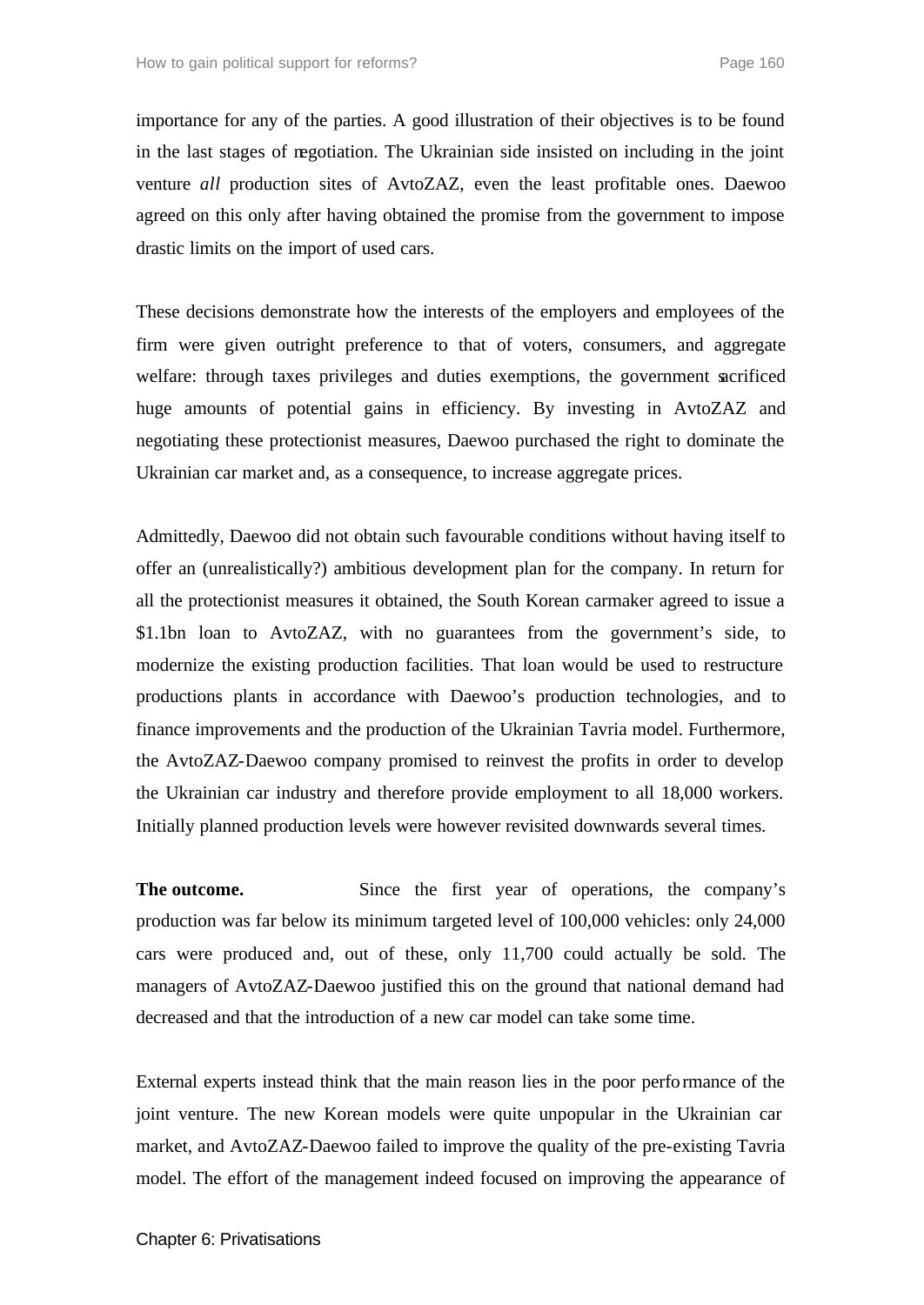that model, instead of its reliability. This led to a change in the image of the Tavria model: instead of being perceived as a "low-quality and low price" car, it became a "low-quality but quite expensive" one. Finally, some of the protectionist measures put in place to protect the car maker did not significantly affect imports.<sup>72</sup>

**Lack of commitment.** The main explanation may however be found in the lack of commitment on both sides of the deal. The financial situation of Daewoo rapidly became alarming. Since the government had not devised any way to constrain Daewoo to stick to its promises, none of the latter were fulfilled. There is no proof that the loan ever materialized and, concomitantly, the plants were not restructured. Going from bad to worse, instead of trying to produce cars entirely in Ukraine, Daewoo used its international excess capacity (estimated at some 2 million units in 1998) together with the Ukrainian protectionist measures to ship already built cars to a factory in Odessa and, after a minimal addition of value by Ukrainian labour, sell them as domestic cars: " '*They'll (the Daewoo Nexias) have their wheels taken off in Varna, Bulgaria,' said Vladimir Ushakov, an Odessa shipping professional. 'Then the Koreans will bring the wheels in separately and put them on. Voila!' says Ushakov, 'A Korean car made in Ukraine!'* " (Korshak, RFE, 1998).

Despite the coming financial crisis, the government was strongly "advised" to postpone the full privatization of AvtoZAZ, in order to sell the other part of the Company's shares in a *"more favourable" moment*. The pressure from the insiders' lobbies went in the same direction: *"As long as the joint venture* [AvtoZAZ-Daewoo] *is at stage of* gaining strength*, it would be better for the government to remain the chief property holder, to manage us and to help us"* (AvtoZAZ Deputy Director, M. Lastovetsky, quoted in Korshak, RFE 1998 – Italics added).

 $72$  The effects of the decision on quantitative restrictions on imports of used cars can illustrate this claim. Although the introduction of the age limits of used car led to an increase of their price of about 40% immediately after the moment of announcement, prices and imported quantities returned to their previous levels a year after the decision came into force, i.e. in the beginning of 1999. The reason is that a loophole in the legislation could be spotted. The law could indeed be circumvented in the following way: all the cars, concerned by the restrictions were declared as temporary imports. Indeed, any car could be imported temporary, i.e. for at most 3 years. And at the end of the 3d year of use, one could reregister this car –e.g. by declaring another member of the family as the new owner. The government then added new constraints that limit temporary imports.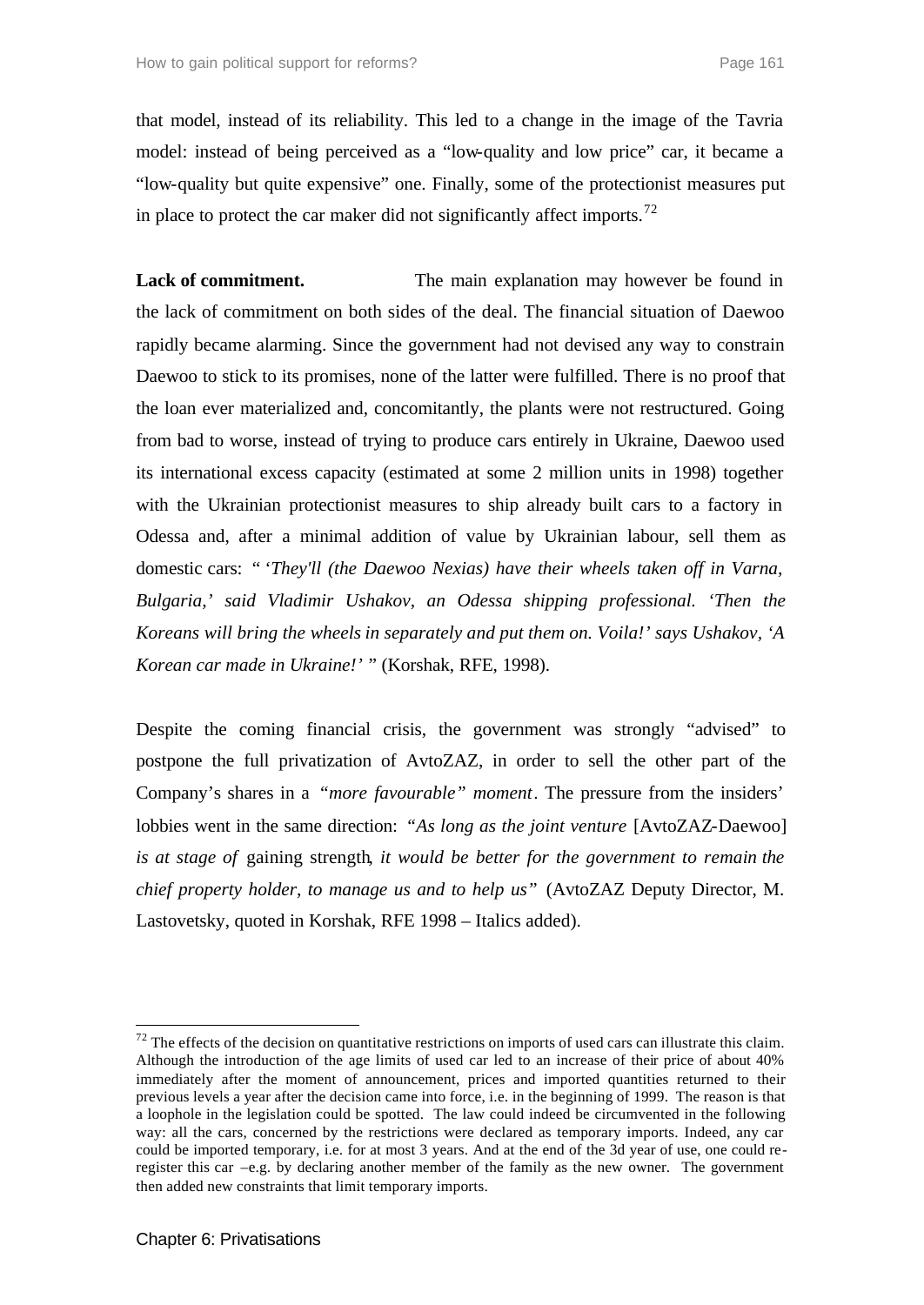On the 1<sup>st</sup> January 1999, 13,000 unsold cars were stocked in the AvtoZAZ plant. Sceptics were thus wondering why the plants should operate at all in 1999. Already two years after the creation of the joint venture, the privatization of AvtoZAZ to the South Korean car maker had apparently resulted in blatant failure: despite the efforts of AvtoZAZ-Daewoo and the protectionist measures of the government, the company had not managed to conquer the Ukrainian market. In light of the theories of privatisation we outlined above, this does not come as real surprise, though. Cynically, however, even the Ukrainian and the Korean sides seemed to be aware of this possibility already at the time of signing the initial agreement.

Despite (or perhaps because of) these evolutions, the government set up a program for selling the shares still in its possession and to delegate the entire management of the joint venture. To spare the interests of the insiders and to create the support for this additional step of privatization, the program nevertheless maintained some of the initial conditions that had already undermined the first phase of privatisation. Namely, potential buyers would have to run the firm "efficiently". The meaning of the word "efficient" however still meant that all workers had to remain employed. Another measure aiming at the creation of support was a *gradual* privatization process. Only 32% of AvtoZAZ shares were to be sold in a first stage (in September 2000), and the rest was to be sold by 2004.<sup>73</sup>

Unsurprisingly, this attempt failed for a lack of bids. The Daewoo Corporation was already bankrupt, and rare were the other firms interested in AvtoZAZ, which was producing at less than 10% of its capacity and unable to sell its own production. In addition, the company had enormous debts. Its losses had amounted to more than \$5 million for the first half of 2000. This tight financial situation was not due to transitory restructuring costs but, on the contrary, to the absence of any kind of restructuring. September 2000 was apparently still not a "favourable moment"…

**External constraints, external players, and light at the end of the tunnel.** As observed before, critical conditions are sometimes necessary to force governments into undertaking necessary reforms. The huge losses of AvtoZAZ, together with the ever

 $73$  Given the corporate structure of the joint venture, these 32% of AvtoZAZ only represented 16% of AvtoZAZ-Daewoo but would enable the buyer to effectively control the latter.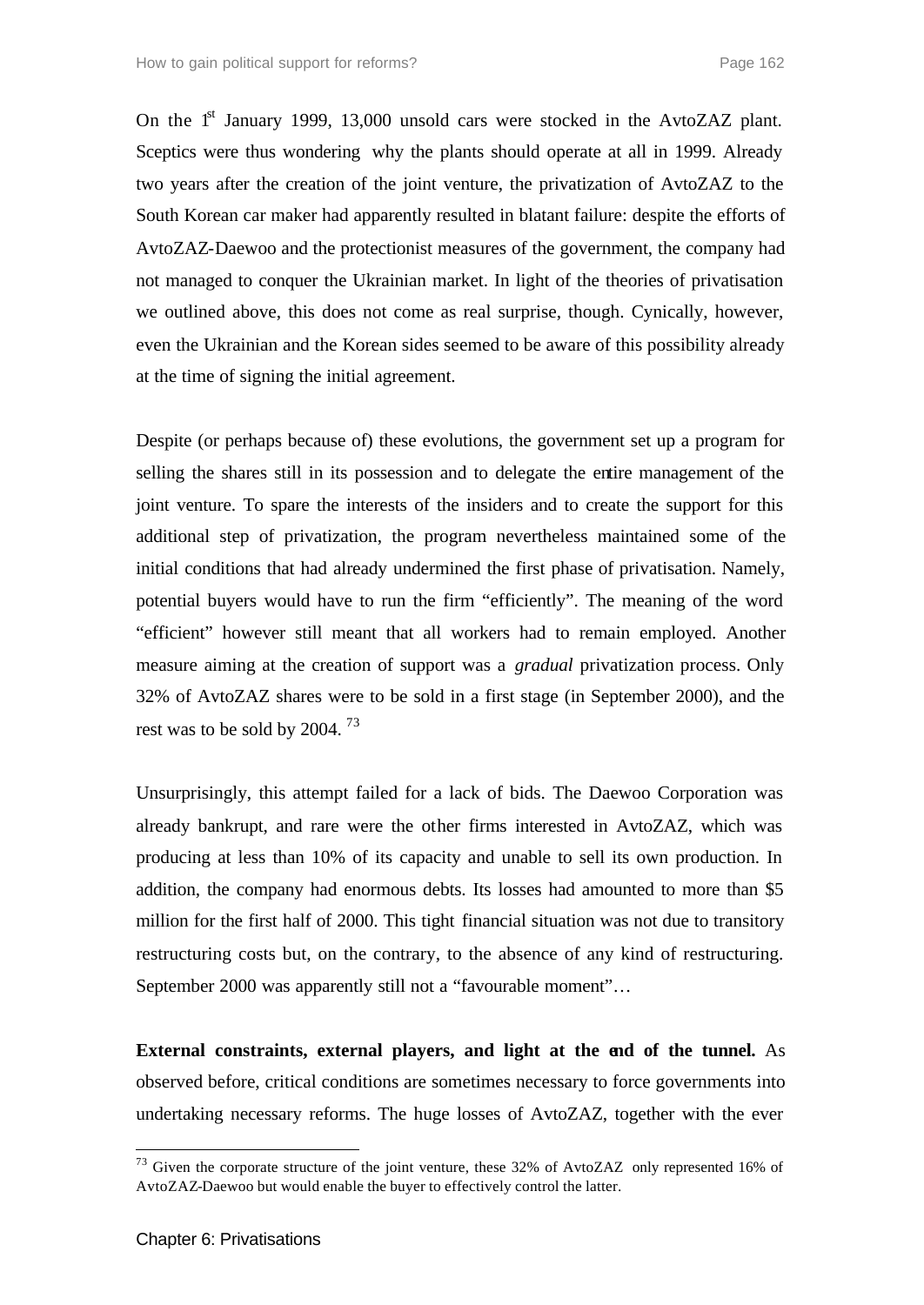increasing deficit of the Ukrainian government and with external pressures probably explain how AvtoZAZ may eventually get out of the vicious circle we described.

By 1998, the overall economic situation in Ukraine had followed the same road as that of AvtoZAZ. Already in January, the Ukrainian government was in a position to anticipate the default of Russia on its public debt. The financial needs of the Ukrainian government had been increasing as well: in 1997, the public deficit was reaching 7% of GDP (the limiting measure imposed by IMF for continuation of financial cooperation was 2.5%). The government kept relying on foreign borrowing, but difficulties in its relations with the IMF, the World Bank, and other international financial institutions, made further loans increasingly difficult to obtain. The deficit thus *had to* be reduced. When these external constraints had finally shifted the balance of powers away from industrial lobbies, the government ambitioned to raise \$1 billion in revenues through the privatisation of key SOEs. This privatization wave included some firms such as Zaporozhstal (the biggest steel producer), Tsentrenergo (power generator), Ukrainian International Airlines (already partly owned by Swissair) and, of course, AvtoZAZ.

Another external constraint forced the Ukrainian government to lift some of its protective measures as well. The Ukrainian protectionist measures had induced the European Union to intervene and oppose them. They were declared to violate existent agreements between the EU and Ukraine.<sup>74</sup> Therefore, the Ukrainian side was "invited" to change its legislation and to make it consistent with its international commitments. The Ukrainian government followed the invitation and, after several years of reflection, presented a project of law about "Conception of Car Market Regulation and Development of Automobile Production in Ukraine until 2005". The quantitative restrictions of the imports of used cars into Ukraine had to be waived partially –the car's age limit was increased to 8 years, and the price criterion was suppressed in spring  $2000^{75}$ 

<sup>&</sup>lt;sup>74</sup> More precisely, it was violating Arts. 5 and 7 of the Interim Agreement between Ukraine and the European Union already in force since 1996, which are identical with WTO (World Trade Organization) rules.

<sup>75</sup> In reaction to these amendments, the General Director of AvtoZAZ-Daewoo, Wang Yang Nam, declared that they represented a direct and unambiguous violation of the guarantees set forth by Section 2 of the law of Ukraine "On the Regime of Foreign Investment" and that the Korean side would take some measures and make Ukraine pay moral damages according to Article 10 of the abovementioned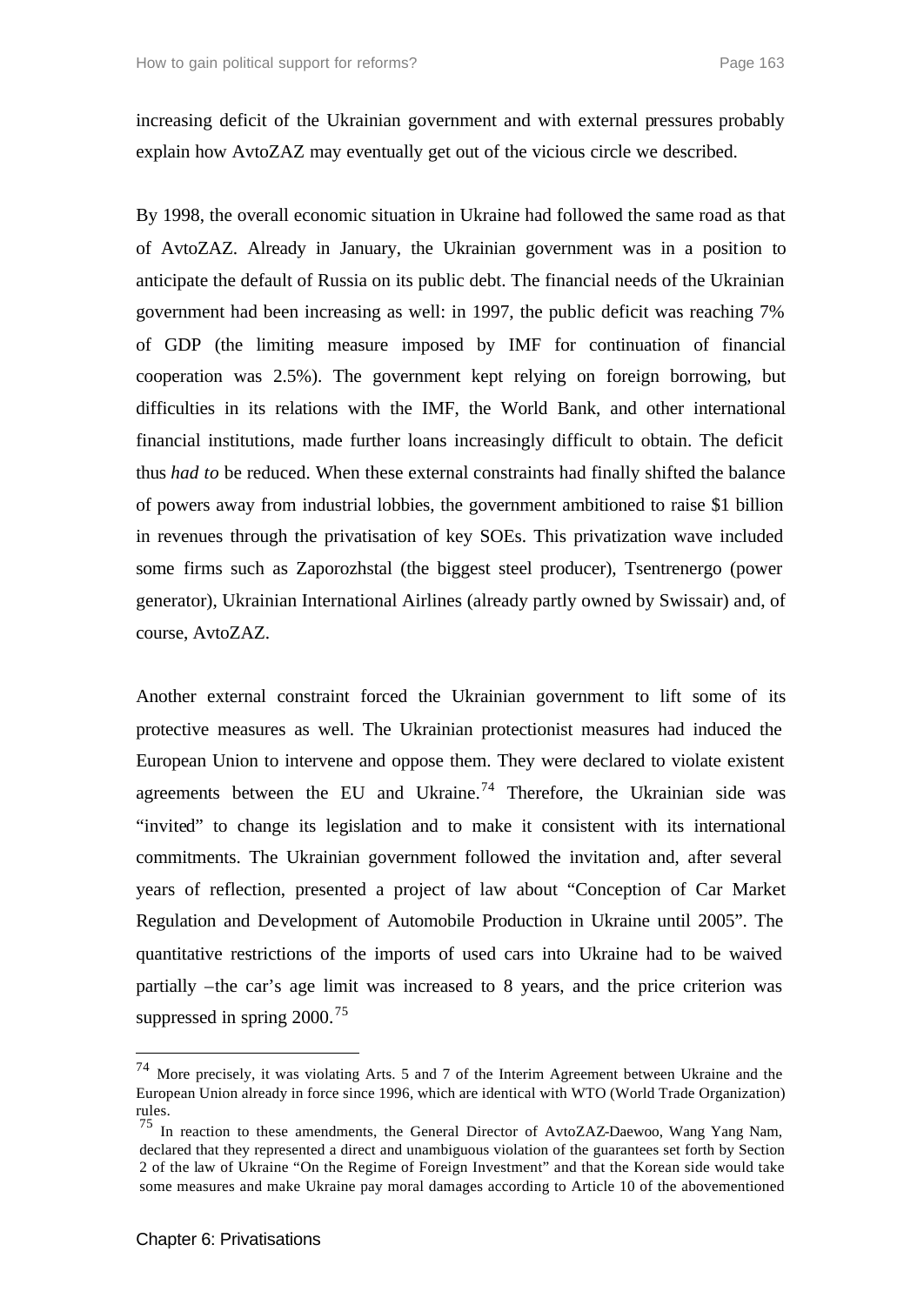These external constraints nevertheless ended up forcing the government to sell much more than a 32% share of AvtoZAZ to private investors. Eventually, a majority stake of 82% was put on offer, at the beginning of 2001. After several unsuccessful attempts to sell this stake to a foreign company, AvtoZAZ was privatised to a national car distributor, "Ukravto," for a half of their initial price. As to the Daewoo's shares in the AvtoZAZ-Daewoo joint venture, the bankruptcy of the latter partner forced it to sell its 50% share to "Hirsch&Co," which acted on behalf of an undisclosed actor. The latter, however, announced officially that it would not interfere with the management of the joint venture. Ukravto therefore became the *de facto* manager of the company. However, Ukravto being a national car *distributor*, and not a car producer, its main efforts focused on defensive restructuring and on improving the distribution of cars in Ukraine. Together with this defensive strategy, it signed several agreements with foreign car makers (such as Daimler-Chrysler and Opel, which ironically is part of the initially rebuffed GM group) for the knocked-down production of their models by AvtoZAZ, and their distribution on the Ukrainian market. This conservative strategy led to clearly positive results. Production and sales significantly increased and, in 2002 and 2003, the demand was so high that it was impossible to satisfy demand with the production capacities of the AvtoZAZ plant. The prospects of the company are now widely improved, and it plans to produce 120,000 cars this year, although it has to keep employing 20,000 workers.

There is thus light at the end of the tunnel, even though the long-term survival of the company cannot be ensured without deeper restructuring. This restructuring will have to be carefully meditated. A long-term strategy must be devised, to make the company able to confront international market challenges. Focussing on the national market will not suffice, since it will rapidly become saturated. Poget *et al.* (2001) describe that only four options exist for the long-run. First, the status quo, which will inevitably lead to the bankruptcy of AvtoZAZ. Second, focusing on Eastern European markets, with a particular focus on Russia. Third, adopting a strategy similar to VW with Škoda, one of "integrated peripheral markets". Fourth, waiting for a white knight to take over and

law. Hence, "Cabinet members are now racking their brains over the issue of how to kill two birds with one stone, satisfy the EU and to comfort the investor" (Mr. Papashev, Chairman of the AvtoZAZ-Daewoo Joint venture, in Brovkin, 2000).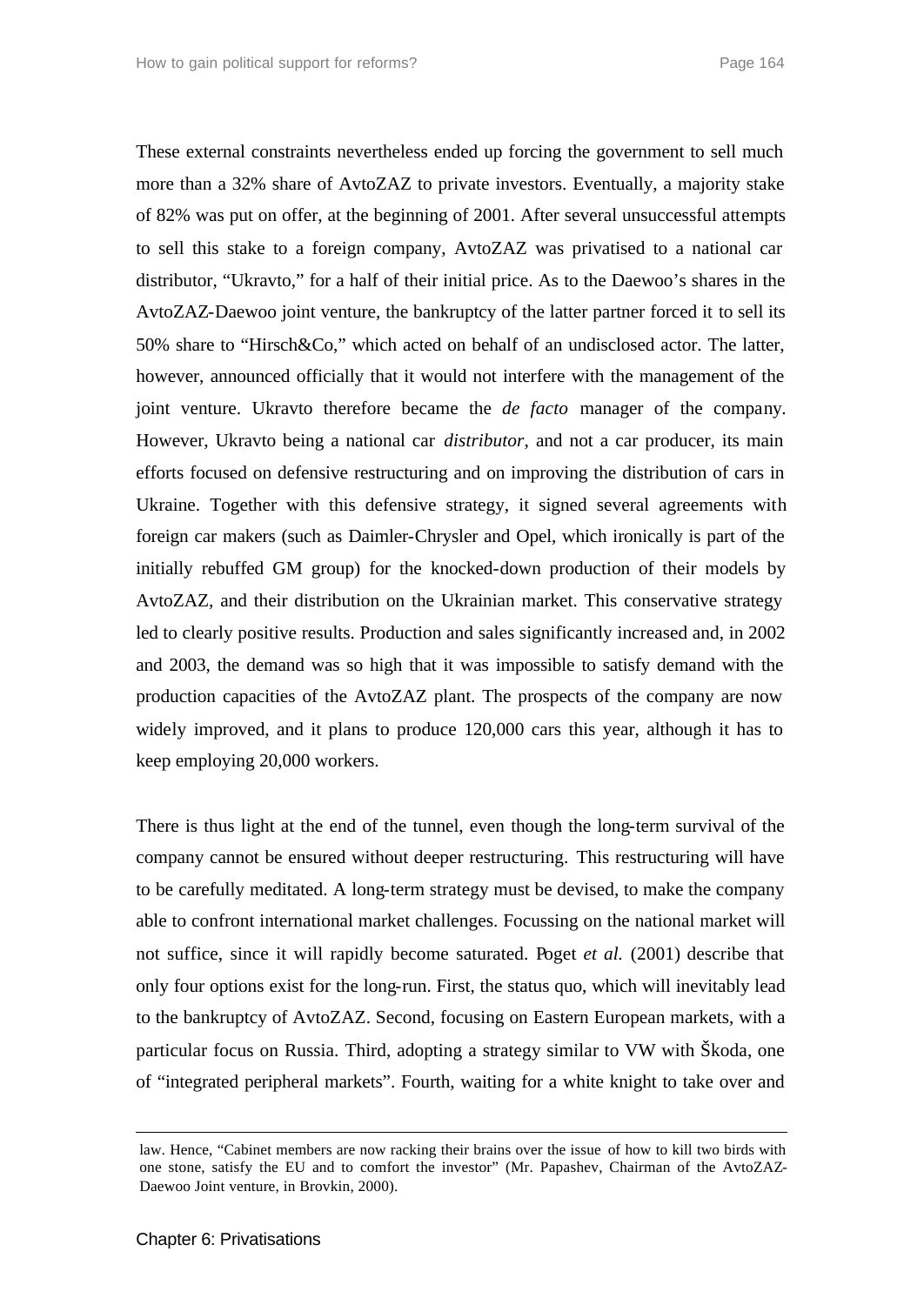restructure the company. However, they argue that such a knight will never come before the company falls into dusk…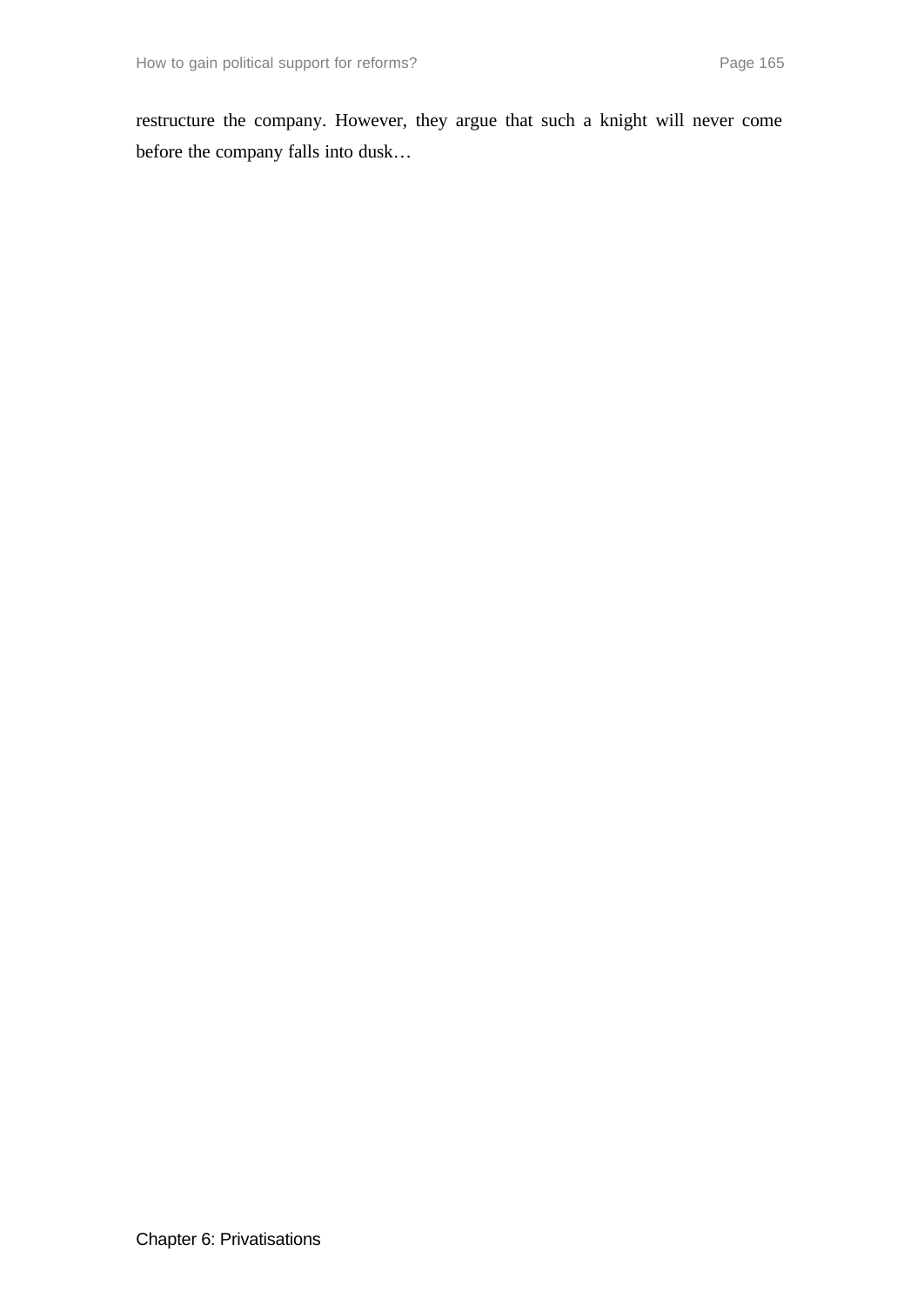# **Chapter 7**

## **The tale of failed corporate governance reforms in Russia**

#### **7.1. Introduction**

On Monday August 17, 1998, the Russian authorities unilaterally declared a moratorium on all rouble-denominated public debt, and suspended all private foreign obligations. This amounted to a de facto default by the government and the banking system. The rouble rapidly lost two-thirds of its value vis-à-vis the dollar, followed by a liquidity crisis and runs on many banks. The shock created by these measures developed into a full-scale international crisis of confidence, with credit spreads widening sharply in all markets and briefly raising doubt on global financial stability.

There were visible macroeconomic causes to the Russian collapse: ultimately, the Russian crisis followed an unsustainable overvaluation of the rouble and a fiscal crisis (Popov, 2000). The rouble became overvalued under a fixed exchange supported externally, while undermined internally by capital flight.

Yet the rouble was perceived to be overvalued precisely because of the poor credibility of the reform process, and in particular of its governance. Russia had a massive trade surplus. So, in a conventional setting, it would have been conceivable that investors could have continued to fund its budget deficit. But capital flight resulted precisely from the recognition by insiders that the reforms lacked a solid foundation, because of design flaws favouring a small connected clique. The associated lack of legitimacy reinforced the incentive to bring ill-gotten gains abroad to secure them from an unavoidable political reversal, which started after the crisis. Even among those macroeconomists who were involved in advising Russia, a general consensus has emerged that the failure at microeconomic reforms undermined stabilization policy and restructuring (Fischer and Sahay, 2000). Such reforms include "*establishing property rights, hardening budget constraints, building a healthy banking system, and ensuring true domestic competition*" (Wyplosz, 1999). Yet there was no lack of formal legislative change under Yeltsin, prodded by the IMF's conditionality lending, which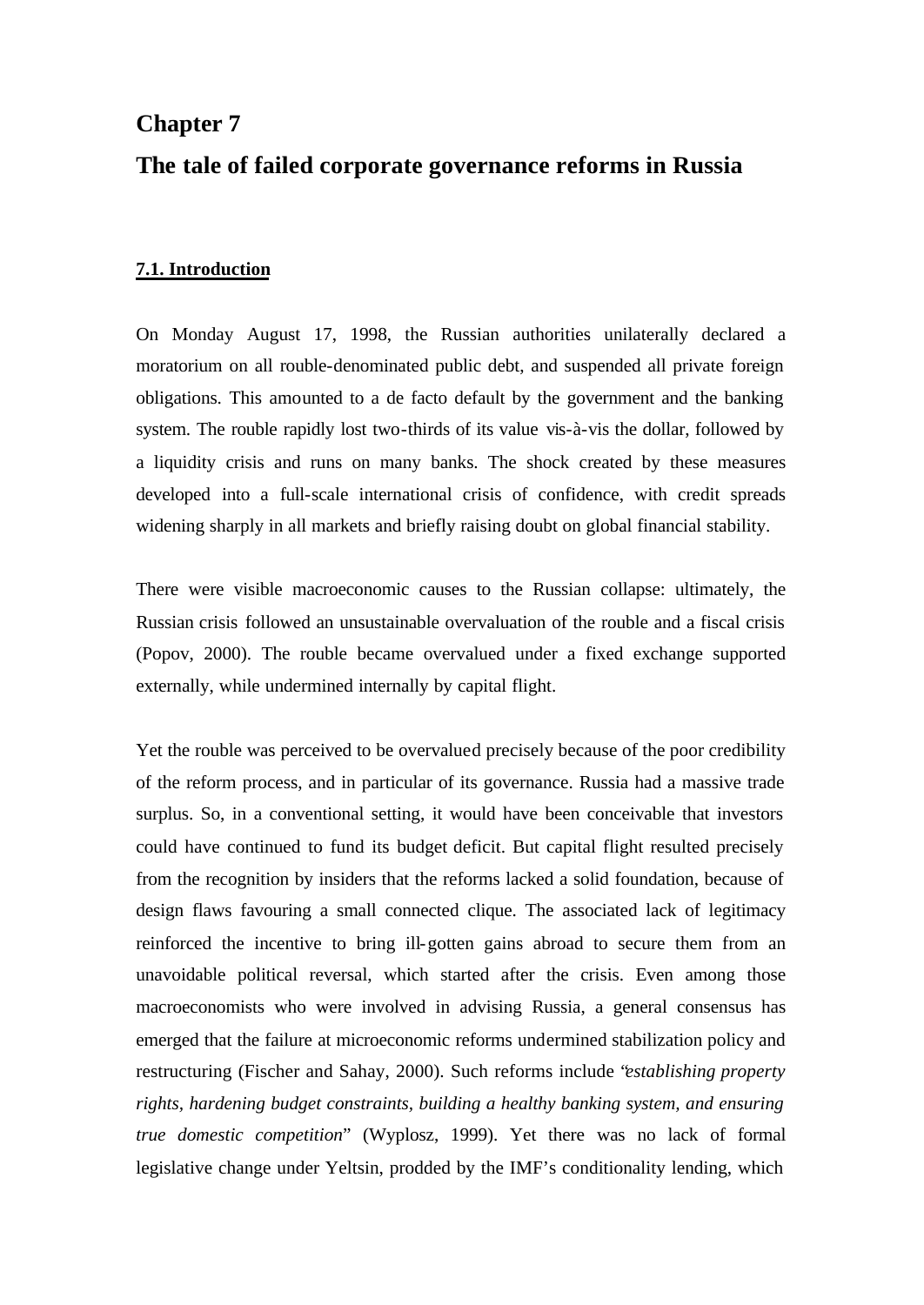often came in unprecedented degree of details. While important aspects of legislation were delayed or left incomplete, Russia *on paper* adopted most of the suggested regulatory framework. The key ingredient which failed to materialize was reliable enforcement. In practice, powerful interests could ignore most rules or comply only in a perfunctory fashion. This undermined their credibility among the population, which responded with collective inertia and cynicism. In other words, reforms failed because Russians did not believe in them.

**Was state capture inevitable?** Was there a choice that was missed at the beginning of transition? Why did the Yeltsin regime fail to resist the powerful interests that captured the reform process? Perhaps after seventy five years of Soviet rule, there were no institutions left which could ensure proper arrangements in the power vacuum created by the collapse of a regime based on fear.

The critical institution which in a power vacuum could have supported necessary, but painful, reforms was popular support. Legitimacy helps disciplining abuses by the executive because it coordinates a public response, and thus empowers reformers in good faith. Countries in Central Europe could rely on a diffused perception of a Western national identity and the outside anchor provided by the promise of joining the European Union. By contrast, like Ukraine (See section 6.5), Russia as created by Yeltsin had no such perspective.<sup>76</sup> The painful reforms that the Yeltsin government initiated could thus not count on a sufficient popular legitimacy, as they missed a powerful disciplinary mechanism on policy implementation. Much of the initial support for painful adjustment dissipated rapidly as it became clear that politically connected interests could go about unchallenged, while costs were socialized.

Thus, we explain the lack of credibility of the new reforms under Yeltsin by a combination of concentrated power by a few veto players, which puts them above enforcement, matched by, or rather leading to, lack of legitimacy for the reforming institutions. The effect of this poor credibility among the population led to a massive

<sup>&</sup>lt;sup>76</sup> The relatively good performance of the Baltic countries appears to be a confirming indicator that even countries which were formally incorporated in 1945 in the Soviet Union maintained some social institutions which enables them to revert to a distorted, yet ultimately reasonable system based on legal rule rather than sheer abuse of power.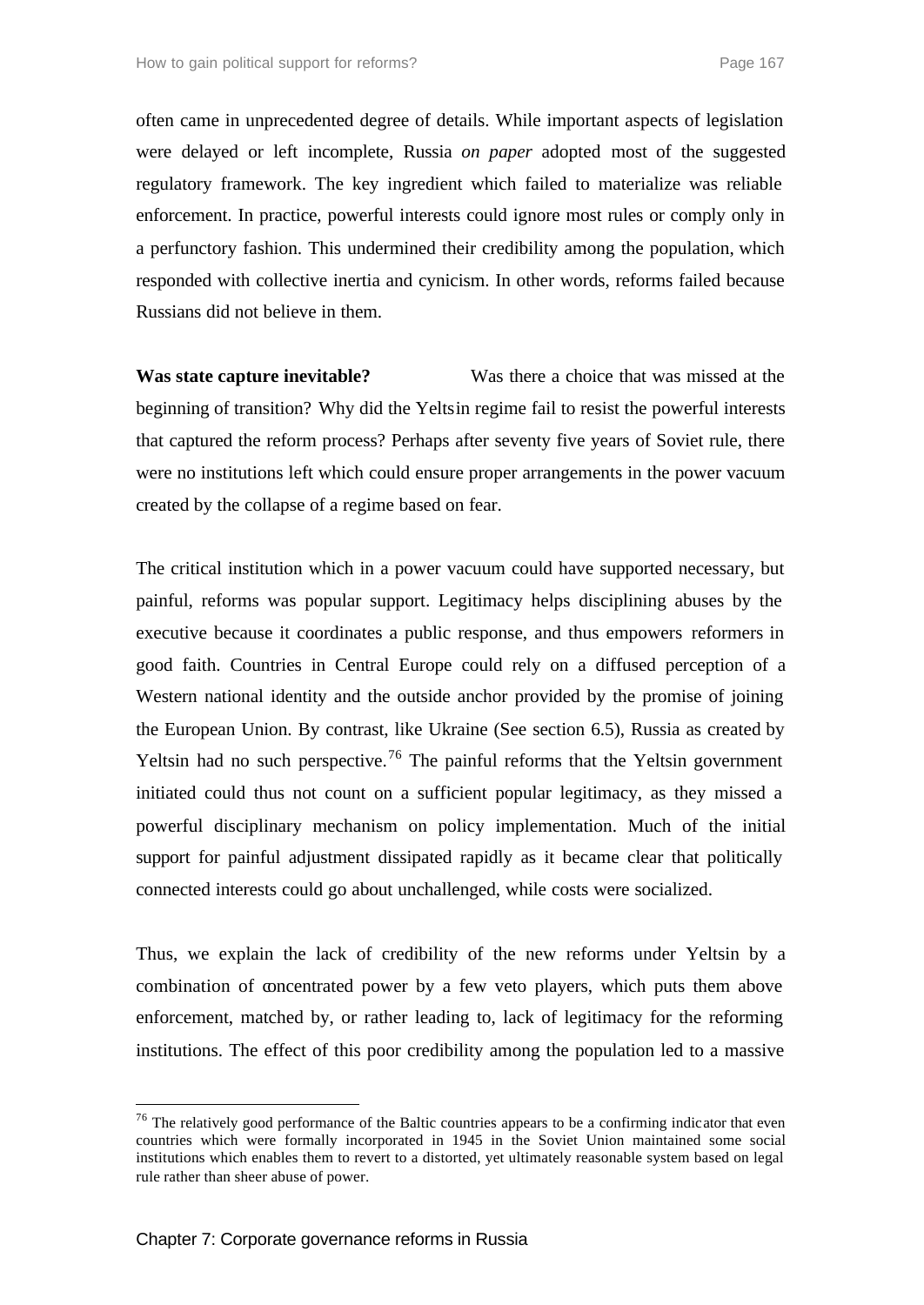non-compliant response to new laws and reforms by individuals and firms, which fatally undermined the process. The realization of the vulnerability of the reform process by itself hastened the process of opportunistic stripping, and gave powerful incentives for rapid capital flight.

Was there an alternative to this scenario? Russia had some distinctive disadvantages in terms of the ease and credibility of the reform process. Russia faced higher adjustment costs relative to Central European economies. It did not have a credible external anchor in the chance to join the EU, which created serious constraints on executive decisions as well as on providing political consensus in favour of reforms. This combination produced critical discipline for behaviour both at the level of the political executive and a focal point for individual behaviour. These objective difficulties reinforced scepticism about the viability and attractiveness of rapid reforms. Yet, arguably, the critical factor in creating the diffuse cynicism which led to a selfreinforcing expectation of failure via massive non-compliance was the blatantly visible capture of the decision making process by few, well-connected, interests.

What are the responsibilities of the West? Most Western economists who assisted the early stage of transition in the FSU were macroeconomists, responding to the visible monetary and fiscal imbalances. At the same time, the declining economic performance of transition economies had required that social peace be bought by (hard to sustain) social promises. As a result, practically all countries exhibited a large monetary overhang and considerable fiscal deficit. The fear at that time was that Russia and the other FSU states would not manage to stabilize their economies. Yet, the main political goal for the West was probably privatization, as it was supposed to break down a militaristic command structure and create a strong constituency for a market economy (see Brada 1996 and section 5.4).

The absolute priority given to these goals gave convincing results: by 1996-1997 Russia had achieved both stabilization and privatization, and not just on paper. The West pushed these goals with a large financial support. Yet, in order to overcome the veto power of older established interests in ministries and enterprises, the West condoned a massive appropriation of state property by enterprise managers and powerful interests. This granted such wealth and power to a few oligarchs to allow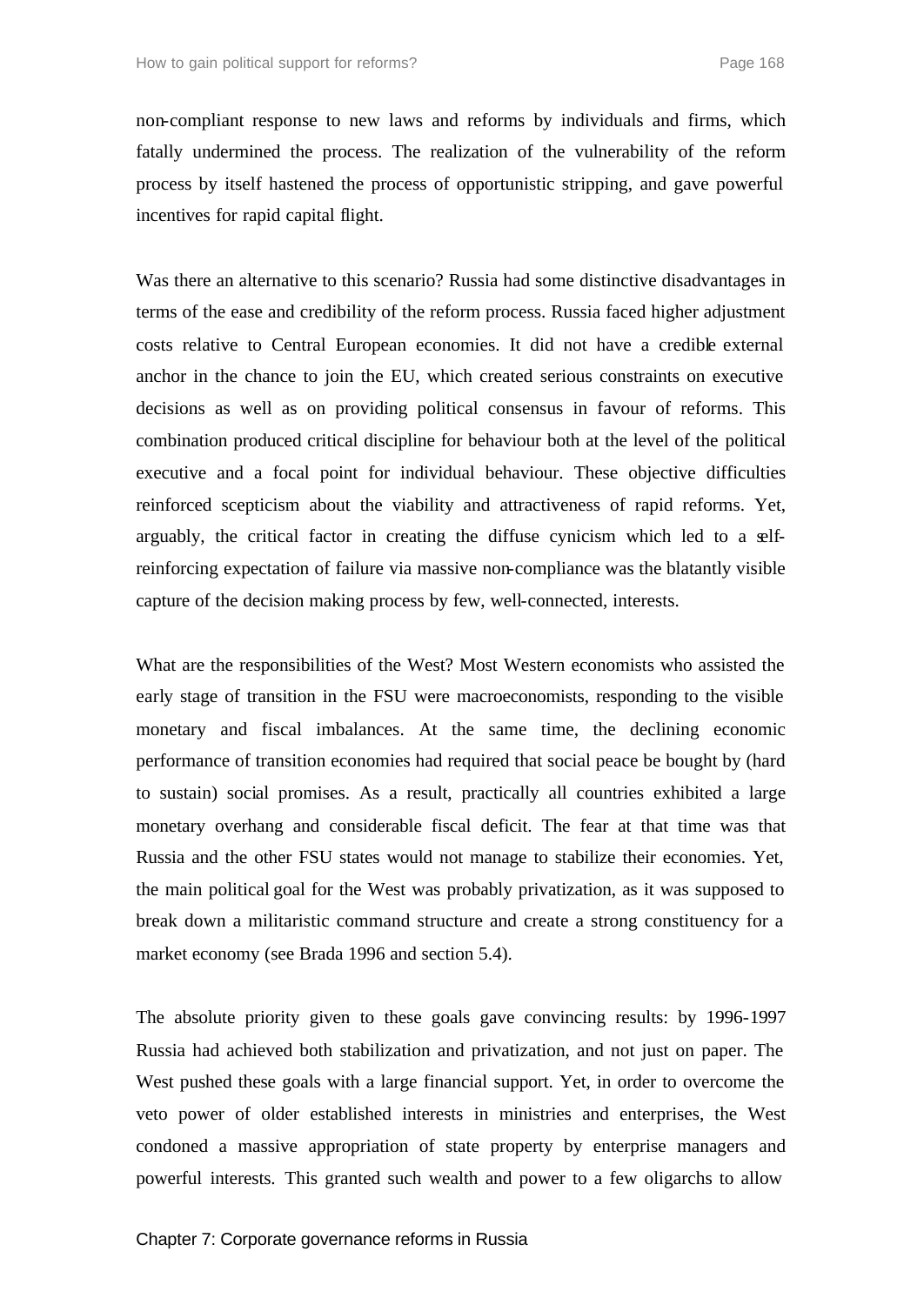them to dictate terms to the government, which relies on their financial and media support to overcome its weak legitimacy.

**State capture leads to poor compliance** In a systemic adjustment, enforcement depends critically on a sufficient adjustment response; as a result, expectations are critical in determining the aggregate outcome. Cynical expectations regarding the response by other agents and the credibility of enforcement may thus produce a critical mass of non-compliance with legal and financial obligations, which creates an insurmountable barrier for enforcement.

State capture seriously weakens the credibility of enforcement. While corruption accompanied transition in all countries, its extent in the FSU (Former Soviet Union) led many authors to describe it as *state capture*, where corrupting agents hold more power than the corrupted officials (Hellman et al,  $2000$ ).<sup>77</sup> A weak political regime under Yeltsin needed the support of special interests to remain in power, and allowed them a free reign in plundering state assets and escaping obligations. Such a poor example from the top affected individual attitudes and expectations among the population on the reliability of legal enforcement, and further weakened compliance.

Major structural reforms can thus fail when their design leads to regulatory or (in the extreme cases) to state capture. Good examples are large privatization programs in Chile in the late 1970s, in Mexico in the 1980s and in Russia in the mid 1990s. In some early Latin American privatization programs, large private investors were grossly favoured on the privatization of the large state banks. This enabled these investors to fund the acquisition of control over a number of privatized firms. In all these cases, the abuse of bank resources for private purposes led to brutal financial crises, which forced renationalisation of most of these groups.

Consider the case of the fiscal deficit. Special interests were able to capture the political decision process so as to ensure either *de jure* or *de facto* vast scope for tax exemptions or tax evasion. This impunity contributed to reinforce a cynical attitude leading to diffused tax avoidance, and more generally, collective non-compliance with

 $77$  There is evidence that while connected firms benefit, on average, firms grow less than in less captured economies (Hellman, Jones and Kaufmann, 2000).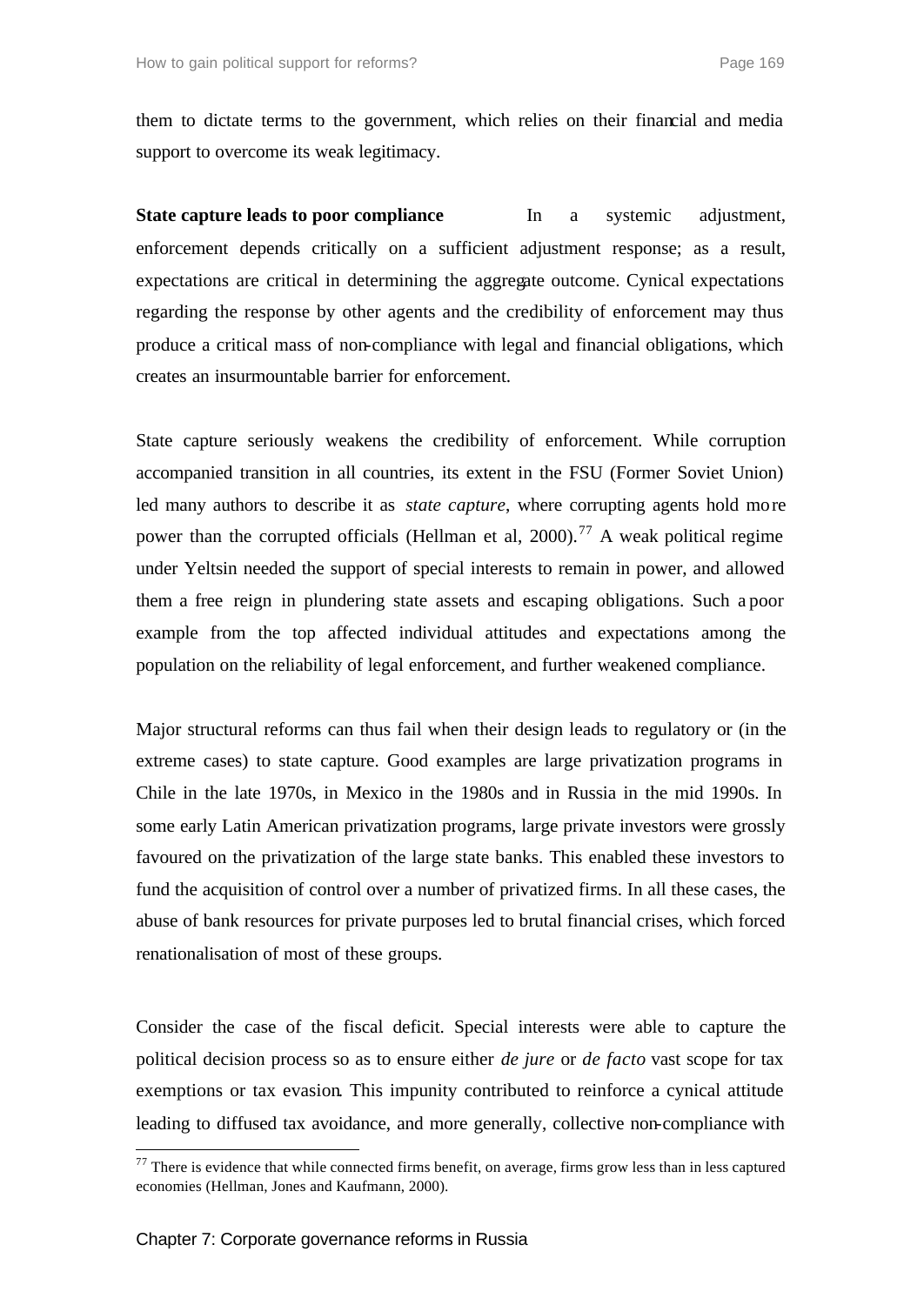any contractual and financial obligations. The consequences were that financial imbalances of all types steadily accumulated throughout the system.

Consider next the case of the banking sector. Many observers recognized that the main activity of Russian banks was never to intermediate funds to the real sector.<sup>78</sup> Most Russian banks were kept as empty boxes in which liabilities accumulated, while cash was sent abroad. Firm managers converted corporate assets into cash to appropriate it (asset-stripping), even at large losses. So asset-stripping and capital flight were rational, if perverse and corrupt, responses to the institutional failure of the post-Soviet reforms, and were the direct counterparts of the non-payment problem. Consistent with this view, capital flight was not concentrated before the collapse, unlike traditional crises, but continued at a steady, massive rate throughout the 1990s. It was particularly high during the 1995-1997 stabilization period, a time of large trade surpluses and high domestic real rates (Loungani and Mauro, 2000).<sup>79</sup> This is prima facie evidence that the financial crisis and devaluation were the final consequence of steady structural outflows, not of a progressive fiscal deterioration. <sup>80</sup>

A challenge to our argument is that other transition and developing countries faced the same institutional problems as Russia<sup>81</sup>. Similar arguments, based on opportunism and crony capitalism, were put forward for the Asian crisis as well. Why was the financial crisis in Russia so sharp? In what way was Russia different from, say, Ukraine or Bulgaria, which endured a more steady decline, or even Indonesia?

Russia's fall was spectacular because it had been artificially delayed. Nominal reforms without real enforcement (what we term soft legal constraints) $82$  were tolerated for too long by international institutions keen to see a pro-Western stand survive in Moscow.

<sup>78</sup> While bank deposits became an accepted form of savings in Central Europe, in Russia (and the FSU) the amount of cash in circulation rose throughout the 1990s from a fraction to over four times total deposits, far above Central European values (Tang et al, 2000).

 $79$  In Loungani and Mauro's estimate, capital flight per capita are higher in 1996 and 1997 than 1998; the rate of ruble outflow in real terms is comparable in earlier years.

<sup>80</sup> Loungani and Mauro (2000) show that after controlling for fiscal and monetary conditions, poor implementation of structural reform is associated in transition countries with higher capital flight.

<sup>&</sup>lt;sup>81</sup> There, the macroeconomic picture looked quite different, with large trade deficits, good fiscal balances, large domestic savings, high investment and growth rates. Yet, the degree of financial misallocation, supported by moral hazard (Corsetti, et al. 1998 and 1999), appears quite similar.

<sup>&</sup>lt;sup>82</sup> Gelfer, Pistor and Raiser (2000) show that it was not lack of legal text, but of capacity or willingness to enforce which determined the unreliability of financial transactions in Russia.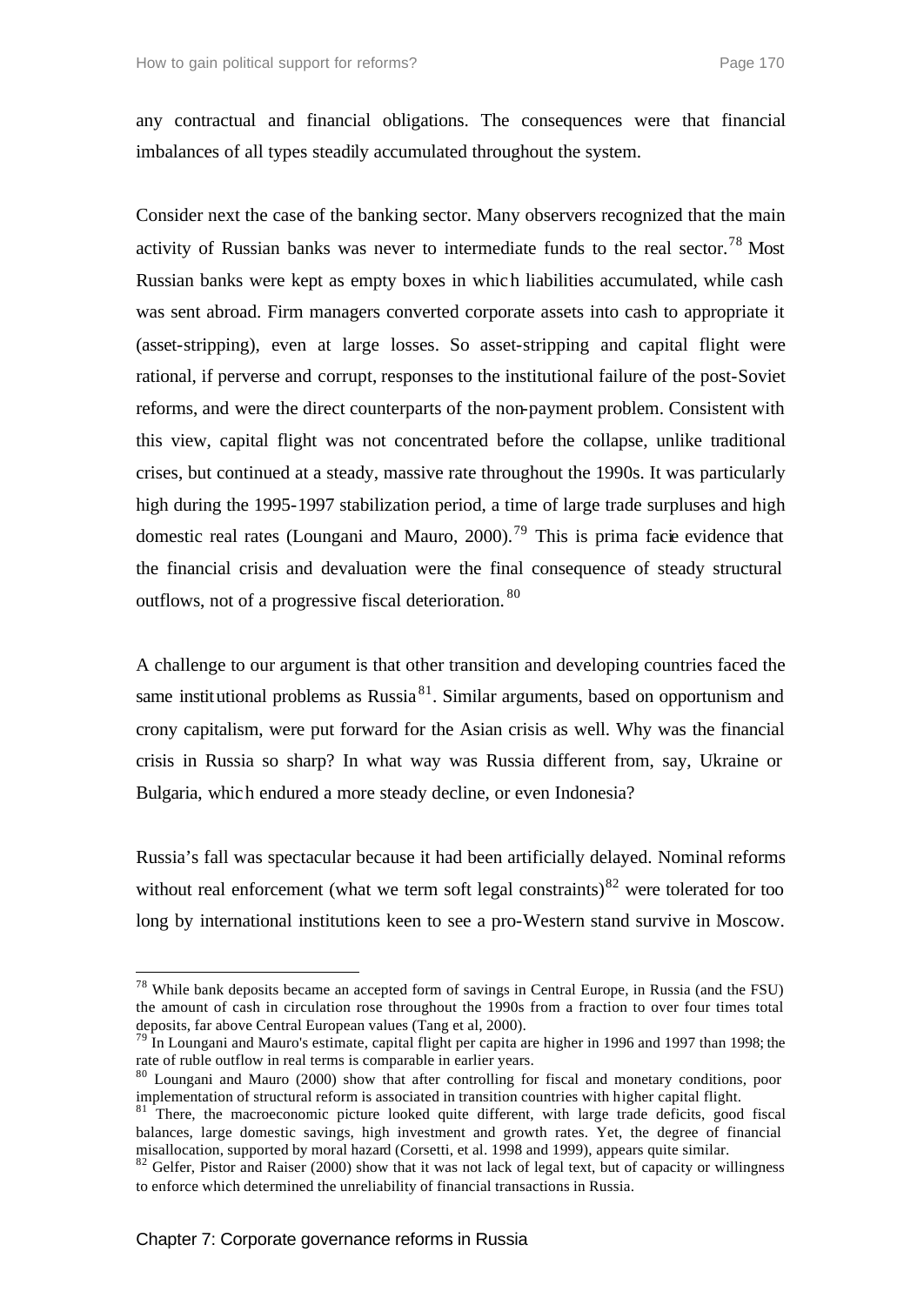Western government loans and the 1996 and 1998 International Monetary Fund (IMF) loan programs were clear examples of concessionary support, and sent powerful signals to investors. Most countries are not allowed such a long run, and their failures are thus less spectacular. In addition, in few countries were the incentives to strip cash at all cost as strong, and the risk of punishment as feeble, as in Russia.

The next section offers a brief chronology of the main trends in the Russian economy during the period of post-communist reforms. Section 7.3 presents illustrative applications of the state capture model to various segments of the Russian economy and briefly discusses the post-crisis condition.

### **7.2. Main trends of the Russian economy, 1992-2001 <sup>83</sup>**

After a period of partial and inconsistent reforms under Gorbachev, the demise of the Soviet Union in the fall of 1991 opened the way for an ambitious "shock-therapy" program, launched along lines comparable to the 1990 Polish plan (Lipton and Sachs, 1992). The Gaidar government tightened credit in January 1992 to encourage microeconomic restructuring, following price liberalization. The critical phase of this policy required resisting pressures for reflation and compensatory bailouts and ultimately forcing real adjustment. In Russia, the adjustment response was very limited, and most trade bills went unpaid. The policy collapsed by summer, when trade arrears rose to three times total bank credit, with a massive bailout funded by money printing by the CBR (Central Bank of Russia). The bailout validated collective inertia and led to new cycles of accumulation and bailing out of arrears (see Figure 7.1). High inflation in 1992-94, with a monthly inflation rate between 5 and 25%, wiped out domestic savings.

At the same time, under an extremely laissez-faire policy of minimal bank capital requirements, the number of banks went rapidly from fewer than 10 to over 2500. Many such "banks" performed cash management, capital flight and whitewashing services for enterprises or shadowy organizations, and were at first mostly speculating

<sup>&</sup>lt;sup>83</sup> We have drawn from the chronology of events in Perotti-Sgard (2000).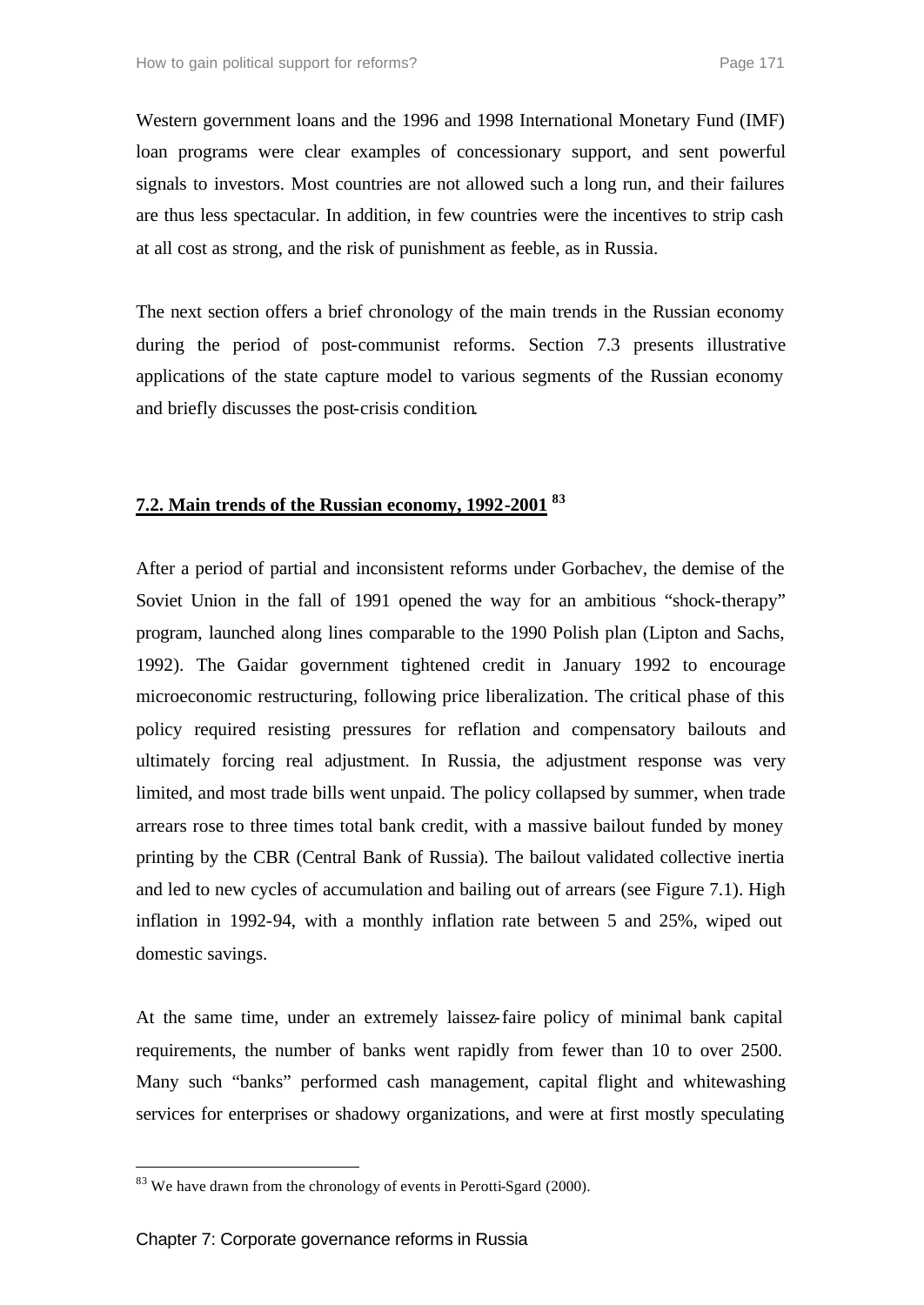against the rouble. Well-connected banks thrived from managing the balances of federal or local authorities. Banks also held on to transfer payments for clients as a form of costless funding, indirectly collecting a large inflation tax. Bank supervision performed perfunctorily, monitoring compliance with the formalities of regulations rather than with their content. Pure Ponzi schemes became common, such as the large MMM collapse in 1994.



**Figure 7.1. Dynamics of Payables, Receivables and Wage Arrears** *(Source: RSA)*

When stabilization policy from 1995 onward froze the printing presses, there was a last chance to tighten financial discipline. Yet, the government had lost further support, and was by then at the mercy of special interests. It thus shifted to a different form of ex post laxity, substituting loose enforcement for loose money, condoning non-payment and asset-stripping while stoking trouble for later. The CBR kept administering merely cosmetic supervisory controls, so that banks were allowed to operate on the edge of insolvency. While stabilization policy stopped the destruction of financial obligations via inflation, enterprises moved to accumulating arrears.

Nominal stabilization was maintained by shifting from inflationary financing to issuing rouble-denominated public bonds at extremely high yields. Rouble assets, for the first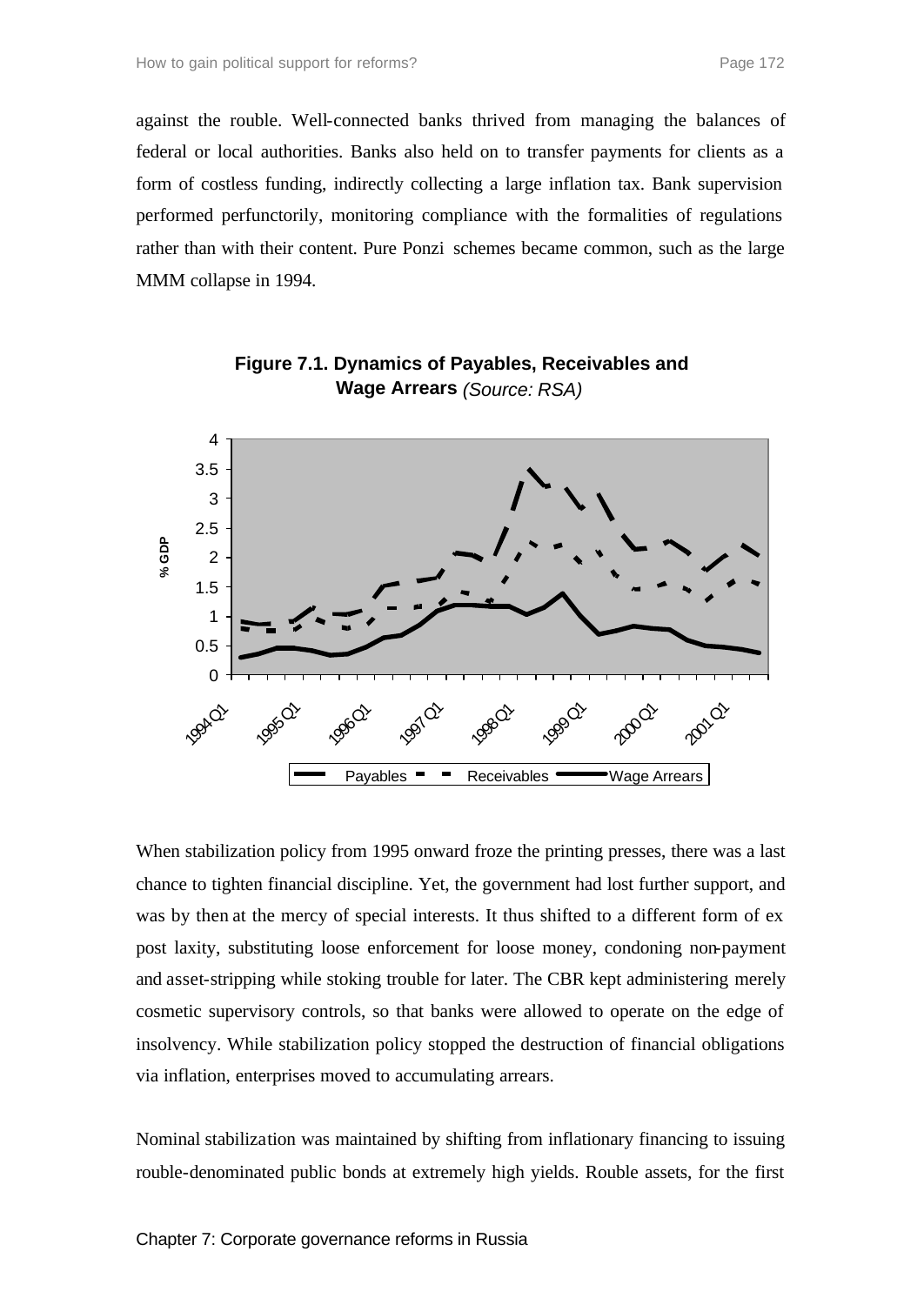time, offered better returns than mattress dollars. As the risk of a communist victory at the 1996 presidential elections disappeared, a number of private banks competed for deposits with Sberbank, the former Soviet retail monopoly and sole retail bank enjoying deposit insurance. In 1997, there were signs of growth in intermediation to enterprises<sup>84</sup>. The stock market boomed, as foreign brokers interpreted the low priceto-earning ratio of Russian stocks as an opportunity, rather than a reflection of nonexistent minority rights. Thanks to falling interest rates and strong inflows, the growth rate became marginally positive in 1997 (see Figure 7.2).



**Figure 7.2: Real GDP Growth** *(Source: RSA)*

This window of opportunity faded rapidly. A stronger political leadership could have controlled capital flight, but it would have had to challenge powerful interests as well as the disapproval of the West. In practice, the government was unable to enforce even tax collection. The pressure of increasing budget deficits resulted in a rapid accumulation of government debt. The government bond market paid very high rates in real terms, which further encouraged cash stripping and tax arrears. Banks took advantage of stabilization and the progressive overvaluation of the rouble, borrowing

 $84$  Ex post, much lending appeared to having been granted either within bank-controlled groups or to personal relationships (Laeven, 2001).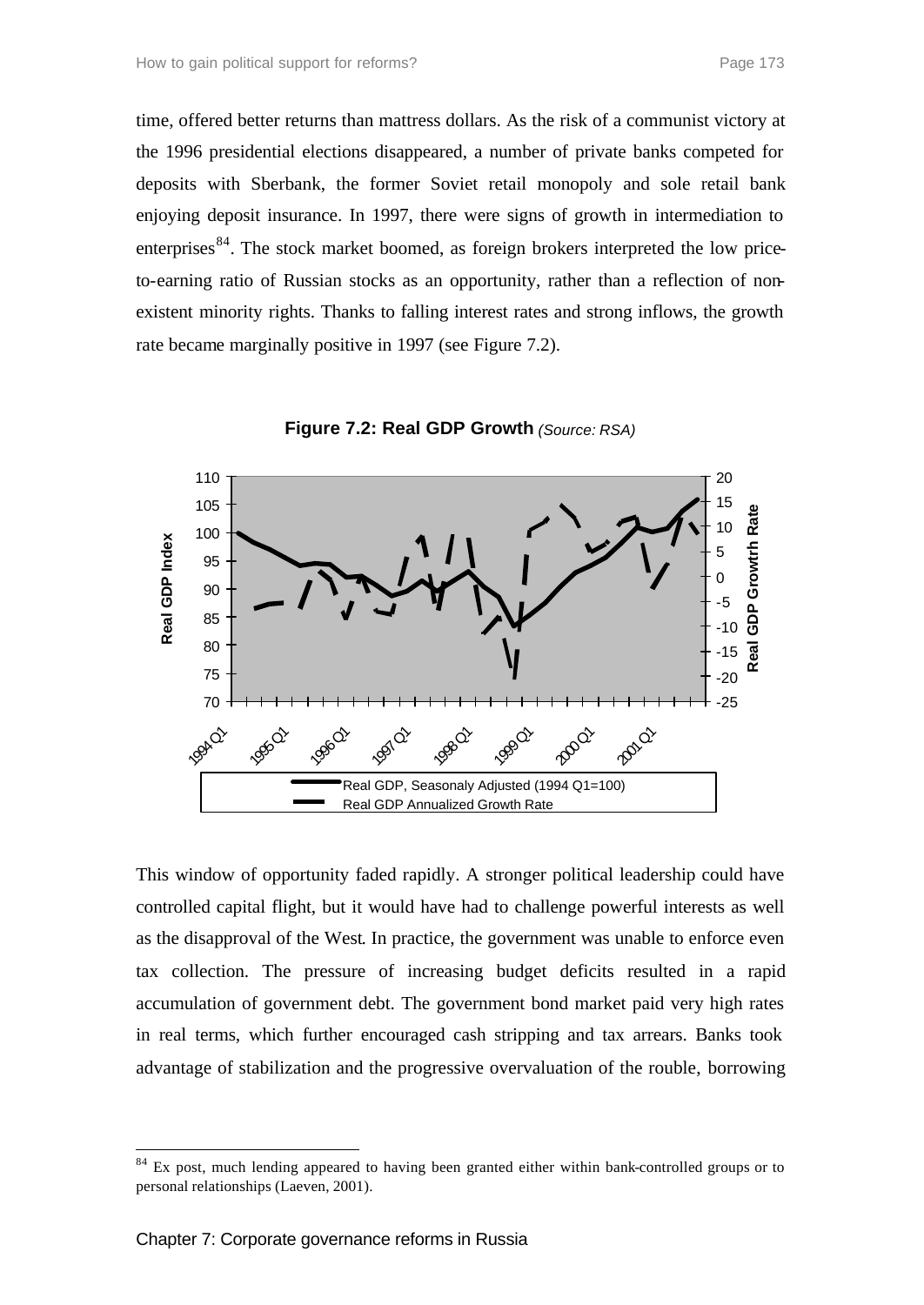massively abroad. While some of these inflows were invested in the GKO market (Russian government bonds), most simply returned to the West as capital flight.<sup>85</sup>

The withdrawal of the CBR from offering currency forward contracts in 1997 led commercial banks to insure foreign investors eager to hedge their rouble risk on a massive scale. While the exchange rate held, this offered massive profits with no real downside, since the banks had no assets to back up these claims after devaluation. In essence, they were offering insurance they had no plan to honour.

The difficulty in refinancing the booming stock of short-term public debt was compounded by the Asian crisis and falling oil prices. A new government was brought in March 1998, on a mandate to restore fiscal responsibility. Because of its political weakness, its few reforms went unimplemented, tax collection did not improve, and capital kept flowing abroad.<sup>86</sup> Several large private banks became visibly insolvent. Only the arrival of a first tranche of an IMF loan delayed the final meltdown<sup>87</sup> However, this IMF loan fled the country at extraordinary speed, leaving no choice to the government but to announce a devaluation and a moratorium on the debt, a de facto default. Under heavy pressure from bankers, the government extended the moratorium to private bank debt, a final confirmation of the soft legal constraints under which the financial system had been operating.

After the rouble fell, a liquidity and payment crisis broke out; many private banks experienced runs. But banks were able to refuse or delay withdrawals, while shifting the last assets abroad or to affiliates.<sup>88</sup> The Central Bank suspended withdrawals in the major banks and shifted private deposits to Sberbank. As a result, the share of Sberbank reached almost 90% of the rouble savings market (see Figure 7.3). Insolvent banks were not declared bankrupt, nor were their owners ever called to respond to the

<sup>&</sup>lt;sup>85</sup>In addition to their ability to lobby and bribe, Russian banks also enjoyed de facto immunity thanks to their link to criminal elements. In the language of the FBI Director Louis French: "Organized crime shaped the post-communist Russian banking industry and now manages it."

<sup>&</sup>lt;sup>86</sup> A rare glimpse into asset-stripping emerged when officers at Bank of New York were found guilty of aiding the stealing and exporting of several billion dollar from InkomBank.

 $\frac{87}{7}$  Yet even the average Russian investor turned out to be a bit naïve; Perotti and Sgard (2000) argued that Russian bond markets had envisioned a devaluation, not a complete default. A few influential Russian bankers managed to capture the last rounds of dollar reserves from the Central Banks just before the collapse.

<sup>&</sup>lt;sup>88</sup> For a description of the asset-stripping by banks, see Schoors, 1999.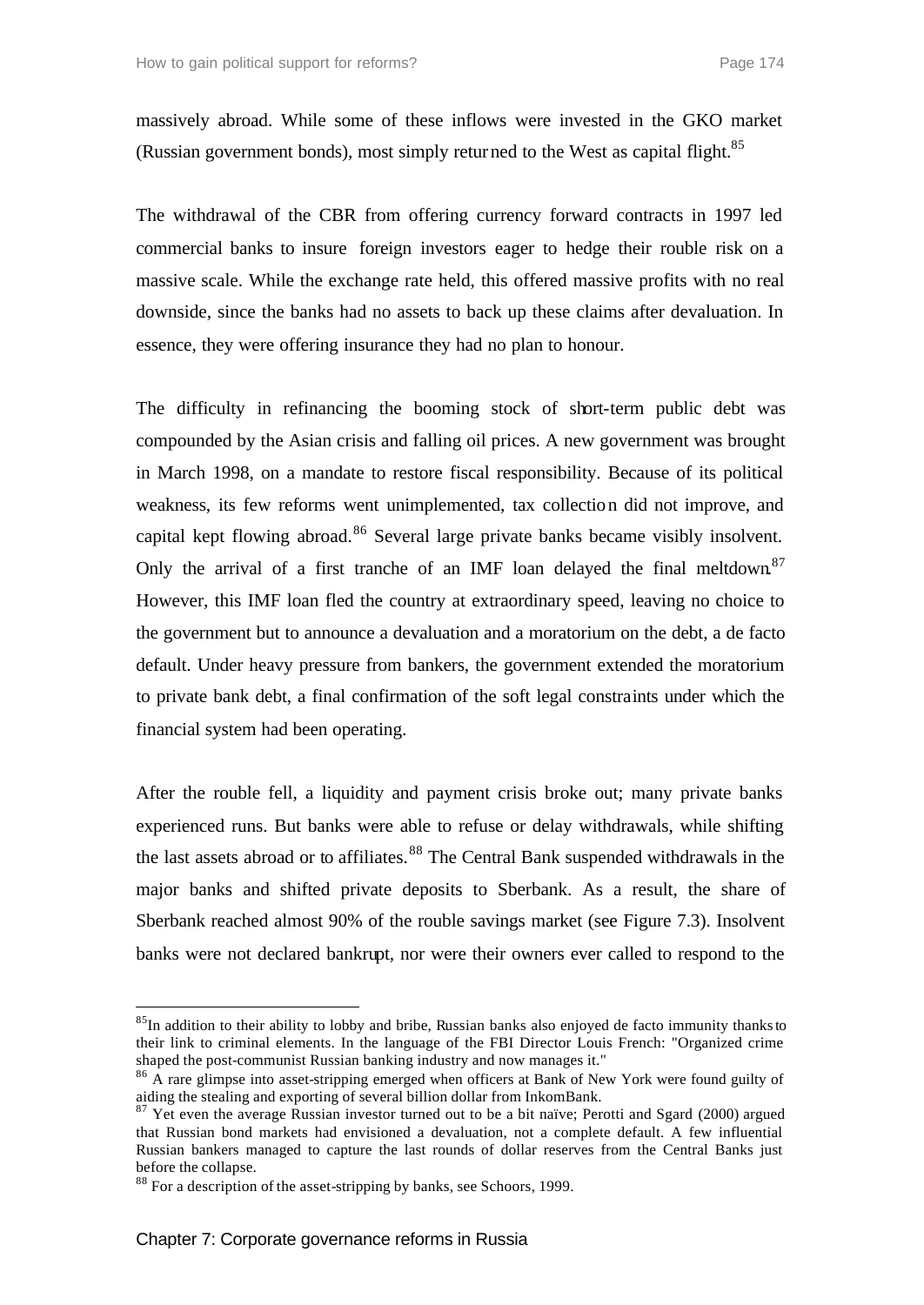asset-stripping. After frustrating attempts to have their claims enforced, foreign investors accepted settlements of a few cents on the dollar.



Interestingly, the crisis in Russia did not have the same impact on real activity as in Mexico in 1995 and in Asia in 1997. Financial crises usually cause severe recessions. In Russia, the ability of firms and banks to renege on their obligations to depositors or workers, the decline in attractiveness of cash payments and the extent of barter trade all contribute to explaining why the crisis did not feed through into the real economy.

#### **7.3. Regulatory and governance capture under Yeltsin**

This section discusses the special cases of regulatory and governance capture across the Russian economy and society under Yeltsin. We start, however, by discussing the broader consequences of such capture on the behaviour of ordinary Russian citizens. We argue here that the failure of economic reforms in Russia were due to a deliberately poor design, compounded by a diffuse cynical response by the population,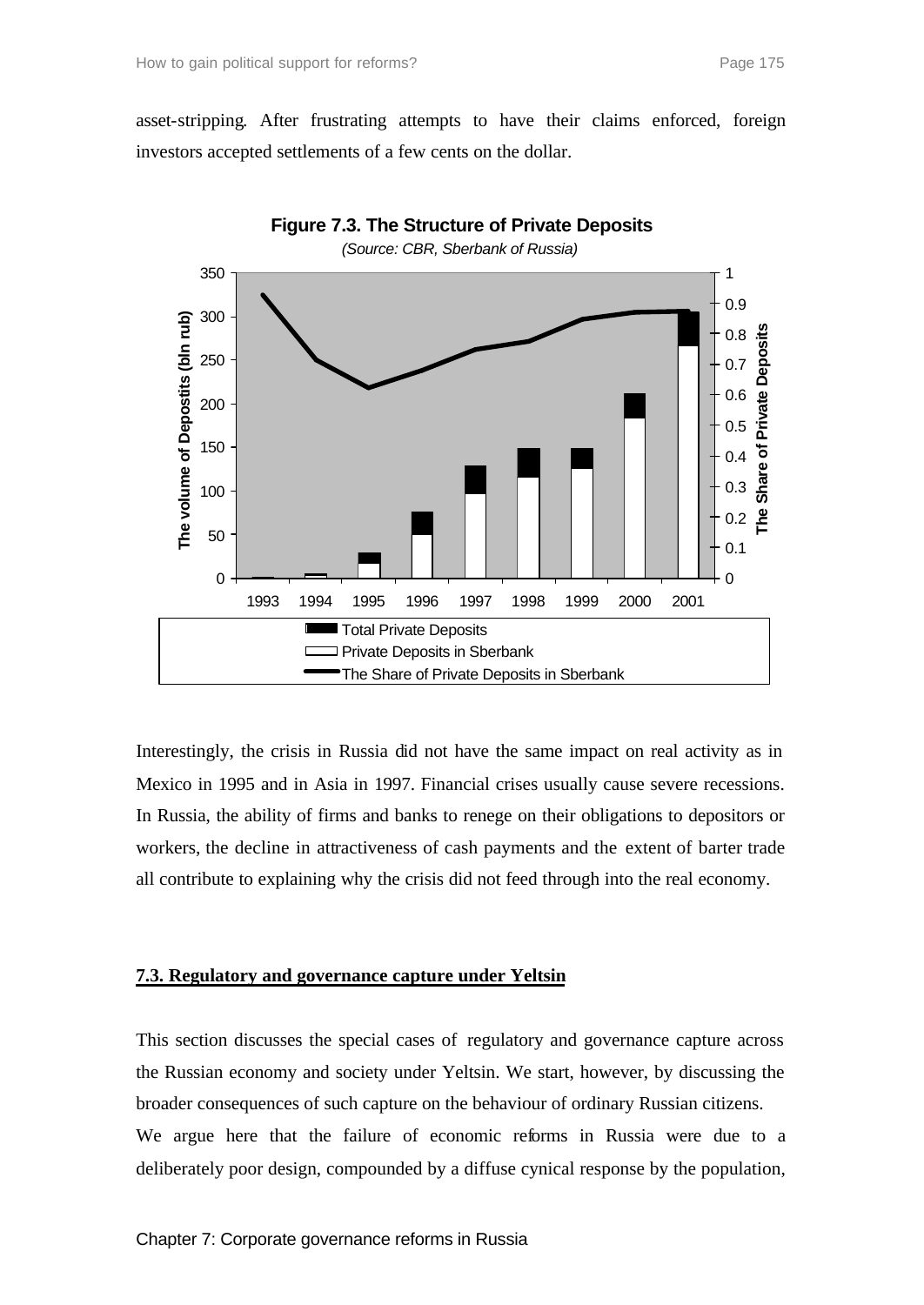which rationally saw the emptiness of the new legal institutions and chose for a collective inertial response of non-compliance with the new rules. State capture reduces the credibility of authorities, as they are expected to bend rules themselves to accommodate special interests. Coupled with the high average adjustment costs faced by the militarized and monopolized Soviet economy, this created an expectation of a critical mass of non-compliance which overwhelmed even proper intentions and enforcement, thus reinforcing resistance to adjustment.

In contrast, governments in Central and Eastern Europe had greater credibility, which ensured greater compliance and the ability to ensure some degree of legal control. Objectively, the adjustment cost for these societies was much lower than for a society traumatized for many generations under Soviet rule.

We apply the logic of this inertial response to several aspects of policy in Russia. If tight credit policy results in massive non-payment, monetary authorities come under pressure for financial relief; in the face of massive tax evasion, fiscal authorities are forced to tolerate arrears, thus validating non-payment. Similarly, regulatory and legal reform cannot be enforced, and diffuse criminality is not policed.<sup>89</sup> Next, we describe how inertial response may explain massive non-compliance in Russia with financial and fiscal obligations, as well as with new laws or prudential rules in the banking sector. In the concluding section, we discuss how this failure at enforcing compliance may be a determinant for the great economic divide that has opened between the reforming Central European economies and the FSU states.

#### **7.3.1. Stabilization policy**

l

To start applying our reasoning about non-compliance in Russia, we describe the collapse of the early attempts at stabilization policy in 1992. Consider the choice faced by an enterprise having to take a tough restructuring decision under tight credit conditions. In deciding whether to adjust, each manager would compare the adjustment

<sup>&</sup>lt;sup>89</sup> This effect, termed by Janet Mitchell (1998) the "too-many-to-fail effect", has been modelled by Perotti (1998) in the context of monetary stabilization, by Roland and Verdier (1994) for privatization, and by Mitchell (1993) for bankruptcy reform.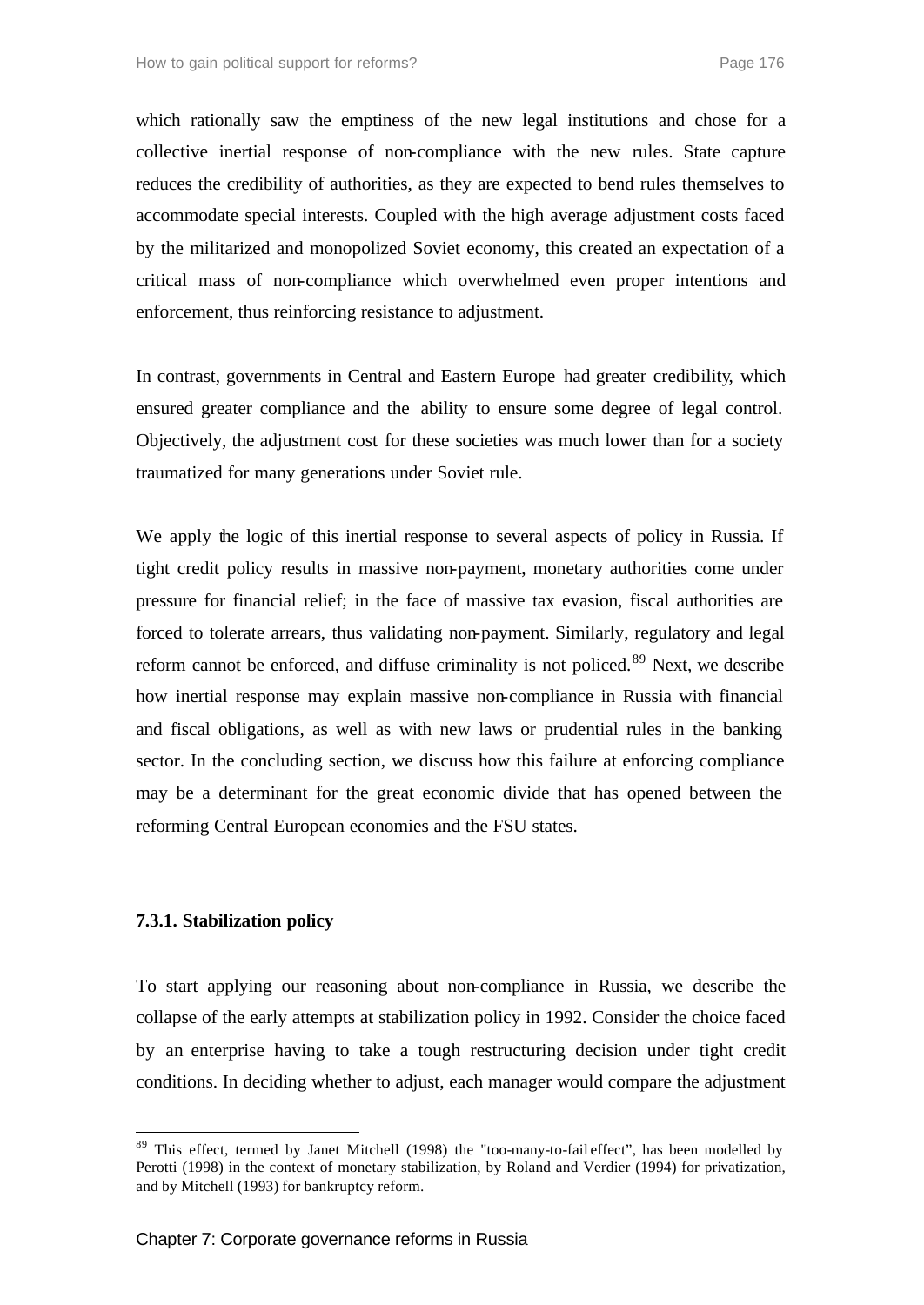costs against the chance of a general bailout. As a critical mass of insolvent firms creates an insurmountable political pressure for relief, the probability of a bailout depends critically on the expected aggregate response (Perotti, 1998). The individual decision depends on the perceived decision by others, as well as on government credibility and on adjustment costs; in Russia, these factors were considerably worse than in Central Europe. In 1992, the adjustment response in Russia to tight monetary policy was very modest. Firms stopped paying their bills, apparently assuming that most other firms would find it impossible or unattractive to adjust, and thus that the risk of strict enforcement was minimal. In the end, the Central Bank was indeed forced to monetize the arrears, creating the expectation of further bailouts and undermining the credibility of the stabilization program for years.

In general, any systemic policy shift where all agents have to adjust at once creates an externality in individual adjustment responses (Roland and Verdier, 1994; Perotti, 1998). Russian firms' expectations in 1992 about the behaviour of other units (in part a function of historical experience)<sup>90</sup> appeared to reflect a rational lack of confidence in the capacity to maintain a tight credit policy in the face of massive defaults, an experience shared by other stabilization programs in transition countries.<sup>91</sup>

#### **7.3.2 Enterprises**

l

In a grand political bargain to buy out opposition to privatization, ownership of most enterprises became controlled by managers (Shleifer and Treisman, 1999). Perhaps there was no other way to securely establish private property in Russia than to "buy in" the potential opposition. Yet, it appears that the extent of control transfer to the managers seriously weakened the ability of the state to control the reform process.<sup>92</sup>

<sup>&</sup>lt;sup>90</sup> Passive resistance was already developed under central planning, when unrealistic diktats could be resisted by collective sluggishness.

<sup>&</sup>lt;sup>91</sup> For direct survey evidence linked to the related episode of bailouts of enterprise arrears in Romania, see Kotzeva and Perotti, 1996.

 $92$  Many structural reforms, such as bank legislation, the sale of the most valuable resource companies, the public debt market, and the provision of currency hedges were implemented in a compromise with powerful interests.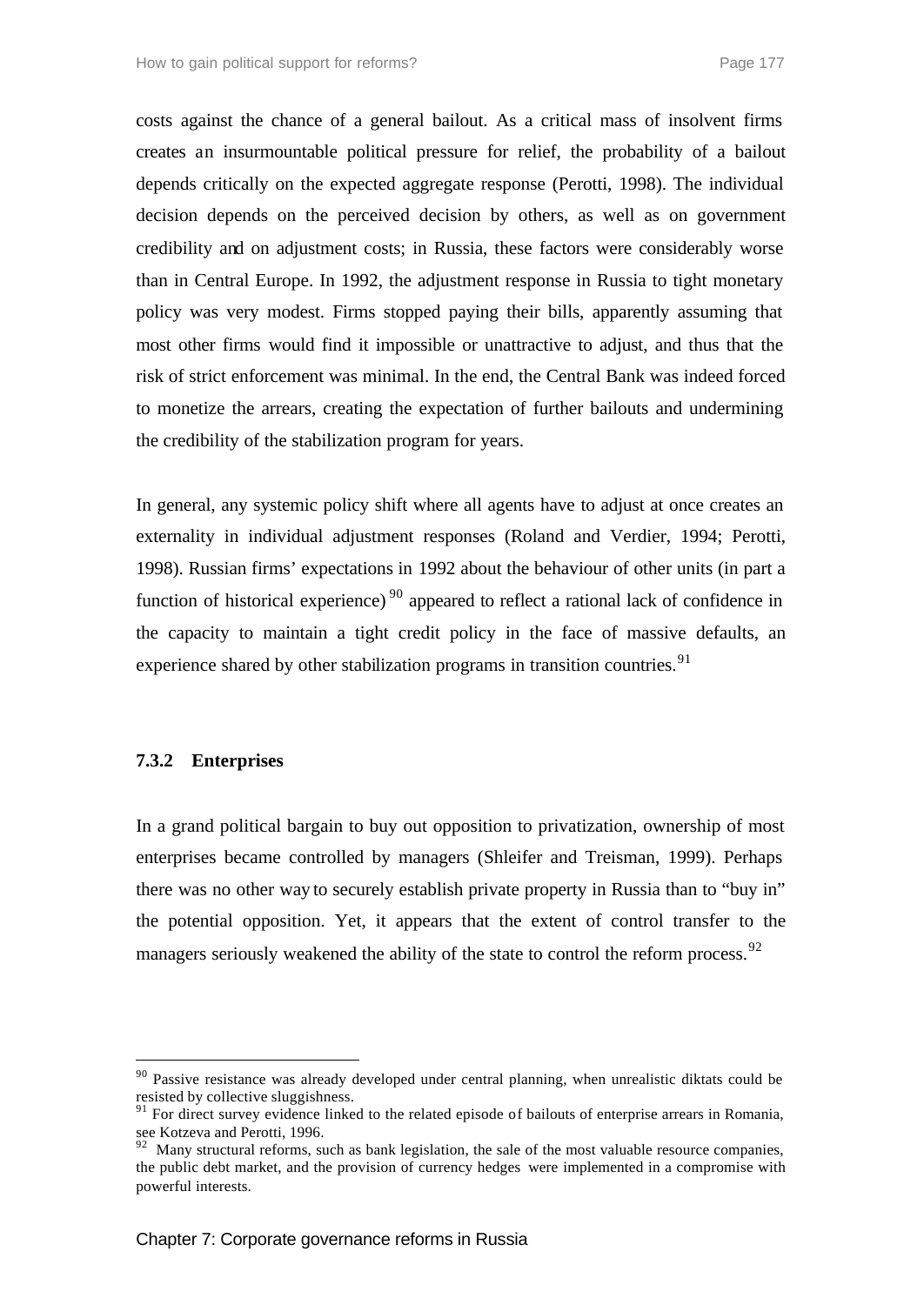Under poor legal enforcement, control rights are very valuable (Modigliani and Perotti, 1998; Bebchuk, 1999). Control generates access to cash-appropriating activities. Privatization thus granted insiders great discretion to capture resources from the state and investors, without exposing them to binding "rules of conduct"<sup>93</sup> (Filatotchev, Bleaney, and Wright, 1999).

The overwhelming empirical evidence suggests that privatization failed to improve performance (Earle and Estrin, 1998). The incentive for managers to restructure, retain cash flow and reinvest it internally did not exist in Russia.

**Why did partial ownership fail to motivate management?** Restructuring offered low returns and high risk, due to rouble overvaluation, increasing competition and the difficulty of switching to Western markets. Corporate profits were exposed to taxation and external predation, by bureaucrats and racketeers, and even by political reversals by the Communists in the Duma. In this environment, manager-owners protected their own interests by stripping assets and transforming them into cash (cash-stripping). Cash is anonymous, easy to transfer, and difficult to track.<sup>94</sup> Stripping assets destroyed long term value, but cash was more appropriable than what managers could gain as value-optimizing shareholders. The progressive overvaluation of the rouble also discouraged productive activities and encouraged capital flight.

Insider privatization, while problematic everywhere (see Chapter 6), performed relatively better in other countries such as the Czech Republic, perhaps because of greater political stability and greater control from the state over the process. While there was even extensive "tunnelling" of resources (for a description of tunnelling, see Johnson et al., 2000), the extent of asset-stripping in the Russian case suggests a loss of regulatory control to special interests. A spectacular example of policy capture was the debt-for-shares deal negotiated on the eve of the 1996 presidential elections. Via a highly dubious secured loan, control of the best natural resource companies was captured by a few influential banks, creating a number of Financial Industrial Groups (FIGs). Cash-generating companies in these groups were actively milked by

<sup>&</sup>lt;sup>93</sup> This outcome compares unfavorably with the Chinese experience of central control over major resources while allowing liberalization on new ventures (Roland, 2001).

<sup>&</sup>lt;sup>94</sup> This problem was made more acute by a legal framework in which someone who acquires illegally obtained property in a formally correct procedure is recognized as the owner.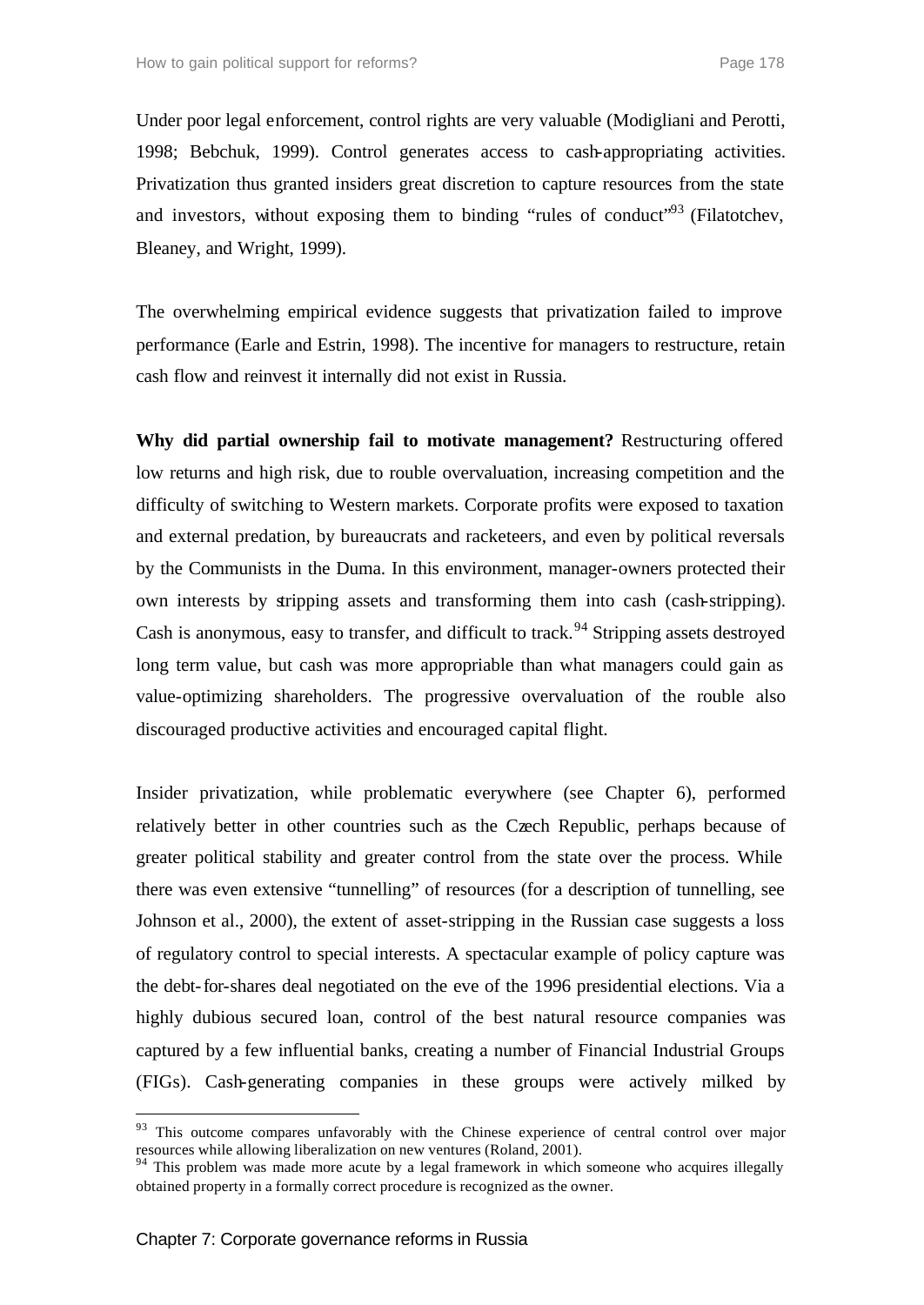controlling shareholders, leading to major conflicts with investors, and more recently, with the new Russian government.<sup>95</sup> The high opportunity cost of cash payments (because of the high appropriability of cash for managers) also fed a massive demonetization of transactions and a shift to barter.<sup>96</sup>

The ability to ignore payments to suppliers depends on the counterparts' comparative importance. Clearly, Russian firms needed to maintain good relations with suppliers to secure inputs. Yet, such was the value of cash that they switched en masse to barter, leading to an unprecedented degree of demonetization.

A simple way to illustrate this failure is to describe the role of cash in an economy with no enforcement. Converting enterprise assets in cash allows enterprise managers to appropriate and easily transfer value. As a result, firms avoid cash payment and often fail to pay altogether. Massive non-payment minimized the risk of prosecution. Settlements of payment obligations became a matter of bargaining. In Russia, a *de facto* seniority of claims emerged with little connection to contractual priority.

Creditors with the highest priority were those who could impose concrete sanctions. Under Yeltsin's weak leadership, criminals had more power than authorities, as did local governments relative to federal authorities. Next in seniority came those who had power derived from reciprocal dependence, such as critical suppliers and political partners. Foreign investors belong to this category only if they were critical for technology transfers or future funding.

The lowest priority creditors were dispersed or socially disorganized agents, such as workers, depositors and minority shareholders. In Russia, such agents are perhaps more resigned to abuse: unlike, say, in Latin America, it was possible for both government and enterprises to delay payments to workers, savers, and pensioners

<sup>&</sup>lt;sup>95</sup> Large industrial-financial groups, common in underdeveloped financial systems, certainly owe their influence to political support, yet may provide governance and an internal capital market to alleviate credit constraints. Empirical research on Russian FIGs (Perotti and Gelfer, 2001) has shown that while group firms were better managed, cash flow from cash rich group firms was reallocated on a massive scale, and may have been shifted outside the group.

<sup>&</sup>lt;sup>96</sup> Evidence that cash-stripping took precedence over productive activity is that barter rose with real interest rates, and with ruble overvaluation. Ivanova and Wyplosz (1999) find that both higher monetary growth and higher interest rates are correlated with higher barter.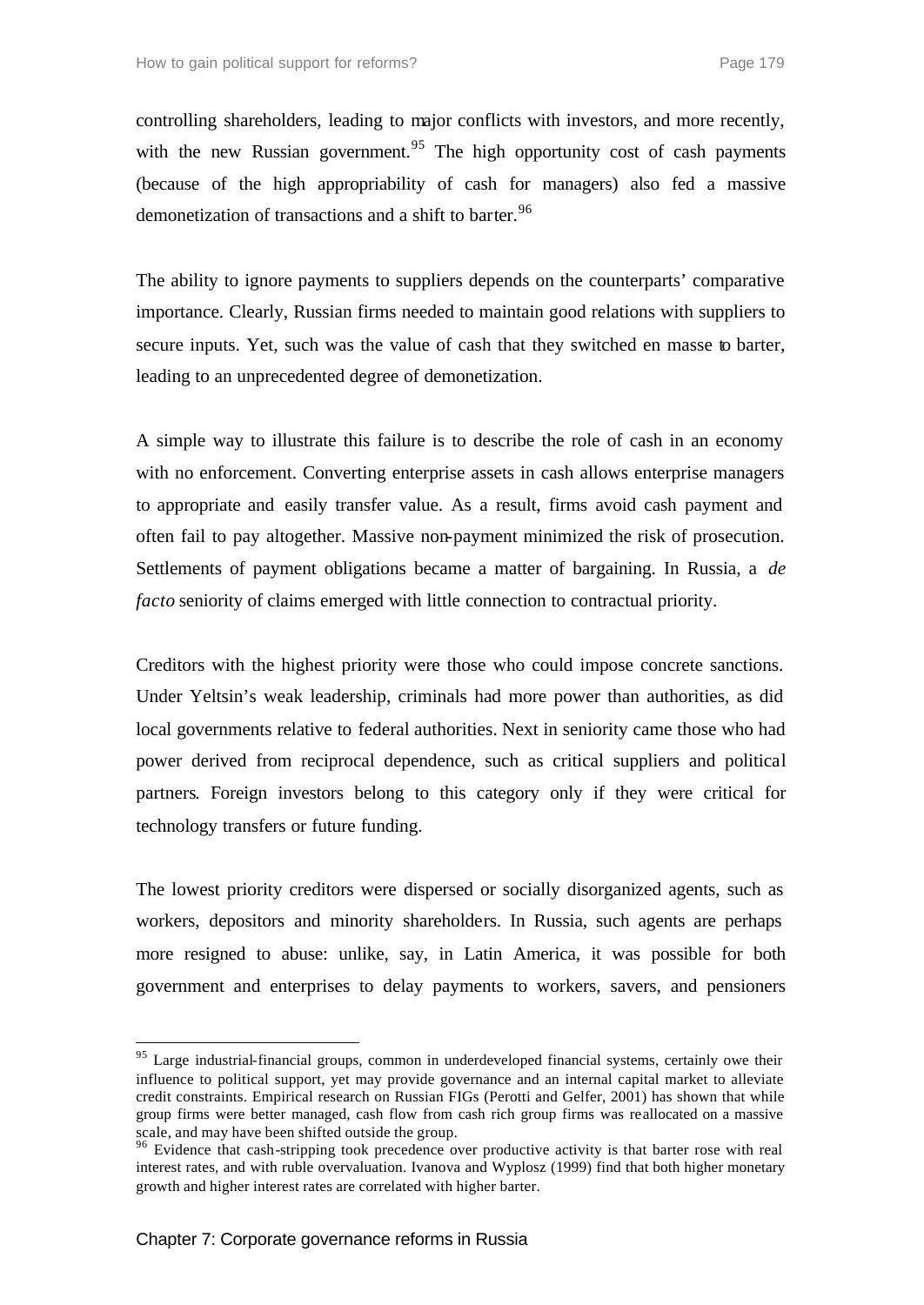without serious social unrest. In no other industrialized country have workers suffered such non-payment with such resignation (Earle, 1998).  $97$ 

A related view is that barter is a form of collateralized trade credit, which emerges when there is no credible liquidation threat. Marin and Schnitzer (1999, 2000) argue that barter supported trade between firms with tightly integrated production. Thanks to mutual bargaining power, trading via barter provides a form of collateral. Barter then offers the sole transacting solution when managers have incentives to strip cash.

**Taxation** The de facto seniority of tax liabilities in Russia (i.e., the willingness to pay taxes relative to other liabilities) was always contingent on the perceived political strength of the federal government. <sup>98</sup> Consider a Russian firm facing a tax obligation. The risk of punishment for non-payment diminishes as more firms fall into arrears, and as tax authorities face a greater task of collection.<sup>99</sup> At the same time, the incentive to delaying payment increases with the opportunity cost of cash, measured by the expected devaluation or the GKO yield. Fiscal weakness thus further reinforces the benefits of tax resistance: the lower the tax revenues, the stronger the need to issue bonds, and the higher the GKO yield. Thus the costs of tax arrears fall and its rewards rise in the perceived number of firms in arrears.

Indeed, tax revenues remained weak throughout the reform period, and tended to respond to signs of weakness in the federal government. The last days of the Chernomyrdin administration in 1997 were marked by a massive expansion in tax surrogates (i.e. payment in kind, or cancelling federal taxes against payment obligations by local government) and coincided with sharply rising GKO rates. Even as the government of Kirienko tightened rules immediately after, and closed the loopholes of tax offsets, tax payments did not improve significantly, reflecting the perceived impotence of the government (Ivanova and Wyplosz, 1999). In part as a result, the government persistently failed to comply with its own payment obligations.

 $97$  We argue later that the capacity to run up wage arrears is crucial to understanding how Russia could maintain such a tight monetary policy after the devaluation.

<sup>&</sup>lt;sup>98</sup> Tax obligations to local government may have been more binding, since local support allowed firms to resist federal taxes.

<sup>&</sup>lt;sup>99</sup> While there are penalties for late tax payment, settlement in Russia is always a matter of bargaining.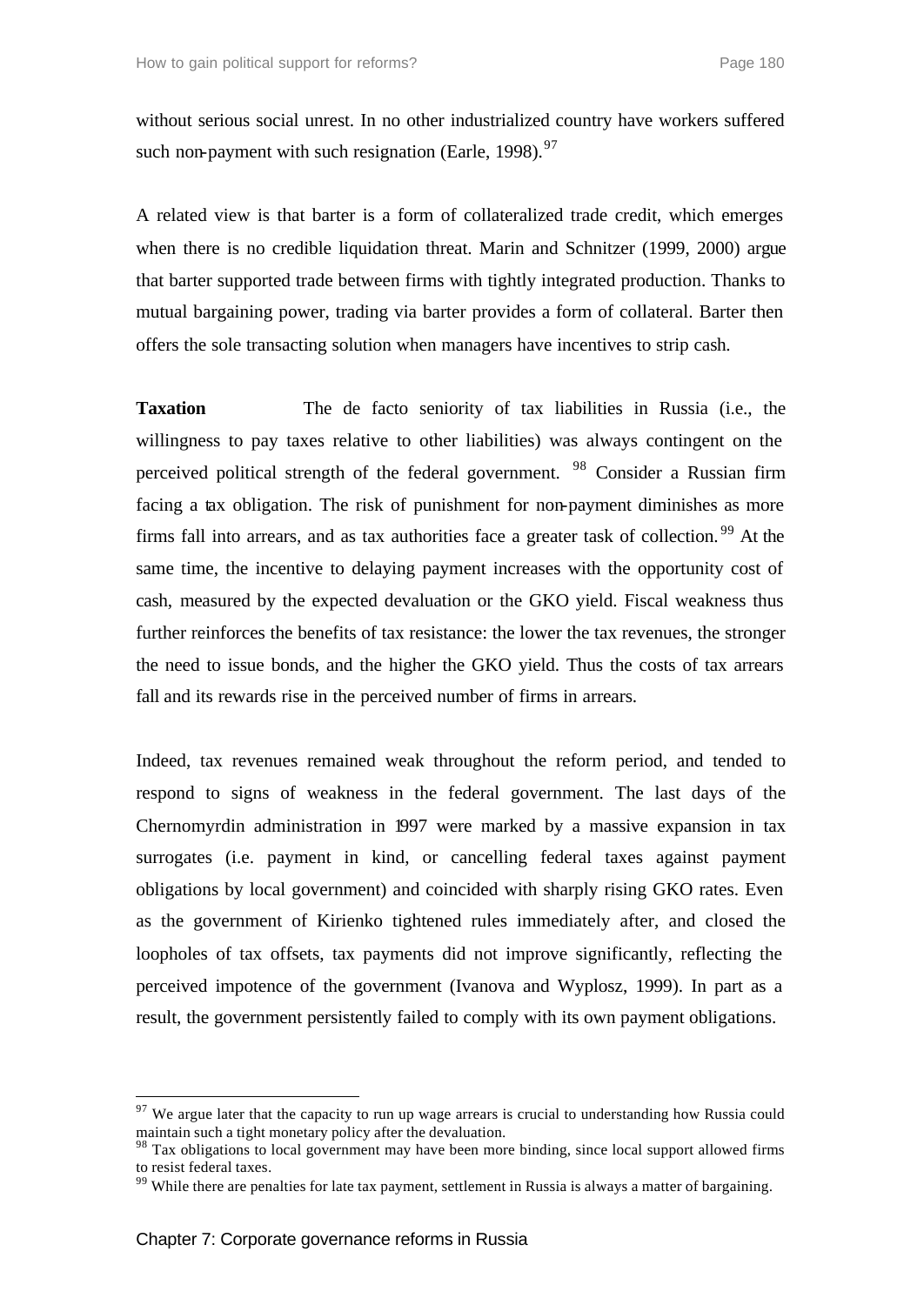The incentives for tax evasion changed markedly since the crisis. The disappearance of the overvaluation and the collapse of the GKO market after the default reduced the return to tax arrears. Strong political leadership restored a measure of enforcement credibility under the Putin administration, affecting compliance directly and indirectly via a shift in the perceived degree of overall compliance. Even the federal government has given a positive example by significantly improving its payment record, a step which shifted the focal point of expectations on payment discipline.

The steady fall in barter since the crisis reflects the reduced opportunity cost of cash due to the devaluation and the disappearance of the GKO market. In addition, the devaluation restored incentives for productive activities, and thus induced payments in cash to ensure a timely delivery of inputs.

**Banks and Banking Supervision** The choice Russia made early on (under heavy lobbying by bankers) for the "universal bank" format granted maximum discretion in investment choices and contributed to the failure of prudential supervision. The large number of licensed banks overwhelmed the CBR's supervisory capacity, thus reducing compliance; it also spread financial skills thinly across banks and reduced lending margins. In such a situation, speculation was more attractive than proper bank lending. <sup>100</sup>

Many observers recognized that, prior to the crisis, banking supervision at the CBR was largely perfunctory,  $^{101}$  leaving much leeway to Russian banks to claim compliance with prudential regulations and capital requirements (Laeven, 2000). Connected lending (loans to insiders and friends) often amounted to outright transfers; cash would be lent to an empty box firm which would pass it on and vanish, leaving no trace. Cash also left the banks via purchases at face value of worthless securities from obscure

 $100$  Paradoxically, the crisis did not produce improvements in prudential enforcement. Bank closures fell, just as bank insolvency became obvious. The CBR officers who tried to force bank closures were countermanded and had to resign. Failed bankers were allowed to escape repayment with no legal consequences, and had enough time to transfer the last assets elsewhere. Incredibly, some bankrupt banks whose licenses had been withdrawn managed to have them returned on legal technicalities. The sole steps taken after the crisis were to transfer deposits in failed private banks to frozen accounts in Sberbank, which have since been withdrawn at considerable loss.

<sup>&</sup>lt;sup>101</sup> The Central Bank mostly sought control by requiring very high obligatory reserves without remuneration. Schoors (2001) shows that Russian banks, notwithstanding this confiscatory policy, preferred to hold liquidity and gamble rather than to lend.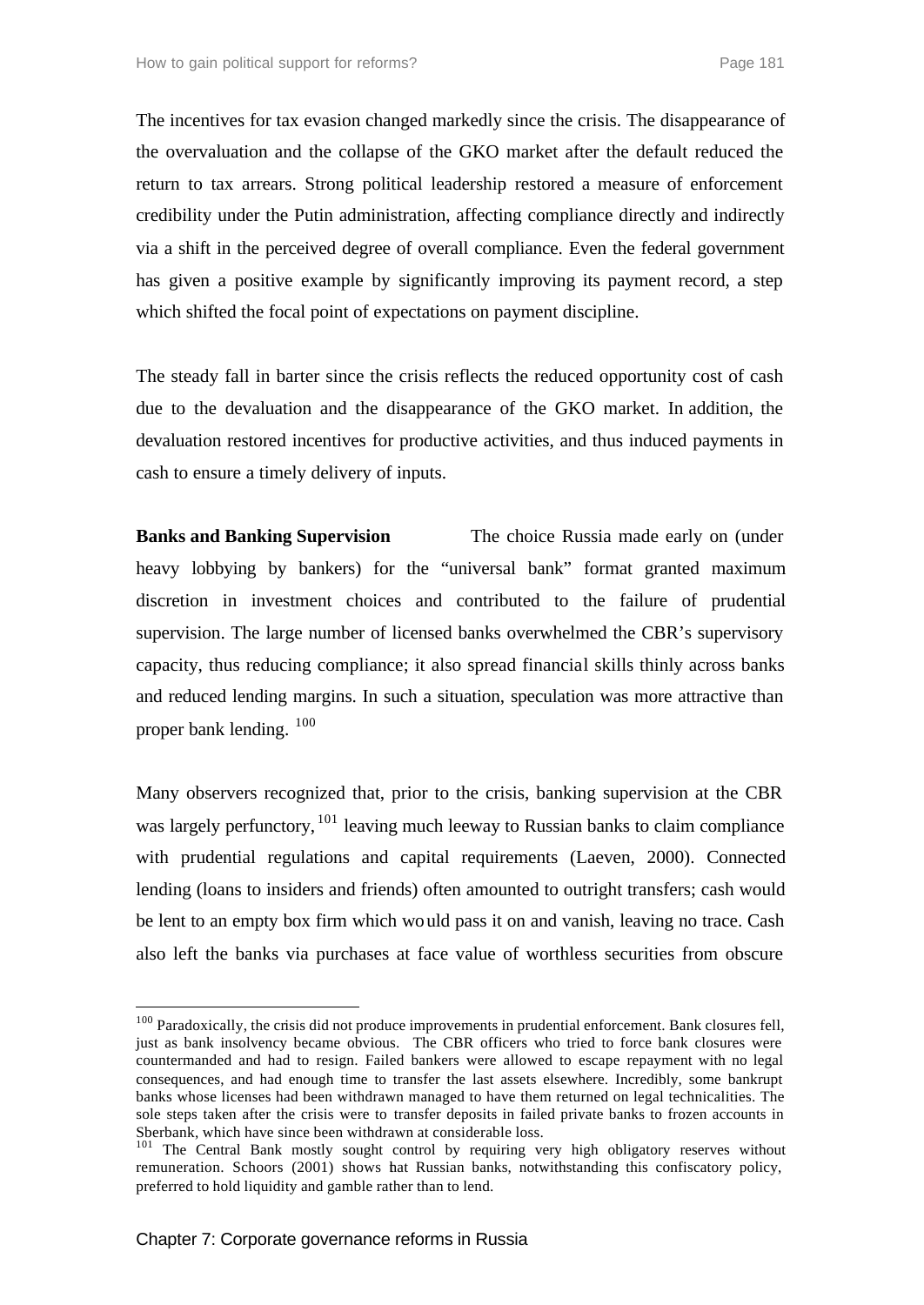companies, often located abroad. State capture appears the main explanation for such lax controls. Bankers enjoyed tremendous political clout, either via lobbying or by virtue of their control over the media.

One example of their political power is reflected in the incredible story of Russian bankruptcy law, a classic example of soft legal constraints. The first general bankruptcy law in 1990 was extremely pro-debtor and thus toothless. Even after later amendments, removing insiders from control after default turned out to be impossible. Furthermore, as a result of intense lobbying, the new legislation explicitly stated that it would not be applicable to banks. Yet no law on bank bankruptcy was passed until the crisis. The most indebted and vulnerable sector in the Russian economy could thrive without any threat of exit. *De jure*, Russian banks could not go bankrupt. <sup>102</sup>

As the crisis approached, banks maximized their leverage and dollar exposure. Any cash or valuable asset was transferred abroad via dubious transactions, while contingent liabilities piled up. Two major and generally well-regarded private banks, Tokobank and SBS-Agro, collapsed even before the crisis, foreshadowing the extreme precariousness of the banking system.

Direct evidence of the main causes of the insolvent status of the banking system comes from a Western bank audit performed in the fall of 1998 in 18 large Russian banks. Poor lending, often in favour of connected parties, accounted for over a third of capital losses. The rouble fall accounted for another 25% of capital losses, largely via huge forward positions. In comparison, losses due to the GKO default accounted for just 13% of losses. Yet as late as 1997, balance sheet data of Russian banks indicated large holdings of GKO debt and a low net dollar exposure (see Figure 7.4). In early 1998, Russian banks were reporting capitalization rates (i.e. ratios of book equity to assets) above 10%, a modern equivalent of the façades in front of empty houses in a Potemkin village. The banks' exposure to the dollar was in reality higher and more leveraged than reported, thanks to massive sales of forward dollar hedges to foreigners, and it

 $102$  Even the rights of the CBR to withdraw a bank license were unclear and some attempts were thrown out in court. Tighter legislation was passed in 1999 under IMF pressure, but few significant banks have been closed since.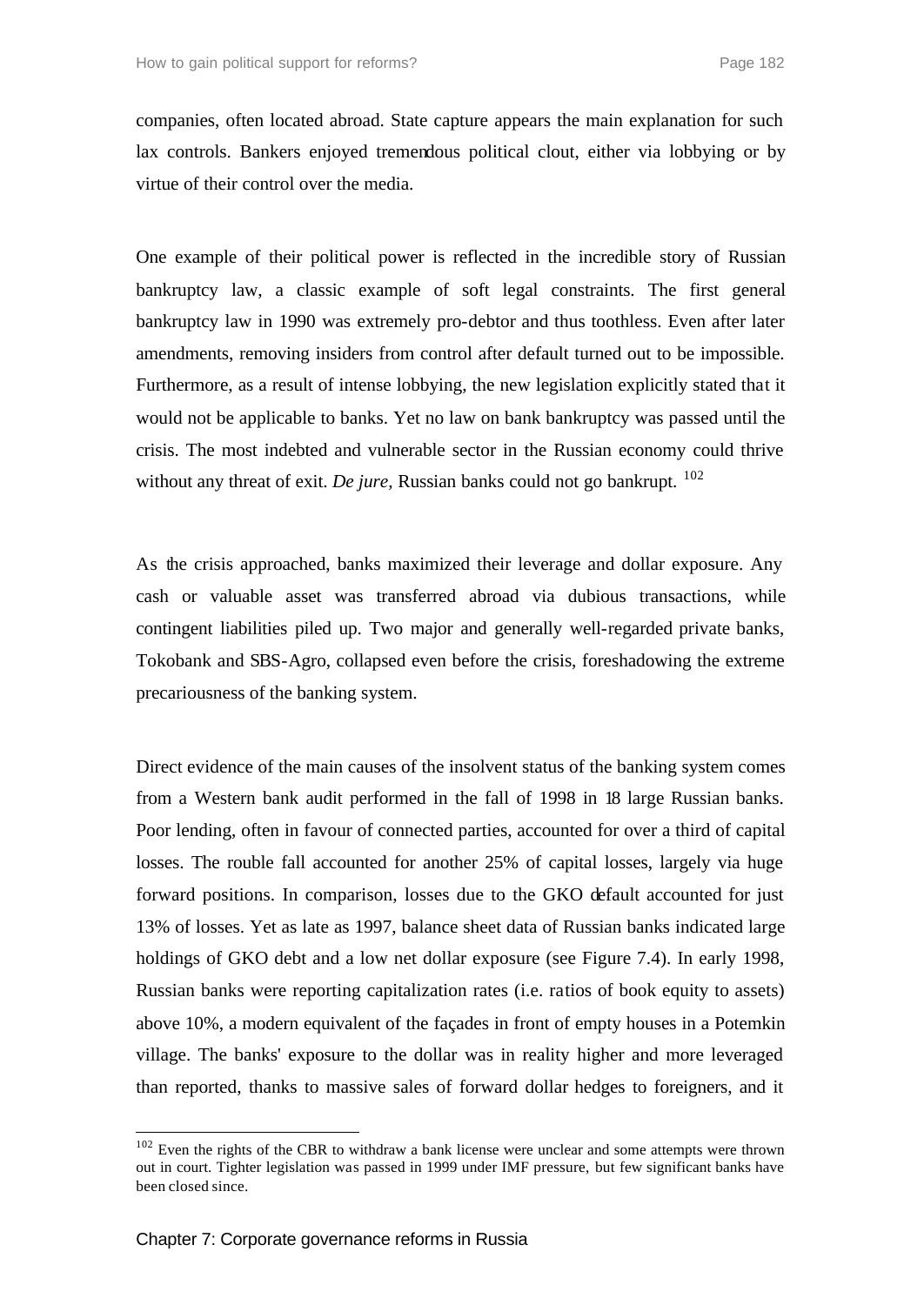rose as banks liquidated their GKOs in 1998. These gaping holes in the balance sheets were kept well hidden.



**Figure 7.4. Foreign Debt Exposure and GKO holdings of Russian Banks** *(Source: CBR)*

**Figure 7.5. Russian Banks with the Largest Forward Positions** *(Source: RSA)*



Figure 7.5 illustrates the vast dollar exposure that the largest Russian banks had built by 1998, relative to their own (largely imaginary) equity capital. Such contingent liabilities allowed them to capture the large interest rate differential without committing any capital to back up the promised claims. The Central Bank provided no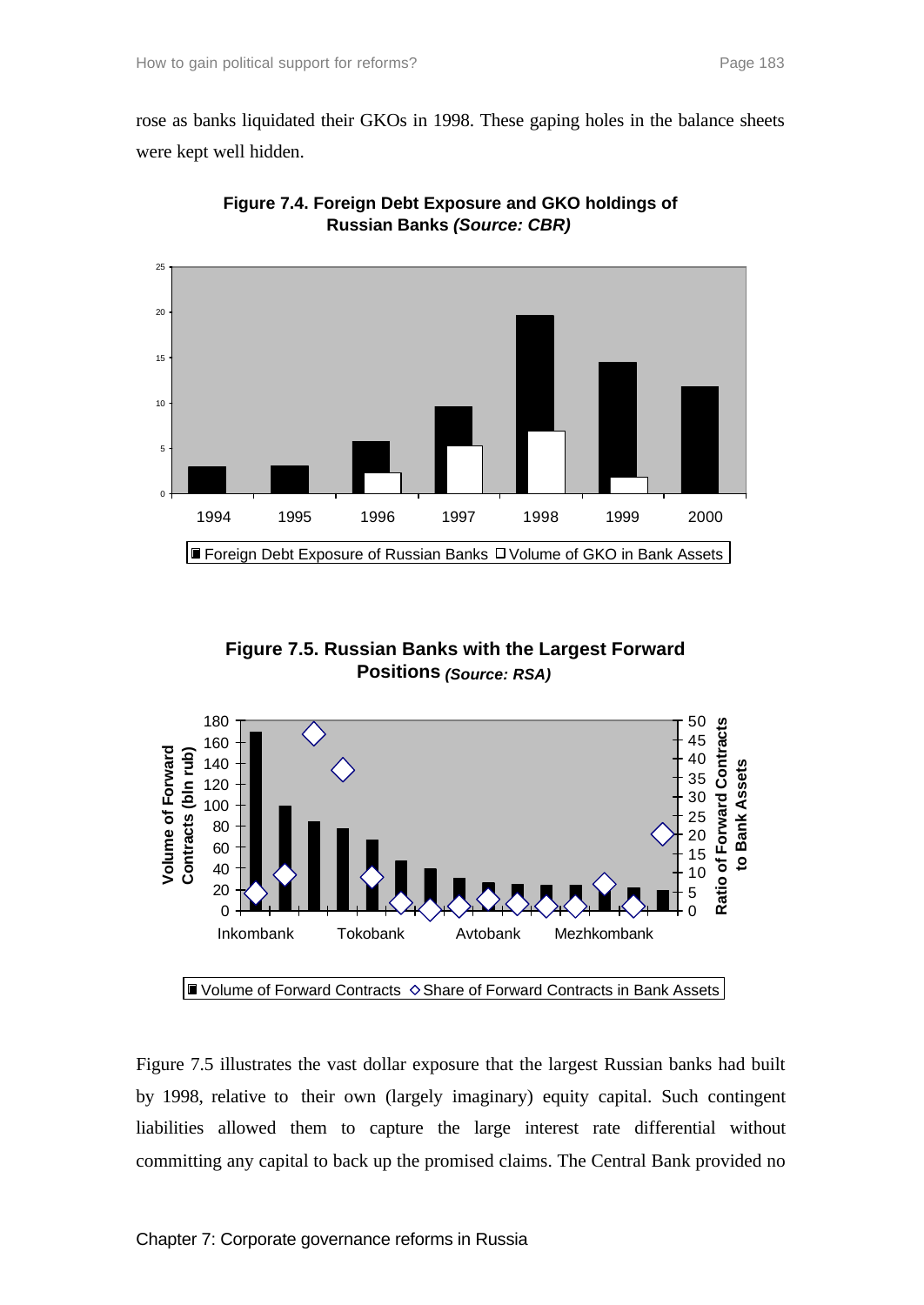prudential oversight: when pressed, banks claimed to have "cross-hedged" their exposure with (grossly undercapitalized) small regional banks. There was in the end no difference between net and gross exposure.

**Lessons since the crisis** Three important elements have changed in Russia since the crisis. The main change is certainly political: a major recentralization of power, supported by a population exhausted by pervasive abuse and appalled by the implosion of the state. As a result of political consolidation under President Putin, state capture has ended and fiscal authority has been restored. In addition, the devaluation has revived domestic production. Thus the trade-off faced by managers between cashstripping and productive activity has shifted; as a result, firms started using cash payments in place of barter, stripping was reduced and capital flight has slowed (see Figure 7.6). The high oil price was certainly also a boon, and coupled with tighter spending discipline it has ensured a fiscal surplus, granting Russia a modest financial buffer. Even the government has taken to paying its bills.

The slowdown of capital flight presumably reflects a reduced incentive to escape the rouble since the devaluation; moreover the new political leadership has been assertive in forcing greater fiscal and payment discipline. But capital flight persists at high levels, and the vulnerability to external shocks remains extreme.

Russia probably needs simple regulatory solutions enough to be easily implemented and monitored: its simplified fiscal code has been quite successful. More importantly, these reforms must be robust with respect to the nature of opportunistic behaviour we described.<sup>103</sup> On the other hand, such uncontrolled abuse is unlikely under Putin, who has ensured that no oligarch could present a challenge. Yet although Putin has ensured political stability and some restraints on uncontrolled plunder and pillage, the cost has been high in terms of independent institutions outside the political centre. Russia is thus regressing towards a society based on fear, just as it needs to develop a more open and democratic process. Alternatively, Russia will continue to alternate between phases of increasing abuse of unchecked central power and phases when small groups

 $103$  Glaeser and Shleifer (2001) show that when regulatory enforcement is difficult, quantity restrictions, while less efficient, may be preferred to other restrictions which are easier to circumvent.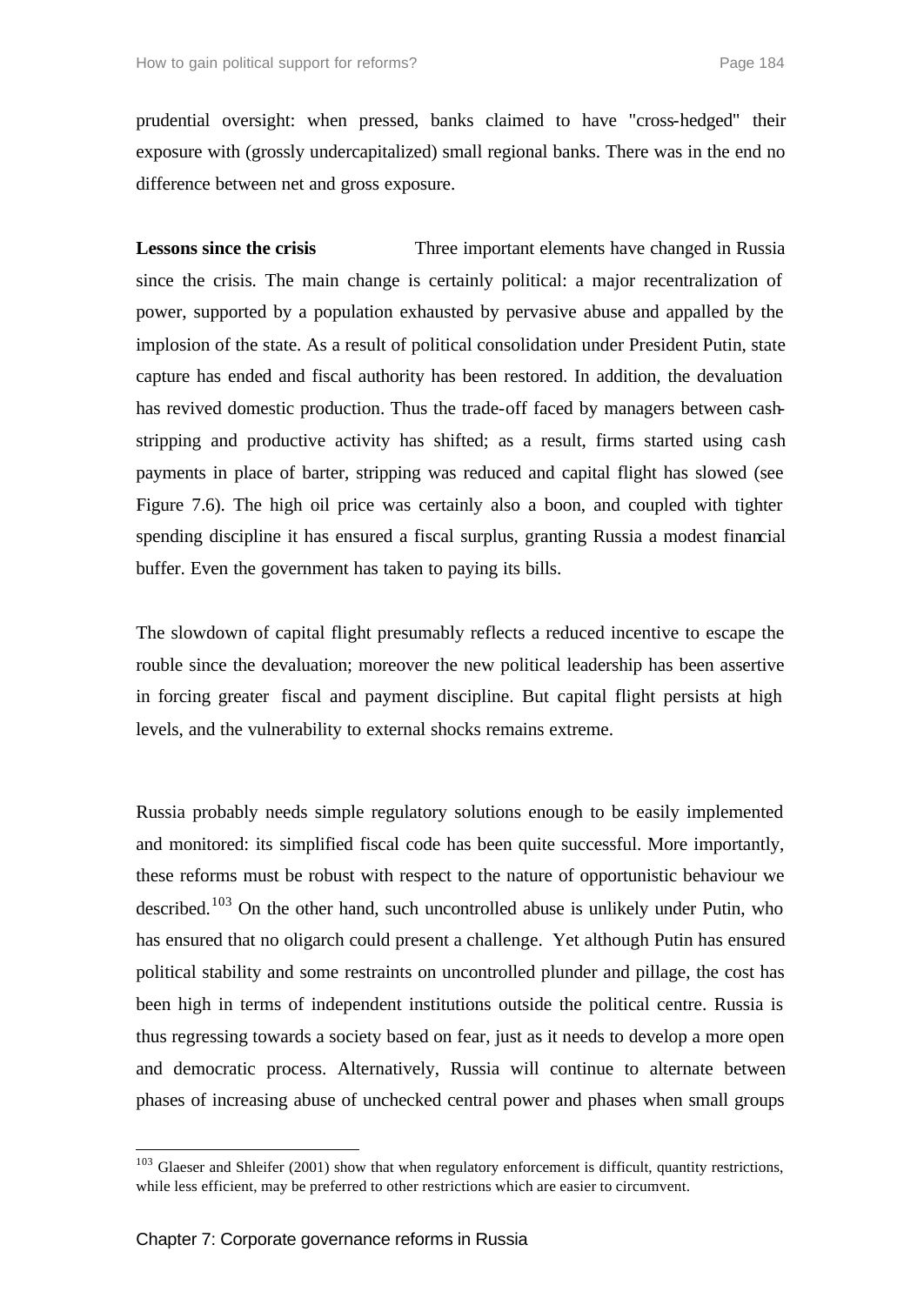capture critical governance and regulatory functions, undermining the credibility of a decentralized market economy and open society.





## **7.4. Conclusion**

This chapter described the dynamics of the Russian crisis as the outcome of the failure to move from central planning to a reliable system of decentralized obligations. We argued that this failure was due, next to high adjustment costs, to poor policy credibility, undermined by state capture and sustained rouble overvaluation. Russian enterprises and banks effectively moved from a Soviet-period soft budget constraint to soft legal constraints. Asset-stripping at the top was matched by systemic nonpayment, illegality and passive resistance to reforms at all levels of society.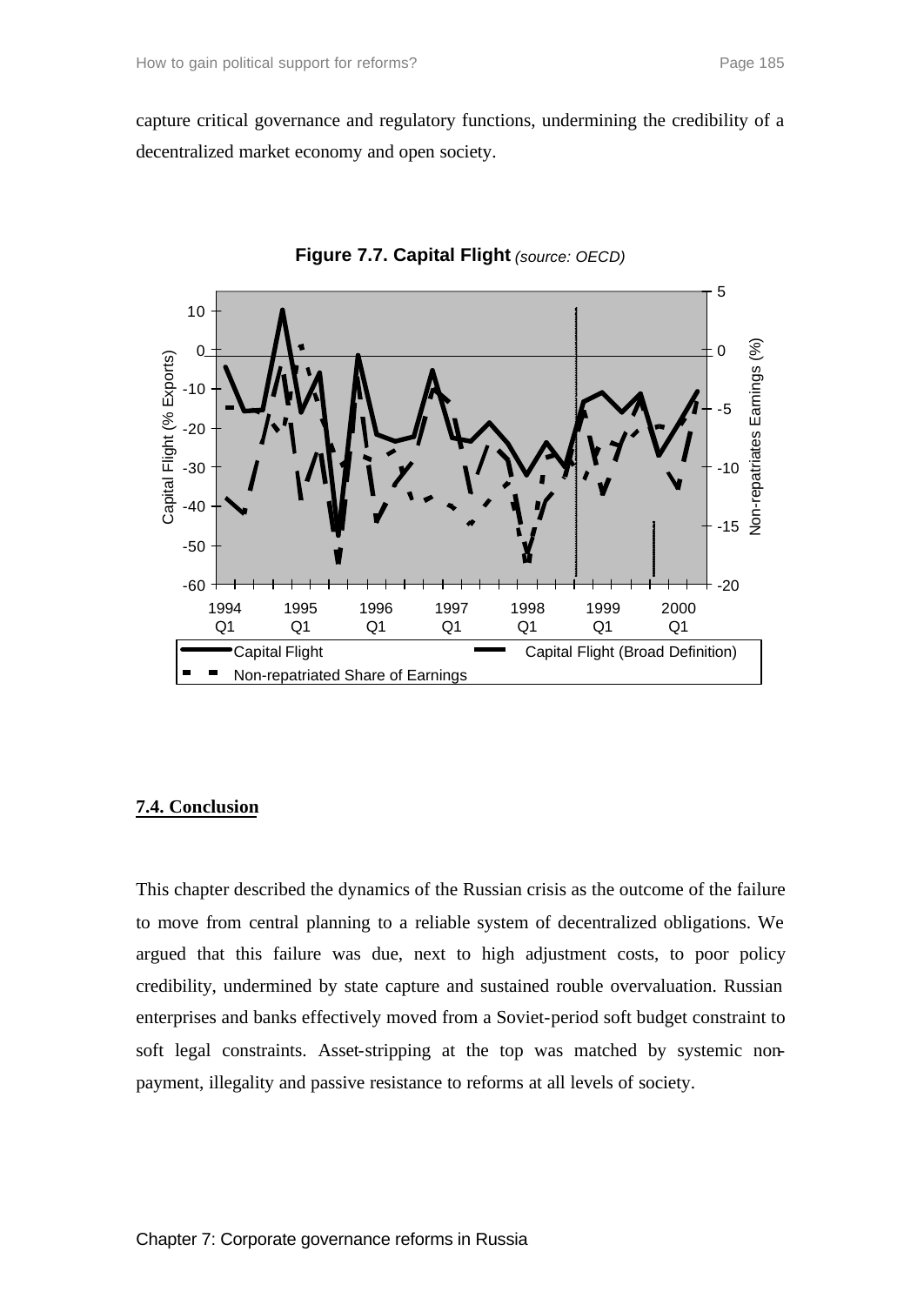How can we explain the difference with other transition countries in Central Europe where stabilization succeeded? Clearly, state capture mattered. While success for Central European businessmen reflected their capacity to succeed in open competition, in Russia it resulted from the capture of state resources or protected rents (Black, Kraakman and Tarassova, 2000, Johnson, Macmillan and Woodruff, 1998).

But why was the new Russian state so easily captured? Was Yeltsin's rule inept, or seen as not fully legitimate? Perhaps part of the answer is that the ability to enforce rules is endogenous. Only when a critical mass chooses to obey the law, does it become possible to enforce it on the few who do not comply. In that sense, a rapid reform process was not credible in Russia, both because of adjustment costs and of diffuse expectations of non compliance. Besides, the greater distance from Brussels and the poorer infrastructure of the FSU countries implied higher costs to access new markets, but also made quick adjustment less credible and thus undermined the implementation of rapid reforms.

Yet it is impossible not to conclude that the extent of state capture in the Yeltsin years diminished the credibility of the authorities, since it signalled to everyone the inability of a corrupt political system to commit to the enforcement of the rule of law . Inevitably, this in turn created the expectation of massive non-compliance, and undermined the enforcement of reforms.

Russia missed a major factor which reinforced support for reforms in Central Europe, namely the realization that there were necessary steps to join the European Union. Unfortunately, this option was not open to Russia for political and military reasons (Roland and Verdier, 2000). While much can be learned from the Russian crisis, a major lesson is that no special methodology is required to understand it; in other words, the Russian crisis is extraordinary because of its size, not because of its nature. Russia is indeed a special country, because of its size, complexity, and history; and yet Russia is not unique, nor do its citizens have a different system of economic aspirations. Quite simply, the Russian crisis is the systemic consequence of a structure of perverse individual incentives built on an extremely weak legal environment. While lack of experience and external factors (e.g., the oil price drop and the Asian crisis)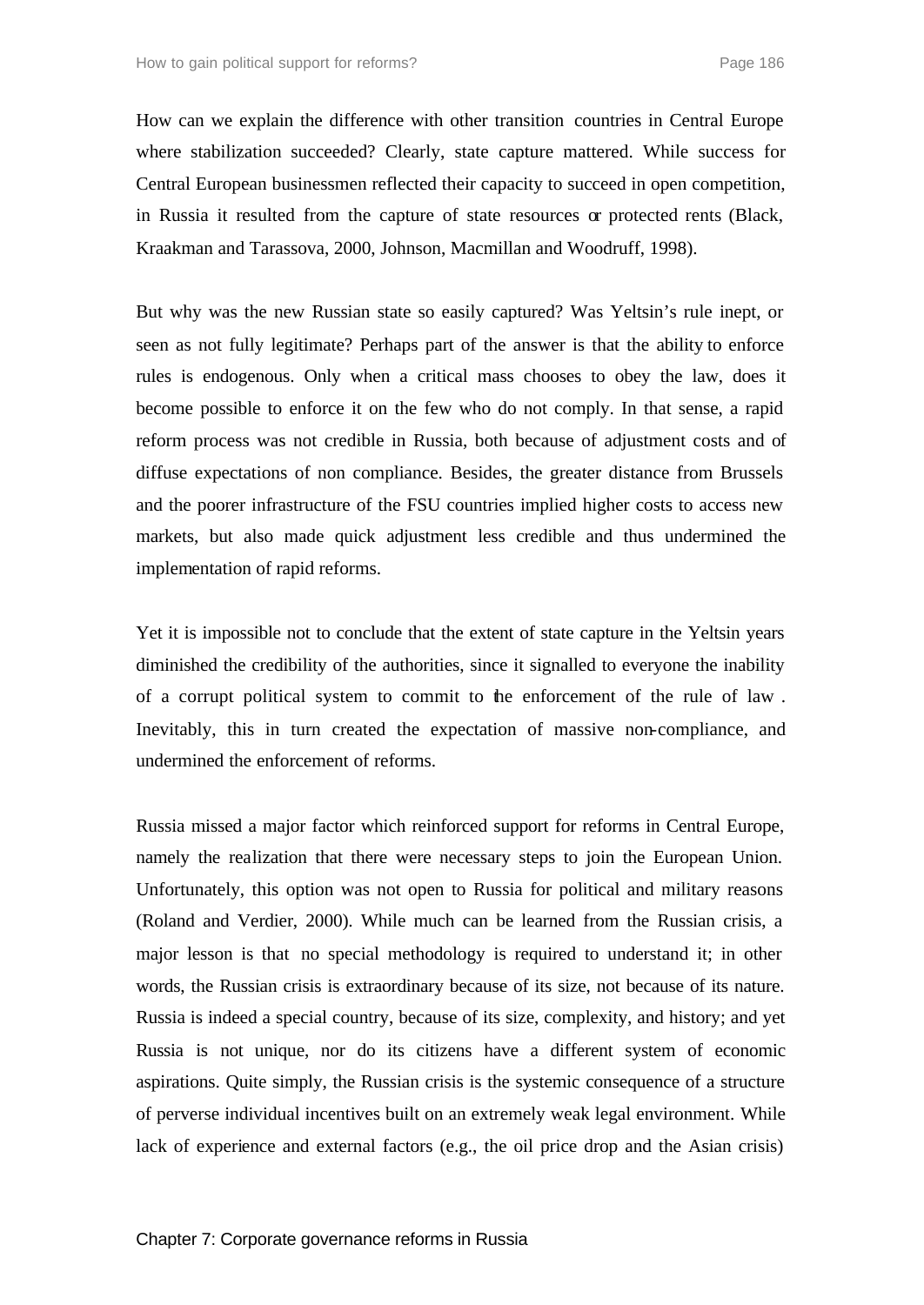played a role, the collapse was the result of poor incentives, arising from (and contributing to) the failure to establish financial discipline.

Russia is different in one respect: because of its political and military importance, it enjoyed a high level of support by international institutions despite its unsustainable course of policy; one which encouraged capital flight and theft on a unique scale. In such a context, the focus of Western assistance on monetary stabilization, funded by foreign aid and loans, was misplaced, as it just fed the capital outflow without correcting the roots of the problem. A more appropriate policy would have pressed for stricter discipline in state and private institutions.<sup>104</sup>

In contrast, the Chinese experience, where the state has retained control over privatization and deregulation, has limited private capture of the reform. While its success has been attributed to its gradualism, its main critical element may have been privatization by favouring entry, rather than rapid transfer of control. Arguably, the Chinese economy had ample underutilized resources and its industrialization had barely began, so there were many free resources to deploy, while in the FSU reforms required massive reallocation of resources frozen in inefficient production. Moreover, considerable uncertainty remains over the future path of further retreat.

<sup>&</sup>lt;sup>104</sup> To be fair, the IMF and the World Bank came under intense political pressure to support Russia at any cost and were forced to gamble, in the hope that the rouble rate could be defended until a stable economic foundation was built. Instead, the massive support given to prop up the rouble actually reinforced the short-term incentives to expropriate and export capital.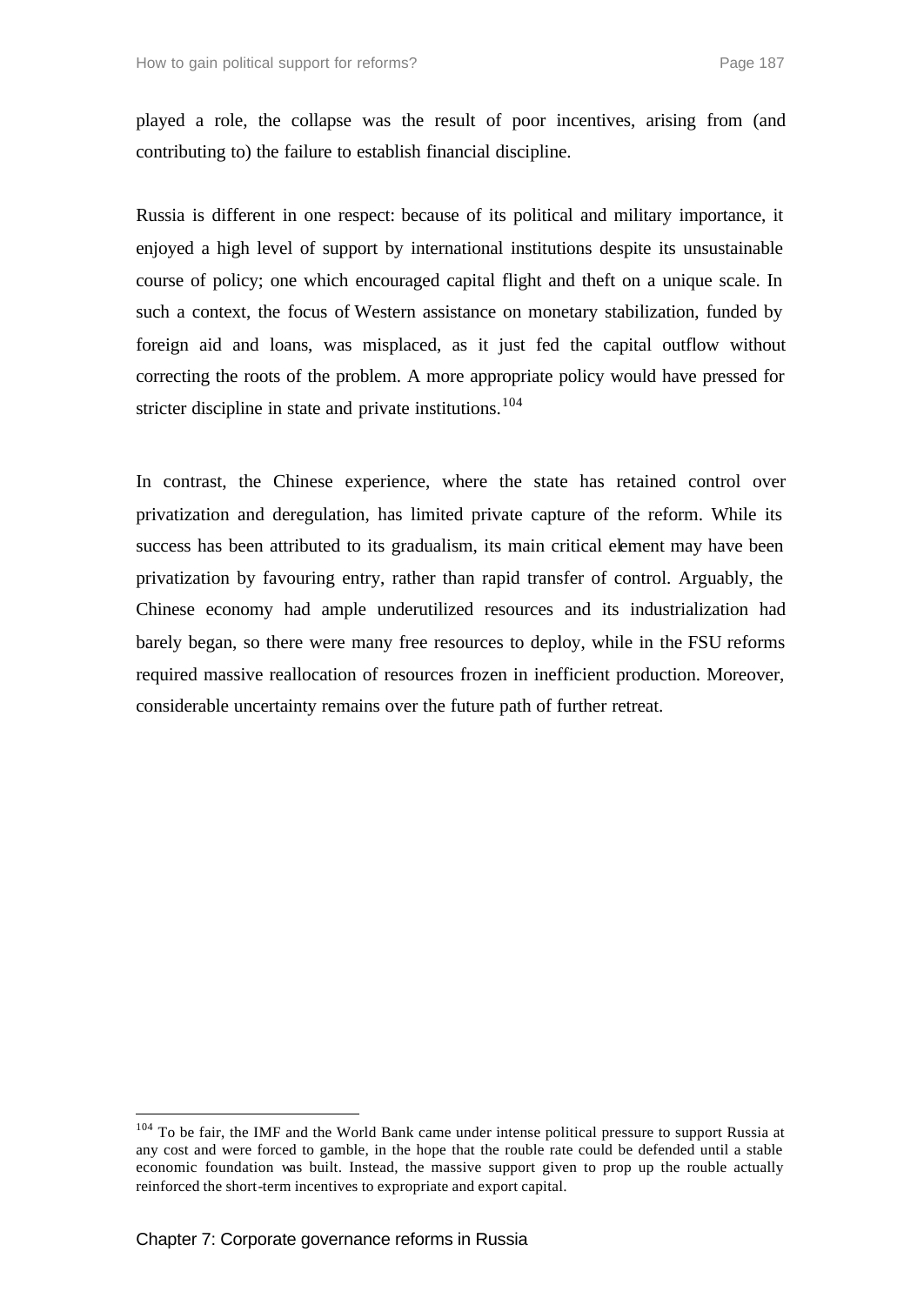## **References (incomplete)**

Algan, Yann, Pierre Cahuc and André Zylberberg (2002). "Public Employment and labour market performance", *Economic Policy* 34

Atkinson, A.B., 1991, "The Development of State Pensions in the UK", Discussion Paper WSP/58: The London School of Economics.

Babanin, Oleksander, Vladimir Dubrovski and Olexiy Ivaschenko (2001). "Ukraine: The Lost Decade … and a Coming Boom?" Economic Education and Research Consortium, Global Research Project Working Paper.

Bebchuk, Lucian (1999), "A Rent-Protection Theory of Corporate Ownership and Control",

Beltrametti, L., 1995, "Le Pensioni tra Solidarietà e Sostenibilità", Il Ponte.

Beltrametti, L., 1996, Il Debito Pensionistico in Italia, Il Mulino.

Bernard Black, Reinier Kraakman & Anna Tarassova (2000), *Russian Privatization and Corporate Governance: What Went Wrong?*, 52 Stanford Law Review 1731-1808

Blöndal, S. and S. Scarpetta, 1998, "The Retirement Decision in OECD Countries", OECD Working Paper AWP 1.4.

Boeri, T., A., Brugiavini, and R. Disney (eds.), 2001, "Pensions: More Information, Less Ideology", Kluwer Academic Publisher.

Bohatá, Marie (2000). "Škoda Automobilová a.s.", *Foreign Direct Investment in Central Eastern Europe : Case Studies of Firms in Transition*, ed. By Estrin, Saul, Xavier Richet and Josef C. Brada.

Bonoli, G., 2000, "The Politics of Pension Reform" Cambridge University Press.

Brovkin, Dmytro (2000). "Daewoo Issues Ultimatum", *The Day*, n°14.

Brugiavini, A. and V. Galasso, 2004, "The Social Security Reform Process in Italy: where do we stand?", forthcoming in Journal of Pension Economics and Finance.

Brugiavini, A., B. Ebbinghaus, R. Freeman, P. Garibaldi, B. Holmund, M. Schludi and T. Verdier (2001) "What do Unions do to the Welfare State?" in Boeri, T., A., Brugiavini and L. Calmfors (eds.) "The role of the Unions in the Twenty-first Century", Oxford University Press.

Castanheira (2003). "Public Finance and the Optimal Speed of Transition", *The Economics of Transition,* Vol.11(3), 435-462

Castanheira and Roland (2000). "The Optimal Speed of Transition: a General Equilibrium Approach", *International Economic Review,* 41(1), 219-239

CC.OO. (2004), "El empleo en España", *Confederacion Sindical de Comisiones Obreras*, n°52, 2004.

CCET (Centre for Co-operation with the Economies in Transition) (1994). "Industry in the Czech and Slovak Republics", OCDE.

Chlon-Dominczak, A., and M. Mora, 2003, "Commitment and Consensus in Pension Reform" in Holzmann, R., M., Orenstein and M. Rutkowski (eds.) "Pension Reform in Europe: Process and Progress", The World Bank, Washington D.C.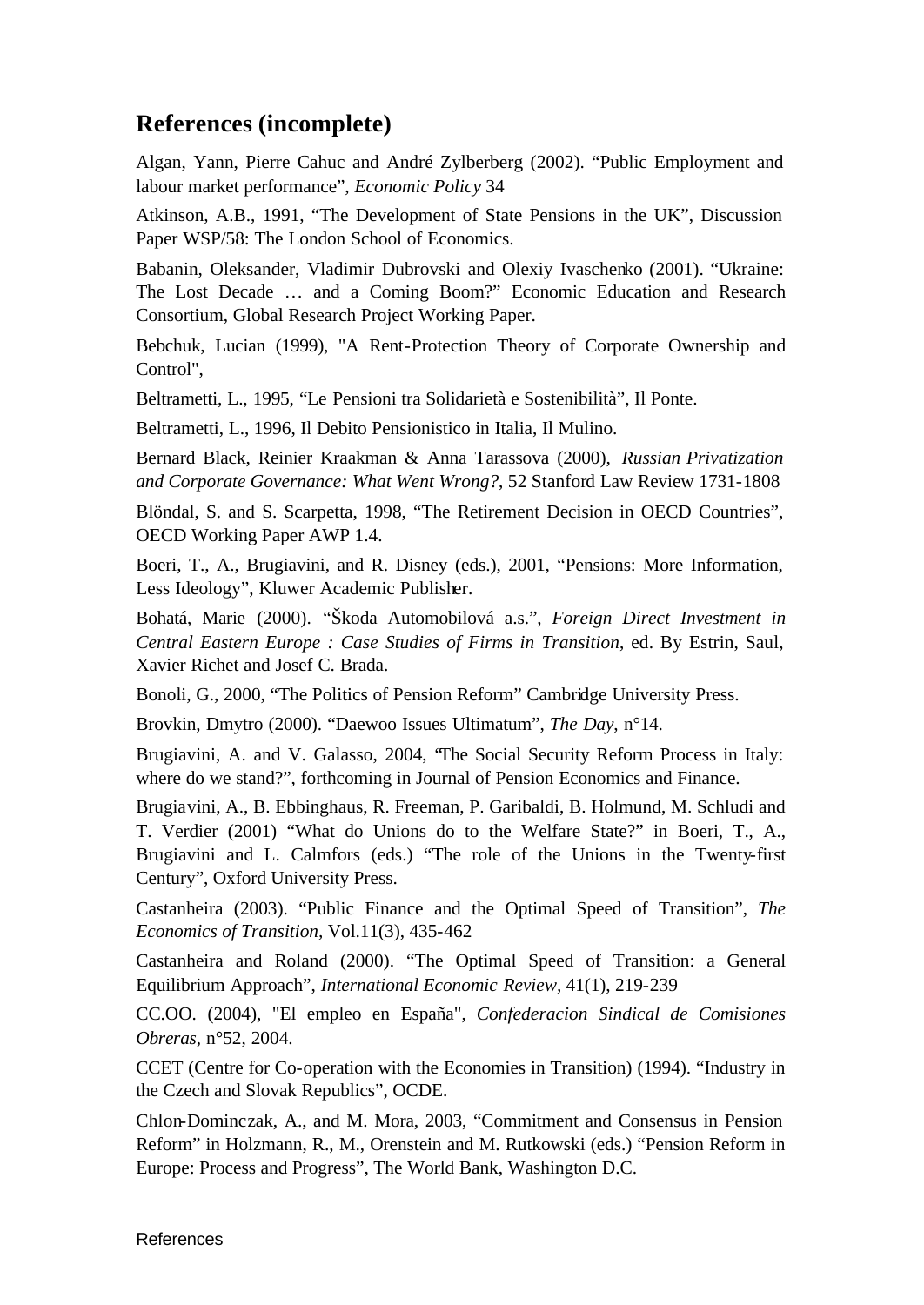CIPE (Centre for International Private Enterprise) (1995). "Škoda's Recipe for Success", *Economic Reform Today*, series "Privatization: *The Road Ahead", n°3.*

Corsetti, Giancarlo, Paolo Pesenti and Nouriel Roubini (1998), "What Caused the Asian Currency and Financial Crisis ?", mimeo, Yale University

Corsetti, Giancarlo, Paolo Pesenti and Nouriel Roubini (1999), "Paper Tigers ? A Model of the Asian Crisis", *European Economic Review*

Crepaz, M.L., 1998, "Inclusion versus Exclusion: Political Institutions and Welfare Expenditure" Comparative Politics, 31, pp. 61-80.

D'Amato, M. and V. Galasso, 2002, "Assessing the political sustainability of parametric social security reforms: the case of Italy", *Giornale degli Economisti e Annali di Economia*.

Dörr, Gerlinde and Tanja Kessel (2002) " Cooperation and Asymmetry: The Development Profile of an East-West Corporate Project " *WZB working paper FS II 02-201*

Earle, John and Saul Estrin, (1998) ''Privatization, Competition, and Budget Constraints: Disciplining Enterprises in Russia', LBS mimeo, London.

Emmerson, C., and P. Johnson, 2001, "Pension Provision in the United Kingdom" in Disney, R., and P., Johnson (eds.) "Pension Systems and Retirement Incomes across OECD Countries", Edward Elgar.

F. Larsen (2004), "The Importance of Institutional Regimes for Active Labour Market Policies – The Case of Denmark", working paper, *Danish National Centre for Labour Market Research (CARMA)*.

F. Postel-Vinay, A. Saint-Martin (2003), "Comment les salariés perçoivent la protection de l'emploi...", *INRA* Working Paper.

Ferrera, M., and E. Gualmini, 2004, "Rescued by Europe?", Amsterdam University Press.

Fischer, Stanley and Ratna Sahay (2000), The Transition Economies After 10 Years, IMF working paper no. 00/30, Washington DC.

Franco, D., 2002, "Italy: a Never – Ending Pension Reform", in Feldstein, M, and H. Siebert (eds.) "Social Security Pension Reform in Europe", The University of Chicago Press.

Fries, Steven, Damien Neven, Charles Ng and Paul Seabright (1998), "The Performance of the Banking System in Transition", EBRD working paper

G. Saint-Paul (2000), *The Political Economy of Labour Market Institutions*, Oxford, Oxford University Press.

G. Saint-Paul (2002), "Macroeconomic Fluctuations and the Timing of Labour Market Reforms", *CEPR working paper* n°3646.

Gelfer S and E Perotti (2001), Red Barons or Robber Barons ? Investment Financing in Russian FIGs", forthcoming, *European Economic Review*

Gelfer S, Pistor K. and Raiser M. (2000), "Law and Finance in Transition Economies", EBRD working paper no. 48, London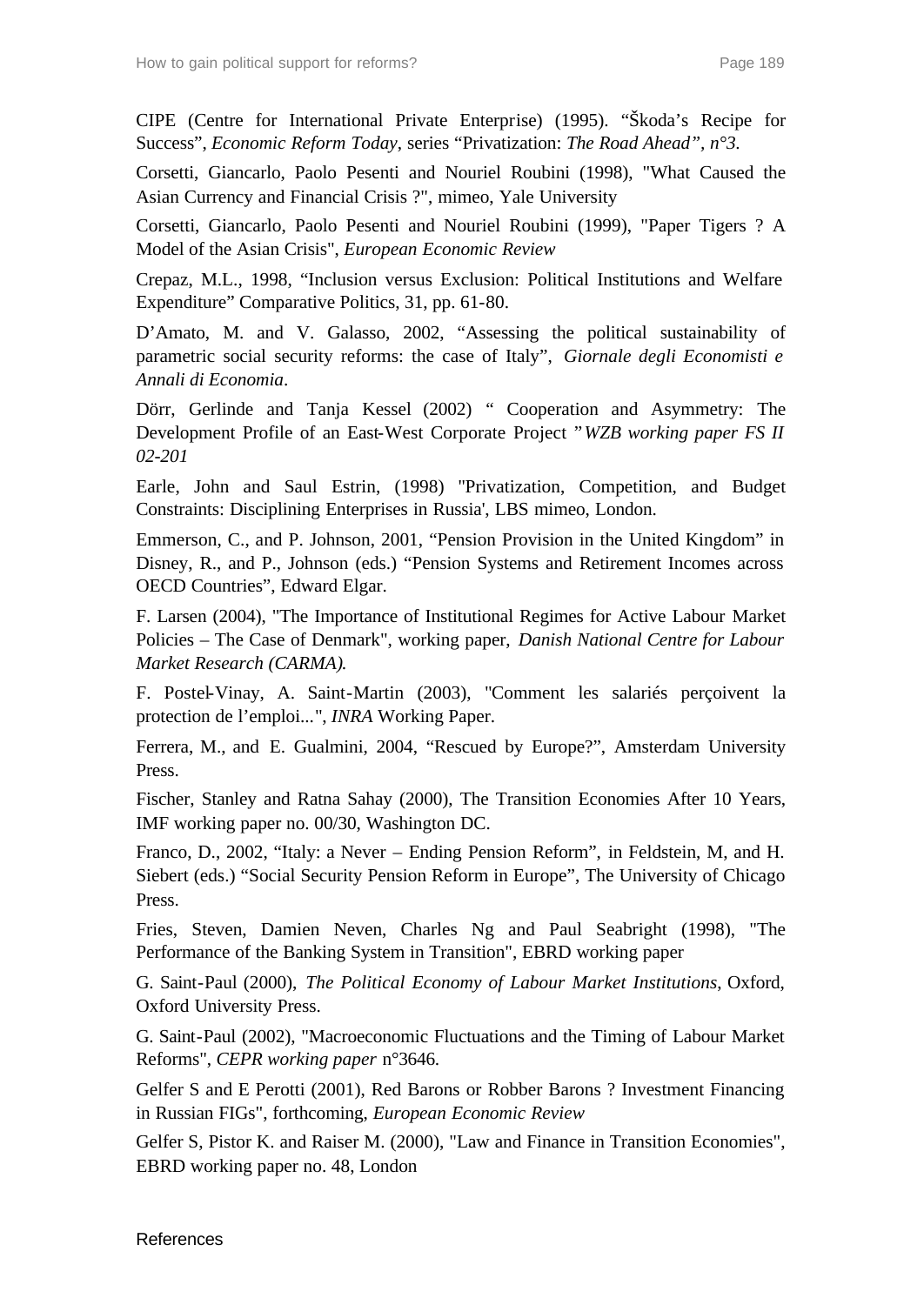Glaeser, Edward and Andrei Shleifer (2001), "A Case for Quantity Regulation", Harvard Institute of Economic Research Paper No. 1909, January

Gonenc, Raouf, Maria Maher and Giuseppe Nicoletti (2000). "The Implementation and the Effects of Regulatory Reform: Past Experience and Current Issues", OECD Economics Department Working Papers No. 251

Gronchi, S., 1998, "La sostenibilità delle nuove forme previdenziali ovvero il sistema pensionistico tra riforme fatte e da fare", *Economia Politica*, XV, pp. 295 –315.

Gronchi, S., and R. Aprile, 1998, "The 1995 Pension Reform: sustainability and Indexation," *Labour*, 12, pp. 67 –100.

Gruber, J. and D. Wise (eds.), 1999, "Social Security and Retirement Around the World", University of Chicago Press, Chicago.

Gruber, J. and D. Wise (eds.), 2004, "Social Security Programs and Retirement Around the World: Micro Estimation", University of Chicago Press, Chicago.

Gupta, Nandini, John C. Ham and Jan Svejnar (2001) " Priorities and Sequencing in Privatization: Theory and Evidence from the Czech Republic", Working Paper.

H. Jorgensen (2003), "The role of Trade Unions in Social Restructuring in Scandinavia in the 1990's", *Revue Française des Affaires Sociales*, N° 4, October-December 2003.

Havas 2000

Hellman, Joel, Geraint Jones and Daniel Kaufmann (2000), "S eize the State, Seize the Day: State Capture, Corruption and Influence in Transition", World Bank Policy Research working paper no. 2444, September

Hellmann, T., K. Murdock, and J. Stiglitz (1998), ``Liberalization, Moral Hazard in Banking and Prudential Regulation: Are Capital Requirements Enough?'', Stanford GSB Working Paper no. 1466R

Holzmann, R., M., Orenstein and M. Rutkowski "Pension Reform in Europe: Process and Progress", The World Bank, Washington D.C.

Ivanova, Natasha and Charles Wyplosz (2001), "Who Lost Russia?", working paper, Graduate Institute of International Studies, Universite' de Geneve

Ivanova, Natasha and Charles Wyplosz (1999), "Arrears: the Tide that is Drowning Russia", RECEP mimeo, Moscow

Izhyk, Petro (2002). "New Cars Remain Too Expensive for Ukrainians", *The Day*, n° 3.

J. Dolado, J. Jimeno, "Contratacion Temporal y costes de despido en España: Lecciones para el futuro desde la perpectiva del pasado", Documento de Trabajo 48, 2004, *Fundacion Alternativas*.

J. Jimeno (2002) "A gradualist Approcah at Labour Market Reforms: Employment policies in Spain (1976-2001)", working paper for the coference "Beyond Transition-Development, Perspectives and Dilemmas", Case Foundation, *Center for Social and Economics Research*, April 12-23, 2002.

Jessop, B., K., Bonnet, S., Bromley and T., Ling, 1988, "Thatcherism: A Tale of two nations" Cambridge, Polity Press.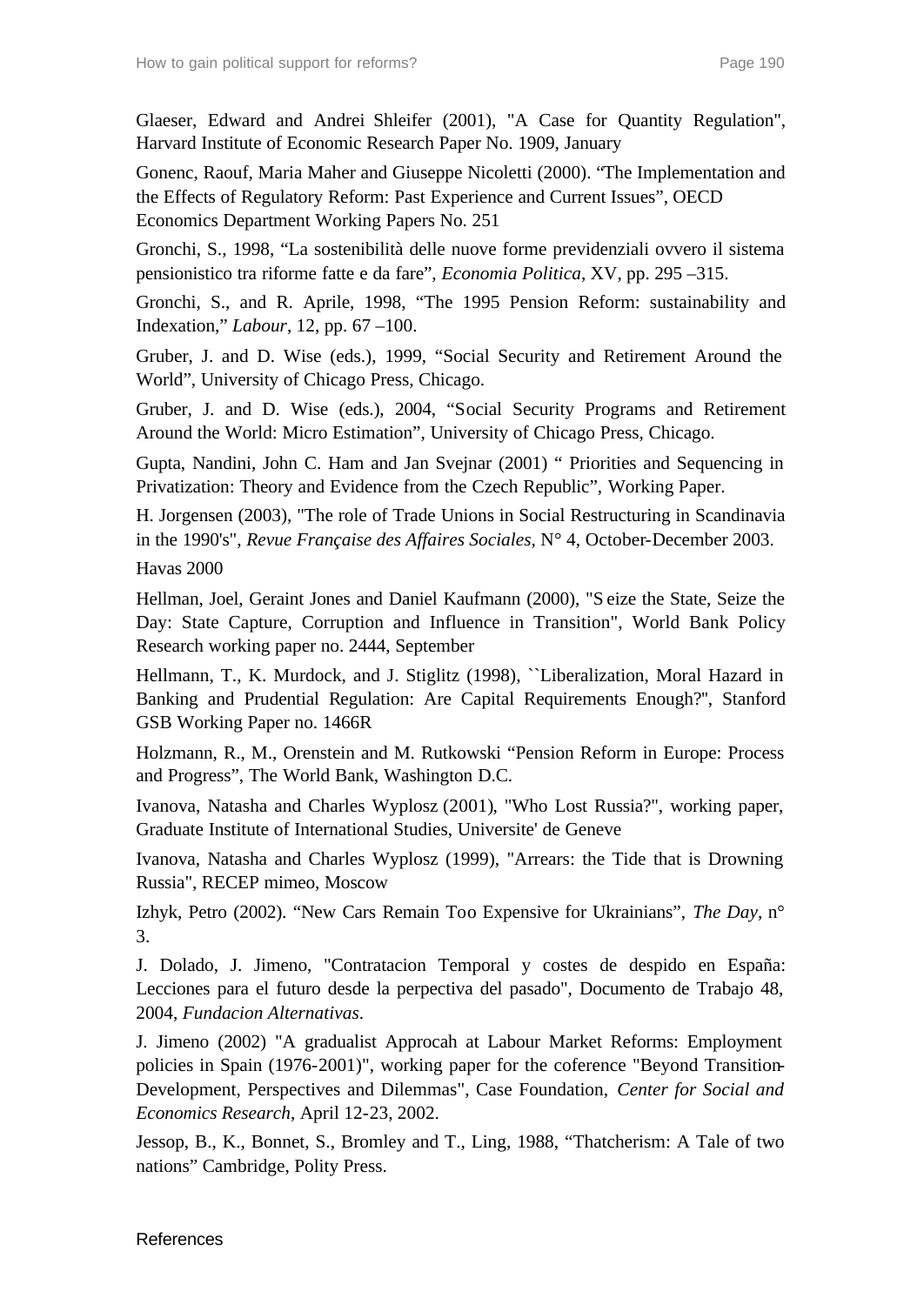Johnson, Simon, Rafael La Porta , Florencio Lopez-de-Silanes and Andrei Shleifer, "Tunnelling", American Economic Review Papers & Proceedings, May 2000

K. Hamann (2001)*.* "The Resurgence of National-Level Bargaining: Union Strategies in Spain." *Industrial Relations Journal*, Vol. 32, no. 2, pp.154-72.

K. Hamann (2001)*.* "The Resurgence of National-Level Bargaining: Union Strategies in Spain." *Industrial Relations Journal*, Vol. 32, no. 2, pp.154-72.

K. Hamann, J. Kelly (2003), "Union Revitalization through Political Action? Evidence from Five Countries", *The Industrial Relations Research Association ,Proceedings* 2003

K. Hamann, J. Kelly (2003), Union Revitalization through Political Action? Evidence from Five Countries, *The Industrial Relations Research Association ,Proceedings* 2003

Kniazhanski, Vitalyi (2000). "? ?????????????? ???????? ? ??? ????????????", *The Day*, n° 206.

Korshak, Stefan (1998). "Ukraine : Daewoo/AvtoZAZ joint venture stalls", RFE, May.

Kotzeva, Mariana and Enrico Perotti (1998), "The Rational Creation of Financial Arrears: Evidence from a Survey of Bulgarian State Managers", Central European University working paper

Koval', Rostyslav (1998). "???????-Daewoo: GM, ?????? ????? ?", *???????? ?????????*, n°12

Krugman, Paul (1998), "What Happened to Asia?", http://web.mit.edu/krugman/www/DISINTER.html

Laeven, Luc (2001), "Insider Lending and Bank Ownership: The Case of Russia", Journal of Comparative Economics 29(2), 207-229.

Latulippe, D., 1996, "Effective Retirement Age and Duration of Retirement in the Industrial Countries between 1950 and 1990", ILO Issues in Social Protection discussion paper No.2.

Lijphart, A., 1999, "Patterns of Democracy", Yale University.

Lipton, David and Sachs, Jeffrey (1992), "Prospects for Russia's Economic Reforms." Brookings Papers 2, pp. 213-283

Loungani, Prakash and Paolo Mauro (2000), "Capital Flight in Russia", IMF Discussion Paper 00/6, Washington DC,

Luk'anenko, Alewandre (2001) "??????? ?????? ?? «???????-???»", *Podrobnosti* (04.09.2001).

M. Perez-Yruela (1997), "Trade Unions and Industrial Relations in Spain (1975-1994): From old to new practices" Working Paper 3-97, *Centre for International Business Studies*.

Marin, Dalia and Monika Schnitzer (1999), "Disorganization and Financial Collapse", CEPR discussion paper no 2245, London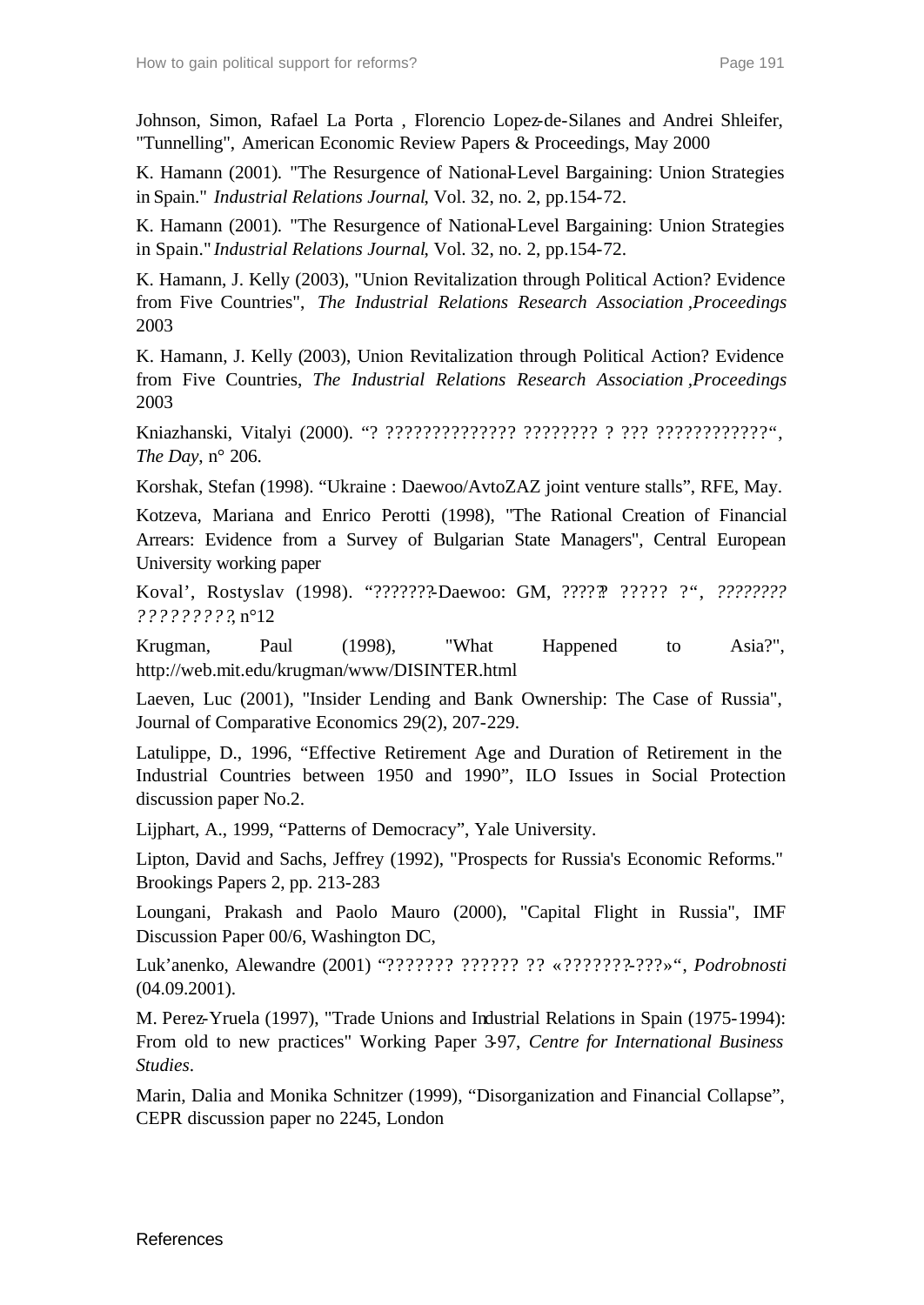Meyer, Klaus E. (1998). "Multinational Enterprises and the Emergence of Markets and Networks in Transition Economies", Centre for East European Studies Working Paper n° 12.

Minin, Leonid (1998). *"* ???????? ????? ?????????????? ??????????? *"*, *Zerkalo Nedeli* (electornic version) n°14 (183) 4-10 April

Mitchell, Janet (1998), "Strategic Creditor Passivity, Regulation and Bank Bailouts", CEPR Discussion Paper no. 1780, London

Modigliani, Franco and Enrico Perotti (2000), "Security Markets versus Bank Finance: Legal Enforcement and Investor Protection", International Review of Finance

NBER Working Paper No. 7203, Cambridge, Mass.

Nesbitt, S., 1995, "British Pension policy Making in the 1980s: The Rise and Fall of a Policy Community" Aldershot, Avebury.

Ney, S., 2003, "The Rediscovery of Politics: Democracy and Structural Pension Reforms in Continental Europe" in Holzmann, R., M., Orenstein and M. Rutkowski "Pension Reform in Europe: Process and Progress", The World Bank, Washington D.C.

O'Rourke, Breffni (1998). "Some Czech Companies Push Ahead, Despite Political Malaise", RFE.

OECD (1999), *Employment Outlook*.

Orenstein, M., 2000, "How Politics and Institutions Affect Pension Reforms in Three Postcommunist Countries", World Bank Policy Research Paper 2310. Washington, DC.

Perotti, Enrico (1998), "A medium term strategy for bank restructuring in Russia", RECEP policy memo

Perotti, Enrico (1998), "Inertial Credit and Opportunistic Arrears in Transition", *European Economic Review,* Vol. 42 (1998), pp. 1703-1725

Perotti, Enrico and Javier Suarez (2002), "Last Bank Standing; What Do I Gain if You Fail", *European Economic Review*, forthcoming

Persson, T., and G., Tabellini, 2000, "Political Economics. Explaining Economic Policy". The MIT Press.

Pierson, P., 1994, "Dismantling the Welfare State?" Cambridge University Press.

Pierson, P., 1996, "The New Politics of the Welfare State", World Politics, 48, pp 143- 79.

Pierson, P., and K., Weaver, 1993, "Imposing Losses in Pension Policy" in Weaver, K., and B. Rockman (eds.), "Do Institutions Matter? Government Capabilities in the United States and Abroad", Brookings Institute, Washington, DC.

Piskovyi, Volodymir (2001). "??????? ??? «????????» ?? ?????? ?? ???????, ?????? ??????? ???? ????????????? ???? ", *Zerkalo Nedeli* (electornic version), n°20 (344) 26 May

Pistor, Katharina (2000) "Patterns of legal change: shareholder and creditor rights in transition economies", EBRD Working Paper, 49, London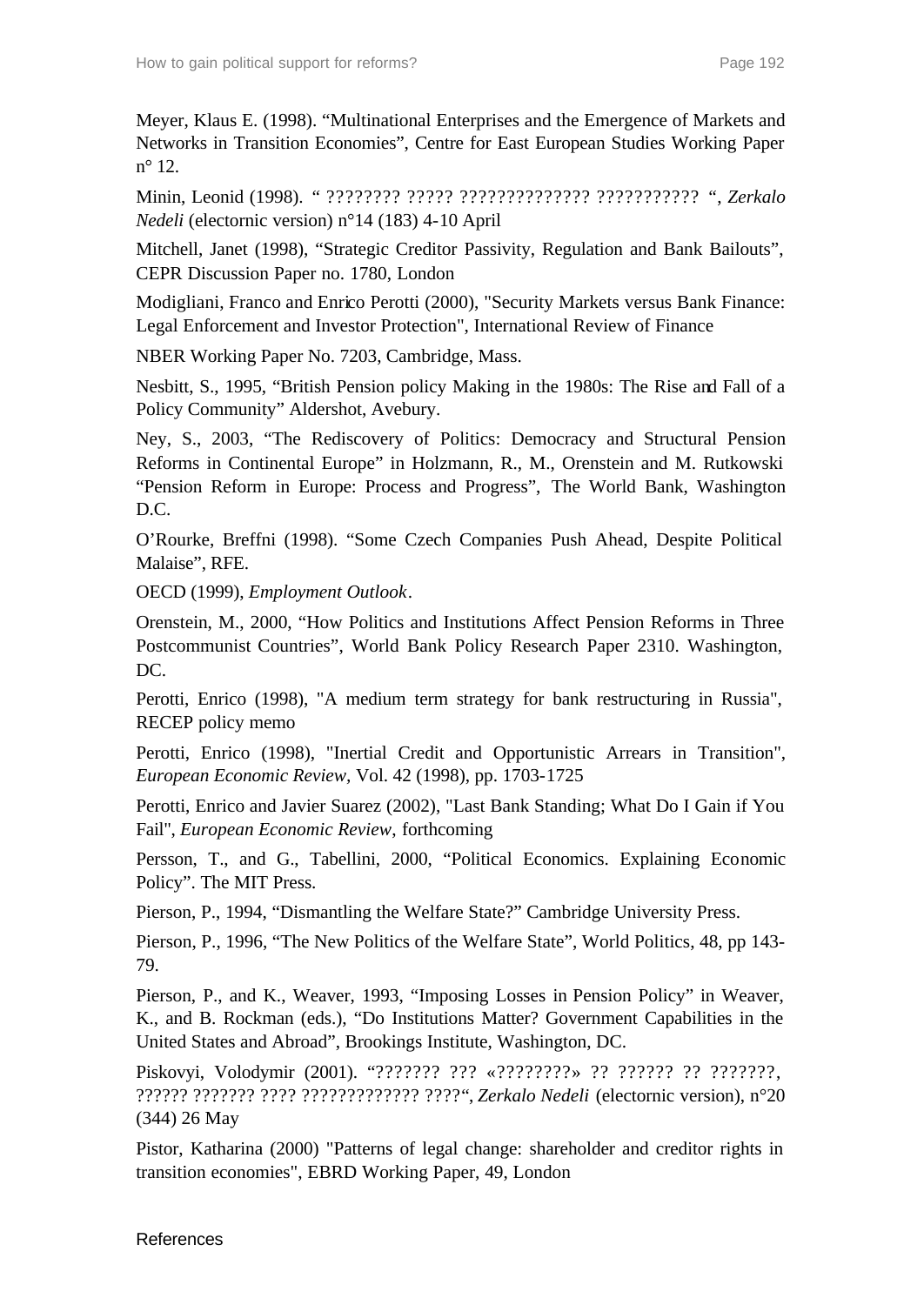Poget, Jean-Luc, Jean-Paul Blandinier and Petro Morgos (2001). "???????? ????????????? ?????? ??????? ? ? ????? ? : ? ????? ???? ?? ?????? ?????? ?? ??????????? ?????? ???????????? ??? ????? ? ??????????? ????????, ? ? ???????? ???? ???????? ?????? ???? , ????????? ????????? ?? ?? ?????'??????? ? ", UEPLAC (Ukrainian-European Policy and Legal Advice Centre).

Popov, Vladimir, (2000) "The Currency Crisis in Russia in a Wider Context", mimeo

Roland, Gérard (2000). *Transition and Economic. Politics, Markets and Firms.* MIT Press

Roland, Gerard (2001), "The Political Economy of Transition", forthcoming in Journal of Economic Perspectives.

Roland, Gerard and Thierry Verdier (1994), Privatization in Eastern Europe: irreversibility and critical mass effects, *Journal of Public Economics*, 161-183.

Roland, Gerard and Thierry Verdier (2000), "Law Enforcement and Transition", mimeo, UC Berkeley

Rostagno M., 1996, "Il percorso della riforma: 1992-1995. Nuovi indicatori di consistenza e sostenibilità per il FPLD", in Padoa Schioppa Kostoris F. (ed.), *Pensioni e risanamento della finanza pubblica*, Il Mulino, Bologna.

Sartori, G., 1982, "Teoria dei Partiti e caso Italiano", Milano, Sugarco.

Schaffer, M. (2000), "Should we be worried about the use of trade credit and nonmonetary transactions in transition economies ?", Economic Systems (24)1, pp. 55-61.

Schoors, K. (1999), The Mired Restructuring of Russia's Banking System, Russian Economic Trends, 4, 35-45.

Schoors, K. (2001), "The Credit Squeeze during Russia's Early Transition", Economics of Transition, 9(1), pp. 205-228.

Semenchenko, Igor' (1999). "Korean Lobby in Ukraine", *Expert*, n°37 (200).

Shleifer, Andrei and D. Treisman (1999), "Without a Map: Political Tactics and Economic Reform in Russia", MIT Press, Cambridge

Škoda (2004). "Annual Report 2003", Internet version (www.skoda-auto.cz).

Smakula, Tarass (2000). "«???????-Daewoo»+Ford", Postup (electronic edition), n°141 (585).

Svejnar, Jan (1995). "The Czech Republic and Economic Transition in Eastern Europe", Academic Press

Szyrmer, Janusz (2000). "Post-Soviet Transition: Problems, Lessons, and Solutions", in Reforms in Ukraine: Ideas and Actions, Szyrmer and Snelbecker eds, Harvard/CASE "Alterpres", Kiev

Tang, Helena, Edda Zoli and Irina Klytchnikova (2000)**, "**Resolving Banking Crises in Transition Countries**",** World Bank, Washington

Tkachenko, Mykhailo (2000???) "???????????? ????????????? ?????? ?? ???????? ?? "???????-??? ", *Zaporozhye State Engineering Academy*

Tytievski, Zavel' (1998). "? ?????????? ????????? ?? ??????? ?? ?????? «??? ????» ?????????? ?????????", *???????? ?????????* n° 12